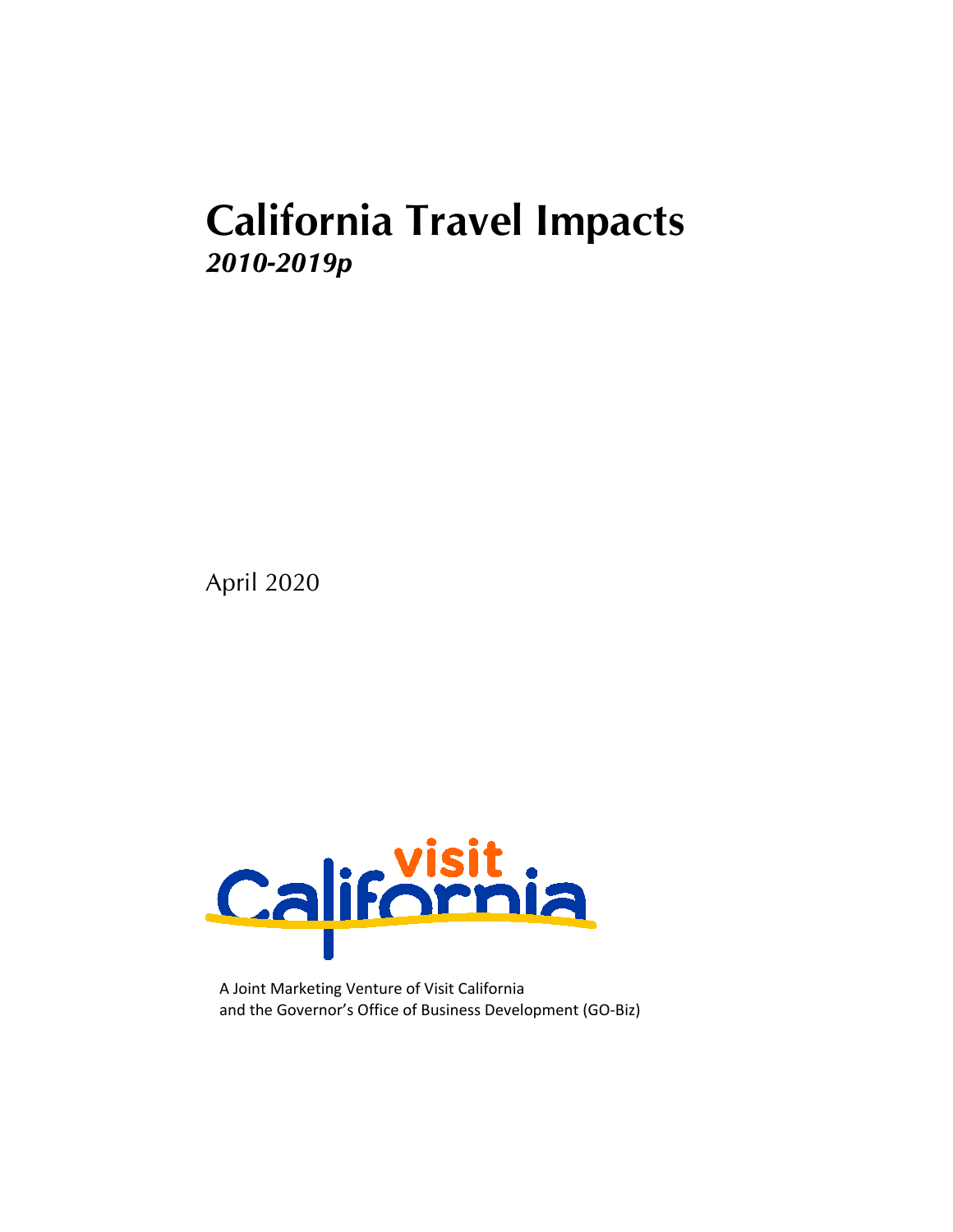#### **Prepared by**

Dean Runyan Associates, Inc. 833 SW 11th Avenue, Suite 920 Portland, Oregon 97205 503.226.2973, Fax: 503.226.2984

for

Visit California 555 Capitol Avenue, Suite 1100 Sacramento, CA 95814 916.444.4429 www.visitcalifornia.com

STATE OF CALIFORNIA Gavin Newsom, Governor

VISIT CALIFORNIA Caroline Beteta, President & CEO Ryan Becker, Vice President of Communications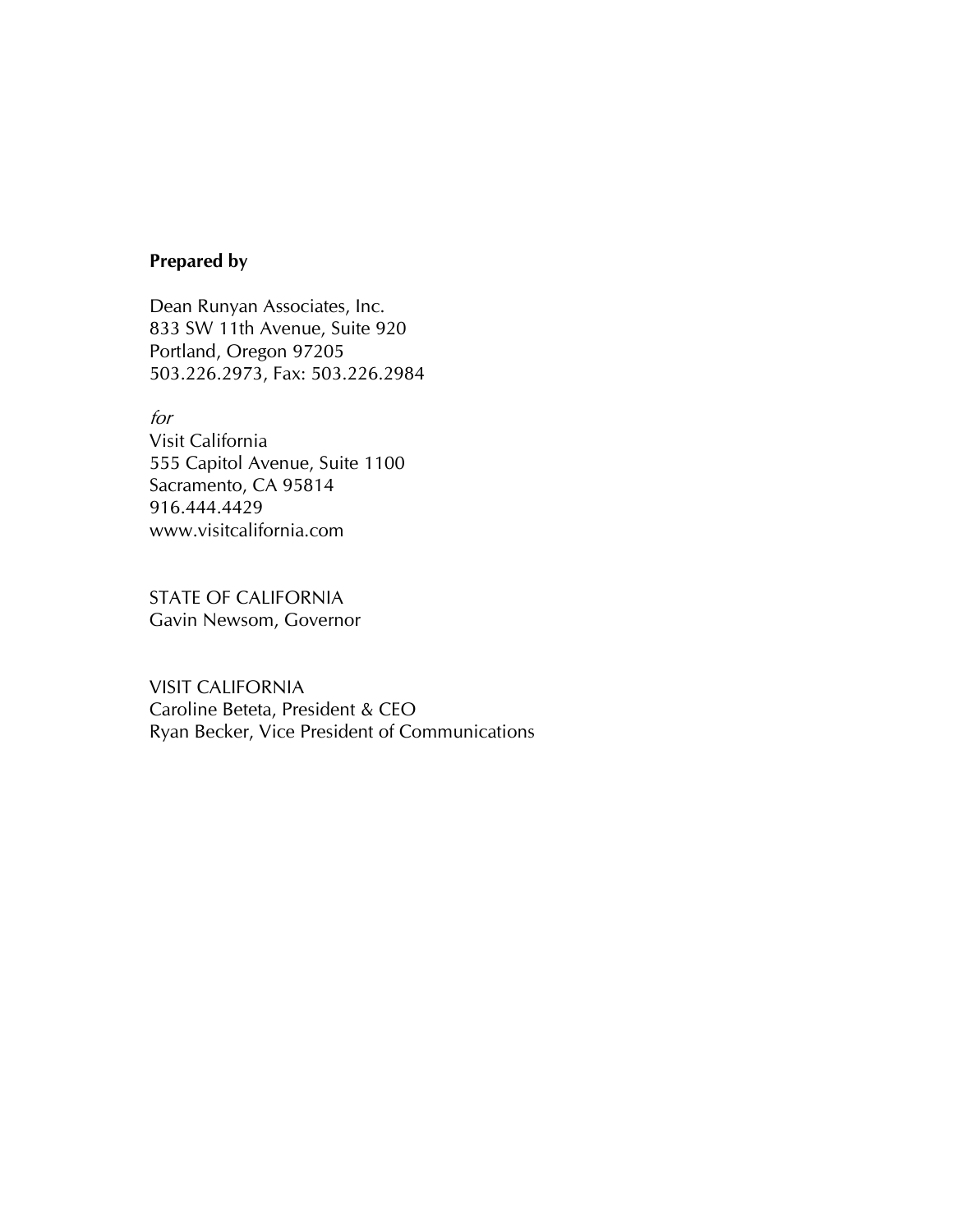## **Executive Summary**

This report provides detailed statewide, regional and county travel impact estimates for California from 2010 to 2019. The estimates for 2019 are preliminary. The report also provides an analysis of travel-generated tax revenue and transient occupancy tax receipts for jurisdictions through the 2019 fiscal year.

## **The California Travel Industry Continued to Expand in 2019**

The California travel industry grew for the ninth consecutive year in 2019. All visitation and economic impact estimates increased for the year.

- · *Spending.* Total direct travel spending in California was \$144.9 billion in 2019 (preliminary). This represents a 3.2 percent increase over 2018 in current dollars and a 1.3 percent increase in real (inflation-adjusted) dollars.
- · *Employment.* Direct travel generated employment was 1.18 million in 2019, a 1.1 percent increase over 2018. Travel-generated employment has increased an average of 3.2 percent per year since 2010.
- · *Tax Revenues.* Travel-generated state and local tax revenue was \$12.2 billion in 2019, an increase of 3.4 percent over the preceding year. Over seventy percent of these tax revenues were paid by visitors (e.g., lodging and sales taxes). The remainder were paid by travel industry employees and businesses (e.g., property and income taxes). This state and local tax revenue was equivalent to \$920 per California resident household (\$666 for taxes paid by visitors, \$254 for taxes paid by employees and businesses.)
- · *Visitation.* Visitor arrivals on domestic flights (42.8 million in 2019) increased by 2.9 percent.[1] Lodging rooms sold increased by 1.1 percent for the year.[2]
- · *Origin.* Six out of ten dollars spent at California visitor destinations were attributable to residents of other states and countries.
- · *Secondary Impacts.* The re-spending of travel industry income by businesses and employees produces secondary effects. In 2019, these secondary impacts accounted for 804 thousand jobs with earnings of \$55.5 billion. Total (both direct and secondary) employment supported 2.0 million jobs with earnings of \$110.3 billion.
- · *Gross Domestic Product.* The Gross Domestic Product (GDP) of the California travel industry was \$84.6 billion in 2019. This represents about two and one-half percent of the total GDP of the state.

1. Department of Transportation Origin and Destination survey. Estimates by Dean Runyan Associates. 2. STR Inc. lodging report prepared for Visit California.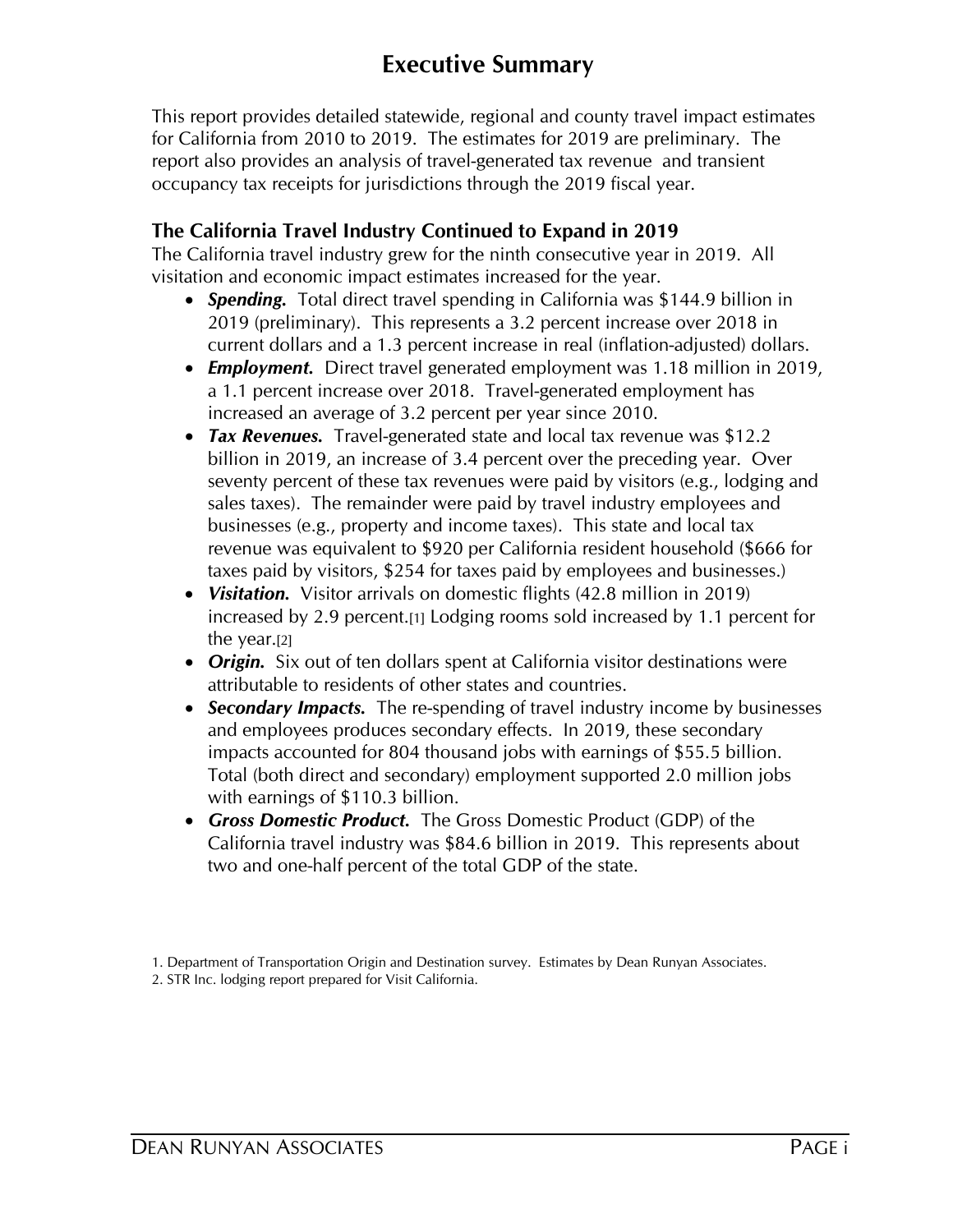## **Tax Revenue Impacts of the California Travel Industry**

The California travel industry contributes more tax revenue to state and local governments than would be expected based on the size of the industry. Whereas the gross domestic product and employee earnings represent about 2.5 percent of the stateeconomy, the travel industry generated 4.4 percent of state and local tax revenues in the2019 fiscal year (see page 15 of full report). Not only are most travel industry goods andservices taxed at the point of sale, but a large share of these commodities (lodging and motorfuel) are taxed at rates that are greater than the general sales tax. Furthermore, a large shareof these taxes is not borne by California residents.



Note: Most of the taxes paid by business firms to local, state and federal governments are included except income taxes. This includes property taxes, licenses and fees and the sales and excise taxes collected from consumers. See page 12 of full report. The data in this chart is for 2017, the most current available at the time of this publication, April 2020.

## **The Travel Industry Benefits All Regions of California**

0% 10% 20% 30% 40% 50% 60% Mono Mariposa Inyo Alpine Sierra Napa Calaveras Plumas Del Norte **Trinity** El Dorado Mendocino San Luis Obispo Amador Monterey San Mateo Tuolumne Siskiyou Humboldt Riverside **Travel Generated Employment** Percent of Total Employment, 2018, Top 20 Although most travel spending and related economic impacts occur within California's primary metropolitan areas, the travel industry is important throughout California. In general, the counties with less total employment have a bigger share of travel-generated employment.

*Note: Data for total employment only available for 2018*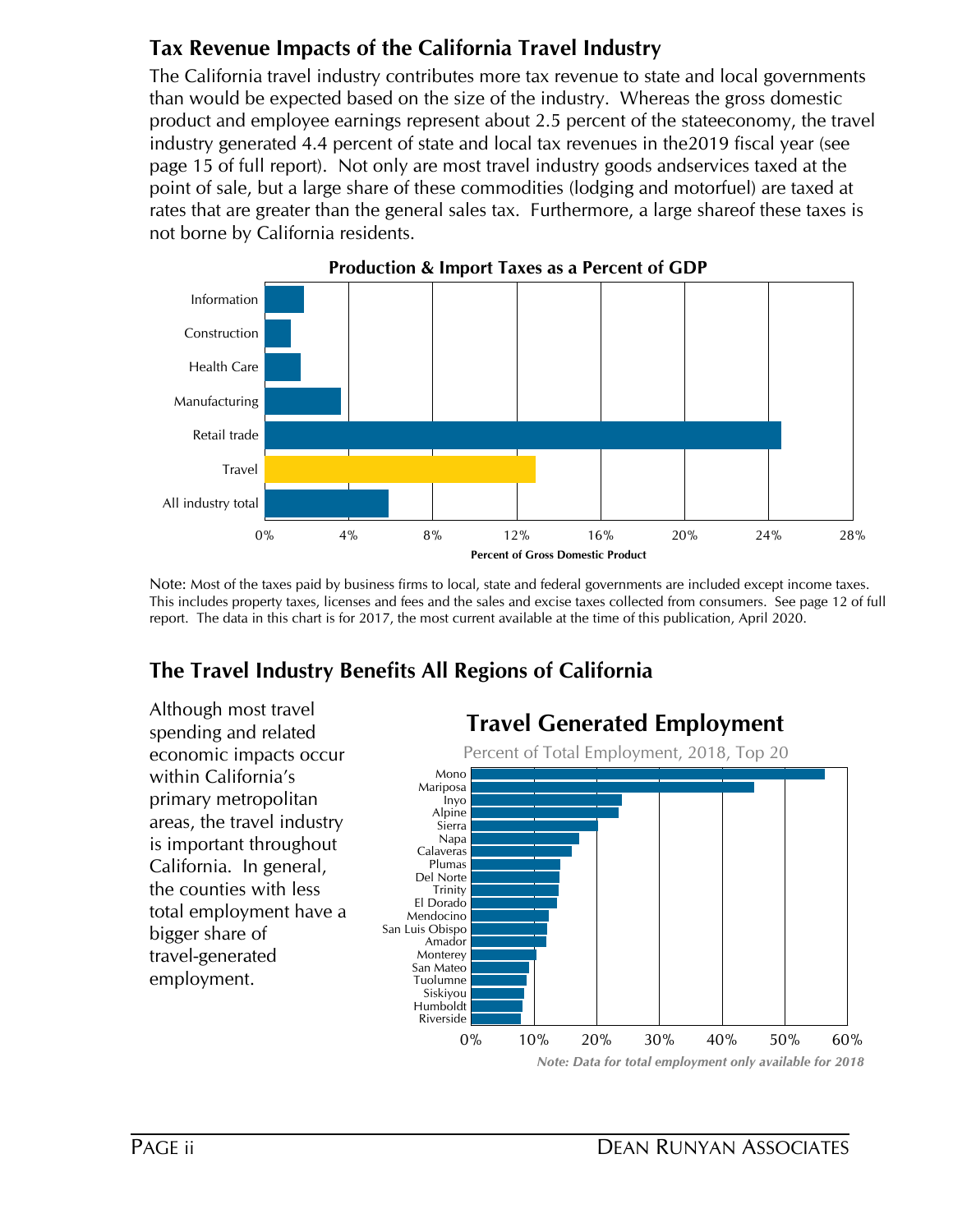## **Preface**

The purpose of this study is to document the economic significance of the travel industry in California from 2010 through 2019. These findings show the level of travel spending by those traveling to and through the state, and the impact this spending has on statewide and local economies in terms of earnings, employment, and tax revenue.

This study was prepared for Visit California. Special thanks are due to Heather Huckeba, Director of Research, and Ani Chibukhchyan, Research Manager, for their support and assistance.

> Dean Runyan Associates 833 SW 11th Ave., Suite 920 Portland, OR 97205

> > (503) 226-2973 info@deanrunyan.com www.deanrunyan.com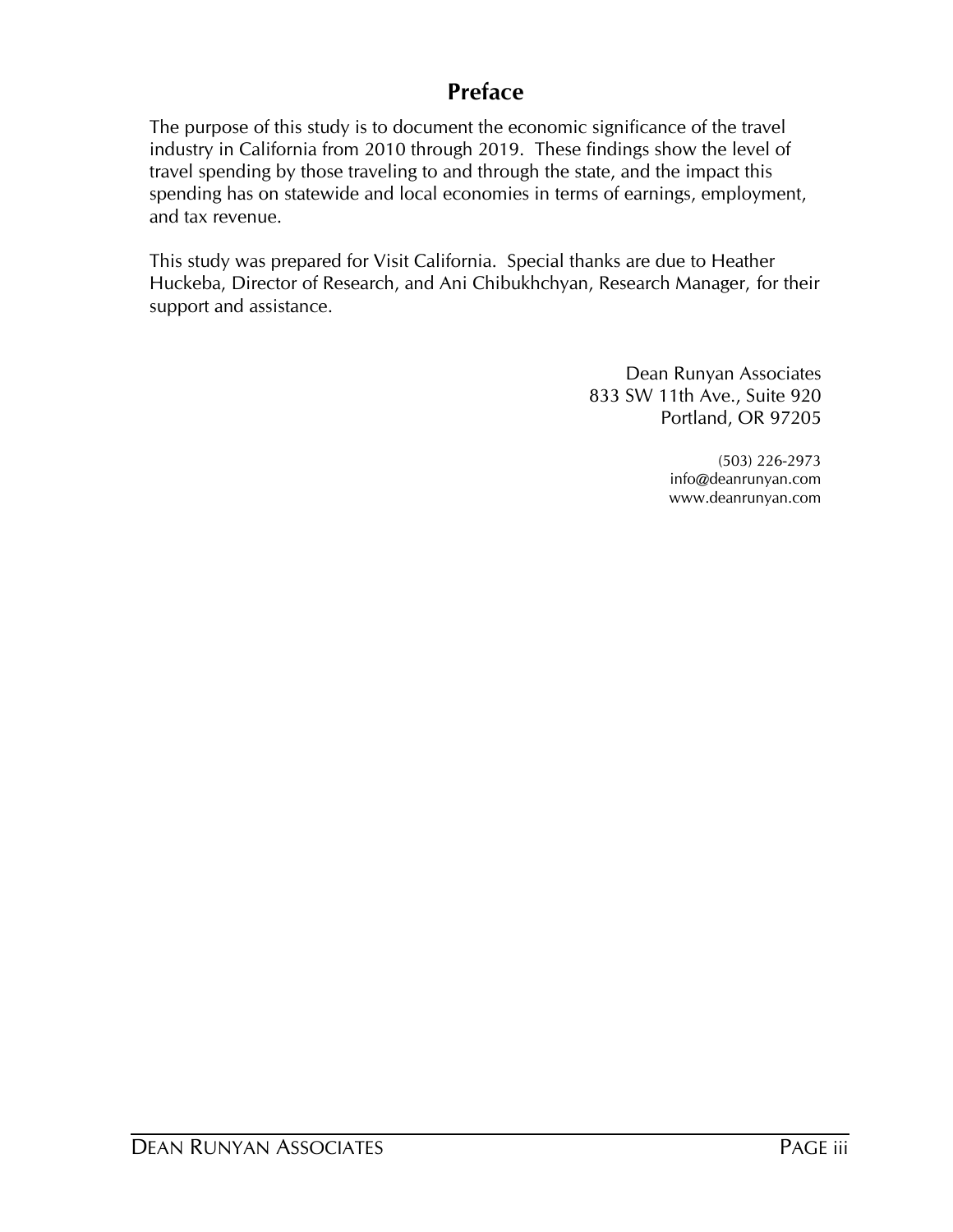# **Table of Contents**

|              | <b>Executive Summary</b><br><b>Preface</b>           | $\mathbf{i}$<br>iii |
|--------------|------------------------------------------------------|---------------------|
|              | <b>List of Tables and Figures</b>                    | $\mathsf{V}$        |
|              |                                                      |                     |
| $\mathbf{I}$ | <b>State Travel Impacts</b>                          | 1                   |
|              | Impacts of Travel in California: A Summary           | $\overline{2}$      |
|              | Recent Travel Trends in California                   | 3                   |
|              | Origin                                               | 5                   |
|              | Gross Domestic Product of California Travel Industry | 6                   |
|              | Direct, Secondary, and Total Impacts                 | 7                   |
| Ш            | <b>State and Local Government Revenue</b>            | 13                  |
|              | <b>Industry Gross Domestic Product and Taxes</b>     | 13                  |
|              | California Tax Structure                             | 14                  |
|              | <b>Travel Industry Tax Revenue</b>                   | 15                  |
|              | Summary                                              | 16                  |
|              | <b>III Regional Travel Impacts</b>                   | 20                  |
|              | <b>IV County Travel Impacts</b>                      | 36                  |
| V.           | <b>Transient Occupancy Tax Receipts</b>              | 109                 |
|              | <b>Appendices</b>                                    | 128                 |
| A            | 2019 Travel Impact Estimates                         | 129                 |
| B            | Key Terms and Definitions                            | 132                 |
| C            | Regional Travel Impact Model                         | 133                 |
| D            | <b>Travel Industry Accounts</b>                      | 134                 |
| E            | California Earnings & Employment by Industry Sector  |                     |
| F            | <b>Industry Groups</b>                               |                     |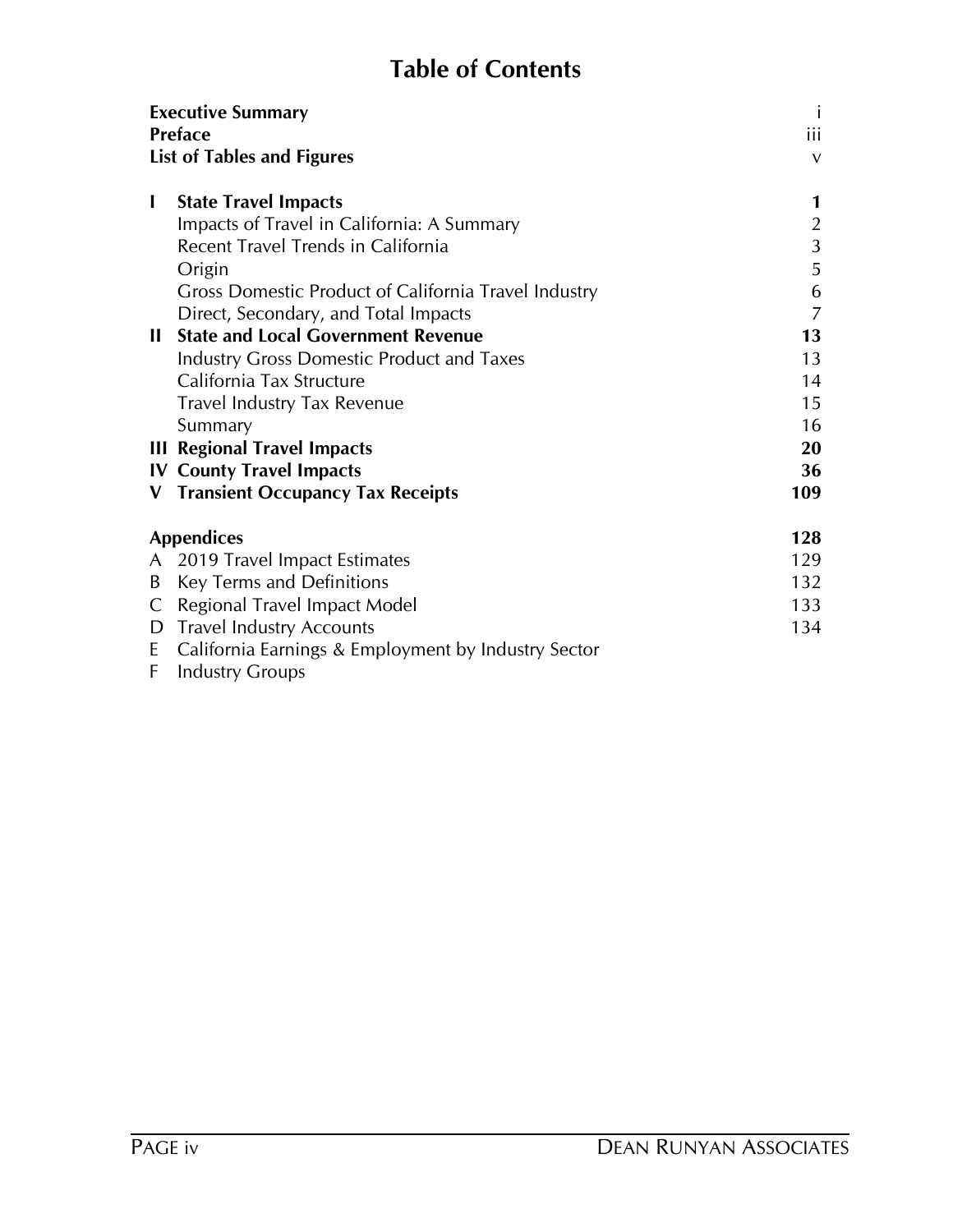# **List of Tables and Figures**

| <b>State Travel Impacts</b>                                          |                |
|----------------------------------------------------------------------|----------------|
| California Direct Travel Impacts, 2010-2019p (summary)               | 3              |
| California Travel Spending in Current and Real Dollars               | $\overline{4}$ |
| Domestic Air Passenger Visitor Arrivals at California Airports       | $\overline{4}$ |
| <b>Overnight Person-Trips</b>                                        | $\overline{4}$ |
| International Visitor Spending                                       | 5              |
| Visitor Spending by Origin, 2019p                                    | 5              |
| Overseas Arrivals at California Ports of Entry                       | 5              |
| Travel Spending and GDP of California Travel Industry, 2019p         | 6              |
| Total Employment and Earnings, 2019p                                 | $\overline{7}$ |
| Direct and Secondary Employment, 2019p                               | $9 - 10$       |
| Travel Impacts, 2010-2019p (detail)                                  | 11             |
| <b>State and Local Government Revenue</b>                            |                |
| Production and Import Taxes as a Percent of Gross Domestic Product   | 12             |
| California State and Local Government Tax Revenues                   | 13             |
| California Travel Industry State and Local Government Tax Revenues   | 14             |
| California State and Local Tax Revenues                              | 15             |
| Local and State Travel-Generated Tax Revenue per Household by County | $16 - 17$      |
| Total and Visitor-Generated Taxable Sales by County                  | 18-19          |
| <b>Regional Travel Impacts</b>                                       |                |
| <b>Summary Tables</b>                                                | $21 - 23$      |
| <b>Detailed Tables</b>                                               | 24-35          |
| <b>County Travel Impacts</b>                                         |                |
| <b>Summary Tables</b>                                                | 37-38          |
| Total and Travel-Generated Employment and Spending                   | 39-50          |
| <b>Detailed Tables</b>                                               | 51-108         |
| <b>Transient Occupancy Tax Receipts</b>                              |                |
| California TOT Receipts, 2000-2019 Fiscal Years                      | 109            |
| TOT Receipts by County, 2010-2019 Fiscal Years                       | 110-111        |
| TOT Receipts by Jurisdiction, 2010-2019 Fiscal Years                 | 112-127        |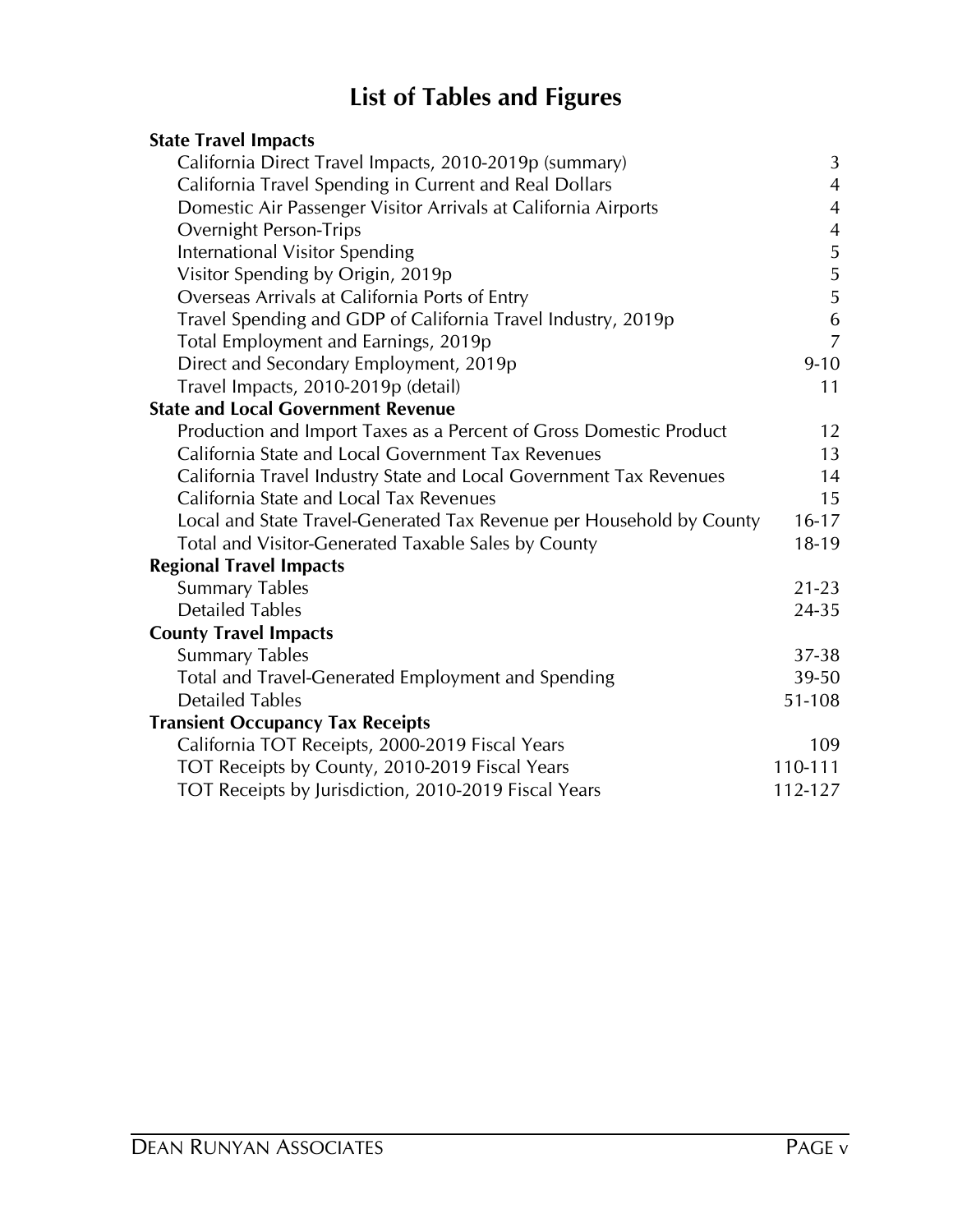## **II. CALIFORNIA TRAVEL**

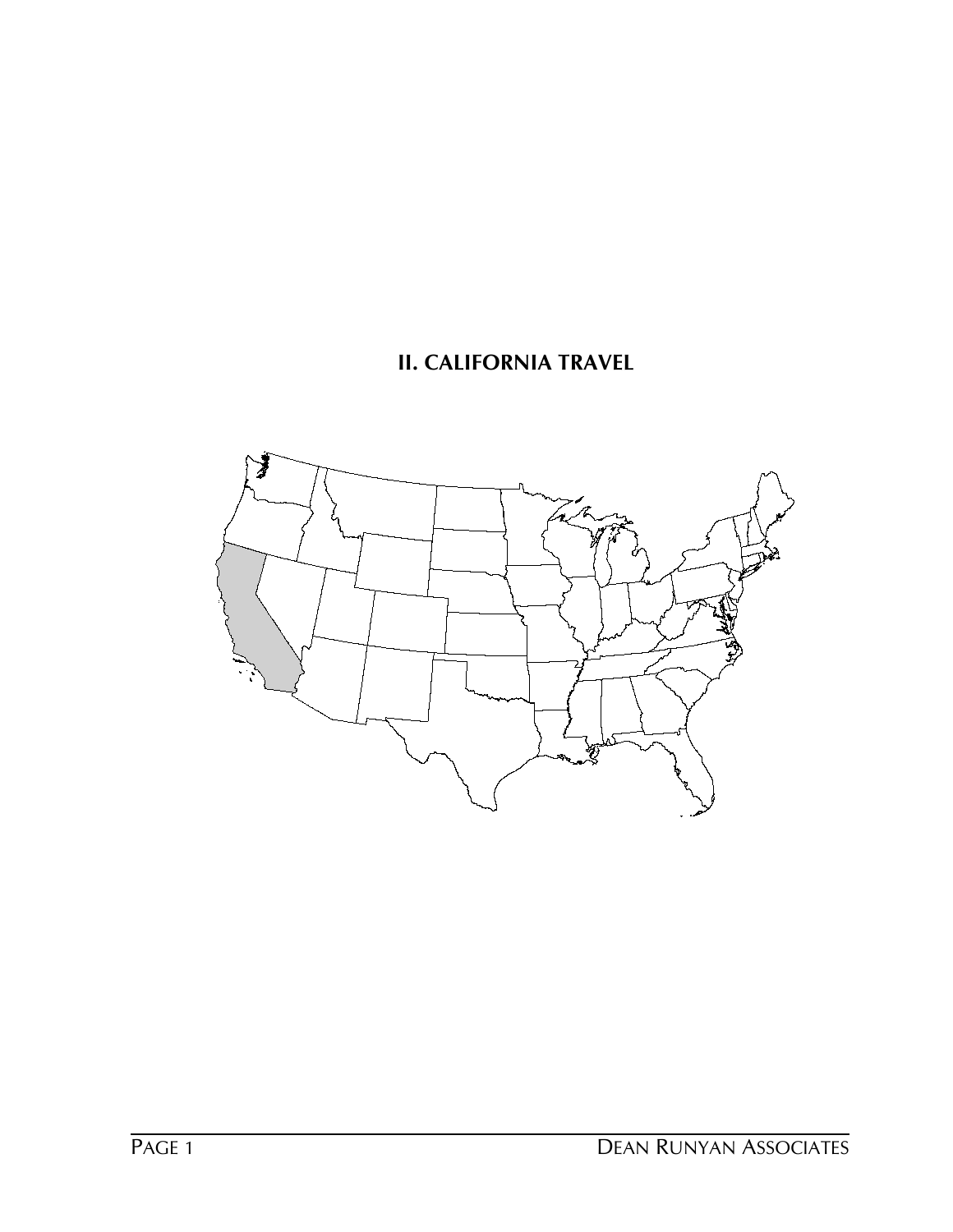The multi-billion dollar travel industry in California is a vital part of the state and local economies. The industry is represented primarily by retail and service firms, including lodging establishments, restaurants, retail stores, gasoline service stations, and other types of businesses that sell their products and services to travelers. The money that visitors spend on various goods and services while in California produces business receipts at these firms, which in turn employ California residents and pay their wages and salaries. State and local government units benefit from travel as well. The state government collects taxes on the gross receipts of businesses operating in the state, as well as sales and use taxes levied on the sale of goods and services to travelers. Local governments also collect sales and use taxes generated from traveler purchases.

## **Impacts of Travel in California: in Summary**

- This represents a 3.2 percent increase over 2018. · Total direct travel spending in California was \$144.9 billion in 2019 (preliminary).
- annual rate of 3.2 percent since 2010. increase over 2018. Travel-generated employment has increased at an average • Direct travel-generated employment was 1.18 million in 2019, a 1.1 percent
- 6.9 percent since 2010. over 2018. Travel-generated earnings has increased at an average annual rate of • Direct travel-generated earnings were \$54.8 billion in 2019, a 4.7 percent increase
- businesses.) revenues were paid by visitors (e.g., lodging and sales taxes). The remainder were of 3.4 percent over the preceding year. Over seventy percent of these tax • Travel-generated state and local tax revenue was \$12.2 billion in 2019, an increase paid by travel industry employees and businesses (e.g., property and income taxes). This state and local tax revenue was equivalent to \$920 per California resident household (\$666 for taxes paid by visitors, \$254 for taxes paid by employees and
- Visitor arrivals on domestic flights (42.8 million in 2019) increased by 2.9 percent.
- billion in 2019. This represents about 2.5 percent of the total GDPof the state. • The Gross Domestic Product (GDP) of the California travel industry was \$84.6

The re-spending of travel industry income by businesses and employees produces

·

supported 2.0 million jobs with earnings of \$110.3 billion. jobs with earnings of \$55.5 billion. Total (direct and secondary) employment secondary effects. In 2019, these secondary impacts accounted for 804 thousand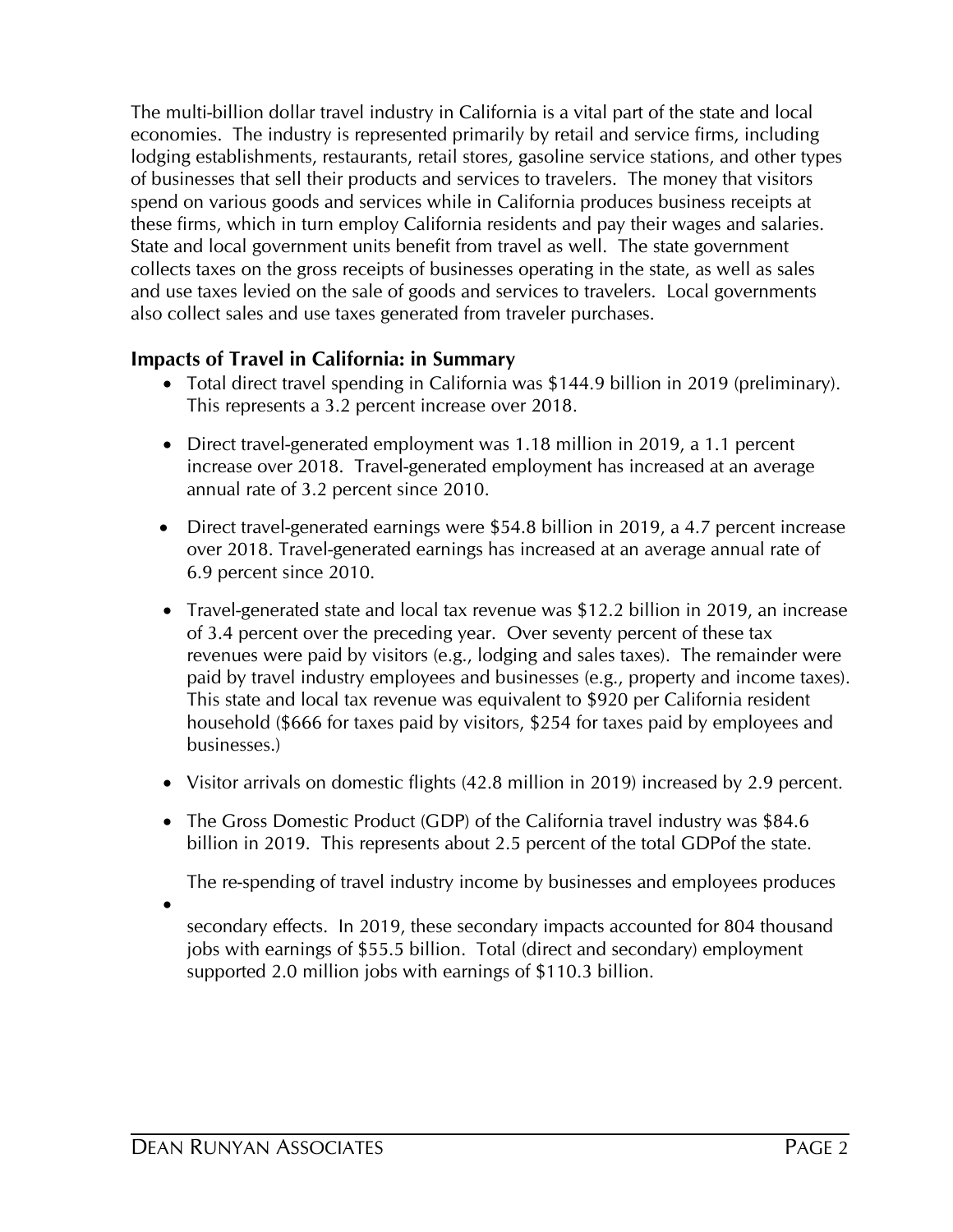## **Recent Travel Trends in California**

|                                 |      |       |       |       |       |                   | Ave. Annual %Chg. |          |
|---------------------------------|------|-------|-------|-------|-------|-------------------|-------------------|----------|
| <b>Spending (\$Billions)</b>    | 2010 | 2012  | 2014  | 2017  | 2018  | 2019 <sub>p</sub> | $18-19p$          | $10-19p$ |
| Total (Current \$)              | 98.7 | 108.9 | 117.4 | 133.3 | 140.3 | 144.9             | $3.2\%$           | $4.4\%$  |
| Other                           | 7.9  | 8.5   | 10.0  | 12.3  | 13.1  | 13.8              | 5.4%              | 6.3%     |
| Visitor                         | 90.8 | 100.4 | 107.4 | 121.0 | 127.3 | 131.1             | 3.0%              | 4.2%     |
| Non-transportation              | 68.4 | 76.0  | 83.5  | 97.6  | 101.3 | 104.3             | 2.9%              | 4.8%     |
| Transportation                  | 22.4 | 24.4  | 24.0  | 23.4  | 26.0  | 26.8              | 3.2%              | 2.0%     |
| Earnings (\$Billions)           |      |       |       |       |       |                   |                   |          |
| Earnings (Current \$)           | 30.0 | 33.7  | 38.1  | 49.4  | 52.3  | 54.8              | 4.7%              | 6.9%     |
| <b>Employment (Thousands)</b>   |      |       |       |       |       |                   |                   |          |
| Employment                      | 882  | 945   | 1,028 | 1,144 | 1,163 | 1,176             | 1.1%              | 3.2%     |
| <b>Tax Revenue (\$Billions)</b> |      |       |       |       |       |                   |                   |          |
| Total (Current \$)              | 13.3 | 13.7  | 15.6  | 18.1  | 19.3  | 20.1              | 3.8%              | 4.6%     |
| Local                           | 3.4  | 3.8   | 4.5   | 5.6   | 6.1   | 6.3               | 2.7%              | 7.0%     |
| Visitor                         | 2.2  | 2.6   | 3.2   | 4.0   | 4.4   | 4.5               | 2.9%              | 8.2%     |
| <b>Business or Employee</b>     | 1.2  | 1.2   | 1.3   | 1.6   | 1.7   | 1.7               | 2.4%              | 4.3%     |
| State                           | 4.9  | 4.8   | 5.2   | 5.3   | 5.7   | 6.0               | 4.2%              | 2.3%     |
| Visitor                         | 3.8  | 3.7   | 3.9   | 3.9   | 4.3   | 4.6               | 4.7%              | 1.9%     |
| <b>Business or Employee</b>     | 1.0  | 1.1   | 1.3   | 1.4   | 1.4   | 1.4               | 2.5%              | 3.6%     |
| Federal                         | 5.0  | 5.1   | 6.0   | 7.1   | 7.5   | 7.8               | 4.5%              | 5.0%     |

#### **Direct Travel Impacts, 2010-2019p**

**Other spending** includes resident air travel, travel arrangement and reservation services, and convention and trade show organizers. **Non-transportation visitor spending** includes accommodations, food services, retail, food stores, and arts, entertainment & recreation. **Visitor** 

**transportation spending** includes private auto, auto rental, other local ground transportation and one-way airfares.

**Earnings** include wages & salaries, earned benefits and proprietor income.

**Employment** includes all full- and part-time employment of payroll employees and proprietors. **Local tax revenue** includes lodging taxes, sales taxes, auto rental taxes and airport passenger facility charges paid by visitors, and the property tax payments and sales tax payments attributable to the travel industry income of employees and businesses.

**State tax revenue** includes lodging, sales and motor fuel tax payments of visitors, and the income tax and sales tax payments attributable to the travel industry income of businesses and employees. **Federal tax revenue** includes motor fuel excise taxes and airline ticket taxes paid by visitors, and the payroll and income taxes attributable to the travel industry income of employees and businesses.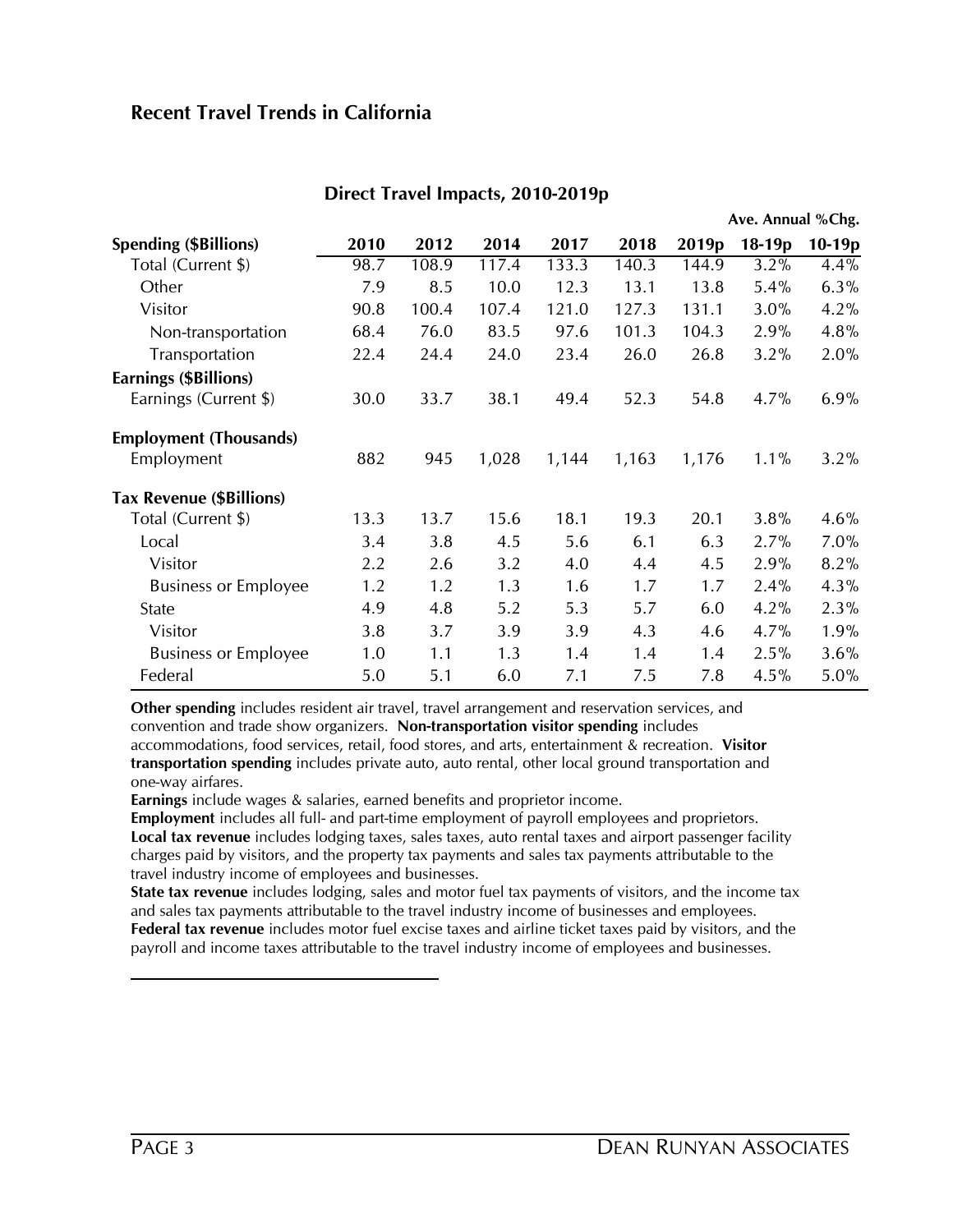







In real dollars (adjusted for inflation) California travel spending increased by 1.3 percent over 2018, following a 2.9 percent increase the preceding year (see top graph, left). Over the past five years, real and current travel spending have had similar rates of increase.

Sources: Real dollar travel spending was adjusted with a composite of price indices for the West Urban CPI, California room rates reported by STR, Inc., California gasoline prices reported by the Energy Information Administration, and airfares to California airports reported by the U.S. Department of Transportation Origin and Destination survey.

Visitor air travel on domestic flights to California destinations (42.8 million) increased by 2.9 percent in 2019. During the past three years, visitor arrivals on domestic flights have increased at 3.0 percent per year.

Sources: Dean Runyan Associates, Inc. and Bureau of Transportation Statistics (U.S. Dept. of Transportation).

Note: These estimates are for visitor arrivals only. They do not include return travel of California residents or connecting flights normally reported in air passenger statistics.

Travel-generated employment has increased by 3.2 percent per year since 2010. Source: Dean Runyan Associates.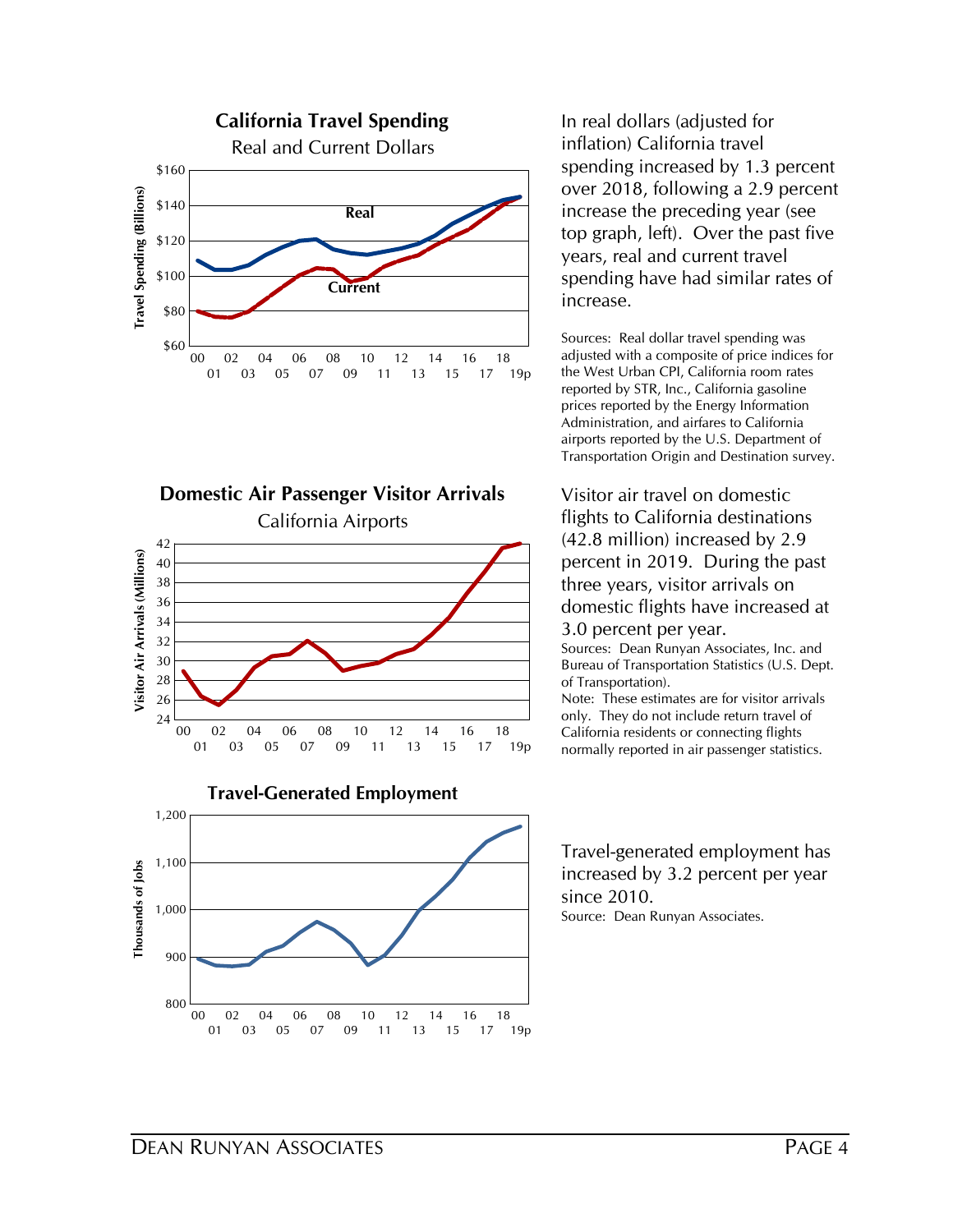## **Origin**



International Share (%) The share of international travel spending in California has flattened over the past six years after substantial increases in previous years. Spending is in real dollars. Sources: Tourism Economics, International

Trade Administration (U.S. Department of Commerce) and Bureau of Economic Analysis (U.S. Department of Commerce).

**Visitor Spending by Origin, 2019p** In 2019, about six out of every ten dollars spent at California visitor destinations were attributable to residents of other states and countries.

> Source: TNS Travels America visitor survey and sources cited for preceding graph.



ports of entry is estimated to have increased by 2 percent in 2019.

Sources: Office of Immigration Statistics (U.S. Department of Homeland Security). California total is the sum of LA and SF Ports of Entry. Dean Runyan Associates.

# **International Visitor Spending**

California 53.6 40.9% ■ Other US 49.3 37.6%  $\blacksquare$  Intl. 28.1 21.4% Total: 131.1 100.0%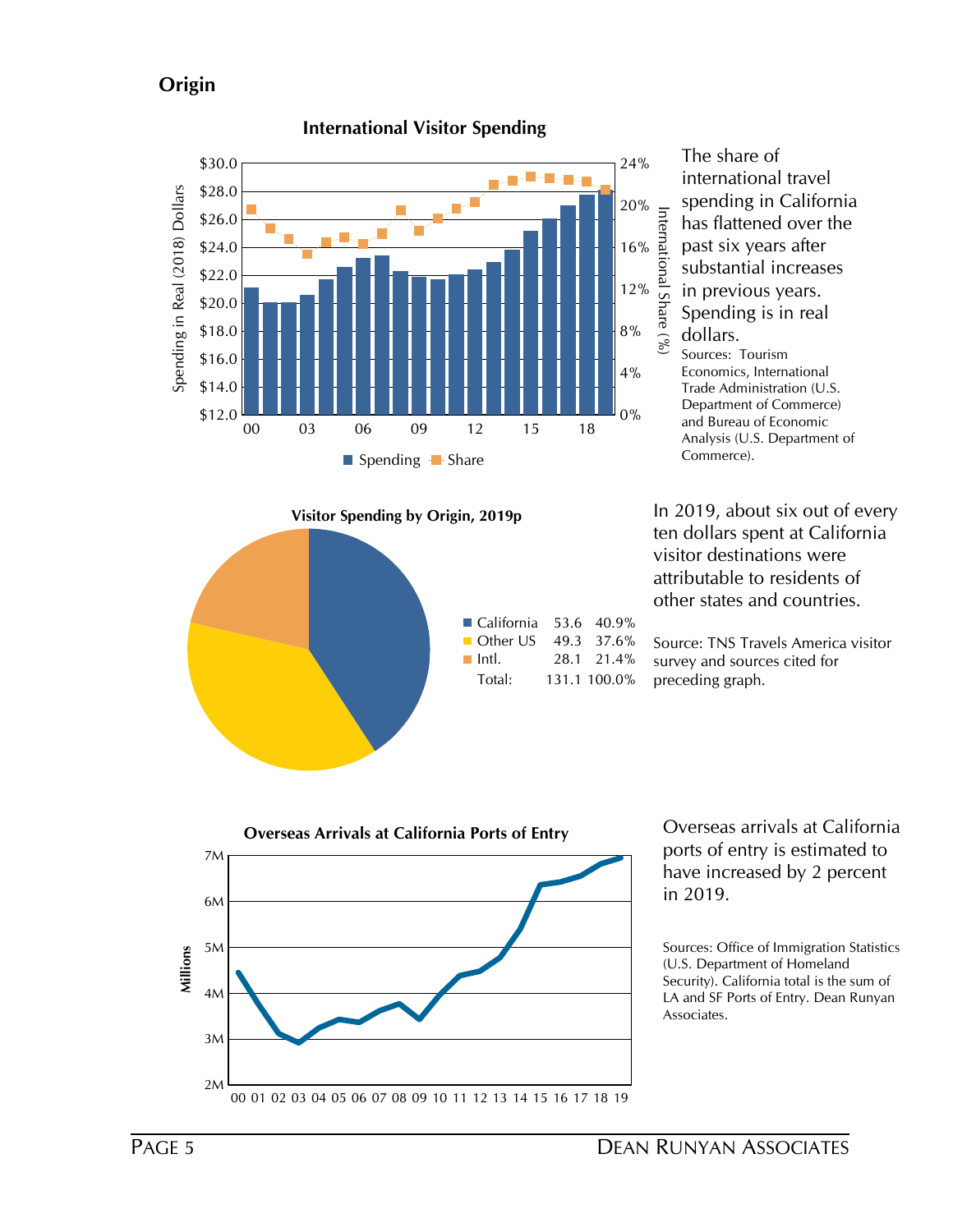## **California Travel Industry Gross Domestic Product**

Gross Domestic Product (GDP, also referred to as value-added) is a measure of economic activity that reflects the market value of the labor and capital used to produce goods and services. The GDP for a particular industry within a state excludes the intermediate inputs purchased by businesses from other firms in the production process. It includes payments to individuals in the form of earnings, indirect business taxes to government, and other payments to individuals and corporations. The relationship between travel spending and the GDP of the California travel industry is shown below. California travel industry GDP of \$84.6 billion represents approximately 2.5 percent of total California GDP.

The below estimates represent only the direct impacts of travel spending. A portion of the inputs purchased by travel businesses in California will be delivered by other California firms that are not strictly part of the travel industry. Restaurants, for example, will purchase agricultural products from other California businesses. These inputs are sometimes referred to as "indirect" effects.



**Travel Spending and Gross Domestic Product of California Travel Industry, 2019p** (\$ Billions)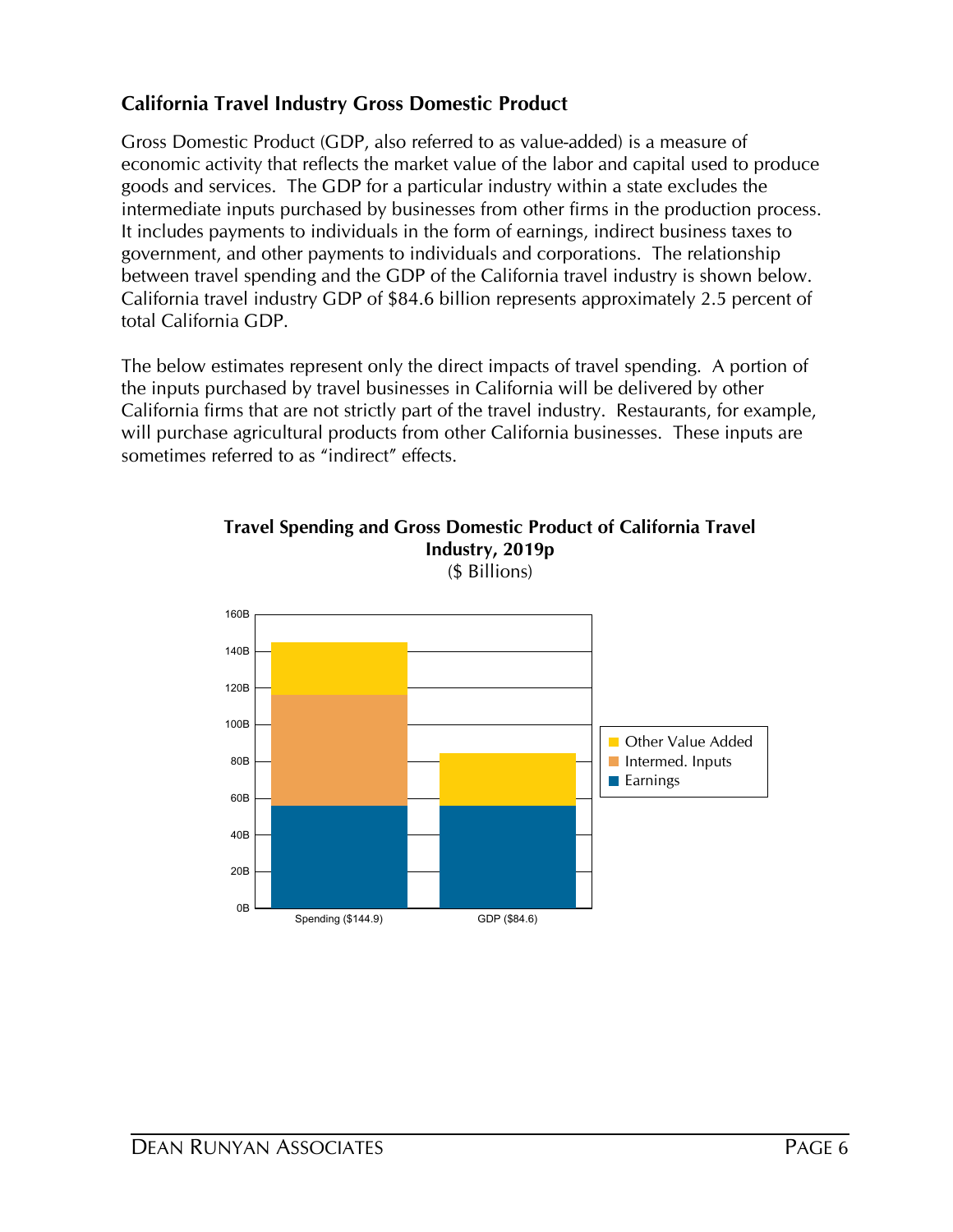## **Direct, Secondary and Total Impacts**

Travel spending within California brings money into many California communities in the form of business receipts. Portions of these receipts are spent within the state for labor and supplies. Employees, in turn, spend a portion of their earnings on goods and services in the state. This re-spending of travel-related revenues creates indirect and induced impacts. To summarize:

- · **Direct** impacts represent the employment and earnings attributable to travel expenditures made directly by travelers at businesses throughout the state.
- · **Indirect** impacts represent the employment and earnings associated with industries that supply goods and services to the direct businesses (i.e., those that receive money directly from travelers throughout the state).
- **Induced** impacts represent the employment and earnings that result from purchases for food, housing, transportation, recreation, and other goods and services made by travel industry employees, and the employees of the indirectly affected industries.

The impacts in this section are presented in terms of the employment and earnings of eleven major industry groups. These industry groups are similar, but not identical to the business service (or commodity) categories presented elsewhere in this report. (The specific industries that comprise these major groups are listed in Appendix D.) Direct travel impacts, such as those discussed in the first part of this section and the regional and county impacts presented elsewhere in this report are found in the following industry groups:

- · **Accommodations & Food Services**
- · **Arts, Entertainment and Recreation**
- · **Trade**
- · **Transportation**

As is indicated in the following tables and graphs, the total direct employment and earnings of these four industry groups is identical to the total direct employment and earnings shown in the first part of this section. The only difference is that these industry groups represent industry groupings (firms) rather than commodity or business service groupings.

The indirect and induced impacts of travel spending are found in all thirteen industry groupings shown in the following tables and graphs that summarize the primary secondary impacts.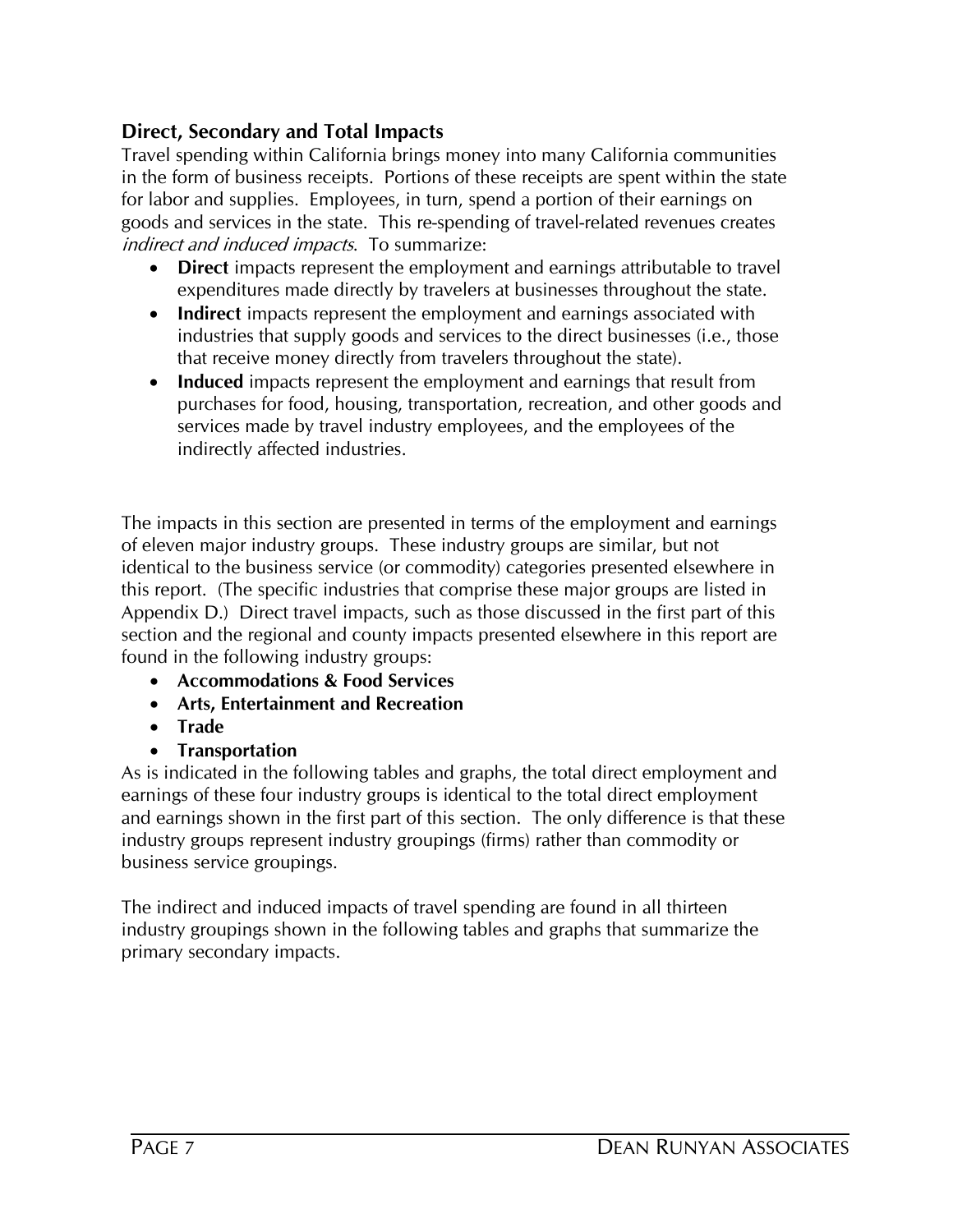

#### **Total Employment and Earnings Generated by Travel Spending in California, 2019p**

- \$110.29 Billion. The earnings multiplier is 2.01 (110.29/54.76).
- effect). Employees of these firms also purchase professional services (induced advertising) are utilized by travel businesses (indirect effect). earnings). A variety of administrative services (e.g., accounting and · **Professional and Business Services** (158,800 jobs and \$12.3 billion
- employees of travel-related businesses use of medical services earnings). The secondary effects are primarily induced, such as · **Education and Health Services** (114,600 jobs and \$8.4 billion
- institutions. businesses and individuals make use of banking and insurance · **Financial Activities** (93,800 jobs and \$6.4 billion earnings). Both
- such as dry cleaners and repair shops. travel-related businesses purchase services from various providers, · **Other Services** (57,700 jobs and \$3.1 billion earnings). Employees of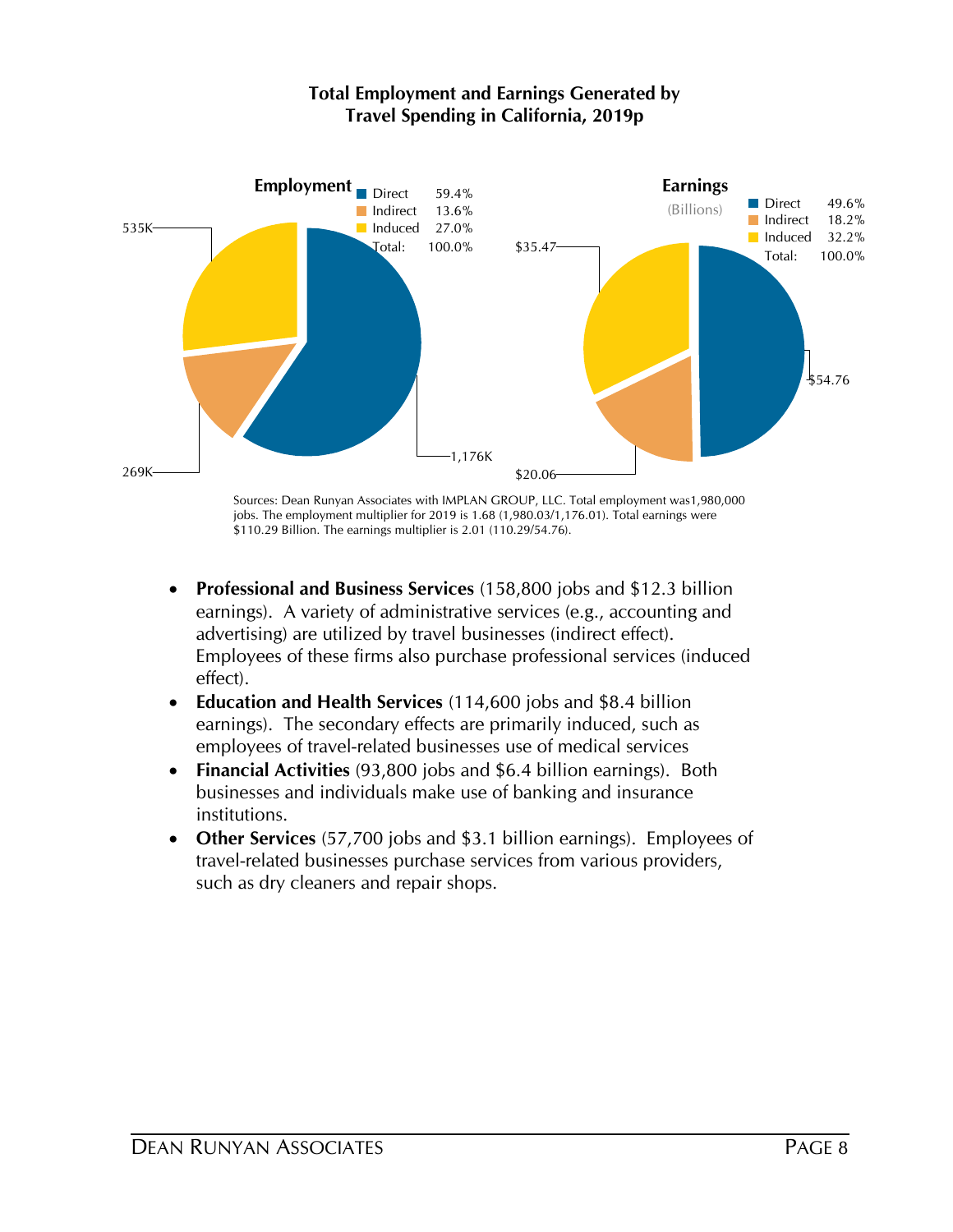## **Direct and Secondary Employment**

Generated by Travel Spending in California



## **Direct and Secondary Earnings**

Generated by Travel Spending in California



Detailed estimates are reported in the following table. It should be emphasized that the estimates of indirect and induced impacts reported here apply to the entire state of California and do not necessarily reflect economic patterns for individual counties, regions or sub-regions within the state. While total economic impacts can be calculated on a county or regional level, such a detailed analysis is not included in this study. In general, geographic areas with lower levels of aggregate economic activity will have smaller secondary impacts within those same geographic boundaries.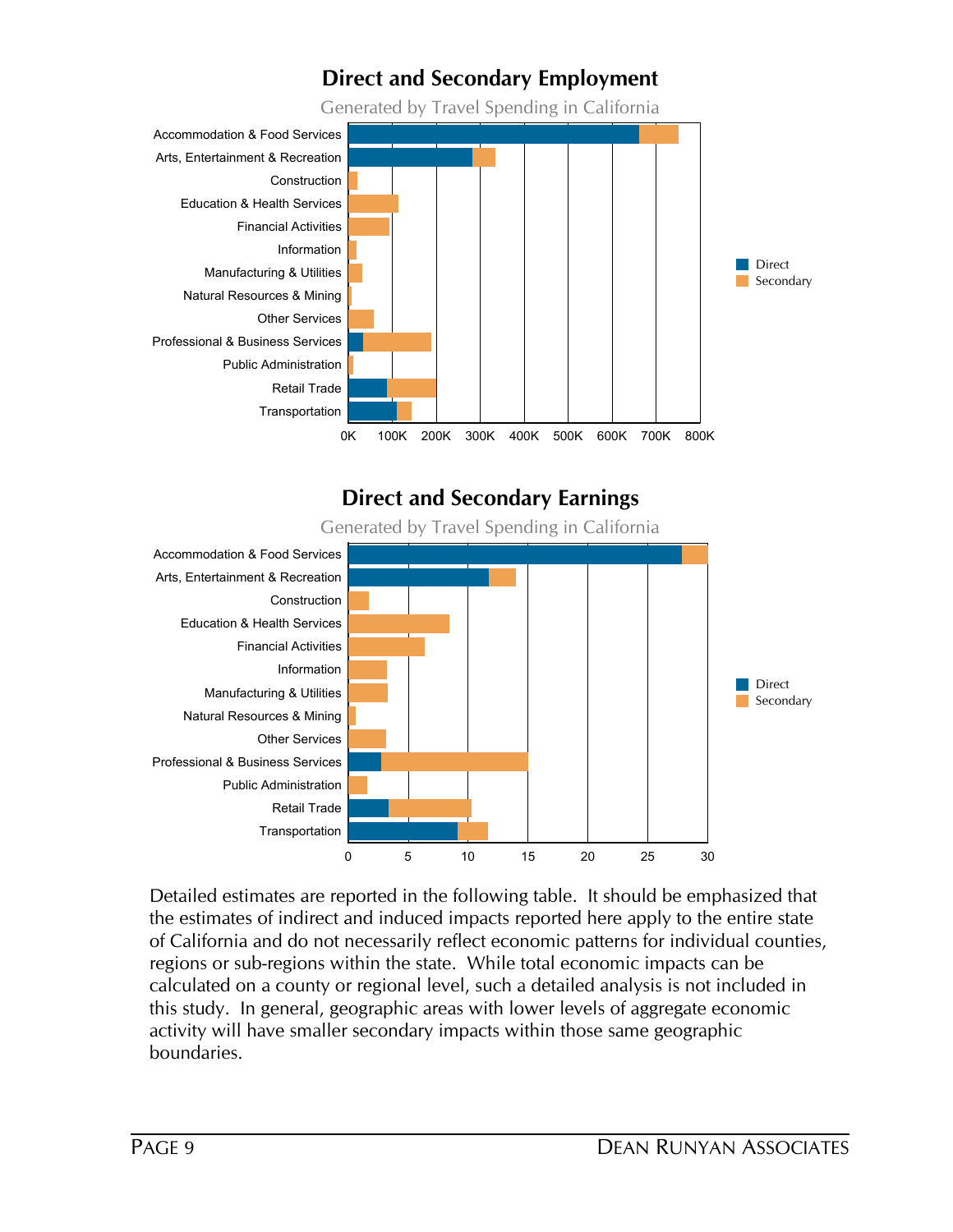|                                          |               |        | Secondary        |        |                          |
|------------------------------------------|---------------|--------|------------------|--------|--------------------------|
| <b>Industry Group</b>                    | <b>Direct</b> |        | Indirect Induced |        | <b>Total Grand Total</b> |
| <b>Accommodation &amp; Food Services</b> | 27,842        | 814    | 2,188            | 3,002  | 30,844                   |
| Arts, Entertainment & Recreation         | 11,699        | 1,600  | 717              | 2,317  | 14,016                   |
| Construction                             |               | 535    | 1,186            | 1,721  | 1,721                    |
| Education & Health Services              |               | 87     | 8,352            | 8,438  | 8,438                    |
| <b>Financial Activities</b>              |               | 2,237  | 4,158            | 6,395  | 6,395                    |
| Information                              |               | 1,926  | 1,315            | 3,241  | 3,241                    |
| Manufacturing & Utilities                |               | 1,502  | 1,806            | 3,308  | 3,308                    |
| Natural Resources & Mining               |               | 261    | 371              | 632    | 632                      |
| Other Services                           |               | 825    | 2,315            | 3,140  | 3,140                    |
| Professional & Business Services         | 2,730         | 7,210  | 5,095            | 12,305 | 15,035                   |
| <b>Public Administration</b>             |               | 787    | 773              | 1,560  | 1,560                    |
| Retail Trade                             | 3,355         | 884    | 6,058            | 6,943  | 10,298                   |
| Transportation                           | 9,135         | 1,393  | 1,139            | 2,532  | 11,667                   |
|                                          | 54,761        | 20,061 | 35,473           | 55,534 | 110,295                  |

#### **Direct and Secondary Travel-Generated Earnings in California,**  (\$Million)

#### **Direct and Secondary Travel-Generated Employment in California,**

|                                        |               | (thousand jobs) |                  |       |                          |
|----------------------------------------|---------------|-----------------|------------------|-------|--------------------------|
|                                        |               |                 | <b>Secondary</b> |       |                          |
| <b>Industry Group</b>                  | <b>Direct</b> | <b>Indirect</b> | <b>Induced</b>   |       | <b>Total Grand Total</b> |
|                                        |               |                 |                  |       |                          |
| Accommodation & Food Services          | 662.2         | 24.3            | 64.6             | 88.9  | 751.1                    |
| Arts, Entertainment & Recreation       | 283.1         | 35.2            | 17.4             | 52.5  | 335.6                    |
| Construction                           |               | 6.6             | 14.2             | 20.8  | 20.8                     |
| <b>Education &amp; Health Services</b> |               | 2.1             | 112.5            | 114.6 | 114.6                    |
| <b>Financial Activities</b>            |               | 34.4            | 59.4             | 93.8  | 93.8                     |
| Information                            |               | 10.5            | 8.8              | 19.3  | 19.3                     |
| Manufacturing & Utilities              |               | 15.4            | 17.0             | 32.5  | 32.5                     |
| <b>Natural Resources &amp; Mining</b>  |               | 4.0             | 4.5              | 8.5   | 8.5                      |
| <b>Other Services</b>                  |               | 11.2            | 46.6             | 57.7  | 57.7                     |
| Professional & Business Services       | 33.4          | 90.7            | 65.1             | 155.8 | 189.1                    |
| <b>Public Administration</b>           |               | 6.1             | 6.2              | 12.3  | 12.3                     |
| <b>Retail Trade</b>                    | 87.3          | 9.8             | 103.0            | 112.8 | 200.1                    |
| Transportation                         | 110.0         | 18.5            | 16.1             | 34.6  | 144.7                    |
|                                        | 1,176         | 269             | 535              | 804   | 1,980                    |

Source: Dean Runyan Associates and Minnesota Implan Group.

Note: These industry groups are not equivalent to the categories used in the direct impact tables used in this report. See Appendix G. Details may not add to totals due to rounding.

Detailed direct travel impacts for 2010 through 2019p follow on the next page: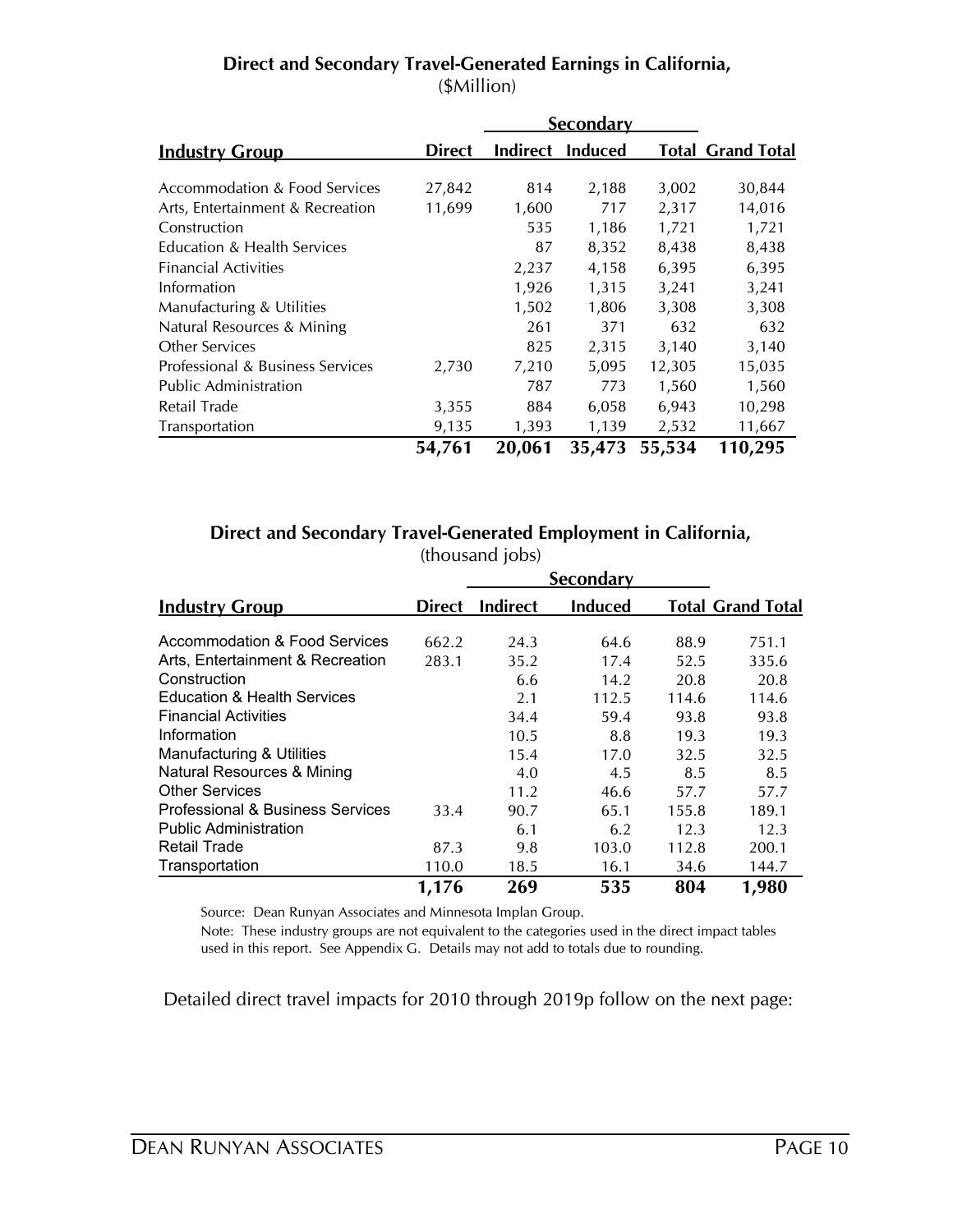## **CALIFORNIA Travel Impacts, 2010-2019p**

| <b>Total Direct Travel Spending (\$Billion)</b>                   |             |             |             |             |             |             |             |             |
|-------------------------------------------------------------------|-------------|-------------|-------------|-------------|-------------|-------------|-------------|-------------|
|                                                                   | 2010        | 2012        | 2014        | 2015        | 2016        | 2017        | 2018        | 2019        |
| <b>Destination Spending</b>                                       | 90.8        | 100.4       | 107.4       | 111.3       | 114.9       | 121.0       | 127.3       | 131.1       |
| Other Travel                                                      | 7.9         | 8.5         | 10.0        | 10.7        | 11.5        | 12.3        | 13.1        | 13.8        |
| <b>Total</b>                                                      | 98.7        | 108.9       | 117.4       | 121.9       | 126.4       | 133.3       | 140.3       | 144.9       |
| Visitor Spending by Type of Traveler Accommodation (\$Billion)    |             |             |             |             |             |             |             |             |
|                                                                   | 2010        | 2012        | 2014        | 2015        | 2016        | 2017        | 2018        | 2019        |
| Hotel, Motel                                                      | 45.9        | 52.5        | 59.7        | 63.7        | 67.3        | 70.5        | 72.8        | 74.2        |
| Private Home                                                      | 14.8        | 16.0        | 16.1        | 15.9        | 15.8        | 17.2        | 19.0        | 20.3        |
| Campground                                                        | 2.5         | 2.5         | 2.6         | 2.6         | 2.6         | 2.7         | 2.9         | 3.2         |
| Vacation Home                                                     | 4.0         | 4.3         | 4.3         | 4.3         | 4.3         | 4.6         | 5.0         | 5.1         |
| Day Travel                                                        | 23.7        | 25.0        | 24.8        | 24.8        | 24.9        | 26.0        | 27.6        | 28.3        |
| <b>Total</b>                                                      | 90.8        | 100.4       | 107.4       | 111.3       | 114.9       | 121.0       | 127.3       | 131.1       |
| <b>Visitor Spending by Commodity Purchased (\$Billion)</b>        |             |             |             |             |             |             |             |             |
|                                                                   | 2010        | 2012        | 2014        | 2015        | 2016        | 2017        | 2018        | 2019        |
| Accommodations                                                    | 15.2        | 18.1        | 22.0        | 24.3        | 26.2        | 27.4        | 29.0        | 29.8        |
| Food Service                                                      | 23.3        | 25.5        | 27.2        | 28.7        | 30.4        | 32.0        | 33.1        | 34.1        |
| <b>Food Stores</b>                                                | 3.0         | 3.4         | 3.6         | 3.8         | 3.9         | 3.9         | 3.9         | 4.0         |
| Local Tran. & Gas                                                 | 18.2        | 19.7        | 18.6        | 17.2        | 16.0        | 17.6        | 19.8        | 20.4        |
| Arts, Ent. & Rec.                                                 | 14.0        | 15.2        | 16.1        | 16.7        | 17.4        | 17.8        | 18.0        | 18.1        |
| <b>Retail Sales</b>                                               | 12.7        | 13.7        | 14.5        | 15.0        | 15.3        | 16.5        | 17.4        | 18.3        |
| Visitor Air Tran.                                                 | 4.2         | 4.7         | 5.4         | 5.6         | 5.7         | 5.8         | 6.1         | 6.4         |
| <b>Total</b>                                                      | 90.8        | 100.4       | 107.4       | 111.3       | 114.9       | 121.0       | 127.3       | 131.1       |
| <b>Industry Earnings Generated by Travel Spending (\$Billion)</b> |             |             |             |             |             |             |             |             |
|                                                                   | 2010        | 2012        | 2014        | 2015        | 2016        | 2017        | 2018        | 2019        |
| Accom. & Food Serv.                                               | 14.9        | 17.0        | 19.4        | 21.2        | 23.4        | 25.0        | 26.5        | 27.8        |
| Arts, Ent. & Rec.                                                 | 7.4         | 8.2         | 9.3         | 9.9         | 10.6        | 11.0        | 11.3        | 11.7        |
| Retail                                                            | 2.3         | 2.5         | 2.7         | 2.8         | 3.0         | 3.1         | 3.3         | 3.4         |
| Ground Tran.                                                      | 1.1         | 1.2         | 1.3         | 1.4         | 1.5         | 1.7         | 2.2         | 2.5         |
| Visitor Air Tran.                                                 | 1.4         | 1.6         | 1.8         | 2.0         | 2.7         | 3.1         | 3.2         | 3.3         |
| Other Travel                                                      | 2.9         | 3.1         | 3.6         | 4.0         | 4.9         | 5.5         | 5.9         | 6.1         |
| <b>Total</b>                                                      | 30.0        | 33.7        | 38.1        | 41.4        | 46.1        | 49.4        | 52.3        | 54.8        |
| Industry Employment Generated by Travel Spending (Thousand Jobs)  |             |             |             |             |             |             |             |             |
|                                                                   | 2010        | 2012        | 2014        | 2015        | 2016        | 2017        | 2018        | 2019        |
| Accom. & Food Serv.                                               | 494.8       | 538.7       | 589.6       | 608.8       | 632.5       | 652.0       | 659.0       | 662.2       |
| Arts, Ent. & Rec.                                                 | 216.7       | 230.2       | 252.4       | 261.3       | 270.8       | 276.8       | 279.4       | 283.1       |
| Retail                                                            | 75.2        | 77.9        | 82.2        | 83.5        | 85.8        | 87.3        | 87.9        | 87.3        |
| Ground Tran.                                                      | 28.4        | 30.6        | 31.6        | 32.7        | 34.0        | 35.0        | 42.3        | 45.2        |
| Visitor Air Tran.                                                 | 20.4        | 21.5        | 22.8        | 24.2        | 27.5        | 30.2        | 30.7        | 32.1        |
| Other Travel                                                      | 46.9        | 46.6        | 49.8        | 52.6        | 59.0        | 62.4        | 63.6        | 66.1        |
| <b>Total</b>                                                      | 882.4       | 945.4       | 1,028.4     | 1,063.1     | 1,109.6     | 1,143.8     | 1,163.0     | 1,176.0     |
| Tax Receipts Generated by Travel Spending (\$Million)             | 2010        |             | 2014        |             |             |             | 2018        |             |
|                                                                   |             | 2012        |             | 2015        | 2016        | 2017        |             | 2019        |
| Local Tax Receipts                                                | 3.4         | 3.8         | 4.5         | 4.9         | 5.3         | 5.6         | 6.1         | 6.3         |
| <b>State Tax Receipts</b>                                         | 4.9         | 4.8         | 5.2         | 5.2         | 5.3         | 5.3         | 5.7         | 6.0         |
| <b>Federal Tax Receipts</b><br><b>Total</b>                       | 5.0<br>13.3 | 5.1<br>13.7 | 6.0<br>15.6 | 6.4<br>16.5 | 6.9<br>17.4 | 7.1<br>18.1 | 7.5<br>19.3 | 7.8<br>20.1 |
|                                                                   |             |             |             |             |             |             |             |             |

Details may not add to total due to rounding. \* Other Travel includes air travel spending made by California residents for travel to out-of-state and other California visitor destinations and travel arrangement services.\*\* Retail includes gasoline. Local tax receipts include transient occupancy taxes, sales taxes, and airport passenger facility charges paid by visitors, and the property tax payments and sales tax payments attributable to the travel industry income of employees and businesses. State tax receipts include sales tax payments and motor fuel tax payments of visitors, and the income tax payments and sales tax payments attributable to the travel industry income of employees and businesses. Historical revisions have been made on prior years based on the availability of revised source data for cities and counties throughout the state. Economic impacts are attributed to visitor trips which are defined as trips taken by individuals that stay overnight away from home, or travel more than 50 miles one-way on a non-routine trip, as defined by the California Tourism Marketing Act.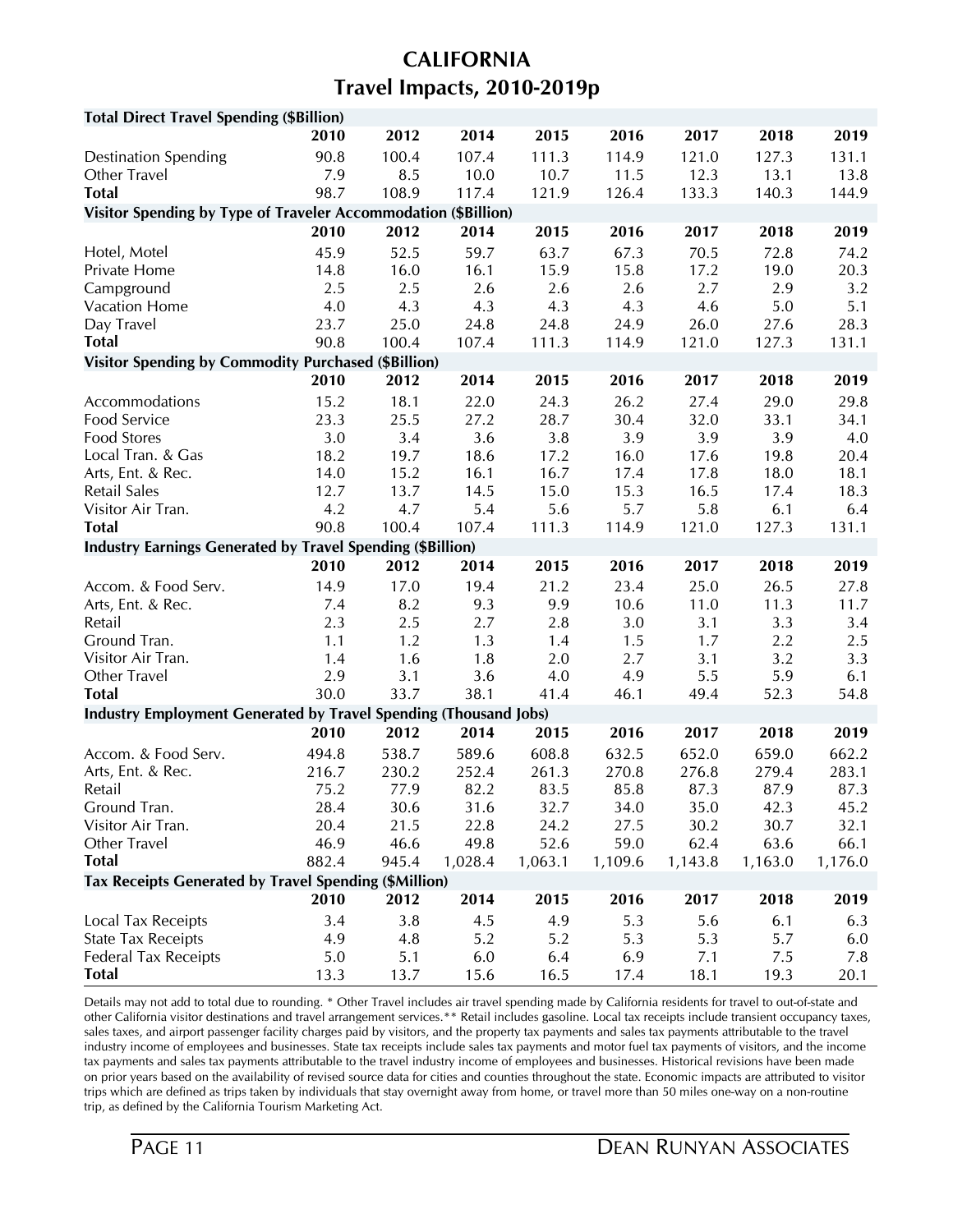## **III. State and Local Government Revenue**

This section is concerned with the contribution of the California travel industry to state and local government finance. The first part of the report compares the travel industry to various other sectors of the state economy. The remainder provides an overview of state and local finance and the revenue contribution of the travel industry.

#### **Industry Gross Domestic Product and Taxes**

One way to consider the tax contributions of various sectors of the economy is to express the tax payments of businesses to government as a percentage of Gross Domestic Product. The bar chart and accompanying table show these tax payments (taxes on production and imports or TOPI) for a sample of goods-producing and service sectors in the state, including travel. TOPI include most of the taxes paid by the business firm to local, state and federal governments except for income taxes. This includes property taxes, licenses and fees and the sales and excise taxes collected from consumers. It is because of these later taxes that retail trade and travel have relatively high proportions of tax payments in relation to their gross domestic products.

|                          | GDP       | <b>TOPI</b> | <b>Percent</b> |
|--------------------------|-----------|-------------|----------------|
| Information              | 271,114   | 5,116       | 1.9%           |
| Construction             | 101,498   | 1,245       | 1.2%           |
| Health care and social a | 174,939   | 3,000       | 1.7%           |
| Manufacturing            | 297,459   | 10,836      | 3.6%           |
| Retail trade             | 146,338   | 35,976      | 24.6%          |
| <b>Travel</b>            | 76,878    | 9,915       | 12.9%          |
| All industry total       | 2,797,601 | 164,903     | 5.9%           |

#### **Production & Import Taxes as a Percent of GDP** Selected California Industry Sectors, 2017 Calendar Year



Sources: Bureau of Economic Analysis and Dean Runyan Associates.

\*TOPI denotes taxes on production and imports less subsidies.

GDP & TOPI expressed in \$Million.

Note: The data presented is for 2017, the most current available at the time of this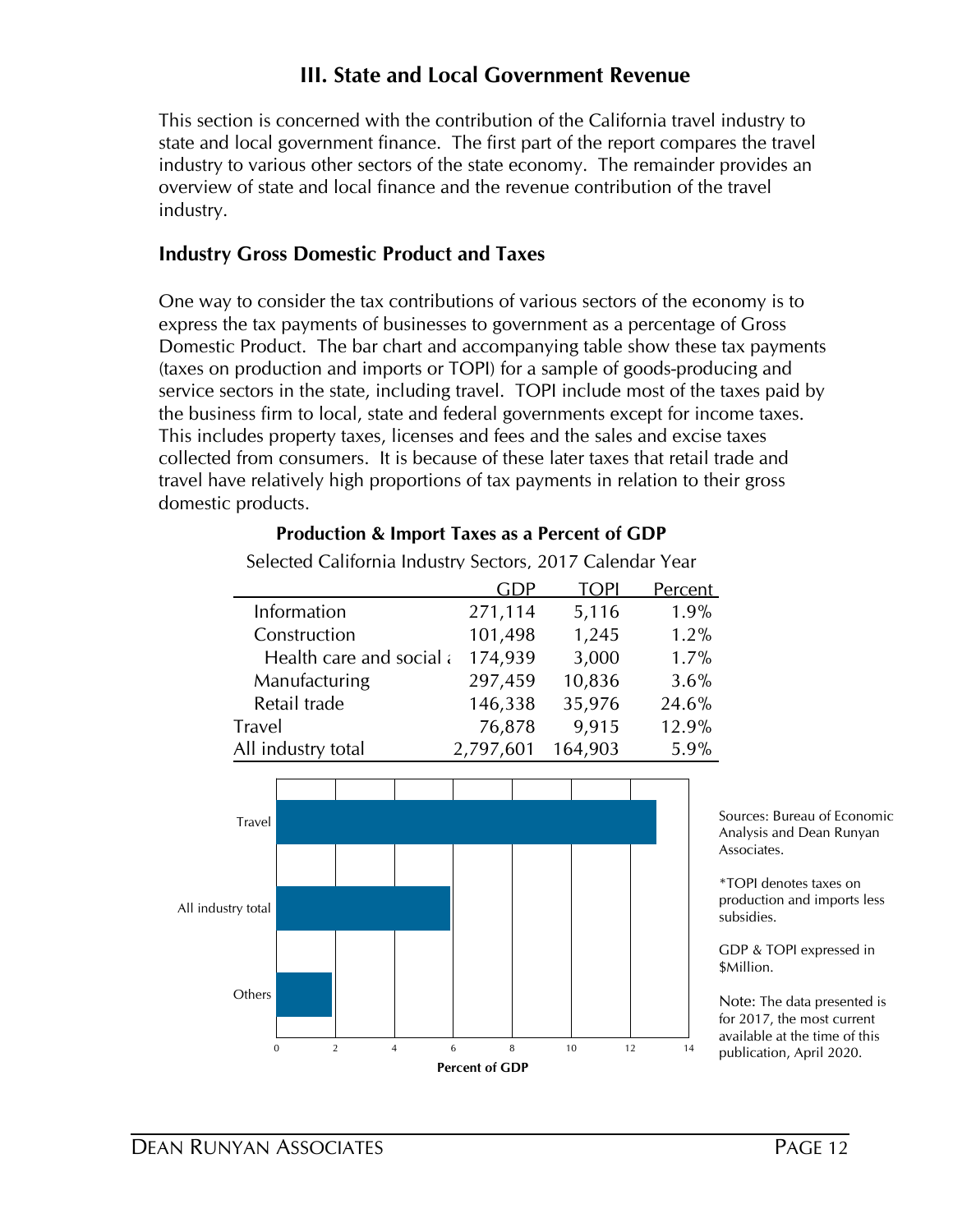The remainder of this report will focus on the travel industry and the specific tax contributions made to state and local government in California. In addition to the taxes on production discussed in the previous section, the tax payments of travel industry employees derived from the income earned from travel industry businesses will be included.[1] The three primary sources of tax revenue generated by the travel industry are:

- · Sales tax receipts generated by *visitor spending.* This includes local and state sales taxes, lodging taxes, alcoholic beverage taxes, motor vehicle rental taxes and motor fuel taxes.
- · Taxes paid by *travel industry businesses* attributable to travel generated business receipts (property and income taxes).
- · Taxes paid by *travel industry employees* attributable to travel generated earnings (sales and property taxes).

## **California Tax Structure**

The pie chart below, adapted from the Bureau of the Census' State and Local Government Finance and other data sources, shows the main categories of tax revenue in California. More than one-quarter (26.4%) of all tax revenue is derived from sales and gross receipts taxes. Property taxes, paid primarily by homeowners and businesses to local governments, constitute one-fourth of all tax revenue (24.7%). Income taxes constitute more than one-third (40.8%) of all tax revenue.







Sources: The 2018-19 fiscal year estimates of state and local tax revenues in California were prepared by Dean Runyan Associates from various sources, including the Bureau of the Census (State and Local Government Finance), the California Department of Revenue, the Bureau of Economic Analysis and a selection of annual financial reports for cities and counties. Sales and gross receipts taxes include the state privilege tax, local sales taxes and a variety of selective taxes, such as those on lodging.

[1]In effect, this means re-allocating some of the sales and excise payments made by other industries to the travel industry because the payments are ultimately made by consumers that earned their income in the travel industry.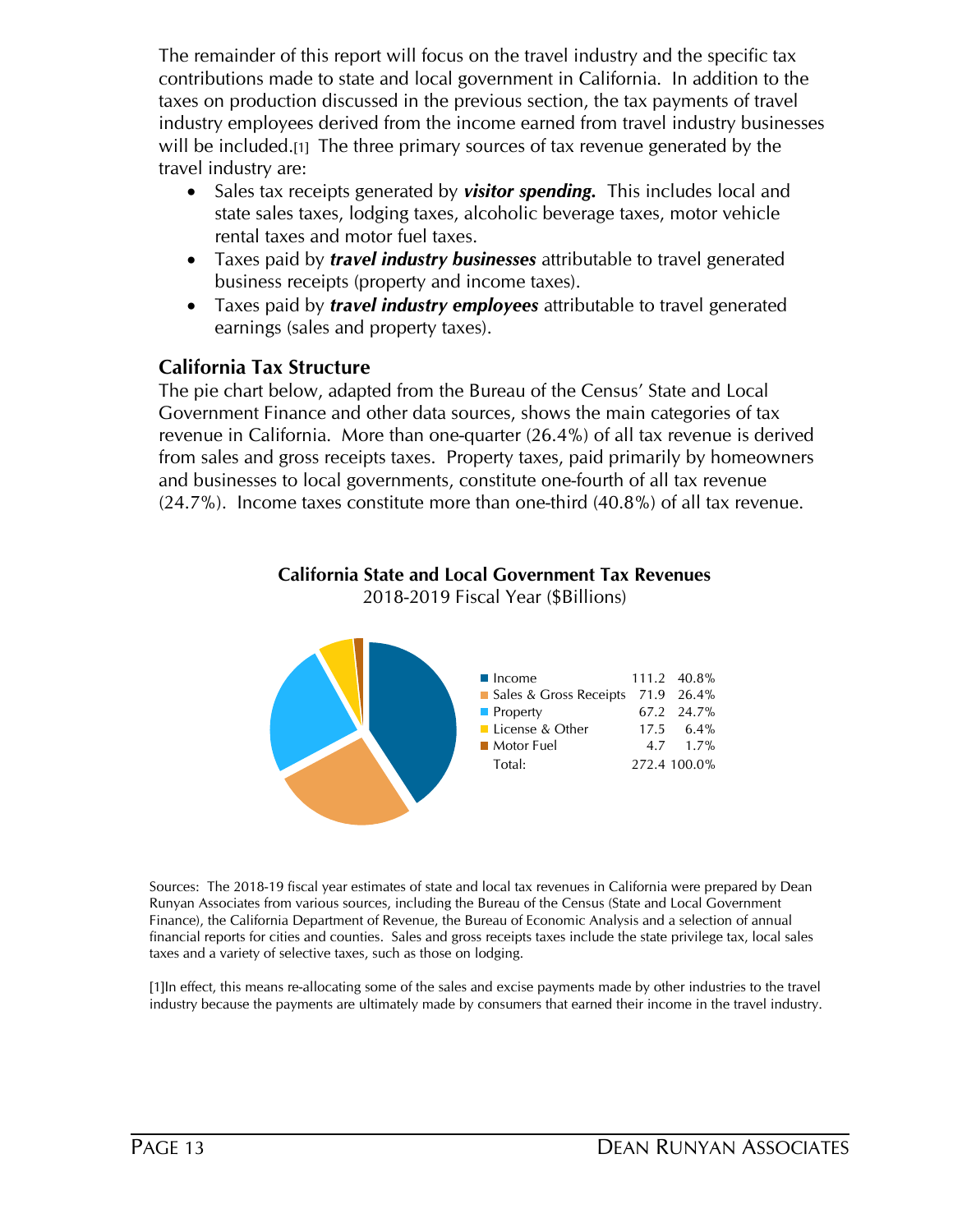## **Travel Industry Tax Revenue**

The distribution of taxes generated by the travel industry for the 2018-19 fiscal year is shown in the following pie chart. The categories are the same as the preceding figure, with the exception that sales tax receipts are also distinguished between those that are generated by visitor spending and those that are generated by the spending of travel industry employees.

**California Travel Industry State and Local Government Tax Revenues** 2018-2019 Fiscal Year (\$Million)



Source: Dean Runyan Associates. "Other" travel generated tax revenue includes passenger facility charges for visitors who travel to California Airports.

Whereas about one-quarter of all state and local tax revenue in California was attributable to sales tax collections in the 2018-19 fiscal year, 83.7 percent of all travel industry tax revenue was attributable to sales tax receipts from visitors (72.4%) and the purchases of employees in the travel industry (11.3%).

Travel industry state and local tax revenues are compared to total California state and local tax revenues in the following table. Because the travel industry generates a relatively high proportion of sales tax revenues, it is associated with proportionately more tax revenues than would be expected given the size of the industry, as measured by earnings or gross domestic product. Whereas the earnings and GDP of the travel industry are approximately 2.5 percent of the state totals, travel industry tax revenues represent 4.4 percent of all state and local tax revenues in California (see table, following page). This is consistent with the initial analysis that compared different industries within the state.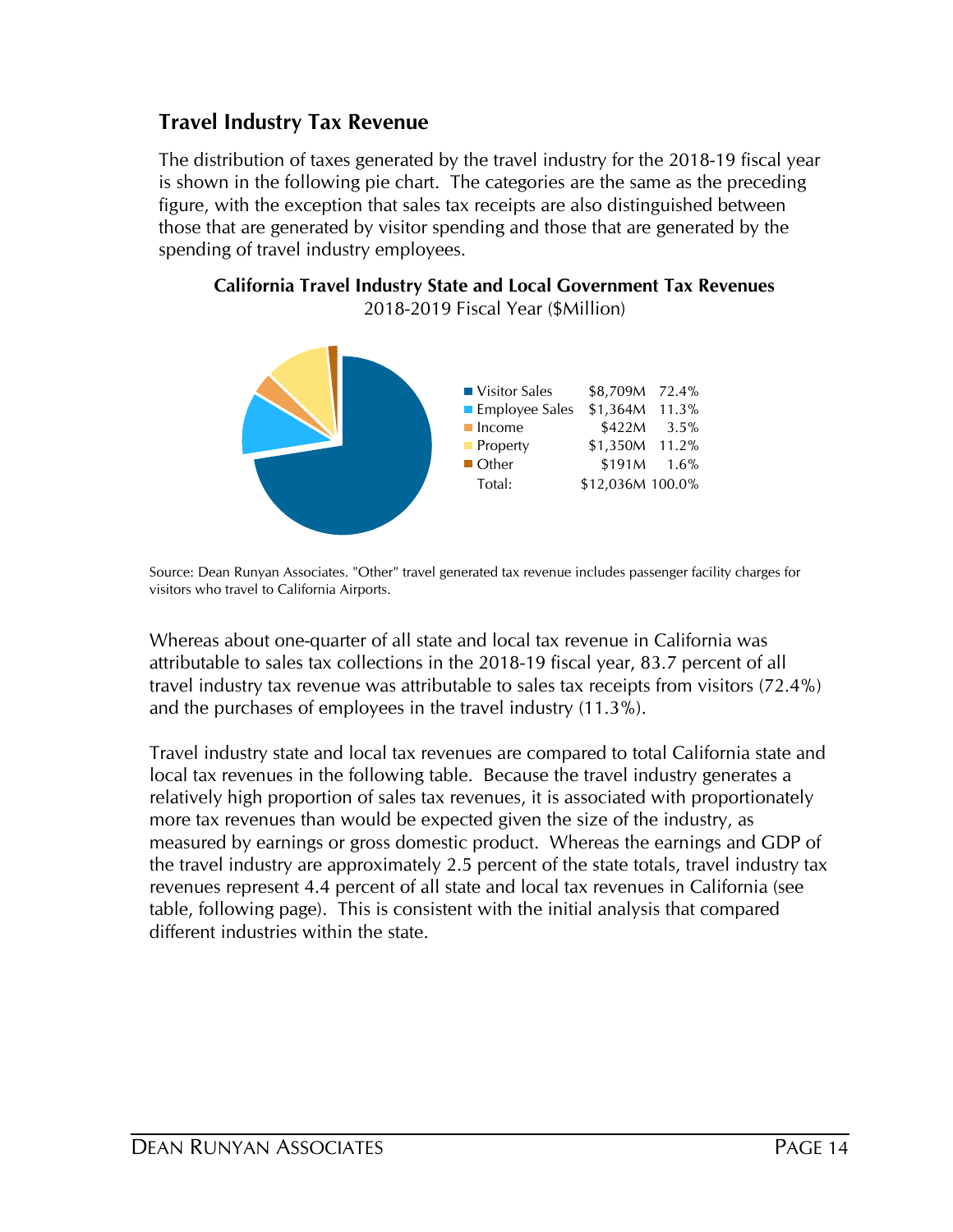#### **California State and Local Tax Revenues**

| Total                  | \$272,416 | \$12,036      | 4.4%          |
|------------------------|-----------|---------------|---------------|
| License & Other        | \$17,452  | \$191         | $1.1\%$       |
| Income                 | \$111,150 | \$422         | 0.4%          |
| Property               | \$67,161  | \$1,350       | 2.0%          |
| Motor Fuel             | \$4,712   | \$1,420       | 30.1%         |
| Sales & Gross Receipts | \$71,941  | \$8,653       | 12.0%         |
| <b>Type</b>            | Total     | Generated     | <b>Travel</b> |
|                        |           | <b>Travel</b> | Percent       |

2018-2019 Fiscal Year (\$Million)

Source: Dean Runyan Associates and Bureau of the Census, State and Local Government Finance.

#### **Summary**

This analysis of the tax revenue generated by the California travel industry can be summarized as follows:

- · The California travel industry contributes more tax revenue to state and local governments than would be expected based on the size of the industry. Whereas the gross domestic product and employee earnings represent about 2.5 percent of the state economy, the travel industry generated4.4 percent of tax revenue in the 2019 fiscal year.
- · Over seventy percent of all travel-generated tax revenue is attributable to sales and gross receipts taxes. The travel industry share of the state total is 12 percent. Not only are most travel industry goods and services taxed, but a large share of these commodities (lodging and motor fuel) are taxed at rates that are greater than the general sales tax.
- State and local tax revenue was equivalent to \$920 per California resident household.
- A large share of these tax revenues are borne by visitors who reside in other states and countries.

The revenue contributions of California's fifty-eight counties are detailed in the following two tables. (Note: The 2018 calendar taxable sales were the most current data available from the California State Board of Equalization at the time that this report was prepared.)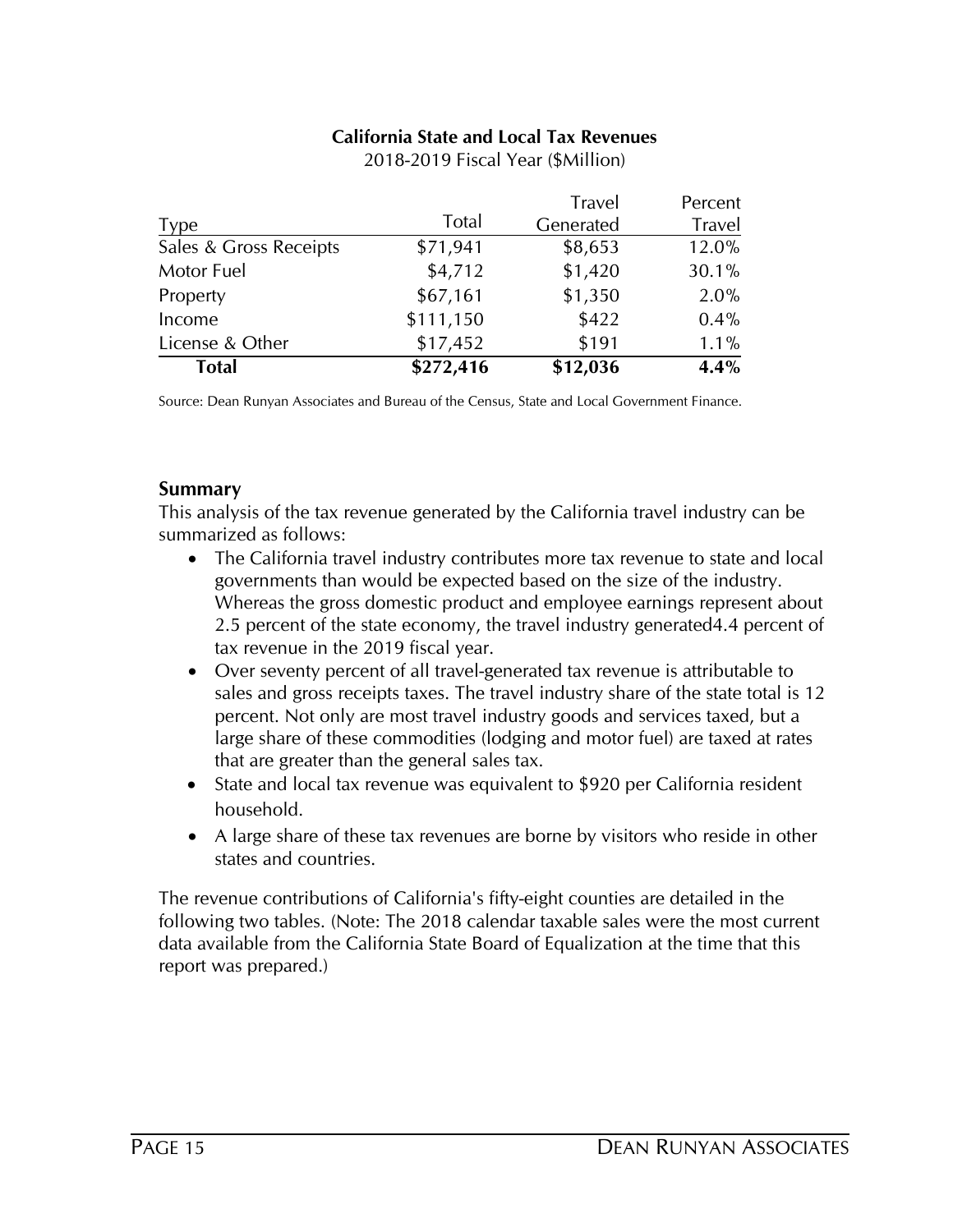|              | (\$Millions) |               |                |
|--------------|--------------|---------------|----------------|
|              | <b>Total</b> | <u>Travel</u> | <b>Percent</b> |
| Alameda      | 35,073       | 1,495         | 4.3%           |
| Alpine       | 36           | 10            | 28.4%          |
| Amador       | 470          | 58            | 12.4%          |
| <b>Butte</b> | 3,505        | 142           | 4.1%           |
| Calaveras    | 390          | 61            | 15.7%          |
| Colusa       | 434          | 25            | 5.7%           |
| Contra Costa | 17,608       | 821           | 4.7%           |
| Del Norte    | 241          | 55            | 22.7%          |
| El Dorado    | 2,370        | 388           | 16.4%          |
| Fresno       | 15,386       | 611           | 4.0%           |
| Glenn        | 455          | 27            | 5.9%           |
| Humboldt     | 2,031        | 190           | 9.4%           |
| Imperial     | 2,793        | 164           | 5.9%           |
| Inyo         | 356          | 70            | 19.7%          |
| Kern         | 15,131       | 700           | 4.6%           |
| Kings        | 1,737        | 85            | 4.9%           |
| Lake         | 614          | 71            | 11.5%          |
| Lassen       | 277          | 28            | 10.0%          |
| Los Angeles  | 166,024      | 10,485        | 6.3%           |
| Madera       | 1,678        | 128           | 7.6%           |
| Marin        | 5,394        | 256           | 4.7%           |
| Mariposa     | 202          | 115           | 56.7%          |
| Mendocino    | 1,491        | 169           | 11.3%          |
| Merced       | 3,116        | 117           | 3.7%           |
| Modoc        | 78           | 11            | 14.5%          |
| Mono         | 304          | 163           | 53.5%          |
| Monterey     | 7,339        | 1,307         | 17.8%          |
| Napa         | 3,673        | 659           | 17.9%          |
| Nevada       | 1,411        | 157           | 11.1%          |
| Orange       | 67,469       | 4,739         | 7.0%           |

**Total and Visitor-Generated Taxable Sales, CY 2018**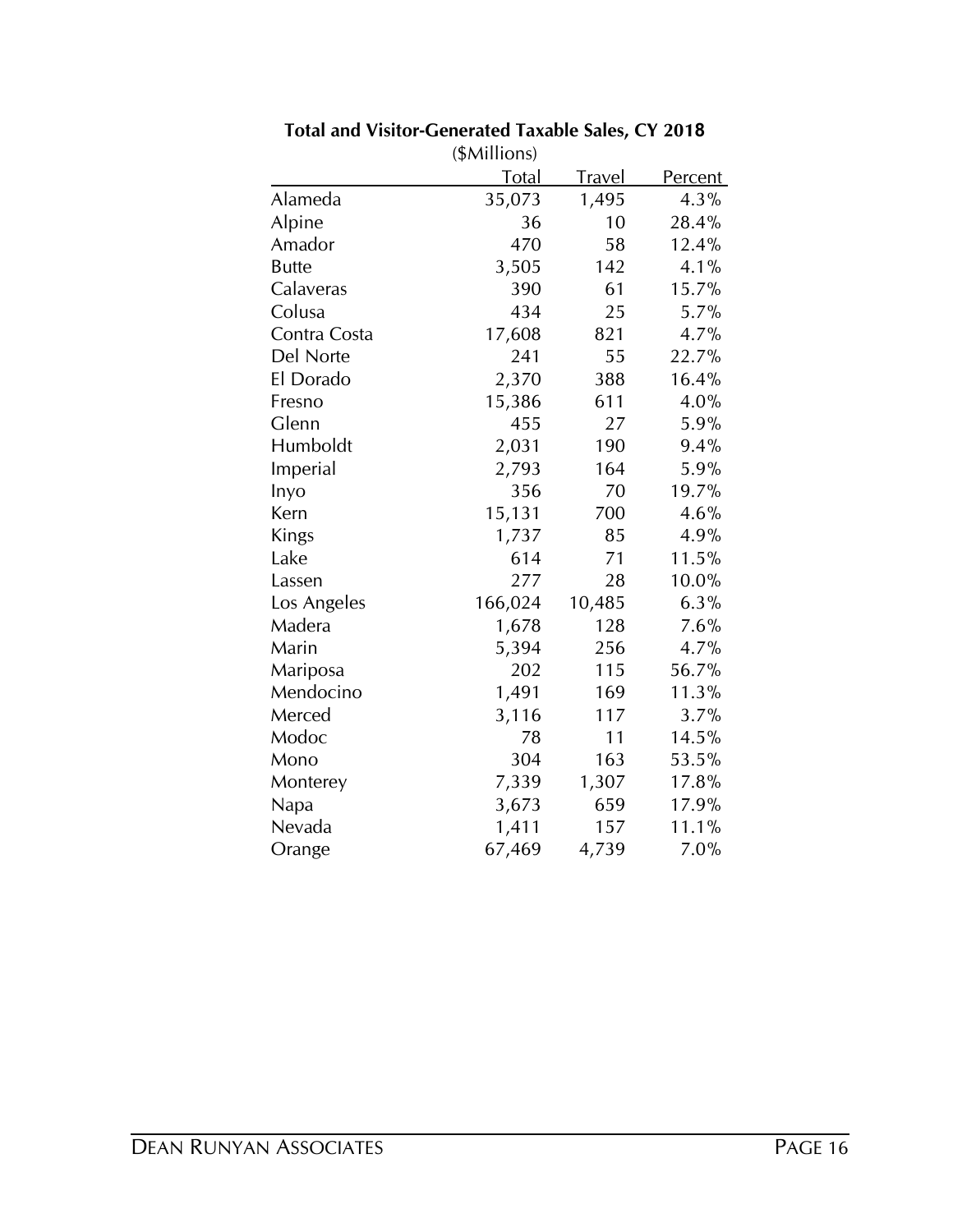|                 | (\$Millions) |               |                |
|-----------------|--------------|---------------|----------------|
|                 | <b>Total</b> | <u>Travel</u> | <u>Percent</u> |
| Placer          | 9,910        | 533           | 5.4%           |
| Plumas          | 217          | 51            | 23.2%          |
| Riverside       | 38,919       | 3,776         | 9.7%           |
| Sacramento      | 25,444       | 1,487         | 5.8%           |
| San Benito      | 768          | 51            | 6.6%           |
| San Bernardino  | 40,554       | 2,215         | 5.5%           |
| San Diego       | 59,041       | 4,468         | 7.6%           |
| San Francisco   | 20,343       | 3,870         | 19.0%          |
| San Joaquin     | 13,458       | 405           | 3.0%           |
| San Luis Obispo | 5,416        | 763           | 14.1%          |
| San Mateo       | 17,547       | 1,843         | 10.5%          |
| Santa Barbara   | 7,310        | 797           | 10.9%          |
| Santa Clara     | 45,353       | 2,455         | 5.4%           |
| Santa Cruz      | 3,879        | 408           | 10.5%          |
| Shasta          | 3,211        | 198           | 6.2%           |
| Sierra          | 19           | 5             | 28.5%          |
| Siskiyou        | 565          | 75            | 13.3%          |
| Solano          | 7,881        | 349           | 4.4%           |
| Sonoma          | 9,985        | 835           | 8.4%           |
| Stanislaus      | 9,299        | 272           | 2.9%           |
| Sutter          | 1,800        | 46            | 2.6%           |
| Tehama          | 836          | 61            | 7.4%           |
| Trinity         | 104          | 16            | 15.8%          |
| Tulare          | 7,445        | 191           | 2.6%           |
| Tuolumne        | 729          | 94            | 13.0%          |
| Ventura         | 14,323       | 781           | 5.5%           |
| Yolo            | 4,572        | 193           | 4.2%           |
| Yuba            | 623          | 45            | 7.2%           |
| California      | 706,636      | 49,592        | 7.0%           |

## **Total and Visitor-Generated Taxable Sales, CY 2018**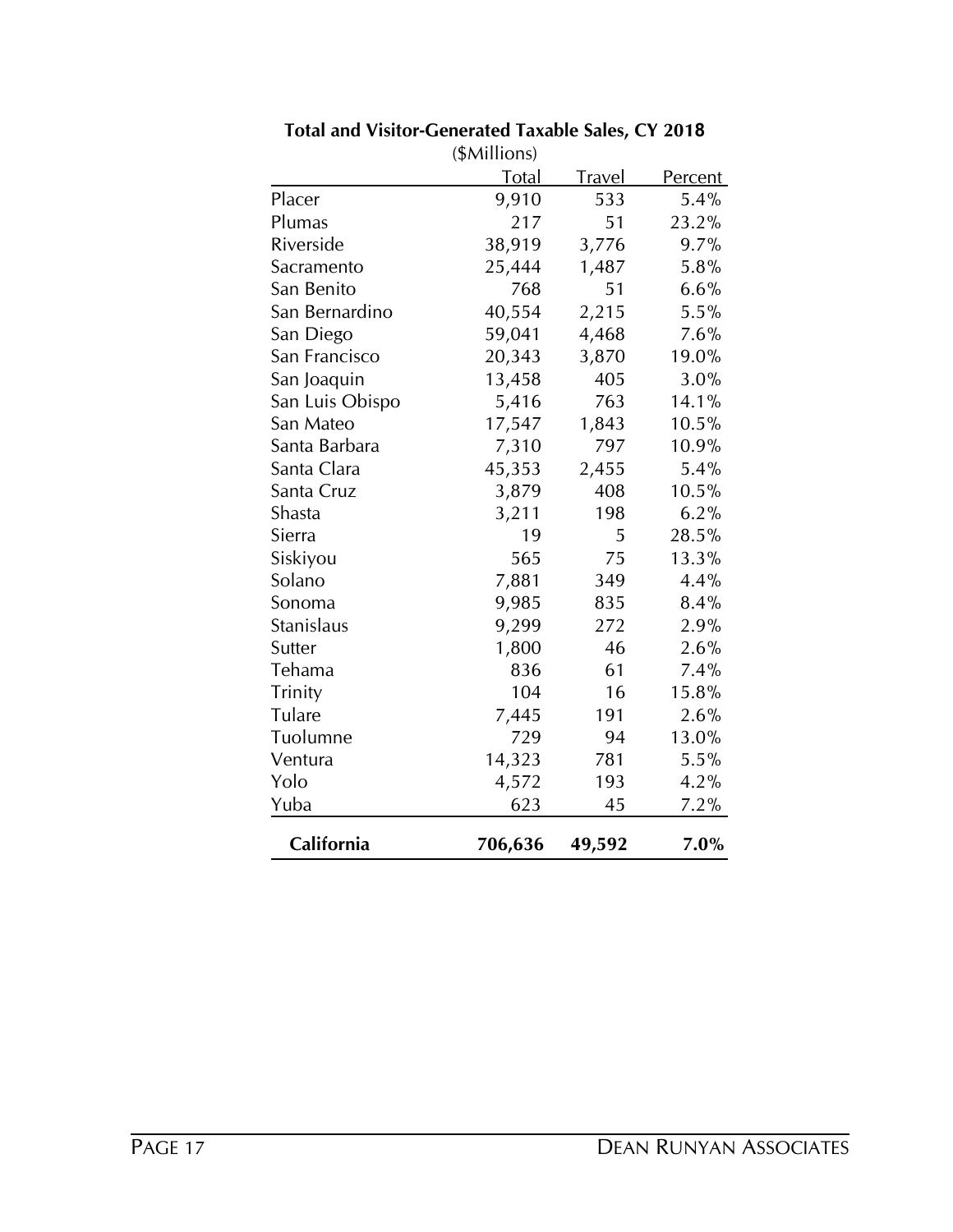|              |           | Tax Revenue (\$Millions) |              | Households  | <b>Tax Revenue</b> |
|--------------|-----------|--------------------------|--------------|-------------|--------------------|
|              | Local     | <b>State</b>             | <b>Total</b> | (Thousands) | per Household      |
| Alameda      | \$198.2   | \$188.5                  | \$386.7      | 599.6       | \$640              |
| Alpine       | \$1.2     | \$1.2                    | \$2.3        | 0.5         | \$4,970            |
| Amador       | \$5.2     | \$7.9                    | \$13.1       | 15.1        | \$860              |
| <b>Butte</b> | \$10.2    | \$21.7                   | \$31.9       | 92.0        | \$350              |
| Calaveras    | \$6.2     | \$9.8                    | \$16.0       | 18.9        | \$850              |
| Colusa       | \$1.4     | \$2.9                    | \$4.3        | 7.1         | \$600              |
| Contra Costa | \$65.8    | \$112.4                  | \$178.2      | 409.6       | \$440              |
| Del Norte    | \$5.4     | \$7.1                    | \$12.5       | 9.6         | \$1,290            |
| El Dorado    | \$48.9    | \$49.8                   | \$98.7       | 73.8        | \$1,340            |
| Fresno       | \$46.7    | \$89.4                   | \$136.1      | 308.3       | \$440              |
| Glenn        | \$1.8     | \$3.5                    | \$5.3        | 9.8         | \$540              |
| Humboldt     | \$18.3    | \$23.4                   | \$41.7       | 56.5        | \$740              |
| Imperial     | \$12.0    | \$22.7                   | \$34.7       | 51.1        | \$680              |
| Inyo         | \$11.0    | \$9.3                    | \$20.2       | 7.8         | \$2,590            |
| Kern         | \$44.6    | \$102.2                  | \$146.8      | 271.0       | \$540              |
| Kings        | \$4.1     | \$12.1                   | \$16.1       | 40.9        | \$390              |
| Lake         | \$3.8     | \$8.9                    | \$12.7       | 26.4        | \$480              |
| Lassen       | \$1.9     | \$3.8                    | \$5.7        | 8.9         | \$640              |
| Los Angeles  | \$1,623.3 | \$1,363.6                | \$2,986.9    | 3,329.8     | \$900              |
| Madera       | \$12.6    | \$18.7                   | \$31.2       | 45.2        | \$690              |
| Marin        | \$36.2    | \$33.7                   | \$69.9       | 105.8       | \$660              |
| Mariposa     | \$21.4    | \$13.4                   | \$34.8       | 7.4         | \$4,730            |
| Mendocino    | \$23.5    | \$21.6                   | \$45.2       | 34.8        | \$1,300            |
| Merced       | \$8.6     | \$19.8                   | \$28.3       | 80.8        | \$350              |
| Modoc        | \$0.8     | \$1.5                    | \$2.3        | 3.7         | \$640              |
| Mono         | \$41.0    | \$20.5                   | \$61.5       | 5.8         | \$10,680           |
| Monterey     | \$152.8   | \$143.8                  | \$296.7      | 131.6       | \$2,250            |
| <b>Napa</b>  | \$101.8   | \$71.7                   | \$173.6      | 49.7        | \$3,490            |
| Nevada       | \$15.3    | \$19.7                   | \$35.0       | 41.9        | \$840              |
| Orange       | \$642.1   | \$531.2                  | \$1,173.4    | 1,047.0     | \$1,120            |

#### **State and Local Travel-Generated Tax Revenue per Household** 2019 Calendar Year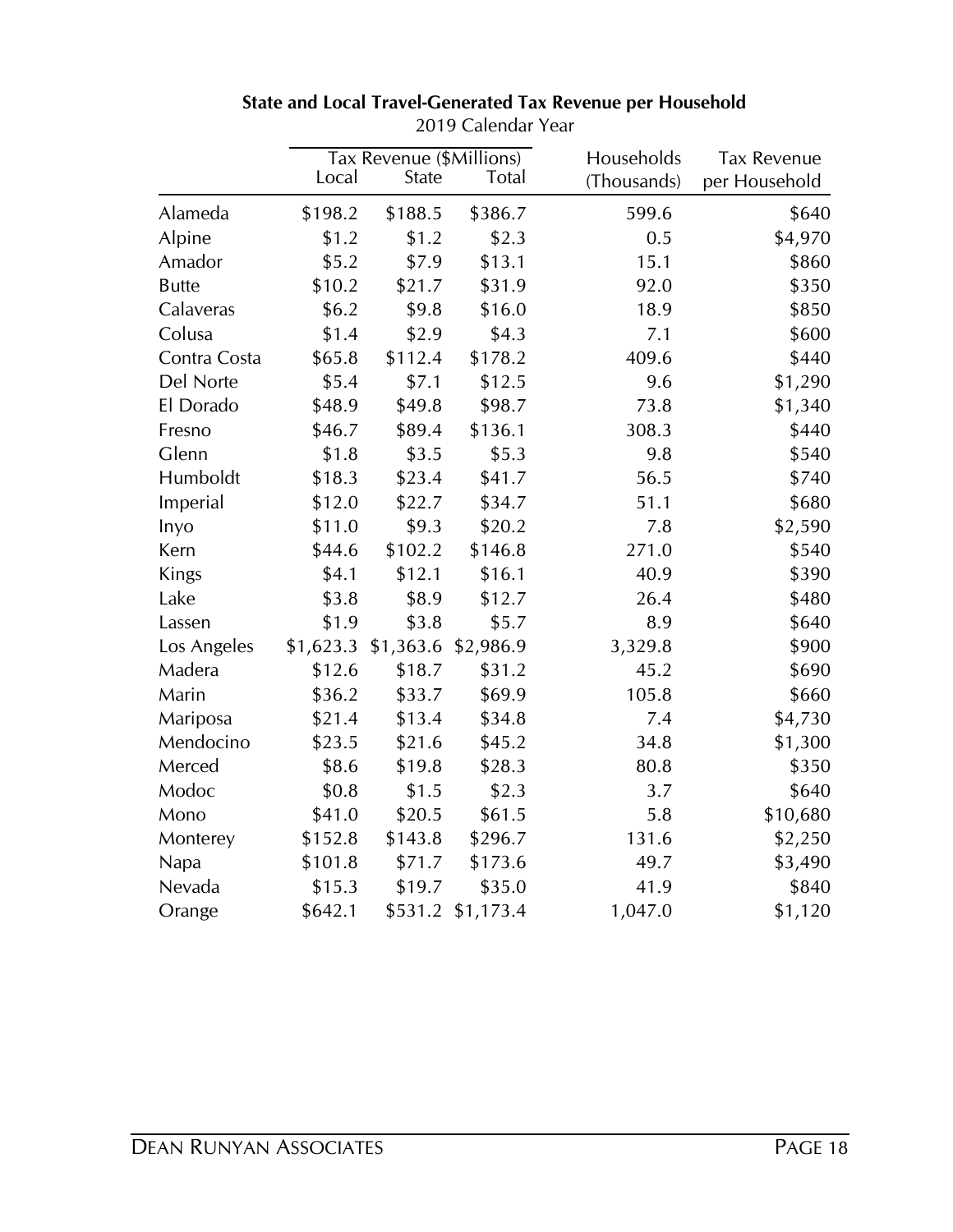|                 | Tax Revenue (\$Millions) |              | Households   | <b>Tax Revenue</b> |               |
|-----------------|--------------------------|--------------|--------------|--------------------|---------------|
|                 | Local                    | <b>State</b> | <b>Total</b> | (Thousands)        | per Household |
| Placer          | \$48.5                   | \$67.0       | \$115.5      | 148.7              | \$780         |
| Plumas          | \$4.7                    | \$6.7        | \$11.4       | 8.5                | \$1,340       |
| Riverside       | \$291.7                  | \$421.9      | \$713.7      | 762.8              | \$940         |
| Sacramento      | \$140.3                  | \$191.0      | \$331.3      | 556.3              | \$600         |
| San Benito      | \$4.1                    | \$6.7        | \$10.8       | 18.6               | \$580         |
| San Bernardino  | \$149.8                  | \$276.7      | \$426.5      | 649.8              | \$660         |
| San Diego       | \$601.4                  | \$495.9      | \$1,097.3    | 1,169.2            | \$940         |
| San Francisco   | \$683.1                  | \$405.4      | \$1,088.5    | 378.7              | \$2,870       |
| San Joaquin     | \$31.2                   | \$62.4       | \$93.6       | 235.2              | \$400         |
| San Luis Obispo | \$89.5                   | \$91.4       | \$181.0      | 107.2              | \$1,690       |
| San Mateo       | \$293.7                  | \$206.5      | \$500.2      | 275.3              | \$1,820       |
| Santa Barbara   | \$93.2                   | \$94.0       | \$187.2      | 149.3              | \$1,250       |
| Santa Clara     | \$320.7                  | \$274.7      | \$595.4      | 654.5              | \$910         |
| Santa Cruz      | \$47.5                   | \$49.4       | \$96.9       | 98.2               | \$990         |
| Shasta          | \$17.1                   | \$26.8       | \$44.0       | 71.3               | \$620         |
| Sierra          | \$0.6                    | \$0.7        | \$1.3        | 1.4                | \$920         |
| Siskiyou        | \$6.7                    | \$9.6        | \$16.2       | 19.0               | \$860         |
| Solano          | \$26.7                   | \$44.2       | \$70.9       | 152.7              | \$460         |
| Sonoma          | \$109.4                  | \$94.4       | \$203.8      | 191.4              | \$1,060       |
| Stanislaus      | \$16.9                   | \$41.9       | \$58.8       | 176.0              | \$330         |
| Sutter          | \$2.9                    | \$7.3        | \$10.2       | 32.1               | \$320         |
| Tehama          | \$4.3                    | \$8.3        | \$12.6       | 23.9               | \$530         |
| Trinity         | \$1.1                    | \$2.5        | \$3.6        | 5.5                | \$650         |
| Tulare          | \$17.3                   | \$32.1       | \$49.3       | 136.9              | \$360         |
| Tuolumne        | \$9.3                    | \$11.7       | \$20.9       | 21.9               | \$960         |
| Ventura         | \$56.6                   | \$96.9       | \$153.5      | 274.9              | \$560         |
| Yolo            | \$15.1                   | \$24.3       | \$39.4       | 77.6               | \$510         |
| Yuba            | \$2.4                    | \$7.0        | \$9.4        | 26.2               | \$360         |
| California      | \$6,252                  | \$5,993      | \$12,245     | 13,313             | \$920         |

#### **State and Local Travel-Generated Tax Revenue per Household** 2019 Calendar Year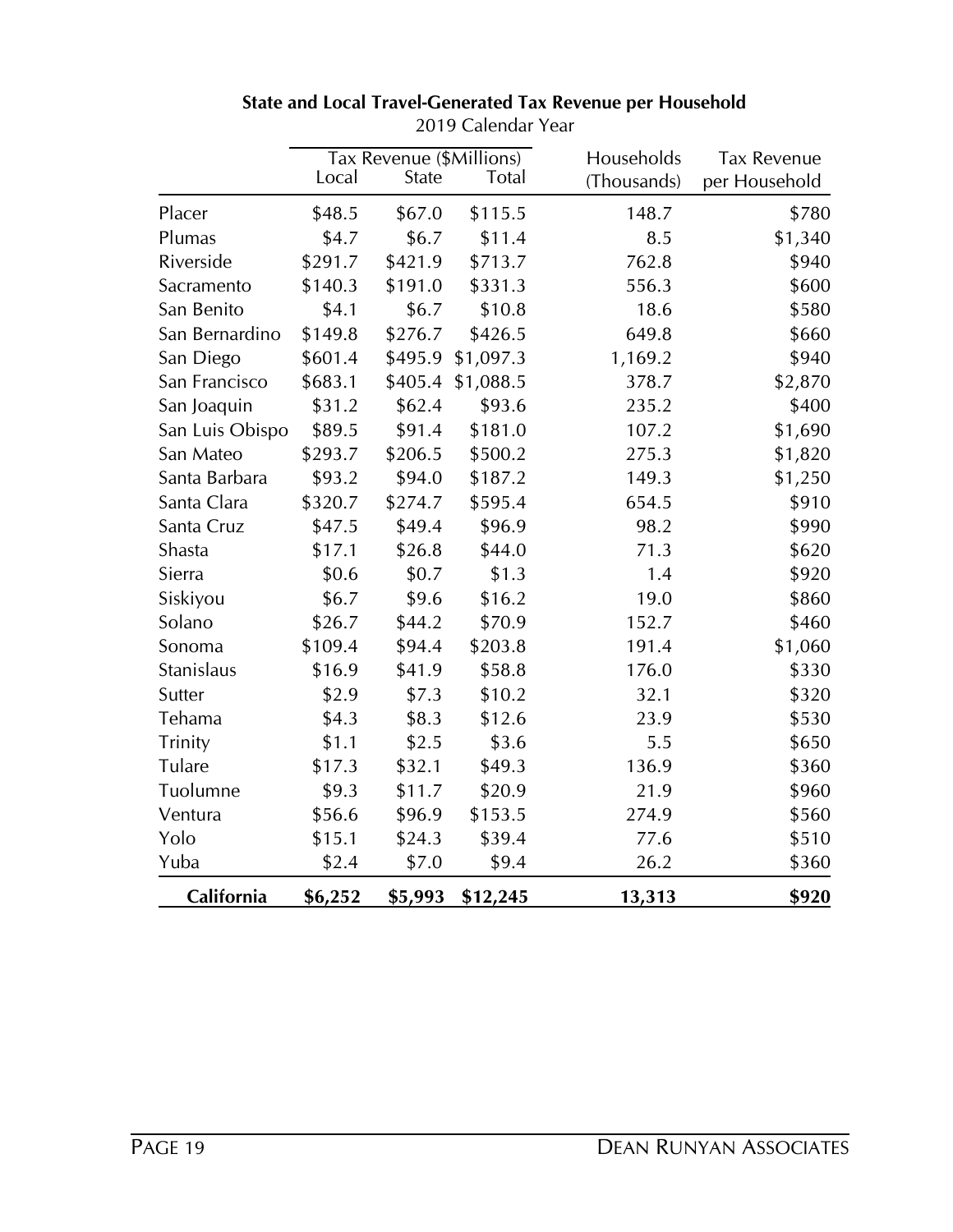## **IV: REGIONAL TRAVEL IMPACTS 2010-2019p**

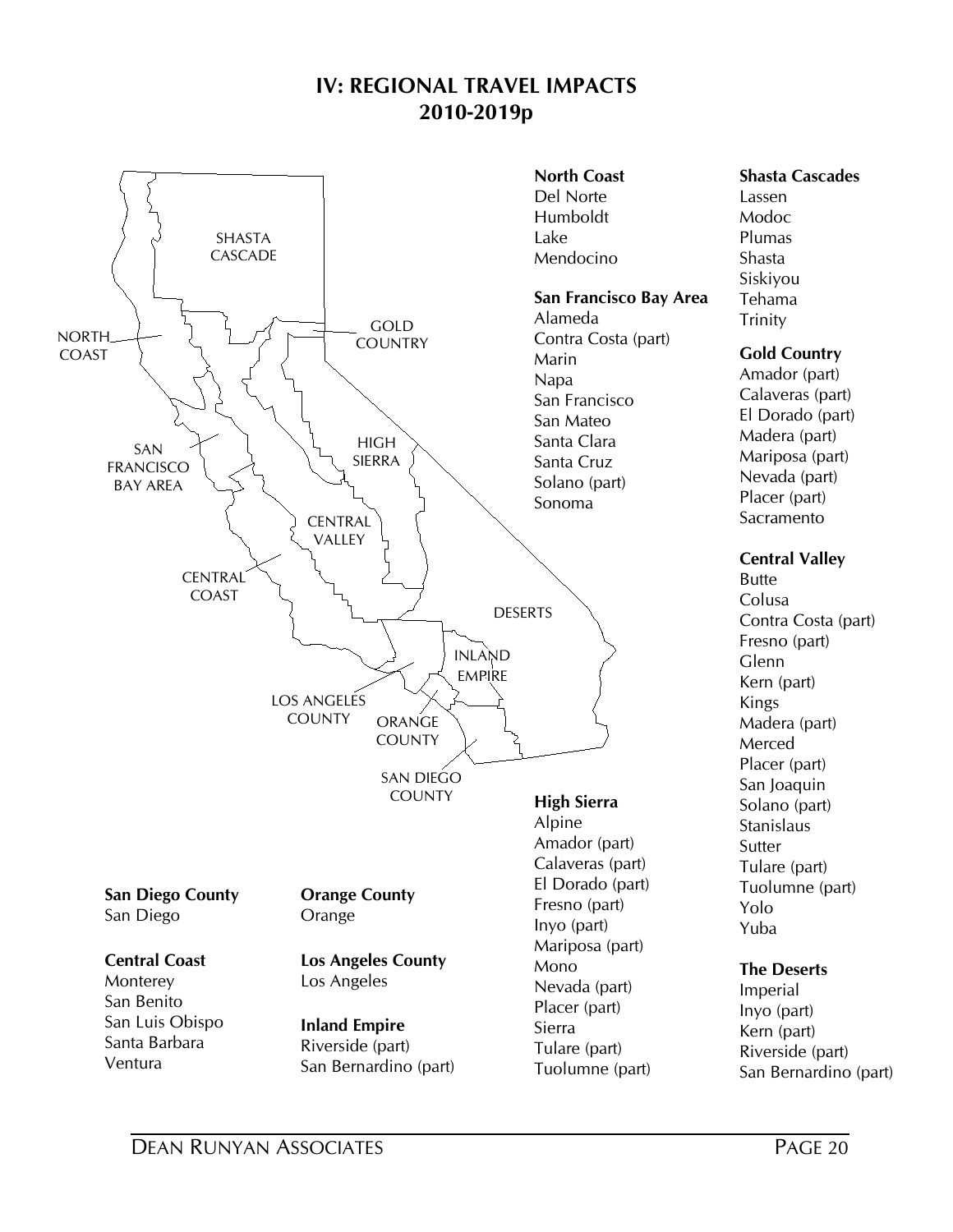## **California Regional Travel Impacts, 2019p**

(\$Million), (Thousand Jobs)

|                        | <b>Travel Spending</b> |         |        |         |       | Tax Revenue  |        |
|------------------------|------------------------|---------|--------|---------|-------|--------------|--------|
|                        | <b>Total</b>           | Visitor | Earn.  | Employ. | Local | <b>State</b> | Total  |
| North Coast            | 1,299                  | 1,253   | 534    | 15.8    | 52    | 62           | 113    |
| Shasta Cascade         | 1,222                  | 1,182   | 408    | 12.4    | 37    | 59           | 96     |
| San Francisco Bay Area | 38,862                 | 33,077  | 14,091 | 264.2   | 1,852 | 1,432        | 3,284  |
| Central Valley         | 8,453                  | 7,784   | 2,773  | 87.2    | 237   | 485          | 723    |
| <b>Gold Country</b>    | 5,693                  | 4,863   | 1,780  | 47.8    | 183   | 250          | 433    |
| High Sierra            | 3,622                  | 3,533   | 1,264  | 36.4    | 162   | 142          | 304    |
| Central Coast          | 9,352                  | 8,941   | 3,649  | 88.0    | 398   | 434          | 832    |
| Los Angeles County     | 32,675                 | 27,182  | 15,468 | 239.5   | 1,626 | 1,364        | 2,990  |
| <b>Orange County</b>   | 14,463                 | 12,965  | 5,615  | 132.4   | 642   | 530          | 1,172  |
| San Diego County       | 13,792                 | 12,165  | 4,406  | 101.4   | 598   | 493          | 1,091  |
| The Deserts            | 8,083                  | 7,685   | 2,463  | 76.4    | 269   | 382          | 650    |
| Inland Empire          | 7,335                  | 6,836   | 2,309  | 74.6    | 195   | 355          | 550    |
| California             | 144,851                | 127,466 | 54,760 | 1,176   |       | 6,252 5,987  | 12,239 |

Details may not add to totals due to rounding.

The sum of regional visitor spending is less than statewide visitor spending because a portion of ground transportation is allocated to "other travel" at the regional level.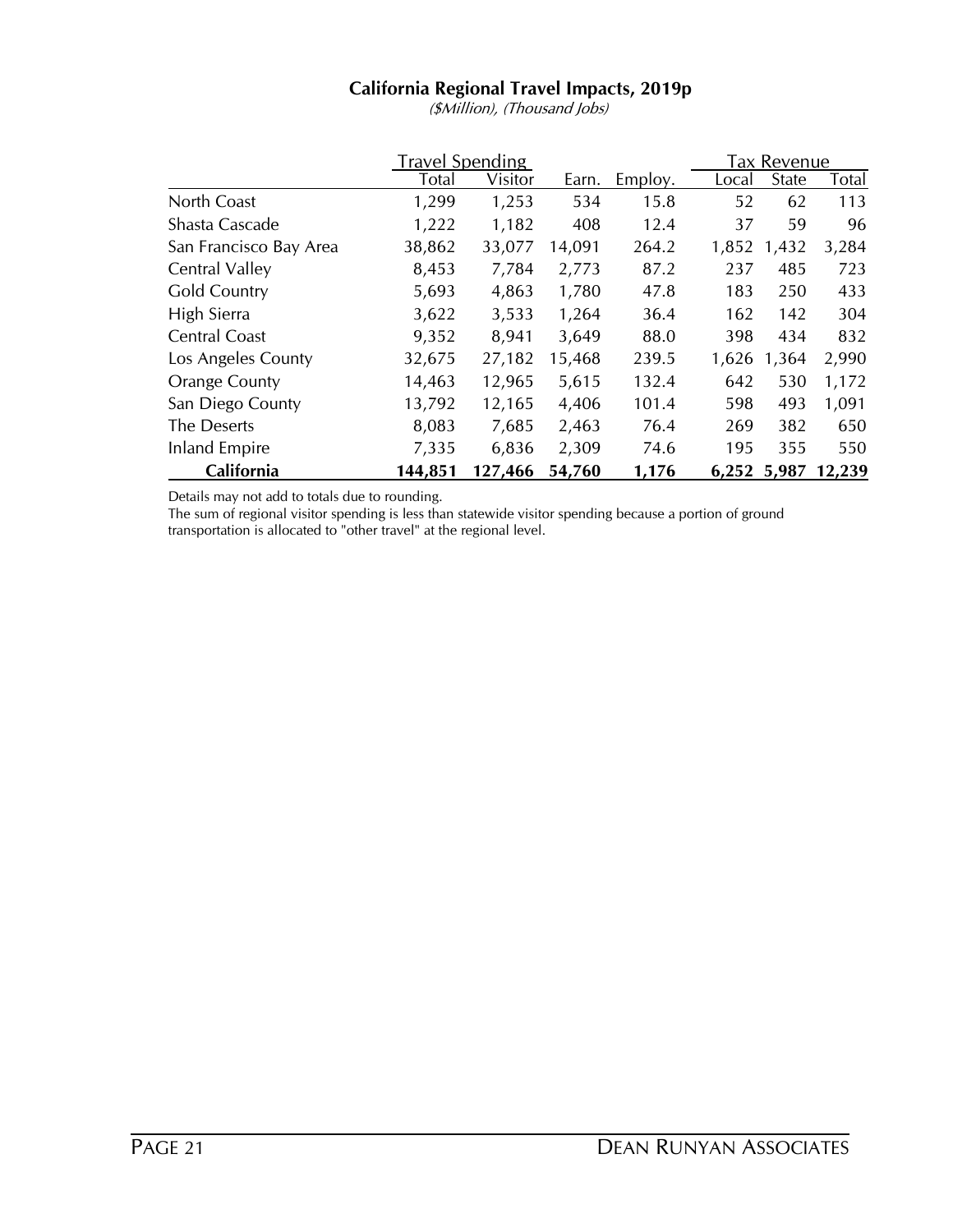|                        | 2010   | 2012                                           | 2014   | 2015   | 2016   | 2017   | 2018            | 2019   | 18-19   | $10-19$ |
|------------------------|--------|------------------------------------------------|--------|--------|--------|--------|-----------------|--------|---------|---------|
| North Coast            | 965    | 1,012                                          | 1,070  | 1,100  | 1,150  | 1,211  | 1,254           | 1,299  | 3.6%    | 3.4%    |
| Shasta Cascade         | 908    | 977                                            | 979    | 974    | 994    | 1,046  | 1,131           | 1,222  | $8.0\%$ | 3.4%    |
| San Francisco Bay Area | 24,664 | 27,794                                         | 31,829 | 33,368 | 34,334 | 36,154 | 38,063          | 38,862 | 2.1%    | 5.2%    |
| Central Valley         | 6,246  | 6,817                                          | 6,916  | 6,856  | 6,809  | 7,390  | 8,056           | 8,453  | 4.9%    | 3.4%    |
| Gold Country           | 3,977  | 4,239                                          | 4,435  | 4,578  | 4,697  | 4,968  | 5,364           | 5,693  | 6.1%    | 4.1%    |
| High Sierra            | 2,432  | 2,573                                          | 2,696  | 2,864  | 3,071  | 3,297  | 3,392           | 3,622  | 6.8%    | 4.5%    |
| Central Coast          | 6,453  | 7.314                                          | 7,772  | 8.003  | 8,083  | 8.369  | 8.946           | 9.352  | 4.5%    | 4.2%    |
| Los Angeles County     | 21,893 | 24,653                                         | 25,769 | 26,828 | 28,039 | 29,854 | 31,952          | 32.675 | 2.3%    | 4.5%    |
| Orange County          | 9.314  | 10.370                                         | 11,883 | 12,696 | 13,477 | 13,815 | 13,922          | 14,463 | 3.9%    | 5.0%    |
| San Diego County       | 11.198 | 11.441                                         | 12,020 | 12,321 | 12.996 | 13.694 | 13.652          | 13.792 | 1.0%    | 2.3%    |
| The Deserts            | 5,522  | 6,181                                          | 6,352  | 6,540  | 6,783  | 7,137  | 7,732           | 8,083  | 4.5%    | 4.3%    |
| <b>Inland Empire</b>   | 5.134  | 5.545                                          | 5,664  | 5,816  | 5,971  | 6.385  | 6.886           | 7.335  | 6.5%    | 4.0%    |
| California             |        | 98,707 108,916 117,385 121,945 126,402 133,321 |        |        |        |        | 140.350 144.851 |        | 3.2%    | 4.4%    |

**Region Direct Travel Total Spending, 2010-2019p (\$Million)**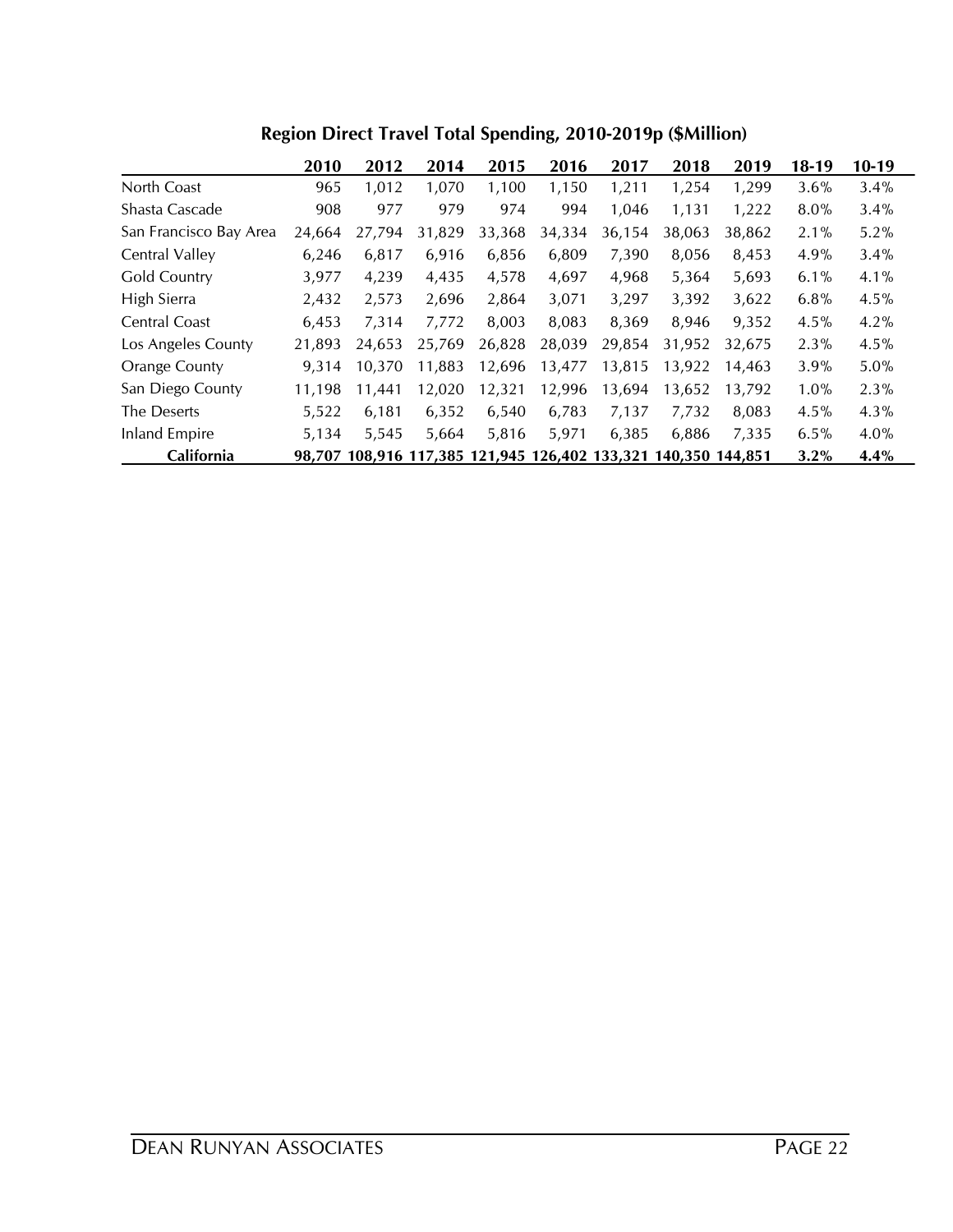| <b>California Regional Travel-Generated Earnings, 2010-2019p</b> |                |  |
|------------------------------------------------------------------|----------------|--|
|                                                                  | $(4$ Millione) |  |

|                        |       |       |       | (SMIIIIONS) |       |                   |                                     |                                                         |           |         |
|------------------------|-------|-------|-------|-------------|-------|-------------------|-------------------------------------|---------------------------------------------------------|-----------|---------|
|                        | 2010  | 2012  | 2014  | 2015        | 2016  | 2017              | 2018                                | 2019                                                    | $18-19$   | $10-19$ |
| North Coast            | 306   | 327   | 379   | 399         | 437   | 483               | 500                                 | 534                                                     | 6.8%      | $6.4\%$ |
| Shasta Cascade         | 257   | 282   | 297   | 312         | 341   | 357               | 368                                 |                                                         | 408 10.9% | 5.2%    |
| San Francisco Bay Area | 7,858 |       |       |             |       |                   |                                     | 8,943 10,636 11,670 13,002 13,922 14,892 14,091         | $-5.4\%$  | $6.7\%$ |
| Central Valley         | 1.538 | 1,698 | 1,861 |             |       |                   | 1,962 2,090 2,356 2,575             | 2,773                                                   | $7.7\%$   | 6.8%    |
| Gold Country           | 991   | 1,071 | 1,194 | 1,294       |       | 1,406 1,523       | 1,656                               | 1,780                                                   | $7.5\%$   | $6.7\%$ |
| High Sierra            | 659   | 703   | 802   | 877         | 975   | 1,108             | 1,150                               | 1,264                                                   | $9.9\%$   | 7.5%    |
| Central Coast          | 2.063 | 2,373 |       |             |       |                   | 2,609 2,782 2,907 3,106 3,376       | 3,649                                                   | $8.1\%$   | 6.5%    |
| Los Angeles County     | 7.456 |       |       |             |       |                   |                                     | 8,469 9,307 10,236 11,830 12,689 13,730 15,468 12.7%    |           | 8.4%    |
| <b>Orange County</b>   | 2,996 |       |       |             |       |                   | 3,486 4,144 4,534 5,052 5,334 5,325 | 5,615                                                   | $5.5\%$   | 7.2%    |
| San Diego County       | 3.204 | 3,315 | 3,563 |             |       |                   | 3,785 4,216 4,432 4,299             | 4,406                                                   | 2.5%      | 3.6%    |
| The Deserts            | 1,352 | 1,542 | 1,707 | 1,828       | 2,011 |                   | 2,117 2,307                         | 2,463                                                   | 6.8%      | 6.9%    |
| <b>Inland Empire</b>   | 1.328 | 1,474 | 1,553 |             |       | 1,674 1,836 1,991 | 2,135                               | 2.309                                                   | 8.2%      | $6.3\%$ |
| California             |       |       |       |             |       |                   |                                     | 30,010 33,684 38,050 41,353 46,104 49,417 52,312 54,760 | $4.7\%$   | 6.9%    |

| California Regional Travel-Generated Employment, 2010-2019p |      |      |       |             |      |             |       |       |               |         |  |
|-------------------------------------------------------------|------|------|-------|-------------|------|-------------|-------|-------|---------------|---------|--|
|                                                             |      |      |       | (Thousands) |      |             |       |       |               |         |  |
|                                                             | 2010 | 2012 | 2014  | 2015        | 2016 | 2017        | 2018  | 2019  | $18-19$       | $10-19$ |  |
| North Coast                                                 | 13   | 13   | 15    | 15          | 16   | 16          | 16    | 16    | $1.4\%$       | 1.8%    |  |
| Shasta Cascade                                              | 11   | 11   | 11    | 11          | 12   | 12          | 12    | 12    | $6.0\%$       | 1.5%    |  |
| San Francisco Bay Area                                      | 203  | 219  | 243   | 252         | 260  | 267         | 273   |       | $264 - 3.1\%$ | 3.0%    |  |
| Central Valley                                              | 66   | 71   | 76    | 76          | 77   | 82          | 86    | 87    | 1.8%          | 3.1%    |  |
| <b>Gold Country</b>                                         | 37   | 38   | 40    | 41          | 42   | 44          | 46    | 48    | 3.2%          | 3.0%    |  |
| High Sierra                                                 | 26   | 27   | 30    | 31          | 32   | 35          | 35    | 36    | 4.8%          | 3.8%    |  |
| Central Coast                                               | 65   | 73   | 77    | 78          | 79   | 81          | 85    | 88    | 3.7%          | 3.4%    |  |
| Los Angeles County                                          | 164  | 178  | 192   | 203         | 216  | 223         | 232   | 240   | 3.1%          | 4.3%    |  |
| Orange County                                               | 89   | 98   | 115   | 122         | 130  | 131         | 130   | 132   | 1.5%          | 4.5%    |  |
| San Diego County                                            | 100  | 98   | 102   | 102         | 109  | 111         | 103   | 101   | $-1.5\%$      | $0.2\%$ |  |
| The Deserts                                                 | 54   | 59   | 65    | 67          | 70   | 71          | 74    | 76    | 3.0%          | $4.0\%$ |  |
| Inland Empire                                               | 55   | 59   | 63    | 66          | 68   | 71          | 72    | 75    | 3.7%          | $3.4\%$ |  |
| California                                                  | 882  | 945  | 1.028 | 1,063       |      | 1,110 1,144 | 1,163 | 1,176 | 1.1%          | $3.2\%$ |  |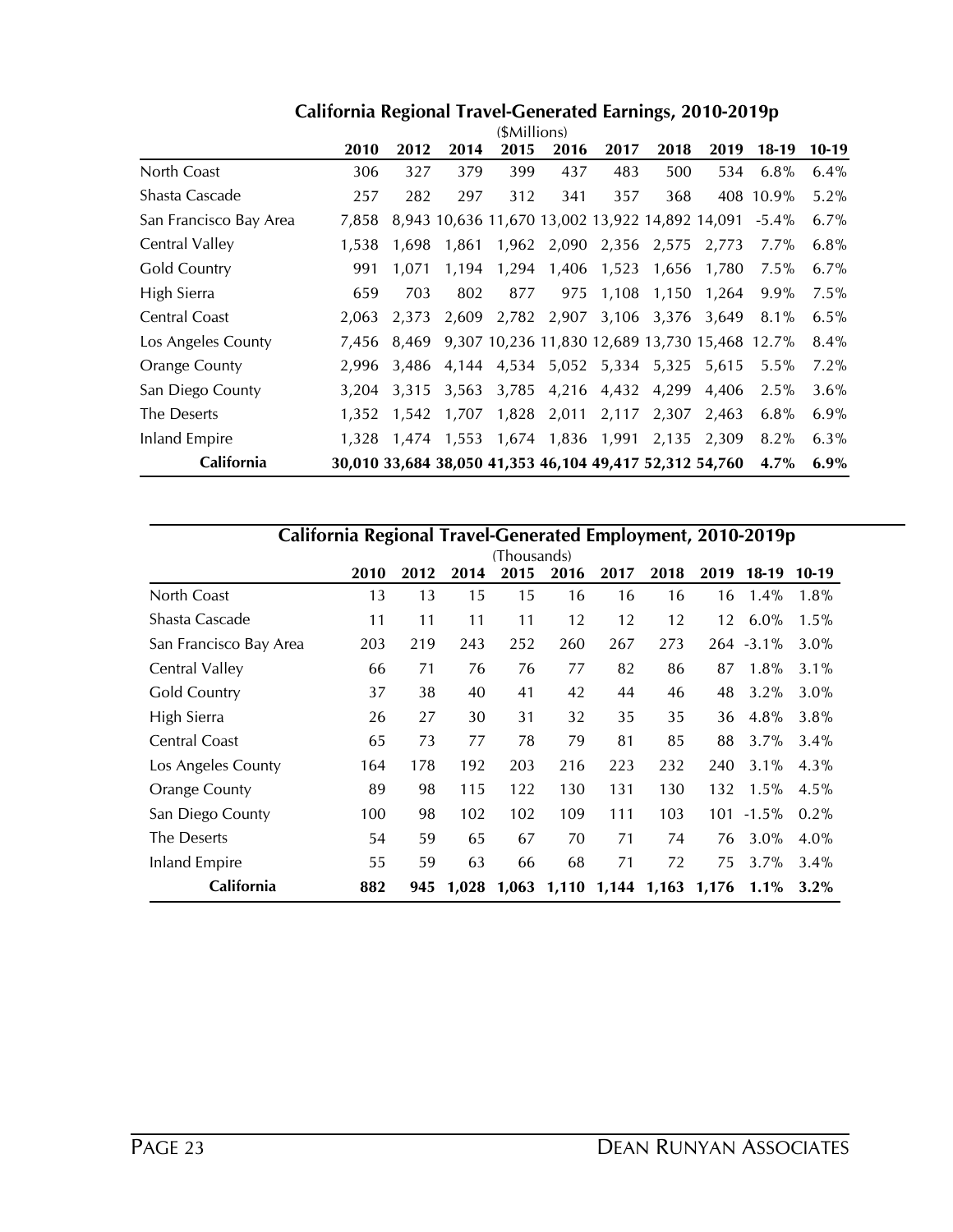## **Central Coast Travel Impacts** 2010-2019p

| <b>Total Direct Travel Spending (\$Million)</b>                    |        |            |        |        |            |        |            |        |
|--------------------------------------------------------------------|--------|------------|--------|--------|------------|--------|------------|--------|
|                                                                    | 2010   | 2012       | 2014   | 2015   | 2016       | 2017   | 2018       | 2019   |
| <b>Destination Spending</b>                                        | 6,110  | 6,947      | 7,423  | 7,671  | 7,760      | 8,023  | 8,559      | 8,941  |
| Other Travel*                                                      | 343    | 367        | 349    | 332    | 323        | 346    | 387        | 411    |
| Total                                                              | 6,453  | 7,314      | 7,772  | 8,003  | 8,083      | 8,369  | 8,946      | 9,352  |
| Visitor Spending by Type of Accommodation (\$Million)              |        |            |        |        |            |        |            |        |
|                                                                    | 2010   | 2012       | 2014   | 2015   | 2016       | 2017   | 2018       | 2019   |
|                                                                    | 3,541  | 4,130      | 4,569  | 4,787  | 4,885      | 4,981  | 5,308      | 5,528  |
| Hotel, Motel<br>Private Home                                       | 689    | 748        | 731    | 744    | 735        | 812    | 898        | 969    |
|                                                                    | 279    |            |        | 329    |            |        |            | 397    |
| Campground                                                         |        | 306<br>184 | 325    |        | 331<br>187 | 349    | 368<br>229 | 234    |
| Vacation Home                                                      | 172    |            | 182    | 185    |            | 202    |            |        |
| Day Travel                                                         | 1,429  | 1,579      | 1,615  | 1,626  | 1,622      | 1,679  | 1,757      | 1,814  |
| <b>Total</b>                                                       | 6,110  | 6,947      | 7,423  | 7,671  | 7,760      | 8,023  | 8,559      | 8,941  |
| <b>Visitor Spending by Commodity Purchased (\$Million)</b>         |        |            |        |        |            |        |            |        |
|                                                                    | 2010   | 2012       | 2014   | 2015   | 2016       | 2017   | 2018       | 2019   |
| Accommodations                                                     | 1,251  | 1,467      | 1,741  | 1,880  | 1,964      | 2,000  | 2,137      | 2,265  |
| <b>Food Service</b>                                                | 1,750  | 1,984      | 2,103  | 2,208  | 2,285      | 2,363  | 2,499      | 2,602  |
| Food Stores                                                        | 218    | 248        | 258    | 267    | 267        | 268    | 274        | 284    |
| Local Tran. & Gas                                                  | 977    | 1,123      | 1,087  | 1,003  | 917        | 996    | 1,125      | 1,165  |
| Arts, Ent. & Rec.                                                  | 822    | 920        | 972    | 997    | 1,012      | 1,023  | 1,057      | 1,072  |
| <b>Retail Sales</b>                                                | 1,041  | 1,152      | 1,200  | 1,252  | 1,252      | 1,305  | 1,393      | 1,458  |
| Visitor Air Tran.                                                  | 52     | 53         | 62     | 63     | 64         | 68     | 74         | 96     |
| Total                                                              | 6,110  | 6,947      | 7,423  | 7,671  | 7,760      | 8,023  | 8,559      | 8,941  |
| <b>Industry Earnings Generated by Travel Spending (\$Million)</b>  |        |            |        |        |            |        |            |        |
|                                                                    | 2010   | 2012       | 2014   | 2015   | 2016       | 2017   | 2018       | 2019   |
| Accom. & Food Serv.                                                | 1,201  | 1,382      | 1,554  | 1,666  | 1,765      | 1,913  | 2,068      | 2,213  |
| Arts, Ent. & Rec.                                                  | 524    | 612        | 663    | 695    | 707        | 737    | 790        | 822    |
| Retail**                                                           | 169    | 192        | 204    | 218    | 223        | 226    | 240        | 246    |
| Ground Tran.                                                       | 64     | 78         | 85     | 91     | 99         | 111    | 151        | 177    |
| Visitor Air Tran.                                                  | 24     | 24         | 22     | 26     | 25         | 27     | 28         | 56     |
| Other Travel*                                                      | 82     | 85         | 80     | 86     | 88         | 93     | 99         | 135    |
| Total                                                              | 2,063  | 2,373      | 2,609  | 2,782  | 2,907      | 3,106  | 3,376      | 3,649  |
| <b>Industry Employment Generated by Travel Spending (Jobs)</b>     |        |            |        |        |            |        |            |        |
|                                                                    | 2010   | 2012       | 2014   | 2015   | 2016       | 2017   | 2018       | 2019   |
| Accom. & Food Serv.                                                | 40,330 | 45,080     | 47,960 | 48,850 | 49,620     | 51,560 | 53,330     | 54,790 |
| Arts, Ent. & Rec.                                                  | 15,070 | 17,690     | 18,470 | 18,430 | 18,400     | 18,530 | 19,900     | 20,870 |
| Retail**                                                           | 5,530  | 6,000      | 6,190  | 6,370  | 6,420      | 6,360  | 6,610      | 6,560  |
| Ground Tran.                                                       | 1,790  | 2,060      | 2,190  | 2,240  | 2,280      | 2,320  | 2,920      | 3,180  |
| Visitor Air Tran.                                                  | 330    | 300        | 260    | 290    | 260        | 300    | 300        | 520    |
| Other Travel*                                                      | 1,820  | 1,750      | 1,600  | 1,640  | 1,660      | 1,680  | 1,720      | 2,040  |
| Total                                                              | 64,870 | 72,870     | 76,680 | 77,820 | 78,650     | 80,750 | 84,790     | 87,950 |
|                                                                    |        |            |        |        |            |        |            |        |
| <b>Government Revenue Generated by Travel Spending (\$Million)</b> |        |            |        |        |            |        |            |        |
|                                                                    | 2010   | 2012       | 2014   | 2015   | 2016       | 2017   | 2018       | 2019   |
| Local Tax Receipts                                                 | 228    | 257        | 292    | 313    | 324        | 341    | 376        | 398    |
| Visitor                                                            | 150    | 177        | 208    | 224    | 234        | 247    | 272        | 289    |
| <b>Business or Employee</b>                                        | 78     | 80         | 84     | 89     | 90         | 94     | 104        | 110    |
| <b>State Tax Receipts</b>                                          | 350    | 354        | 384    | 386    | 378        | 378    | 413        | 434    |
| Visitor                                                            | 276    | 273        | 290    | 288    | 281        | 285    | 318        | 335    |
| <b>Business or Employee</b>                                        | 74     | 80         | 94     | 98     | 97         | 93     | 94         | 99     |
| Total Local & State Receipts                                       | 578    | 610        | 676    | 699    | 702        | 719    | 789        | 832    |

Details may not add to totals due to rounding.

\*Other Travel includes resident air travel, travel arrangement services, and convention and trade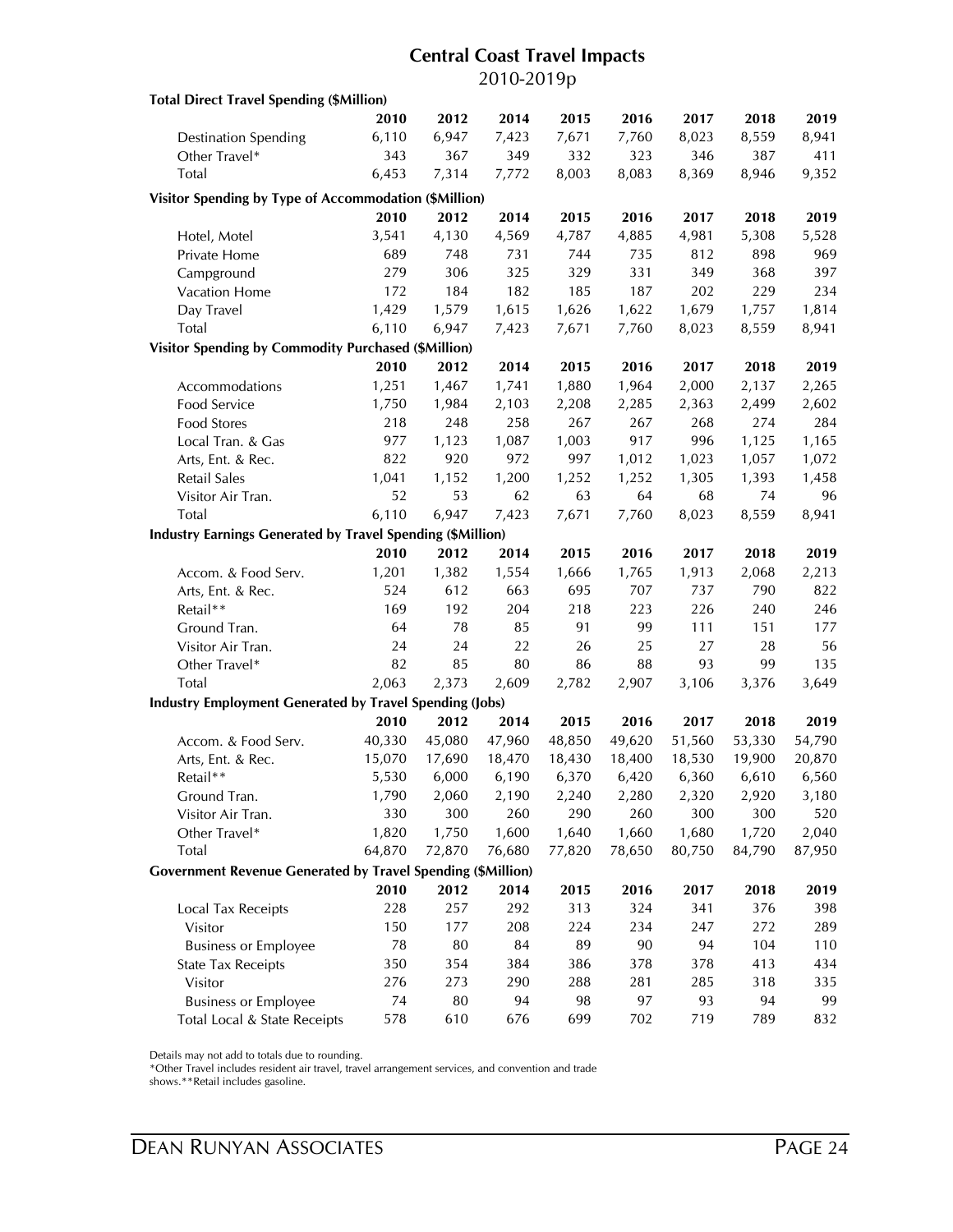## **Central Valley Travel Impacts** 2010-2019p

| 2010<br>2012<br>2014<br>2015<br>2016<br>2017<br>2018<br>5,659<br>6,198<br>6,329<br>6,317<br>6,308<br>6,834<br>7,415<br><b>Destination Spending</b><br>619<br>539<br>Other Travel*<br>587<br>587<br>500<br>556<br>640<br>Total<br>6,246<br>6,817<br>6,916<br>6,856<br>6,809<br>7,390<br>8,056<br>Visitor Spending by Type of Accommodation (\$Million)<br>2010<br>2012<br>2015<br>2016<br>2018<br>2019<br>2014<br>2017<br>2,219<br>1,719<br>1,940<br>2,120<br>2,272<br>2,495<br>2,685<br>2,830<br>Hotel, Motel<br>Private Home<br>1,880<br>1,799<br>1,940<br>1,789<br>1,948<br>1,755<br>2,154<br>2,295<br>195<br>197<br>231<br>228<br>229<br>241<br>255<br>276<br>Campground<br>352<br>331<br>353<br>345<br>349<br>367<br>392<br>401<br>Vacation Home<br>1,626<br>1,726<br>Day Travel<br>1,760<br>1,746<br>1,703<br>1,790<br>1,930<br>1,982<br>Total<br>5,659<br>6,317<br>6,198<br>6,329<br>6,308<br>6,834<br>7,415<br>7,784<br><b>Visitor Spending by Commodity Purchased (\$Million)</b><br>2010<br>2012<br>2015<br>2016<br>2018<br>2019<br>2014<br>2017<br>704<br>782<br>899<br>966<br>1,014<br>1,112<br>1,186<br>1,254<br>Accommodations<br>Food Service<br>1,458<br>1,585<br>1,644<br>1,719<br>1,903<br>2,019<br>1,784<br>2,111<br>278<br>305<br>313<br>322<br>321<br>327<br>334<br>Food Stores<br>1,806<br>1,700<br>1,553<br>1,411<br>1,564<br>1,798<br>Local Tran. & Gas<br>1,615<br>831<br>861<br>879<br>896<br>932<br>966<br>777<br>Arts, Ent. & Rec.<br>Retail Sales<br>786<br>841<br>855<br>821<br>826<br>937<br>1,051<br>42<br>57<br>57<br>Visitor Air Tran.<br>49<br>58<br>57<br>61<br>Total<br>5,659<br>6,198<br>6,317<br>6,308<br>6,834<br>7,415<br>6,329<br><b>Industry Earnings Generated by Travel Spending (\$Million)</b><br>2010<br>2012<br>2014<br>2015<br>2016<br>2017<br>2018<br>945<br>847<br>1,048<br>1,139<br>1,235<br>1,379<br>1,498<br>Accom. & Food Serv.<br>386<br>425<br>422<br>448<br>483<br>507<br>Arts, Ent. & Rec.<br>349<br>Retail**<br>157<br>170<br>177<br>179<br>185<br>202<br>216<br>84<br>100<br>106<br>114<br>124<br>142<br>196<br>Ground Tran.<br>31<br>17<br>19<br>21<br>22<br>15<br>30<br>Visitor Air Tran.<br>84<br>79<br>86<br>82<br>128<br>Other Travel*<br>83<br>119<br>Total<br>1,538<br>1,698<br>1,861<br>1,962<br>2,090<br>2,356<br>2,575<br><b>Industry Employment Generated by Travel Spending (Jobs)</b><br>2010<br>2012<br>2014<br>2015<br>2016<br>2017<br>2018<br>35,280<br>38,420<br>41,330<br>42,260<br>42,470<br>45,670<br>47,550<br>Accom. & Food Serv.<br>21,270<br>22,320<br>22,540<br>24,340<br>Arts, Ent. & Rec.<br>19,680<br>22,860<br>23,880<br>Retail**<br>5,970<br>6,050<br>6,060<br>6,450<br>6,730<br>5,740<br>6,170 | <b>Total Direct Travel Spending (\$Million)</b> |  |  |  |        |
|--------------------------------------------------------------------------------------------------------------------------------------------------------------------------------------------------------------------------------------------------------------------------------------------------------------------------------------------------------------------------------------------------------------------------------------------------------------------------------------------------------------------------------------------------------------------------------------------------------------------------------------------------------------------------------------------------------------------------------------------------------------------------------------------------------------------------------------------------------------------------------------------------------------------------------------------------------------------------------------------------------------------------------------------------------------------------------------------------------------------------------------------------------------------------------------------------------------------------------------------------------------------------------------------------------------------------------------------------------------------------------------------------------------------------------------------------------------------------------------------------------------------------------------------------------------------------------------------------------------------------------------------------------------------------------------------------------------------------------------------------------------------------------------------------------------------------------------------------------------------------------------------------------------------------------------------------------------------------------------------------------------------------------------------------------------------------------------------------------------------------------------------------------------------------------------------------------------------------------------------------------------------------------------------------------------------------------------------------------------------------------------------------------------------------------------------------------------------------------------------------------------------------------------------------------------------------------------------------------------------------------------------------------------------------------------------|-------------------------------------------------|--|--|--|--------|
|                                                                                                                                                                                                                                                                                                                                                                                                                                                                                                                                                                                                                                                                                                                                                                                                                                                                                                                                                                                                                                                                                                                                                                                                                                                                                                                                                                                                                                                                                                                                                                                                                                                                                                                                                                                                                                                                                                                                                                                                                                                                                                                                                                                                                                                                                                                                                                                                                                                                                                                                                                                                                                                                                            |                                                 |  |  |  | 2019   |
|                                                                                                                                                                                                                                                                                                                                                                                                                                                                                                                                                                                                                                                                                                                                                                                                                                                                                                                                                                                                                                                                                                                                                                                                                                                                                                                                                                                                                                                                                                                                                                                                                                                                                                                                                                                                                                                                                                                                                                                                                                                                                                                                                                                                                                                                                                                                                                                                                                                                                                                                                                                                                                                                                            |                                                 |  |  |  | 7,784  |
|                                                                                                                                                                                                                                                                                                                                                                                                                                                                                                                                                                                                                                                                                                                                                                                                                                                                                                                                                                                                                                                                                                                                                                                                                                                                                                                                                                                                                                                                                                                                                                                                                                                                                                                                                                                                                                                                                                                                                                                                                                                                                                                                                                                                                                                                                                                                                                                                                                                                                                                                                                                                                                                                                            |                                                 |  |  |  | 670    |
|                                                                                                                                                                                                                                                                                                                                                                                                                                                                                                                                                                                                                                                                                                                                                                                                                                                                                                                                                                                                                                                                                                                                                                                                                                                                                                                                                                                                                                                                                                                                                                                                                                                                                                                                                                                                                                                                                                                                                                                                                                                                                                                                                                                                                                                                                                                                                                                                                                                                                                                                                                                                                                                                                            |                                                 |  |  |  | 8,453  |
|                                                                                                                                                                                                                                                                                                                                                                                                                                                                                                                                                                                                                                                                                                                                                                                                                                                                                                                                                                                                                                                                                                                                                                                                                                                                                                                                                                                                                                                                                                                                                                                                                                                                                                                                                                                                                                                                                                                                                                                                                                                                                                                                                                                                                                                                                                                                                                                                                                                                                                                                                                                                                                                                                            |                                                 |  |  |  |        |
|                                                                                                                                                                                                                                                                                                                                                                                                                                                                                                                                                                                                                                                                                                                                                                                                                                                                                                                                                                                                                                                                                                                                                                                                                                                                                                                                                                                                                                                                                                                                                                                                                                                                                                                                                                                                                                                                                                                                                                                                                                                                                                                                                                                                                                                                                                                                                                                                                                                                                                                                                                                                                                                                                            |                                                 |  |  |  |        |
|                                                                                                                                                                                                                                                                                                                                                                                                                                                                                                                                                                                                                                                                                                                                                                                                                                                                                                                                                                                                                                                                                                                                                                                                                                                                                                                                                                                                                                                                                                                                                                                                                                                                                                                                                                                                                                                                                                                                                                                                                                                                                                                                                                                                                                                                                                                                                                                                                                                                                                                                                                                                                                                                                            |                                                 |  |  |  |        |
|                                                                                                                                                                                                                                                                                                                                                                                                                                                                                                                                                                                                                                                                                                                                                                                                                                                                                                                                                                                                                                                                                                                                                                                                                                                                                                                                                                                                                                                                                                                                                                                                                                                                                                                                                                                                                                                                                                                                                                                                                                                                                                                                                                                                                                                                                                                                                                                                                                                                                                                                                                                                                                                                                            |                                                 |  |  |  |        |
|                                                                                                                                                                                                                                                                                                                                                                                                                                                                                                                                                                                                                                                                                                                                                                                                                                                                                                                                                                                                                                                                                                                                                                                                                                                                                                                                                                                                                                                                                                                                                                                                                                                                                                                                                                                                                                                                                                                                                                                                                                                                                                                                                                                                                                                                                                                                                                                                                                                                                                                                                                                                                                                                                            |                                                 |  |  |  |        |
|                                                                                                                                                                                                                                                                                                                                                                                                                                                                                                                                                                                                                                                                                                                                                                                                                                                                                                                                                                                                                                                                                                                                                                                                                                                                                                                                                                                                                                                                                                                                                                                                                                                                                                                                                                                                                                                                                                                                                                                                                                                                                                                                                                                                                                                                                                                                                                                                                                                                                                                                                                                                                                                                                            |                                                 |  |  |  |        |
|                                                                                                                                                                                                                                                                                                                                                                                                                                                                                                                                                                                                                                                                                                                                                                                                                                                                                                                                                                                                                                                                                                                                                                                                                                                                                                                                                                                                                                                                                                                                                                                                                                                                                                                                                                                                                                                                                                                                                                                                                                                                                                                                                                                                                                                                                                                                                                                                                                                                                                                                                                                                                                                                                            |                                                 |  |  |  |        |
|                                                                                                                                                                                                                                                                                                                                                                                                                                                                                                                                                                                                                                                                                                                                                                                                                                                                                                                                                                                                                                                                                                                                                                                                                                                                                                                                                                                                                                                                                                                                                                                                                                                                                                                                                                                                                                                                                                                                                                                                                                                                                                                                                                                                                                                                                                                                                                                                                                                                                                                                                                                                                                                                                            |                                                 |  |  |  |        |
|                                                                                                                                                                                                                                                                                                                                                                                                                                                                                                                                                                                                                                                                                                                                                                                                                                                                                                                                                                                                                                                                                                                                                                                                                                                                                                                                                                                                                                                                                                                                                                                                                                                                                                                                                                                                                                                                                                                                                                                                                                                                                                                                                                                                                                                                                                                                                                                                                                                                                                                                                                                                                                                                                            |                                                 |  |  |  |        |
|                                                                                                                                                                                                                                                                                                                                                                                                                                                                                                                                                                                                                                                                                                                                                                                                                                                                                                                                                                                                                                                                                                                                                                                                                                                                                                                                                                                                                                                                                                                                                                                                                                                                                                                                                                                                                                                                                                                                                                                                                                                                                                                                                                                                                                                                                                                                                                                                                                                                                                                                                                                                                                                                                            |                                                 |  |  |  |        |
|                                                                                                                                                                                                                                                                                                                                                                                                                                                                                                                                                                                                                                                                                                                                                                                                                                                                                                                                                                                                                                                                                                                                                                                                                                                                                                                                                                                                                                                                                                                                                                                                                                                                                                                                                                                                                                                                                                                                                                                                                                                                                                                                                                                                                                                                                                                                                                                                                                                                                                                                                                                                                                                                                            |                                                 |  |  |  |        |
|                                                                                                                                                                                                                                                                                                                                                                                                                                                                                                                                                                                                                                                                                                                                                                                                                                                                                                                                                                                                                                                                                                                                                                                                                                                                                                                                                                                                                                                                                                                                                                                                                                                                                                                                                                                                                                                                                                                                                                                                                                                                                                                                                                                                                                                                                                                                                                                                                                                                                                                                                                                                                                                                                            |                                                 |  |  |  |        |
|                                                                                                                                                                                                                                                                                                                                                                                                                                                                                                                                                                                                                                                                                                                                                                                                                                                                                                                                                                                                                                                                                                                                                                                                                                                                                                                                                                                                                                                                                                                                                                                                                                                                                                                                                                                                                                                                                                                                                                                                                                                                                                                                                                                                                                                                                                                                                                                                                                                                                                                                                                                                                                                                                            |                                                 |  |  |  |        |
|                                                                                                                                                                                                                                                                                                                                                                                                                                                                                                                                                                                                                                                                                                                                                                                                                                                                                                                                                                                                                                                                                                                                                                                                                                                                                                                                                                                                                                                                                                                                                                                                                                                                                                                                                                                                                                                                                                                                                                                                                                                                                                                                                                                                                                                                                                                                                                                                                                                                                                                                                                                                                                                                                            |                                                 |  |  |  | 343    |
|                                                                                                                                                                                                                                                                                                                                                                                                                                                                                                                                                                                                                                                                                                                                                                                                                                                                                                                                                                                                                                                                                                                                                                                                                                                                                                                                                                                                                                                                                                                                                                                                                                                                                                                                                                                                                                                                                                                                                                                                                                                                                                                                                                                                                                                                                                                                                                                                                                                                                                                                                                                                                                                                                            |                                                 |  |  |  | 1,865  |
|                                                                                                                                                                                                                                                                                                                                                                                                                                                                                                                                                                                                                                                                                                                                                                                                                                                                                                                                                                                                                                                                                                                                                                                                                                                                                                                                                                                                                                                                                                                                                                                                                                                                                                                                                                                                                                                                                                                                                                                                                                                                                                                                                                                                                                                                                                                                                                                                                                                                                                                                                                                                                                                                                            |                                                 |  |  |  | 982    |
|                                                                                                                                                                                                                                                                                                                                                                                                                                                                                                                                                                                                                                                                                                                                                                                                                                                                                                                                                                                                                                                                                                                                                                                                                                                                                                                                                                                                                                                                                                                                                                                                                                                                                                                                                                                                                                                                                                                                                                                                                                                                                                                                                                                                                                                                                                                                                                                                                                                                                                                                                                                                                                                                                            |                                                 |  |  |  | 1,157  |
|                                                                                                                                                                                                                                                                                                                                                                                                                                                                                                                                                                                                                                                                                                                                                                                                                                                                                                                                                                                                                                                                                                                                                                                                                                                                                                                                                                                                                                                                                                                                                                                                                                                                                                                                                                                                                                                                                                                                                                                                                                                                                                                                                                                                                                                                                                                                                                                                                                                                                                                                                                                                                                                                                            |                                                 |  |  |  | 73     |
|                                                                                                                                                                                                                                                                                                                                                                                                                                                                                                                                                                                                                                                                                                                                                                                                                                                                                                                                                                                                                                                                                                                                                                                                                                                                                                                                                                                                                                                                                                                                                                                                                                                                                                                                                                                                                                                                                                                                                                                                                                                                                                                                                                                                                                                                                                                                                                                                                                                                                                                                                                                                                                                                                            |                                                 |  |  |  | 7,784  |
|                                                                                                                                                                                                                                                                                                                                                                                                                                                                                                                                                                                                                                                                                                                                                                                                                                                                                                                                                                                                                                                                                                                                                                                                                                                                                                                                                                                                                                                                                                                                                                                                                                                                                                                                                                                                                                                                                                                                                                                                                                                                                                                                                                                                                                                                                                                                                                                                                                                                                                                                                                                                                                                                                            |                                                 |  |  |  |        |
|                                                                                                                                                                                                                                                                                                                                                                                                                                                                                                                                                                                                                                                                                                                                                                                                                                                                                                                                                                                                                                                                                                                                                                                                                                                                                                                                                                                                                                                                                                                                                                                                                                                                                                                                                                                                                                                                                                                                                                                                                                                                                                                                                                                                                                                                                                                                                                                                                                                                                                                                                                                                                                                                                            |                                                 |  |  |  | 2019   |
|                                                                                                                                                                                                                                                                                                                                                                                                                                                                                                                                                                                                                                                                                                                                                                                                                                                                                                                                                                                                                                                                                                                                                                                                                                                                                                                                                                                                                                                                                                                                                                                                                                                                                                                                                                                                                                                                                                                                                                                                                                                                                                                                                                                                                                                                                                                                                                                                                                                                                                                                                                                                                                                                                            |                                                 |  |  |  | 1,601  |
|                                                                                                                                                                                                                                                                                                                                                                                                                                                                                                                                                                                                                                                                                                                                                                                                                                                                                                                                                                                                                                                                                                                                                                                                                                                                                                                                                                                                                                                                                                                                                                                                                                                                                                                                                                                                                                                                                                                                                                                                                                                                                                                                                                                                                                                                                                                                                                                                                                                                                                                                                                                                                                                                                            |                                                 |  |  |  | 532    |
|                                                                                                                                                                                                                                                                                                                                                                                                                                                                                                                                                                                                                                                                                                                                                                                                                                                                                                                                                                                                                                                                                                                                                                                                                                                                                                                                                                                                                                                                                                                                                                                                                                                                                                                                                                                                                                                                                                                                                                                                                                                                                                                                                                                                                                                                                                                                                                                                                                                                                                                                                                                                                                                                                            |                                                 |  |  |  | 229    |
|                                                                                                                                                                                                                                                                                                                                                                                                                                                                                                                                                                                                                                                                                                                                                                                                                                                                                                                                                                                                                                                                                                                                                                                                                                                                                                                                                                                                                                                                                                                                                                                                                                                                                                                                                                                                                                                                                                                                                                                                                                                                                                                                                                                                                                                                                                                                                                                                                                                                                                                                                                                                                                                                                            |                                                 |  |  |  | 230    |
|                                                                                                                                                                                                                                                                                                                                                                                                                                                                                                                                                                                                                                                                                                                                                                                                                                                                                                                                                                                                                                                                                                                                                                                                                                                                                                                                                                                                                                                                                                                                                                                                                                                                                                                                                                                                                                                                                                                                                                                                                                                                                                                                                                                                                                                                                                                                                                                                                                                                                                                                                                                                                                                                                            |                                                 |  |  |  | 37     |
|                                                                                                                                                                                                                                                                                                                                                                                                                                                                                                                                                                                                                                                                                                                                                                                                                                                                                                                                                                                                                                                                                                                                                                                                                                                                                                                                                                                                                                                                                                                                                                                                                                                                                                                                                                                                                                                                                                                                                                                                                                                                                                                                                                                                                                                                                                                                                                                                                                                                                                                                                                                                                                                                                            |                                                 |  |  |  | 144    |
|                                                                                                                                                                                                                                                                                                                                                                                                                                                                                                                                                                                                                                                                                                                                                                                                                                                                                                                                                                                                                                                                                                                                                                                                                                                                                                                                                                                                                                                                                                                                                                                                                                                                                                                                                                                                                                                                                                                                                                                                                                                                                                                                                                                                                                                                                                                                                                                                                                                                                                                                                                                                                                                                                            |                                                 |  |  |  | 2,773  |
|                                                                                                                                                                                                                                                                                                                                                                                                                                                                                                                                                                                                                                                                                                                                                                                                                                                                                                                                                                                                                                                                                                                                                                                                                                                                                                                                                                                                                                                                                                                                                                                                                                                                                                                                                                                                                                                                                                                                                                                                                                                                                                                                                                                                                                                                                                                                                                                                                                                                                                                                                                                                                                                                                            |                                                 |  |  |  |        |
|                                                                                                                                                                                                                                                                                                                                                                                                                                                                                                                                                                                                                                                                                                                                                                                                                                                                                                                                                                                                                                                                                                                                                                                                                                                                                                                                                                                                                                                                                                                                                                                                                                                                                                                                                                                                                                                                                                                                                                                                                                                                                                                                                                                                                                                                                                                                                                                                                                                                                                                                                                                                                                                                                            |                                                 |  |  |  | 2019   |
|                                                                                                                                                                                                                                                                                                                                                                                                                                                                                                                                                                                                                                                                                                                                                                                                                                                                                                                                                                                                                                                                                                                                                                                                                                                                                                                                                                                                                                                                                                                                                                                                                                                                                                                                                                                                                                                                                                                                                                                                                                                                                                                                                                                                                                                                                                                                                                                                                                                                                                                                                                                                                                                                                            |                                                 |  |  |  | 48,150 |
|                                                                                                                                                                                                                                                                                                                                                                                                                                                                                                                                                                                                                                                                                                                                                                                                                                                                                                                                                                                                                                                                                                                                                                                                                                                                                                                                                                                                                                                                                                                                                                                                                                                                                                                                                                                                                                                                                                                                                                                                                                                                                                                                                                                                                                                                                                                                                                                                                                                                                                                                                                                                                                                                                            |                                                 |  |  |  | 24,560 |
|                                                                                                                                                                                                                                                                                                                                                                                                                                                                                                                                                                                                                                                                                                                                                                                                                                                                                                                                                                                                                                                                                                                                                                                                                                                                                                                                                                                                                                                                                                                                                                                                                                                                                                                                                                                                                                                                                                                                                                                                                                                                                                                                                                                                                                                                                                                                                                                                                                                                                                                                                                                                                                                                                            |                                                 |  |  |  | 6,860  |
| Ground Tran.<br>2,390<br>2,750<br>2,850<br>2,790<br>3,790<br>2,650<br>2,980                                                                                                                                                                                                                                                                                                                                                                                                                                                                                                                                                                                                                                                                                                                                                                                                                                                                                                                                                                                                                                                                                                                                                                                                                                                                                                                                                                                                                                                                                                                                                                                                                                                                                                                                                                                                                                                                                                                                                                                                                                                                                                                                                                                                                                                                                                                                                                                                                                                                                                                                                                                                                |                                                 |  |  |  | 4,150  |
| 370<br>Visitor Air Tran.<br>350<br>350<br>370<br>240<br>390<br>370                                                                                                                                                                                                                                                                                                                                                                                                                                                                                                                                                                                                                                                                                                                                                                                                                                                                                                                                                                                                                                                                                                                                                                                                                                                                                                                                                                                                                                                                                                                                                                                                                                                                                                                                                                                                                                                                                                                                                                                                                                                                                                                                                                                                                                                                                                                                                                                                                                                                                                                                                                                                                         |                                                 |  |  |  | 450    |
| 2,690<br>2,330<br>2,370<br>2,840<br>2,350<br>2,340<br>2,750<br>Other Travel*                                                                                                                                                                                                                                                                                                                                                                                                                                                                                                                                                                                                                                                                                                                                                                                                                                                                                                                                                                                                                                                                                                                                                                                                                                                                                                                                                                                                                                                                                                                                                                                                                                                                                                                                                                                                                                                                                                                                                                                                                                                                                                                                                                                                                                                                                                                                                                                                                                                                                                                                                                                                               |                                                 |  |  |  | 3,000  |
| Total<br>66,130<br>71,020<br>75,810<br>76,160<br>76,510<br>82,110<br>85,630                                                                                                                                                                                                                                                                                                                                                                                                                                                                                                                                                                                                                                                                                                                                                                                                                                                                                                                                                                                                                                                                                                                                                                                                                                                                                                                                                                                                                                                                                                                                                                                                                                                                                                                                                                                                                                                                                                                                                                                                                                                                                                                                                                                                                                                                                                                                                                                                                                                                                                                                                                                                                |                                                 |  |  |  | 87,170 |
| <b>Government Revenue Generated by Travel Spending (\$Million)</b>                                                                                                                                                                                                                                                                                                                                                                                                                                                                                                                                                                                                                                                                                                                                                                                                                                                                                                                                                                                                                                                                                                                                                                                                                                                                                                                                                                                                                                                                                                                                                                                                                                                                                                                                                                                                                                                                                                                                                                                                                                                                                                                                                                                                                                                                                                                                                                                                                                                                                                                                                                                                                         |                                                 |  |  |  |        |
| 2010<br>2012<br>2014<br>2015<br>2016<br>2017<br>2018                                                                                                                                                                                                                                                                                                                                                                                                                                                                                                                                                                                                                                                                                                                                                                                                                                                                                                                                                                                                                                                                                                                                                                                                                                                                                                                                                                                                                                                                                                                                                                                                                                                                                                                                                                                                                                                                                                                                                                                                                                                                                                                                                                                                                                                                                                                                                                                                                                                                                                                                                                                                                                       |                                                 |  |  |  | 2019   |
| 146<br>162<br>135<br>171<br>178<br>199<br>224<br>Local Tax Receipts                                                                                                                                                                                                                                                                                                                                                                                                                                                                                                                                                                                                                                                                                                                                                                                                                                                                                                                                                                                                                                                                                                                                                                                                                                                                                                                                                                                                                                                                                                                                                                                                                                                                                                                                                                                                                                                                                                                                                                                                                                                                                                                                                                                                                                                                                                                                                                                                                                                                                                                                                                                                                        |                                                 |  |  |  | 237    |
| 80<br>90<br>103<br>110<br>115<br>130<br>148<br>Visitor                                                                                                                                                                                                                                                                                                                                                                                                                                                                                                                                                                                                                                                                                                                                                                                                                                                                                                                                                                                                                                                                                                                                                                                                                                                                                                                                                                                                                                                                                                                                                                                                                                                                                                                                                                                                                                                                                                                                                                                                                                                                                                                                                                                                                                                                                                                                                                                                                                                                                                                                                                                                                                     |                                                 |  |  |  | 157    |
| 56<br>59<br><b>Business or Employee</b><br>55<br>61<br>63<br>69<br>76                                                                                                                                                                                                                                                                                                                                                                                                                                                                                                                                                                                                                                                                                                                                                                                                                                                                                                                                                                                                                                                                                                                                                                                                                                                                                                                                                                                                                                                                                                                                                                                                                                                                                                                                                                                                                                                                                                                                                                                                                                                                                                                                                                                                                                                                                                                                                                                                                                                                                                                                                                                                                      |                                                 |  |  |  | 80     |
| 395<br>386<br>404<br>388<br>371<br>391<br>457<br><b>State Tax Receipts</b>                                                                                                                                                                                                                                                                                                                                                                                                                                                                                                                                                                                                                                                                                                                                                                                                                                                                                                                                                                                                                                                                                                                                                                                                                                                                                                                                                                                                                                                                                                                                                                                                                                                                                                                                                                                                                                                                                                                                                                                                                                                                                                                                                                                                                                                                                                                                                                                                                                                                                                                                                                                                                 |                                                 |  |  |  | 485    |
| 320<br>340<br>329<br>337<br>303<br>320<br>385<br>Visitor                                                                                                                                                                                                                                                                                                                                                                                                                                                                                                                                                                                                                                                                                                                                                                                                                                                                                                                                                                                                                                                                                                                                                                                                                                                                                                                                                                                                                                                                                                                                                                                                                                                                                                                                                                                                                                                                                                                                                                                                                                                                                                                                                                                                                                                                                                                                                                                                                                                                                                                                                                                                                                   |                                                 |  |  |  | 409    |
| 56<br>66<br><b>Business or Employee</b><br>58<br>68<br>68<br>70<br>72                                                                                                                                                                                                                                                                                                                                                                                                                                                                                                                                                                                                                                                                                                                                                                                                                                                                                                                                                                                                                                                                                                                                                                                                                                                                                                                                                                                                                                                                                                                                                                                                                                                                                                                                                                                                                                                                                                                                                                                                                                                                                                                                                                                                                                                                                                                                                                                                                                                                                                                                                                                                                      |                                                 |  |  |  | 76     |
| 531<br>566<br>Total Local & State Receipts<br>532<br>559<br>550<br>590<br>681                                                                                                                                                                                                                                                                                                                                                                                                                                                                                                                                                                                                                                                                                                                                                                                                                                                                                                                                                                                                                                                                                                                                                                                                                                                                                                                                                                                                                                                                                                                                                                                                                                                                                                                                                                                                                                                                                                                                                                                                                                                                                                                                                                                                                                                                                                                                                                                                                                                                                                                                                                                                              |                                                 |  |  |  | 723    |

Details may not add to totals due to rounding.

\*Other Travel includes resident air travel, travel arrangement services, and convention and trade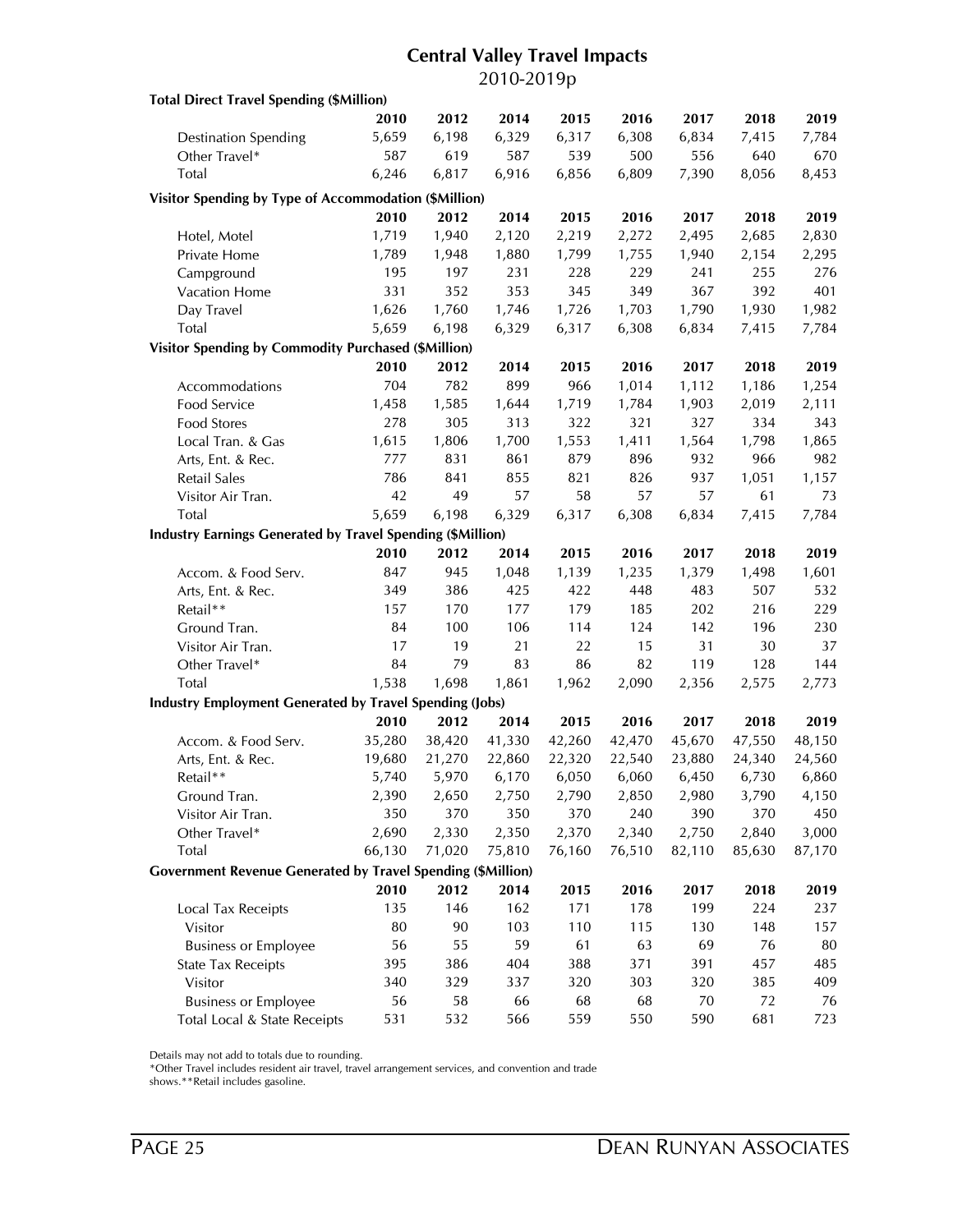## **Gold Country Travel Impacts** 2010-2019p

| <b>Total Direct Travel Spending (\$Million)</b>                    |           |           |           |           |           |        |           |            |
|--------------------------------------------------------------------|-----------|-----------|-----------|-----------|-----------|--------|-----------|------------|
|                                                                    | 2010      | 2012      | 2014      | 2015      | 2016      | 2017   | 2018      | 2019       |
| <b>Destination Spending</b>                                        | 3,400     | 3,592     | 3,768     | 3,888     | 4,004     | 4,261  | 4,598     | 4,863      |
| Other Travel*                                                      | 577       | 647       | 667       | 690       | 694       | 708    | 766       | 830        |
| Total                                                              | 3,977     | 4,239     | 4,435     | 4,578     | 4,697     | 4,968  | 5,364     | 5,693      |
| Visitor Spending by Type of Accommodation (\$Million)              |           |           |           |           |           |        |           |            |
|                                                                    | 2010      | 2012      | 2014      | 2015      | 2016      | 2017   | 2018      | 2019       |
|                                                                    | 1,453     | 1,522     | 1,688     | 1,806     | 1,919     | 2,004  | 2,168     | 2,298      |
| Hotel, Motel<br>Private Home                                       | 873       | 933       | 929       | 925       | 922       | 1,017  | 1,121     |            |
|                                                                    | 89        | 97        |           | 99        | 99        | 105    | 110       | 1,207      |
| Campground                                                         |           |           | 100       |           |           |        |           | 119<br>177 |
| Vacation Home                                                      | 144       | 151       | 150       | 150       | 152       | 162    | 173       |            |
| Day Travel                                                         | 840       | 888       | 902       | 908       | 911       | 973    | 1,025     | 1,061      |
| <b>Total</b>                                                       | 3,400     | 3,592     | 3,768     | 3,888     | 4,004     | 4,261  | 4,598     | 4,863      |
| <b>Visitor Spending by Commodity Purchased (\$Million)</b>         |           |           |           |           |           |        |           |            |
|                                                                    | 2010      | 2012      | 2014      | 2015      | 2016      | 2017   | 2018      | 2019       |
| Accommodations                                                     | 419       | 439       | 518       | 572       | 628       | 675    | 729       | 773        |
| Food Service                                                       | 901       | 947       | 996       | 1,058     | 1,120     | 1,181  | 1,258     | 1,327      |
| <b>Food Stores</b>                                                 | 129       | 140       | 142       | 148       | 149       | 152    | 156       | 161        |
| Local Tran. & Gas                                                  | 753       | 821       | 801       | 751       | 704       | 767    | 869       | 905        |
| Arts, Ent. & Rec.                                                  | 554       | 574       | 601       | 623       | 646       | 666    | 692       | 710        |
| <b>Retail Sales</b>                                                | 419       | 432       | 447       | 459       | 471       | 526    | 587       | 648        |
| Visitor Air Tran.                                                  | 225       | 239       | 263       | 277       | 287       | 295    | 307       | 340        |
| Total                                                              | 3,400     | 3,592     | 3,768     | 3,888     | 4,004     | 4,261  | 4,598     | 4,863      |
| <b>Industry Earnings Generated by Travel Spending (\$Million)</b>  |           |           |           |           |           |        |           |            |
|                                                                    | 2010      | 2012      | 2014      | 2015      | 2016      | 2017   | 2018      | 2019       |
| Accom. & Food Serv.                                                | 540       | 577       | 640       | 688       | 768       | 830    | 922       | 994        |
| Arts, Ent. & Rec.                                                  | 243       | 261       | 302       | 331       | 360       | 405    | 406       | 429        |
| Retail**                                                           | 77        | 81        | 86        | 91        | 95        | 103    | 111       | 118        |
| Ground Tran.                                                       | 51        | 58        | 64        | 70        | 77        | 84     | 109       | 127        |
| Visitor Air Tran.                                                  | 16        | 18        | 21        | 23        | 19        | 18     | 19        | 19         |
| Other Travel*                                                      | 64        | 76        | 81        | 90        | 88        | 83     | 88        | 92         |
| Total                                                              | 991       | 1,071     | 1,194     | 1,294     | 1,406     | 1,523  | 1,656     | 1,780      |
| <b>Industry Employment Generated by Travel Spending (Jobs)</b>     |           |           |           |           |           |        |           |            |
|                                                                    | 2010      | 2012      | 2014      | 2015      | 2016      | 2017   | 2018      | 2019       |
| Accom. & Food Serv.                                                | 20,890    | 21,500    | 23,150    | 23,380    | 24,230    | 25,340 | 26,990    | 27,650     |
| Arts, Ent. & Rec.                                                  | 9,880     | 10,780    | 10,720    | 10,950    | 11,390    | 11,840 | 12,080    | 12,540     |
| Retail**                                                           | 2,640     | 2,720     | 2,830     | 2,890     | 2,930     | 3,100  | 3,260     | 3,340      |
| Ground Tran.                                                       | 1,360     | 1,450     | 1,560     | 1,630     | 1,680     | 1,720  | 2,080     | 2,270      |
| Visitor Air Tran.                                                  | 310       | 320       | 350       | 370       | 330       | 310    | 310       | 340        |
| Other Travel*                                                      | 1,460     | 1,530     | 1,510     | 1,610     | 1,610     | 1,680  | 1,550     | 1,630      |
| Total                                                              | 36,550    | 38,300    | 40,110    | 40,840    | 42,160    | 43,990 | 46,270    | 47,760     |
| <b>Government Revenue Generated by Travel Spending (\$Million)</b> |           |           |           |           |           |        |           |            |
|                                                                    | 2010      | 2012      | 2014      | 2015      | 2016      | 2017   | 2018      | 2019       |
| Local Tax Receipts                                                 | 105       | 106       | 124       | 135       | 144       | 154    | 173       | 183        |
| Visitor                                                            | 67        | $70\,$    | 84        | 92        | 99        | 107    | 121       | 129        |
|                                                                    |           |           |           |           |           | 47     |           |            |
| <b>Business or Employee</b>                                        | 38<br>199 | 36<br>190 | 40<br>203 | 43<br>203 | 45<br>201 | 208    | 51<br>235 | 54<br>250  |
| <b>State Tax Receipts</b>                                          | 163       | 153       | 161       | 158       | 154       | 161    | 188       |            |
| Visitor                                                            | 36        | 37        | 43        | 45        | 46        | 46     | 47        | 200<br>49  |
| <b>Business or Employee</b><br>Total Local & State Receipts        | 304       | 297       | 328       | 338       | 345       | 361    | 407       | 433        |
|                                                                    |           |           |           |           |           |        |           |            |

Details may not add to totals due to rounding.

\*Other Travel includes resident air travel, travel arrangement services, and convention and trade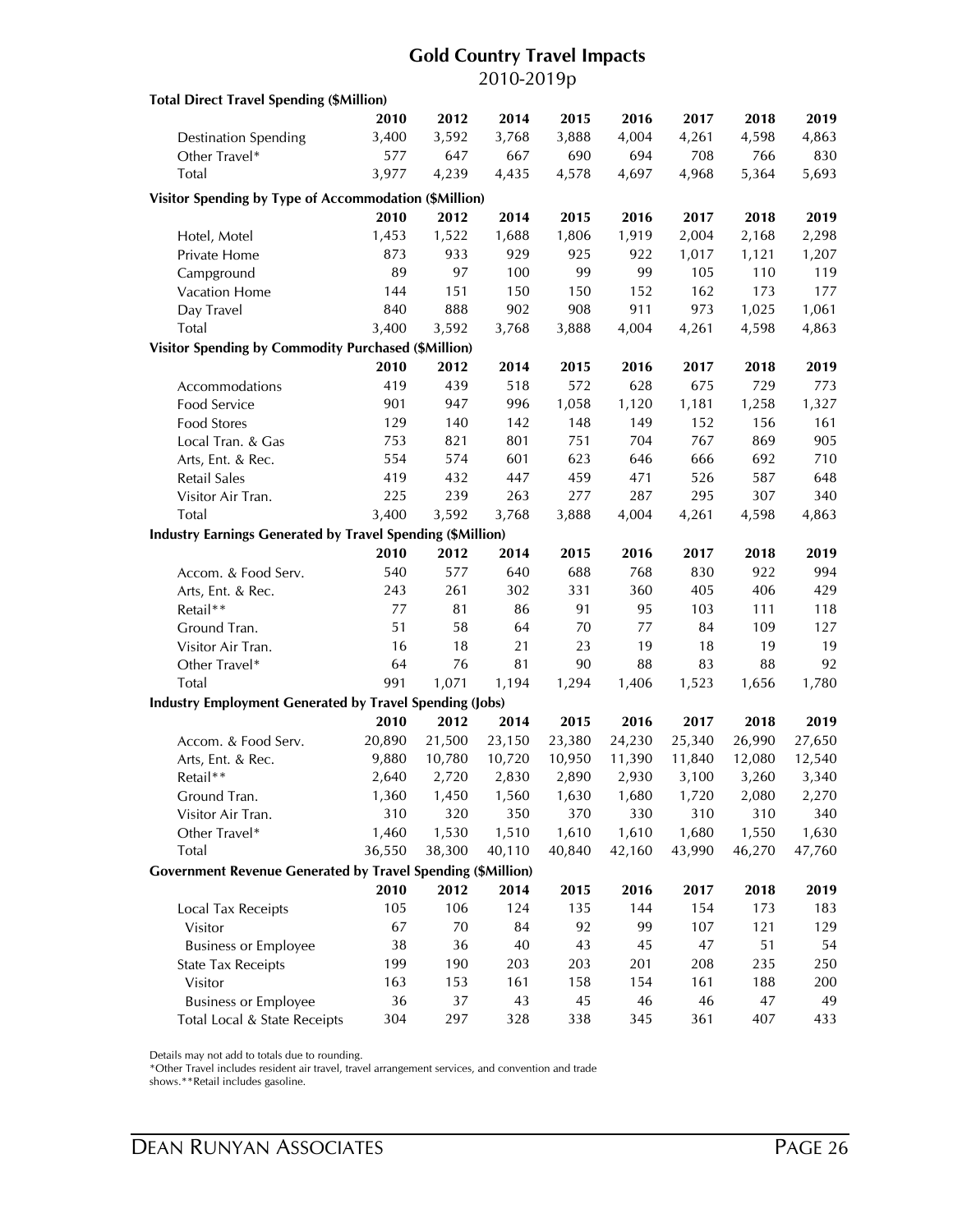## **High Sierra Travel Impacts** 2010-2019p

| <b>Total Direct Travel Spending (\$Million)</b>                    |                  |              |                |                  |              |        |        |        |
|--------------------------------------------------------------------|------------------|--------------|----------------|------------------|--------------|--------|--------|--------|
|                                                                    | 2010             | 2012         | 2014           | 2015             | 2016         | 2017   | 2018   | 2019   |
| <b>Destination Spending</b>                                        | 2,349            | 2,485        | 2,629          | 2,801            | 3,005        | 3,222  | 3,307  | 3,533  |
| Other Travel*                                                      | 83               | 87           | 67             | 63               | 65           | 75     | 85     | 89     |
| Total                                                              | 2,432            | 2,573        | 2,696          | 2,864            | 3,071        | 3,297  | 3,392  | 3,622  |
| Visitor Spending by Type of Accommodation (\$Million)              |                  |              |                |                  |              |        |        |        |
|                                                                    | 2010             | 2012         | 2014           | 2015             | 2016         | 2017   | 2018   | 2019   |
| Hotel, Motel                                                       | 1,482            | 1,577        | 1,716          | 1,891            | 2,084        | 2,252  | 2,273  | 2,447  |
| Private Home                                                       | 136              | 146          | 139            | 130              | 125          | 136    | 152    | 161    |
| Campground                                                         | 164              | 168          | 177            | 175              | 176          | 186    | 196    | 211    |
| Vacation Home                                                      | 260              | 272          | 268            | 268              | 272          | 288    | 310    | 317    |
| Day Travel                                                         | 308              | 323          | 328            | 336              | 348          | 359    | 377    | 397    |
| <b>Total</b>                                                       | 2,349            | 2,485        | 2,629          | 2,801            | 3,005        | 3,222  | 3,307  | 3,533  |
| Visitor Spending by Commodity Purchased (\$Million)                |                  |              |                |                  |              |        |        |        |
|                                                                    | 2010             | 2012         | 2014           | 2015             | 2016         | 2017   | 2018   | 2019   |
|                                                                    | 627              | 656          | 740            | 820              | 914          | 993    | 989    | 1,068  |
| Accommodations<br>Food Service                                     | 638              | 679          | 719            | 788              | 865          | 922    | 945    | 1,017  |
|                                                                    | 94               | 101          | 104            | 110              | 113          | 115    | 116    | 123    |
| Food Stores                                                        |                  | 378          | 361            |                  |              | 355    |        |        |
| Local Tran. & Gas                                                  | 344              |              |                | 338              | 318<br>462   |        | 401    | 426    |
| Arts, Ent. & Rec.                                                  | 366              | 383          | 403            | 431              |              | 480    | 482    | 504    |
| <b>Retail Sales</b>                                                | 279              | 289          | 301            | 314              | 334          | 355    | 371    | 393    |
| Visitor Air Tran.                                                  | $\mathbf{0}$     | $\mathbf{0}$ | $\mathbf{0}$   | $\mathbf{0}$     | $\mathbf{0}$ | 3      | 3      | 2      |
| Total                                                              | 2,349            | 2,485        | 2,629          | 2,801            | 3,005        | 3,222  | 3,307  | 3,533  |
| <b>Industry Earnings Generated by Travel Spending (\$Million)</b>  |                  |              |                |                  |              |        |        |        |
|                                                                    | 2010             | 2012         | 2014           | 2015             | 2016         | 2017   | 2018   | 2019   |
| Accom. & Food Serv.                                                | 436              | 463          | 525            | 583              | 661          | 758    | 775    | 852    |
| Arts, Ent. & Rec.                                                  | 135              | 146          | 179            | 188              | 196          | 212    | 219    | 236    |
| Retail**                                                           | 57               | 60           | 64             | 68               | 74           | 79     | 81     | 84     |
| Ground Tran.                                                       | 22               | 25           | 27             | 30               | 35           | 41     | 58     | 70     |
| Visitor Air Tran.                                                  | $\mathbf{0}$     | $\mathbf{0}$ | $\mathbf{0}$   | $\mathbf 0$      | $\mathbf 0$  | 5      | 5      | 7      |
| Other Travel*                                                      | 10               | 9            | $\overline{7}$ | 8                | 10           | 12     | 13     | 14     |
| Total                                                              | 659              | 703          | 802            | 877              | 975          | 1,108  | 1,150  | 1,264  |
| <b>Industry Employment Generated by Travel Spending (Jobs)</b>     |                  |              |                |                  |              |        |        |        |
|                                                                    | 2010             | 2012         | 2014           | 2015             | 2016         | 2017   | 2018   | 2019   |
| Accom. & Food Serv.                                                | 16,040           | 16,600       | 17,690         | 18,600           | 19,280       | 21,060 | 20,900 | 22,160 |
| Arts, Ent. & Rec.                                                  | 6,950            | 7,580        | 8,740          | 8,970            | 9,340        | 9,940  | 9,920  | 10,130 |
| Retail**                                                           | 1,980            | 2,030        | 2,150          | 2,200            | 2,290        | 2,340  | 2,380  | 2,380  |
| Ground Tran.                                                       | 640              | 700          | 740            | 770              | 830          | 880    | 1,120  | 1,270  |
| Visitor Air Tran.                                                  | $\boldsymbol{0}$ | 0            | 0              | $\boldsymbol{0}$ | 0            | 50     | 50     | 70     |
| Other Travel*                                                      | 290              | 280          | 230            | 240              | 300          | 350    | 360    | 370    |
| Total                                                              | 25,910           | 27,180       | 29,530         | 30,770           | 32,050       | 34,610 | 34,720 | 36,370 |
| <b>Government Revenue Generated by Travel Spending (\$Million)</b> |                  |              |                |                  |              |        |        |        |
|                                                                    | 2010             | 2012         | 2014           | 2015             | 2016         | 2017   | 2018   | 2019   |
| Local Tax Receipts                                                 | 90               | 92           | 108            | 120              | 133          | 145    | 150    | 162    |
| Visitor                                                            | 63               | 67           | 81             | 90               | 101          | 110    | 113    | 122    |
| <b>Business or Employee</b>                                        | 27               | 25           | 28             | 30               | 32           | 35     | 37     | 40     |
| <b>State Tax Receipts</b>                                          | 107              | 102          | 112            | 115              | 118          | 123    | 132    | 142    |
| Visitor                                                            | 82               | 77           | 82             | 83               | 85           | 88     | 98     | 105    |
| <b>Business or Employee</b>                                        | 25               | 25           | 30             | 32               | 34           | 35     | 34     | 36     |
| Total Local & State Receipts                                       | 197              | 195          | 220            | 235              | 251          | 268    | 281    | 304    |

Details may not add to totals due to rounding.

\*Other Travel includes resident air travel, travel arrangement services, and convention and trade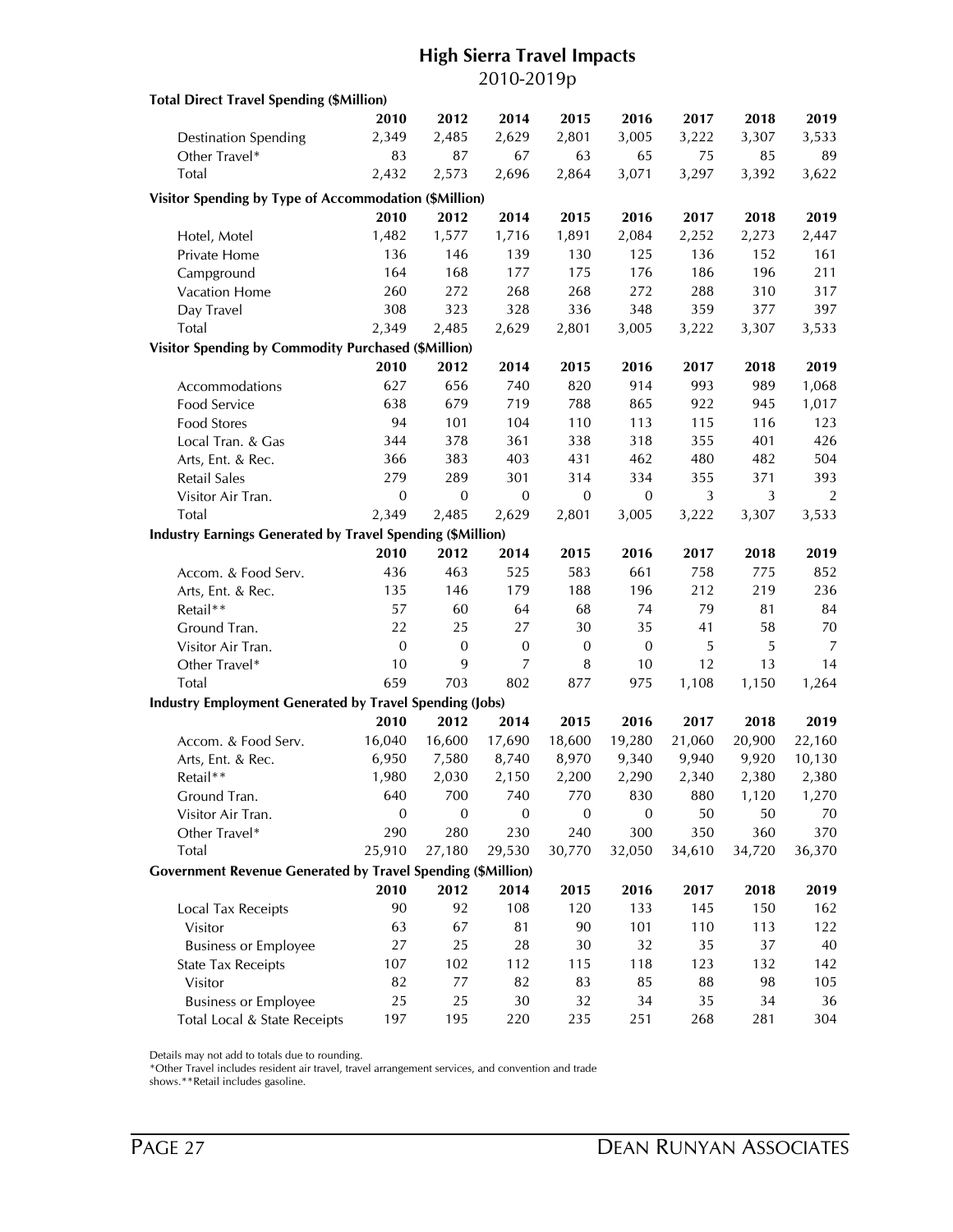## **Inland Empire Travel Impacts** 2010-2019p

| <b>Total Direct Travel Spending (\$Million)</b>                    |        |        |        |        |        |        |        |        |
|--------------------------------------------------------------------|--------|--------|--------|--------|--------|--------|--------|--------|
|                                                                    | 2010   | 2012   | 2014   | 2015   | 2016   | 2017   | 2018   | 2019   |
| <b>Destination Spending</b>                                        | 4,713  | 5,112  | 5,246  | 5,413  | 5,573  | 5,961  | 6,415  | 6,836  |
| Other Travel*                                                      | 421    | 433    | 417    | 403    | 398    | 424    | 471    | 498    |
| Total                                                              | 5,134  | 5,545  | 5,664  | 5,816  | 5,971  | 6,385  | 6,886  | 7,335  |
| Visitor Spending by Type of Accommodation (\$Million)              |        |        |        |        |        |        |        |        |
|                                                                    | 2010   | 2012   | 2014   | 2015   | 2016   | 2017   | 2018   | 2019   |
| Hotel, Motel                                                       | 1,312  | 1,461  | 1,607  | 1,716  | 1,835  | 1,962  | 2,086  | 2,263  |
| Private Home                                                       | 1,057  | 1,129  | 1,118  | 1,150  | 1,169  | 1,286  | 1,416  | 1,538  |
| Campground                                                         | 158    | 173    | 175    | 173    | 173    | 183    | 193    | 208    |
| Vacation Home                                                      | 891    | 952    | 951    | 973    | 987    | 1,052  | 1,149  | 1,176  |
| Day Travel                                                         | 1,295  | 1,397  | 1,396  | 1,401  | 1,409  | 1,478  | 1,571  | 1,652  |
| Total                                                              | 4,713  | 5,112  | 5,246  | 5,413  | 5,573  | 5,961  | 6,415  | 6,836  |
|                                                                    |        |        |        |        |        |        |        |        |
| <b>Visitor Spending by Commodity Purchased (\$Million)</b>         |        |        |        |        |        |        |        |        |
|                                                                    | 2010   | 2012   | 2014   | 2015   | 2016   | 2017   | 2018   | 2019   |
| Accommodations                                                     | 644    | 711    | 793    | 858    | 929    | 984    | 1,031  | 1,104  |
| Food Service                                                       | 1,443  | 1,561  | 1,612  | 1,699  | 1,792  | 1,890  | 1,991  | 2,116  |
| <b>Food Stores</b>                                                 | 202    | 225    | 225    | 233    | 235    | 238    | 243    | 253    |
| Local Tran. & Gas                                                  | 843    | 939    | 898    | 834    | 779    | 858    | 970    | 1,025  |
| Arts, Ent. & Rec.                                                  | 797    | 851    | 876    | 902    | 932    | 961    | 989    | 1,023  |
| Retail Sales                                                       | 654    | 698    | 711    | 755    | 775    | 893    | 1,042  | 1,158  |
| Visitor Air Tran.                                                  | 130    | 128    | 131    | 133    | 131    | 137    | 149    | 158    |
| Total                                                              | 4,713  | 5,112  | 5,246  | 5,413  | 5,573  | 5,961  | 6,415  | 6,836  |
| <b>Industry Earnings Generated by Travel Spending (\$Million)</b>  |        |        |        |        |        |        |        |        |
|                                                                    | 2010   | 2012   | 2014   | 2015   | 2016   | 2017   | 2018   | 2019   |
| Accom. & Food Serv.                                                | 685    | 766    | 866    | 940    | 1,042  | 1,125  | 1,206  | 1,310  |
| Arts, Ent. & Rec.                                                  | 360    | 396    | 425    | 446    | 480    | 531    | 546    | 582    |
| Retail**                                                           | 114    | 124    | 129    | 139    | 145    | 158    | 172    | 185    |
| Ground Tran.                                                       | 52     | 62     | 67     | 72     | 80     | 91     | 120    | 143    |
| Visitor Air Tran.                                                  | 33     | 38     | 11     | 14     | 15     | 14     | 15     | 12     |
| Other Travel*                                                      | 84     | 88     | 56     | 62     | 74     | 72     | 77     | 78     |
| Total                                                              | 1,328  | 1,474  | 1,553  | 1,674  | 1,836  | 1,991  | 2,135  | 2,309  |
| <b>Industry Employment Generated by Travel Spending (Jobs)</b>     |        |        |        |        |        |        |        |        |
|                                                                    | 2010   | 2012   | 2014   | 2015   | 2016   | 2017   | 2018   | 2019   |
| Accom. & Food Serv.                                                | 30,140 | 32,690 | 35,870 | 37,100 | 38,550 | 40,110 | 41,110 | 42,620 |
| Arts, Ent. & Rec.                                                  | 17,020 | 17,810 | 19,790 | 20,890 | 21,520 | 22,160 | 21,450 | 22,190 |
| Retail**                                                           | 4,070  | 4,320  | 4,420  | 4,570  | 4,610  | 4,910  | 5,200  | 5,410  |
| Ground Tran.                                                       | 1,440  | 1,580  | 1,670  | 1,730  | 1,800  | 1,870  | 2,300  | 2,560  |
| Visitor Air Tran.                                                  | 550    | 580    | 190    | 230    | 240    | 230    | 230    | 200    |
| Other Travel*                                                      | 1,900  | 1,840  | 1,370  | 1,420  | 1,640  | 1,640  | 1,680  | 1,670  |
| Total                                                              | 55,120 | 58,810 | 63,310 | 65,950 | 68,370 | 70,920 | 71,980 | 74,640 |
| <b>Government Revenue Generated by Travel Spending (\$Million)</b> |        |        |        |        |        |        |        |        |
|                                                                    | 2010   | 2012   | 2014   | 2015   | 2016   | 2017   | 2018   | 2019   |
| Local Tax Receipts                                                 | 112    | 120    | 130    | 141    | 152    | 163    | 182    | 195    |
| Visitor                                                            | 66     | 74     | 84     | 92     | 100    | 108    | 123    | 132    |
| <b>Business or Employee</b>                                        | 46     | 46     | 46     | 49     | 52     | 54     | 59     | 63     |
| <b>State Tax Receipts</b>                                          | 276    | 269    | 282    | 283    | 282    | 294    | 330    | 355    |
| Visitor                                                            | 231    | 221    | 230    | 228    | 224    | 236    | 272    | 293    |
| <b>Business or Employee</b>                                        | 45     | 47     | 52     | 55     | 57     | 58     | 58     | 61     |
| Total Local & State Receipts                                       | 388    | 389    | 413    | 424    | 434    | 456    | 512    | 550    |
|                                                                    |        |        |        |        |        |        |        |        |

Details may not add to totals due to rounding.

\*Other Travel includes resident air travel, travel arrangement services, and convention and trade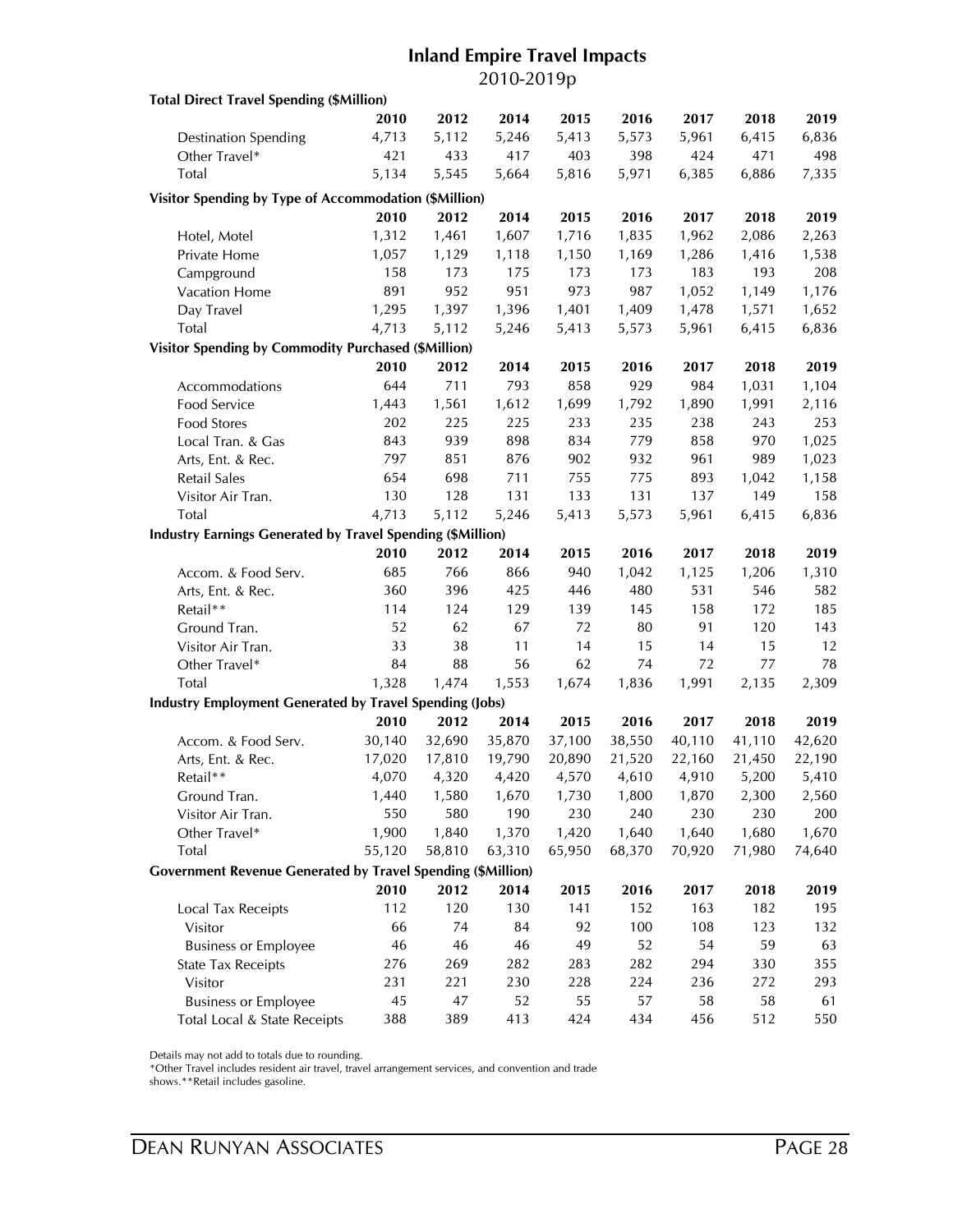## **Los Angeles County Travel Impacts** 2010-2019p

| <b>Total Direct Travel Spending (\$Million)</b>                    |         |         |         |         |         |         |         |              |
|--------------------------------------------------------------------|---------|---------|---------|---------|---------|---------|---------|--------------|
|                                                                    | 2010    | 2012    | 2014    | 2015    | 2016    | 2017    | 2018    | 2019         |
| <b>Destination Spending</b>                                        | 18,041  | 20,569  | 21,396  | 22,364  | 23,545  | 25,001  | 26,662  | 27,182       |
| Other Travel*                                                      | 3,852   | 4,084   | 4,373   | 4,465   | 4,495   | 4,853   | 5,290   | 5,492        |
| <b>Total</b>                                                       | 21,893  | 24,653  | 25,769  | 26,828  | 28,039  | 29,854  | 31,952  | 32,675       |
| Visitor Spending by Type of Accommodation (\$Million)              |         |         |         |         |         |         |         |              |
|                                                                    | 2010    | 2012    | 2014    | 2015    | 2016    | 2017    | 2018    | 2019         |
|                                                                    |         |         |         |         | 14,079  |         |         |              |
| Hotel, Motel                                                       | 9,526   | 11,208  | 12,108  | 12,981  |         | 14,962  | 15,919  | 15,970       |
| Private Home                                                       | 3,151   | 3,449   | 3,450   | 3,476   | 3,468   | 3,769   | 4,105   | 4,371        |
| Campground                                                         | 100     | 99      | 102     | 102     | 102     | 108     | 114     | 123          |
| Vacation Home                                                      | 168     | 178     | 176     | 172     | 172     | 182     | 196     | 201          |
| Day Travel                                                         | 5,097   | 5,635   | 5,559   | 5,633   | 5,724   | 5,980   | 6,328   | 6,516        |
| <b>Total</b>                                                       | 18,041  | 20,569  | 21,396  | 22,364  | 23,545  | 25,001  | 26,662  | 27,182       |
| Visitor Spending by Commodity Purchased (\$Million)                |         |         |         |         |         |         |         |              |
|                                                                    | 2010    | 2012    | 2014    | 2015    | 2016    | 2017    | 2018    | 2019         |
| Accommodations                                                     | 2,830   | 3,518   | 4,099   | 4,576   | 5,126   | 5,498   | 5,694   | 5,776        |
| Food Service                                                       | 4,398   | 4,947   | 5,043   | 5,380   | 5,787   | 6,133   | 6,569   | 6,725        |
| <b>Food Stores</b>                                                 | 518     | 591     | 587     | 615     | 629     | 640     | 660     | 667          |
| Local Tran. & Gas                                                  | 3,682   | 4,169   | 4,009   | 3,826   | 3,708   | 4,006   | 4,465   | 4,533        |
| Arts, Ent. & Rec.                                                  | 2,746   | 3,045   | 3,093   | 3,222   | 3,395   | 3,513   | 3,673   | 3,665        |
| Retail Sales                                                       | 2,421   | 2,661   | 2,659   | 2,773   | 2,882   | 3,094   | 3,334   | 3,483        |
| Visitor Air Tran.                                                  | 1,446   | 1,638   | 1,906   | 1,972   | 2,017   | 2,116   | 2,267   | 2,333        |
| <b>Total</b>                                                       | 18,041  | 20,569  | 21,396  | 22,364  | 23,545  | 25,001  | 26,662  | 27,182       |
| <b>Industry Earnings Generated by Travel Spending (\$Million)</b>  |         |         |         |         |         |         |         |              |
|                                                                    | 2010    | 2012    | 2014    | 2015    | 2016    | 2017    | 2018    | 2019         |
| Accom. & Food Serv.                                                | 3,013   | 3,521   | 3,949   | 4,372   | 4,932   | 5,247   | 5,692   | 5,924        |
| Arts, Ent. & Rec.                                                  | 1,826   | 2,091   | 2,209   | 2,401   | 2,530   | 2,575   | 2,786   | 2,863        |
| Retail**                                                           | 393     | 442     | 451     | 484     | 512     | 529     | 560     | 570          |
| Ground Tran.                                                       | 295     | 359     | 379     | 420     | 472     | 515     | 651     | 726          |
| Visitor Air Tran.                                                  | 608     | 694     | 803     | 890     | 1,273   | 1,459   | 1,538   | 2,199        |
| Other Travel*                                                      | 1,322   | 1,361   | 1,517   | 1,669   | 2,112   | 2,364   | 2,504   | 3,185        |
| Total                                                              | 7,456   | 8,469   | 9,307   | 10,236  | 11,830  | 12,689  | 13,730  | 15,468       |
| <b>Industry Employment Generated by Travel Spending (Jobs)</b>     |         |         |         |         |         |         |         |              |
|                                                                    | 2010    | 2012    | 2014    | 2015    | 2016    | 2017    | 2018    | 2019         |
| Accom. & Food Serv.                                                | 90,420  | 101,980 | 110,180 | 115,960 | 121,910 | 125,480 | 129,520 | 127,750      |
| Arts, Ent. & Rec.                                                  | 23,680  | 24,400  | 26,740  | 29,230  | 30,580  | 30,210  | 32,160  | 32,730       |
| Retail**                                                           | 11,960  | 13,030  | 13,230  | 13,640  | 14,060  | 14,110  | 14,400  | 13,850       |
| Ground Tran.                                                       | 7,630   | 8,670   | 9,020   | 9,620   | 10,150  | 10,410  | 12,340  | 12,890       |
| Visitor Air Tran.                                                  | 8,730   | 9,070   | 9,970   | 10,660  | 13,100  | 14,750  | 15,050  | 19,420       |
| Other Travel*                                                      | 21,150  | 20,960  | 23,080  | 24,050  | 26,660  | 28,190  | 28,760  | 32,860       |
| Total                                                              | 163,570 | 178,120 | 192,230 | 203,160 | 216,460 | 223,160 | 232,230 | 239,510      |
| <b>Government Revenue Generated by Travel Spending (\$Million)</b> |         |         |         |         |         |         |         |              |
|                                                                    | 2010    | 2012    | 2014    | 2015    | 2016    | 2017    | 2018    | 2019         |
| Local Tax Receipts                                                 | 829     | 959     | 1,062   | 1,162   | 1,291   | 1,453   | 1,559   | 1,626        |
| Visitor                                                            | 523     | 644     | 726     | 797     | 885     | 1,017   | 1,087   | 1,106        |
| <b>Business or Employee</b>                                        | 306     | 315     | 335     | 365     | 407     | 436     | 472     | 520          |
| <b>State Tax Receipts</b>                                          | 1,064   | 1,063   | 1,127   | 1,142   | 1,168   | 1,171   | 1,293   | 1,364        |
|                                                                    | 817     | 802     | 823     | 816     | 814     | 839     | 955     | 994          |
| Visitor                                                            | 247     | 261     | 304     | 326     | 354     | 332     | 337     |              |
| <b>Business or Employee</b><br>Total Local & State Receipts        | 1,893   | 2,022   | 2,188   | 2,304   | 2,459   | 2,624   | 2,851   | 370<br>2,990 |
|                                                                    |         |         |         |         |         |         |         |              |

Details may not add to totals due to rounding.

\*Other Travel includes resident air travel, travel arrangement services, and convention and trade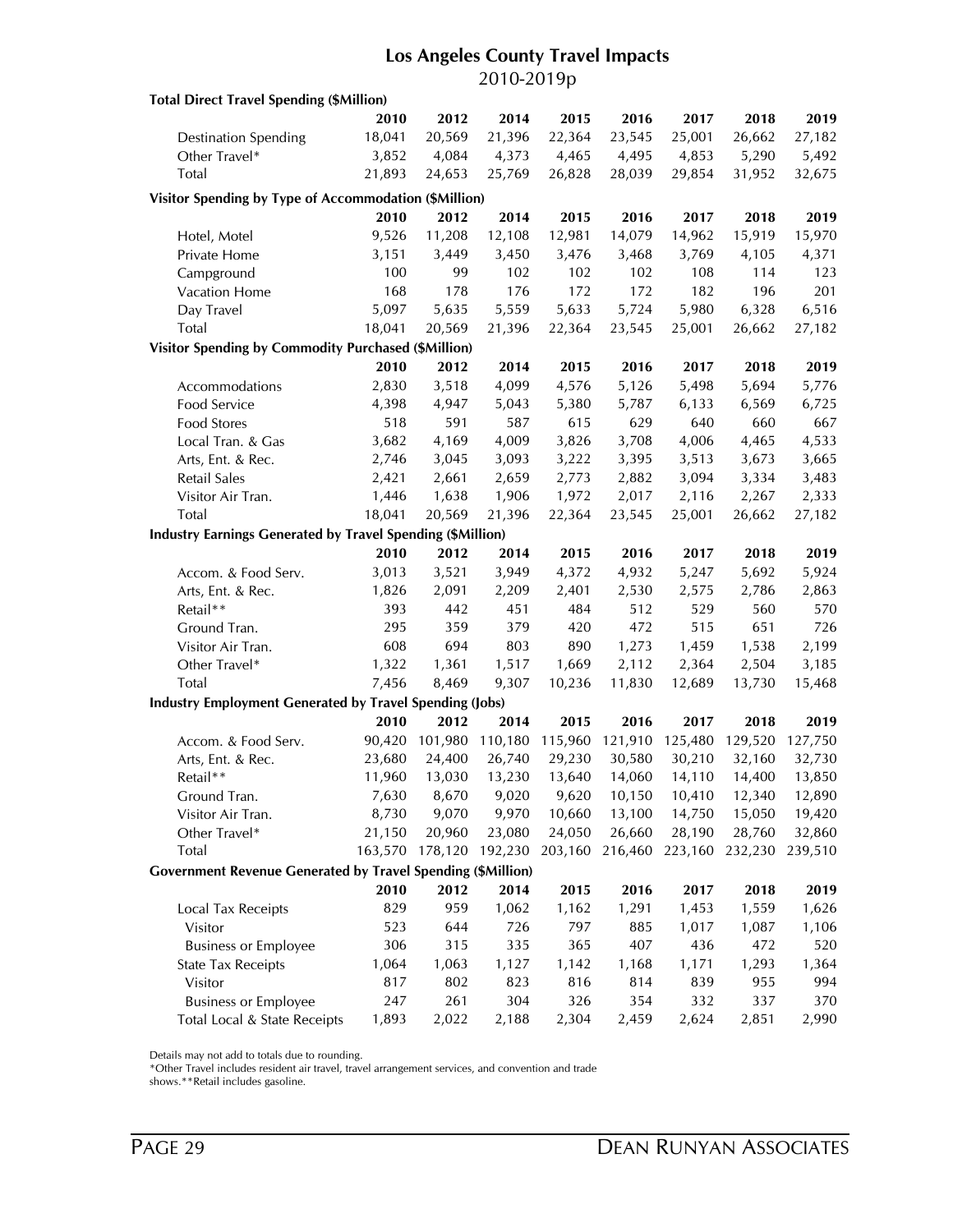### **North Coast Travel Impacts** 2010-2019p

| <b>Total Direct Travel Spending (\$Million)</b>                    |                |                |                |        |              |        |        |        |
|--------------------------------------------------------------------|----------------|----------------|----------------|--------|--------------|--------|--------|--------|
|                                                                    | 2010           | 2012           | 2014           | 2015   | 2016         | 2017   | 2018   | 2019   |
| <b>Destination Spending</b>                                        | 921            | 970            | 1,031          | 1,064  | 1,114        | 1,172  | 1,212  | 1,253  |
| Other Travel*                                                      | 44             | 42             | 39             | 37     | 36           | 39     | 42     | 46     |
| Total                                                              | 965            | 1,012          | 1,070          | 1,100  | 1,150        | 1,211  | 1,254  | 1,299  |
| Visitor Spending by Type of Accommodation (\$Million)              |                |                |                |        |              |        |        |        |
|                                                                    | 2010           | 2012           | 2014           | 2015   | 2016         | 2017   | 2018   | 2019   |
| Hotel, Motel                                                       | 408            | 434            | 485            | 523    | 568          | 597    | 599    | 608    |
| Private Home                                                       | 171            | 179            | 175            | 164    | 164          | 176    | 191    | 202    |
| Campground                                                         | 133            | 139            | 150            | 151    | 152          | 160    | 169    | 182    |
| Vacation Home                                                      | 65             | 68             | 66             | 69     | 70           | 74     | 81     | 83     |
| Day Travel                                                         | 144            | 150            | 155            | 157    | 160          | 166    | 173    | 178    |
| <b>Total</b>                                                       | 921            | 970            | 1,031          | 1,064  | 1,114        | 1,172  | 1,212  | 1,253  |
|                                                                    |                |                |                |        |              |        |        |        |
| <b>Visitor Spending by Commodity Purchased (\$Million)</b>         | 2010           | 2012           | 2014           | 2015   | 2016         | 2017   | 2018   | 2019   |
|                                                                    |                |                |                |        |              |        |        |        |
| Accommodations                                                     | 186            | 196            | 228            | 251    | 277          | 291    | 290    | 297    |
| Food Service                                                       | 258            | 271            | 288            | 307    | 328          | 343    | 351    | 363    |
| Food Stores                                                        | 63             | 67             | 70             | 73     | 74           | 74     | 75     | 78     |
| Local Tran. & Gas                                                  | 166            | 180            | 175            | 162    | 151          | 165    | 186    | 192    |
| Arts, Ent. & Rec.                                                  | 136            | 141            | 149            | 155    | 162          | 165    | 166    | 167    |
| <b>Retail Sales</b>                                                | 106            | 109            | 114            | 110    | 114          | 126    | 136    | 146    |
| Visitor Air Tran.                                                  | $\overline{7}$ | 6              | 6              | 6      | 8            | 8      | 8      | 9      |
| Total                                                              | 921            | 970            | 1,031          | 1,064  | 1,114        | 1,172  | 1,212  | 1,253  |
| <b>Industry Earnings Generated by Travel Spending (\$Million)</b>  |                |                |                |        |              |        |        |        |
|                                                                    | 2010           | 2012           | 2014           | 2015   | 2016         | 2017   | 2018   | 2019   |
| Accom. & Food Serv.                                                | 207            | 221            | 261            | 281    | 313          | 335    | 351    | 370    |
| Arts, Ent. & Rec.                                                  | 58             | 63             | 72             | 69     | 72           | 76     | 68     | 71     |
| Retail**                                                           | 25             | 26             | 28             | 28     | 30           | 33     | 34     | 36     |
| Ground Tran.                                                       | 11             | 12             | 13             | 14     | 16           | 18     | 25     | 29     |
| Visitor Air Tran.                                                  | $\mathbf{1}$   | 1              | $\mathbf{1}$   | 1      | $\mathbf{1}$ | 7      | 8      | 10     |
| Other Travel*                                                      | 5              | $\overline{4}$ | $\overline{4}$ | 5      | 5            | 13     | 14     | 18     |
| Total                                                              | 306            | 327            | 379            | 399    | 437          | 483    | 500    | 534    |
| <b>Industry Employment Generated by Travel Spending (Jobs)</b>     |                |                |                |        |              |        |        |        |
|                                                                    | 2010           | 2012           | 2014           | 2015   | 2016         | 2017   | 2018   | 2019   |
| Accom. & Food Serv.                                                | 7,820          | 8,010          | 8,820          | 8,940  | 9,280        | 9,560  | 9,680  | 9,820  |
| Arts, Ent. & Rec.                                                  | 4,150          | 4,070          | 4,740          | 4,640  | 4,790        | 4,690  | 4,080  | 4,010  |
| Retail**                                                           | 910            | 910            | 950            | 920    | 940          | 990    | 1,000  | 1,040  |
| Ground Tran.                                                       | 300            | 320            | 350            | 360    | 380          | 390    | 490    | 530    |
| Visitor Air Tran.                                                  | 20             | 20             | 20             | 30     | 30           | 80     | 80     | 100    |
| Other Travel*                                                      | 160            | 140            | 140            | 150    | 160          | 230    | 220    | 270    |
| Total                                                              | 13,380         | 13,470         | 15,020         | 15,030 | 15,580       | 15,930 | 15,550 | 15,770 |
| <b>Government Revenue Generated by Travel Spending (\$Million)</b> |                |                |                |        |              |        |        |        |
|                                                                    | 2010           | 2012           | 2014           | 2015   | 2016         | 2017   | 2018   | 2019   |
| Local Tax Receipts                                                 | 30             | 32             | 36             | 39     | 42           | 46     | 50     | 52     |
| Visitor                                                            | 19             | 21             | 24             | 27     | 28           | 31     | 35     | 36     |
| <b>Business or Employee</b>                                        | 11             | 11             | 12             | 13     | 13           | 15     | 16     | 16     |
| <b>State Tax Receipts</b>                                          | 52             | 49             | 54             | 53     | 53           | 55     | 59     | 62     |
| Visitor                                                            | 41             | 38             | 40             | 39     | 39           | 40     | 45     | 48     |
| <b>Business or Employee</b>                                        | 11             | 11             | 13             | 14     | 14           | 14     | 13     | 14     |
| Total Local & State Receipts                                       | 82             | 81             | 90             | 93     | 95           | 100    | 109    | 113    |

Details may not add to totals due to rounding.

\*Other Travel includes resident air travel, travel arrangement services, and convention and trade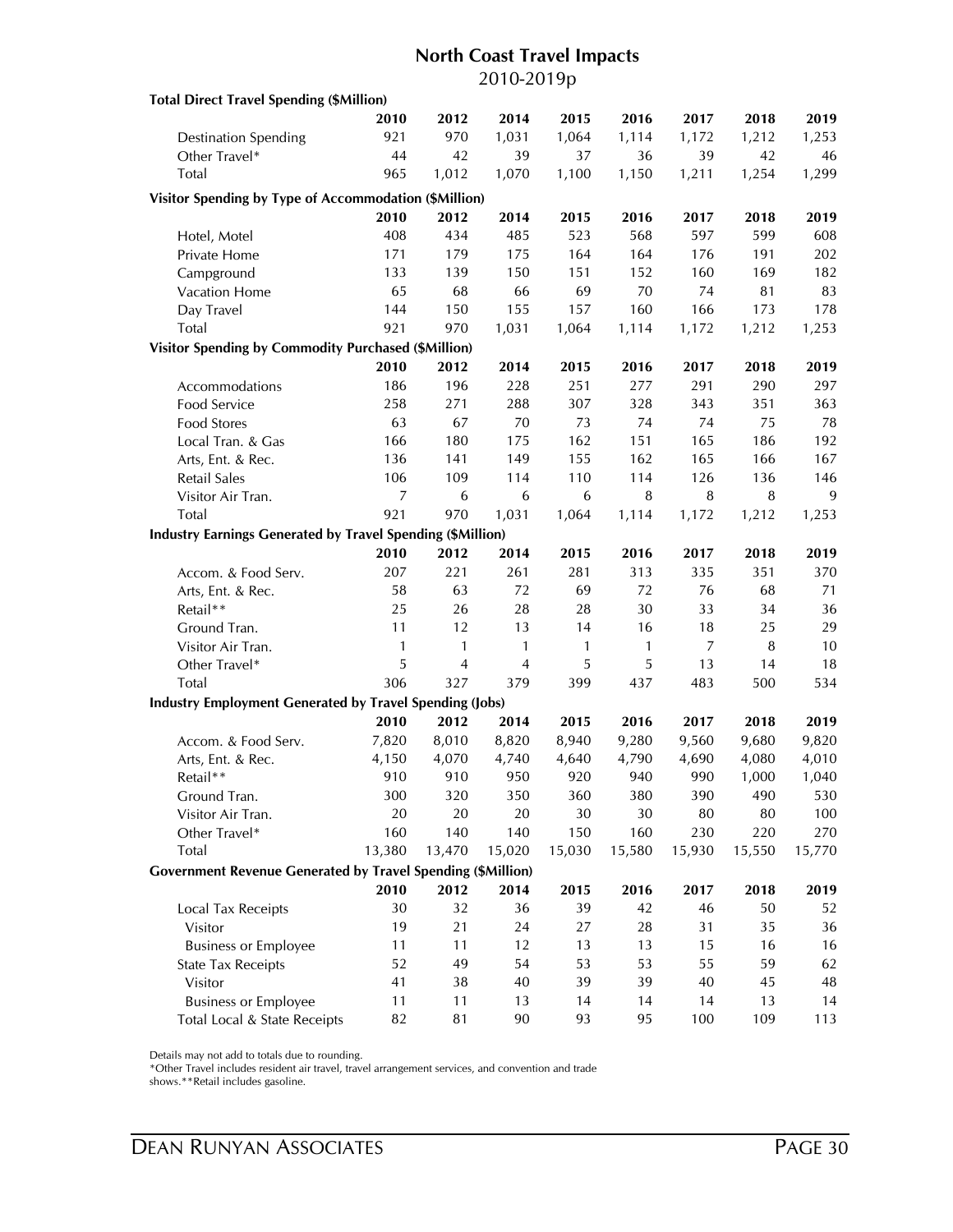### **Orange County Travel Impacts** 2010-2019p

| <b>Total Direct Travel Spending (\$Million)</b>                    |        |        |         |         |         |                 |        |         |
|--------------------------------------------------------------------|--------|--------|---------|---------|---------|-----------------|--------|---------|
|                                                                    | 2010   | 2012   | 2014    | 2015    | 2016    | 2017            | 2018   | 2019    |
| <b>Destination Spending</b>                                        | 8,252  | 9,307  | 10,673  | 11,473  | 12,179  | 12,493          | 12,467 | 12,965  |
| Other Travel*                                                      | 1,062  | 1,064  | 1,210   | 1,223   | 1,298   | 1,322           | 1,455  | 1,498   |
| <b>Total</b>                                                       | 9,314  | 10,370 | 11,883  | 12,696  | 13,477  | 13,815          | 13,922 | 14,463  |
| Visitor Spending by Type of Accommodation (\$Million)              |        |        |         |         |         |                 |        |         |
|                                                                    | 2010   | 2012   | 2014    | 2015    | 2016    | 2017            | 2018   | 2019    |
| Hotel, Motel                                                       | 4,699  | 5,747  | 7,042   | 7,753   | 8,382   | 8,459           | 7,987  | 8,253   |
| Private Home                                                       | 1,148  | 1,316  | 1,530   | 1,587   | 1,594   | 1,772           | 2,003  | 2,173   |
|                                                                    | 85     | 67     | 44      | 46      | 48      | 49              | 151    | 163     |
| Campground                                                         | 178    | 219    | 276     | 269     | 276     | 292             | 320    | 326     |
| Vacation Home                                                      |        |        |         |         |         |                 |        |         |
| Day Travel<br>Total                                                | 2,143  | 1,958  | 1,780   | 1,818   | 1,879   | 1,920           | 2,005  | 2,050   |
|                                                                    | 8,252  | 9,307  | 10,673  | 11,473  | 12,179  | 12,493          | 12,467 | 12,965  |
| <b>Visitor Spending by Commodity Purchased (\$Million)</b>         |        |        |         |         |         |                 |        |         |
|                                                                    | 2010   | 2012   | 2014    | 2015    | 2016    | 2017            | 2018   | 2019    |
| Accommodations                                                     | 1,596  | 1,908  | 2,259   | 2,489   | 2,710   | 2,717           | 2,984  | 3,101   |
| Food Service                                                       | 2,149  | 2,475  | 2,872   | 3,085   | 3,342   | 3,445           | 3,248  | 3,385   |
| <b>Food Stores</b>                                                 | 257    | 311    | 386     | 405     | 414     | 412             | 441    | 451     |
| Local Tran. & Gas                                                  | 935    | 735    | 575     | 549     | 518     | 560             | 603    | 621     |
| Arts, Ent. & Rec.                                                  | 1,859  | 2,212  | 2,627   | 2,798   | 2,957   | 2,979           | 2,794  | 2,831   |
| Retail Sales                                                       | 1,154  | 1,336  | 1,589   | 1,756   | 1,844   | 1,992           | 1,975  | 2,159   |
| Visitor Air Tran.                                                  | 301    | 330    | 366     | 390     | 393     | 389             | 421    | 418     |
| Total                                                              | 8,252  | 9,307  | 10,673  | 11,473  | 12,179  | 12,493          | 12,467 | 12,965  |
| <b>Industry Earnings Generated by Travel Spending (\$Million)</b>  |        |        |         |         |         |                 |        |         |
|                                                                    | 2010   | 2012   | 2014    | 2015    | 2016    | 2017            | 2018   | 2019    |
| Accom. & Food Serv.                                                | 1,528  | 1,788  | 1,984   | 2,176   | 2,422   | 2,510           | 2,594  | 2,755   |
| Arts, Ent. & Rec.                                                  | 972    | 1,194  | 1,562   | 1,713   | 1,900   | 2,065           | 1,926  | 2,010   |
| Retail**                                                           | 175    | 203    | 245     | 275     | 292     | 302             | 301    | 316     |
| Ground Tran.                                                       | 67     | 61     | 51      | 53      | 60      | 66              | 79     | 92      |
| Visitor Air Tran.                                                  | 20     | 24     | 27      | $30\,$  | 40      | 43              | 46     | 50      |
| Other Travel*                                                      | 234    | 217    | 274     | 288     | 338     | 348             | 379    | 393     |
| Total                                                              | 2,996  | 3,486  | 4,144   | 4,534   | 5,052   | 5,334           | 5,325  | 5,615   |
| <b>Industry Employment Generated by Travel Spending (Jobs)</b>     |        |        |         |         |         |                 |        |         |
|                                                                    | 2010   | 2012   | 2014    | 2015    | 2016    | 2017            | 2018   | 2019    |
| Accom. & Food Serv.                                                | 48,450 | 53,380 | 60,020  | 62,540  | 66,580  | 67,180          | 65,570 | 66,920  |
| Arts, Ent. & Rec.                                                  | 28,350 | 32,870 | 41,200  | 44,990  | 47,550  | 48,110          | 48,970 | 49,410  |
| Retail**                                                           | 5,330  | 5,830  | 6,910   | 7,490   | 7,750   | 7,930           | 7,690  | 7,790   |
| Ground Tran.                                                       | 1,820  | 1,570  | 1,320   | 1,280   | 1,370   | 1,380           | 1,520  | 1,650   |
| Visitor Air Tran.                                                  | 370    | 400    | 430     | 460     | 520     | 560             | 580    | 610     |
| Other Travel*                                                      | 4,810  | 4,310  | 5,220   | 5,200   | 5,760   | 5,940           | 6,080  | 6,040   |
| Total                                                              | 89,130 | 98,350 | 115,100 | 121,960 | 129,520 | 131,090 130,420 |        | 132,420 |
| <b>Government Revenue Generated by Travel Spending (\$Million)</b> |        |        |         |         |         |                 |        |         |
|                                                                    | 2010   | 2012   | 2014    | 2015    | 2016    | 2017            | 2018   | 2019    |
| Local Tax Receipts                                                 | 357    | 406    | 476     | 521     | 566     | 578             | 619    | 642     |
| Visitor                                                            | 240    | 284    | 337     | 371     | 405     | 414             | 453    | 471     |
| <b>Business or Employee</b>                                        | 117    | 122    | 139     | 151     | 162     | 164             | 166    | 171     |
| <b>State Tax Receipts</b>                                          | 418    | 402    | 467     | 494     | 514     | 515             | 504    | 530     |
| Visitor                                                            | 311    | 286    | 321     | 337     | 348     | 354             | 354    | 375     |
| <b>Business or Employee</b>                                        | 106    | 116    | 146     | 157     | 166     | 161             | 151    | 155     |
| Total Local & State Receipts                                       | 774    | 808    | 943     | 1,015   | 1,080   | 1,093           | 1,123  | 1,172   |
|                                                                    |        |        |         |         |         |                 |        |         |

Details may not add to totals due to rounding.

\*Other Travel includes resident air travel, travel arrangement services, and convention and trade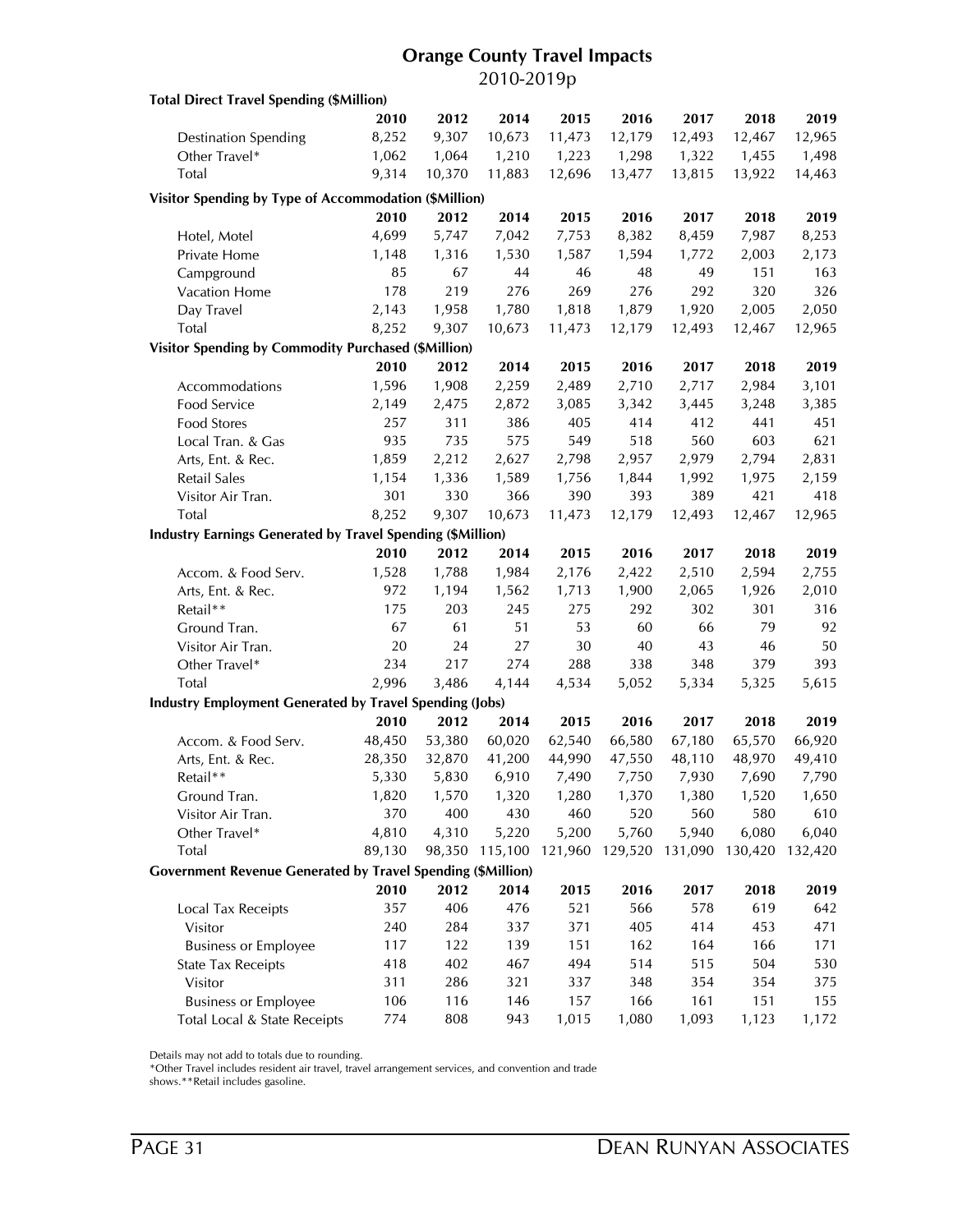### **San Diego County Travel Impacts** 2010-2019p

| <b>Total Direct Travel Spending (\$Million)</b>                    |         |        |         |         |         |         |         |         |
|--------------------------------------------------------------------|---------|--------|---------|---------|---------|---------|---------|---------|
|                                                                    | 2010    | 2012   | 2014    | 2015    | 2016    | 2017    | 2018    | 2019    |
| <b>Destination Spending</b>                                        | 10,125  | 10,279 | 10,828  | 11,093  | 11,690  | 12,315  | 12,149  | 12,165  |
| Other Travel*                                                      | 1,073   | 1,162  | 1,192   | 1,228   | 1,306   | 1,379   | 1,503   | 1,627   |
| <b>Total</b>                                                       | 11,198  | 11,441 | 12,020  | 12,321  | 12,996  | 13,694  | 13,652  | 13,792  |
| Visitor Spending by Type of Accommodation (\$Million)              |         |        |         |         |         |         |         |         |
|                                                                    | 2010    | 2012   | 2014    | 2015    | 2016    | 2017    | 2018    | 2019    |
|                                                                    |         |        |         |         |         |         |         |         |
| Hotel, Motel                                                       | 5,466   | 5,875  | 6,521   | 6,890   | 7,361   | 7,776   | 7,357   | 7,236   |
| Private Home                                                       | 1,244   | 1,229  | 1,270   | 1,253   | 1,280   | 1,389   | 1,530   | 1,641   |
| Campground                                                         | 351     | 313    | 303     | 296     | 303     | 314     | 248     | 266     |
| Vacation Home                                                      | 232     | 196    | 167     | 154     | 158     | 165     | 177     | 181     |
| Day Travel                                                         | 2,832   | 2,666  | 2,567   | 2,500   | 2,588   | 2,670   | 2,837   | 2,841   |
| Total                                                              | 10,125  | 10,279 | 10,828  | 11,093  | 11,690  | 12,315  | 12,149  | 12,165  |
| Visitor Spending by Commodity Purchased (\$Million)                |         |        |         |         |         |         |         |         |
|                                                                    | 2010    | 2012   | 2014    | 2015    | 2016    | 2017    | 2018    | 2019    |
| Accommodations                                                     | 1,984   | 2,272  | 2,675   | 2,908   | 3,146   | 3,288   | 3,588   | 3,472   |
| Food Service                                                       | 2,666   | 2,716  | 2,843   | 2,907   | 3,136   | 3,330   | 3,045   | 3,080   |
| <b>Food Stores</b>                                                 | 359     | 400    | 467     | 506     | 518     | 528     | 472     | 472     |
| Local Tran. & Gas                                                  | 1,182   | 965    | 796     | 713     | 660     | 736     | 771     | 786     |
| Arts, Ent. & Rec.                                                  | 1,757   | 1,663  | 1,613   | 1,584   | 1,672   | 1,729   | 1,610   | 1,588   |
| Retail Sales                                                       | 1,555   | 1,598  | 1,687   | 1,686   | 1,757   | 1,873   | 1,788   | 1,837   |
| Visitor Air Tran.                                                  | 622     | 664    | 747     | 789     | 801     | 831     | 873     | 930     |
| Total                                                              | 10,125  | 10,279 | 10,828  | 11,093  | 11,690  | 12,315  | 12,149  | 12,165  |
| <b>Industry Earnings Generated by Travel Spending (\$Million)</b>  |         |        |         |         |         |         |         |         |
|                                                                    | 2010    | 2012   | 2014    | 2015    | 2016    | 2017    | 2018    | 2019    |
| Accom. & Food Serv.                                                | 1,841   | 1,961  | 2,198   | 2,326   | 2,635   | 2,823   | 2,704   | 2,741   |
| Arts, Ent. & Rec.                                                  | 844     | 826    | 818     | 878     | 908     | 891     | 859     | 873     |
| Retail**                                                           | 241     | 251    | 275     | 288     | 304     | 313     | 291     | 291     |
| Ground Tran.                                                       | 76      | 62     | 47      | 43      | 49      | 56      | 67      | 76      |
| Visitor Air Tran.                                                  | 39      | $44\,$ | 50      | 56      | 71      | 79      | 84      | 94      |
| Other Travel*                                                      | 163     | 172    | 174     | 195     | 249     | 269     | 295     | 331     |
| Total                                                              | 3,204   | 3,315  | 3,563   | 3,785   | 4,216   | 4,432   | 4,299   | 4,406   |
|                                                                    |         |        |         |         |         |         |         |         |
| <b>Industry Employment Generated by Travel Spending (Jobs)</b>     |         |        |         |         |         |         |         |         |
|                                                                    | 2010    | 2012   | 2014    | 2015    | 2016    | 2017    | 2018    | 2019    |
| Accom. & Food Serv.                                                | 59,000  | 60,370 | 64,230  | 64,410  | 68,900  | 69,940  | 64,480  | 63,490  |
| Arts, Ent. & Rec.                                                  | 26,150  | 23,580 | 23,210  | 22,690  | 24,320  | 24,830  | 22,600  | 21,490  |
| Retail**                                                           | 8,240   | 8,170  | 8,750   | 8,790   | 9,050   | 9,090   | 8,240   | 8,050   |
| Ground Tran.                                                       | 2,110   | 1,610  | 1,220   | 1,060   | 1,130   | 1,180   | 1,290   | 1,370   |
| Visitor Air Tran.                                                  | 760     | 790    | 860     | 920     | 1,170   | 1,370   | 1,400   | 1,690   |
| Other Travel*                                                      | 3,730   | 3,570  | 3,390   | 3,640   | 4,550   | 4,830   | 4,870   | 5,300   |
| Total                                                              | 100,000 | 98,080 | 101,670 | 101,510 | 109,110 | 111,240 | 102,890 | 101,400 |
| <b>Government Revenue Generated by Travel Spending (\$Million)</b> |         |        |         |         |         |         |         |         |
|                                                                    | 2010    | 2012   | 2014    | 2015    | 2016    | 2017    | 2018    | 2019    |
| Local Tax Receipts                                                 | 376     | 422    | 474     | 509     | 547     | 570     | 606     | 598     |
| Visitor                                                            | 251     | 306    | 354     | 383     | 413     | 434     | 473     | 464     |
| <b>Business or Employee</b>                                        | 125     | 115    | 119     | 125     | 135     | 136     | 133     | 134     |
| <b>State Tax Receipts</b>                                          | 507     | 448    | 479     | 479     | 492     | 501     | 482     | 493     |
| Visitor                                                            | 393     | 337    | 352     | 347     | 354     | 366     | 359     | 370     |
| <b>Business or Employee</b>                                        | 114     | 111    | 127     | 132     | 139     | 135     | 123     | 123     |
| Total Local & State Receipts                                       | 883     | 870    | 952     | 987     | 1,040   | 1,070   | 1,089   | 1,091   |

Details may not add to totals due to rounding.

\*Other Travel includes resident air travel, travel arrangement services, and convention and trade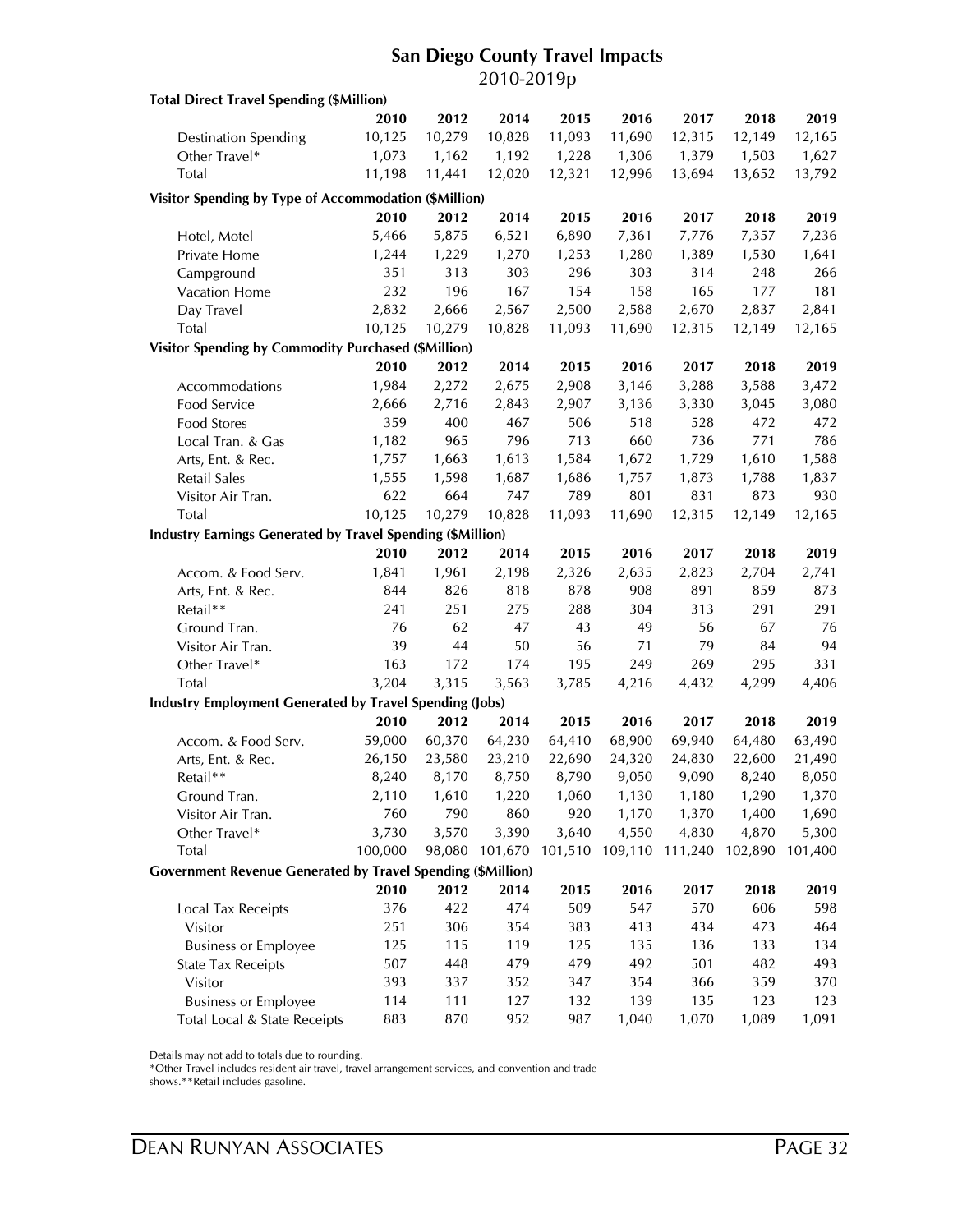### **San Francisco Bay Area Travel Impacts** 2010-2019p

| <b>Total Direct Travel Spending (\$Million)</b>                    |         |                 |         |         |         |         |         |         |
|--------------------------------------------------------------------|---------|-----------------|---------|---------|---------|---------|---------|---------|
|                                                                    | 2010    | 2012            | 2014    | 2015    | 2016    | 2017    | 2018    | 2019    |
| <b>Destination Spending</b>                                        | 21,740  | 24,435          | 27,785  | 29,043  | 29,679  | 30,967  | 32,592  | 33,077  |
| Other Travel*                                                      | 2,925   | 3,359           | 4,044   | 4,325   | 4,654   | 5,187   | 5,471   | 5,785   |
| <b>Total</b>                                                       | 24,664  | 27,794          | 31,829  | 33,368  | 34,334  | 36,154  | 38,063  | 38,862  |
| Visitor Spending by Type of Accommodation (\$Million)              |         |                 |         |         |         |         |         |         |
|                                                                    | 2010    | 2012            | 2014    | 2015    | 2016    | 2017    | 2018    | 2019    |
| Hotel, Motel                                                       | 13,474  | 15,391          | 18,366  | 19,594  | 20,194  | 21,022  | 22,026  | 22,152  |
| Private Home                                                       | 2,816   | 3,128           | 3,203   | 3,190   | 3,187   | 3,428   | 3,713   | 3,921   |
| Campground                                                         | 250     | 278             | 353     | 353     | 354     | 374     | 395     | 427     |
|                                                                    | 351     | 375             | 374     | 386     | 390     | 417     | 460     | 471     |
| Vacation Home                                                      | 4,848   | 5,264           | 5,489   | 5,520   | 5,554   |         | 5,999   | 6,107   |
| Day Travel<br>Total                                                | 21,740  |                 |         | 29,043  | 29,679  | 5,727   |         |         |
|                                                                    |         | 24,435          | 27,785  |         |         | 30,967  | 32,592  | 33,077  |
| Visitor Spending by Commodity Purchased (\$Million)                |         |                 |         |         |         |         |         |         |
|                                                                    | 2010    | 2012            | 2014    | 2015    | 2016    | 2017    | 2018    | 2019    |
| Accommodations                                                     | 3,958   | 4,965           | 6,771   | 7,577   | 7,938   | 8,217   | 8,625   | 8,856   |
| Food Service                                                       | 5,944   | 6,469           | 7,098   | 7,469   | 7,796   | 8,213   | 8,645   | 8,771   |
| Food Stores                                                        | 661     | 740             | 793     | 821     | 823     | 834     | 849     | 855     |
| Local Tran. & Gas                                                  | 3,196   | 3,582           | 3,595   | 3,384   | 3,196   | 3,472   | 3,861   | 3,911   |
| Arts, Ent. & Rec.                                                  | 3,319   | 3,565           | 3,896   | 4,006   | 4,101   | 4,208   | 4,325   | 4,280   |
| Retail Sales                                                       | 3,401   | 3,609           | 3,884   | 3,966   | 4,001   | 4,204   | 4,428   | 4,524   |
| Visitor Air Tran.                                                  | 1,262   | 1,505           | 1,748   | 1,820   | 1,825   | 1,820   | 1,858   | 1,880   |
| Total                                                              | 21,740  | 24,435          | 27,785  | 29,043  | 29,679  | 30,967  | 32,592  | 33,077  |
| <b>Industry Earnings Generated by Travel Spending (\$Million)</b>  |         |                 |         |         |         |         |         |         |
|                                                                    | 2010    | 2012            | 2014    | 2015    | 2016    | 2017    | 2018    | 2019    |
| Accom. & Food Serv.                                                | 3,716   | 4,280           | 5,198   | 5,743   | 6,256   | 6,608   | 7,063   | 7,341   |
| Arts, Ent. & Rec.                                                  | 1,681   | 1,852           | 2,157   | 2,316   | 2,457   | 2,453   | 2,618   | 2,668   |
| Retail**                                                           | 521     | 570             | 626     | 658     | 677     | 704     | 733     | 732     |
| Ground Tran.                                                       | 270     | 322             | 357     | 387     | 421     | 469     | 605     | 679     |
| Visitor Air Tran.                                                  | 646     | 759             | 864     | 937     | 1,192   | 1,357   | 1,409   | 764     |
| Other Travel*                                                      | 1,024   | 1,162           | 1,434   | 1,628   | 1,999   | 2,332   | 2,463   | 1,907   |
| Total                                                              | 7,858   | 8,943           | 10,636  | 11,670  | 13,002  | 13,922  | 14,892  | 14,091  |
| <b>Industry Employment Generated by Travel Spending (Jobs)</b>     |         |                 |         |         |         |         |         |         |
|                                                                    | 2010    | 2012            | 2014    | 2015    | 2016    | 2017    | 2018    | 2019    |
| Accom. & Food Serv.                                                | 108,690 | 118,530         | 134,350 | 139,320 | 142,250 | 145,140 | 147,580 | 144,850 |
| Arts, Ent. & Rec.                                                  | 48,880  | 52,010          | 56,150  | 58,170  | 59,750  | 61,880  | 62,500  | 62,730  |
| Retail**                                                           | 14,250  | 14,790          | 15,790  | 15,580  | 16,060  | 15,910  | 15,890  | 15,370  |
| Ground Tran.                                                       | 7,210   | 8,000           | 8,760   | 9,090   | 9,290   | 9,610   | 11,570  | 12,130  |
| Visitor Air Tran.                                                  | 8,690   | 9,280           | 10,050  | 10,510  | 11,360  | 11,910  | 11,970  | 8,410   |
| Other Travel*                                                      | 15,590  | 16,160          | 17,790  | 19,270  | 21,370  | 22,590  | 23,100  | 20,730  |
| Total                                                              |         | 203,310 218,790 | 242,890 | 251,930 | 260,070 | 267,050 | 272,600 | 264,230 |
| <b>Government Revenue Generated by Travel Spending (\$Million)</b> |         |                 |         |         |         |         |         |         |
|                                                                    | 2010    | 2012            | 2014    | 2015    | 2016    | 2017    | 2018    | 2019    |
| Local Tax Receipts                                                 | 979     | 1,123           | 1,419   | 1,553   | 1,641   | 1,692   | 1,857   | 1,852   |
| Visitor                                                            | 660     | 796             | 1,039   | 1,140   | 1,198   | 1,234   | 1,360   | 1,393   |
| <b>Business or Employee</b>                                        | 319     | 327             | 380     | 413     | 443     | 458     | 497     | 459     |
| <b>State Tax Receipts</b>                                          | 1,163   | 1,144           | 1,294   | 1,314   | 1,323   | 1,337   | 1,426   | 1,432   |
| Visitor                                                            | 896     | 859             | 940     | 935     | 924     | 947     | 1,040   | 1,070   |
| <b>Business or Employee</b>                                        | 267     | 285             | 355     | 379     | 399     | 390     | 386     | 362     |
| Total Local & State Receipts                                       | 2,142   | 2,267           | 2,713   | 2,867   | 2,964   | 3,029   | 3,283   | 3,284   |

Details may not add to totals due to rounding.

\*Other Travel includes resident air travel, travel arrangement services, and convention and trade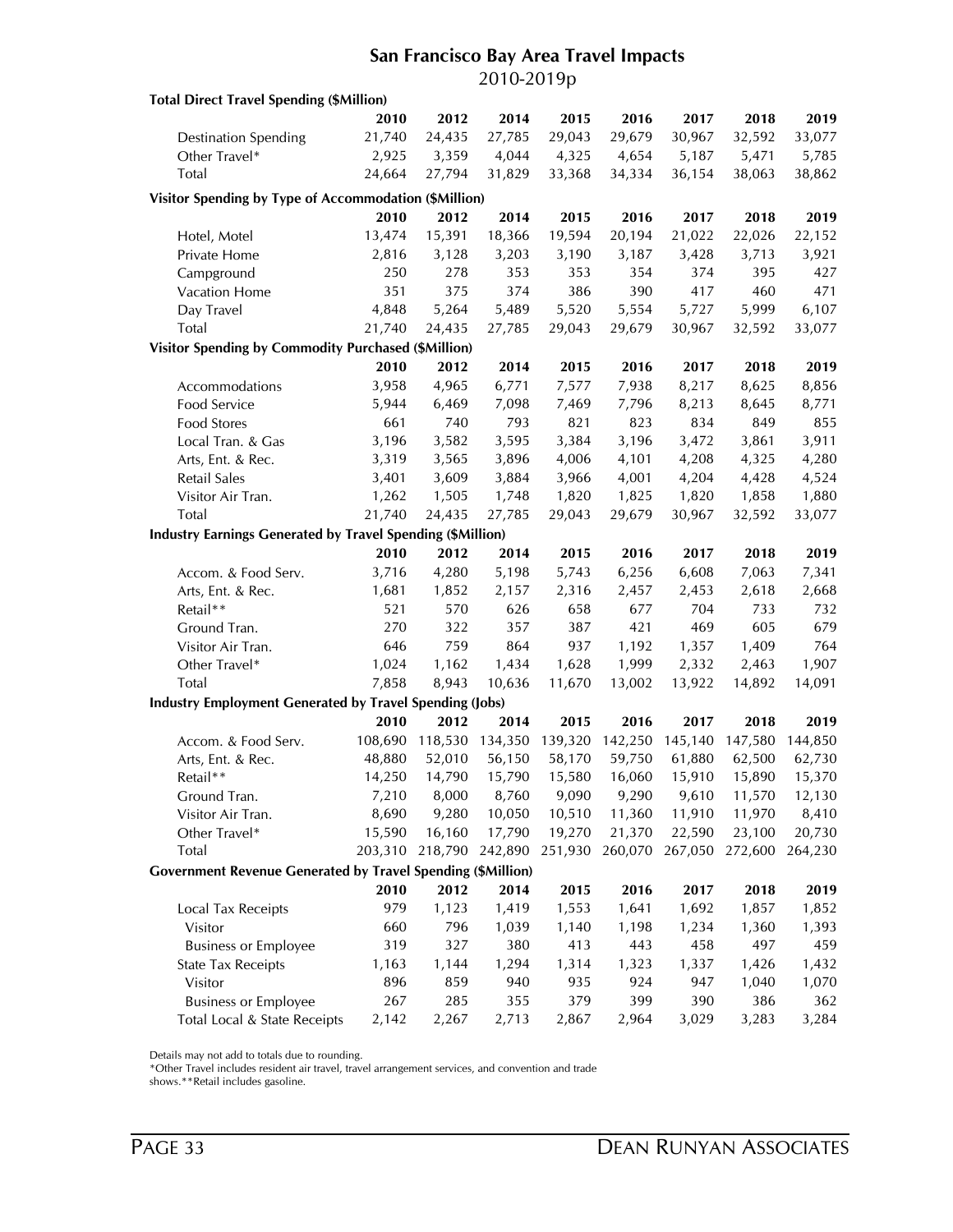### **Shasta Cascade Travel Impacts** 2010-2019p

| <b>Total Direct Travel Spending (\$Million)</b>                    |                |                |                |          |                |                |                |                |
|--------------------------------------------------------------------|----------------|----------------|----------------|----------|----------------|----------------|----------------|----------------|
|                                                                    | 2010           | 2012           | 2014           | 2015     | 2016           | 2017           | 2018           | 2019           |
| <b>Destination Spending</b>                                        | 867            | 937            | 944            | 941      | 964            | 1,013          | 1,094          | 1,182          |
| Other Travel*                                                      | 41             | 40             | 35             | 32       | 30             | 33             | 37             | 40             |
| Total                                                              | 908            | 977            | 979            | 974      | 994            | 1,046          | 1,131          | 1,222          |
| Visitor Spending by Type of Accommodation (\$Million)              |                |                |                |          |                |                |                |                |
|                                                                    | 2010           | 2012           | 2014           | 2015     | 2016           | 2017           | 2018           | 2019           |
| Hotel, Motel                                                       | 310            | 341            | 354            | 367      | 390            | 407            | 437            | 485            |
| Private Home                                                       | 149            | 158            | 149            | 139      | 138            | 150            | 163            | 176            |
|                                                                    | 99             | 109            | 118            | 116      | 117            | 123            | 130            | 140            |
| Campground                                                         | 123            | 127            | 123            | 124      | 126            | 133            | 144            | 147            |
| Vacation Home                                                      |                | 203            |                |          | 193            |                |                |                |
| Day Travel<br>Total                                                | 186<br>867     | 937            | 201            | 195      |                | 201            | 221            | 234            |
|                                                                    |                |                | 944            | 941      | 964            | 1,013          | 1,094          | 1,182          |
| <b>Visitor Spending by Commodity Purchased (\$Million)</b>         |                |                |                |          |                |                |                |                |
|                                                                    | 2010           | 2012           | 2014           | 2015     | 2016           | 2017           | 2018           | 2019           |
| Accommodations                                                     | 171            | 185            | 198            | 208      | 223            | 232            | 248            | 273            |
| <b>Food Service</b>                                                | 233            | 252            | 256            | 264      | 279            | 290            | 307            | 332            |
| <b>Food Stores</b>                                                 | 54             | 60             | 61             | 62       | 62             | 63             | 64             | 68             |
| Local Tran. & Gas                                                  | 173            | 193            | 179            | 161      | 146            | 161            | 186            | 198            |
| Arts, Ent. & Rec.                                                  | 124            | 132            | 134            | 135      | 139            | 141            | 146            | 154            |
| <b>Retail Sales</b>                                                | 108            | 115            | 115            | 109      | 111            | 122            | 139            | 153            |
| Visitor Air Tran.                                                  | $\overline{4}$ | $\sqrt{2}$     | $\overline{2}$ | 3        | $\mathfrak{Z}$ | 3              | 3              | 5              |
| <b>Total</b>                                                       | 867            | 937            | 944            | 941      | 964            | 1,013          | 1,094          | 1,182          |
| <b>Industry Earnings Generated by Travel Spending (\$Million)</b>  |                |                |                |          |                |                |                |                |
|                                                                    | 2010           | 2012           | 2014           | 2015     | 2016           | 2017           | 2018           | 2019           |
| Accom. & Food Serv.                                                | 165            | 181            | 199            | 215      | 234            | 248            | 249            | 277            |
| Arts, Ent. & Rec.                                                  | 53             | 58             | 53             | 52       | 55             | 53             | 54             | 58             |
| Retail**                                                           | 25             | 27             | 28             | 28       | 29             | 31             | 32             | 34             |
| Ground Tran.                                                       | 9              | 11             | 12             | 12       | 14             | 16             | 23             | 28             |
| Visitor Air Tran.                                                  | 1              | $\mathbf{1}$   | 1              | 1        | $\overline{2}$ | $\mathfrak{Z}$ | $\mathfrak{Z}$ | 3              |
| Other Travel*                                                      | 4              | $\overline{4}$ | $\overline{4}$ | 5        | 6              | 7              | $\overline{7}$ | $\overline{7}$ |
| Total                                                              | 257            | 282            | 297            | 312      | 341            | 357            | 368            | 408            |
| <b>Industry Employment Generated by Travel Spending (Jobs)</b>     |                |                |                |          |                |                |                |                |
|                                                                    | 2010           | 2012           | 2014           | 2015     | 2016           | 2017           | 2018           | 2019           |
| Accom. & Food Serv.                                                | 6,520          | 7,010          | 7,310          | 7,360    | 7,470          | 7,660          | 7,440          | 7,790          |
| Arts, Ent. & Rec.                                                  | 2,920          | 3,030          | 2,630          | 2,530    | 2,570          | 2,490          | 2,560          | 2,820          |
| Retail**                                                           | 950            | 990            | 980            | 950      | 960            | 980            | 990            | 1,030          |
| Ground Tran.                                                       | 280            | 310            | 310            | 310      | 320            | 340            | 440            | 500            |
| Visitor Air Tran.                                                  | 10             | 10             | 20             | 20       | 30             | 40             | 40             | 40             |
| Other Travel*                                                      | 140            | 130            | 130            | 140      | 170            | 170            | 180            | 180            |
| Total                                                              | 10,830         | 11,480         | 11,380         | 11,310   | 11,530         | 11,680         | 11,660         | 12,360         |
| <b>Government Revenue Generated by Travel Spending (\$Million)</b> |                |                |                |          |                |                |                |                |
|                                                                    | 2010           | 2012           | 2014           | 2015     | 2016           | 2017           | 2018           | 2019           |
| Local Tax Receipts                                                 | 24             | 25             | 26             | 27       | 29             | 30             | 33             | 37             |
| Visitor                                                            | 14             | 16             | 17             | 18       | 19             | 20             | 23             | 25             |
| <b>Business or Employee</b>                                        |                |                |                |          |                |                |                |                |
| <b>State Tax Receipts</b>                                          | 10<br>50       | 9<br>49        | 9<br>50        | 10<br>49 | 10<br>48       | 10<br>49       | 11<br>55       | 12<br>59       |
| Visitor                                                            | 40             | 39             | 39             | 37       | 36             | 38             | 44             | 48             |
|                                                                    | 9              | $10$           | 11             | 11       | 12             | 11             | 11             | 12             |
| <b>Business or Employee</b>                                        |                |                |                |          |                |                |                |                |
| Total Local & State Receipts                                       | 74             | 73             | 77             | 76       | 77             | 79             | 88             | 96             |

Details may not add to totals due to rounding.

\*Other Travel includes resident air travel, travel arrangement services, and convention and trade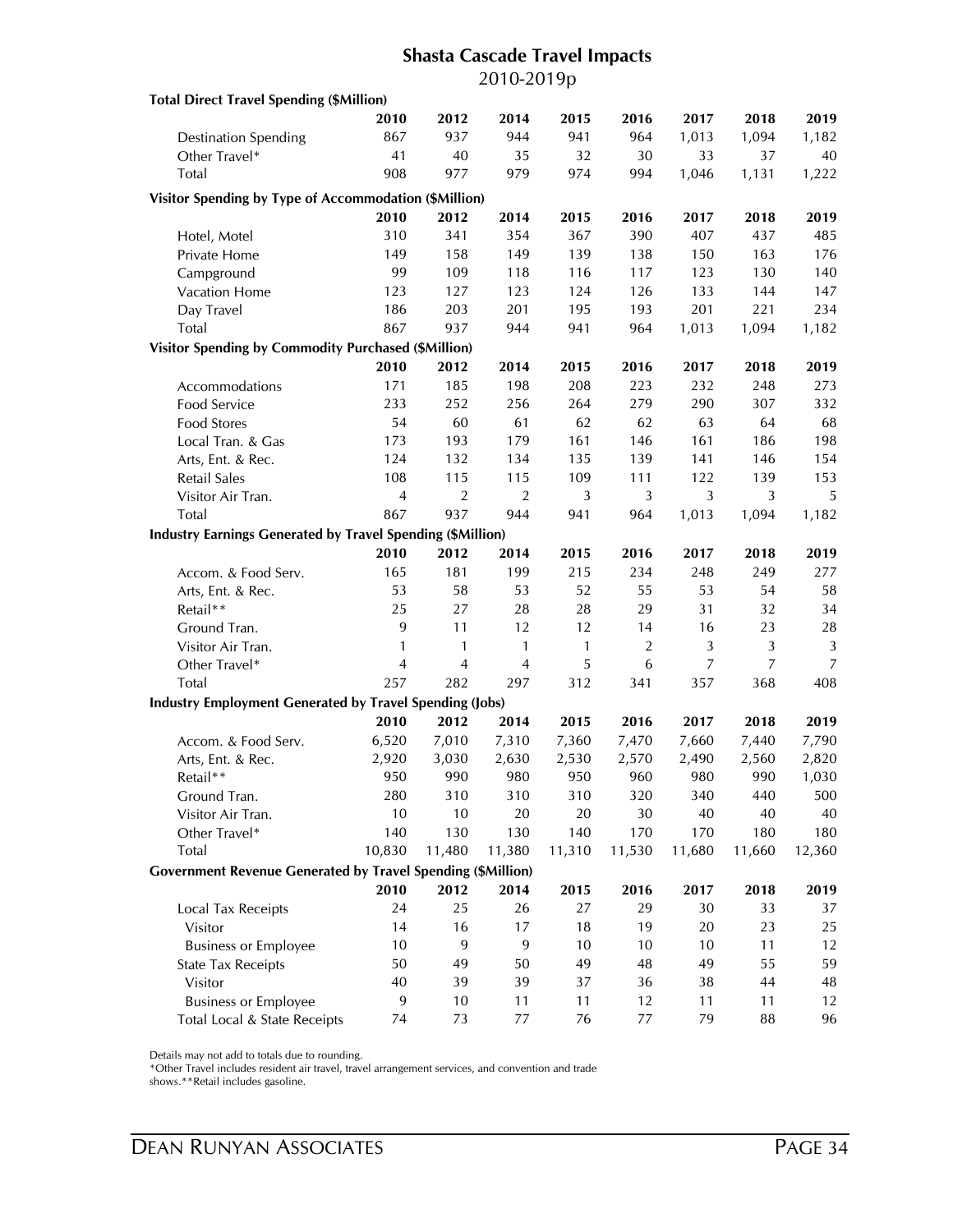### **The Deserts Travel Impacts** 2010-2019p

| <b>Total Direct Travel Spending (\$Million)</b>                    |        |        |        |        |        |        |        |        |
|--------------------------------------------------------------------|--------|--------|--------|--------|--------|--------|--------|--------|
|                                                                    | 2010   | 2012   | 2014   | 2015   | 2016   | 2017   | 2018   | 2019   |
| <b>Destination Spending</b>                                        | 5,162  | 5,803  | 5,984  | 6,190  | 6,433  | 6,797  | 7,345  | 7,685  |
| Other Travel*                                                      | 360    | 378    | 368    | 350    | 350    | 340    | 387    | 398    |
| Total                                                              | 5,522  | 6,181  | 6,352  | 6,540  | 6,783  | 7,137  | 7,732  | 8,083  |
| Visitor Spending by Type of Accommodation (\$Million)              |        |        |        |        |        |        |        |        |
|                                                                    | 2010   | 2012   | 2014   | 2015   | 2016   | 2017   | 2018   | 2019   |
| Hotel, Motel                                                       | 1,843  | 2,187  | 2,415  | 2,580  | 2,783  | 2,916  | 3,176  | 3,343  |
| Private Home                                                       | 455    | 496    | 483    | 472    | 465    | 514    | 573    | 615    |
| Campground                                                         | 326    | 354    | 327    | 326    | 327    | 345    | 364    | 393    |
| Vacation Home                                                      | 908    | 976    | 983    | 1,010  | 1,025  | 1,097  | 1,197  | 1,225  |
| Day Travel                                                         | 1,631  | 1,789  |        | 1,803  | 1,832  |        |        | 2,109  |
| Total                                                              |        |        | 1,776  |        |        | 1,925  | 2,035  |        |
|                                                                    | 5,162  | 5,803  | 5,984  | 6,190  | 6,433  | 6,797  | 7,345  | 7,685  |
| Visitor Spending by Commodity Purchased (\$Million)                |        |        |        |        |        |        |        |        |
|                                                                    | 2010   | 2012   | 2014   | 2015   | 2016   | 2017   | 2018   | 2019   |
| Accommodations                                                     | 858    | 986    | 1,110  | 1,198  | 1,308  | 1,363  | 1,458  | 1,518  |
| Food Service                                                       | 1,467  | 1,646  | 1,709  | 1,816  | 1,933  | 2,038  | 2,173  | 2,293  |
| Food Stores                                                        | 216    | 244    | 240    | 250    | 253    | 257    | 264    | 275    |
| Local Tran. & Gas                                                  | 926    | 1,060  | 1,003  | 932    | 870    | 959    | 1,099  | 1,150  |
| Arts, Ent. & Rec.                                                  | 792    | 878    | 909    | 944    | 985    | 1,015  | 1,058  | 1,087  |
| <b>Retail Sales</b>                                                | 823    | 903    | 917    | 953    | 982    | 1,055  | 1,174  | 1,224  |
| Visitor Air Tran.                                                  | 80     | 85     | 97     | 98     | 102    | 109    | 120    | 139    |
| Total                                                              | 5,162  | 5,803  | 5,984  | 6,190  | 6,433  | 6,797  | 7,345  | 7,685  |
| <b>Industry Earnings Generated by Travel Spending (\$Million)</b>  |        |        |        |        |        |        |        |        |
|                                                                    | 2010   | 2012   | 2014   | 2015   | 2016   | 2017   | 2018   | 2019   |
| Accom. & Food Serv.                                                | 754    | 871    | 972    | 1,056  | 1,176  | 1,258  | 1,364  | 1,462  |
| Arts, Ent. & Rec.                                                  | 319    | 365    | 422    | 434    | 471    | 493    | 524    | 555    |
| Retail**                                                           | 134    | 151    | 155    | 166    | 174    | 180    | 194    | 198    |
| Ground Tran.                                                       | 52     | 64     | 68     | 75     | 84     | 95     | 128    | 152    |
| Visitor Air Tran.                                                  | 17     | 20     | 17     | 20     | 17     | 19     | 20     | 18     |
| Other Travel*                                                      | 75     | 72     | 73     | 77     | 90     | 73     | 78     | 78     |
| Total                                                              | 1,352  | 1,542  | 1,707  | 1,828  | 2,011  | 2,117  | 2,307  | 2,463  |
| <b>Industry Employment Generated by Travel Spending (Jobs)</b>     |        |        |        |        |        |        |        |        |
|                                                                    | 2010   | 2012   | 2014   | 2015   | 2016   | 2017   | 2018   | 2019   |
| Accom. & Food Serv.                                                | 31,250 | 35,110 | 38,640 | 40,090 | 41,930 | 43,330 | 44,860 | 46,180 |
| Arts, Ent. & Rec.                                                  | 13,970 | 15,130 | 17,140 | 17,530 | 18,060 | 18,270 | 18,850 | 19,600 |
| Retail**                                                           | 4,880  | 5,260  | 5,340  | 5,430  | 5,530  | 5,620  | 5,880  | 5,850  |
| Ground Tran.                                                       | 1,440  | 1,650  | 1,730  | 1,800  | 1,890  | 1,960  | 2,470  | 2,720  |
| Visitor Air Tran.                                                  | 310    | 320    | 280    | 310    | 260    | 270    | 270    | 260    |
| Other Travel*                                                      | 1,800  | 1,480  | 1,510  | 1,530  | 1,900  | 1,790  | 1,900  | 1,840  |
| Total                                                              | 53,640 | 58,940 | 64,640 | 66,690 | 69,570 | 71,240 | 74,230 | 76,440 |
| <b>Government Revenue Generated by Travel Spending (\$Million)</b> |        |        |        |        |        |        |        |        |
|                                                                    | 2010   | 2012   | 2014   | 2015   | 2016   | 2017   | 2018   | 2019   |
| Local Tax Receipts                                                 | 145    | 163    | 183    | 199    | 218    | 229    | 257    | 269    |
| Visitor                                                            | 87     | 104    | 121    | 133    | 148    | 158    | 179    | 187    |
| <b>Business or Employee</b>                                        | 58     | 59     | 62     | 66     | 70     | 71     | 78     | 82     |
| <b>State Tax Receipts</b>                                          | 294    | 294    | 313    | 315    | 316    | 324    | 362    | 382    |
| Visitor                                                            | 241    | 237    | 246    | 245    | 244    | 253    | 289    | 306    |
| <b>Business or Employee</b>                                        | 53     | 57     | 67     | 70     | 73     | 71     | 72     | 75     |
| Total Local & State Receipts                                       | 439    | 457    | 496    | 514    | 535    | 553    | 618    | 650    |
|                                                                    |        |        |        |        |        |        |        |        |

Details may not add to totals due to rounding.

\*Other Travel includes resident air travel, travel arrangement services, and convention and trade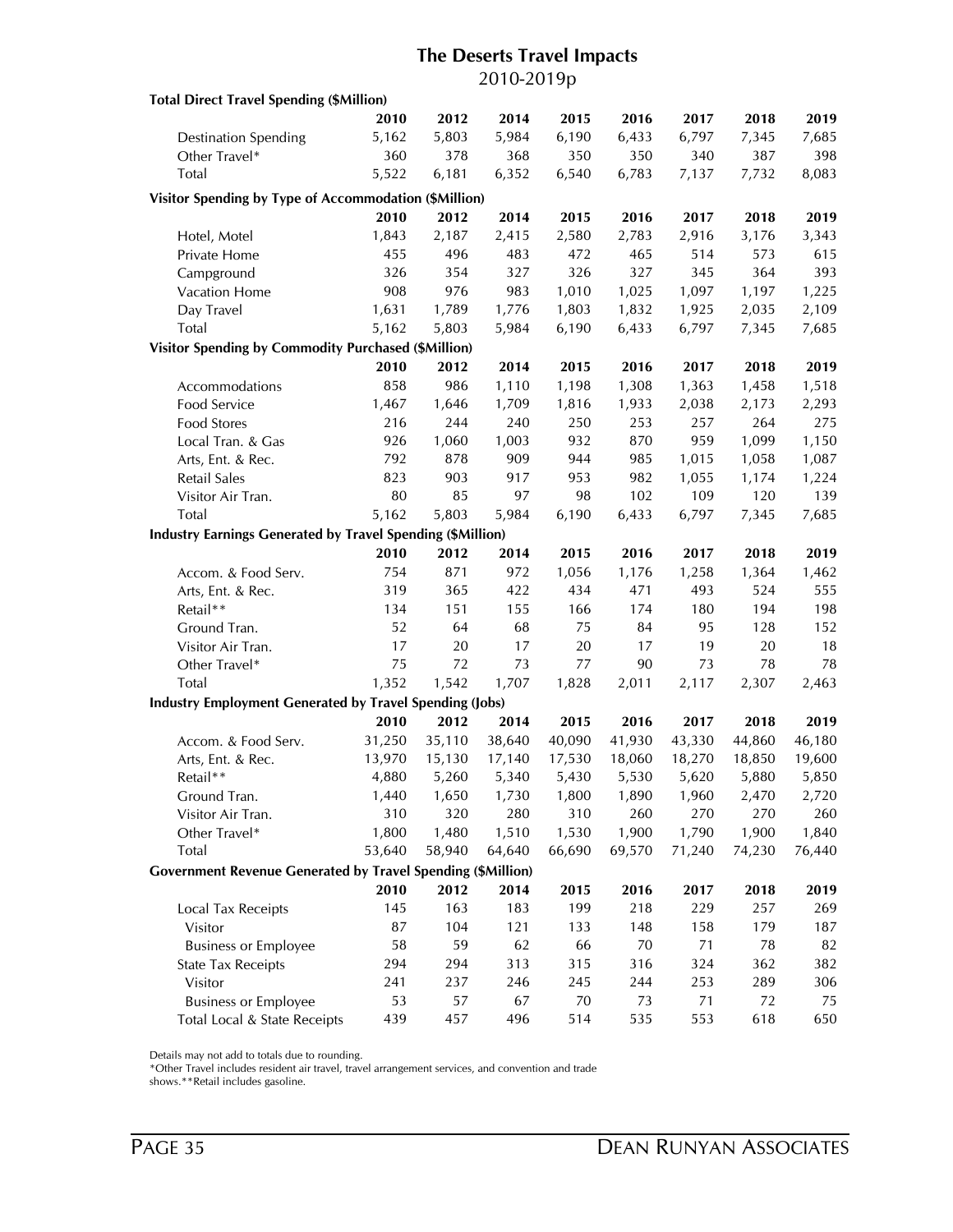# **V. COUNTY TRAVEL IMPACTS** 2010-2019p

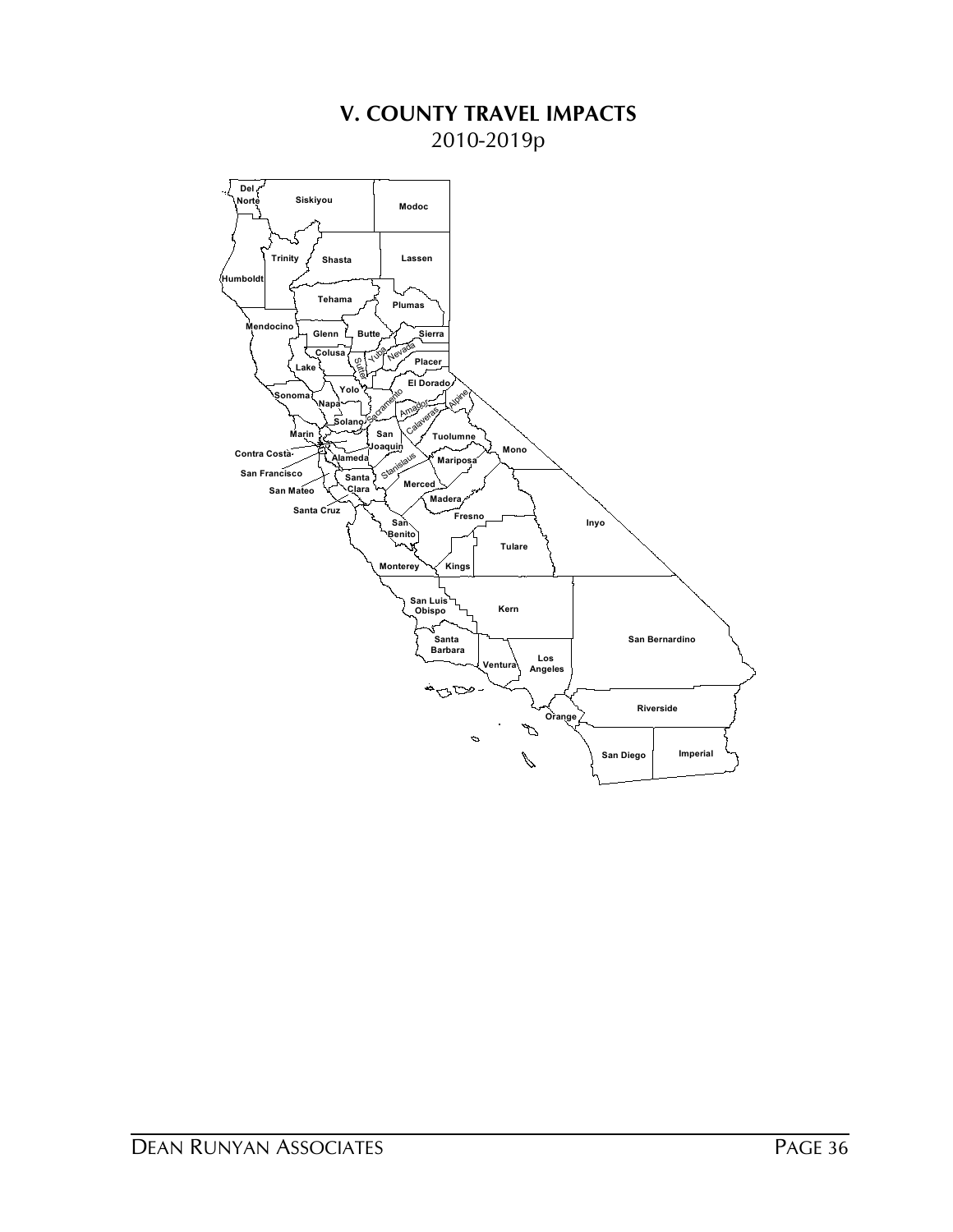|              |        | <b>Spending</b>                   |                  |                            |                | <b>Tax Revenue</b> |                      |
|--------------|--------|-----------------------------------|------------------|----------------------------|----------------|--------------------|----------------------|
|              | \$M\$  | <b>Total Destination</b><br>\$M\$ | Earnings<br>\$M) | Employment<br>$($ lobs $)$ | Local<br>\$M\$ | State<br>\$M\$     | <b>Total</b><br>\$M) |
| Alameda      | 4,524  | 3,528                             | 1,749            | 31,788                     | 197            | 188                | 385                  |
| Alpine       | 38     | 38                                | 6                | 315                        | 1              | 1                  | $\overline{2}$       |
| Amador       | 165    | 158                               | 76               | 2,313                      | 5              | 8                  | 13                   |
| <b>Butte</b> | 382    | 339                               | 119              | 4,018                      | 10             | 22                 | 32                   |
| Calaveras    | 223    | 213                               | 103              | 2,782                      | 6              | 10                 | 16                   |
| Colusa       | 59     | 55                                | 13               | 707                        | $\mathbf{1}$   | 3                  | $\overline{4}$       |
| Contra Costa | 2,004  | 1,739                             | 794              | 18,269                     | 66             | 112                | 178                  |
| Del Norte    | 151    | 145                               | 62               | 1,611                      | 5              | 7                  | 13                   |
| El Dorado    | 1,143  | 1,087                             | 520              | 13,489                     | 50             | 50                 | 100                  |
| Fresno       | 1,661  | 1,346                             | 487              | 15,210                     | 47             | 89                 | 136                  |
| Glenn        | 64     | 58                                | 21               | 770                        | $\overline{2}$ | 3                  | 5                    |
| Humboldt     | 484    | 446                               | 190              | 5,974                      | 18             | 23                 | 42                   |
| Imperial     | 436    | 401                               | 120              | 4,253                      | 12             | 23                 | 35                   |
| Inyo         | 267    | 263                               | 78               | 2,804                      | 11             | 9                  | 21                   |
| Kern         | 1,775  | 1,580                             | 609              | 18,477                     | 45             | 102                | 147                  |
| Kings        | 193    | 165                               | 68               | 2,313                      | 4              | 12                 | 16                   |
| Lake         | 181    | 166                               | 53               | 1,768                      | 4              | 9                  | 13                   |
| Lassen       | 70     | 65                                | 27               | 1,121                      | $\overline{2}$ | $\overline{4}$     | 6                    |
| Los Angeles  | 32,675 | 27,182                            | 15,468           | 239,510                    | 1,626          | 1,364              | 2,990                |
| Madera       | 355    | 319                               | 135              | 4,349                      | 12             | 19                 | 31                   |
| Marin        | 838    | 643                               | 358              | 6,652                      | 37             | 34                 | 70                   |
| Mariposa     | 467    | 464                               | 113              | 4,105                      | 22             | 14                 | 35                   |
| Mendocino    | 484    | 467                               | 230              | 6,418                      | 24             | 22                 | 46                   |
| Merced       | 311    | 260                               | 97               | 3,198                      | 9              | 20                 | 28                   |
| Modoc        | 30     | 28                                | 12               | 314                        | 1              | $\overline{2}$     | $\overline{2}$       |
| Mono         | 671    | 667                               | 209              | 6,091                      | 41             | 21                 | 62                   |
| Monterey     | 3,241  | 3,128                             | 1,424            | 27,118                     | 153            | 144                | 296                  |
| Napa         | 1,855  | 1,784                             | 842              | 18,838                     | 102            | 72                 | 174                  |
| Nevada       | 414    | 396                               | 168              | 4,023                      | 15             | 20                 | 35                   |
| Orange       | 14,463 | 12,965                            | 5,615            | 132,418                    | 642            | 530                | 1,172                |

# **2019p County Direct Travel Impacts**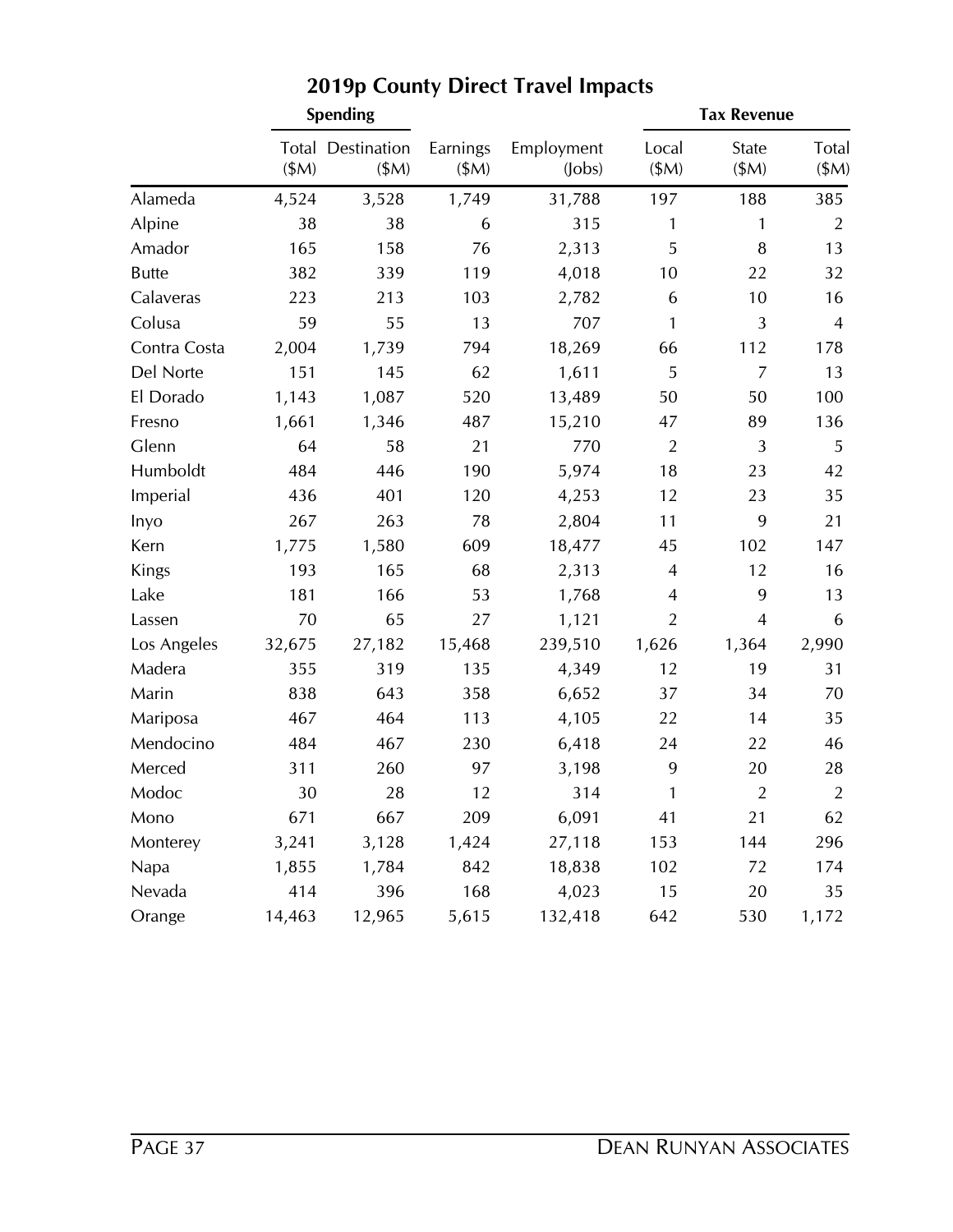|                 |         | <b>Spending</b>                  |                   |                            | <b>Tax Revenue</b> |                |               |  |
|-----------------|---------|----------------------------------|-------------------|----------------------------|--------------------|----------------|---------------|--|
|                 | \$M)    | <b>Total Destination</b><br>\$M) | Earnings<br>\$M\$ | Employment<br>$($ lobs $)$ | Local<br>\$M\$     | State<br>\$M)  | Total<br>\$M) |  |
| Placer          | 1,490   | 1,397                            | 505               | 14,626                     | 49                 | 67             | 116           |  |
| Plumas          | 150     | 146                              | 55                | 1,567                      | 5                  | $\overline{7}$ | 12            |  |
| Riverside       | 8,991   | 8,391                            | 2,809             | 86,499                     | 292                | 422            | 713           |  |
| Sacramento      | 4,413   | 3,481                            | 1,262             | 33,392                     | 141                | 191            | 332           |  |
| San Benito      | 125     | 114                              | 39                | 1,015                      | $\overline{4}$     | $\overline{7}$ | 11            |  |
| San Bernardino  | 5,717   | 5,029                            | 1,755             | 57,533                     | 152                | 278            | 430           |  |
| San Diego       | 13,792  | 12,165                           | 4,406             | 101,397                    | 598                | 493            | 1,091         |  |
| San Francisco   | 14,156  | 11,294                           | 4,325             | 66,471                     | 676                | 400            | 1,075         |  |
| San Joaquin     | 993     | 848                              | 349               | 9,544                      | 31                 | 63             | 94            |  |
| San Luis Obispo | 2,019   | 1,935                            | 816               | 22,857                     | 90                 | 92             | 182           |  |
| San Mateo       | 4,492   | 4,059                            | 2,654             | 45,290                     | 295                | 207            | 502           |  |
| Santa Barbara   | 2,141   | 1,977                            | 768               | 19,914                     | 95                 | 95             | 190           |  |
| Santa Clara     | 7,629   | 6,214                            | 2,128             | 42,837                     | 320                | 274            | 595           |  |
| Santa Cruz      | 1,075   | 1,020                            | 377               | 10,942                     | 47                 | 49             | 96            |  |
| Shasta          | 545     | 505                              | 167               | 5,058                      | 17                 | 27             | 44            |  |
| Sierra          | 19      | 19                               | 5                 | 265                        | 1                  | $\mathbf{1}$   | $\mathbf{1}$  |  |
| Siskiyou        | 206     | 198                              | 78                | 1,842                      | $\overline{7}$     | 10             | 16            |  |
| Solano          | 823     | 735                              | 285               | 9,358                      | 26                 | 44             | 70            |  |
| Sonoma          | 2,237   | 2,054                            | 865               | 22,345                     | 109                | 94             | 204           |  |
| Stanislaus      | 671     | 565                              | 203               | 6,881                      | 17                 | 42             | 59            |  |
| Sutter          | 114     | 96                               | 36                | 1,425                      | 3                  | $\overline{7}$ | 10            |  |
| Tehama          | 161     | 149                              | 51                | 1,746                      | $\overline{4}$     | 8              | 13            |  |
| Trinity         | 61      | 58                               | 19                | 712                        | 1                  | 3              | 4             |  |
| Tulare          | 540     | 451                              | 180               | 5,527                      | 17                 | 32             | 49            |  |
| Tuolumne        | 273     | 262                              | 88                | 2,445                      | 9                  | 12             | 21            |  |
| Ventura         | 1,827   | 1,597                            | 602               | 17,050                     | 57                 | 97             | 153           |  |
| Yolo            | 454     | 412                              | 140               | 5,219                      | 15                 | 24             | 39            |  |
| Yuba            | 113     | 99                               | 32                | 1,242                      | $\overline{2}$     | $\overline{7}$ | 10            |  |
| California      | 144,851 | $\ast$                           | 54,760            | 1,176,015                  | 6,252              | 5,987          | 12,239        |  |

# **2019p County Direct Travel Impacts**

Details may not add to totals due to rounding.

\*Sum of county visitor spending is less than statewide visitor spending because a portion of county ground transportation is allocated to "other travel" at the county level.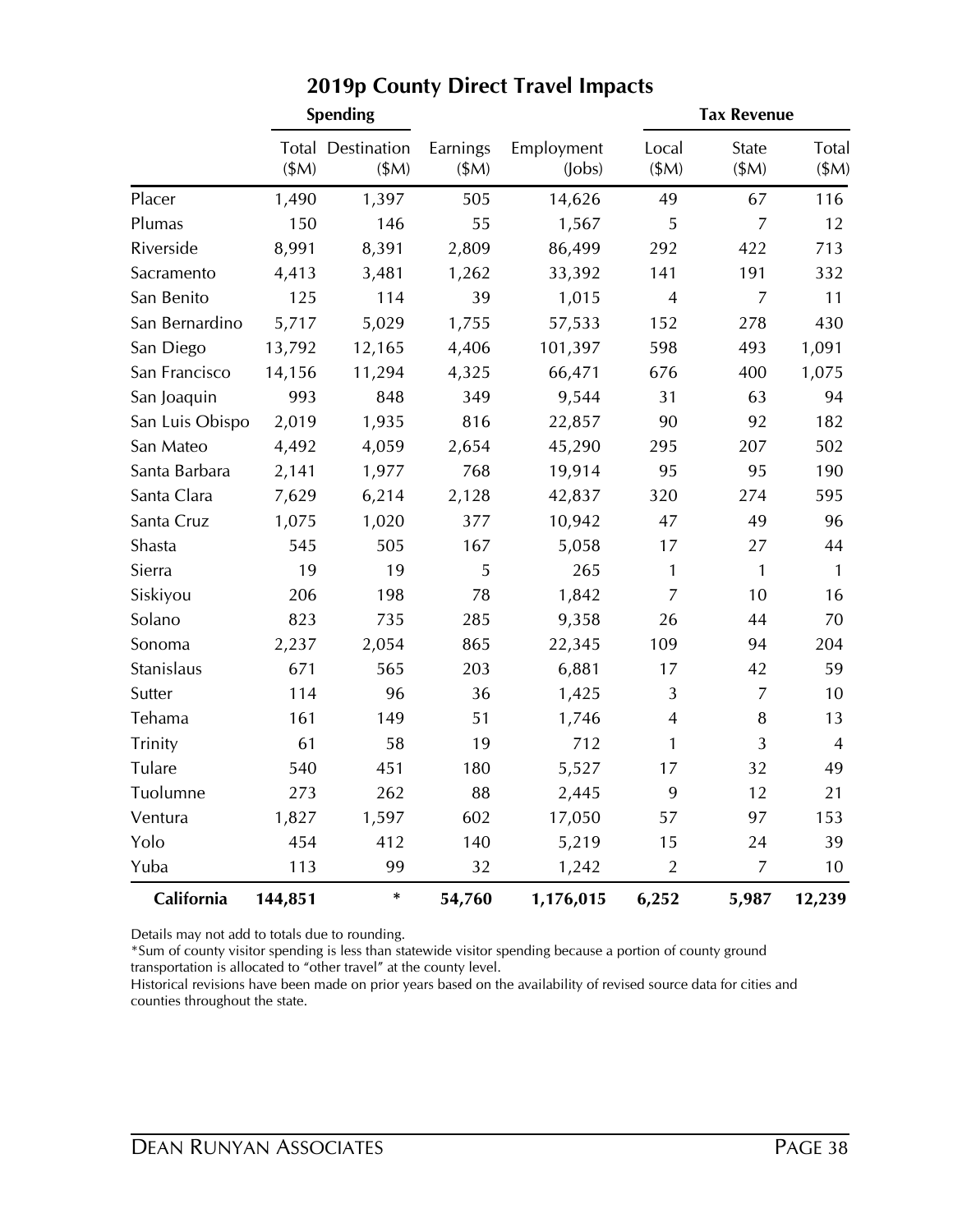| Alameda               | 2010  | 2012                 | 2014           | 2015           | 2016           | 2017           | 2018  | 2019  | $18-19$ | $10-19$ |
|-----------------------|-------|----------------------|----------------|----------------|----------------|----------------|-------|-------|---------|---------|
| <b>Total Spending</b> | 3,181 | 3,463                | 3,738          | 3,896          | 3,974          | 4,170          | 4,502 | 4,524 | 0.5%    | 4.0%    |
| Visitor Spending      | 2,432 | 2,674                | 2,923          | 3,058          | 3,137          | 3,257          | 3,535 | 3,528 | $-0.2%$ | 4.2%    |
| Non-transportation    | 1,818 | 2,007                | 2,235          | 2,375          | 2,462          | 2,565          | 2,792 | 2,799 | 0.3%    | 4.9%    |
| Transportation        | 613   | 667                  | 688            | 683            | 674            | 692            | 743   | 730   | $-1.8%$ | 1.9%    |
| <b>Alpine</b>         | 2010  | 2012                 | 2014           | 2015           | 2016           | 2017           | 2018  | 2019  | $18-19$ | $10-19$ |
| <b>Total Spending</b> | 27    | 27                   | 27             | 29             | 34             | 35             | 36    | 38    | 6.3%    | 4.0%    |
| Visitor Spending      | 27    | 27                   | 26             | 29             | 34             | 34             | 36    | 38    | 6.3%    | 4.0%    |
| Non-transportation    | 24    | 24                   | 24             | 26             | 31             | 32             | 33    | 35    | 6.2%    | 4.2%    |
| Transportation        | 3     | 3                    | $\overline{2}$ | $\overline{2}$ | $\overline{2}$ | $\overline{2}$ | 3     | 3     | 7.3%    | 1.9%    |
| <b>Amador</b>         | 2010  | 2012                 | 2014           | 2015           | 2016           | 2017           | 2018  | 2019  | $18-19$ | $10-19$ |
| <b>Total Spending</b> | 122   | 129                  | 131            | 133            | 140            | 144            | 156   | 165   | 6.3%    | 3.5%    |
| Visitor Spending      | 115   | 122                  | 124            | 128            | 135            | 138            | 149   | 158   | 6.4%    | 3.6%    |
| Non-transportation    | 98    | 103                  | 106            | 111            | 120            | 121            | 129   | 138   | 6.5%    | 3.9%    |
| Transportation        | 17    | 19                   | 18             | 16             | 15             | 17             | 19    | 20    | 6.2%    | 2.1%    |
| <b>Butte</b>          | 2010  | 2012                 | 2014           | 2015           | 2016           | 2017           | 2018  | 2019  | $18-19$ | $10-19$ |
| <b>Total Spending</b> | 287   | 309                  | 308            | 301            | 302            | 332            | 354   | 382   | 8.0%    | 3.3%    |
|                       |       |                      |                |                |                |                | 312   |       |         |         |
| Visitor Spending      | 243   | 263                  | 266            | 265            | 270            | 296            |       | 339   | 8.5%    | 3.7%    |
| Non-transportation    | 190   | 203                  | 210            | 215            | 225            | 244            | 254   | 277   | 9.1%    | 4.3%    |
| Transportation        | 54    | 59                   | 56             | 50             | 46             | 52             | 58    | 61    | 5.7%    | 1.6%    |
| <b>Calaveras</b>      | 2010  | 2012                 | 2014           | 2015           | 2016           | 2017           | 2018  | 2019  | $18-19$ | $10-19$ |
| <b>Total Spending</b> | 168   | 175                  | 179            | 181            | 188            | 196            | 210   | 223   | 6.2%    | 3.2%    |
| Visitor Spending      | 158   | 166                  | 170            | 173            | 181            | 188            | 200   | 213   | 6.3%    | 3.3%    |
| Non-transportation    | 133   | 138                  | 144            | 149            | 159            | 164            | 173   | 184   | 6.3%    | 3.6%    |
| Transportation        | 25    | 28                   | 26             | 24             | 22             | 24             | 27    | 29    | 6.3%    | 1.6%    |
| Colusa                | 2010  | 2012                 | 2014           | 2015           | 2016           | 2017           | 2018  | 2019  | $18-19$ | $10-19$ |
| <b>Total Spending</b> | 44    | 49                   | 47             | 46             | 48             | 51             | 56    | 59    | 4.4%    | 3.2%    |
| Visitor Spending      | 40    | 45                   | 43             | 43             | 45             | 48             | 53    | 55    | 4.4%    | 3.5%    |
| Non-transportation    | 34    | 38<br>$\overline{7}$ | 37             | 37             | 40             | 42             | 46    | 48    | 4.6%    | 3.8%    |

Details may not add to totals due to rounding. Percentages represent annual change and calculated on unrounded numbers.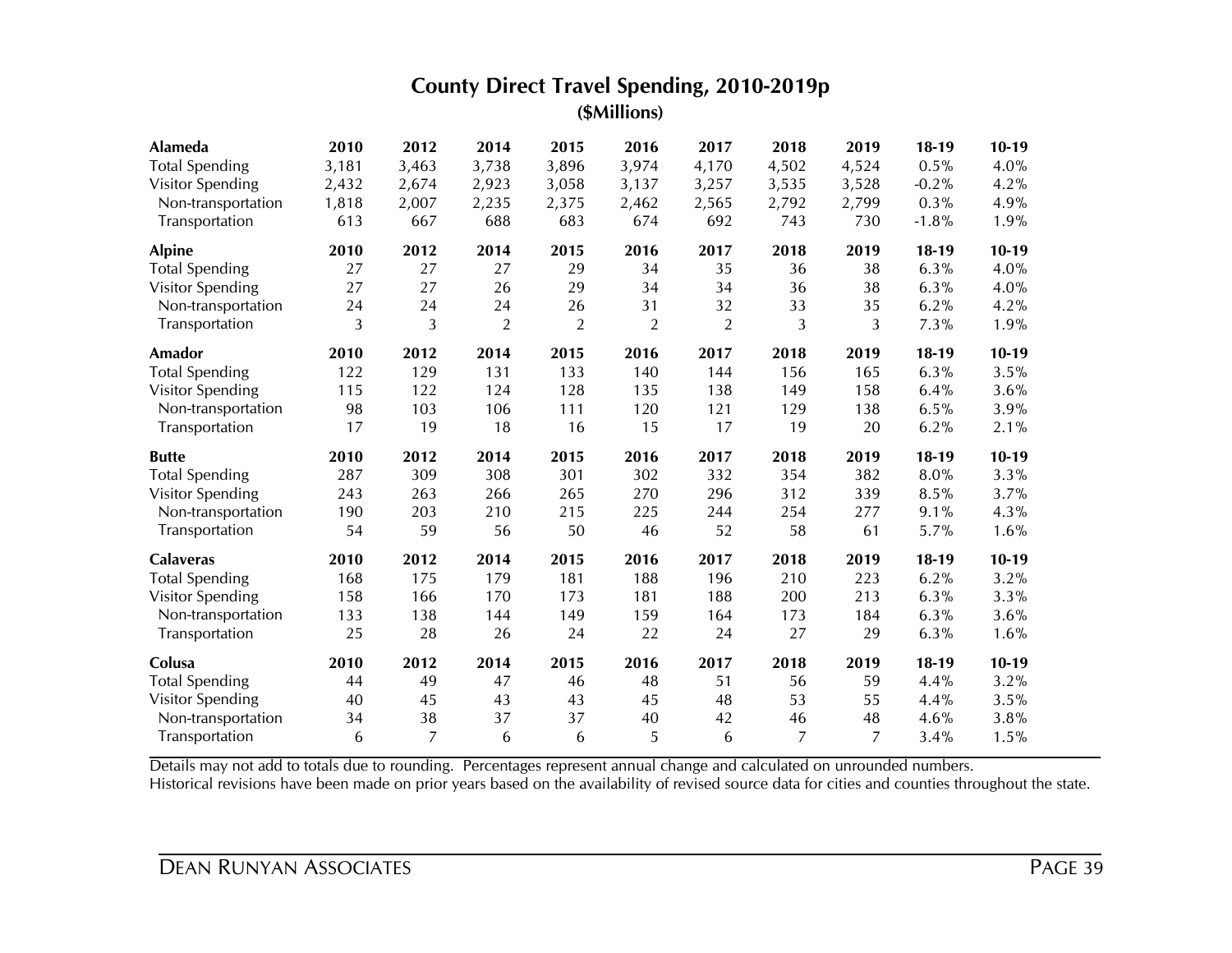| <b>Contra Costa</b>   | 2010           | 2012           | 2014           | 2015      | 2016           | 2017      | 2018           | 2019  | $18-19$         | $10-19$      |
|-----------------------|----------------|----------------|----------------|-----------|----------------|-----------|----------------|-------|-----------------|--------------|
| <b>Total Spending</b> | 1,430          | 1,569          | 1,641          | 1,608     | 1,714          | 1,809     | 1,930          | 2,004 | 3.8%            | 3.8%         |
| Visitor Spending      | 1,191          | 1,317          | 1,403          | 1,383     | 1,504          | 1,580     | 1,676          | 1,739 | 3.8%            | 4.3%         |
| Non-transportation    | 985            | 1,084          | 1,173          | 1,177     | 1,306          | 1,365     | 1,432          | 1,488 | 3.9%            | 4.7%         |
| Transportation        | 206            | 233            | 230            | 206       | 198            | 215       | 244            | 251   | 2.9%            | 2.2%         |
| <b>Del Norte</b>      | 2010           | 2012           | 2014           | 2015      | 2016           | 2017      | 2018           | 2019  | $18-19$         | $10-19$      |
| <b>Total Spending</b> | 110            | 113            | 121            | 123       | 130            | 132       | 142            | 151   | 6.0%            | 3.5%         |
| Visitor Spending      | 104            | 107            | 115            | 118       | 125            | 127       | 136            | 145   | 6.1%            | 3.8%         |
| Non-transportation    | 87             | 89             | 97             | 102       | 109            | 111       | 117            | 124   | 6.1%            | 4.0%         |
| Transportation        | 17             | 18             | 18             | 16        | 16             | 17        | 19             | 21    | 6.6%            | 2.2%         |
| <b>El Dorado</b>      | 2010           | 2012           | 2014           | 2015      | 2016           | 2017      | 2018           | 2019  | $18-19$         | $10-19$      |
| <b>Total Spending</b> | 693            | 757            | 806            | 892       | 942            | 987       | 1,064          | 1,143 | 7.4%            | 5.7%         |
| Visitor Spending      | 631            | 690            | 759            | 847       | 899            | 940       | 1,010          | 1,087 | 7.6%            | 6.2%         |
| Non-transportation    | 554            | 604            | 673            | 763       | 819            | 853       | 909            | 978   | 7.7%            | 6.5%         |
| Transportation        | 77             | 87             | 86             | 84        | 79             | 86        | 101            | 109   | 7.3%            | 3.9%         |
| <b>Fresno</b>         | 2010           | 2012           | 2014           | 2015      | 2016           | 2017      | 2018           | 2019  | $18-19$         | $10-19$      |
|                       |                |                |                |           |                |           |                |       |                 |              |
| <b>Total Spending</b> | 1,205          | 1,326          | 1,348          | 1,345     | 1,364          | 1,426     | 1,587          | 1,661 | 4.7%            | 3.6%         |
| Visitor Spending      | 956            | 1,054          | 1,082          | 1,094     | 1,127          | 1,164     | 1,286          | 1,346 | 4.6%            | 3.9%         |
| Non-transportation    | 672            | 734            | 764            | 791       | 834            | 857       | 937            | 978   | 4.4%            | 4.3%         |
| Transportation        | 284            | 321            | 318            | 304       | 293            | 307       | 349            | 368   | 5.3%            | 2.9%         |
| Glenn                 | 2010           | 2012           | 2014           | 2015      | 2016           | 2017      | 2018           | 2019  | $18-19$         | $10-19$      |
| <b>Total Spending</b> | 52             | 52             | 52             | 41        | 33             | 51        | 60             | 64    | 5.3%            | 2.3%         |
| Visitor Spending      | 46             | 47             | 47             | 37        | 29             | 46        | 55             | 58    | 5.4%            | 2.6%         |
| Non-transportation    | 39             | 39             | 40             | 32        | 25             | 41        | 48             | 51    | 5.6%            | 2.9%         |
| Transportation        | $\overline{z}$ | $\overline{7}$ | $\overline{7}$ | 5         | $\overline{4}$ | 6         | $\overline{7}$ | 8     | 4.2%            | 0.9%         |
| Humboldt              | 2010           | 2012           | 2014           | 2015      | 2016           | 2017      | 2018           | 2019  | $18-19$         | $10-19$      |
| <b>Total Spending</b> | 377            | 388            | 412            | 423       | 429            | 452       | 486            | 484   | $-0.5%$         | 2.8%         |
| Visitor Spending      | 342            | 354            | 381            | 393       | 400            | 421       | 453            | 446   | $-1.4%$         | 3.0%         |
| Non-transportation    | 277<br>64      | 287<br>67      | 314<br>67      | 328<br>65 | 338<br>62      | 355<br>67 | 378<br>75      | 370   | $-2.0%$<br>1.5% | 3.3%<br>1.9% |

Details may not add to totals due to rounding. Percentages represent annual change and calculated on unrounded numbers.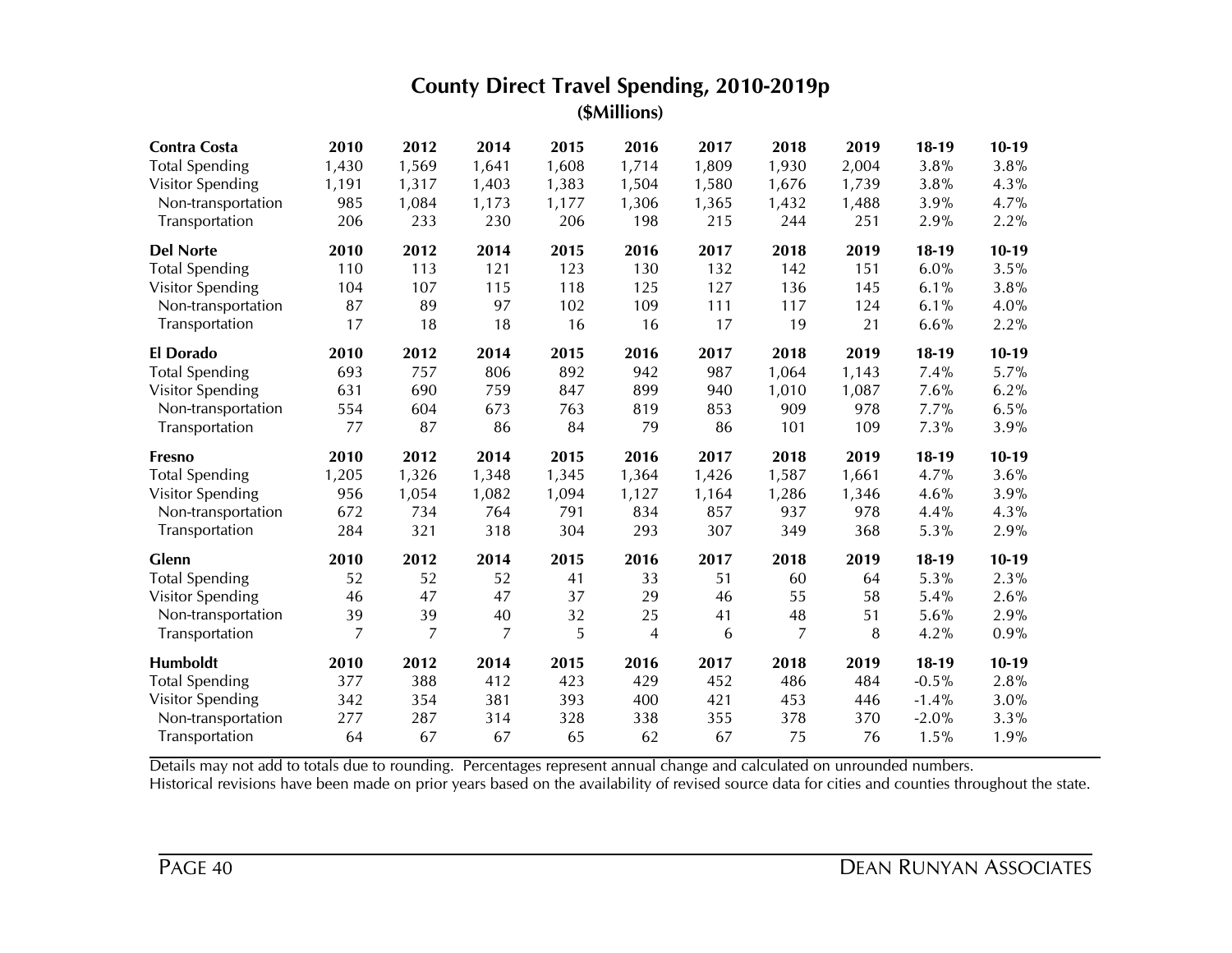| <b>Imperial</b>         | 2010  | 2012  | 2014  | 2015  | 2016  | 2017  | 2018  | 2019  | $18-19$ | $10-19$ |
|-------------------------|-------|-------|-------|-------|-------|-------|-------|-------|---------|---------|
| <b>Total Spending</b>   | 311   | 357   | 362   | 355   | 353   | 380   | 412   | 436   | 5.9%    | 3.8%    |
| Visitor Spending        | 278   | 321   | 330   | 326   | 328   | 351   | 378   | 401   | 6.1%    | 4.2%    |
| Non-transportation      | 224   | 257   | 269   | 270   | 277   | 293   | 312   | 331   | 6.1%    | 4.4%    |
| Transportation          | 54    | 64    | 61    | 56    | 51    | 58    | 66    | 70    | 6.0%    | 3.0%    |
| Inyo                    | 2010  | 2012  | 2014  | 2015  | 2016  | 2017  | 2018  | 2019  | $18-19$ | $10-19$ |
| <b>Total Spending</b>   | 202   | 217   | 232   | 229   | 239   | 240   | 249   | 267   | 7.5%    | 3.2%    |
| Visitor Spending        | 198   | 213   | 228   | 226   | 236   | 237   | 245   | 263   | 7.6%    | 3.2%    |
| Non-transportation      | 172   | 183   | 199   | 201   | 212   | 211   | 216   | 232   | 7.5%    | 3.4%    |
| Transportation          | 26    | 29    | 29    | 26    | 24    | 26    | 29    | 31    | 7.8%    | 1.9%    |
| Kern                    | 2010  | 2012  | 2014  | 2015  | 2016  | 2017  | 2018  | 2019  | $18-19$ | $10-19$ |
| <b>Total Spending</b>   | 1,350 | 1,492 | 1,510 | 1,504 | 1,396 | 1,518 | 1,686 | 1,775 | 5.3%    | 3.1%    |
| Visitor Spending        | 1,173 | 1,295 | 1,329 | 1,342 | 1,252 | 1,358 | 1,501 | 1,580 | 5.3%    | 3.4%    |
| Non-transportation      | 881   | 963   | 1,011 | 1,047 | 998   | 1,074 | 1,172 | 1,237 | 5.6%    | 3.8%    |
| Transportation          | 291   | 331   | 318   | 295   | 254   | 284   | 329   | 343   | 4.1%    | 1.8%    |
|                         |       |       |       |       |       |       |       |       |         |         |
| <b>Kings</b>            | 2010  | 2012  | 2014  | 2015  | 2016  | 2017  | 2018  | 2019  | $18-19$ | $10-19$ |
| <b>Total Spending</b>   | 157   | 171   | 167   | 164   | 159   | 167   | 185   | 193   | 4.5%    | 2.3%    |
| Visitor Spending        | 129   | 141   | 140   | 140   | 138   | 144   | 158   | 165   | 4.6%    | 2.8%    |
| Non-transportation      | 106   | 115   | 117   | 119   | 119   | 124   | 134   | 141   | 5.0%    | 3.2%    |
| Transportation          | 23    | 26    | 23    | 22    | 19    | 21    | 24    | 25    | 2.3%    | 0.9%    |
| Lake                    | 2010  | 2012  | 2014  | 2015  | 2016  | 2017  | 2018  | 2019  | $18-19$ | $10-19$ |
| <b>Total Spending</b>   | 147   | 148   | 155   | 156   | 157   | 161   | 174   | 181   | 3.6%    | 2.3%    |
| <b>Visitor Spending</b> | 133   | 133   | 141   | 144   | 145   | 148   | 160   | 166   | 3.6%    | 2.5%    |
| Non-transportation      | 113   | 112   | 120   | 125   | 128   | 129   | 138   | 143   | 3.6%    | 2.7%    |
| Transportation          | 20    | 21    | 21    | 19    | 17    | 19    | 21    | 22    | 3.6%    | 1.1%    |
| Lassen                  | 2010  | 2012  | 2014  | 2015  | 2016  | 2017  | 2018  | 2019  | $18-19$ | $10-19$ |
| <b>Total Spending</b>   | 58    | 60    | 60    | 59    | 59    | 64    | 65    | 70    | 8.4%    | 2.2%    |
| Visitor Spending        | 52    | 53    | 55    | 54    | 55    | 59    | 60    | 65    | 8.8%    | 2.6%    |
| Non-transportation      | 43    | 44    | 46    | 46    | 48    | 51    | 51    | 56    | 9.0%    | 2.8%    |

Details may not add to totals due to rounding. Percentages represent annual change and calculated on unrounded numbers.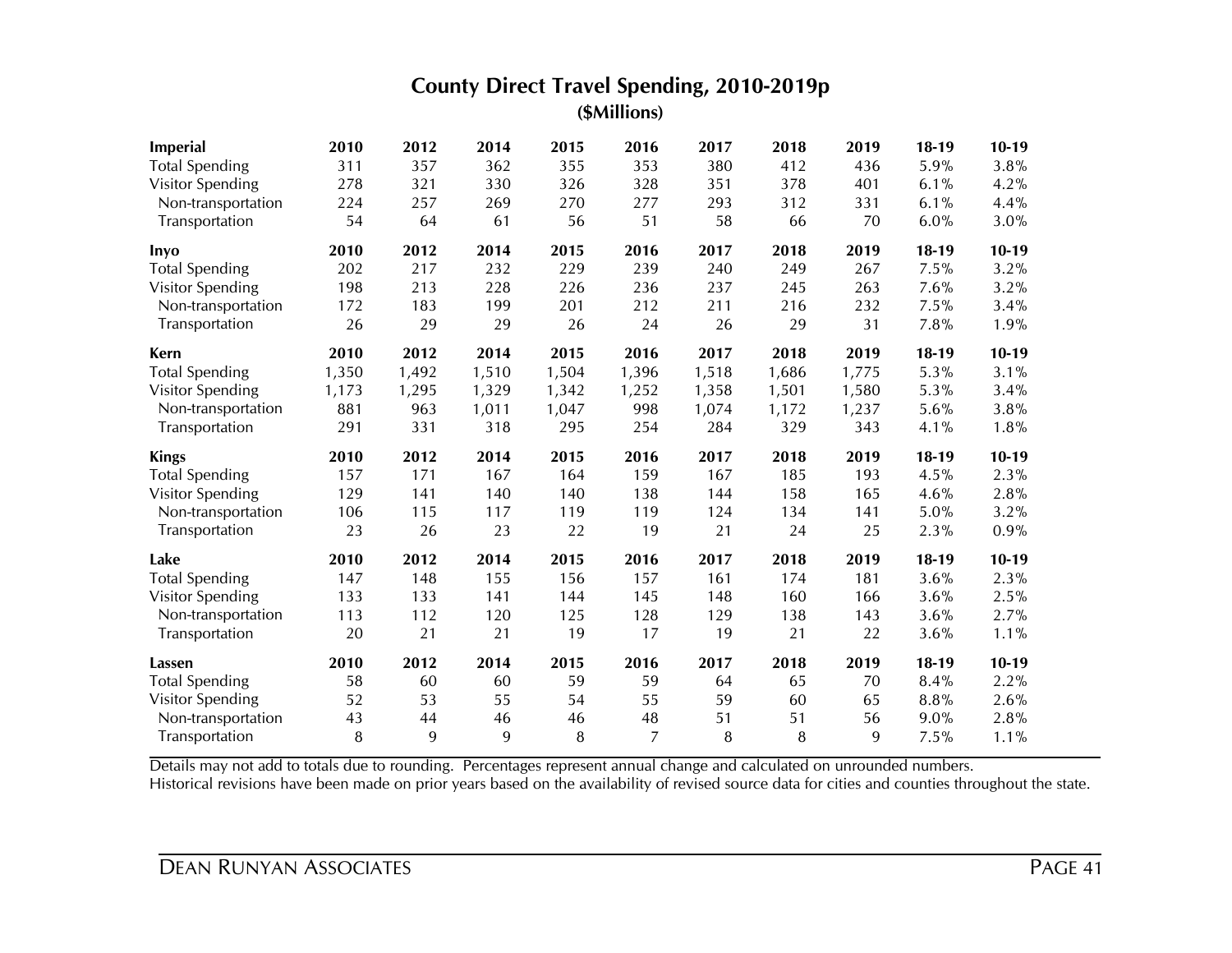| <b>Los Angeles</b>      | 2010      | 2012      | 2014   | 2015      | 2016   | 2017      | 2018      | 2019   | $18-19$ | $10-19$ |
|-------------------------|-----------|-----------|--------|-----------|--------|-----------|-----------|--------|---------|---------|
| <b>Total Spending</b>   | 21,893    | 24,653    | 25,769 | 26,828    | 28,039 | 29,854    | 31,952    | 32,675 | 2.3%    | 4.5%    |
| Visitor Spending        | 17,141    | 19,590    | 20,513 | 21,582    | 22,860 | 24,232    | 25,773    | 26,257 | 1.9%    | 4.9%    |
| Non-transportation      | 12,913    | 14,761    | 15,481 | 16,566    | 17,819 | 18,879    | 19,930    | 20,316 | 1.9%    | 5.2%    |
| Transportation          | 4,228     | 4,829     | 5,031  | 5,016     | 5,041  | 5,353     | 5,843     | 5,941  | 1.7%    | 3.9%    |
| Madera                  | 2010      | 2012      | 2014   | 2015      | 2016   | 2017      | 2018      | 2019   | $18-19$ | $10-19$ |
| <b>Total Spending</b>   | 245       | 262       | 275    | 269       | 291    | 316       | 339       | 355    | 4.6%    | 4.2%    |
| Visitor Spending        | 215       | 232       | 248    | 244       | 264    | 286       | 305       | 319    | 4.7%    | 4.5%    |
| Non-transportation      | 173       | 185       | 202    | 204       | 225    | 242       | 255       | 267    | 4.7%    | 4.9%    |
| Transportation          | 43        | 47        | 46     | 41        | 39     | 44        | 50        | 52     | 4.5%    | 2.3%    |
| Marin                   | 2010      | 2012      | 2014   | 2015      | 2016   | 2017      | 2018      | 2019   | $18-19$ | $10-19$ |
| <b>Total Spending</b>   | 587       | 655       | 690    | 715       | 731    | 731       | 796       | 838    | 5.3%    | 4.0%    |
| Visitor Spending        | 434       | 482       | 521    | 544       | 561    | 566       | 622       | 643    | 3.4%    | 4.5%    |
| Non-transportation      | 385       | 427       | 467    | 495       | 516    | 517       | 565       | 585    | 3.4%    | 4.7%    |
| Transportation          | 49        | 55        | 53     | 49        | 45     | 49        | 57        | 58     | 3.1%    | 2.0%    |
|                         |           |           |        |           |        |           |           |        |         |         |
| <b>Mariposa</b>         | 2010      | 2012      | 2014   | 2015      | 2016   | 2017      | 2018      | 2019   | $18-19$ | $10-19$ |
| <b>Total Spending</b>   | 381       | 404       | 421    | 454       | 458    | 471       | 437       | 467    | 7.0%    | 2.3%    |
| <b>Visitor Spending</b> | 378       | 400       | 418    | 451       | 456    | 468       | 434       | 464    | 7.0%    | 2.3%    |
| Non-transportation      | 343       | 361       | 380    | 414       | 422    | 432       | 397       | 425    | 7.0%    | 2.4%    |
| Transportation          | 35        | 39        | 37     | 36        | 33     | 36        | 36        | 39     | 6.4%    | 1.0%    |
| Mendocino               | 2010      | 2012      | 2014   | 2015      | 2016   | 2017      | 2018      | 2019   | $18-19$ | $10-19$ |
| <b>Total Spending</b>   | 331       | 363       | 382    | 399       | 435    | 466       | 452       | 484    | 7.2%    | 4.3%    |
| Visitor Spending        | 313       | 345       | 366    | 384       | 422    | 452       | 435       | 467    | 7.3%    | 4.5%    |
| Non-transportation      | 270       | 296       | 319    | 340       | 380    | 404       | 385       | 413    | 7.3%    | 4.8%    |
| Transportation          | 43        | 49        | 47     | 44        | 42     | 47        | 50        | 53     | 6.7%    | 2.4%    |
| Merced                  | 2010      | 2012      | 2014   | 2015      | 2016   | 2017      | 2018      | 2019   | $18-19$ | $10-19$ |
| <b>Total Spending</b>   | 226       | 249       | 264    | 261       | 246    | 270       | 296       | 311    | 5.1%    | 3.6%    |
| <b>Visitor Spending</b> | 178       | 198       | 218    | 219       | 210    | 229       | 246       | 260    | 5.6%    | 4.3%    |
| Non-transportation      | 128<br>50 | 140<br>57 | 162    | 169<br>50 | 166    | 178<br>50 | 189<br>57 | 201    | 6.3%    | 5.1%    |

Details may not add to totals due to rounding. Percentages represent annual change and calculated on unrounded numbers.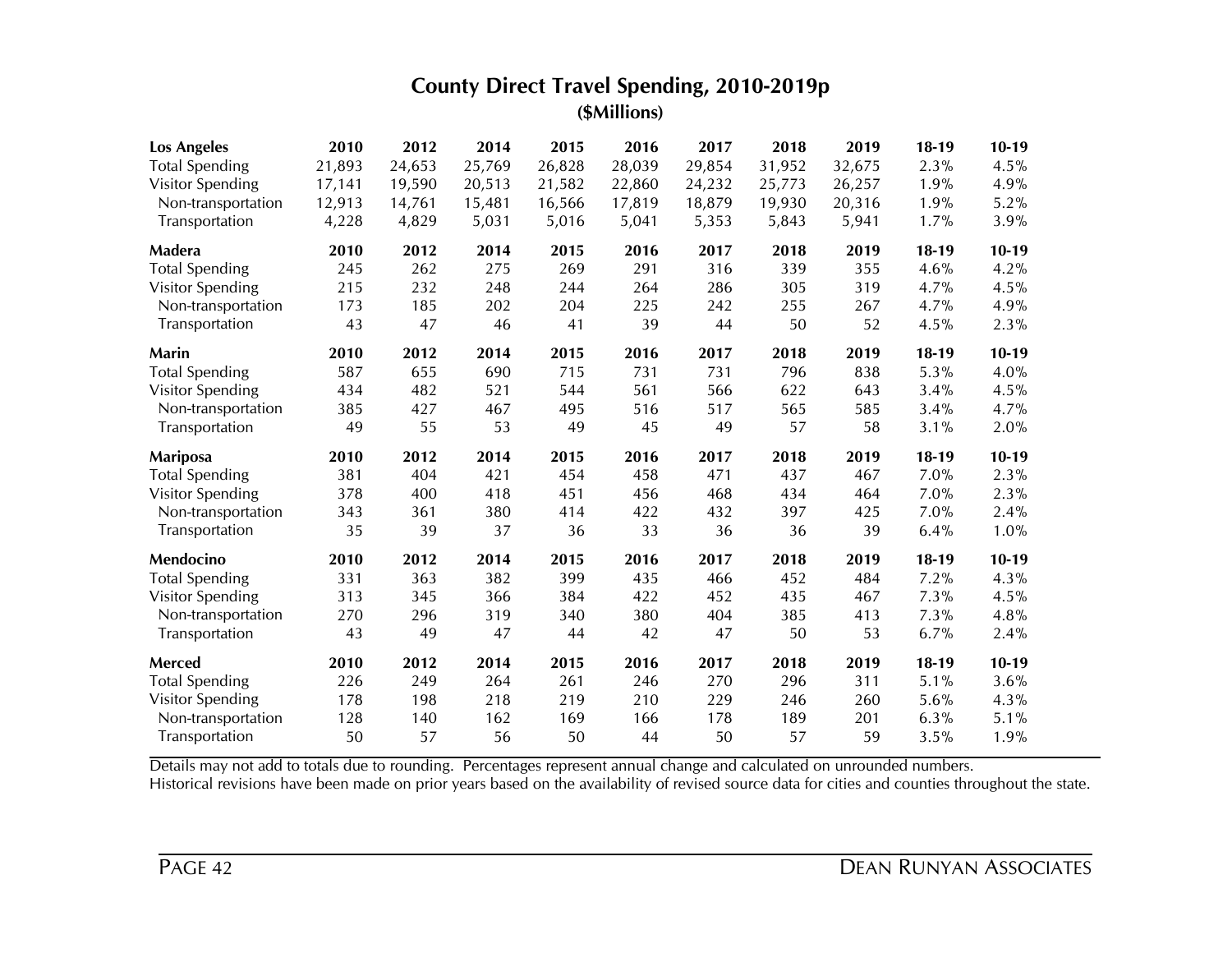| Modoc                   | 2010           | 2012         | 2014   | 2015   | 2016          | 2017   | 2018           | 2019           | $18-19$ | $10-19$         |
|-------------------------|----------------|--------------|--------|--------|---------------|--------|----------------|----------------|---------|-----------------|
| <b>Total Spending</b>   | 24             | 24           | 24     | 24     | 24            | 26     | 27             | 30             | 8.2%    | 2.5%            |
| <b>Visitor Spending</b> | 22             | 22           | 23     | 23     | 23            | 25     | 26             | 28             | 8.5%    | 2.7%            |
| Non-transportation      | 18             | 18           | 19     | 19     | 20            | 21     | 22             | 24             | 8.7%    | 3.0%            |
| Transportation          | $\overline{4}$ | 4            | 4      | 3      | 3             | 3      | $\overline{4}$ | $\overline{4}$ | 7.4%    | 1.2%            |
| Mono                    | 2010           | 2012         | 2014   | 2015   | 2016          | 2017   | 2018           | 2019           | $18-19$ | $10-19$         |
| <b>Total Spending</b>   | 424            | 434          | 474    | 495    | 548           | 616    | 626            | 671            | 7.2%    | 5.2%            |
| Visitor Spending        | 421            | 431          | 472    | 492    | 546           | 613    | 622            | 667            | 7.2%    | 5.2%            |
| Non-transportation      | 375            | 381          | 422    | 446    | 500           | 557    | 561            | 603            | 7.5%    | 5.4%            |
| Transportation          | 47             | 49           | 50     | 46     | 46            | 56     | 61             | 64             | 4.5%    | 3.6%            |
| Monterey                | 2010           | 2012         | 2014   | 2015   | 2016          | 2017   | 2018           | 2019           | $18-19$ | $10-19$         |
| <b>Total Spending</b>   | 2,078          | 2,427        | 2,602  | 2,702  | 2,759         | 2,820  | 3,136          | 3,241          | 3.3%    | 5.1%            |
| <b>Visitor Spending</b> | 1,976          | 2,319        | 2,501  | 2,610  | 2,674         | 2,726  | 3,030          | 3,128          | 3.2%    | 5.2%            |
| Non-transportation      | 1,756          | 2,057        | 2,244  | 2,368  | 2,448         | 2,484  | 2,752          | 2,837          | 3.1%    | 5.5%            |
| Transportation          | 219            | 261          | 257    | 241    | 226           | 242    | 278            | 291            | 4.4%    | 3.2%            |
|                         |                |              |        |        |               |        |                |                |         |                 |
| <b>Napa</b>             | 2010           | 2012         | 2014   | 2015   | 2016          | 2017   | 2018           | 2019           | $18-19$ | $10-19$         |
| <b>Total Spending</b>   | 1,066          | 1,281        | 1,412  | 1,475  | 1,629         | 1,659  | 1,793          | 1,855          | 3.5%    | 6.4%            |
| Visitor Spending        | 1,037          | 1,236        | 1,367  | 1,432  | 1,568         | 1,597  | 1,722          | 1,784          | 3.6%    | 6.2%            |
| Non-transportation      | 970            | 1,155        | 1,287  | 1,356  | 1,494         | 1,517  | 1,631          | 1,690          | 3.6%    | 6.4%            |
| Transportation          | 67             | 81           | 80     | 75     | 74            | 80     | 91             | 95             | 3.6%    | 4.0%            |
| <b>Nevada</b>           | 2010           | 2012         | 2014   | 2015   | 2016          | 2017   | 2018           | 2019           | $18-19$ | $10-19$         |
| <b>Total Spending</b>   | 275            | 293          | 306    | 318    | 339           | 363    | 388            | 414            | 6.8%    | 4.6%            |
| Visitor Spending        | 256            | 272          | 288    | 303    | 325           | 348    | 370            | 396            | 7.0%    | 5.0%            |
| Non-transportation      | 218            | 230          | 248    | 266    | 290           | 309    | 326            | 349            | 7.1%    | 5.4%            |
| Transportation          | 38             | 42           | 40     | 37     | 35            | 39     | 44             | 47             | 6.1%    | 2.4%            |
| Orange                  | 2010           | 2012         | 2014   | 2015   | 2016          | 2017   | 2018           | 2019           | $18-19$ | $10-19$         |
| <b>Total Spending</b>   | 9,314          | 10,370       | 11,883 | 12,696 | 13,477        | 13,815 | 13,922         | 14,463         | 3.9%    | 5.0%            |
| Visitor Spending        | 7,976          | 9,003        | 10,397 | 11,229 | 11,964        | 12,252 | 12,186         | 12,673         | 4.0%    | 5.3%            |
| Non-transportation      | 7,016<br>960   | 8,242<br>762 | 9,732  | 10,533 | 11,268<br>697 | 11,544 | 11,443         | 11,926         | 4.2%    | 6.1%<br>$-2.7%$ |

Details may not add to totals due to rounding. Percentages represent annual change and calculated on unrounded numbers.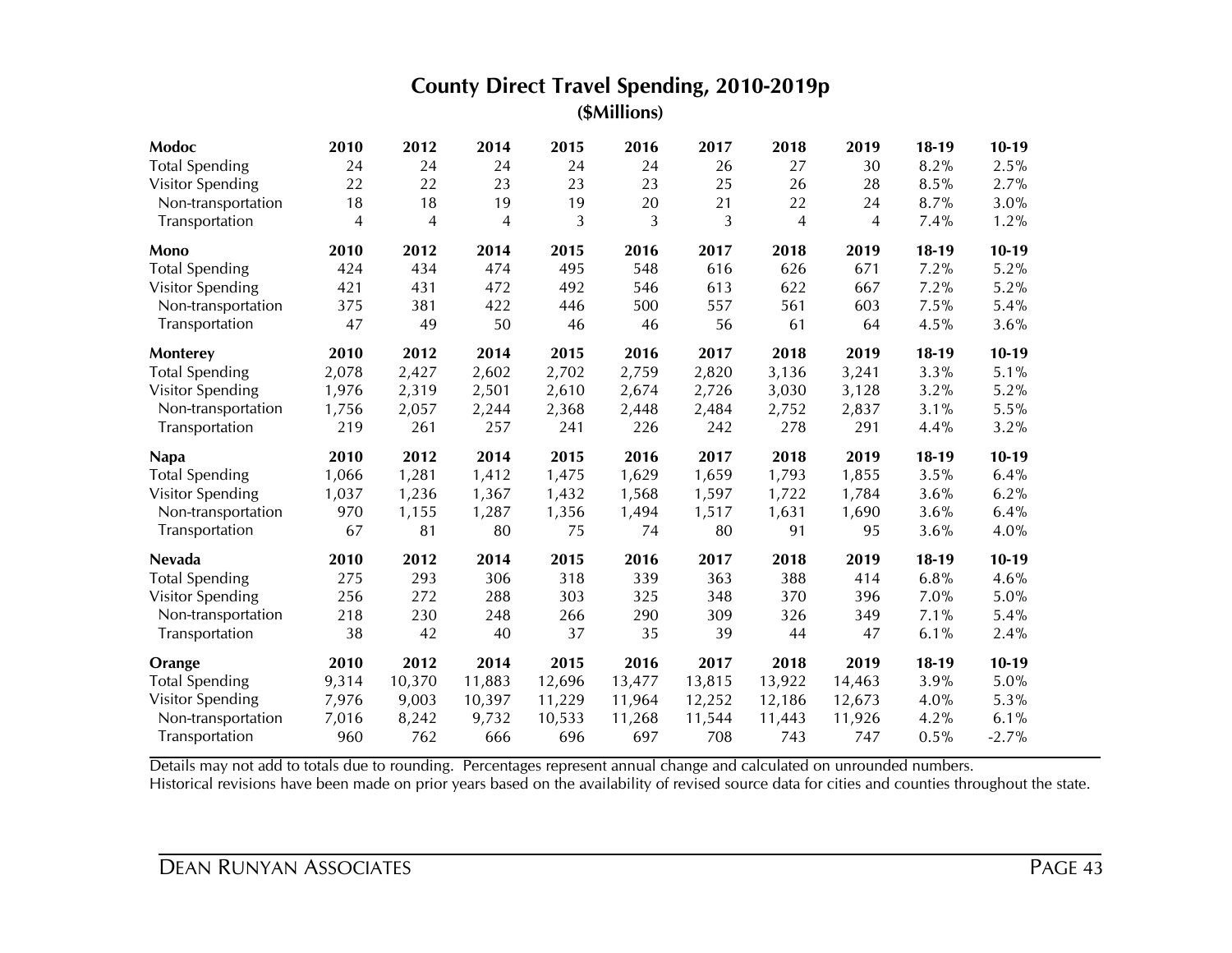| <b>Placer</b>           | 2010  | 2012  | 2014  | 2015  | 2016  | 2017  | 2018  | 2019  | $18-19$ | $10-19$ |
|-------------------------|-------|-------|-------|-------|-------|-------|-------|-------|---------|---------|
| <b>Total Spending</b>   | 1,024 | 1,023 | 1,034 | 1,099 | 1,224 | 1,349 | 1,403 | 1,490 | 6.3%    | 4.3%    |
| <b>Visitor Spending</b> | 953   | 948   | 965   | 1,035 | 1,162 | 1,274 | 1,315 | 1,397 | 6.2%    | 4.3%    |
| Non-transportation      | 834   | 822   | 847   | 922   | 1,052 | 1,150 | 1,176 | 1,251 | 6.3%    | 4.6%    |
| Transportation          | 119   | 126   | 118   | 112   | 110   | 124   | 139   | 146   | 5.4%    | 2.3%    |
| <b>Plumas</b>           | 2010  | 2012  | 2014  | 2015  | 2016  | 2017  | 2018  | 2019  | $18-19$ | $10-19$ |
| <b>Total Spending</b>   | 108   | 118   | 115   | 113   | 114   | 119   | 131   | 150   | 14.1%   | 3.7%    |
| Visitor Spending        | 105   | 114   | 112   | 110   | 112   | 116   | 128   | 146   | 14.3%   | 3.8%    |
| Non-transportation      | 89    | 96    | 96    | 96    | 99    | 102   | 111   | 127   | 14.7%   | 4.1%    |
| Transportation          | 16    | 18    | 16    | 14    | 13    | 14    | 17    | 19    | 11.6%   | 1.9%    |
| <b>Riverside</b>        | 2010  | 2012  | 2014  | 2015  | 2016  | 2017  | 2018  | 2019  | $18-19$ | $10-19$ |
| <b>Total Spending</b>   | 6,037 | 6,765 | 6,952 | 7,209 | 7,533 | 7,929 | 8,604 | 8,991 | 4.5%    | 4.5%    |
| Visitor Spending        | 5,490 | 6,181 | 6,392 | 6,689 | 7,028 | 7,423 | 8,020 | 8,391 | 4.6%    | 4.8%    |
| Non-transportation      | 4,721 | 5,295 | 5,528 | 5,865 | 6,231 | 6,555 | 7,037 | 7,348 | 4.4%    | 5.0%    |
| Transportation          | 769   | 887   | 864   | 824   | 798   | 869   | 983   | 1,043 | 6.1%    | 3.4%    |
| <b>Sacramento</b>       | 2010  | 2012  | 2014  | 2015  | 2016  | 2017  | 2018  | 2019  | $18-19$ | $10-19$ |
| <b>Total Spending</b>   | 3,090 | 3,319 | 3,495 | 3,592 | 3,638 | 3,836 | 4,162 | 4,413 | 6.0%    | 4.0%    |
| Visitor Spending        | 2,416 | 2,565 | 2,728 | 2,814 | 2,869 | 3,045 | 3,297 | 3,481 | 5.6%    | 4.1%    |
| Non-transportation      | 1,706 | 1,796 | 1,934 | 2,032 | 2,104 | 2,235 | 2,412 | 2,542 | 5.4%    | 4.5%    |
| Transportation          | 711   | 769   | 794   | 782   | 765   | 809   | 884   | 939   | 6.1%    | 3.1%    |
| San Benito              |       |       |       |       |       |       |       |       |         |         |
|                         | 2010  | 2012  | 2014  | 2015  | 2016  | 2017  | 2018  | 2019  | $18-19$ | $10-19$ |
| <b>Total Spending</b>   | 85    | 91    | 94    | 93    | 95    | 107   | 119   | 125   | 5.0%    | 4.4%    |
| Visitor Spending        | 75    | 80    | 83    | 84    | 87    | 98    | 109   | 114   | 5.1%    | 4.8%    |
| Non-transportation      | 61    | 64    | 69    | 70    | 74    | 84    | 92    | 97    | 5.2%    | 5.3%    |
| Transportation          | 14    | 15    | 15    | 14    | 13    | 14    | 17    | 18    | 4.6%    | 2.8%    |
| San Bernardino          | 2010  | 2012  | 2014  | 2015  | 2016  | 2017  | 2018  | 2019  | $18-19$ | $10-19$ |
| <b>Total Spending</b>   | 4,099 | 4,373 | 4,466 | 4,558 | 4,643 | 4,975 | 5,343 | 5,717 | 7.0%    | 3.8%    |
| Visitor Spending        | 3,505 | 3,752 | 3,881 | 4,006 | 4,119 | 4,397 | 4,693 | 5,029 | 7.2%    | 4.1%    |
| Non-transportation      | 2,806 | 2,993 | 3,137 | 3,299 | 3,448 | 3,669 | 3,885 | 4,170 | 7.3%    | 4.5%    |

Details may not add to totals due to rounding. Percentages represent annual change and calculated on unrounded numbers.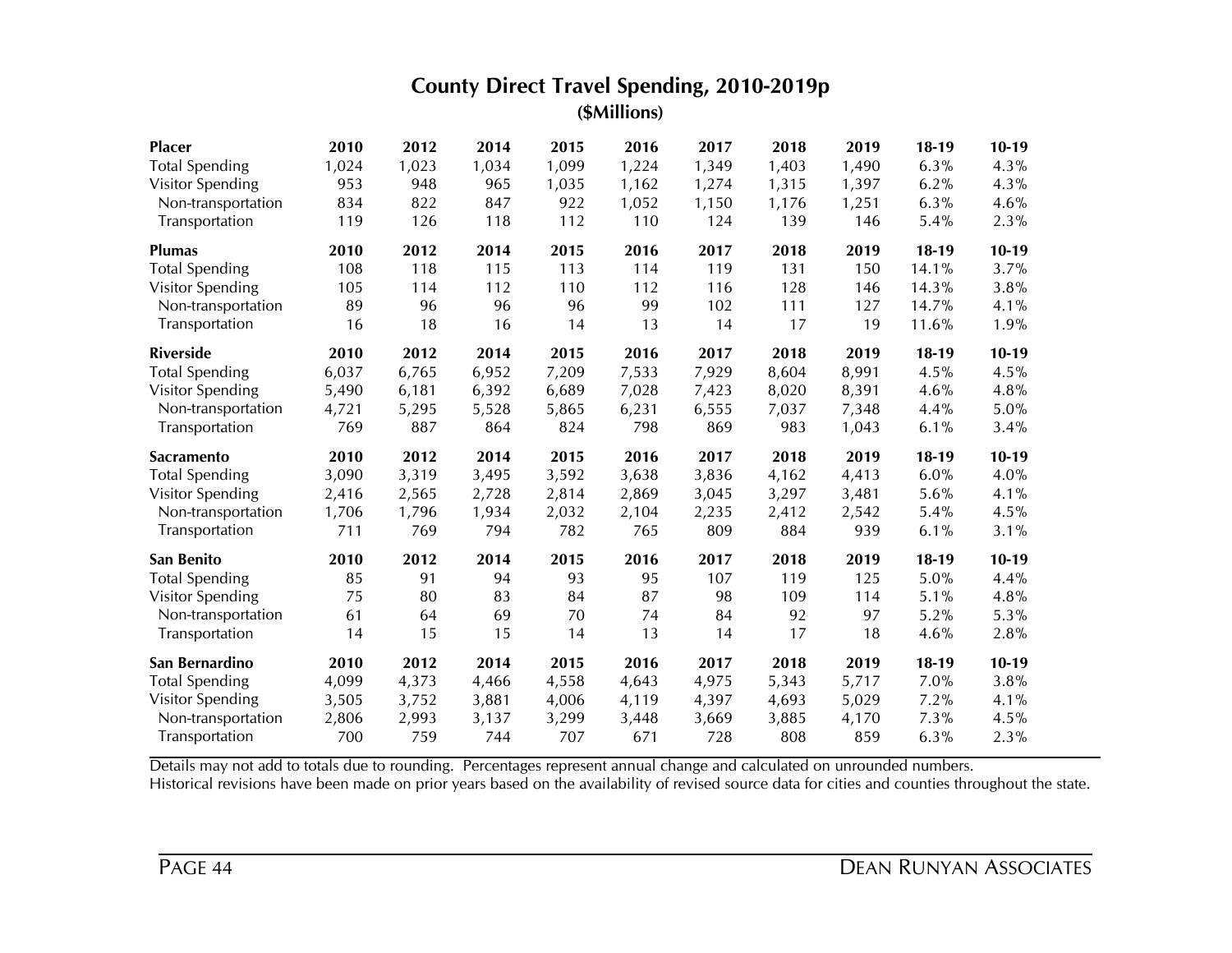| San Diego             | 2010         | 2012         | 2014   | 2015   | 2016   | 2017         | 2018   | 2019   | $18-19$ | $10-19$      |
|-----------------------|--------------|--------------|--------|--------|--------|--------------|--------|--------|---------|--------------|
| <b>Total Spending</b> | 11,198       | 11,441       | 12,020 | 12,321 | 12,996 | 13,694       | 13,652 | 13,792 | 1.0%    | 2.3%         |
| Visitor Spending      | 9,841        | 9,967        | 10,542 | 10,839 | 11,466 | 12,062       | 11,854 | 11,859 | 0.0%    | 2.1%         |
| Non-transportation    | 8,321        | 8,650        | 9,285  | 9,591  | 10,229 | 10,747       | 10,504 | 10,449 | $-0.5%$ | 2.6%         |
| Transportation        | 1,520        | 1,316        | 1,257  | 1,247  | 1,237  | 1,315        | 1,350  | 1,410  | 4.5%    | $-0.8%$      |
| San Francisco         | 2010         | 2012         | 2014   | 2015   | 2016   | 2017         | 2018   | 2019   | $18-19$ | $10-19$      |
| <b>Total Spending</b> | 8,901        | 9,792        | 12,269 | 12,992 | 13,192 | 13,404       | 13,906 | 14,156 | 1.8%    | 5.3%         |
| Visitor Spending      | 7,678        | 8,319        | 10,267 | 10,895 | 10,875 | 10,758       | 11,114 | 11,294 | 1.6%    | 4.4%         |
| Non-transportation    | 6,333        | 6,734        | 8,451  | 9,066  | 9,101  | 8,973        | 9,263  | 9,442  | 1.9%    | 4.5%         |
| Transportation        | 1,345        | 1,584        | 1,816  | 1,829  | 1,774  | 1,785        | 1,851  | 1,851  | 0.0%    | 3.6%         |
| San Joaquin           | 2010         | 2012         | 2014   | 2015   | 2016   | 2017         | 2018   | 2019   | $18-19$ | $10-19$      |
| <b>Total Spending</b> | 716          | 803          | 809    | 810    | 828    | 878          | 941    | 993    | 5.6%    | 3.7%         |
| Visitor Spending      | 582          | 659          | 676    | 690    | 721    | 758          | 800    | 848    | 5.9%    | 4.3%         |
| Non-transportation    | 423          | 475          | 501    | 528    | 567    | 592          | 615    | 654    | 6.3%    | 5.0%         |
| Transportation        | 159          | 183          | 175    | 163    | 154    | 166          | 185    | 194    | 4.6%    | 2.2%         |
| San Luis Obispo       | 2010         | 2012         | 2014   | 2015   | 2016   | 2017         | 2018   | 2019   | $18-19$ | $10-19$      |
| <b>Total Spending</b> | 1,348        | 1,540        | 1,629  | 1,669  | 1,680  | 1,782        | 1,915  | 2,019  | 5.4%    | 4.6%         |
| Visitor Spending      |              | 1,460        | 1,562  | 1,607  | 1,623  | 1,716        | 1,837  | 1,935  | 5.3%    | 4.8%         |
|                       | 1,274        |              |        |        |        |              |        |        |         |              |
| Non-transportation    | 1,094        | 1,250        | 1,354  | 1,413  | 1,444  | 1,517        | 1,608  | 1,691  | 5.2%    | 5.0%         |
| Transportation        | 180          | 210          | 208    | 194    | 179    | 199          | 229    | 244    | 6.5%    | 3.4%         |
| San Mateo             | 2010         | 2012         | 2014   | 2015   | 2016   | 2017         | 2018   | 2019   | $18-19$ | $10-19$      |
| <b>Total Spending</b> | 2,797        | 3,232        | 3,519  | 3,730  | 3,813  | 3,997        | 4,357  | 4,492  | 3.1%    | 5.4%         |
| Visitor Spending      | 2,548        | 2,986        | 3,258  | 3,427  | 3,518  | 3,662        | 3,984  | 4,059  | 1.9%    | 5.3%         |
| Non-transportation    | 2,011        | 2,370        | 2,613  | 2,785  | 2,879  | 2,999        | 3,265  | 3,338  | 2.2%    | 5.8%         |
| Transportation        | 536          | 616          | 645    | 642    | 639    | 663          | 718    | 721    | 0.3%    | 3.3%         |
| Santa Barbara         | 2010         | 2012         | 2014   | 2015   | 2016   | 2017         | 2018   | 2019   | $18-19$ | $10-19$      |
| <b>Total Spending</b> | 1,588        | 1,722        | 1,853  | 1,906  | 1,904  | 1,953        | 1,983  | 2,141  | 8.0%    | 3.4%         |
| Visitor Spending      | 1,451        | 1,577        | 1,714  | 1,774  | 1,775  | 1,818        | 1,832  | 1,977  | 7.9%    | 3.5%         |
| Non-transportation    | 1,224<br>228 | 1,327<br>251 | 1,460  | 1,536  | 1,555  | 1,583<br>235 | 1,576  | 1,696  | 7.7%    | 3.7%<br>2.4% |

Details may not add to totals due to rounding. Percentages represent annual change and calculated on unrounded numbers.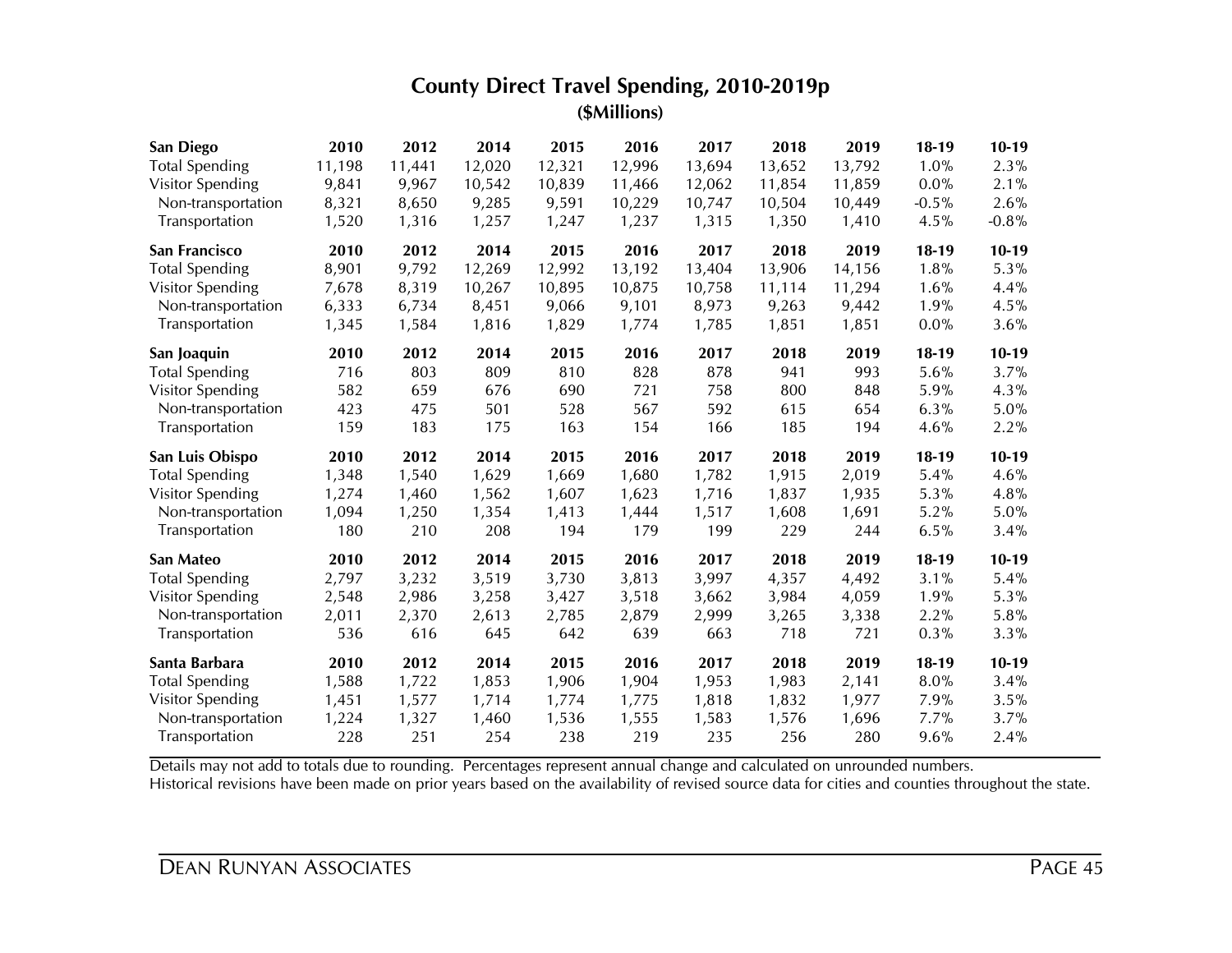| Santa Clara           | 2010           | 2012           | 2014           | 2015           | 2016           | 2017           | 2018           | 2019           | $18-19$  | $10-19$ |
|-----------------------|----------------|----------------|----------------|----------------|----------------|----------------|----------------|----------------|----------|---------|
| <b>Total Spending</b> | 4,408          | 5,184          | 5,769          | 6,090          | 6,304          | 7,221          | 7,446          | 7,629          | 2.5%     | 6.3%    |
| Visitor Spending      | 3,661          | 4,291          | 4,794          | 5,041          | 5,220          | 6,018          | 6,173          | 6,214          | 0.7%     | 6.1%    |
| Non-transportation    | 2,929          | 3,459          | 3,915          | 4,178          | 4,375          | 5,074          | 5,150          | 5,157          | 0.1%     | 6.5%    |
| Transportation        | 732            | 832            | 879            | 862            | 845            | 944            | 1,024          | 1,057          | 3.3%     | 4.2%    |
| Santa Cruz            | 2010           | 2012           | 2014           | 2015           | 2016           | 2017           | 2018           | 2019           | $18-19$  | $10-19$ |
| <b>Total Spending</b> | 775            | 868            | 904            | 928            | 946            | 1,023          | 1,078          | 1,075          | $-0.3\%$ | 3.7%    |
| Visitor Spending      | 721            | 810            | 849            | 880            | 903            | 976            | 1,025          | 1,020          | $-0.5%$  | 3.9%    |
| Non-transportation    | 612            | 687            | 733            | 773            | 806            | 868            | 902            | 895            | $-0.8%$  | 4.3%    |
| Transportation        | 109            | 123            | 116            | 106            | 97             | 108            | 123            | 125            | 1.9%     | 1.5%    |
| <b>Shasta</b>         | 2010           | 2012           | 2014           | 2015           | 2016           | 2017           | 2018           | 2019           | $18-19$  | $10-19$ |
| <b>Total Spending</b> | 396            | 427            | 430            | 428            | 439            | 461            | 510            | 545            | 6.9%     | 3.6%    |
| Visitor Spending      | 356            | 388            | 395            | 396            | 410            | 428            | 473            | 505            | 6.8%     | 4.0%    |
| Non-transportation    | 287            | 312            | 324            | 330            | 348            | 361            | 395            | 421            | 6.7%     | 4.4%    |
| Transportation        | 69             | 75             | 72             | 66             | 62             | 67             | 78             | 84             | 7.5%     | 2.2%    |
|                       |                |                |                |                |                |                |                |                |          |         |
| <b>Sierra</b>         | 2010           | 2012           | 2014           | 2015           | 2016           | 2017           | 2018           | 2019           | $18-19$  | $10-19$ |
| <b>Total Spending</b> | 17             | 19             | 18             | 18             | 17             | 18             | 18             | 19             | 6.2%     | 1.4%    |
| Visitor Spending      | 17             | 18             | 18             | 17             | 16             | 18             | 18             | 19             | 6.2%     | 1.5%    |
| Non-transportation    | 15             | 16             | 16             | 15             | 15             | 16             | 16             | 17             | 6.3%     | 1.6%    |
| Transportation        | $\overline{2}$ | $\overline{2}$ | $\overline{2}$ | $\overline{2}$ | $\overline{2}$ | $\overline{2}$ | $\overline{2}$ | $\overline{2}$ | 5.9%     | 0.1%    |
| Siskiyou              | 2010           | 2012           | 2014           | 2015           | 2016           | 2017           | 2018           | 2019           | $18-19$  | $10-19$ |
| <b>Total Spending</b> | 161            | 171            | 170            | 172            | 175            | 186            | 193            | 206            | 7.0%     | 2.8%    |
| Visitor Spending      | 152            | 162            | 162            | 165            | 168            | 179            | 184            | 198            | 7.1%     | 2.9%    |
| Non-transportation    | 130            | 138            | 140            | 145            | 150            | 159            | 162            | 173            | 7.2%     | 3.2%    |
| Transportation        | 22             | 24             | 22             | 20             | 18             | 21             | 23             | 24             | 6.3%     | 1.1%    |
| Solano                | 2010           | 2012           | 2014           | 2015           | 2016           | 2017           | 2018           | 2019           | $18-19$  | $10-19$ |
| <b>Total Spending</b> | 629            | 669            | 711            | 704            | 731            | 766            | 800            | 823            | 3.0%     | 3.0%    |
| Visitor Spending      | 549            | 585            | 633            | 632            | 666            | 693            | 715            | 735            | 2.8%     | 3.3%    |
| Non-transportation    | 475            | 504            | 554            | 561            | 599            | 620            | 634            | 652            | 2.9%     | 3.6%    |

Details may not add to totals due to rounding. Percentages represent annual change and calculated on unrounded numbers.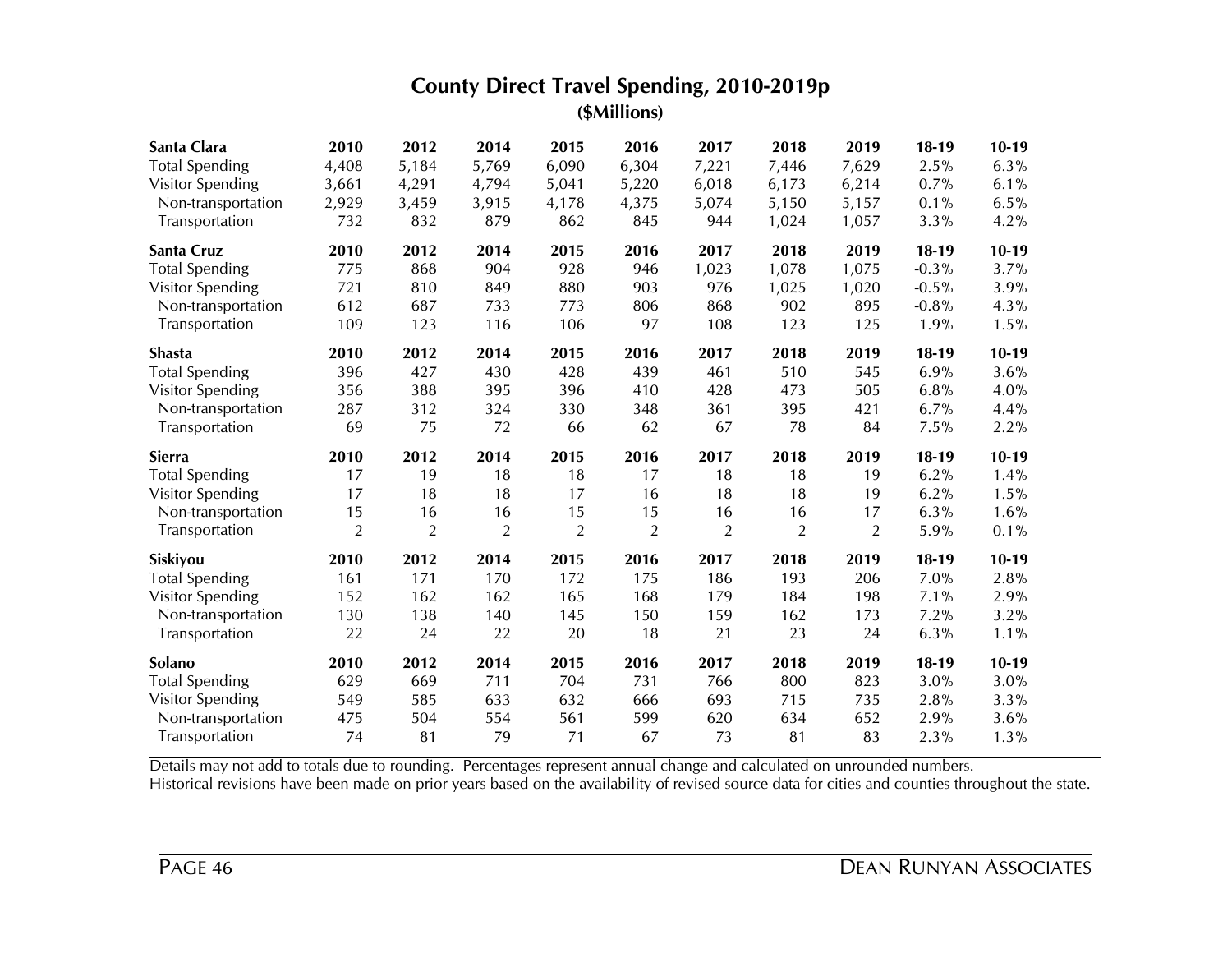| Sonoma                | 2010      | 2012      | 2014      | 2015           | 2016      | 2017      | 2018      | 2019      | $18-19$ | $10-19$ |
|-----------------------|-----------|-----------|-----------|----------------|-----------|-----------|-----------|-----------|---------|---------|
| <b>Total Spending</b> | 1,468     | 1,699     | 1,828     | 1,876          | 1,975     | 2,084     | 2,200     | 2,237     | 1.7%    | 4.8%    |
| Visitor Spending      | 1,347     | 1,566     | 1,698     | 1,752          | 1,832     | 1,926     | 2,024     | 2,054     | 1.5%    | 4.8%    |
| Non-transportation    | 1,201     | 1,389     | 1,522     | 1,587          | 1,674     | 1,754     | 1,833     | 1,857     | 1.3%    | 5.0%    |
| Transportation        | 146       | 177       | 176       | 165            | 158       | 172       | 191       | 198       | 3.4%    | 3.4%    |
| <b>Stanislaus</b>     | 2010      | 2012      | 2014      | 2015           | 2016      | 2017      | 2018      | 2019      | $18-19$ | $10-19$ |
| <b>Total Spending</b> | 513       | 556       | 547       | 557            | 564       | 587       | 633       | 671       | 6.0%    | 3.0%    |
| Visitor Spending      | 403       | 449       | 450       | 471            | 487       | 500       | 532       | 565       | 6.3%    | 3.8%    |
| Non-transportation    | 296       | 328       | 337       | 364            | 387       | 393       | 412       | 441       | 6.8%    | 4.5%    |
| Transportation        | 107       | 121       | 113       | 107            | 100       | 107       | 120       | 125       | 4.5%    | 1.7%    |
| <b>Sutter</b>         | 2010      | 2012      | 2014      | 2015           | 2016      | 2017      | 2018      | 2019      | $18-19$ | $10-19$ |
| <b>Total Spending</b> | 86        | 91        | 92        | 89             | 88        | 97        | 109       | 114       | 4.4%    | 3.2%    |
| Visitor Spending      | 68        | 72        | 74        | 74             | 75        | 82        | 92        | 96        | 4.4%    | 3.9%    |
| Non-transportation    | 51        | 53        | 57        | 58             | 60        | 66        | 73        | 76        | 4.9%    | 4.6%    |
| Transportation        | 17        | 19        | 18        | 16             | 15        | 16        | 19        | 20        | 2.5%    | 1.5%    |
| <b>Tehama</b>         | 2010      | 2012      | 2014      | 2015           | 2016      | 2017      | 2018      | 2019      | $18-19$ | $10-19$ |
| <b>Total Spending</b> | 111       | 126       | 127       | 128            | 129       | 134       | 149       | 161       | 8.1%    | 4.2%    |
| Visitor Spending      | 99        | 114       | 116       | 119            | 120       | 125       | 137       | 149       | 8.4%    | 4.7%    |
| Non-transportation    | 82        | 93        | 97        | 101            | 104       | 107       | 117       | 127       | 8.8%    | 5.0%    |
| Transportation        | 17        | 20        | 19        | 18             | 16        | 17        | 20        | 22        | 6.4%    | 2.9%    |
| <b>Trinity</b>        | 2010      | 2012      | 2014      | 2015           | 2016      | 2017      | 2018      | 2019      | $18-19$ | $10-19$ |
| <b>Total Spending</b> | 51        | 52        | 52        | 50             | 53        | 56        | 56        | 61        | 7.6%    | 2.0%    |
| Visitor Spending      | 48        | 50        | 50        | 48             | 51        | 54        | 54        | 58        | 7.7%    | 2.1%    |
| Non-transportation    | 40        | 41        | 41        | 41             | 44        | 47        | 46        | 50        | 7.7%    | 2.4%    |
| Transportation        | 8         | 9         | 8         | $\overline{7}$ | 7         | 7         | 8         | 9         | 7.7%    | 0.6%    |
| <b>Tulare</b>         | 2010      | 2012      | 2014      | 2015           | 2016      | 2017      | 2018      | 2019      | $18-19$ | $10-19$ |
|                       |           |           |           |                |           |           |           |           |         |         |
| <b>Total Spending</b> | 403       | 446       | 453       | 419            | 384       | 479       | 512       | 540       | 5.5%    | 3.3%    |
| Visitor Spending      | 314       | 354       | 369       | 345            | 318       | 405       | 426       | 451       | 5.8%    | 4.1%    |
| Non-transportation    | 244<br>71 | 273<br>81 | 292<br>77 | 279<br>66      | 260<br>58 | 335<br>70 | 348<br>79 | 369<br>82 | 6.0%    | 4.7%    |

Details may not add to totals due to rounding. Percentages represent annual change and calculated on unrounded numbers.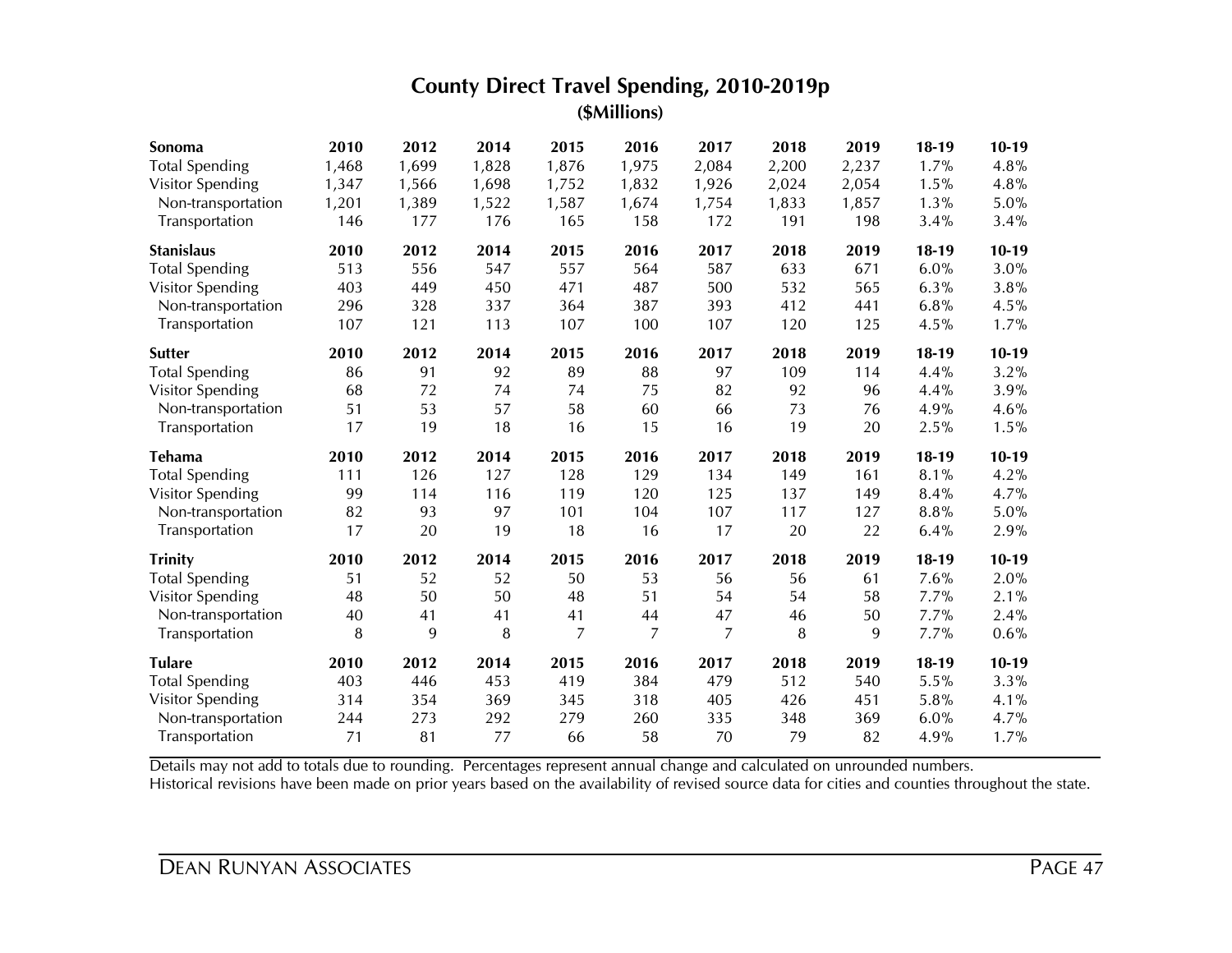| Tuolumne              | 2010  | 2012  | 2014  | 2015  | 2016  | 2017  | 2018  | 2019  | $18-19$  | $10-19$ |
|-----------------------|-------|-------|-------|-------|-------|-------|-------|-------|----------|---------|
| <b>Total Spending</b> | 175   | 198   | 192   | 206   | 224   | 250   | 255   | 273   | 7.0%     | 5.1%    |
| Visitor Spending      | 164   | 186   | 182   | 197   | 215   | 241   | 245   | 262   | 7.1%     | 5.4%    |
| Non-transportation    | 140   | 159   | 157   | 173   | 193   | 216   | 217   | 232   | 7.2%     | 5.8%    |
| Transportation        | 24    | 27    | 25    | 23    | 22    | 25    | 28    | 30    | 6.5%     | 2.6%    |
| Ventura               | 2010  | 2012  | 2014  | 2015  | 2016  | 2017  | 2018  | 2019  | $18-19$  | $10-19$ |
| <b>Total Spending</b> | 1,354 | 1,534 | 1,593 | 1,634 | 1,645 | 1,707 | 1,793 | 1,827 | 1.9%     | 3.4%    |
| Visitor Spending      | 1,153 | 1,312 | 1,381 | 1,437 | 1,462 | 1,508 | 1,568 | 1,597 | 1.8%     | 3.7%    |
| Non-transportation    | 947   | 1,072 | 1,146 | 1,217 | 1,258 | 1,291 | 1,333 | 1,359 | 2.0%     | 4.1%    |
| Transportation        | 206   | 240   | 235   | 220   | 204   | 217   | 236   | 238   | 1.0%     | 1.6%    |
| Yolo                  | 2010  | 2012  | 2014  | 2015  | 2016  | 2017  | 2018  | 2019  | $18-19$  | $10-19$ |
| <b>Total Spending</b> | 324   | 349   | 359   | 356   | 355   | 413   | 459   | 454   | $-1.0%$  | 3.8%    |
| Visitor Spending      | 285   | 307   | 320   | 322   | 325   | 378   | 418   | 412   | $-1.6%$  | 4.2%    |
| Non-transportation    | 235   | 251   | 267   | 273   | 281   | 327   | 358   | 352   | $-1.7\%$ | 4.6%    |
| Transportation        | 50    | 56    | 53    | 48    | 44    | 51    | 61    | 60    | $-1.0%$  | 2.0%    |
| Yuba                  | 2010  | 2012  | 2014  | 2015  | 2016  | 2017  | 2018  | 2019  | $18-19$  | $10-19$ |
| <b>Total Spending</b> | 84    | 91    | 86    | 78    | 77    | 93    | 105   | 113   | 7.6%     | 3.4%    |
| Visitor Spending      | 71    | 77    | 73    | 67    | 67    | 82    | 91    | 99    | 8.2%     | 3.8%    |
| Non-transportation    |       | 57    | 55    | 51    | 53    | 65    | 71    | 77    |          | 4.2%    |
|                       | 53    |       |       |       |       |       |       |       | 8.7%     |         |

Details may not add to totals due to rounding. Percentages represent annual change and calculated on unrounded numbers.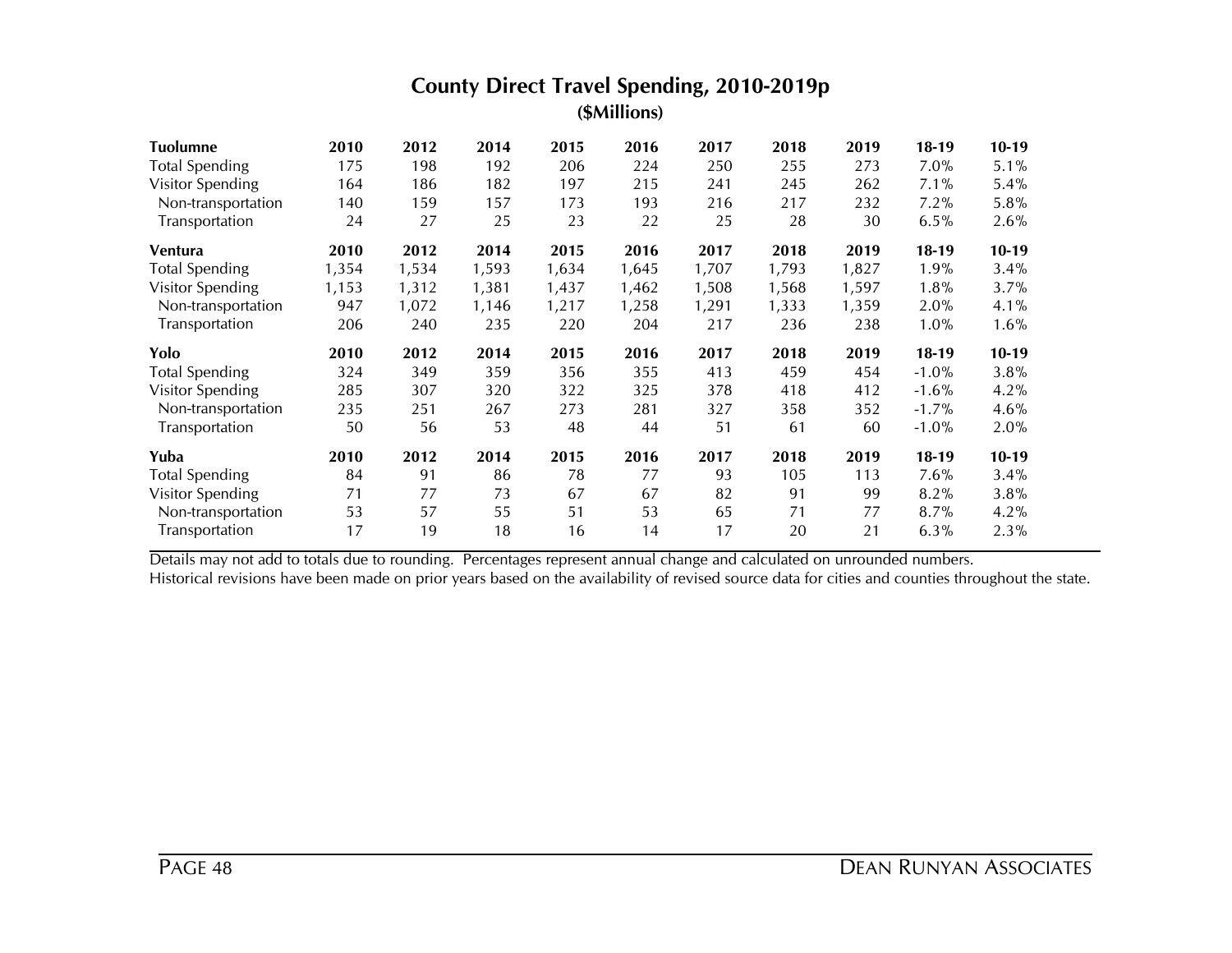|              | 2010    | 2012    | 2014    | 2015    | 2016    | 2017    | 2018    | 2019    | $18-19$ | $10-19$ |
|--------------|---------|---------|---------|---------|---------|---------|---------|---------|---------|---------|
| Alameda      | 23,764  | 25,278  | 28,176  | 28,834  | 29,048  | 30,172  | 32,314  | 31,788  | $-1.6%$ | 3.3%    |
| Alpine       | 275     | 296     | 252     | 241     | 277     | 275     | 305     | 315     | 3.3%    | 1.5%    |
| Amador       | 1,858   | 1,883   | 1,923   | 1,973   | 2,049   | 2,143   | 2,209   | 2,313   | 4.7%    | 2.5%    |
| <b>Butte</b> | 3,311   | 3,447   | 3,562   | 3,502   | 3,576   | 3,810   | 3,983   | 4,018   | 0.9%    | 2.2%    |
| Calaveras    | 2,079   | 2,104   | 2,206   | 2,402   | 2,495   | 2,670   | 2,761   | 2,782   | 0.7%    | 3.3%    |
| Colusa       | 513     | 594     | 646     | 611     | 634     | 640     | 675     | 707     | 4.7%    | 3.6%    |
| Contra Costa | 14,967  | 15,790  | 16,312  | 16,251  | 17,868  | 17,933  | 17,975  | 18,269  | 1.6%    | 2.2%    |
| Del Norte    | 1,368   | 1,328   | 1,398   | 1,401   | 1,402   | 1,428   | 1,561   | 1,611   | 3.2%    | 1.8%    |
| El Dorado    | 8,566   | 9,347   | 10,695  | 11,472  | 11,627  | 12,747  | 12,816  | 13,489  | 5.2%    | 5.2%    |
| Fresno       | 11,672  | 12,598  | 13,056  | 13,280  | 13,391  | 13,910  | 14,859  | 15,210  | 2.4%    | 3.0%    |
| Glenn        | 838     | 814     | 834     | 709     | 575     | 720     | 757     | 770     | 1.7%    | $-0.9%$ |
| Humboldt     | 5,059   | 5,120   | 5,305   | 5,541   | 5,502   | 5,682   | 6,073   | 5,974   | $-1.6%$ | 1.9%    |
| Imperial     | 3,629   | 3,985   | 4,654   | 4,523   | 4,522   | 4,451   | 4,122   | 4,253   | 3.2%    | 1.8%    |
| Inyo         | 2,286   | 2,329   | 2,261   | 2,257   | 2,294   | 2,389   | 2,512   | 2,804   | 11.6%   | 2.3%    |
| Kern         | 13,833  | 14,818  | 15,787  | 16,517  | 15,565  | 17,301  | 18,170  | 18,477  | 1.7%    | 3.3%    |
| Kings        | 1,770   | 1,881   | 1,928   | 2,048   | 2,018   | 1,986   | 2,295   | 2,313   | 0.8%    | 3.0%    |
| Lake         | 1,806   | 1,779   | 1,633   | 1,592   | 1,630   | 1,617   | 1,746   | 1,768   | 1.3%    | $-0.2%$ |
| Lassen       | 1,116   | 1,042   | 936     | 936     | 904     | 884     | 974     | 1,121   | 15.1%   | 0.0%    |
| Los Angeles  | 163,566 | 178,117 | 192,229 | 203,161 | 216,456 | 223,161 | 232,228 | 239,510 | 3.1%    | 4.3%    |
| Madera       | 2,580   | 2,824   | 3,522   | 3,206   | 3,536   | 4,045   | 4,317   | 4,349   | $0.8\%$ | $6.0\%$ |
| Marin        | 4,991   | 5,600   | 5,975   | 5,995   | 6,216   | 6,250   | 6,456   | 6,652   | 3.0%    | 3.2%    |
| Mariposa     | 4,066   | 4,289   | 4,367   | 4,570   | 4,271   | 4,389   | 3,813   | 4,105   | 7.7%    | 0.1%    |
| Mendocino    | 5,142   | 5,245   | 6,685   | 6,492   | 7,041   | 7,201   | 6,167   | 6,418   | 4.1%    | 2.5%    |
| Merced       | 2,117   | 2,404   | 3,187   | 3,147   | 3,035   | 3,150   | 3,154   | 3,198   | 1.4%    | 4.7%    |
| Modoc        | 367     | 368     | 322     | 295     | 293     | 296     | 285     | 314     | 10.1%   | $-1.7%$ |
| Mono         | 3,567   | 3,718   | 4,452   | 4,933   | 5,197   | 5,576   | 5,844   | 6,091   | 4.2%    | 6.1%    |
| Monterey     | 19,135  | 22,746  | 23,970  | 24,209  | 24,859  | 24,498  | 26,628  | 27,118  | 1.8%    | 4.0%    |
| Napa         | 12,311  | 14,014  | 16,105  | 15,861  | 16,765  | 17,508  | 18,609  | 18,838  | 1.2%    | 4.8%    |
| Nevada       | 2,871   | 3,078   | 3,386   | 3,286   | 3,454   | 3,684   | 3,865   | 4,023   | 4.1%    | 3.8%    |
| Orange       | 89,126  | 98,352  | 115,100 | 121,958 | 129,517 | 131,092 | 130,417 | 132,418 | 1.5%    | 4.5%    |
| Placer       | 11,928  | 11,215  | 11,209  | 11,376  | 12,946  | 14,186  | 14,444  | 14,626  | 1.3%    | 2.3%    |

# **County Direct Travel-Generated Employment, 2010-2019p**

**DEAN RUNYAN ASSOCIATES** PAGE 49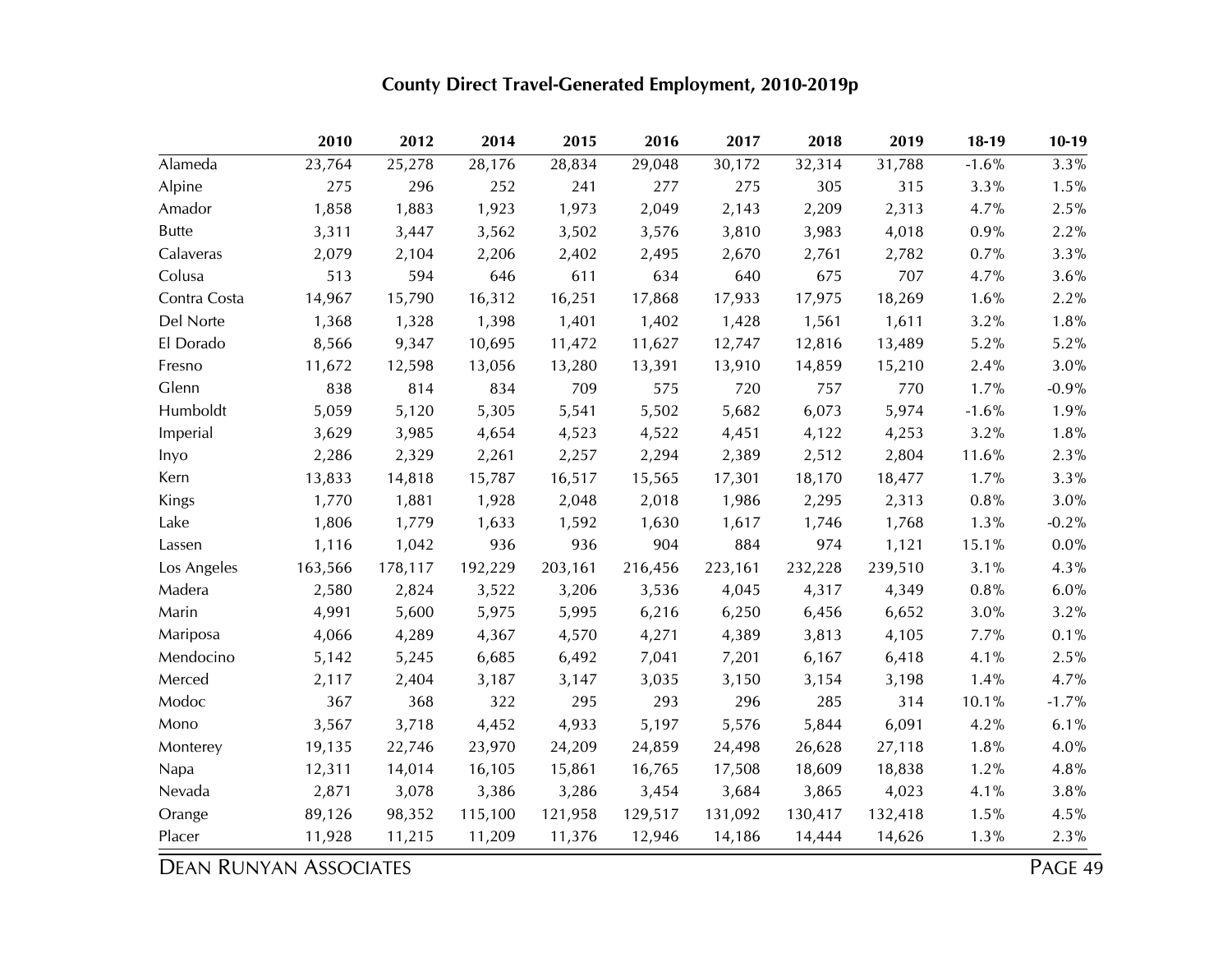|                 | 2010   | 2012   | 2014    | 2015    | 2016    | 2017    | 2018    | 2019    | $18-19$  | $10-19$  |
|-----------------|--------|--------|---------|---------|---------|---------|---------|---------|----------|----------|
| Plumas          | 1,166  | 1,263  | 1,251   | 1,254   | 1,261   | 1,278   | 1,403   | 1,567   | 11.7%    | 3.3%     |
| Riverside       | 59,486 | 65,638 | 71,851  | 74,256  | 77,904  | 79,736  | 84,189  | 86,499  | 2.7%     | 4.2%     |
| Sacramento      | 25,607 | 27,299 | 28,608  | 28,972  | 29,519  | 30,337  | 32,273  | 33,392  | 3.5%     | 3.0%     |
| San Benito      | 751    | 822    | 827     | 852     | 915     | 938     | 939     | 1,015   | 8.1%     | 3.4%     |
| San Bernardino  | 43,500 | 45,859 | 49,101  | 51,429  | 53,184  | 55,431  | 55,226  | 57,533  | 4.2%     | 3.2%     |
| San Diego       | 99,998 | 98,084 | 101,673 | 101,510 | 109,108 | 111,244 | 102,891 | 101,397 | $-1.5\%$ | 0.2%     |
| San Francisco   | 53,112 | 52,537 | 61,748  | 66,202  | 66,600  | 66,970  | 67,422  | 66,471  | $-1.4%$  | 2.5%     |
| San Joaquin     | 6,490  | 7,216  | 8,108   | 8,100   | 8,503   | 8,940   | 9,185   | 9,544   | 3.9%     | 4.4%     |
| San Luis Obispo | 15,743 | 17,891 | 18,581  | 18,531  | 18,931  | 20,550  | 21,339  | 22,857  | 7.1%     | 4.2%     |
| San Mateo       | 36,292 | 40,462 | 44,159  | 46,559  | 48,787  | 50,676  | 52,942  | 45,290  | $-14.5%$ | 2.5%     |
| Santa Barbara   | 15,132 | 15,986 | 17,212  | 17,823  | 17,627  | 17,966  | 18,648  | 19,914  | 6.8%     | 3.1%     |
| Santa Clara     | 31,748 | 36,002 | 39,612  | 40,634  | 42,449  | 43,085  | 42,380  | 42,837  | 1.1%     | 3.4%     |
| Santa Cruz      | 8,319  | 9,448  | 10,055  | 10,474  | 10,694  | 11,145  | 11,281  | 10,942  | $-3.0%$  | 3.1%     |
| Shasta          | 3,992  | 4,418  | 4,552   | 4,564   | 4,769   | 4,798   | 4,817   | 5,058   | 5.0%     | 2.7%     |
| Sierra          | 206    | 232    | 202     | 236     | 209     | 219     | 238     | 265     | 11.5%    | 2.9%     |
| Siskiyou        | 2,096  | 2,106  | 2,016   | 1,960   | 1,957   | 2,057   | 1,824   | 1,842   | 1.0%     | $-1.4%$  |
| Solano          | 8,196  | 8,511  | 9,093   | 8,760   | 9,112   | 9,198   | 9,397   | 9,358   | $-0.4%$  | 1.5%     |
| Sonoma          | 17,023 | 18,869 | 19,830  | 20,303  | 20,880  | 22,508  | 22,376  | 22,345  | $-0.1%$  | 3.1%     |
| Stanislaus      | 5,112  | 5,533  | 5,915   | 6,028   | 6,256   | 6,440   | 6,623   | 6,881   | 3.9%     | 3.4%     |
| Sutter          | 1,110  | 1,202  | 1,354   | 1,375   | 1,352   | 1,376   | 1,437   | 1,425   | $-0.8%$  | 2.8%     |
| Tehama          | 1,229  | 1,420  | 1,562   | 1,610   | 1,634   | 1,681   | 1,704   | 1,746   | 2.5%     | 4.0%     |
| Trinity         | 865    | 858    | 745     | 687     | 713     | 685     | 649     | 712     | 9.7%     | $-2.1\%$ |
| Tulare          | 3,972  | 4,425  | 4,652   | 4,507   | 4,204   | 5,256   | 5,386   | 5,527   | 2.6%     | 3.7%     |
| Tuolumne        | 1,866  | 2,129  | 2,117   | 2,121   | 2,292   | 2,431   | 2,323   | 2,445   | 5.3%     | 3.0%     |
| Ventura         | 14,106 | 15,427 | 16,089  | 16,405  | 16,316  | 16,801  | 17,232  | 17,050  | $-1.1%$  | 2.1%     |
| Yolo            | 3,869  | 4,333  | 4,369   | 4,474   | 4,480   | 5,140   | 5,271   | 5,219   | $-1.0%$  | 3.4%     |
| Yuba            | 953    | 1,039  | 1,027   | 913     | 949     | 1,110   | 1,228   | 1,242   | 1.1%     | 3.0%     |

# **County Direct Travel-Generated Employment, 2010-2019p**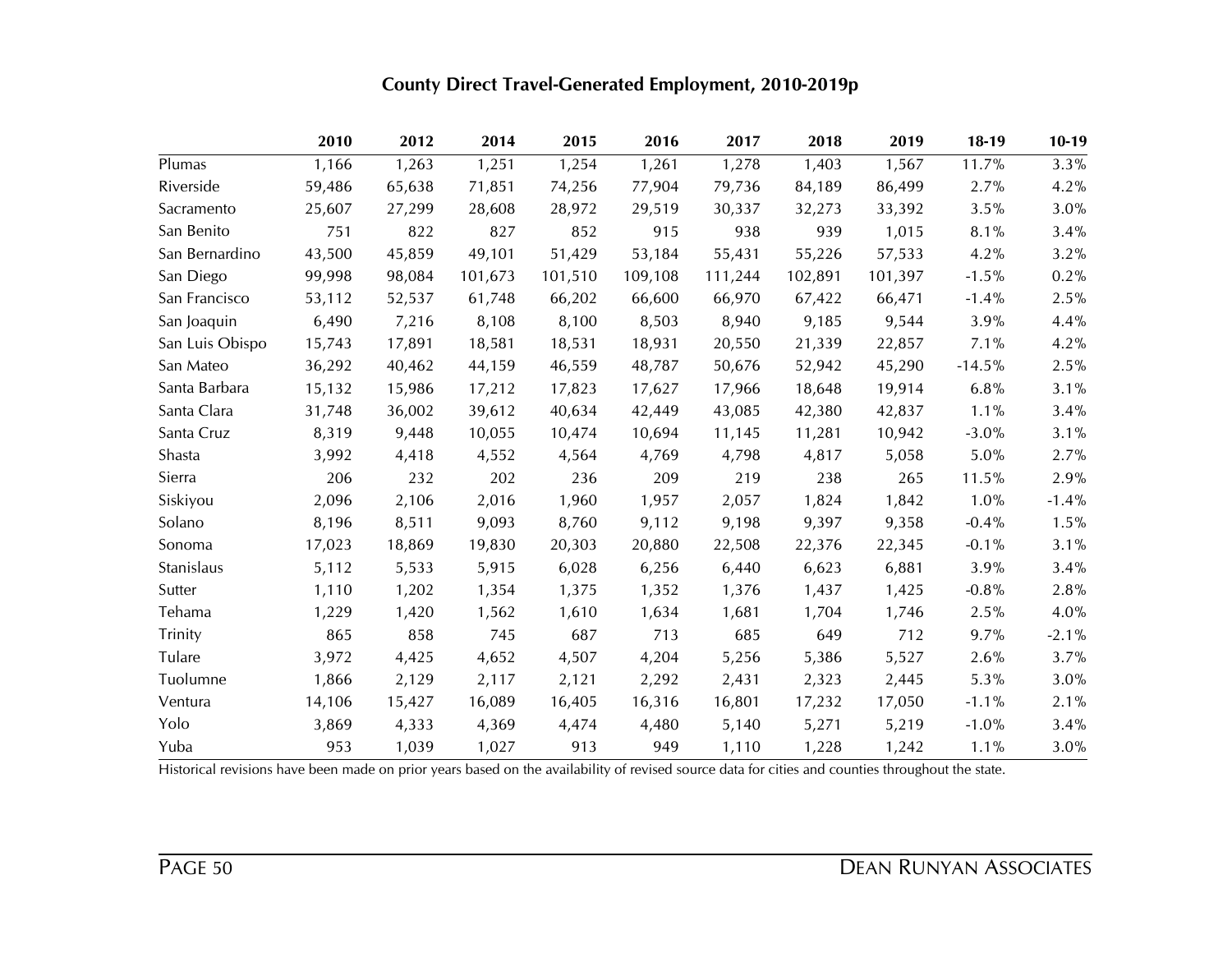#### **ALAMEDA COUNTY**

### **Travel Impacts, 2010-2019p**

| <b>Total Direct Travel Spending (\$Million)</b>                |                |         |                  |                  |                  |                  |                  |                |
|----------------------------------------------------------------|----------------|---------|------------------|------------------|------------------|------------------|------------------|----------------|
|                                                                | 2010           | 2012    | 2014             | 2015             | 2016             | 2017             | 2018             | 2019           |
| <b>Destination Spending</b>                                    | 2,431.8        | 2,674.4 | 2,923.3          | 3,058.3          | 3,136.7          | 3,256.9          | 3,534.6          | 3,528.2        |
| Other Travel*                                                  | 749.0          | 788.1   | 814.6            | 837.8            | 837.4            | 913.2            | 967.4            | 995.6          |
| Total                                                          | 3,180.8        | 3,462.5 | 3,737.9          | 3,896.1          | 3,974.0          | 4,170.1          | 4,502.0          | 4,523.8        |
| Visitor Spending by Type of Traveler Accommodation (\$Million) |                |         |                  |                  |                  |                  |                  |                |
|                                                                | 2010           | 2012    | 2014             | 2015             | 2016             | 2017             | 2018             | 2019           |
| Hotel, Motel                                                   | 1,335.7        | 1,505.6 | 1,726.8          | 1,856.1          | 1,931.7          | 1,981.2          | 2,148.6          | 2,129.2        |
| Private Home                                                   | 494.3          | 526.8   | 534.4            | 539.4            | 544.3            | 589.5            | 647.7            | 668.5          |
| Campground                                                     | 1.5            | 1.6     | 5.8              | 5.9              | 5.9              | 6.2              | 6.5              | 7.0            |
| Vacation Home                                                  | 14.4           | 15.5    | 15.8             | 16.3             | 16.5             | 17.6             | 19.1             | 19.6           |
| Day Travel                                                     | 585.9          | 625.0   | 640.4            | 640.6            | 638.2            | 662.4            | 712.6            | 703.8          |
| <b>Total</b>                                                   | 2,431.8        | 2,674.4 | 2,923.3          | 3,058.3          | 3,136.7          | 3,256.9          | 3,534.6          | 3,528.2        |
| <b>Visitor Spending By Commodity Purchased (\$Million)</b>     |                |         |                  |                  |                  |                  |                  |                |
|                                                                | 2010           | 2012    | 2014             | 2015             | 2016             | 2017             | 2018             | 2019           |
|                                                                |                |         |                  |                  |                  | 761.2            |                  |                |
| Accommodations<br>Food Service                                 | 361.6          | 446.1   | 590.0<br>770.7   | 683.1<br>803.8   | 733.4            | 869.2            | 843.0            | 842.5          |
|                                                                | 672.2<br>83.3  | 725.9   |                  |                  | 833.5            |                  | 941.1            | 943.3          |
| <b>Food Stores</b>                                             |                | 91.8    | 95.3             | 98.1             | 97.5             | 98.3<br>443.9    | 102.6            | 100.9          |
| Local Tran. & Gas                                              | 414.5          | 455.9   | 462.6<br>390.3   | 439.6            | 419.7            |                  | 496.8            | 490.9          |
| Arts, Ent. & Rec.                                              | 346.9          | 369.1   |                  | 397.6            | 404.1            | 411.8            | 435.2            | 424.8          |
| Retail Sales                                                   | 354.5<br>198.8 | 374.0   | 388.8            | 392.7            | 393.7            | 424.1            | 469.7            | 487.2<br>238.6 |
| Visitor Air Tran.<br>Total                                     |                | 211.5   | 225.7<br>2,923.3 | 243.4<br>3,058.3 | 254.8<br>3,136.7 | 248.5<br>3,256.9 | 246.2<br>3,534.6 | 3,528.2        |
|                                                                | 2,431.8        | 2,674.4 |                  |                  |                  |                  |                  |                |
| Industry Earnings Generated by Travel Spending (\$Million)     |                |         |                  |                  |                  |                  |                  |                |
|                                                                | 2010           | 2012    | 2014             | 2015             | 2016             | 2017             | 2018             | 2019           |
| Accom. & Food Serv.                                            | 386.5          | 439.3   | 525.4            | 582.1            | 633.5            | 674.7            | 760.1            | 776.5          |
| Arts, Ent. & Rec.                                              | 153.8          | 169.1   | 193.2            | 200.8            | 224.5            | 233.4            | 267.4            | 268.8          |
| Retail**                                                       | 58.3           | 63.0    | 67.0             | 69.8             | 71.5             | 74.0             | 82.1             | 82.5           |
| Ground Tran.                                                   | 43.5           | 50.5    | 55.3             | 59.8             | 64.4             | 69.3             | 89.0             | 97.7           |
| Visitor Air Tran.                                              | 113.9          | 128.0   | 144.2            | 159.1            | 143.4            | 160.3            | 169.0            | 160.6          |
| Other Travel*                                                  | 226.1          | 247.7   | 283.4            | 315.2            | 296.0            | 341.7            | 359.6            | 362.9          |
| Total                                                          | 981.9          | 1,097.5 | 1,268.6          | 1,386.8          | 1,433.2          | 1,553.4          | 1,727.2          | 1,749.0        |
| <b>Industry Employment Generated by Travel Spending (Jobs)</b> |                |         |                  |                  |                  |                  |                  |                |
|                                                                | 2010           | 2012    | 2014             | 2015             | 2016             | 2017             | 2018             | 2019           |
| Accom. & Food Serv.                                            | 13,210         | 14,360  | 16,000           | 16,590           | 16,870           | 17,240           | 18,550           | 18,170         |
| Arts, Ent. & Rec.                                              | 3,400          | 3,730   | 4,330            | 4,090            | 4,160            | 4,370            | 4,710            | 4,620          |
| Retail**                                                       | 1,840          | 1,860   | 1,970            | 1,960            | 2,000            | 2,000            | 2,100            | 2,050          |
| Ground Tran.                                                   | 1,130          | 1,230   | 1,330            | 1,380            | 1,390            | 1,410            | 1,690            | 1,740          |
| Visitor Air Tran.                                              | 1,190          | 1,220   | 1,310            | 1,390            | 1,320            | 1,500            | 1,520            | 1,490          |
| Other Iravel*                                                  | 2,990          | 2,880   | 3,240            | 3,430            | 3,310            | 3,660            | 3,740            | 3,740          |
| Total                                                          | 23,760         | 25,280  | 28,180           | 28,830           | 29,050           | 30,170           | 32,310           | 31,790         |
| Tax Receipts Generated by Travel Spending (\$Million)          |                |         |                  |                  |                  |                  |                  |                |
|                                                                | 2010           | 2012    | 2014             | 2015             | 2016             | 2017             | 2018             | 2019           |
| Local Tax Receipts                                             | 108.0          | 119.5   | 140.0            | 154.4            | 162.3            | 178.0            | 198.4            | 197.2          |
| Visitor                                                        | 67.7           | 78.8    | 94.3             | 105.0            | 113.1            | 125.5            | 139.8            | 139.3          |
| <b>Business or Employee</b>                                    | 40.2           | 40.7    | 45.7             | 49.4             | 49.2             | 52.5             | 58.5             | 58.0           |
| <b>State Tax Receipts</b>                                      | 156.3          | 152.0   | 166.7            | 166.2            | 161.4            | 163.0            | 184.4            | 187.7          |
| Visitor                                                        | 123.5          | 118.0   | 125.3            | 122.1            | 118.1            | 121.3            | 141.0            | 144.7          |
| <b>Business or Employee</b>                                    | 32.8           | 33.9    | 41.4             | 44.1             | 43.3             | 41.7             | 43.4             | 43.0           |
|                                                                |                |         |                  |                  |                  |                  |                  |                |

Details may not add to total due to rounding. \* Other Travel includes ground transportation and air travel impacts for travel to other California visitor destinations and travel arrangement services.\*\* Retail includes gasoline. Local tax receipts include transient occupancy taxes, sales taxes, and airport passenger facility charges paid by visitors, and the property tax payments and sales tax payments attributable to the travel industry income of employees and businesses. State tax receipts include sales tax payments and motor fuel tax payments of visitors, and the income tax payments and sales tax payments attributable to the travel industry income of employees and businesses.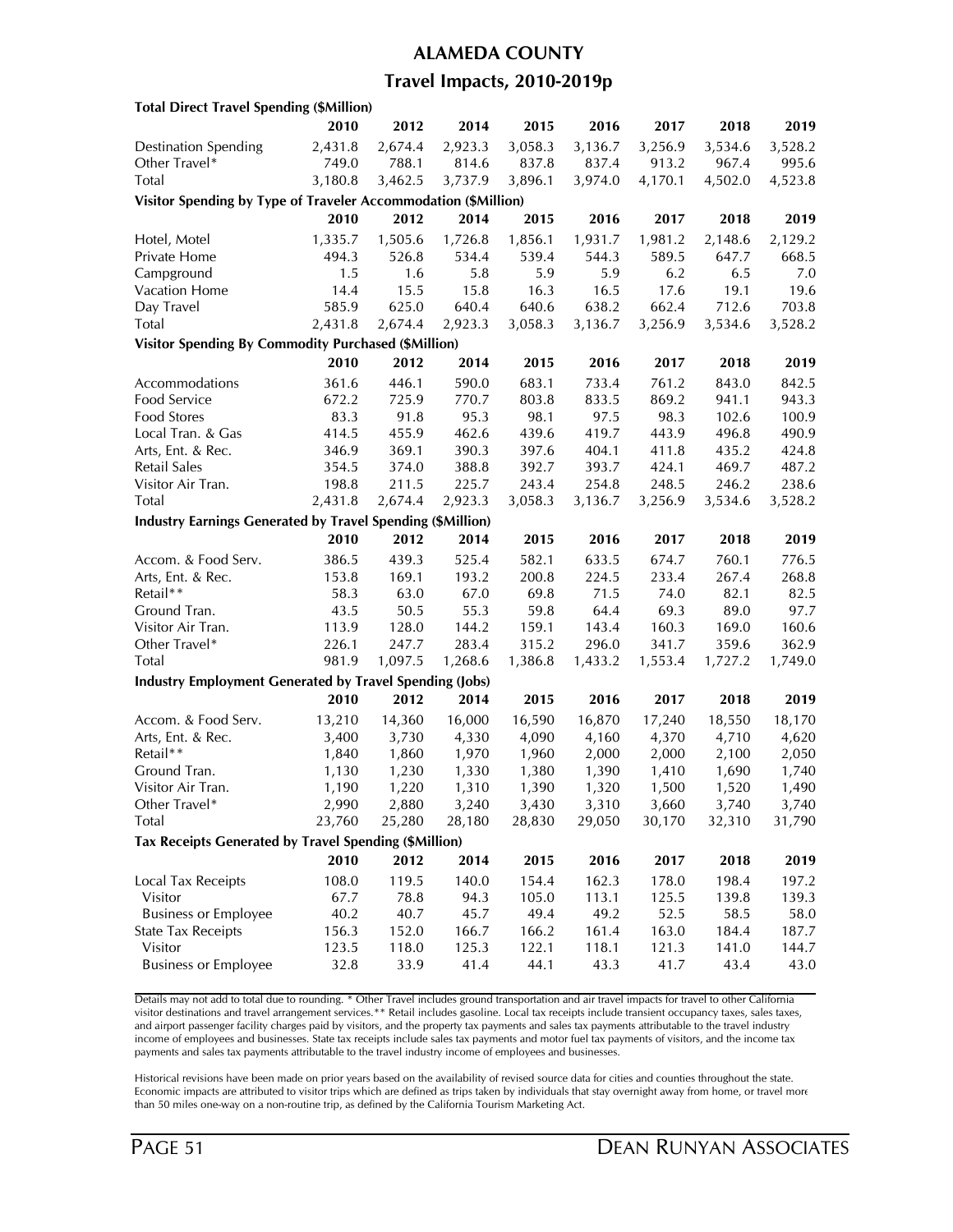### **ALPINE COUNTY**

### **Travel Impacts, 2010-2019p**

| <b>Total Direct Travel Spending (\$Million)</b>                   |                  |                  |                  |                  |                  |                  |                  |                  |
|-------------------------------------------------------------------|------------------|------------------|------------------|------------------|------------------|------------------|------------------|------------------|
|                                                                   | 2010             | 2012             | 2014             | 2015             | 2016             | 2017             | 2018             | 2019             |
| <b>Destination Spending</b>                                       | 26.6             | 27.2             | 26.4             | 28.7             | 33.6             | 34.4             | 35.7             | 37.9             |
| Other Travel*                                                     | 0.2              | 0.2              | 0.2              | 0.2              | 0.1              | 0.2              | 0.2              | 0.2              |
| Total                                                             | 26.8             | 27.5             | 26.6             | 28.8             | 33.7             | 34.6             | 35.9             | 38.1             |
| Visitor Spending by Type of Traveler Accommodation (\$Million)    |                  |                  |                  |                  |                  |                  |                  |                  |
|                                                                   | 2010             | 2012             | 2014             | 2015             | 2016             | 2017             | 2018             | 2019             |
| Hotel, Motel                                                      | 15.7             | 16.0             | 15.0             | 17.0             | 21.8             | 21.6             | 22.0             | 23.6             |
| Private Home                                                      | 0.5              | 0.6              | 0.5              | 0.5              | 0.5              | 0.5              | 0.6              | 0.6              |
| Campground                                                        | 2.8              | 2.9              | 3.3              | 3.3              | 3.4              | 3.5              | 3.7              | 4.0              |
| <b>Vacation Home</b>                                              | 5.6              | 5.7              | 5.5              | 5.8              | 5.9              | 6.5              | 7.1              | 7.2              |
| Day Travel                                                        | 1.9              | $2.0\,$          | 2.0              | 2.1              | 2.1              | 2.3              | 2.4              | 2.5              |
| Total                                                             | 26.6             | 27.2             | 26.4             | 28.7             | 33.6             | 34.4             | 35.7             | 37.9             |
| <b>Visitor Spending By Commodity Purchased (\$Million)</b>        |                  |                  |                  |                  |                  |                  |                  |                  |
|                                                                   | 2010             | 2012             | 2014             | 2015             | 2016             | 2017             | 2018             | 2019             |
|                                                                   |                  |                  |                  |                  |                  |                  |                  |                  |
| Accommodations                                                    | 8.2              | 8.2              | 8.2              | 9.1              | 11.0             | 11.2             | 11.3             | 12.1             |
| Food Service                                                      | 7.8              | 8.0              | 7.7              | 8.5              | 10.3             | 10.5             | 10.9             | 11.6             |
| Food Stores                                                       | 1.2              | 1.3              | 1.4              | 1.5              | 1.6              | 1.6              | 1.6              | 1.7              |
| Local Tran. & Gas                                                 | 2.5              | 2.8              | 2.5              | 2.3              | 2.2              | 2.4              | 2.8              | 3.0              |
| Arts, Ent. & Rec.                                                 | 4.2              | 4.2              | 4.1              | 4.4              | 5.1              | 5.1              | 5.2              | 5.4              |
| Retail Sales                                                      | 2.7              | 2.7              | 2.6              | 2.9              | 3.4              | 3.6              | 4.0              | 4.2              |
| Visitor Air Tran.                                                 | $0.0\,$          | $0.0\,$          | 0.0              | 0.0              | $0.0\,$          | 0.0              | 0.0              | 0.0              |
| Total                                                             | 26.6             | 27.2             | 26.4             | 28.7             | 33.6             | 34.4             | 35.7             | 37.9             |
| <b>Industry Earnings Generated by Travel Spending (\$Million)</b> |                  |                  |                  |                  |                  |                  |                  |                  |
|                                                                   | 2010             | 2012             | 2014             | 2015             | 2016             | 2017             | 2018             | 2019             |
| Accom. & Food Serv.                                               | 4.0              | 4.1              | 3.6              | 3.1              | 3.8              | 3.9              | 4.0              | 4.4              |
| Arts, Ent. & Rec.                                                 | 0.8              | 0.8              | 0.7              | 0.6              | 0.7              | 0.7              | 0.7              | 0.7              |
| Retail**                                                          | 0.5              | 0.5              | 0.5              | 0.6              | 0.7              | 0.7              | 0.7              | $0.8\,$          |
| Ground Tran.                                                      | 0.0              | 0.0              | 0.0              | 0.0              | 0.0              | 0.0              | 0.0              | 0.0              |
| Visitor Air Tran.                                                 | 0.0              | 0.0              | 0.0              | 0.0              | 0.0              | 0.0              | 0.0              | 0.0              |
| Other Travel*                                                     | 0.0              | 0.0              | 0.0              | 0.0              | 0.0              | 0.0              | 0.0              | 0.0              |
| <b>Total</b>                                                      | 5.2              | 5.4              | 4.8              | 4.3              | 5.1              | 5.2              | 5.4              | 5.9              |
| <b>Industry Employment Generated by Travel Spending (Jobs)</b>    |                  |                  |                  |                  |                  |                  |                  |                  |
|                                                                   | 2010             | 2012             | 2014             | 2015             | 2016             | 2017             | 2018             | 2019             |
| Accom. & Food Serv.                                               | 220              | 240              | 200              | 190              | 220              | 220              | 240              | 250              |
| Arts, Ent. & Rec.                                                 | 30               | 40               | 30               | $30\,$           | 30               | 30               | 30               | 40               |
| Retail**                                                          | 20               | 20               | 20               | 20               | 30               | 30               | 30               | 30               |
| Ground Tran.                                                      | $\mathbf{0}$     | $\boldsymbol{0}$ | $\boldsymbol{0}$ | $\mathbf{0}$     | $\boldsymbol{0}$ | $\boldsymbol{0}$ | $\mathbf{0}$     | $\boldsymbol{0}$ |
| Visitor Air Tran.                                                 | $\boldsymbol{0}$ | $\boldsymbol{0}$ | $\mathbf{0}$     | $\boldsymbol{0}$ | $\boldsymbol{0}$ | $\mathbf{0}$     | $\boldsymbol{0}$ | $\boldsymbol{0}$ |
| Other Travel*                                                     | $\theta$         | 0                | 0                | $\theta$         | 0                | $\theta$         | $\theta$         | $\mathbf{0}$     |
| Total                                                             | 280              | 300              | 250              | 240              | 280              | 280              | 300              | 310              |
| Tax Receipts Generated by Travel Spending (\$Million)             |                  |                  |                  |                  |                  |                  |                  |                  |
|                                                                   | 2010             | 2012             | 2014             | 2015             | 2016             | 2017             | 2018             | 2019             |
| Local Tax Receipts                                                | 0.8              | $0.8\,$          | 0.8              | 0.8              | 1.0              | 1.1              | 1.1              | 1.2              |
| Visitor                                                           | 0.6              | 0.6              | 0.6              | 0.7              | 0.9              | 0.9              | 0.9              |                  |
| <b>Business or Employee</b>                                       | 0.2              | 0.2              | 0.2              | 0.1              | 0.2              | 0.2              | 0.2              | 1.0<br>0.2       |
| <b>State Tax Receipts</b>                                         | 1.0              | 0.9              | 0.9              | 0.9              | 1.0              | 1.0              | 1.1              | 1.2              |
| Visitor                                                           | 0.8              | 0.7              | 0.7              | 0.7              | 0.8              | 0.8              | 0.9              | 1.0              |
| <b>Business or Employee</b>                                       | 0.2              | 0.2              | 0.2              | 0.2              | 0.2              | 0.2              | 0.2              | 0.2              |
|                                                                   |                  |                  |                  |                  |                  |                  |                  |                  |

Details may not add to total due to rounding. \* Other Travel includes ground transportation and air travel impacts for travel to other California visitor destinations and travel arrangement services.\*\* Retail includes gasoline. Local tax receipts include transient occupancy taxes, sales taxes, and airport passenger facility charges paid by visitors, and the property tax payments and sales tax payments attributable to the travel industry income of employees and businesses. State tax receipts include sales tax payments and motor fuel tax payments of visitors, and the income tax payments and sales tax payments attributable to the travel industry income of employees and businesses.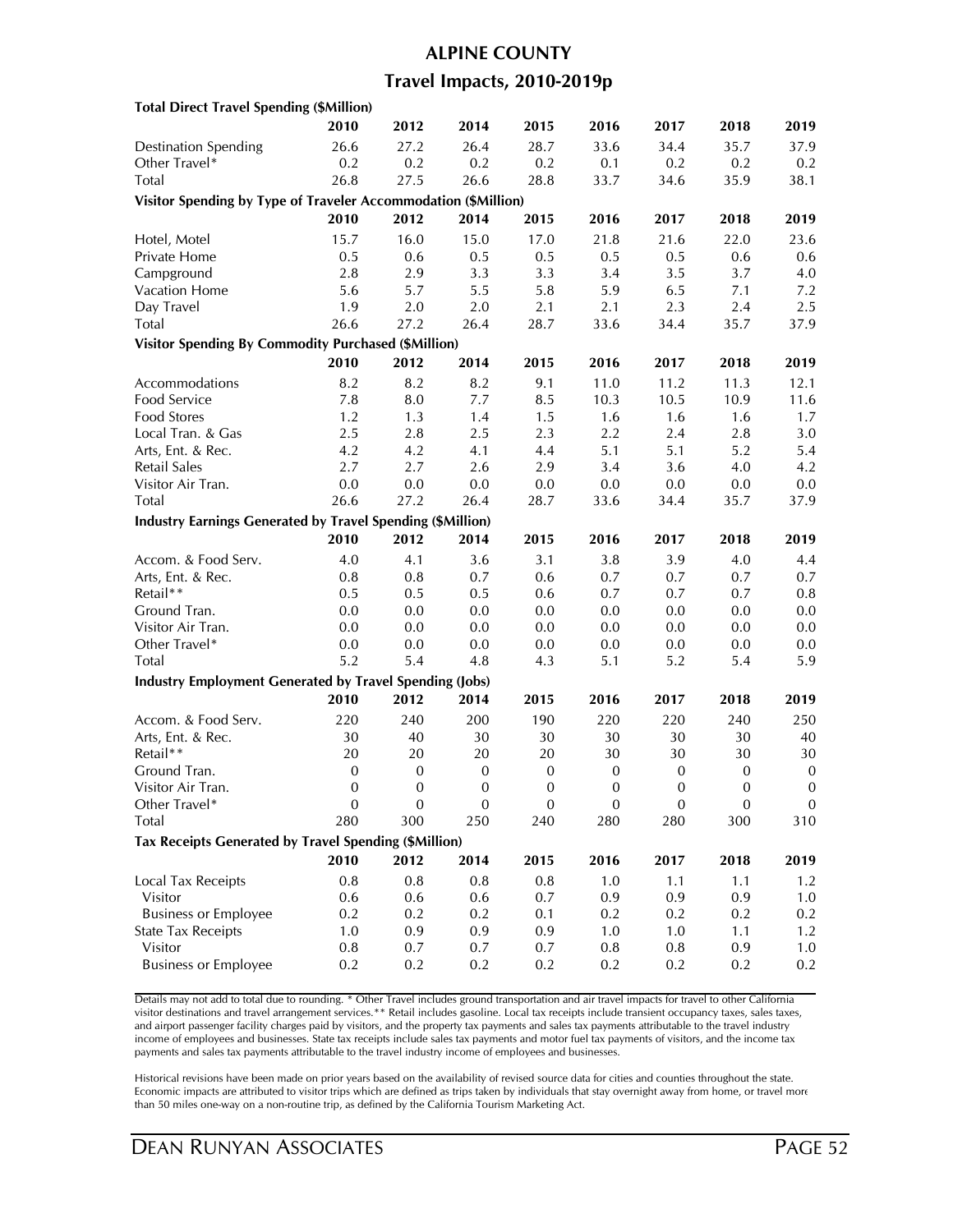#### **AMADOR COUNTY**

### **Travel Impacts, 2010-2019p**

| <b>Total Direct Travel Spending (\$Million)</b>                   |                  |                  |                  |                  |              |          |                  |                  |
|-------------------------------------------------------------------|------------------|------------------|------------------|------------------|--------------|----------|------------------|------------------|
|                                                                   | 2010             | 2012             | 2014             | 2015             | 2016         | 2017     | 2018             | 2019             |
| <b>Destination Spending</b>                                       | 114.9            | 121.7            | 124.1            | 127.7            | 135.3        | 137.9    | 148.7            | 158.2            |
| Other Travel*                                                     | 6.9              | 7.3              | 6.4              | 5.7              | 5.1          | 5.8      | 6.9              | 7.2              |
| Total                                                             | 121.8            | 128.9            | 130.5            | 133.5            | 140.3        | 143.7    | 155.6            | 165.5            |
| Visitor Spending by Type of Traveler Accommodation (\$Million)    |                  |                  |                  |                  |              |          |                  |                  |
|                                                                   | 2010             | 2012             | 2014             | 2015             | 2016         | 2017     | 2018             | 2019             |
|                                                                   | 41.9             | 43.5             | 45.8             | 49.5             | 55.2         | 53.5     | 57.8             | 62.1             |
| Hotel, Motel<br>Private Home                                      | 20.7             | 21.1             | 20.7             | 19.5             | 19.7         | 21.3     | 24.0             | 25.7             |
| Campground                                                        | 15.9             | 18.9             | 19.4             | 19.4             | 19.6         | 20.6     | 21.6             | 23.3             |
| Vacation Home                                                     | 11.6             | 11.8             |                  | 12.0             | 12.2         |          |                  |                  |
|                                                                   |                  |                  | 11.6             |                  | 28.5         | 13.3     | 14.6             | 14.9<br>32.2     |
| Day Travel<br>Total                                               | 24.9             | 26.3             | 26.6<br>124.1    | 27.3             |              | 29.1     | 30.7             |                  |
|                                                                   | 114.9            | 121.7            |                  | 127.7            | 135.3        | 137.9    | 148.7            | 158.2            |
| <b>Visitor Spending By Commodity Purchased (\$Million)</b>        |                  |                  |                  |                  |              |          |                  |                  |
|                                                                   | 2010             | 2012             | 2014             | 2015             | 2016         | 2017     | 2018             | 2019             |
| Accommodations                                                    | 18.3             | 19.1             | 21.0             | 22.8             | 25.6         | 26.1     | 27.8             | 29.9             |
| Food Service                                                      | 31.6             | 33.1             | 33.9             | 36.0             | 39.0         | 39.3     | 42.0             | 44.6             |
| <b>Food Stores</b>                                                | 8.0              | 9.0              | 9.1              | 9.4              | 9.5          | 9.5      | 9.8              | 10.3             |
| Local Tran. & Gas                                                 | 16.9             | 18.9             | 17.8             | 16.5             | 15.5         | 16.7     | 19.3             | 20.5             |
| Arts, Ent. & Rec.                                                 | 27.0             | 28.0             | 28.7             | 30.0             | 32.0         | 31.4     | 32.7             | 34.0             |
| <b>Retail Sales</b>                                               | 13.0             | 13.5             | 13.6             | 13.1             | 13.8         | 14.8     | 17.1             | 18.8             |
| Visitor Air Tran.                                                 | $0.0\,$          | 0.0              | 0.0              | 0.0              | 0.0          | 0.0      | 0.0              | 0.0              |
| Total                                                             | 114.9            | 121.7            | 124.1            | 127.7            | 135.3        | 137.9    | 148.7            | 158.2            |
| <b>Industry Earnings Generated by Travel Spending (\$Million)</b> |                  |                  |                  |                  |              |          |                  |                  |
|                                                                   | 2010             | 2012             | 2014             | 2015             | 2016         | 2017     | 2018             | 2019             |
| Accom. & Food Serv.                                               | 24.6             | 26.2             | 29.1             | 31.3             | 34.8         | 40.4     | 47.3             | 51.6             |
| Arts, Ent. & Rec.                                                 | 12.5             | 13.4             | 13.8             | 12.9             | 13.9         | 14.9     | 14.3             | 15.3             |
| Retail**                                                          | 3.1              | 3.3              | 3.4              | 3.4              | 3.7          | 4.0      | 4.4              | 4.7              |
| Ground Tran.                                                      | 1.2              | 1.4              | 1.5              | 1.6              | 1.8          | $2.0\,$  | 2.9              | 3.5              |
| Visitor Air Tran.                                                 | 0.0              | 0.0              | 0.0              | 0.0              | 0.0          | $0.0\,$  | 0.0              | $0.0\,$          |
| Other Travel*                                                     | 0.2              | 0.2              | 0.2              | 0.2              | 0.2          | 0.3      | 0.3              | 0.3              |
| Total                                                             | 41.6             | 44.5             | 47.9             | 49.4             | 54.4         | 61.6     | 69.2             | 75.5             |
| <b>Industry Employment Generated by Travel Spending (Jobs)</b>    |                  |                  |                  |                  |              |          |                  |                  |
|                                                                   | 2010             | 2012             | 2014             | 2015             | 2016         | 2017     | 2018             | 2019             |
| Accom. & Food Serv.                                               | 900              | 920              | 940              | 970              | 990          | 1,100    | 1,240            | 1,350            |
| Arts, Ent. & Rec.                                                 | 790              | 790              | 800              | 830              | 870          | 850      | 740              | 720              |
| Retail**                                                          | 120              | 120              | 130              | 130              | 130          | 140      | 150              | 160              |
| Ground Tran.                                                      | 40               | 40               | 40               | 40               | 40           | 40       | 60               | 60               |
| Visitor Air Tran.                                                 | $\boldsymbol{0}$ | $\boldsymbol{0}$ | $\boldsymbol{0}$ | $\boldsymbol{0}$ | $\mathbf{0}$ | $\bf{0}$ | $\boldsymbol{0}$ | $\boldsymbol{0}$ |
| Other Travel*                                                     | 10               | 10               | 10               | 10               | 10           | 10       | 10               | 10               |
| Total                                                             | 1,860            | 1,880            | 1,920            | 1,970            | 2,050        | 2,140    | 2,210            | 2,310            |
| Tax Receipts Generated by Travel Spending (\$Million)             |                  |                  |                  |                  |              |          |                  |                  |
|                                                                   | 2010             | 2012             | 2014             | 2015             | 2016         | 2017     | 2018             | 2019             |
|                                                                   |                  |                  |                  |                  |              |          |                  |                  |
| Local Tax Receipts                                                | 2.9              | 3.0              | 3.3              | 3.7              | 4.1          | 4.3      | 4.9              | 5.3              |
| Visitor                                                           | 1.3              | 1.5              | 1.7              | 2.1              | 2.4          | 2.5      | 2.8              | 3.0              |
| <b>Business or Employee</b>                                       | 1.6              | 1.5              | 1.6              | 1.6              | 1.7          | 1.9      | 2.1              | 2.3              |
| <b>State Tax Receipts</b>                                         | 6.4              | 6.2              | 6.5              | 6.4              | 6.4          | 6.6      | 7.5              | 8.0              |
| Visitor                                                           | 5.0              | 4.7              | 4.8              | 4.7              | 4.7          | 4.8      | 5.6              | 6.0              |
| <b>Business or Employee</b>                                       | 1.4              | 1.5              | 1.7              | 1.7              | 1.7          | 1.8      | 1.9              | 2.0              |

Details may not add to total due to rounding. \* Other Travel includes ground transportation and air travel impacts for travel to other California visitor destinations and travel arrangement services.\*\* Retail includes gasoline. Local tax receipts include transient occupancy taxes, sales taxes, and airport passenger facility charges paid by visitors, and the property tax payments and sales tax payments attributable to the travel industry income of employees and businesses. State tax receipts include sales tax payments and motor fuel tax payments of visitors, and the income tax payments and sales tax payments attributable to the travel industry income of employees and businesses.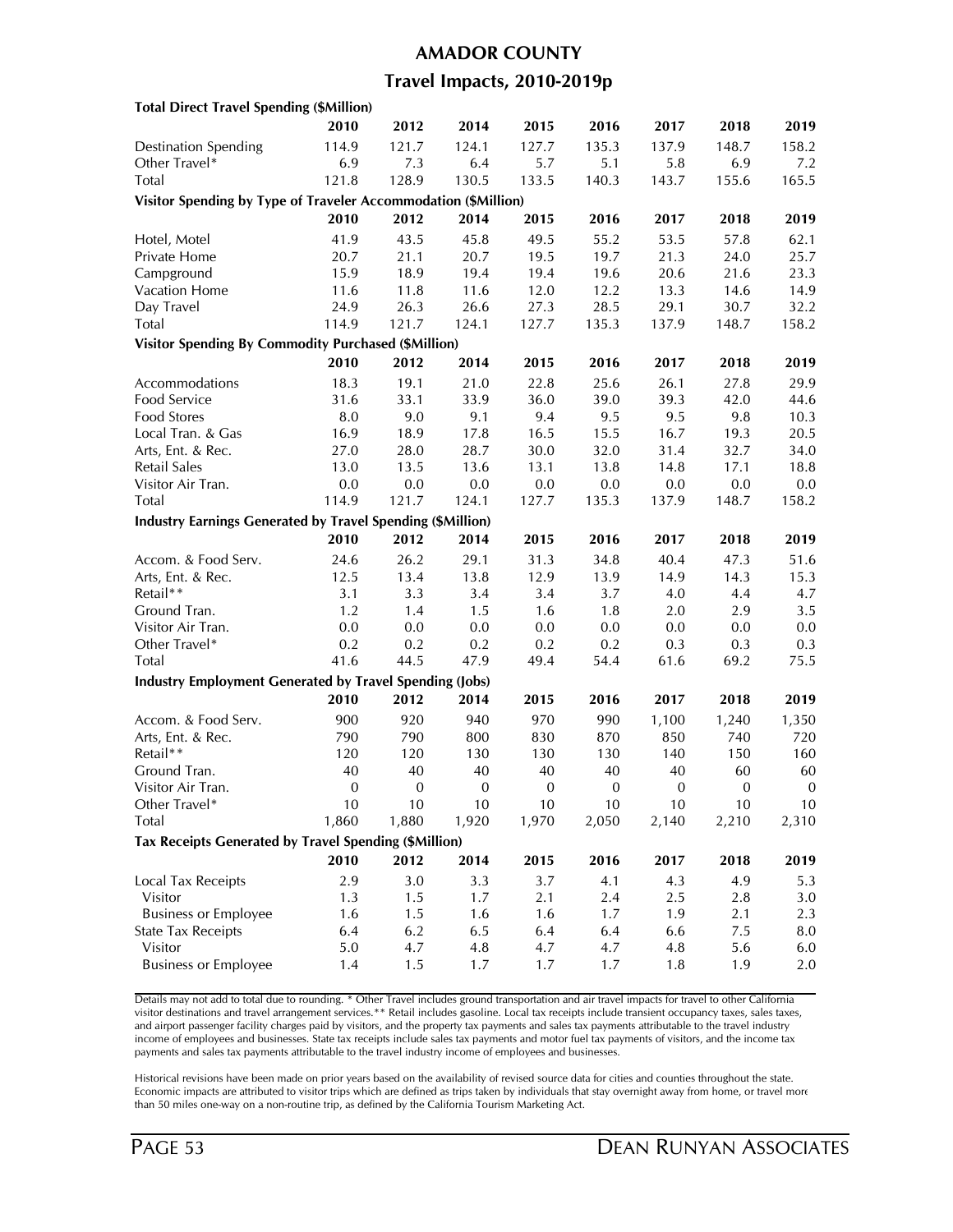#### **BUTTE COUNTY**

### **Travel Impacts, 2010-2019p**

| <b>Total Direct Travel Spending (\$Million)</b>                   |                  |                  |                  |                  |                  |              |                  |                  |
|-------------------------------------------------------------------|------------------|------------------|------------------|------------------|------------------|--------------|------------------|------------------|
|                                                                   | 2010             | 2012             | 2014             | 2015             | 2016             | 2017         | 2018             | 2019             |
| <b>Destination Spending</b>                                       | 243.3            | 262.6            | 265.9            | 265.0            | 270.4            | 295.8        | 312.2            | 338.7            |
| Other Travel*                                                     | 43.4             | 46.7             | 42.4             | 36.1             | 32.0             | 36.0         | 42.1             | 43.7             |
| Total                                                             | 286.7            | 309.3            | 308.3            | 301.1            | 302.4            | 331.7        | 354.2            | 382.5            |
| Visitor Spending by Type of Traveler Accommodation (\$Million)    |                  |                  |                  |                  |                  |              |                  |                  |
|                                                                   | 2010             | 2012             | 2014             | 2015             | 2016             | 2017         | 2018             | 2019             |
|                                                                   | 76.8             | 84.3             | 88.9             | 91.9             | 97.1             | 108.5        | 114.0            | 129.0            |
| Hotel, Motel<br>Private Home                                      | 53.3             | 57.6             |                  | 52.7             | 51.9             | 58.1         | 63.2             | 68.3             |
|                                                                   |                  | 16.2             | 55.5             |                  |                  |              |                  |                  |
| Campground<br>Vacation Home                                       | 15.3             |                  | 18.1<br>27.0     | 18.4<br>26.3     | 18.6<br>26.8     | 19.5<br>28.1 | 20.5<br>29.9     | 22.1<br>30.6     |
|                                                                   | 25.6<br>72.4     | 27.0             |                  |                  |                  |              |                  |                  |
| Day Travel                                                        |                  | 77.5             | 76.4             | 75.8             | 76.1<br>270.4    | 81.5         | 84.7             | 88.8<br>338.7    |
| Total                                                             | 243.3            | 262.6            | 265.9            | 265.0            |                  | 295.8        | 312.2            |                  |
| <b>Visitor Spending By Commodity Purchased (\$Million)</b>        |                  |                  |                  |                  |                  |              |                  |                  |
|                                                                   | 2010             | 2012             | 2014             | 2015             | 2016             | 2017         | 2018             | 2019             |
| Accommodations                                                    | 41.8             | 45.3             | 50.0             | 53.1             | 56.5             | 62.2         | 64.7             | 74.6             |
| Food Service                                                      | 64.3             | 69.0             | 70.5             | 73.3             | 77.3             | 83.6         | 86.8             | 92.9             |
| <b>Food Stores</b>                                                | 13.7             | 15.0             | 15.3             | 15.8             | 15.9             | 16.3         | 16.4             | 17.2             |
| Local Tran. & Gas                                                 | 52.9             | 59.0             | 55.0             | 49.8             | 45.7             | 51.6         | 58.2             | 61.5             |
| Arts, Ent. & Rec.                                                 | 32.8             | 34.7             | 35.4             | 35.9             | 37.2             | 39.2         | 39.8             | 41.5             |
| Retail Sales                                                      | 37.1             | 39.1             | 39.0             | 37.1             | 37.9             | 42.8         | 46.4             | 51.0             |
| Visitor Air Tran.                                                 | 0.6              | 0.5              | 0.7              | 0.0              | 0.0              | $0.0\,$      | 0.0              | 0.0              |
| Total                                                             | 243.3            | 262.6            | 265.9            | 265.0            | 270.4            | 295.8        | 312.2            | 338.7            |
| <b>Industry Earnings Generated by Travel Spending (\$Million)</b> |                  |                  |                  |                  |                  |              |                  |                  |
|                                                                   | 2010             | 2012             | 2014             | 2015             | 2016             | 2017         | 2018             | 2019             |
| Accom. & Food Serv.                                               | 38.9             | 42.7             | 47.7             | 50.0             | 53.7             | 59.2         | 65.4             | 72.5             |
| Arts, Ent. & Rec.                                                 | 14.0             | 15.3             | 15.5             | 15.5             | 16.8             | 20.1         | 22.4             | 24.1             |
| Retail**                                                          | 7.3              | 7.8              | 8.0              | 8.1              | 8.5              | 9.5          | 9.9              | 10.6             |
| Ground Tran.                                                      | 3.3              | 3.9              | 4.0              | 4.2              | 4.7              | 5.7          | 8.0              | 9.7              |
| Visitor Air Tran.                                                 | 0.2              | 0.2              | 0.4              | 0.0              | 0.0              | 0.0          | 0.0              | 0.0              |
| Other Travel*                                                     | 2.2              | 2.3              | 2.4              | 1.6              | 1.8              | 1.8          | 1.9              | 2.1              |
| Total                                                             | 66.0             | 72.2             | 78.1             | 79.4             | 85.5             | 96.3         | 107.6            | 119.0            |
| <b>Industry Employment Generated by Travel Spending (Jobs)</b>    |                  |                  |                  |                  |                  |              |                  |                  |
|                                                                   | 2010             | 2012             | 2014             | 2015             | 2016             | 2017         | 2018             | 2019             |
|                                                                   |                  |                  |                  |                  |                  |              |                  |                  |
| Accom. & Food Serv.                                               | 1,880            | 1,970            | 2,100            | 2,060            | 2,090            | 2,210        | 2,310            | 2,350            |
| Arts, Ent. & Rec.                                                 | 960              | 1,000            | 980              | 980              | 1,010            | 1,100        | 1,120            | 1,100            |
| Retail**                                                          | 280              | 280              | 290              | 280              | 290              | 310          | 310              | 310              |
| Ground Tran.                                                      | 100              | 110              | 110              | 110              | 110              | 120          | 160              | 170              |
| Visitor Air Tran.                                                 | $\boldsymbol{0}$ | $\boldsymbol{0}$ | $\boldsymbol{0}$ | $\boldsymbol{0}$ | $\boldsymbol{0}$ | $\mathbf{0}$ | $\boldsymbol{0}$ | $\boldsymbol{0}$ |
| Other Iravel*                                                     | 90               | 80               | 80               | 70               | 80               | 80           | 80               | 80               |
| Total                                                             | 3,310            | 3,450            | 3,560            | 3,500            | 3,580            | 3,810        | 3,980            | 4,020            |
| Tax Receipts Generated by Travel Spending (\$Million)             |                  |                  |                  |                  |                  |              |                  |                  |
|                                                                   | 2010             | 2012             | 2014             | 2015             | 2016             | 2017         | 2018             | 2019             |
| <b>Local Tax Receipts</b>                                         | 6.0              | 6.3              | 6.7              | 7.0              | 7.4              | 8.2          | 9.1              | 10.3             |
| Visitor                                                           | 3.6              | 3.9              | 4.3              | 4.5              | 4.8              | 5.4          | 6.0              | 6.9              |
| <b>Business or Employee</b>                                       | 2.4              | 2.4              | 2.4              | 2.5              | 2.6              | 2.8          | 3.1              | 3.4              |
| <b>State Tax Receipts</b>                                         | 17.9             | 17.3             | 17.9             | 16.9             | 16.4             | 17.4         | 20.2             | 21.8             |
| Visitor                                                           | 15.3             | 14.7             | 14.9             | 14.0             | 13.3             | 14.3         | 16.9             | 18.2             |
| <b>Business or Employee</b>                                       | 2.5              | 2.6              | 3.0              | 3.0              | 3.0              | 3.1          | 3.3              | 3.5              |
|                                                                   |                  |                  |                  |                  |                  |              |                  |                  |

Details may not add to total due to rounding. \* Other Travel includes ground transportation and air travel impacts for travel to other California visitor destinations and travel arrangement services.\*\* Retail includes gasoline. Local tax receipts include transient occupancy taxes, sales taxes, and airport passenger facility charges paid by visitors, and the property tax payments and sales tax payments attributable to the travel industry income of employees and businesses. State tax receipts include sales tax payments and motor fuel tax payments of visitors, and the income tax payments and sales tax payments attributable to the travel industry income of employees and businesses.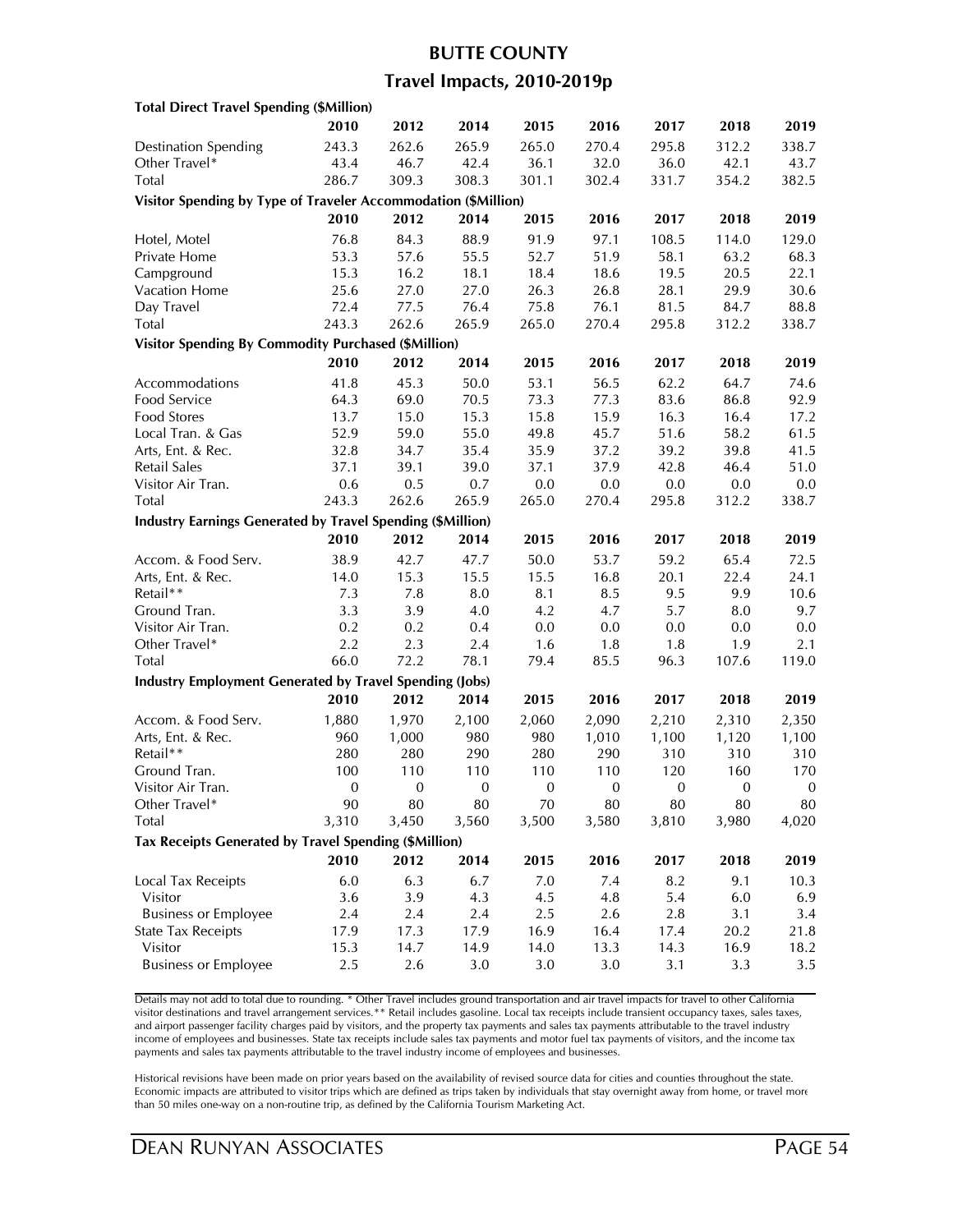#### **CALAVERAS COUNTY**

### **Travel Impacts, 2010-2019p**

| <b>Total Direct Travel Spending (\$Million)</b>                |                  |                  |                  |              |                  |              |                  |                  |
|----------------------------------------------------------------|------------------|------------------|------------------|--------------|------------------|--------------|------------------|------------------|
|                                                                | 2010             | 2012             | 2014             | 2015         | 2016             | 2017         | 2018             | 2019             |
| <b>Destination Spending</b>                                    | 158.3            | 165.7            | 170.4            | 172.7        | 180.7            | 187.7        | 200.2            | 212.8            |
| Other Travel*                                                  | 9.3              | 9.8              | 8.9              | 8.1          | 7.4              | 8.3          | 9.5              | 9.9              |
| Total                                                          | 167.6            | 175.5            | 179.3            | 180.8        | 188.1            | 195.9        | 209.7            | 222.7            |
| Visitor Spending by Type of Traveler Accommodation (\$Million) |                  |                  |                  |              |                  |              |                  |                  |
|                                                                | 2010             | 2012             | 2014             | 2015         | 2016             | 2017         | 2018             | 2019             |
| Hotel, Motel                                                   | 43.0             | 45.1             | 49.0             | 51.7         | 57.6             | 57.5         | 61.2             | 66.3             |
| Private Home                                                   | 24.4             | 25.5             | 24.8             | 23.2         | 23.5             | 25.2         | 27.4             | 29.5             |
| Campground                                                     | 26.5             | 28.4             | 30.1             |              |                  | 31.7         | 33.2             |                  |
| Vacation Home                                                  |                  | 40.2             | 39.4             | 29.8<br>41.0 | 30.2<br>41.7     |              | 48.6             | 35.8<br>49.7     |
| Day Travel                                                     | 39.0<br>25.4     | 26.6             | 27.0             | 27.0         | 27.7             | 44.5<br>28.7 | 29.8             | 31.5             |
|                                                                | 158.3            |                  | 170.4            | 172.7        | 180.7            | 187.7        |                  |                  |
| Total                                                          |                  | 165.7            |                  |              |                  |              | 200.2            | 212.8            |
| <b>Visitor Spending By Commodity Purchased (\$Million)</b>     |                  |                  |                  |              |                  |              |                  |                  |
|                                                                | 2010             | 2012             | 2014             | 2015         | 2016             | 2017         | 2018             | 2019             |
| Accommodations                                                 | 33.8             | 34.8             | 37.8             | 40.0         | 43.8             | 45.0         | 46.8             | 50.1             |
| Food Service                                                   | 45.6             | 47.5             | 49.0             | 51.1         | 54.8             | 55.9         | 58.5             | 62.3             |
| Food Stores                                                    | 11.9             | 12.8             | 13.2             | 13.5         | 13.7             | 13.7         | 13.9             | 14.7             |
| Local Tran. & Gas                                              | 25.3             | 27.6             | 26.2             | 23.8         | 22.1             | 24.1         | 27.4             | 29.1             |
| Arts, Ent. & Rec.                                              | 25.4             | 26.1             | 26.8             | 27.3         | 28.6             | 28.7         | 29.2             | 30.3             |
| Retail Sales                                                   | 16.4             | 16.9             | 17.3             | 17.1         | 17.9             | 20.2         | 24.3             | 26.4             |
| Visitor Air Tran.                                              | 0.0              | 0.0              | 0.0              | 0.0          | 0.0              | $0.0\,$      | $0.0\,$          | 0.0              |
| Total                                                          | 158.3            | 165.7            | 170.4            | 172.7        | 180.7            | 187.7        | 200.2            | 212.8            |
| Industry Earnings Generated by Travel Spending (\$Million)     |                  |                  |                  |              |                  |              |                  |                  |
|                                                                | 2010             | 2012             | 2014             | 2015         | 2016             | 2017         | 2018             | 2019             |
| Accom. & Food Serv.                                            | 43.3             | 45.8             | 47.1             | 47.8         | 52.8             | 58.5         | 62.1             | 67.5             |
| Arts, Ent. & Rec.                                              | 8.6              | 9.2              | 9.9              | 17.0         | 18.4             | 19.9         | 19.9             | 21.2             |
| Retail**                                                       | 5.1              | 5.3              | 5.6              | 5.7          | 6.1              | 6.7          | 7.4              | 7.9              |
| Ground Tran.                                                   | 1.7              | 1.9              | 2.0              | 2.1          | 2.4              | 2.8          | 3.9              | 4.8              |
| Visitor Air Tran.                                              | 0.0              | 0.0              | 0.0              | 0.0          | 0.0              | 0.0          | 0.0              | 0.0              |
| Other Travel*                                                  | 0.7              | 0.7              | 0.7              | 0.8          | 0.9              | 1.0          | 1.1              | 1.1              |
| Total                                                          | 59.3             | 62.9             | 65.3             | 73.5         | 80.5             | 88.9         | 94.4             | 102.5            |
| <b>Industry Employment Generated by Travel Spending (Jobs)</b> |                  |                  |                  |              |                  |              |                  |                  |
|                                                                | 2010             | 2012             | 2014             | 2015         | 2016             | 2017         | 2018             | 2019             |
|                                                                |                  |                  |                  |              |                  |              |                  |                  |
| Accom. & Food Serv.                                            | 1,420            | 1,450            | 1,500            | 1,420        | 1,500            | 1,640        | 1,690            | 1,700            |
| Arts, Ent. & Rec.                                              | 390              | 390              | 420              | 690          | 690              | 700          | 710              | 690              |
| Retail**                                                       | 190              | 190              | 200              | 200          | 210              | 230          | 240              | 260              |
| Ground Tran.                                                   | 50               | 50               | 50               | 50           | 60               | 60           | 80               | 90               |
| Visitor Air Tran.                                              | $\boldsymbol{0}$ | $\boldsymbol{0}$ | $\boldsymbol{0}$ | $\mathbf{0}$ | $\boldsymbol{0}$ | $\bf{0}$     | $\boldsymbol{0}$ | $\boldsymbol{0}$ |
| Other Iravel*                                                  | 30               | 30               | 30               | 30           | 40               | 40           | 40               | 40               |
| Total                                                          | 2,080            | 2,100            | 2,210            | 2,400        | 2,490            | 2,670        | 2,760            | 2,780            |
| Tax Receipts Generated by Travel Spending (\$Million)          |                  |                  |                  |              |                  |              |                  |                  |
|                                                                | 2010             | 2012             | 2014             | 2015         | 2016             | 2017         | 2018             | 2019             |
| Local Tax Receipts                                             | 4.1              | 4.1              | 4.3              | 4.7          | 5.1              | 5.3          | 5.7              | 6.1              |
| Visitor                                                        | 1.9              | $2.0\,$          | 2.3              | 2.4          | 2.7              | 2.7          | 2.9              | 3.2              |
| <b>Business or Employee</b>                                    | 2.2              | 2.1              | 2.1              | 2.3          | 2.4              | 2.6          | $2.8\,$          | 2.9              |
| <b>State Tax Receipts</b>                                      | 8.0              | 7.7              | 8.0              | 8.0          | 8.0              | 8.2          | 9.2              | 9.8              |
| Visitor                                                        | 5.9              | 5.5              | 5.7              | 5.5          | 5.3              | 5.5          | 6.5              | 7.0              |
| <b>Business or Employee</b>                                    | 2.1              | 2.1              | 2.3              | 2.6          | 2.6              | 2.7          | 2.7              | 2.8              |
|                                                                |                  |                  |                  |              |                  |              |                  |                  |

Details may not add to total due to rounding. \* Other Travel includes ground transportation and air travel impacts for travel to other California visitor destinations and travel arrangement services.\*\* Retail includes gasoline. Local tax receipts include transient occupancy taxes, sales taxes, and airport passenger facility charges paid by visitors, and the property tax payments and sales tax payments attributable to the travel industry income of employees and businesses. State tax receipts include sales tax payments and motor fuel tax payments of visitors, and the income tax payments and sales tax payments attributable to the travel industry income of employees and businesses.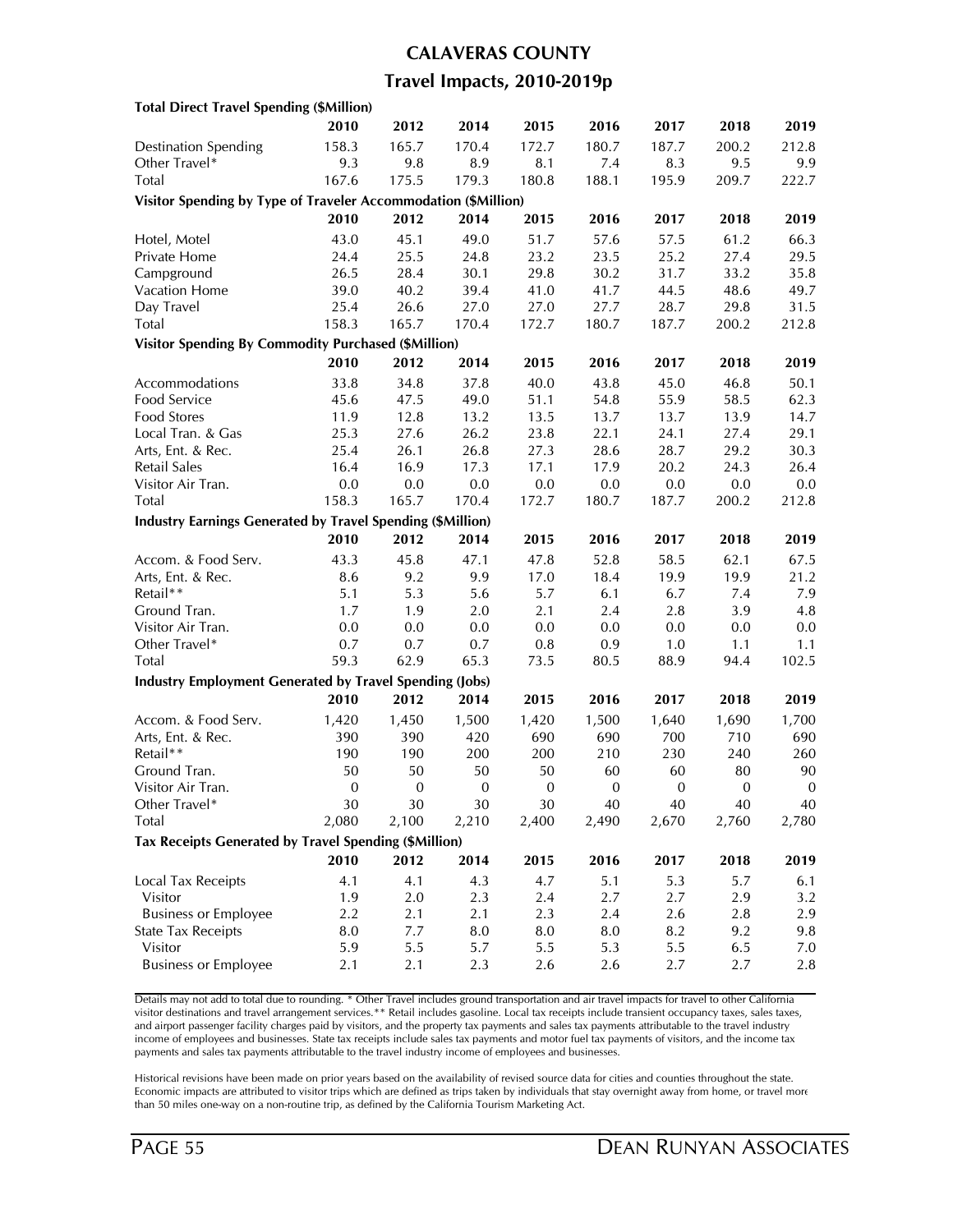### **COLUSA COUNTY Travel Impacts, 2010-2019p**

| <b>Total Direct Travel Spending (\$Million)</b>                   |                  |              |              |                  |              |              |              |                  |
|-------------------------------------------------------------------|------------------|--------------|--------------|------------------|--------------|--------------|--------------|------------------|
|                                                                   | 2010             | 2012         | 2014         | 2015             | 2016         | 2017         | 2018         | 2019             |
| <b>Destination Spending</b>                                       | 40.4             | 44.8         | 43.1         | 42.7             | 45.1         | 47.7         | 52.7         | 55.0             |
| Other Travel*                                                     | 3.9              | 4.2          | 3.7          | 3.3              | 2.9          | 3.3          | 3.8          | 4.0              |
| Total                                                             | 44.4             | 48.9         | 46.9         | 46.0             | 48.0         | 51.0         | 56.5         | 59.0             |
| Visitor Spending by Type of Traveler Accommodation (\$Million)    |                  |              |              |                  |              |              |              |                  |
|                                                                   | 2010             | 2012         | 2014         | 2015             | 2016         | 2017         | 2018         | 2019             |
| Hotel, Motel                                                      | 9.7              | 11.4         | 11.2         | 11.3             | 12.6         | 13.4         | 15.4         | 16.4             |
| Private Home                                                      | 10.6             | 11.6         | 10.9         | 10.3             | 10.7         | 11.5         | 12.5         | 13.2             |
| Campground                                                        | 0.4              | 0.5          | 0.5          | 0.5              | 0.5          | 0.5          | 0.5          | 0.6              |
| Vacation Home                                                     | 6.0              | 6.3          | 6.2          | 6.4              | 6.5          | 7.0          | 7.6          | 7.8              |
| Day Travel                                                        | 13.7             | 15.0         | 14.3         | 14.2             | 14.8         | 15.4         | 16.6         | 17.0             |
| Total                                                             | 40.4             | 44.8         | 43.1         | 42.7             | 45.1         | 47.7         | 52.7         | 55.0             |
| <b>Visitor Spending By Commodity Purchased (\$Million)</b>        |                  |              |              |                  |              |              |              |                  |
|                                                                   | 2010             | 2012         | 2014         | 2015             | 2016         | 2017         | 2018         | 2019             |
| Accommodations                                                    | 5.7              | 6.4          | 6.6          | 6.8              | 7.6          |              | 8.9          | 9.4              |
| Food Service                                                      | 13.2             |              |              |                  | 15.7         | 8.0<br>16.3  | 17.6         | 18.4             |
| <b>Food Stores</b>                                                | 2.2              | 14.5<br>2.4  | 14.1<br>2.3  | 14.5<br>2.4      | 2.5          | 2.5          | 2.5          | 2.6              |
| Local Tran. & Gas                                                 | 6.0              | 6.9          | 6.2          | 5.5              | 5.2          | 5.7          | 6.7          | 6.9              |
| Arts, Ent. & Rec.                                                 | 7.4              | 8.1          | 7.8          | 7.8              | 8.3          | 8.5          | 8.9          | 9.1              |
| <b>Retail Sales</b>                                               | 5.9              | 6.5          | 6.1          | 5.6              | 5.9          | 6.7          | 8.0          | 8.7              |
| Visitor Air Tran.                                                 | 0.0              | 0.0          | 0.0          | 0.0              | 0.0          | 0.0          | 0.0          | 0.0              |
| Total                                                             | 40.4             | 44.8         | 43.1         | 42.7             | 45.1         | 47.7         | 52.7         | 55.0             |
| <b>Industry Earnings Generated by Travel Spending (\$Million)</b> |                  |              |              |                  |              |              |              |                  |
|                                                                   | 2010             | 2012         | 2014         | 2015             | 2016         | 2017         | 2018         | 2019             |
|                                                                   |                  |              |              |                  |              |              |              |                  |
| Accom. & Food Serv.                                               | 5.0              | 5.7          | 5.3          | 5.4              | 6.1          | 5.8          | 6.2          | 6.6              |
| Arts, Ent. & Rec.<br>Retail**                                     | 2.5              | 2.8          | 3.1          | 3.2              | 3.4          | 3.3          | 3.7          | 3.9              |
| Ground Tran.                                                      | 1.2<br>0.4       | 1.3          | 1.3<br>0.5   | 1.3<br>0.5       | 1.4          | 1.5          | 1.6          | 1.7<br>1.1       |
| Visitor Air Tran.                                                 | 0.0              | 0.5          | 0.0          | 0.0              | 0.5<br>0.0   | 0.6<br>0.0   | 0.9          | $0.0\,$          |
| Other Travel*                                                     | 0.1              | 0.0<br>0.1   | 0.1          | 0.1              | 0.1          | 0.2          | 0.0<br>0.2   | 0.2              |
| Total                                                             | 9.2              | 10.4         | 10.3         | 10.5             | 11.6         | 11.4         | 12.6         | 13.5             |
|                                                                   |                  |              |              |                  |              |              |              |                  |
| <b>Industry Employment Generated by Travel Spending (Jobs)</b>    |                  |              |              |                  |              |              |              |                  |
|                                                                   | 2010             | 2012         | 2014         | 2015             | 2016         | 2017         | 2018         | 2019             |
| Accom. & Food Serv.                                               | 290              | 320          | 290          | 280              | 290          | 270          | 280          | 310              |
| Arts, Ent. & Rec.                                                 | 160              | 210          | 290          | 270              | 290          | 300          | 330          | 320              |
| Retail**                                                          | 40               | 50           | 40           | 40               | 40           | 40           | 50           | 50               |
| Ground Tran.                                                      | $10\,$           | 10           | 10           | $10\,$           | 10           | $10\,$       | 20           | $20\,$           |
| Visitor Air Tran.<br>Other Travel*                                | $\boldsymbol{0}$ | $\mathbf{0}$ | $\mathbf{0}$ | $\boldsymbol{0}$ | $\mathbf{0}$ | $\mathbf{0}$ | $\mathbf{0}$ | $\boldsymbol{0}$ |
|                                                                   | $10$             | 10           | $10$         | $10$             | $10$         | $10\,$       | 10           | 10               |
| Total                                                             | 510              | 590          | 650          | 610              | 630          | 640          | 680          | 710              |
| Tax Receipts Generated by Travel Spending (\$Million)             |                  |              |              |                  |              |              |              |                  |
|                                                                   | 2010             | 2012         | 2014         | 2015             | 2016         | 2017         | 2018         | 2019             |
| <b>Local Tax Receipts</b>                                         | 0.9              | 1.0          | 1.0          | 1.0              | 1.1          | 1.1          | 1.3          | 1.4              |
| Visitor                                                           | 0.5              | 0.6          | 0.6          | 0.6              | 0.7          | 0.8          | 1.0          | 1.0              |
| <b>Business or Employee</b>                                       | 0.4              | 0.4          | 0.3          | 0.3              | 0.4          | 0.3          | 0.4          | 0.4              |
| <b>State Tax Receipts</b>                                         | 2.5              | 2.4          | 2.4          | 2.3              | 2.3          | 2.4          | 2.7          | 2.9              |
| Visitor                                                           | 2.1              | 2.1          | 2.0          | 1.9              | 1.9          | 2.0          | 2.4          | 2.5              |
| <b>Business or Employee</b>                                       | 0.4              | 0.4          | 0.4          | 0.4              | 0.4          | 0.4          | 0.4          | 0.4              |

Details may not add to total due to rounding. \* Other Travel includes ground transportation and air travel impacts for travel to other California visitor destinations and travel arrangement services.\*\* Retail includes gasoline. Local tax receipts include transient occupancy taxes, sales taxes, and airport passenger facility charges paid by visitors, and the property tax payments and sales tax payments attributable to the travel industry income of employees and businesses. State tax receipts include sales tax payments and motor fuel tax payments of visitors, and the income tax payments and sales tax payments attributable to the travel industry income of employees and businesses.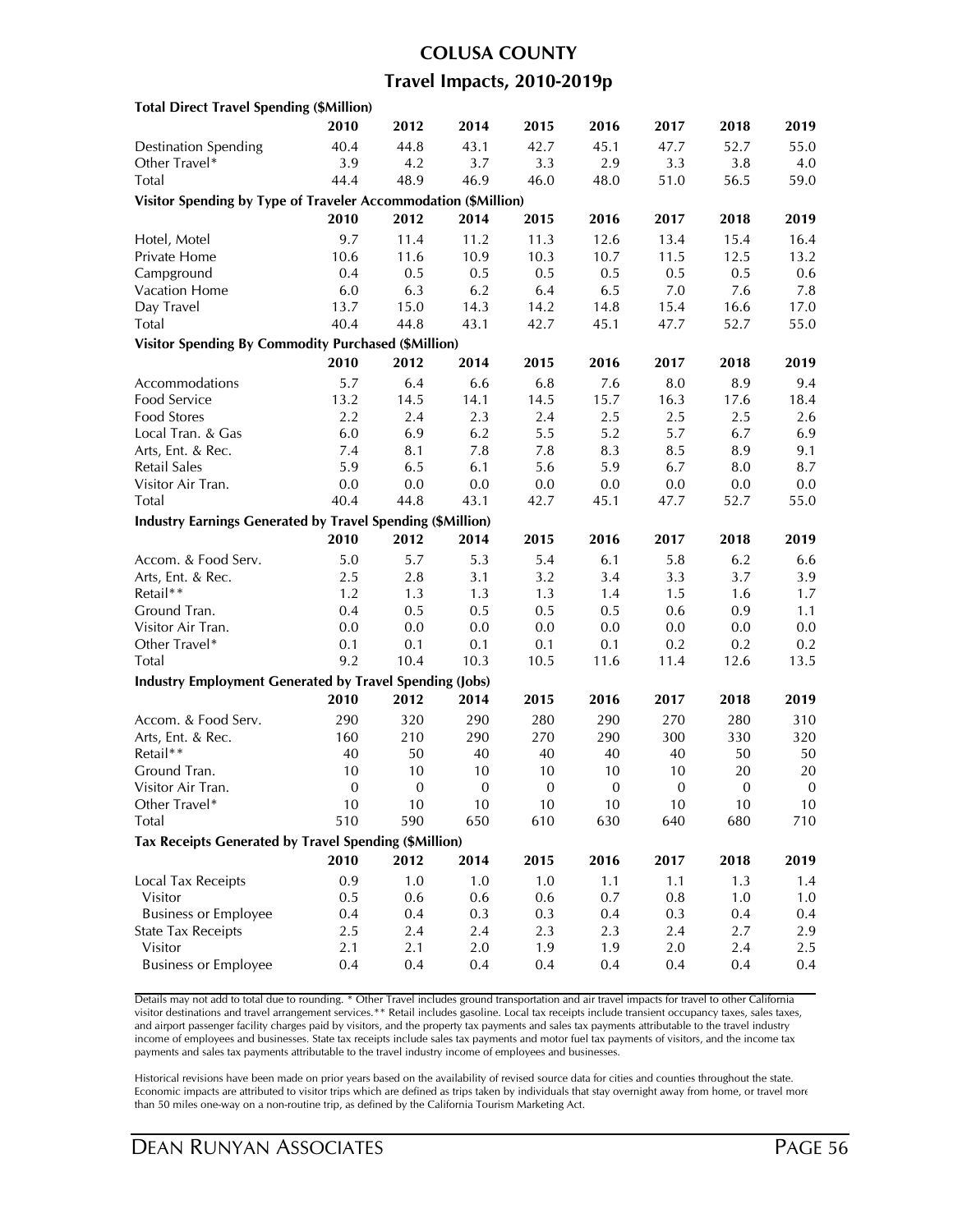#### **CONTRA COSTA COUNTY**

#### **Travel Impacts, 2010-2019p**

| <b>Total Direct Travel Spending (\$Million)</b>                   |                  |              |                  |                  |                  |                  |                  |                  |
|-------------------------------------------------------------------|------------------|--------------|------------------|------------------|------------------|------------------|------------------|------------------|
|                                                                   | 2010             | 2012         | 2014             | 2015             | 2016             | 2017             | 2018             | 2019             |
| <b>Destination Spending</b>                                       | 1,191            | 1,317        | 1,403            | 1,383            | 1,504            | 1,580            | 1,676            | 1,739            |
| Other Travel*                                                     | 239              | 252          | 239              | 225              | 210              | 229              | 254              | 264              |
| Total                                                             | 1,430            | 1,569        | 1,641            | 1,608            | 1,714            | 1,809            | 1,930            | 2,004            |
| Visitor Spending by Type of Traveler Accommodation (\$Million)    |                  |              |                  |                  |                  |                  |                  |                  |
|                                                                   | 2010             | 2012         | 2014             | 2015             | 2016             | 2017             | 2018             | 2019             |
| Hotel, Motel                                                      | 354.3            | 405.0        | 446.6            | 440.8            | 516.6            | 544.7            | 568.5            | 581.0            |
| Private Home                                                      | 337.9            | 371.2        | 364.8            | 360.5            | 377.9            | 409.1            | 449.1            | 483.4            |
| Campground                                                        | 21.4             | 21.6         | 65.7             | 65.4             | 66.2             | 69.4             | 72.8             | 78.5             |
| Vacation Home                                                     | 30.3             | 32.6         | 33.1             | 34.1             | 34.5             | 36.7             | 40.0             | 41.0             |
| Day Travel                                                        | 447.3            | 486.2        | 492.4            | 482.4            | 509.0            | 520.0            | 545.6            | 555.5            |
| Total                                                             | 1,191.4          | 1,316.7      | 1,402.6          | 1,383.0          | 1,504.3          | 1,580.0          | 1,676.1          | 1,739.3          |
| <b>Visitor Spending By Commodity Purchased (\$Million)</b>        |                  |              |                  |                  |                  |                  |                  |                  |
|                                                                   | 2010             | 2012         | 2014             | 2015             | 2016             | 2017             | 2018             | 2019             |
| Accommodations                                                    | 130.1            | 158.1        | 204.1            | 210.1            | 245.1            | 256.1            | 270.4            | 279.1            |
| Food Service                                                      | 381.1            | 415.1        | 433.3            | 438.0            | 489.2            | 508.4            | 529.8            | 546.7            |
| <b>Food Stores</b>                                                | 63.2             | 70.3         | 80.8             | 81.7             | 85.5             | 85.4             | 86.5             | 88.5             |
| Local Tran. & Gas                                                 | 206.0            | 233.0        | 229.9            | 205.9            | 198.0            | 215.1            | 243.9            | 251.0            |
| Arts, Ent. & Rec.                                                 | 203.9            | 219.0        | 228.2            | 225.7            | 246.5            | 249.9            | 254.5            | 255.8            |
| Retail Sales                                                      | 207.2            | 221.2        | 226.3            | 221.7            | 239.8            | 265.0            | 291.1            | 318.2            |
|                                                                   | 0.0              | 0.0          | 0.0              | 0.0              | 0.0              | 0.0              | 0.0              | 0.0              |
| Visitor Air Tran.<br>Total                                        | 1,191.4          |              |                  |                  |                  |                  |                  |                  |
|                                                                   |                  | 1,316.7      | 1,402.6          | 1,383.0          | 1,504.3          | 1,580.0          | 1,676.1          | 1,739.3          |
| <b>Industry Earnings Generated by Travel Spending (\$Million)</b> |                  |              |                  |                  |                  |                  |                  |                  |
|                                                                   | 2010             | 2012         | 2014             | 2015             | 2016             | 2017             | 2018             | 2019             |
| Accom. & Food Serv.                                               | 273.2            | 312.2        | 337.1            | 367.9            | 439.2            | 461.5            | 467.4            | 491.8            |
| Arts, Ent. & Rec.                                                 | 119.4            | 132.5        | 127.3            | 129.5            | 152.8            | 164.7            | 161.4            | 167.1            |
| Retail**                                                          | 36.7             | 40.0         | 43.3             | 44.0             | 48.2             | 51.6             | 53.4             | 56.3             |
| Ground Tran.                                                      | 15.2             | 18.1         | 19.6             | 20.1             | 23.5             | 27.1             | 38.4             | 45.1             |
| Visitor Air Tran.                                                 | 0.0              | 0.0          | 0.0              | 0.0              | 0.0              | 0.0              | 0.0              | 0.0              |
| Other Travel*                                                     | 26.3             | 23.5         | 25.5             | 29.0             | 32.4             | 33.1             | 32.0             | 33.6             |
| Total                                                             | 470.9            | 526.3        | 552.8            | 590.5            | 696.0            | 738.0            | 752.6            | 793.8            |
| <b>Industry Employment Generated by Travel Spending (Jobs)</b>    |                  |              |                  |                  |                  |                  |                  |                  |
|                                                                   | 2010             | 2012         | 2014             | 2015             | 2016             | 2017             | 2018             | 2019             |
| Accom. & Food Serv.                                               | 7,320            | 8,060        | 8,470            | 8,520            | 9,490            | 9,600            | 9,480            | 9,520            |
| Arts, Ent. & Rec.                                                 | 5,450            | 5,410        | 5,410            | 5,330            | 5,760            | 5,650            | 5,670            | 5,820            |
| Retail**                                                          | 1,180            | 1,280        | 1,350            | 1,320            | 1,430            | 1,480            | 1,490            | 1,520            |
| Ground Tran.                                                      | 450              | 500          | 530              | 510              | 560              | 580              | 750              | 820              |
| Visitor Air Tran.                                                 | $\boldsymbol{0}$ | $\mathbf{0}$ | $\boldsymbol{0}$ | $\boldsymbol{0}$ | $\boldsymbol{0}$ | $\boldsymbol{0}$ | $\boldsymbol{0}$ | $\boldsymbol{0}$ |
| Other Iravel*                                                     | 550              | 540          | 540              | 570              | 620              | 630              | 580              | 590              |
| Total                                                             | 14,970           | 15,790       | 16,310           | 16,250           | 17,870           | 17,930           | 17,980           | 18,270           |
| Tax Receipts Generated by Travel Spending (\$Million)             |                  |              |                  |                  |                  |                  |                  |                  |
|                                                                   | 2010             | 2012         | 2014             | 2015             | 2016             | 2017             | 2018             | 2019             |
| Local Tax Receipts                                                | 39.1             | 42.4         | 47.7             | 49.5             | 56.5             | 58.7             | 63.2             | 65.6             |
| Visitor                                                           | 20.5             | 23.7         | 28.7             | 29.3             | 33.6             | 35.4             | 39.3             | 41.0             |
| <b>Business or Employee</b>                                       | 18.6             | 18.8         | 19.0             | 20.1             | 22.9             | 23.3             | 23.9             | 24.7             |
| <b>State Tax Receipts</b>                                         | 90.1             | 88.3         | 93.8             | 90.3             | 92.7             | 95.0             | 106.6            | 112.3            |
| Visitor                                                           | 74.2             | 71.8         | 75.4             | 71.1             | 71.5             | 74.3             | 86.7             | 91.8             |
| <b>Business or Employee</b>                                       | 15.9             | 16.5         | 18.5             | 19.2             | 21.2             | 20.7             | 19.9             | 20.5             |
|                                                                   |                  |              |                  |                  |                  |                  |                  |                  |

Details may not add to total due to rounding. \* Other Travel includes ground transportation and air travel impacts for travel to other California visitor destinations and travel arrangement services.\*\* Retail includes gasoline. Local tax receipts include transient occupancy taxes, sales taxes, and airport passenger facility charges paid by visitors, and the property tax payments and sales tax payments attributable to the travel industry income of employees and businesses. State tax receipts include sales tax payments and motor fuel tax payments of visitors, and the income tax payments and sales tax payments attributable to the travel industry income of employees and businesses.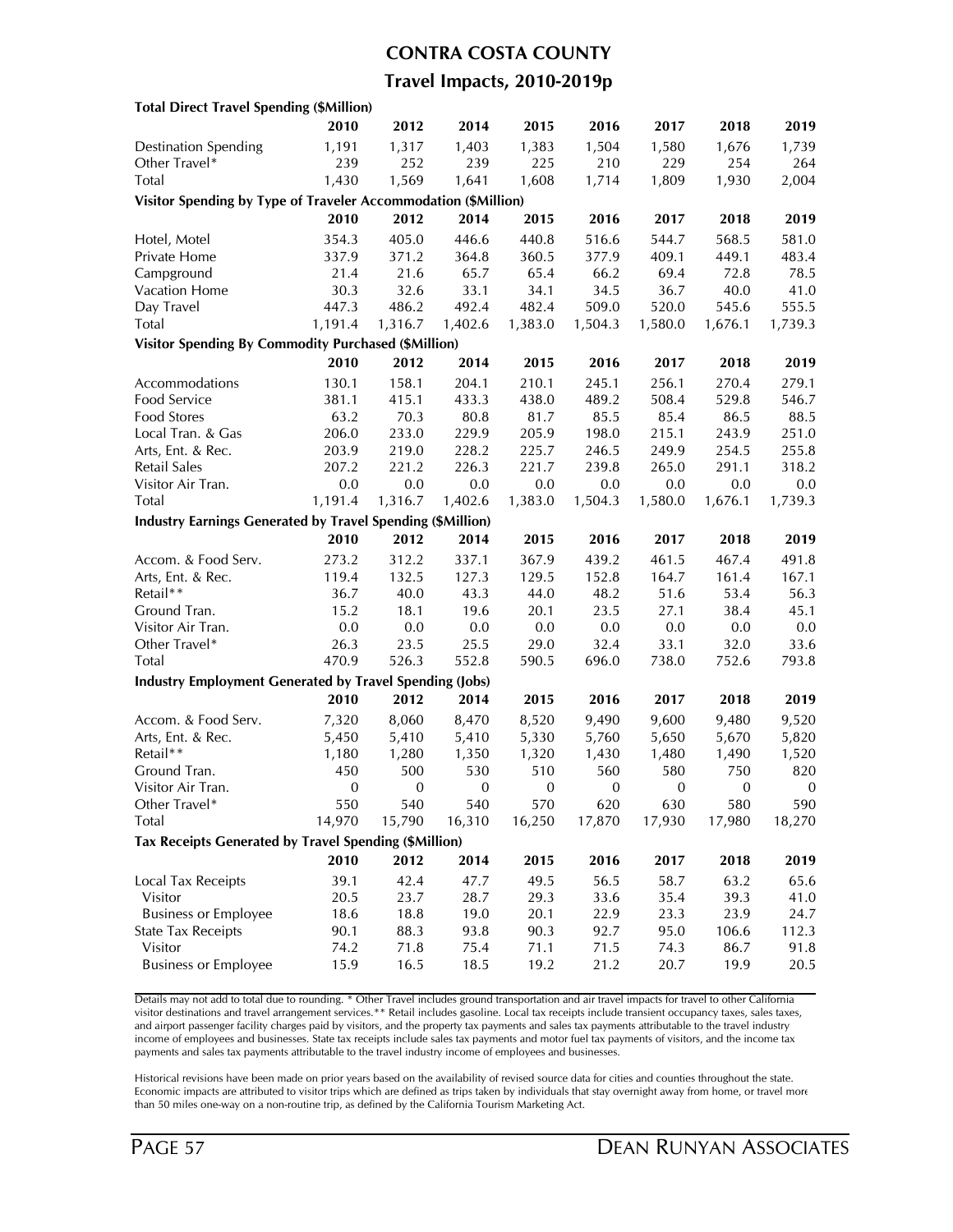#### **DEL NORTE COUNTY**

#### **Travel Impacts, 2010-2019p**

| <b>Total Direct Travel Spending (\$Million)</b>                   |                  |                  |           |           |           |           |              |           |
|-------------------------------------------------------------------|------------------|------------------|-----------|-----------|-----------|-----------|--------------|-----------|
|                                                                   | 2010             | 2012             | 2014      | 2015      | 2016      | 2017      | 2018         | 2019      |
| <b>Destination Spending</b>                                       | 103.9            | 106.5            | 115.1     | 118.3     | 125.4     | 127.4     | 136.4        | 144.7     |
| Other Travel*                                                     | 6.2              | 6.6              | 5.7       | 4.6       | 4.5       | 4.9       | 5.6          | 5.8       |
| Total                                                             | 110.1            | 113.1            | 120.8     | 122.9     | 129.9     | 132.3     | 142.0        | 150.5     |
| Visitor Spending by Type of Traveler Accommodation (\$Million)    |                  |                  |           |           |           |           |              |           |
|                                                                   | 2010             | 2012             | 2014      | 2015      | 2016      | 2017      | 2018         | 2019      |
|                                                                   |                  |                  |           |           |           |           |              |           |
| Hotel, Motel                                                      | 39.1             | 40.9             | 45.8      | 49.2      | 54.5      | 53.6      | 58.0         | 61.2      |
| Private Home                                                      | 15.5             | 16.3             | 15.6      | 14.3      | 14.8      | 15.4      | 17.1         | 18.1      |
| Campground                                                        | 27.5             | 27.2             | 30.6      | 31.1      | 31.5      | 33.0      | 34.7         | 37.4      |
| Vacation Home                                                     | 2.3              | 2.4              | 2.3       | 2.4       | 2.4       | 2.5       | 2.8          | 2.8       |
| Day Travel                                                        | 19.5             | 19.8             | 20.9      | 21.3      | 22.2      | 22.8      | 23.9         | 25.2      |
| Total                                                             | 103.9            | 106.5            | 115.1     | 118.3     | 125.4     | 127.4     | 136.4        | 144.7     |
| <b>Visitor Spending By Commodity Purchased (\$Million)</b>        |                  |                  |           |           |           |           |              |           |
|                                                                   | 2010             | 2012             | 2014      | 2015      | 2016      | 2017      | 2018         | 2019      |
| Accommodations                                                    | 20.3             | 20.7             | 24.4      | 26.9      | 29.8      | 30.0      | 31.7         | 33.3      |
| Food Service                                                      | 28.6             | 29.4             | 31.5      | 33.3      | 36.0      | 36.6      | 39.1         | 41.7      |
| Food Stores                                                       | 9.9              | 10.1             | 10.9      | 11.3      | 11.5      | 11.6      | 11.9         | 12.6      |
| Local Tran. & Gas                                                 | 16.2             | 17.0             | 17.0      | 15.7      | 14.8      | 16.0      | 18.5         | 19.7      |
| Arts, Ent. & Rec.                                                 | 15.4             | 15.6             | 16.7      | 17.3      | 18.3      | 18.2      | 19.0         | 19.7      |
| Retail Sales                                                      | 12.8             | 12.9             | 13.5      | 13.1      | 13.7      | 14.3      | 15.5         | 16.9      |
| Visitor Air Tran.                                                 | 0.7              | 0.8              | 1.1       | 0.6       | 1.3       | 0.8       | $0.8\,$      | 0.8       |
| Total                                                             | 103.9            | 106.5            | 115.1     | 118.3     | 125.4     | 127.4     | 136.4        | 144.7     |
| <b>Industry Earnings Generated by Travel Spending (\$Million)</b> |                  |                  |           |           |           |           |              |           |
|                                                                   | 2010             | 2012             | 2014      | 2015      | 2016      | 2017      | 2018         | 2019      |
| Accom. & Food Serv.                                               | 22.9             | 23.7             | 25.8      | 28.0      | 30.6      | 31.3      | 36.4         | 39.4      |
| Arts, Ent. & Rec.                                                 | 8.4              | 8.8              | 9.0       | 9.4       | 10.0      | 10.1      | 10.9         | 11.7      |
| Retail**                                                          | 3.4              | 3.4              | 3.7       | 3.8       | 4.0       | 4.5       | 4.6          | 4.9       |
| Ground Tran.                                                      | 1.1              | 1.3              | 1.4       | 1.5       | 1.7       | $2.0\,$   | 2.8          | 3.5       |
| Visitor Air Tran.                                                 | 0.3              | 0.3              | 0.4       | 0.5       | 0.7       | 0.9       | 0.9          | 0.9       |
| Other Travel*                                                     | 0.5              | 0.6              | 0.5       | 0.5       | 0.6       | 1.0       | 1.1          | 1.1       |
| Total                                                             | 36.5             | 38.0             | 40.8      | 43.8      | 47.6      | 49.8      | 56.8         | 61.5      |
| <b>Industry Employment Generated by Travel Spending (Jobs)</b>    |                  |                  |           |           |           |           |              |           |
|                                                                   | 2010             | 2012             | 2014      | 2015      | 2016      | 2017      | 2018         | 2019      |
| Accom. & Food Serv.                                               | 930              | 930              | 990       | 1,000     | 990       |           |              | 1,140     |
|                                                                   | 250              | 220              | 220       | 210       | 200       | 1,000     | 1,110<br>210 |           |
| Arts, Ent. & Rec.<br>Retail**                                     |                  |                  |           |           |           | 200       |              | 210       |
| Ground Tran.                                                      | 130<br>30        | 130<br>30        | 140<br>40 | 130<br>40 | 150<br>40 | 160<br>40 | 160<br>60    | 160<br>60 |
| Visitor Air Tran.                                                 | $\boldsymbol{0}$ | $\boldsymbol{0}$ | 10        | 10        | 10        | 10        | 10           | 10        |
|                                                                   |                  |                  |           |           |           |           |              |           |
| Other Travel*                                                     | 10               | 10               | 10        | 10        | 10        | 20        | 20           | 20        |
| Total                                                             | 1,370            | 1,330            | 1,400     | 1,400     | 1,400     | 1,430     | 1,560        | 1,610     |
| Tax Receipts Generated by Travel Spending (\$Million)             |                  |                  |           |           |           |           |              |           |
|                                                                   | 2010             | 2012             | 2014      | 2015      | 2016      | 2017      | 2018         | 2019      |
| Local Tax Receipts                                                | 3.5              | 3.4              | 3.8       | 4.1       | 4.4       | 4.6       | 5.2          | 5.5       |
| Visitor                                                           | 2.1              | 2.1              | 2.5       | 2.7       | 3.0       | 3.1       | 3.4          | 3.6       |
| <b>Business or Employee</b>                                       | 1.4              | 1.3              | 1.3       | 1.4       | 1.4       | 1.5       | 1.7          | 1.8       |
| <b>State Tax Receipts</b>                                         | 5.9              | 5.5              | 6.0       | 5.9       | 6.0       | 5.9       | 6.7          | 7.2       |
| Visitor                                                           | 4.6              | 4.2              | 4.5       | 4.4       | 4.4       | 4.4       | 5.1          | 5.5       |
| <b>Business or Employee</b>                                       | 1.3              | 1.3              | 1.5       | 1.5       | 1.6       | 1.5       | 1.6          | 1.6       |
|                                                                   |                  |                  |           |           |           |           |              |           |

Details may not add to total due to rounding. \* Other Travel includes ground transportation and air travel impacts for travel to other California visitor destinations and travel arrangement services.\*\* Retail includes gasoline. Local tax receipts include transient occupancy taxes, sales taxes, and airport passenger facility charges paid by visitors, and the property tax payments and sales tax payments attributable to the travel industry income of employees and businesses. State tax receipts include sales tax payments and motor fuel tax payments of visitors, and the income tax payments and sales tax payments attributable to the travel industry income of employees and businesses.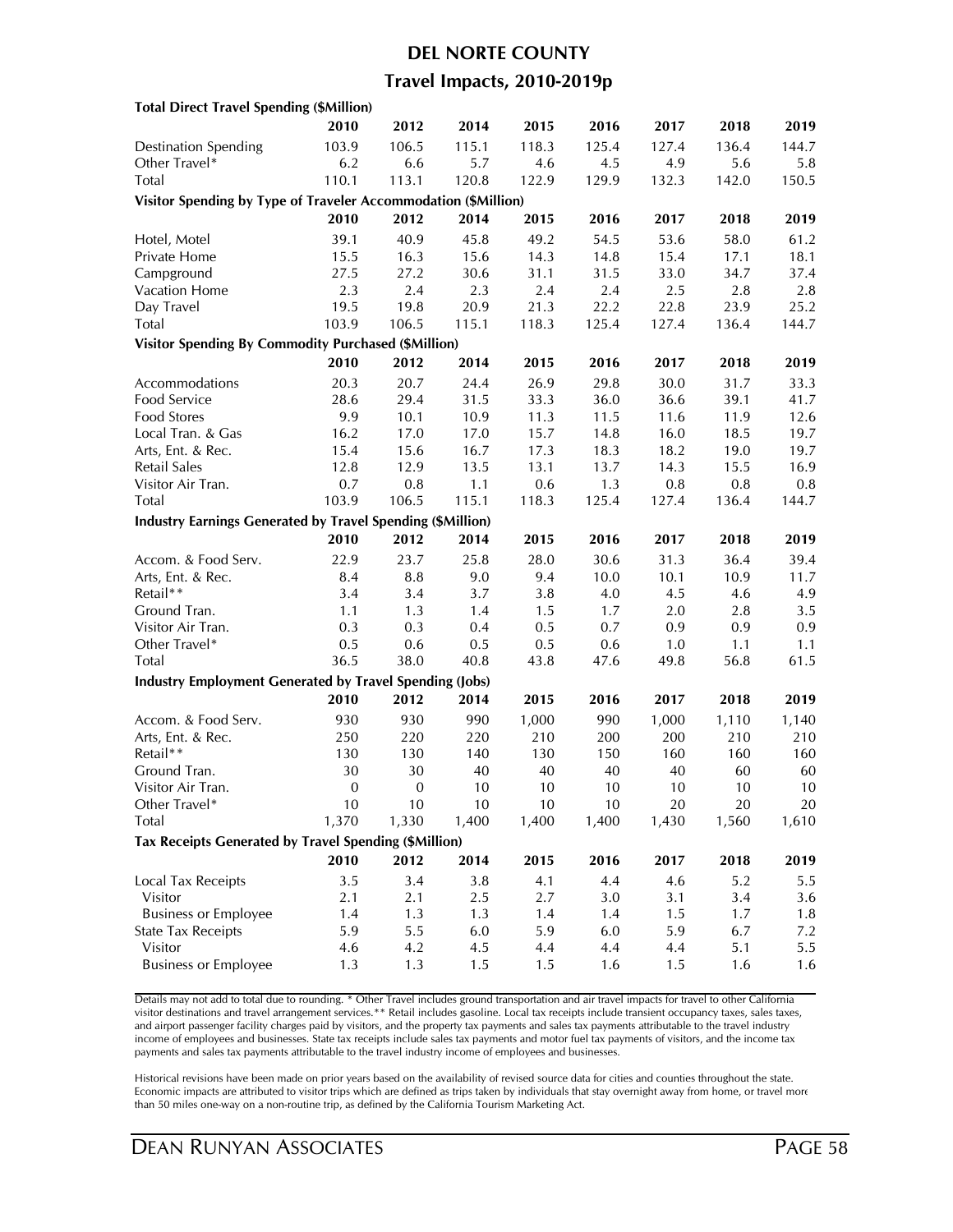#### **EL DORADO COUNTY**

### **Travel Impacts, 2010-2019p**

| <b>Total Direct Travel Spending (\$Million)</b>                |                  |                  |                  |              |                  |               |                  |                  |
|----------------------------------------------------------------|------------------|------------------|------------------|--------------|------------------|---------------|------------------|------------------|
|                                                                | 2010             | 2012             | 2014             | 2015         | 2016             | 2017          | 2018             | 2019             |
| <b>Destination Spending</b>                                    | 631.1            | 690.5            | 759.0            | 847.5        | 898.6            | 939.6         | 1,010.2          | 1,087.2          |
| Other Travel*                                                  | 61.5             | 66.7             | 47.0             | 44.7         | 43.0             | 47.8          | 54.1             | 56.2             |
| Total                                                          | 692.6            | 757.2            | 806.0            | 892.2        | 941.6            | 987.4         | 1,064.2          | 1,143.3          |
| Visitor Spending by Type of Traveler Accommodation (\$Million) |                  |                  |                  |              |                  |               |                  |                  |
|                                                                | 2010             | 2012             | 2014             | 2015         | 2016             | 2017          | 2018             | 2019             |
| Hotel, Motel                                                   | 361.3            | 406.5            | 466.7            | 551.4        | 599.1            | 628.6         | 669.8            | 728.2            |
| Private Home                                                   | 68.8             | 72.8             | 70.9             | 71.8         | 71.1             | 75.8          | 87.6             | 93.5             |
|                                                                | 48.8             | 51.1             |                  | 58.5         | 59.2             | 62.1          | 65.2             |                  |
| Campground<br>Vacation Home                                    |                  | 92.0             | 58.0             | 89.9         | 91.4             | 96.1          |                  | 70.3             |
| Day Travel                                                     | 88.3<br>63.9     | 68.1             | 91.9<br>71.5     | 75.9         | 77.9             | 76.9          | 101.2<br>86.4    | 103.5<br>91.7    |
|                                                                |                  |                  | 759.0            |              |                  |               | 1,010.2          | 1,087.2          |
| <b>Total</b>                                                   | 631.1            | 690.5            |                  | 847.5        | 898.6            | 939.6         |                  |                  |
| <b>Visitor Spending By Commodity Purchased (\$Million)</b>     |                  |                  |                  |              |                  |               |                  |                  |
|                                                                | 2010             | 2012             | 2014             | 2015         | 2016             | 2017          | 2018             | 2019             |
| Accommodations                                                 | 149.7            | 165.3            | 199.8            | 231.7        | 255.5            | 270.1         | 279.6            | 298.7            |
| Food Service                                                   | 178.6            | 195.7            | 212.7            | 244.9        | 264.1            | 274.9         | 298.2            | 325.1            |
| Food Stores                                                    | 31.2             | 34.0             | 36.4             | 39.2         | 39.9             | 40.2          | 41.7             | 44.2             |
| Local Tran. & Gas                                              | 77.3             | 86.6             | 85.9             | 84.2         | 79.2             | 86.4          | 101.4            | 108.8            |
| Arts, Ent. & Rec.                                              | 117.4            | 126.1            | 135.4            | 150.5        | 158.5            | 161.1         | 170.1            | 179.7            |
| <b>Retail Sales</b>                                            | 77.0             | 82.9             | 88.9             | 96.9         | 101.4            | 106.9         | 119.3            | 130.8            |
| Visitor Air Tran.                                              | 0.0              | 0.0              | 0.0              | 0.0          | 0.0              | 0.0           | 0.0              | 0.0              |
| Total                                                          | 631.1            | 690.5            | 759.0            | 847.5        | 898.6            | 939.6         | 1,010.2          | 1,087.2          |
| Industry Earnings Generated by Travel Spending (\$Million)     |                  |                  |                  |              |                  |               |                  |                  |
|                                                                | 2010             | 2012             | 2014             | 2015         | 2016             | 2017          | 2018             | 2019             |
| Accom. & Food Serv.                                            | 149.6            | 165.0            | 204.4            | 238.5        | 265.7            | 312.6         | 324.9            | 358.7            |
| Arts, Ent. & Rec.                                              | 54.4             | 60.4             | 74.9             | 79.1         | 84.9             | 91.6          | 96.4             | 104.9            |
| Retail**                                                       | 16.0             | 17.5             | 19.1             | 21.3         | 22.6             | 24.9          | 27.0             | 28.9             |
| Ground Tran.                                                   | 6.0              | 7.1              | 7.9              | 9.0          | 10.3             | 11.9          | 17.6             | 21.7             |
| Visitor Air Tran.                                              | 0.0              | 0.0              | 0.0              | 0.0          | 0.0              | 0.0           | 0.0              | 0.0              |
| Other Travel*                                                  | 5.9              | 6.3              | 3.6              | 3.9          | 4.3              | 4.8           | 5.1              | 5.4              |
| <b>Total</b>                                                   | 231.9            | 256.3            | 309.8            | 351.7        | 387.8            | 445.8         | 471.0            | 519.6            |
| <b>Industry Employment Generated by Travel Spending (Jobs)</b> |                  |                  |                  |              |                  |               |                  |                  |
|                                                                | 2010             | 2012             | 2014             | 2015         | 2016             | 2017          | 2018             | 2019             |
| Accom. & Food Serv.                                            | 4,920            | 5,180            | 6,100            | 6,820        | 6,930            | 7,760         | 7,680            | 8,110            |
| Arts, Ent. & Rec.                                              |                  | 3,200            | 3,620            | 3,630        | 3,590            | 3,830         | 3,840            | 4,000            |
| Retail**                                                       | 2,740<br>580     | 620              | 660              | 690          | 740              | 770           | 820              | 850              |
| Ground Tran.                                                   | 180              | 200              | 210              | 230          | 250              | 250           | 340              | 390              |
| Visitor Air Tran.                                              | $\boldsymbol{0}$ | $\boldsymbol{0}$ | $\boldsymbol{0}$ | $\mathbf{0}$ | $\boldsymbol{0}$ | $\mathbf{0}$  | $\boldsymbol{0}$ | $\boldsymbol{0}$ |
|                                                                | 150              | 160              |                  | 110          | 120              |               | 130              |                  |
| Other Iravel*<br>Total                                         | 8,570            | 9,350            | 100<br>10,690    | 11,470       | 11,630           | 130<br>12,750 | 12,820           | 130<br>13,490    |
|                                                                |                  |                  |                  |              |                  |               |                  |                  |
| Tax Receipts Generated by Travel Spending (\$Million)          |                  |                  |                  |              |                  |               |                  |                  |
|                                                                | 2010             | 2012             | 2014             | 2015         | 2016             | 2017          | 2018             | 2019             |
| Local Tax Receipts                                             | 24.2             | 26.3             | 31.6             | 36.4         | 39.8             | 42.6          | 46.2             | 49.7             |
| Visitor                                                        | 15.3             | 17.5             | 21.4             | 24.9         | 27.6             | 29.1          | 31.7             | 34.0             |
| <b>Business or Employee</b>                                    | 8.9              | $\bf 8.8$        | 10.2             | 11.5         | 12.2             | 13.5          | 14.6             | 15.7             |
| <b>State Tax Receipts</b>                                      | 33.9             | 33.2             | 37.6             | 40.2         | 41.0             | 42.2          | 46.4             | 50.4             |
| Visitor                                                        | 25.7             | 24.8             | 26.8             | 28.3         | 28.5             | 29.2          | 33.6             | 36.6             |
| <b>Business or Employee</b>                                    | 8.1              | 8.5              | 10.8             | 11.9         | 12.4             | 13.0          | 12.8             | 13.7             |
|                                                                |                  |                  |                  |              |                  |               |                  |                  |

Details may not add to total due to rounding. \* Other Travel includes ground transportation and air travel impacts for travel to other California visitor destinations and travel arrangement services.\*\* Retail includes gasoline. Local tax receipts include transient occupancy taxes, sales taxes, and airport passenger facility charges paid by visitors, and the property tax payments and sales tax payments attributable to the travel industry income of employees and businesses. State tax receipts include sales tax payments and motor fuel tax payments of visitors, and the income tax payments and sales tax payments attributable to the travel industry income of employees and businesses.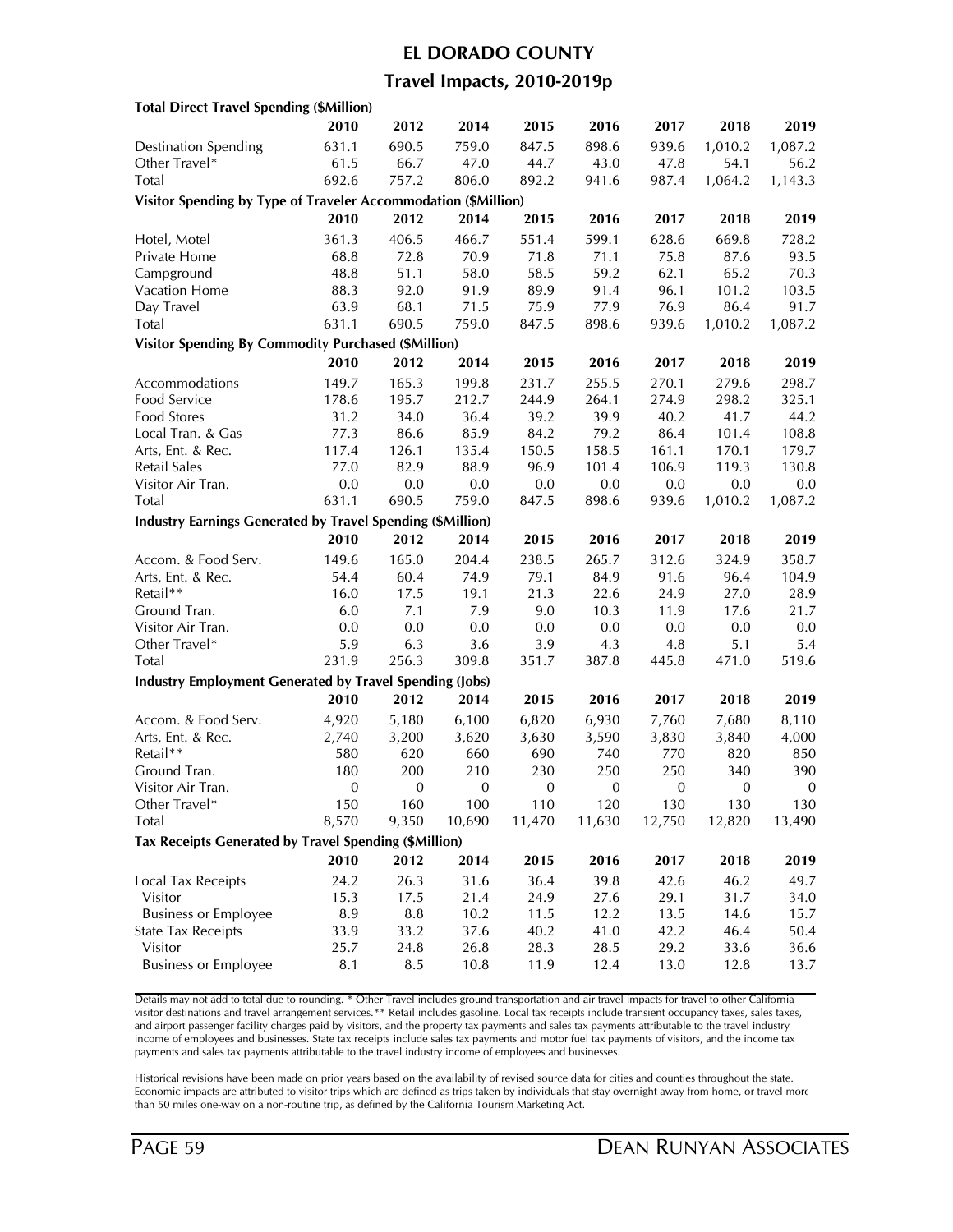#### **FRESNO COUNTY**

### **Travel Impacts, 2010-2019p**

| <b>Total Direct Travel Spending (\$Million)</b>                   |        |         |         |         |         |         |         |         |
|-------------------------------------------------------------------|--------|---------|---------|---------|---------|---------|---------|---------|
|                                                                   | 2010   | 2012    | 2014    | 2015    | 2016    | 2017    | 2018    | 2019    |
| <b>Destination Spending</b>                                       | 956    | 1,054   | 1,082   | 1,094   | 1,127   | 1,164   | 1,286   | 1,346   |
| Other Travel*                                                     | 249    | 271     | 267     | 251     | 238     | 262     | 300     | 315     |
| Total                                                             | 1,205  | 1,326   | 1,348   | 1,345   | 1,364   | 1,426   | 1,587   | 1,661   |
| Visitor Spending by Type of Traveler Accommodation (\$Million)    |        |         |         |         |         |         |         |         |
|                                                                   | 2010   | 2012    | 2014    | 2015    | 2016    | 2017    | 2018    | 2019    |
| Hotel, Motel                                                      | 338.0  | 382.0   | 413.3   | 436.9   | 468.3   | 465.8   | 526.2   | 554.7   |
| Private Home                                                      | 241.9  | 263.9   | 258.7   | 249.8   | 247.0   | 268.5   | 301.0   | 320.0   |
| Campground                                                        | 25.5   | 28.1    | 31.4    | 31.5    | 31.8    | 33.4    | 35.0    | 37.8    |
| Vacation Home                                                     | 71.5   | 76.1    | 76.6    | 74.9    | 76.2    | 79.8    | 84.9    | 87.0    |
| Day Travel                                                        | 279.2  | 303.9   | 301.8   | 301.0   | 303.2   | 316.1   | 339.0   | 346.2   |
|                                                                   |        |         |         |         |         |         |         |         |
| Total                                                             | 956.0  | 1,054.0 | 1,081.7 | 1,094.1 | 1,126.6 | 1,163.7 | 1,286.2 | 1,345.7 |
| <b>Visitor Spending By Commodity Purchased (\$Million)</b>        |        |         |         |         |         |         |         |         |
|                                                                   | 2010   | 2012    | 2014    | 2015    | 2016    | 2017    | 2018    | 2019    |
| Accommodations                                                    | 135.9  | 150.0   | 167.3   | 180.6   | 195.8   | 198.7   | 219.6   | 229.4   |
| Food Service                                                      | 236.1  | 258.9   | 266.7   | 280.2   | 297.7   | 305.9   | 333.1   | 346.8   |
| Food Stores                                                       | 43.9   | 48.9    | 49.5    | 51.2    | 51.6    | 51.7    | 53.6    | 54.7    |
| Local Tran. & Gas                                                 | 250.6  | 283.9   | 273.9   | 256.5   | 244.7   | 259.0   | 298.2   | 306.7   |
| Arts, Ent. & Rec.                                                 | 119.0  | 128.7   | 132.2   | 135.7   | 141.3   | 141.9   | 150.8   | 153.0   |
| <b>Retail Sales</b>                                               | 136.7  | 147.0   | 148.3   | 142.9   | 147.1   | 158.9   | 180.0   | 194.0   |
| Visitor Air Tran.                                                 | 33.8   | 36.6    | 43.8    | 47.0    | 48.3    | 47.5    | 51.0    | 61.1    |
| Total                                                             | 956.0  | 1,054.0 | 1,081.7 | 1,094.1 | 1,126.6 | 1,163.7 | 1,286.2 | 1,345.7 |
| <b>Industry Earnings Generated by Travel Spending (\$Million)</b> |        |         |         |         |         |         |         |         |
|                                                                   | 2010   | 2012    | 2014    | 2015    | 2016    | 2017    | 2018    | 2019    |
| Accom. & Food Serv.                                               | 133.2  | 148.6   | 154.4   | 166.0   | 185.7   | 204.4   | 227.3   | 241.6   |
| Arts, Ent. & Rec.                                                 | 52.3   | 58.4    | 64.1    | 65.8    | 72.0    | 76.4    | 84.0    | 87.8    |
| Retail**                                                          | 27.1   | 29.5    | 30.5    | 31.0    | 32.7    | 33.8    | 36.9    | 38.6    |
| Ground Tran.                                                      | 19.8   | 23.6    | 25.1    | 27.3    | 30.4    | 32.6    | 43.7    | 50.3    |
| Visitor Air Tran.                                                 | 14.0   | 15.8    | 18.6    | 21.6    | 14.1    | 16.6    | 16.8    | 19.1    |
| Other Travel*                                                     | 35.5   | 39.0    | 43.8    | 47.2    | 38.2    | 45.3    | 48.4    | 50.0    |
| Total                                                             | 281.9  | 315.0   | 336.5   | 359.0   | 373.0   | 409.0   | 457.2   | 487.5   |
| <b>Industry Employment Generated by Travel Spending (Jobs)</b>    |        |         |         |         |         |         |         |         |
|                                                                   | 2010   | 2012    | 2014    | 2015    | 2016    | 2017    | 2018    | 2019    |
| Accom. & Food Serv.                                               | 6,030  | 6,540   | 6,680   | 6,790   | 6,990   | 7,310   | 7,850   | 8,040   |
| Arts, Ent. & Rec.                                                 | 2,880  | 3,220   | 3,370   | 3,410   | 3,500   | 3,590   | 3,750   | 3,800   |
| Retail**                                                          | 1,010  | 1,040   | 1,090   | 1,060   | 1,090   | 1,110   | 1,190   | 1,200   |
| Ground Tran.                                                      | 530    | 590     | 620     | 640     | 670     | 670     | 840     | 900     |
| Visitor Air Tran.                                                 | 280    | 290     | 320     | 360     | 230     | 240     | 240     | 260     |
| Other Travel*                                                     | 950    | 920     | 980     | 1,020   | 910     | 980     | 1,000   | 1,000   |
| <b>Total</b>                                                      | 11,670 | 12,600  | 13,060  | 13,280  | 13,390  | 13,910  | 14,860  | 15,210  |
| Tax Receipts Generated by Travel Spending (\$Million)             |        |         |         |         |         |         |         |         |
|                                                                   |        |         |         |         |         |         |         |         |
|                                                                   | 2010   | 2012    | 2014    | 2015    | 2016    | 2017    | 2018    | 2019    |
| Local Tax Receipts                                                | 28.4   | 30.8    | 33.2    | 35.2    | 37.4    | 38.4    | 44.5    | 46.7    |
| Visitor                                                           | 17.5   | 19.9    | 22.0    | 23.3    | 25.5    | 25.9    | 30.3    | 32.0    |
| <b>Business or Employee</b>                                       | 10.9   | 10.9    | 11.3    | 11.9    | 12.0    | 12.5    | 14.2    | 14.8    |
| <b>State Tax Receipts</b>                                         | 72.9   | 71.7    | 74.5    | 71.8    | 69.4    | 71.2    | 84.7    | 89.3    |
| Visitor                                                           | 62.6   | 60.9    | 62.3    | 59.1    | 56.9    | 58.6    | 71.4    | 75.5    |
| <b>Business or Employee</b>                                       | 10.4   | 10.8    | 12.2    | 12.7    | 12.5    | 12.6    | 13.3    | 13.9    |
|                                                                   |        |         |         |         |         |         |         |         |

Details may not add to total due to rounding. \* Other Travel includes ground transportation and air travel impacts for travel to other California visitor destinations and travel arrangement services.\*\* Retail includes gasoline. Local tax receipts include transient occupancy taxes, sales taxes, and airport passenger facility charges paid by visitors, and the property tax payments and sales tax payments attributable to the travel industry income of employees and businesses. State tax receipts include sales tax payments and motor fuel tax payments of visitors, and the income tax payments and sales tax payments attributable to the travel industry income of employees and businesses.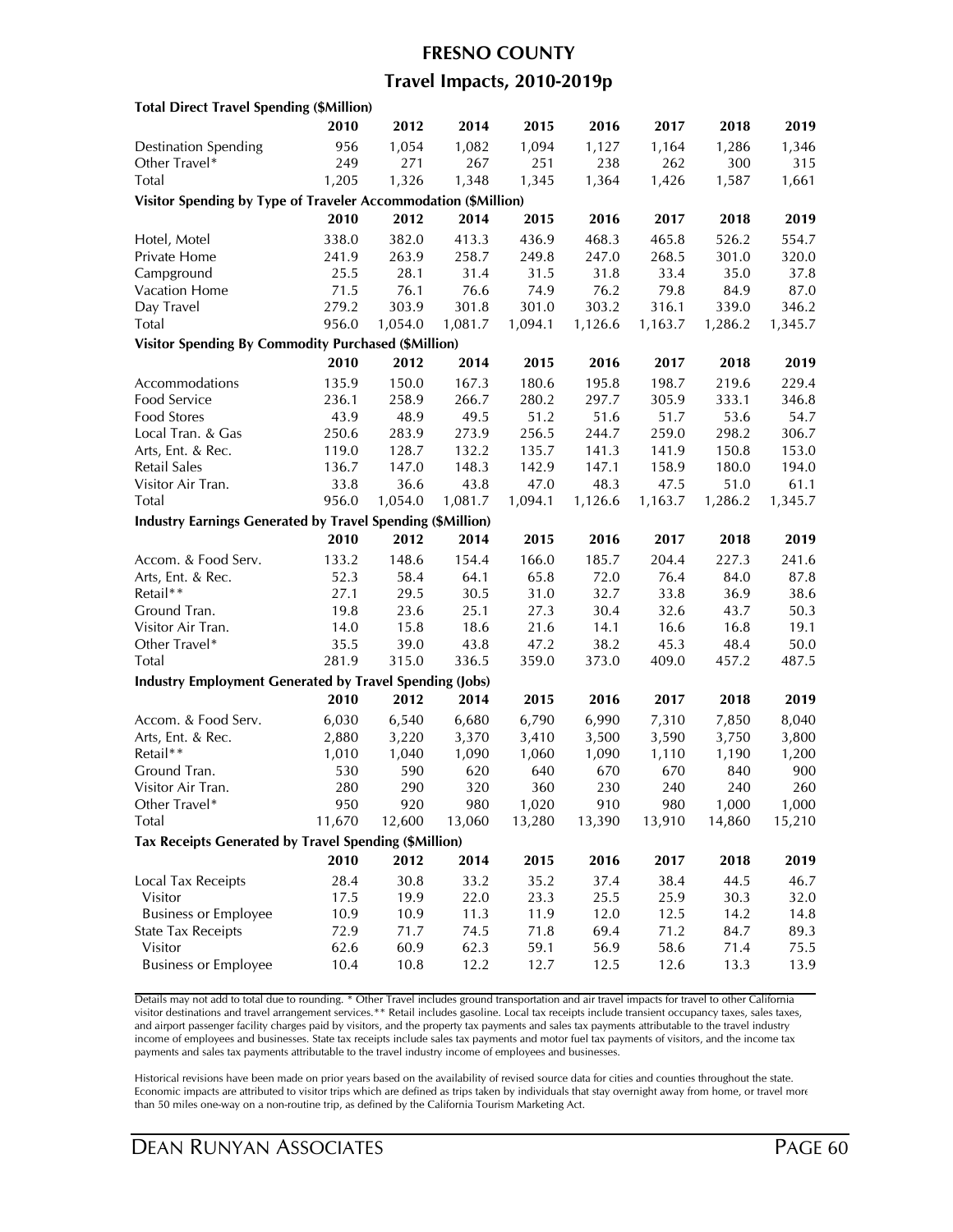## **GLENN COUNTY Travel Impacts, 2010-2019p**

| <b>Total Direct Travel Spending (\$Million)</b>                   |                  |              |              |              |             |              |              |                  |
|-------------------------------------------------------------------|------------------|--------------|--------------|--------------|-------------|--------------|--------------|------------------|
|                                                                   | 2010             | 2012         | 2014         | 2015         | 2016        | 2017         | 2018         | 2019             |
| <b>Destination Spending</b>                                       | 46.5             | 46.6         | 46.9         | 36.8         | 29.1        | 46.5         | 55.4         | 58.5             |
| Other Travel*                                                     | 5.3              | 5.5          | 4.9          | 4.3          | 3.8         | 4.2          | 4.9          | 5.1              |
| Total                                                             | 51.7             | 52.1         | 51.8         | 41.1         | 32.9        | 50.7         | 60.4         | 63.6             |
| Visitor Spending by Type of Traveler Accommodation (\$Million)    |                  |              |              |              |             |              |              |                  |
|                                                                   | 2010             | 2012         | 2014         | 2015         | 2016        | 2017         | 2018         | 2019             |
| Hotel, Motel                                                      | 13.9             | 13.4         | 13.7         | 7.8          | 2.0         | 17.0         | 18.5         | 19.6             |
| Private Home                                                      | 14.7             | 15.2         | 15.2         | 13.7         | 13.7        | 15.3         | 16.6         | 17.7             |
| Campground                                                        | 1.0              | 1.1          | 1.2          | 1.2          | 1.2         | 1.3          | 1.3          | 1.4              |
| Vacation Home                                                     | 1.0              | 1.0          | 1.0          | 1.1          | 1.1         | 1.1          | 1.2          | 1.3              |
| Day Travel                                                        | 15.8             | 15.8         | 15.7         | 13.1         | 11.1        | 11.7         | 17.7         | 18.4             |
| Total                                                             | 46.5             | 46.6         | 46.9         | 36.8         | 29.1        | 46.5         | 55.4         | 58.5             |
| Visitor Spending By Commodity Purchased (\$Million)               |                  |              |              |              |             |              |              |                  |
|                                                                   | 2010             | 2012         | 2014         | 2015         | 2016        | 2017         | 2018         | 2019             |
| Accommodations                                                    | 5.4              | 5.4          | 5.9          | 3.8          | 1.5         | 7.5          | 8.2          | 8.7              |
| Food Service                                                      | 15.4             | 15.4         | 15.6         | 13.1         | 11.2        | 16.3         | 19.1         | 20.0             |
| Food Stores                                                       | 2.9              | 3.0          | 3.0          | 2.8          | 2.6         | 2.9          | 3.2          | 3.2              |
| Local Tran. & Gas                                                 | 7.0              | 7.3          | 6.8          | 5.2          | 4.1         | 5.6          | 7.2          | 7.6              |
| Arts, Ent. & Rec.                                                 | 8.4              | 8.3          | 8.3          | 6.9          | 5.7         | 7.9          | 9.4          | 9.6              |
| <b>Retail Sales</b>                                               | 7.4              | 7.2          | 7.2          | 5.0          | 4.0         | 6.3          | 8.4          | 9.3              |
| Visitor Air Tran.                                                 | 0.0              | 0.0          | 0.0          | 0.0          | 0.0         | 0.0          | 0.0          | 0.0              |
| Total                                                             | 46.5             | 46.6         | 46.9         | 36.8         | 29.1        | 46.5         | 55.4         | 58.5             |
| <b>Industry Earnings Generated by Travel Spending (\$Million)</b> |                  |              |              |              |             |              |              |                  |
|                                                                   | 2010             | 2012         | 2014         | 2015         | 2016        | 2017         | 2018         | 2019             |
| Accom. & Food Serv.                                               | 10.3             | 10.4         | 9.7          | 8.7          | 7.2         | 11.3         | 12.1         | 12.9             |
| Arts, Ent. & Rec.                                                 | 5.1              | 5.2          | 6.2          | 5.6          | 4.7         | 4.7          | 4.9          | 5.1              |
| Retail**                                                          | 1.5              | 1.5          | 1.6          | 1.3          | 1.1         | 1.4          | 1.4          | 1.5              |
| Ground Tran.                                                      | 0.5              | 0.5          | 0.5          | 0.4          | 0.4         | 0.6          | 1.0          | 1.2              |
| Visitor Air Tran.                                                 | 0.0              | 0.0          | 0.0          | 0.0          | 0.0         | 0.0          | 0.0          | 0.0              |
| Other Travel*                                                     | 0.2              | 0.2          | 0.2          | 0.2          | 0.2         | 0.1          | 0.2          | 0.2              |
| Total                                                             | 17.6             | 17.8         | 18.2         | 16.2         | 13.6        | 18.2         | 19.6         | 21.0             |
| <b>Industry Employment Generated by Travel Spending (Jobs)</b>    |                  |              |              |              |             |              |              |                  |
|                                                                   | 2010             | 2012         | 2014         | 2015         | 2016        | 2017         | 2018         | 2019             |
| Accom. & Food Serv.                                               | 410              | 430          | 390          | 320          | 250         | 390          | 400          | 390              |
| Arts, Ent. & Rec.                                                 | 350              | 300          | 370          | 330          | 260         | 260          | 280          | 300              |
| Retail**                                                          | 60               | 60           | 60           | 50           | 40          | 50           | 50           | 50               |
| Ground Tran.                                                      | 10               | 10           | 10           | 10           | 10          | 10           | 20           | 20               |
| Visitor Air Tran.                                                 | $\boldsymbol{0}$ | $\mathbf{0}$ | $\mathbf{0}$ | $\mathbf{0}$ | $\mathbf 0$ | $\mathbf{0}$ | $\mathbf{0}$ | $\boldsymbol{0}$ |
| Other Travel*                                                     | $10$             | 10           | $10$         | 10           | 10          | $10$         | $10$         | 10               |
| Total                                                             | 840              | 810          | 830          | 710          | 580         | 720          | 760          | 770              |
| Tax Receipts Generated by Travel Spending (\$Million)             |                  |              |              |              |             |              |              |                  |
|                                                                   | 2010             | 2012         | 2014         | 2015         | 2016        | 2017         | 2018         | 2019             |
| <b>Local Tax Receipts</b>                                         | 1.3              | 1.4          | 1.6          | 1.1          | 0.6         | 1.5          | 1.7          | 1.8              |
| Visitor                                                           | 0.7              | 0.8          | 1.0          | 0.6          | 0.2         | 0.9          | 1.1          | 1.2              |
| <b>Business or Employee</b>                                       | 0.7              | 0.6          | 0.6          | 0.5          | 0.4         | 0.5          | 0.6          | 0.6              |
| <b>State Tax Receipts</b>                                         | 3.2              | 2.9          | 3.0          | 2.5          | $2.0\,$     | 2.6          | 3.2          | 3.4              |
| Visitor                                                           | 2.6              | 2.3          | 2.4          | 1.9          | 1.6         | 2.1          | 2.6          | 2.8              |
| <b>Business or Employee</b>                                       | 0.6              | 0.6          | 0.7          | 0.6          | 0.4         | 0.6          | 0.6          | 0.6              |

Details may not add to total due to rounding. \* Other Travel includes ground transportation and air travel impacts for travel to other California visitor destinations and travel arrangement services.\*\* Retail includes gasoline. Local tax receipts include transient occupancy taxes, sales taxes, and airport passenger facility charges paid by visitors, and the property tax payments and sales tax payments attributable to the travel industry income of employees and businesses. State tax receipts include sales tax payments and motor fuel tax payments of visitors, and the income tax payments and sales tax payments attributable to the travel industry income of employees and businesses.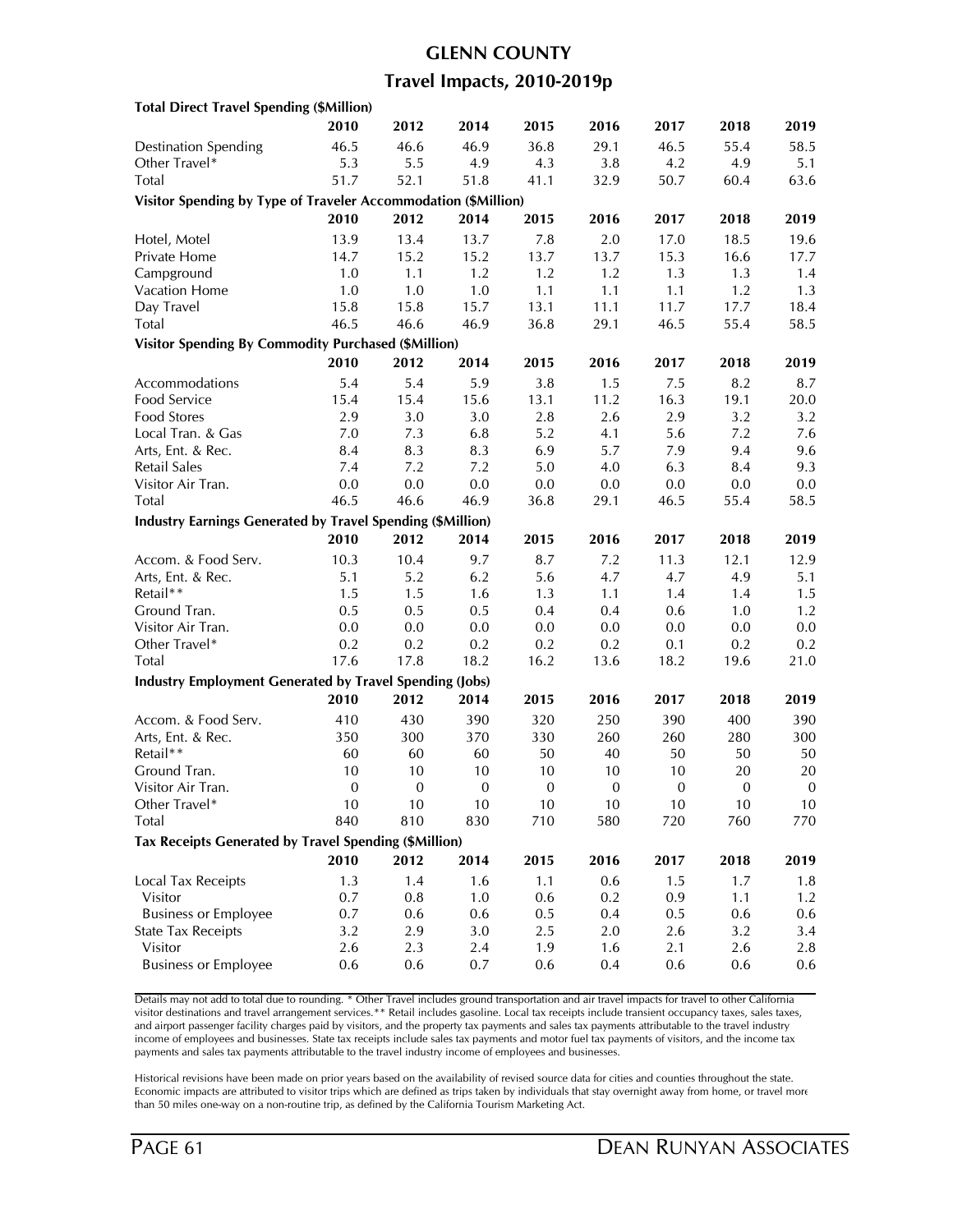#### **HUMBOLDT COUNTY**

#### **Travel Impacts, 2010-2019p**

| <b>Total Direct Travel Spending (\$Million)</b>                   |           |       |       |              |       |           |           |           |
|-------------------------------------------------------------------|-----------|-------|-------|--------------|-------|-----------|-----------|-----------|
|                                                                   | 2010      | 2012  | 2014  | 2015         | 2016  | 2017      | 2018      | 2019      |
| <b>Destination Spending</b>                                       | 341.9     | 354.0 | 381.1 | 392.9        | 399.9 | 421.3     | 452.9     | 446.5     |
| Other Travel*                                                     | 35.2      | 34.1  | 31.1  | 29.6         | 28.7  | 30.8      | 33.3      | 37.3      |
| Total                                                             | 377.1     | 388.1 | 412.2 | 422.5        | 428.6 | 452.1     | 486.2     | 483.7     |
| Visitor Spending by Type of Traveler Accommodation (\$Million)    |           |       |       |              |       |           |           |           |
|                                                                   | 2010      | 2012  | 2014  | 2015         | 2016  | 2017      | 2018      | 2019      |
| Hotel, Motel                                                      | 159.6     | 166.3 | 188.2 | 201.7        | 207.2 | 217.8     | 233.6     | 219.3     |
| Private Home                                                      | 71.7      | 73.2  | 72.3  | 68.1         | 68.6  | 74.0      | 81.4      | 84.4      |
| Campground                                                        | 49.8      | 51.8  | 55.8  | 56.9         | 57.5  | 60.4      | 63.3      | 68.3      |
| Vacation Home                                                     | 11.3      | 11.8  | 11.6  | 12.1         | 12.3  | 13.0      | 14.2      | 14.5      |
| Day Travel                                                        | 49.5      | 51.0  | 53.2  | 54.1         | 54.2  | 56.1      | 60.4      | 60.0      |
| <b>Total</b>                                                      | 341.9     | 354.0 | 381.1 | 392.9        | 399.9 | 421.3     | 452.9     | 446.5     |
|                                                                   |           |       |       |              |       |           |           |           |
| <b>Visitor Spending By Commodity Purchased (\$Million)</b>        |           |       |       |              |       |           |           |           |
|                                                                   | 2010      | 2012  | 2014  | 2015         | 2016  | 2017      | 2018      | 2019      |
| Accommodations                                                    | 66.5      | 69.5  | 81.8  | 89.8         | 94.3  | 99.6      | 103.8     | 96.9      |
| Food Service                                                      | 96.2      | 99.7  | 106.9 | 113.3        | 117.4 | 122.9     | 132.4     | 131.2     |
| Food Stores                                                       | 24.9      | 26.3  | 27.4  | 28.5         | 28.5  | 28.9      | 29.6      | 30.3      |
| Local Tran. & Gas                                                 | 57.7      | 61.9  | 62.3  | 58.8         | 54.8  | 59.5      | 67.9      | 67.7      |
| Arts, Ent. & Rec.                                                 | 49.8      | 50.9  | 54.4  | 56.3         | 57.3  | 58.5      | 61.6      | 59.6      |
| Retail Sales                                                      | 40.1      | 40.9  | 43.0  | 40.4         | 40.6  | 44.8      | 50.6      | 52.5      |
| Visitor Air Tran.                                                 | 6.7       | 4.8   | 5.2   | 5.7          | 7.0   | 7.1       | 7.0       | 8.3       |
| Total                                                             | 341.9     | 354.0 | 381.1 | 392.9        | 399.9 | 421.3     | 452.9     | 446.5     |
| <b>Industry Earnings Generated by Travel Spending (\$Million)</b> |           |       |       |              |       |           |           |           |
|                                                                   | 2010      | 2012  | 2014  | 2015         | 2016  | 2017      | 2018      | 2019      |
| Accom. & Food Serv.                                               | 72.4      | 75.6  | 86.9  | 94.6         | 100.7 | 108.3     | 116.9     | 115.6     |
| Arts, Ent. & Rec.                                                 | 20.6      | 21.7  | 21.7  | 21.6         | 22.2  | 23.9      | 26.0      | 25.9      |
| Retail**                                                          | 9.4       | 9.7   | 10.4  | 10.5         | 10.8  | 12.2      | 13.4      | 13.7      |
| Ground Tran.                                                      | 4.8       | 5.5   | 6.1   | 6.6          | 7.2   | 8.1       | 11.0      | 12.3      |
| Visitor Air Tran.                                                 | 0.3       | 0.4   | 0.5   | 0.5          | 0.6   | 6.4       | 7.0       | 8.9       |
| Other Travel*                                                     | 1.6       | 1.6   | 1.7   | 1.8          | 2.2   | 9.6       | 9.8       | 13.7      |
| Total                                                             | 109.1     | 114.5 | 127.2 | 135.8        | 143.8 | 168.5     | 184.1     | 190.1     |
| <b>Industry Employment Generated by Travel Spending (Jobs)</b>    |           |       |       |              |       |           |           |           |
|                                                                   | 2010      | 2012  | 2014  | 2015         | 2016  | 2017      | 2018      | 2019      |
| Accom. & Food Serv.                                               |           |       |       | 3,280        | 3,300 |           |           |           |
| Arts, Ent. & Rec.                                                 | 2,910     | 2,970 | 3,180 |              |       | 3,360     | 3,520     | 3,340     |
| Retail**                                                          | 1,570     | 1,580 | 1,530 | 1,670<br>340 | 1,600 | 1,600     | 1,770     | 1,760     |
|                                                                   | 350       | 340   | 350   |              | 330   | 350       | 370       | 370       |
| Ground Tran.<br>Visitor Air Tran.                                 | 130<br>20 | 140   | 150   | 160          | 160   | 170<br>70 | 210<br>70 | 220<br>90 |
|                                                                   |           | 20    | 20    | 20           | 20    |           |           |           |
| Other Iravel*                                                     | 80        | 80    | 80    | 80           | 90    | 140       | 140       | 180       |
| Total                                                             | 5,060     | 5,120 | 5,310 | 5,540        | 5,500 | 5,680     | 6,070     | 5,970     |
| Tax Receipts Generated by Travel Spending (\$Million)             |           |       |       |              |       |           |           |           |
|                                                                   | 2010      | 2012  | 2014  | 2015         | 2016  | 2017      | 2018      | 2019      |
| Local Tax Receipts                                                | 11.0      | 11.8  | 13.4  | 14.6         | 15.4  | 17.5      | 19.0      | 18.4      |
| Visitor                                                           | 6.9       | 8.0   | 9.4   | 10.4         | 11.1  | 12.4      | 13.3      | 12.7      |
| <b>Business or Employee</b>                                       | 4.1       | 3.8   | 4.0   | 4.2          | 4.3   | 5.1       | 5.7       | 5.7       |
| <b>State Tax Receipts</b>                                         | 20.0      | 18.8  | 20.5  | 20.3         | 19.8  | 20.4      | 22.9      | 23.4      |
| Visitor                                                           | 16.0      | 14.8  | 15.8  | 15.4         | 14.9  | 15.4      | 17.9      | 18.3      |
| <b>Business or Employee</b>                                       | 4.0       | 4.0   | 4.7   | 4.9          | 4.9   | 5.0       | 5.1       | 5.1       |
|                                                                   |           |       |       |              |       |           |           |           |

Details may not add to total due to rounding. \* Other Travel includes ground transportation and air travel impacts for travel to other California visitor destinations and travel arrangement services.\*\* Retail includes gasoline. Local tax receipts include transient occupancy taxes, sales taxes, and airport passenger facility charges paid by visitors, and the property tax payments and sales tax payments attributable to the travel industry income of employees and businesses. State tax receipts include sales tax payments and motor fuel tax payments of visitors, and the income tax payments and sales tax payments attributable to the travel industry income of employees and businesses.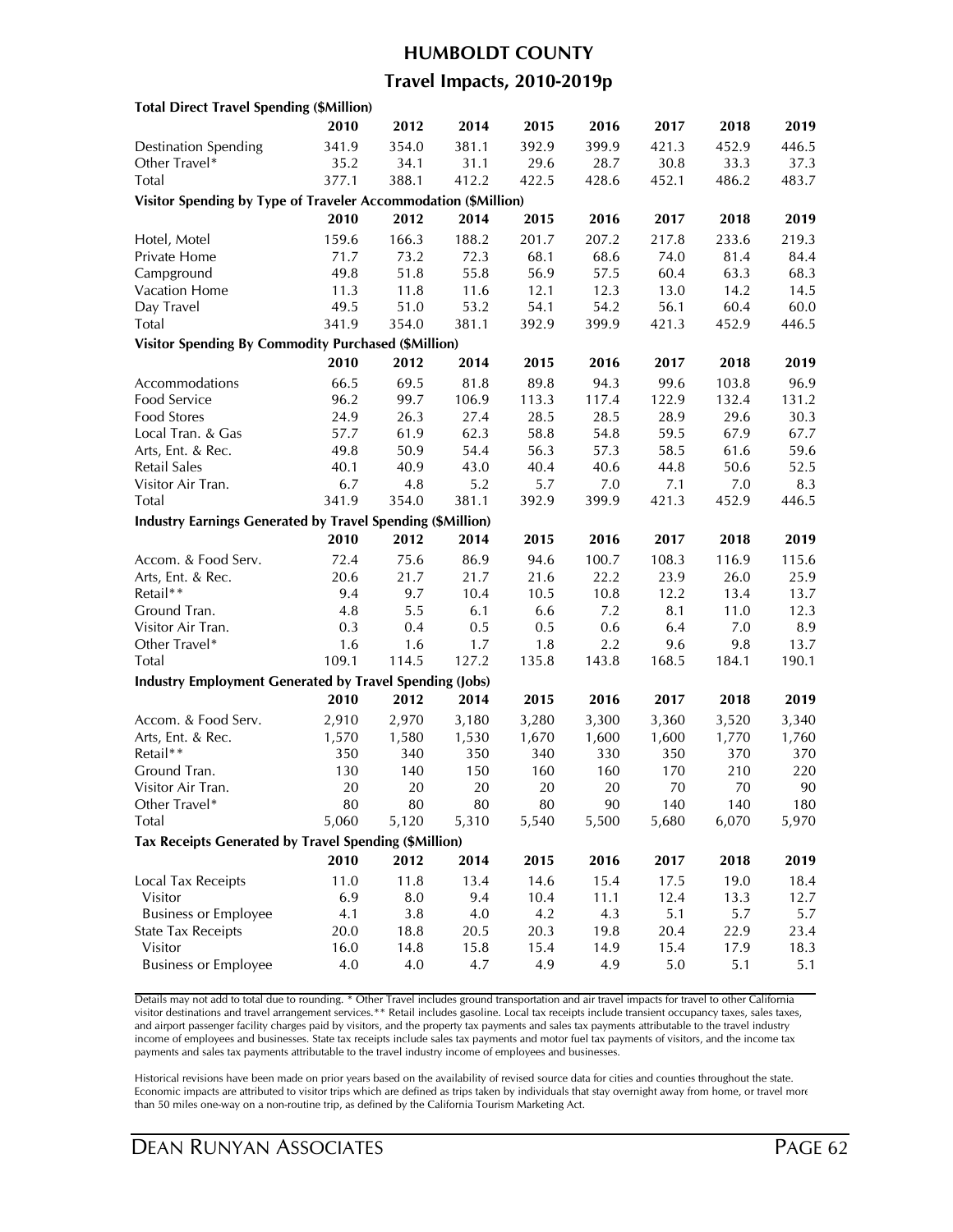#### **IMPERIAL COUNTY**

### **Travel Impacts, 2010-2019p**

| 2010<br>2012<br>2014<br>2015<br>2016<br>2017<br>2018<br>2019<br>278.1<br>329.9<br>328.1<br>401.4<br><b>Destination Spending</b><br>321.2<br>326.1<br>350.6<br>378.3<br>Other Travel*<br>32.9<br>36.0<br>32.4<br>34.5<br>28.5<br>25.2<br>29.0<br>33.3<br>Total<br>311.0<br>357.1<br>362.3<br>354.6<br>353.3<br>379.6<br>411.6<br>435.9<br>Visitor Spending by Type of Traveler Accommodation (\$Million)<br>2010<br>2012<br>2014<br>2015<br>2019<br>2016<br>2017<br>2018<br>58.5<br>72.5<br>73.9<br>73.0<br>72.6<br>78.5<br>92.1<br>Hotel, Motel<br>87.2<br>80.0<br>87.0<br>83.3<br>77.7<br>78.1<br>85.8<br>94.1<br>99.3<br>Private Home<br>120.9<br>Campground<br>91.7<br>108.5<br>118.8<br>122.4<br>128.4<br>134.7<br>145.3<br>Vacation Home<br>16.8<br>16.7<br>18.8<br>15.8<br>17.4<br>17.7<br>20.6<br>21.1<br>32.0<br>43.7<br>Day Travel<br>36.3<br>37.1<br>37.1<br>37.4<br>39.1<br>41.7<br>278.1<br>329.9<br>401.4<br><b>Total</b><br>321.2<br>326.1<br>328.1<br>350.6<br>378.3<br><b>Visitor Spending By Commodity Purchased (\$Million)</b><br>2010<br>2012<br>2014<br>2015<br>2016<br>2017<br>2018<br>2019<br>58.7<br>43.8<br>51.9<br>57.2<br>59.9<br>62.0<br>65.8<br>70.3<br>89.3<br>92.0<br>95.9<br>108.5<br>76.6<br>87.0<br>101.8<br>114.0<br>43.7<br>44.9<br>45.7<br>48.2<br>34.3<br>40.1<br>42.1<br>44.1<br>Local Tran. & Gas<br>53.5<br>63.6<br>61.3<br>55.7<br>51.0<br>56.9<br>65.5<br>69.4<br>Arts, Ent. & Rec.<br>39.8<br>44.6<br>45.9<br>46.3<br>47.3<br>49.1<br>51.0<br>52.4<br><b>Retail Sales</b><br>29.6<br>35.3<br>46.5<br>29.7<br>33.6<br>34.0<br>30.0<br>41.2<br>0.3<br>0.3<br>0.1<br>0.5<br>0.0<br>0.0<br>0.6<br>0.6<br>278.1<br>321.2<br>329.9<br>326.1<br>328.1<br>350.6<br>378.3<br>401.4<br>Industry Earnings Generated by Travel Spending (\$Million)<br>2012<br>2010<br>2014<br>2015<br>2016<br>2017<br>2018<br>2019<br>49.0<br>54.8<br>56.4<br>61.3<br>66.0<br>Accom. & Food Serv.<br>41.6<br>63.8<br>70.9<br>26.4<br>Arts, Ent. & Rec.<br>17.8<br>20.6<br>26.1<br>25.3<br>21.8<br>18.7<br>19.8<br>Retail**<br>9.2<br>10.5<br>11.0<br>10.9<br>11.3<br>12.2<br>13.2<br>14.3<br>Ground Tran.<br>3.4<br>6.3<br>4.3<br>4.6<br>4.8<br>5.3<br>9.0<br>11.0<br>Visitor Air Tran.<br>0.1<br>0.1<br>0.0<br>0.3<br>0.0<br>0.0<br>0.0<br>1.3<br>Other Travel*<br>1.3<br>1.3<br>1.5<br>1.3<br>1.5<br>1.6<br>1.7<br>2.4<br>73.3<br>85.7<br><b>Total</b><br>98.0<br>99.0<br>105.7<br>105.6<br>108.7<br>119.7<br><b>Industry Employment Generated by Travel Spending (Jobs)</b><br>2010<br>2012<br>2014<br>2015<br>2017<br>2016<br>2018<br>2019<br>Accom. & Food Serv.<br>1,910<br>2,220<br>2,510<br>2,390<br>2,430<br>2,480<br>2,380<br>2,440<br>Arts, Ent. & Rec.<br>1,160<br>1,530<br>1,530<br>1,470<br>1,330<br>1,050<br>1,170<br>1,030<br>Retail**<br>380<br>430<br>430<br>420<br>420<br>440<br>460<br>480<br>120<br>200<br>Ground Tran.<br>100<br>120<br>120<br>130<br>130<br>180<br>Visitor Air Tran.<br>$\boldsymbol{0}$<br>$\boldsymbol{0}$<br>$\boldsymbol{0}$<br>$\mathbf{0}$<br>$\boldsymbol{0}$<br>$\boldsymbol{0}$<br>$\boldsymbol{0}$<br>10<br>Other Iravel*<br>60<br>60<br>60<br>60<br>70<br>70<br>70<br>80<br>Total<br>3,630<br>3,990<br>4,650<br>4,520<br>4,520<br>4,450<br>4,120<br>4,250<br>Tax Receipts Generated by Travel Spending (\$Million)<br>2010<br>2012<br>2014<br>2015<br>2016<br>2017<br>2018<br>2019<br>Local Tax Receipts<br>7.8<br>8.8<br>9.7<br>9.8<br>10.0<br>10.2<br>11.2<br>12.0<br>Visitor<br>5.0<br>5.9<br>6.4<br>6.7<br>7.9<br>6.5<br>7.0<br>8.4<br><b>Business or Employee</b><br>2.8<br>2.9<br>3.2<br>3.2<br>3.3<br>3.2<br>3.3<br>3.6<br><b>State Tax Receipts</b><br>17.9<br>19.4<br>18.4<br>17.7<br>18.3<br>21.1<br>22.7<br>18.3<br>Visitor<br>15.2<br>15.3<br>15.8<br>14.8<br>14.2<br>15.0<br>17.9<br>19.3<br><b>Business or Employee</b><br>2.7<br>3.0<br>3.6<br>3.5<br>3.5<br>3.3<br>3.2<br>3.5 | <b>Total Direct Travel Spending (\$Million)</b> |  |  |  |  |
|------------------------------------------------------------------------------------------------------------------------------------------------------------------------------------------------------------------------------------------------------------------------------------------------------------------------------------------------------------------------------------------------------------------------------------------------------------------------------------------------------------------------------------------------------------------------------------------------------------------------------------------------------------------------------------------------------------------------------------------------------------------------------------------------------------------------------------------------------------------------------------------------------------------------------------------------------------------------------------------------------------------------------------------------------------------------------------------------------------------------------------------------------------------------------------------------------------------------------------------------------------------------------------------------------------------------------------------------------------------------------------------------------------------------------------------------------------------------------------------------------------------------------------------------------------------------------------------------------------------------------------------------------------------------------------------------------------------------------------------------------------------------------------------------------------------------------------------------------------------------------------------------------------------------------------------------------------------------------------------------------------------------------------------------------------------------------------------------------------------------------------------------------------------------------------------------------------------------------------------------------------------------------------------------------------------------------------------------------------------------------------------------------------------------------------------------------------------------------------------------------------------------------------------------------------------------------------------------------------------------------------------------------------------------------------------------------------------------------------------------------------------------------------------------------------------------------------------------------------------------------------------------------------------------------------------------------------------------------------------------------------------------------------------------------------------------------------------------------------------------------------------------------------------------------------------------------------------------------------------------------------------------------------------------------------------------------------------------------------------------------------------------------------------------------------------------------------------------------------------------------------------------------------------------------------------------------------------------------------------------------------------------------------------------------------------------------------------------------------------------------------------------------------------------------------------------------------------------------------------|-------------------------------------------------|--|--|--|--|
|                                                                                                                                                                                                                                                                                                                                                                                                                                                                                                                                                                                                                                                                                                                                                                                                                                                                                                                                                                                                                                                                                                                                                                                                                                                                                                                                                                                                                                                                                                                                                                                                                                                                                                                                                                                                                                                                                                                                                                                                                                                                                                                                                                                                                                                                                                                                                                                                                                                                                                                                                                                                                                                                                                                                                                                                                                                                                                                                                                                                                                                                                                                                                                                                                                                                                                                                                                                                                                                                                                                                                                                                                                                                                                                                                                                                                                                                  |                                                 |  |  |  |  |
|                                                                                                                                                                                                                                                                                                                                                                                                                                                                                                                                                                                                                                                                                                                                                                                                                                                                                                                                                                                                                                                                                                                                                                                                                                                                                                                                                                                                                                                                                                                                                                                                                                                                                                                                                                                                                                                                                                                                                                                                                                                                                                                                                                                                                                                                                                                                                                                                                                                                                                                                                                                                                                                                                                                                                                                                                                                                                                                                                                                                                                                                                                                                                                                                                                                                                                                                                                                                                                                                                                                                                                                                                                                                                                                                                                                                                                                                  |                                                 |  |  |  |  |
|                                                                                                                                                                                                                                                                                                                                                                                                                                                                                                                                                                                                                                                                                                                                                                                                                                                                                                                                                                                                                                                                                                                                                                                                                                                                                                                                                                                                                                                                                                                                                                                                                                                                                                                                                                                                                                                                                                                                                                                                                                                                                                                                                                                                                                                                                                                                                                                                                                                                                                                                                                                                                                                                                                                                                                                                                                                                                                                                                                                                                                                                                                                                                                                                                                                                                                                                                                                                                                                                                                                                                                                                                                                                                                                                                                                                                                                                  |                                                 |  |  |  |  |
|                                                                                                                                                                                                                                                                                                                                                                                                                                                                                                                                                                                                                                                                                                                                                                                                                                                                                                                                                                                                                                                                                                                                                                                                                                                                                                                                                                                                                                                                                                                                                                                                                                                                                                                                                                                                                                                                                                                                                                                                                                                                                                                                                                                                                                                                                                                                                                                                                                                                                                                                                                                                                                                                                                                                                                                                                                                                                                                                                                                                                                                                                                                                                                                                                                                                                                                                                                                                                                                                                                                                                                                                                                                                                                                                                                                                                                                                  |                                                 |  |  |  |  |
|                                                                                                                                                                                                                                                                                                                                                                                                                                                                                                                                                                                                                                                                                                                                                                                                                                                                                                                                                                                                                                                                                                                                                                                                                                                                                                                                                                                                                                                                                                                                                                                                                                                                                                                                                                                                                                                                                                                                                                                                                                                                                                                                                                                                                                                                                                                                                                                                                                                                                                                                                                                                                                                                                                                                                                                                                                                                                                                                                                                                                                                                                                                                                                                                                                                                                                                                                                                                                                                                                                                                                                                                                                                                                                                                                                                                                                                                  |                                                 |  |  |  |  |
|                                                                                                                                                                                                                                                                                                                                                                                                                                                                                                                                                                                                                                                                                                                                                                                                                                                                                                                                                                                                                                                                                                                                                                                                                                                                                                                                                                                                                                                                                                                                                                                                                                                                                                                                                                                                                                                                                                                                                                                                                                                                                                                                                                                                                                                                                                                                                                                                                                                                                                                                                                                                                                                                                                                                                                                                                                                                                                                                                                                                                                                                                                                                                                                                                                                                                                                                                                                                                                                                                                                                                                                                                                                                                                                                                                                                                                                                  |                                                 |  |  |  |  |
|                                                                                                                                                                                                                                                                                                                                                                                                                                                                                                                                                                                                                                                                                                                                                                                                                                                                                                                                                                                                                                                                                                                                                                                                                                                                                                                                                                                                                                                                                                                                                                                                                                                                                                                                                                                                                                                                                                                                                                                                                                                                                                                                                                                                                                                                                                                                                                                                                                                                                                                                                                                                                                                                                                                                                                                                                                                                                                                                                                                                                                                                                                                                                                                                                                                                                                                                                                                                                                                                                                                                                                                                                                                                                                                                                                                                                                                                  |                                                 |  |  |  |  |
|                                                                                                                                                                                                                                                                                                                                                                                                                                                                                                                                                                                                                                                                                                                                                                                                                                                                                                                                                                                                                                                                                                                                                                                                                                                                                                                                                                                                                                                                                                                                                                                                                                                                                                                                                                                                                                                                                                                                                                                                                                                                                                                                                                                                                                                                                                                                                                                                                                                                                                                                                                                                                                                                                                                                                                                                                                                                                                                                                                                                                                                                                                                                                                                                                                                                                                                                                                                                                                                                                                                                                                                                                                                                                                                                                                                                                                                                  |                                                 |  |  |  |  |
|                                                                                                                                                                                                                                                                                                                                                                                                                                                                                                                                                                                                                                                                                                                                                                                                                                                                                                                                                                                                                                                                                                                                                                                                                                                                                                                                                                                                                                                                                                                                                                                                                                                                                                                                                                                                                                                                                                                                                                                                                                                                                                                                                                                                                                                                                                                                                                                                                                                                                                                                                                                                                                                                                                                                                                                                                                                                                                                                                                                                                                                                                                                                                                                                                                                                                                                                                                                                                                                                                                                                                                                                                                                                                                                                                                                                                                                                  |                                                 |  |  |  |  |
|                                                                                                                                                                                                                                                                                                                                                                                                                                                                                                                                                                                                                                                                                                                                                                                                                                                                                                                                                                                                                                                                                                                                                                                                                                                                                                                                                                                                                                                                                                                                                                                                                                                                                                                                                                                                                                                                                                                                                                                                                                                                                                                                                                                                                                                                                                                                                                                                                                                                                                                                                                                                                                                                                                                                                                                                                                                                                                                                                                                                                                                                                                                                                                                                                                                                                                                                                                                                                                                                                                                                                                                                                                                                                                                                                                                                                                                                  |                                                 |  |  |  |  |
|                                                                                                                                                                                                                                                                                                                                                                                                                                                                                                                                                                                                                                                                                                                                                                                                                                                                                                                                                                                                                                                                                                                                                                                                                                                                                                                                                                                                                                                                                                                                                                                                                                                                                                                                                                                                                                                                                                                                                                                                                                                                                                                                                                                                                                                                                                                                                                                                                                                                                                                                                                                                                                                                                                                                                                                                                                                                                                                                                                                                                                                                                                                                                                                                                                                                                                                                                                                                                                                                                                                                                                                                                                                                                                                                                                                                                                                                  |                                                 |  |  |  |  |
|                                                                                                                                                                                                                                                                                                                                                                                                                                                                                                                                                                                                                                                                                                                                                                                                                                                                                                                                                                                                                                                                                                                                                                                                                                                                                                                                                                                                                                                                                                                                                                                                                                                                                                                                                                                                                                                                                                                                                                                                                                                                                                                                                                                                                                                                                                                                                                                                                                                                                                                                                                                                                                                                                                                                                                                                                                                                                                                                                                                                                                                                                                                                                                                                                                                                                                                                                                                                                                                                                                                                                                                                                                                                                                                                                                                                                                                                  |                                                 |  |  |  |  |
|                                                                                                                                                                                                                                                                                                                                                                                                                                                                                                                                                                                                                                                                                                                                                                                                                                                                                                                                                                                                                                                                                                                                                                                                                                                                                                                                                                                                                                                                                                                                                                                                                                                                                                                                                                                                                                                                                                                                                                                                                                                                                                                                                                                                                                                                                                                                                                                                                                                                                                                                                                                                                                                                                                                                                                                                                                                                                                                                                                                                                                                                                                                                                                                                                                                                                                                                                                                                                                                                                                                                                                                                                                                                                                                                                                                                                                                                  |                                                 |  |  |  |  |
|                                                                                                                                                                                                                                                                                                                                                                                                                                                                                                                                                                                                                                                                                                                                                                                                                                                                                                                                                                                                                                                                                                                                                                                                                                                                                                                                                                                                                                                                                                                                                                                                                                                                                                                                                                                                                                                                                                                                                                                                                                                                                                                                                                                                                                                                                                                                                                                                                                                                                                                                                                                                                                                                                                                                                                                                                                                                                                                                                                                                                                                                                                                                                                                                                                                                                                                                                                                                                                                                                                                                                                                                                                                                                                                                                                                                                                                                  |                                                 |  |  |  |  |
|                                                                                                                                                                                                                                                                                                                                                                                                                                                                                                                                                                                                                                                                                                                                                                                                                                                                                                                                                                                                                                                                                                                                                                                                                                                                                                                                                                                                                                                                                                                                                                                                                                                                                                                                                                                                                                                                                                                                                                                                                                                                                                                                                                                                                                                                                                                                                                                                                                                                                                                                                                                                                                                                                                                                                                                                                                                                                                                                                                                                                                                                                                                                                                                                                                                                                                                                                                                                                                                                                                                                                                                                                                                                                                                                                                                                                                                                  |                                                 |  |  |  |  |
|                                                                                                                                                                                                                                                                                                                                                                                                                                                                                                                                                                                                                                                                                                                                                                                                                                                                                                                                                                                                                                                                                                                                                                                                                                                                                                                                                                                                                                                                                                                                                                                                                                                                                                                                                                                                                                                                                                                                                                                                                                                                                                                                                                                                                                                                                                                                                                                                                                                                                                                                                                                                                                                                                                                                                                                                                                                                                                                                                                                                                                                                                                                                                                                                                                                                                                                                                                                                                                                                                                                                                                                                                                                                                                                                                                                                                                                                  | Accommodations                                  |  |  |  |  |
|                                                                                                                                                                                                                                                                                                                                                                                                                                                                                                                                                                                                                                                                                                                                                                                                                                                                                                                                                                                                                                                                                                                                                                                                                                                                                                                                                                                                                                                                                                                                                                                                                                                                                                                                                                                                                                                                                                                                                                                                                                                                                                                                                                                                                                                                                                                                                                                                                                                                                                                                                                                                                                                                                                                                                                                                                                                                                                                                                                                                                                                                                                                                                                                                                                                                                                                                                                                                                                                                                                                                                                                                                                                                                                                                                                                                                                                                  | Food Service                                    |  |  |  |  |
|                                                                                                                                                                                                                                                                                                                                                                                                                                                                                                                                                                                                                                                                                                                                                                                                                                                                                                                                                                                                                                                                                                                                                                                                                                                                                                                                                                                                                                                                                                                                                                                                                                                                                                                                                                                                                                                                                                                                                                                                                                                                                                                                                                                                                                                                                                                                                                                                                                                                                                                                                                                                                                                                                                                                                                                                                                                                                                                                                                                                                                                                                                                                                                                                                                                                                                                                                                                                                                                                                                                                                                                                                                                                                                                                                                                                                                                                  | Food Stores                                     |  |  |  |  |
|                                                                                                                                                                                                                                                                                                                                                                                                                                                                                                                                                                                                                                                                                                                                                                                                                                                                                                                                                                                                                                                                                                                                                                                                                                                                                                                                                                                                                                                                                                                                                                                                                                                                                                                                                                                                                                                                                                                                                                                                                                                                                                                                                                                                                                                                                                                                                                                                                                                                                                                                                                                                                                                                                                                                                                                                                                                                                                                                                                                                                                                                                                                                                                                                                                                                                                                                                                                                                                                                                                                                                                                                                                                                                                                                                                                                                                                                  |                                                 |  |  |  |  |
|                                                                                                                                                                                                                                                                                                                                                                                                                                                                                                                                                                                                                                                                                                                                                                                                                                                                                                                                                                                                                                                                                                                                                                                                                                                                                                                                                                                                                                                                                                                                                                                                                                                                                                                                                                                                                                                                                                                                                                                                                                                                                                                                                                                                                                                                                                                                                                                                                                                                                                                                                                                                                                                                                                                                                                                                                                                                                                                                                                                                                                                                                                                                                                                                                                                                                                                                                                                                                                                                                                                                                                                                                                                                                                                                                                                                                                                                  |                                                 |  |  |  |  |
|                                                                                                                                                                                                                                                                                                                                                                                                                                                                                                                                                                                                                                                                                                                                                                                                                                                                                                                                                                                                                                                                                                                                                                                                                                                                                                                                                                                                                                                                                                                                                                                                                                                                                                                                                                                                                                                                                                                                                                                                                                                                                                                                                                                                                                                                                                                                                                                                                                                                                                                                                                                                                                                                                                                                                                                                                                                                                                                                                                                                                                                                                                                                                                                                                                                                                                                                                                                                                                                                                                                                                                                                                                                                                                                                                                                                                                                                  |                                                 |  |  |  |  |
|                                                                                                                                                                                                                                                                                                                                                                                                                                                                                                                                                                                                                                                                                                                                                                                                                                                                                                                                                                                                                                                                                                                                                                                                                                                                                                                                                                                                                                                                                                                                                                                                                                                                                                                                                                                                                                                                                                                                                                                                                                                                                                                                                                                                                                                                                                                                                                                                                                                                                                                                                                                                                                                                                                                                                                                                                                                                                                                                                                                                                                                                                                                                                                                                                                                                                                                                                                                                                                                                                                                                                                                                                                                                                                                                                                                                                                                                  | Visitor Air Tran.                               |  |  |  |  |
|                                                                                                                                                                                                                                                                                                                                                                                                                                                                                                                                                                                                                                                                                                                                                                                                                                                                                                                                                                                                                                                                                                                                                                                                                                                                                                                                                                                                                                                                                                                                                                                                                                                                                                                                                                                                                                                                                                                                                                                                                                                                                                                                                                                                                                                                                                                                                                                                                                                                                                                                                                                                                                                                                                                                                                                                                                                                                                                                                                                                                                                                                                                                                                                                                                                                                                                                                                                                                                                                                                                                                                                                                                                                                                                                                                                                                                                                  | Total                                           |  |  |  |  |
|                                                                                                                                                                                                                                                                                                                                                                                                                                                                                                                                                                                                                                                                                                                                                                                                                                                                                                                                                                                                                                                                                                                                                                                                                                                                                                                                                                                                                                                                                                                                                                                                                                                                                                                                                                                                                                                                                                                                                                                                                                                                                                                                                                                                                                                                                                                                                                                                                                                                                                                                                                                                                                                                                                                                                                                                                                                                                                                                                                                                                                                                                                                                                                                                                                                                                                                                                                                                                                                                                                                                                                                                                                                                                                                                                                                                                                                                  |                                                 |  |  |  |  |
|                                                                                                                                                                                                                                                                                                                                                                                                                                                                                                                                                                                                                                                                                                                                                                                                                                                                                                                                                                                                                                                                                                                                                                                                                                                                                                                                                                                                                                                                                                                                                                                                                                                                                                                                                                                                                                                                                                                                                                                                                                                                                                                                                                                                                                                                                                                                                                                                                                                                                                                                                                                                                                                                                                                                                                                                                                                                                                                                                                                                                                                                                                                                                                                                                                                                                                                                                                                                                                                                                                                                                                                                                                                                                                                                                                                                                                                                  |                                                 |  |  |  |  |
|                                                                                                                                                                                                                                                                                                                                                                                                                                                                                                                                                                                                                                                                                                                                                                                                                                                                                                                                                                                                                                                                                                                                                                                                                                                                                                                                                                                                                                                                                                                                                                                                                                                                                                                                                                                                                                                                                                                                                                                                                                                                                                                                                                                                                                                                                                                                                                                                                                                                                                                                                                                                                                                                                                                                                                                                                                                                                                                                                                                                                                                                                                                                                                                                                                                                                                                                                                                                                                                                                                                                                                                                                                                                                                                                                                                                                                                                  |                                                 |  |  |  |  |
|                                                                                                                                                                                                                                                                                                                                                                                                                                                                                                                                                                                                                                                                                                                                                                                                                                                                                                                                                                                                                                                                                                                                                                                                                                                                                                                                                                                                                                                                                                                                                                                                                                                                                                                                                                                                                                                                                                                                                                                                                                                                                                                                                                                                                                                                                                                                                                                                                                                                                                                                                                                                                                                                                                                                                                                                                                                                                                                                                                                                                                                                                                                                                                                                                                                                                                                                                                                                                                                                                                                                                                                                                                                                                                                                                                                                                                                                  |                                                 |  |  |  |  |
|                                                                                                                                                                                                                                                                                                                                                                                                                                                                                                                                                                                                                                                                                                                                                                                                                                                                                                                                                                                                                                                                                                                                                                                                                                                                                                                                                                                                                                                                                                                                                                                                                                                                                                                                                                                                                                                                                                                                                                                                                                                                                                                                                                                                                                                                                                                                                                                                                                                                                                                                                                                                                                                                                                                                                                                                                                                                                                                                                                                                                                                                                                                                                                                                                                                                                                                                                                                                                                                                                                                                                                                                                                                                                                                                                                                                                                                                  |                                                 |  |  |  |  |
|                                                                                                                                                                                                                                                                                                                                                                                                                                                                                                                                                                                                                                                                                                                                                                                                                                                                                                                                                                                                                                                                                                                                                                                                                                                                                                                                                                                                                                                                                                                                                                                                                                                                                                                                                                                                                                                                                                                                                                                                                                                                                                                                                                                                                                                                                                                                                                                                                                                                                                                                                                                                                                                                                                                                                                                                                                                                                                                                                                                                                                                                                                                                                                                                                                                                                                                                                                                                                                                                                                                                                                                                                                                                                                                                                                                                                                                                  |                                                 |  |  |  |  |
|                                                                                                                                                                                                                                                                                                                                                                                                                                                                                                                                                                                                                                                                                                                                                                                                                                                                                                                                                                                                                                                                                                                                                                                                                                                                                                                                                                                                                                                                                                                                                                                                                                                                                                                                                                                                                                                                                                                                                                                                                                                                                                                                                                                                                                                                                                                                                                                                                                                                                                                                                                                                                                                                                                                                                                                                                                                                                                                                                                                                                                                                                                                                                                                                                                                                                                                                                                                                                                                                                                                                                                                                                                                                                                                                                                                                                                                                  |                                                 |  |  |  |  |
|                                                                                                                                                                                                                                                                                                                                                                                                                                                                                                                                                                                                                                                                                                                                                                                                                                                                                                                                                                                                                                                                                                                                                                                                                                                                                                                                                                                                                                                                                                                                                                                                                                                                                                                                                                                                                                                                                                                                                                                                                                                                                                                                                                                                                                                                                                                                                                                                                                                                                                                                                                                                                                                                                                                                                                                                                                                                                                                                                                                                                                                                                                                                                                                                                                                                                                                                                                                                                                                                                                                                                                                                                                                                                                                                                                                                                                                                  |                                                 |  |  |  |  |
|                                                                                                                                                                                                                                                                                                                                                                                                                                                                                                                                                                                                                                                                                                                                                                                                                                                                                                                                                                                                                                                                                                                                                                                                                                                                                                                                                                                                                                                                                                                                                                                                                                                                                                                                                                                                                                                                                                                                                                                                                                                                                                                                                                                                                                                                                                                                                                                                                                                                                                                                                                                                                                                                                                                                                                                                                                                                                                                                                                                                                                                                                                                                                                                                                                                                                                                                                                                                                                                                                                                                                                                                                                                                                                                                                                                                                                                                  |                                                 |  |  |  |  |
|                                                                                                                                                                                                                                                                                                                                                                                                                                                                                                                                                                                                                                                                                                                                                                                                                                                                                                                                                                                                                                                                                                                                                                                                                                                                                                                                                                                                                                                                                                                                                                                                                                                                                                                                                                                                                                                                                                                                                                                                                                                                                                                                                                                                                                                                                                                                                                                                                                                                                                                                                                                                                                                                                                                                                                                                                                                                                                                                                                                                                                                                                                                                                                                                                                                                                                                                                                                                                                                                                                                                                                                                                                                                                                                                                                                                                                                                  |                                                 |  |  |  |  |
|                                                                                                                                                                                                                                                                                                                                                                                                                                                                                                                                                                                                                                                                                                                                                                                                                                                                                                                                                                                                                                                                                                                                                                                                                                                                                                                                                                                                                                                                                                                                                                                                                                                                                                                                                                                                                                                                                                                                                                                                                                                                                                                                                                                                                                                                                                                                                                                                                                                                                                                                                                                                                                                                                                                                                                                                                                                                                                                                                                                                                                                                                                                                                                                                                                                                                                                                                                                                                                                                                                                                                                                                                                                                                                                                                                                                                                                                  |                                                 |  |  |  |  |
|                                                                                                                                                                                                                                                                                                                                                                                                                                                                                                                                                                                                                                                                                                                                                                                                                                                                                                                                                                                                                                                                                                                                                                                                                                                                                                                                                                                                                                                                                                                                                                                                                                                                                                                                                                                                                                                                                                                                                                                                                                                                                                                                                                                                                                                                                                                                                                                                                                                                                                                                                                                                                                                                                                                                                                                                                                                                                                                                                                                                                                                                                                                                                                                                                                                                                                                                                                                                                                                                                                                                                                                                                                                                                                                                                                                                                                                                  |                                                 |  |  |  |  |
|                                                                                                                                                                                                                                                                                                                                                                                                                                                                                                                                                                                                                                                                                                                                                                                                                                                                                                                                                                                                                                                                                                                                                                                                                                                                                                                                                                                                                                                                                                                                                                                                                                                                                                                                                                                                                                                                                                                                                                                                                                                                                                                                                                                                                                                                                                                                                                                                                                                                                                                                                                                                                                                                                                                                                                                                                                                                                                                                                                                                                                                                                                                                                                                                                                                                                                                                                                                                                                                                                                                                                                                                                                                                                                                                                                                                                                                                  |                                                 |  |  |  |  |
|                                                                                                                                                                                                                                                                                                                                                                                                                                                                                                                                                                                                                                                                                                                                                                                                                                                                                                                                                                                                                                                                                                                                                                                                                                                                                                                                                                                                                                                                                                                                                                                                                                                                                                                                                                                                                                                                                                                                                                                                                                                                                                                                                                                                                                                                                                                                                                                                                                                                                                                                                                                                                                                                                                                                                                                                                                                                                                                                                                                                                                                                                                                                                                                                                                                                                                                                                                                                                                                                                                                                                                                                                                                                                                                                                                                                                                                                  |                                                 |  |  |  |  |
|                                                                                                                                                                                                                                                                                                                                                                                                                                                                                                                                                                                                                                                                                                                                                                                                                                                                                                                                                                                                                                                                                                                                                                                                                                                                                                                                                                                                                                                                                                                                                                                                                                                                                                                                                                                                                                                                                                                                                                                                                                                                                                                                                                                                                                                                                                                                                                                                                                                                                                                                                                                                                                                                                                                                                                                                                                                                                                                                                                                                                                                                                                                                                                                                                                                                                                                                                                                                                                                                                                                                                                                                                                                                                                                                                                                                                                                                  |                                                 |  |  |  |  |
|                                                                                                                                                                                                                                                                                                                                                                                                                                                                                                                                                                                                                                                                                                                                                                                                                                                                                                                                                                                                                                                                                                                                                                                                                                                                                                                                                                                                                                                                                                                                                                                                                                                                                                                                                                                                                                                                                                                                                                                                                                                                                                                                                                                                                                                                                                                                                                                                                                                                                                                                                                                                                                                                                                                                                                                                                                                                                                                                                                                                                                                                                                                                                                                                                                                                                                                                                                                                                                                                                                                                                                                                                                                                                                                                                                                                                                                                  |                                                 |  |  |  |  |
|                                                                                                                                                                                                                                                                                                                                                                                                                                                                                                                                                                                                                                                                                                                                                                                                                                                                                                                                                                                                                                                                                                                                                                                                                                                                                                                                                                                                                                                                                                                                                                                                                                                                                                                                                                                                                                                                                                                                                                                                                                                                                                                                                                                                                                                                                                                                                                                                                                                                                                                                                                                                                                                                                                                                                                                                                                                                                                                                                                                                                                                                                                                                                                                                                                                                                                                                                                                                                                                                                                                                                                                                                                                                                                                                                                                                                                                                  |                                                 |  |  |  |  |
|                                                                                                                                                                                                                                                                                                                                                                                                                                                                                                                                                                                                                                                                                                                                                                                                                                                                                                                                                                                                                                                                                                                                                                                                                                                                                                                                                                                                                                                                                                                                                                                                                                                                                                                                                                                                                                                                                                                                                                                                                                                                                                                                                                                                                                                                                                                                                                                                                                                                                                                                                                                                                                                                                                                                                                                                                                                                                                                                                                                                                                                                                                                                                                                                                                                                                                                                                                                                                                                                                                                                                                                                                                                                                                                                                                                                                                                                  |                                                 |  |  |  |  |
|                                                                                                                                                                                                                                                                                                                                                                                                                                                                                                                                                                                                                                                                                                                                                                                                                                                                                                                                                                                                                                                                                                                                                                                                                                                                                                                                                                                                                                                                                                                                                                                                                                                                                                                                                                                                                                                                                                                                                                                                                                                                                                                                                                                                                                                                                                                                                                                                                                                                                                                                                                                                                                                                                                                                                                                                                                                                                                                                                                                                                                                                                                                                                                                                                                                                                                                                                                                                                                                                                                                                                                                                                                                                                                                                                                                                                                                                  |                                                 |  |  |  |  |
|                                                                                                                                                                                                                                                                                                                                                                                                                                                                                                                                                                                                                                                                                                                                                                                                                                                                                                                                                                                                                                                                                                                                                                                                                                                                                                                                                                                                                                                                                                                                                                                                                                                                                                                                                                                                                                                                                                                                                                                                                                                                                                                                                                                                                                                                                                                                                                                                                                                                                                                                                                                                                                                                                                                                                                                                                                                                                                                                                                                                                                                                                                                                                                                                                                                                                                                                                                                                                                                                                                                                                                                                                                                                                                                                                                                                                                                                  |                                                 |  |  |  |  |
|                                                                                                                                                                                                                                                                                                                                                                                                                                                                                                                                                                                                                                                                                                                                                                                                                                                                                                                                                                                                                                                                                                                                                                                                                                                                                                                                                                                                                                                                                                                                                                                                                                                                                                                                                                                                                                                                                                                                                                                                                                                                                                                                                                                                                                                                                                                                                                                                                                                                                                                                                                                                                                                                                                                                                                                                                                                                                                                                                                                                                                                                                                                                                                                                                                                                                                                                                                                                                                                                                                                                                                                                                                                                                                                                                                                                                                                                  |                                                 |  |  |  |  |
|                                                                                                                                                                                                                                                                                                                                                                                                                                                                                                                                                                                                                                                                                                                                                                                                                                                                                                                                                                                                                                                                                                                                                                                                                                                                                                                                                                                                                                                                                                                                                                                                                                                                                                                                                                                                                                                                                                                                                                                                                                                                                                                                                                                                                                                                                                                                                                                                                                                                                                                                                                                                                                                                                                                                                                                                                                                                                                                                                                                                                                                                                                                                                                                                                                                                                                                                                                                                                                                                                                                                                                                                                                                                                                                                                                                                                                                                  |                                                 |  |  |  |  |
|                                                                                                                                                                                                                                                                                                                                                                                                                                                                                                                                                                                                                                                                                                                                                                                                                                                                                                                                                                                                                                                                                                                                                                                                                                                                                                                                                                                                                                                                                                                                                                                                                                                                                                                                                                                                                                                                                                                                                                                                                                                                                                                                                                                                                                                                                                                                                                                                                                                                                                                                                                                                                                                                                                                                                                                                                                                                                                                                                                                                                                                                                                                                                                                                                                                                                                                                                                                                                                                                                                                                                                                                                                                                                                                                                                                                                                                                  |                                                 |  |  |  |  |
|                                                                                                                                                                                                                                                                                                                                                                                                                                                                                                                                                                                                                                                                                                                                                                                                                                                                                                                                                                                                                                                                                                                                                                                                                                                                                                                                                                                                                                                                                                                                                                                                                                                                                                                                                                                                                                                                                                                                                                                                                                                                                                                                                                                                                                                                                                                                                                                                                                                                                                                                                                                                                                                                                                                                                                                                                                                                                                                                                                                                                                                                                                                                                                                                                                                                                                                                                                                                                                                                                                                                                                                                                                                                                                                                                                                                                                                                  |                                                 |  |  |  |  |
|                                                                                                                                                                                                                                                                                                                                                                                                                                                                                                                                                                                                                                                                                                                                                                                                                                                                                                                                                                                                                                                                                                                                                                                                                                                                                                                                                                                                                                                                                                                                                                                                                                                                                                                                                                                                                                                                                                                                                                                                                                                                                                                                                                                                                                                                                                                                                                                                                                                                                                                                                                                                                                                                                                                                                                                                                                                                                                                                                                                                                                                                                                                                                                                                                                                                                                                                                                                                                                                                                                                                                                                                                                                                                                                                                                                                                                                                  |                                                 |  |  |  |  |
|                                                                                                                                                                                                                                                                                                                                                                                                                                                                                                                                                                                                                                                                                                                                                                                                                                                                                                                                                                                                                                                                                                                                                                                                                                                                                                                                                                                                                                                                                                                                                                                                                                                                                                                                                                                                                                                                                                                                                                                                                                                                                                                                                                                                                                                                                                                                                                                                                                                                                                                                                                                                                                                                                                                                                                                                                                                                                                                                                                                                                                                                                                                                                                                                                                                                                                                                                                                                                                                                                                                                                                                                                                                                                                                                                                                                                                                                  |                                                 |  |  |  |  |
|                                                                                                                                                                                                                                                                                                                                                                                                                                                                                                                                                                                                                                                                                                                                                                                                                                                                                                                                                                                                                                                                                                                                                                                                                                                                                                                                                                                                                                                                                                                                                                                                                                                                                                                                                                                                                                                                                                                                                                                                                                                                                                                                                                                                                                                                                                                                                                                                                                                                                                                                                                                                                                                                                                                                                                                                                                                                                                                                                                                                                                                                                                                                                                                                                                                                                                                                                                                                                                                                                                                                                                                                                                                                                                                                                                                                                                                                  |                                                 |  |  |  |  |

Details may not add to total due to rounding. \* Other Travel includes ground transportation and air travel impacts for travel to other California visitor destinations and travel arrangement services.\*\* Retail includes gasoline. Local tax receipts include transient occupancy taxes, sales taxes, and airport passenger facility charges paid by visitors, and the property tax payments and sales tax payments attributable to the travel industry income of employees and businesses. State tax receipts include sales tax payments and motor fuel tax payments of visitors, and the income tax payments and sales tax payments attributable to the travel industry income of employees and businesses.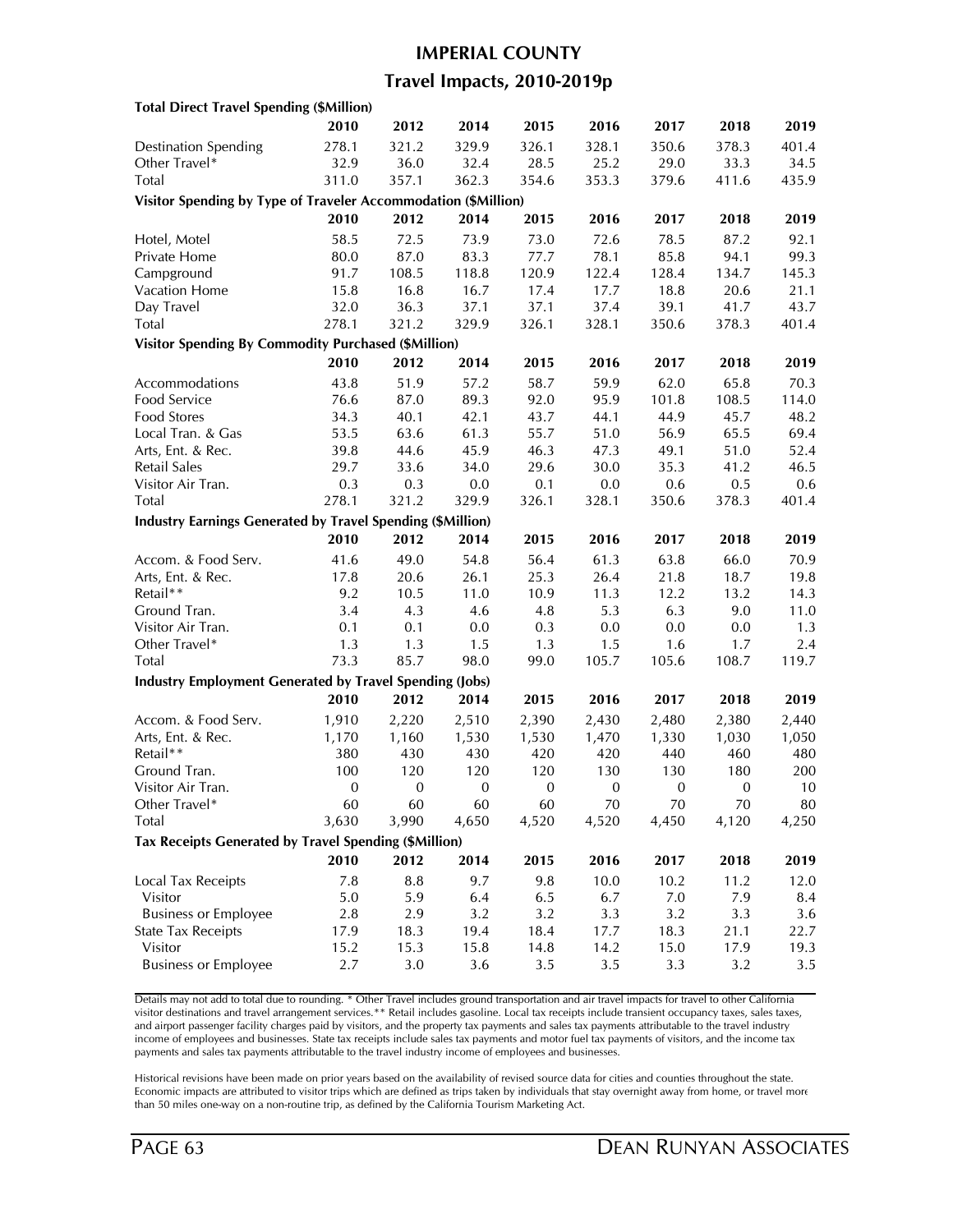#### **INYO COUNTY**

### **Travel Impacts, 2010-2019p**

| <b>Total Direct Travel Spending (\$Million)</b>                   |                  |                  |                  |             |              |              |                  |                  |
|-------------------------------------------------------------------|------------------|------------------|------------------|-------------|--------------|--------------|------------------|------------------|
|                                                                   | 2010             | 2012             | 2014             | 2015        | 2016         | 2017         | 2018             | 2019             |
| <b>Destination Spending</b>                                       | 197.8            | 212.6            | 227.9            | 226.2       | 236.3        | 236.9        | 244.9            | 263.5            |
| Other Travel*                                                     | 3.8              | 4.0              | 3.7              | 3.3         | 3.0          | 3.3          | 3.8              | 3.9              |
| Total                                                             | 201.6            | 216.6            | 231.6            | 229.5       | 239.2        | 240.2        | 248.7            | 267.4            |
| Visitor Spending by Type of Traveler Accommodation (\$Million)    |                  |                  |                  |             |              |              |                  |                  |
|                                                                   | 2010             | 2012             | 2014             | 2015        | 2016         | 2017         | 2018             | 2019             |
| Hotel, Motel                                                      | 116.9            | 127.0            | 139.0            | 139.0       | 147.6        | 143.8        | 149.0            | 160.6            |
| Private Home                                                      | 9.2              | 9.7              | 9.3              | 8.5         | 8.6          | 9.2          | 9.9              | 10.6             |
| Campground                                                        | 26.7             | 28.1             | 29.9             | 29.5        | 29.9         | 31.3         | 32.9             | 35.5             |
| Vacation Home                                                     | 3.4              | 3.5              | 3.5              | 3.6         | 3.6          |              |                  |                  |
| Day Travel                                                        | 41.6             | 44.2             | 46.3             | 45.5        | 46.6         | 3.8<br>48.8  | 4.1<br>49.0      | 4.2<br>52.5      |
|                                                                   | 197.8            | 212.6            | 227.9            |             |              | 236.9        |                  | 263.5            |
| <b>Total</b>                                                      |                  |                  |                  | 226.2       | 236.3        |              | 244.9            |                  |
| <b>Visitor Spending By Commodity Purchased (\$Million)</b>        |                  |                  |                  |             |              |              |                  |                  |
|                                                                   | 2010             | 2012             | 2014             | 2015        | 2016         | 2017         | 2018             | 2019             |
| Accommodations                                                    | 47.5             | 50.4             | 57.9             | 59.2        | 64.3         | 64.2         | 66.2             | 71.7             |
| Food Service                                                      | 56.6             | 61.3             | 65.5             | 66.5        | 70.7         | 70.6         | 72.9             | 78.9             |
| Food Stores                                                       | 11.0             | 11.9             | 12.5             | 12.6        | 12.8         | 12.8         | 12.9             | 13.8             |
| Local Tran. & Gas                                                 | 26.2             | 29.1             | 28.6             | 25.6        | 24.0         | 25.7         | 28.8             | 31.0             |
| Arts, Ent. & Rec.                                                 | 30.5             | 32.5             | 34.6             | 34.3        | 35.8         | 35.1         | 35.3             | 37.3             |
| Retail Sales                                                      | 26.1             | 27.4             | 28.8             | 27.9        | 28.6         | 28.4         | 28.9             | 30.8             |
| Visitor Air Tran.                                                 | $0.0\,$          | $0.0\,$          | 0.0              | 0.0         | 0.0          | 0.0          | 0.0              | 0.0              |
| Total                                                             | 197.8            | 212.6            | 227.9            | 226.2       | 236.3        | 236.9        | 244.9            | 263.5            |
| <b>Industry Earnings Generated by Travel Spending (\$Million)</b> |                  |                  |                  |             |              |              |                  |                  |
|                                                                   | 2010             | 2012             | 2014             | 2015        | 2016         | 2017         | 2018             | 2019             |
| Accom. & Food Serv.                                               | 30.3             | 32.6             | 32.5             | 35.2        | 37.4         | 41.6         | 46.1             | 51.0             |
| Arts, Ent. & Rec.                                                 | 8.2              | 9.0              | 9.4              | 9.4         | 10.5         | 10.5         | 12.0             | 13.1             |
| Retail**                                                          | 5.2              | 5.5              | 5.9              | 6.0         | 6.3          | 6.8          | 6.9              | 7.3              |
| Ground Tran.                                                      | 2.1              | 2.4              | 2.7              | 2.7         | 3.1          | 3.4          | 4.8              | 6.0              |
| Visitor Air Tran.                                                 | 0.0              | 0.0              | 0.0              | 0.0         | 0.0          | 0.0          | 0.0              | 0.0              |
| Other Travel*                                                     | 0.3              | 0.2              | 0.3              | 0.3         | 0.3          | 0.4          | 0.4              | 0.4              |
| Total                                                             | 45.9             | 49.8             | 50.7             | 53.5        | 57.6         | 62.8         | 70.3             | 77.8             |
| <b>Industry Employment Generated by Travel Spending (Jobs)</b>    |                  |                  |                  |             |              |              |                  |                  |
|                                                                   | 2010             | 2012             | 2014             | 2015        | 2016         | 2017         | 2018             | 2019             |
| Accom. & Food Serv.                                               |                  |                  |                  | 1,420       |              |              |                  |                  |
|                                                                   | 1,410            | 1,460<br>600     | 1,370            |             | 1,440        | 1,500        | 1,540            | 1,760            |
| Arts, Ent. & Rec.<br>Retail**                                     | 610<br>200       | 200              | 600<br>210       | 550<br>200  | 560<br>200   | 590<br>210   | 650<br>220       | 710<br>220       |
| Ground Tran.                                                      | 60               | 70               | 70               | 70          | 70           | 70           | 90               | 110              |
| Visitor Air Tran.                                                 | $\boldsymbol{0}$ | $\boldsymbol{0}$ | $\boldsymbol{0}$ | $\mathbf 0$ | $\mathbf{0}$ | $\mathbf{0}$ | $\boldsymbol{0}$ | $\boldsymbol{0}$ |
|                                                                   | 10               | 10               | 10               | 10          | 10           | 10           | 10               | 10               |
| Other Iravel*<br>Total                                            | 2,290            | 2,330            | 2,260            | 2,260       | 2,290        | 2,390        | 2,510            | 2,800            |
|                                                                   |                  |                  |                  |             |              |              |                  |                  |
| Tax Receipts Generated by Travel Spending (\$Million)             |                  |                  |                  |             |              |              |                  |                  |
|                                                                   | 2010             | 2012             | 2014             | 2015        | 2016         | 2017         | 2018             | 2019             |
| Local Tax Receipts                                                | 7.6              | 7.9              | 8.7              | 8.9         | 9.6          | 9.7          | 10.3             | 11.2             |
| Visitor                                                           | 5.8              | 6.2              | 7.0              | 7.2         | 7.8          | 7.7          | 8.1              | 8.8              |
| <b>Business or Employee</b>                                       | 1.8              | 1.7              | 1.7              | 1.8         | 1.8          | 1.9          | 2.2              | 2.3              |
| <b>State Tax Receipts</b>                                         | 7.9              | 7.7              | 8.3              | 8.0         | 8.0          | 7.9          | 8.7              | 9.4              |
| Visitor                                                           | 6.2              | 5.9              | 6.3              | 6.0         | $6.0\,$      | 5.9          | 6.5              | 7.1              |
| <b>Business or Employee</b>                                       | 1.7              | 1.8              | 1.9              | 2.0         | 2.0          | 2.0          | 2.1              | 2.3              |
|                                                                   |                  |                  |                  |             |              |              |                  |                  |

Details may not add to total due to rounding. \* Other Travel includes ground transportation and air travel impacts for travel to other California visitor destinations and travel arrangement services.\*\* Retail includes gasoline. Local tax receipts include transient occupancy taxes, sales taxes, and airport passenger facility charges paid by visitors, and the property tax payments and sales tax payments attributable to the travel industry income of employees and businesses. State tax receipts include sales tax payments and motor fuel tax payments of visitors, and the income tax payments and sales tax payments attributable to the travel industry income of employees and businesses.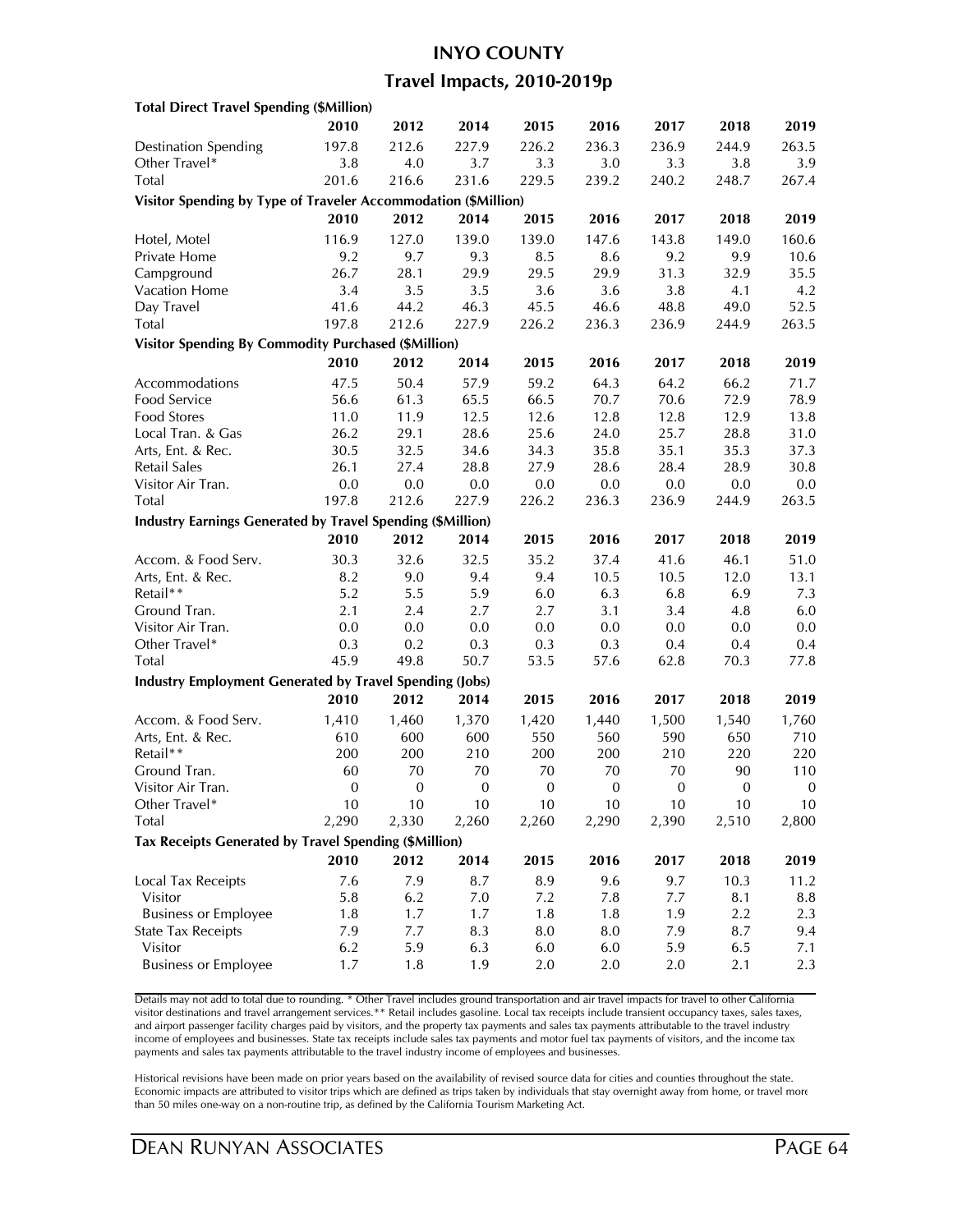### **KERN COUNTY**

### **Travel Impacts, 2010-2019p**

| <b>Total Direct Travel Spending (\$Million)</b>                   |         |         |                  |                  |         |         |         |         |
|-------------------------------------------------------------------|---------|---------|------------------|------------------|---------|---------|---------|---------|
|                                                                   | 2010    | 2012    | 2014             | 2015             | 2016    | 2017    | 2018    | 2019    |
| <b>Destination Spending</b>                                       | 1,173   | 1,295   | 1,329            | 1,342            | 1,252   | 1,358   | 1,501   | 1,580   |
| Other Travel*                                                     | 177     | 197     | 180              | 162              | 144     | 160     | 185     | 195     |
| Total                                                             | 1,350   | 1,492   | 1,510            | 1,504            | 1,396   | 1,518   | 1,686   | 1,775   |
| Visitor Spending by Type of Traveler Accommodation (\$Million)    |         |         |                  |                  |         |         |         |         |
|                                                                   | 2010    | 2012    | 2014             | 2015             | 2016    | 2017    | 2018    | 2019    |
| Hotel, Motel                                                      | 355.7   | 414.3   | 443.4            | 472.2            | 418.9   | 457.4   | 512.7   | 549.6   |
| Private Home                                                      | 305.2   | 334.5   | 325.0            | 311.2            | 291.8   | 330.1   | 371.8   | 393.4   |
| Campground                                                        | 65.5    | 64.8    | 78.9             | 78.4             | 79.3    | 83.2    | 87.3    | 94.2    |
| Vacation Home                                                     | 128.9   | 137.5   | 138.6            | 135.5            | 137.8   | 144.4   | 153.5   | 157.3   |
| Day Travel                                                        | 317.3   | 343.7   | 343.3            | 345.0            | 324.1   | 342.7   | 375.4   | 385.4   |
| <b>Total</b>                                                      | 1,172.6 | 1,294.9 | 1,329.2          | 1,342.2          | 1,252.0 | 1,357.9 | 1,500.9 | 1,579.9 |
| <b>Visitor Spending By Commodity Purchased (\$Million)</b>        |         |         |                  |                  |         |         |         |         |
|                                                                   | 2010    | 2012    | 2014             | 2015             | 2016    | 2017    | 2018    | 2019    |
| Accommodations                                                    | 183.9   | 206.5   | 232.3            | 248.1            | 235.2   | 249.5   | 269.7   | 287.1   |
| Food Service                                                      | 305.1   | 333.9   | 345.2            | 365.1            | 352.7   | 380.0   | 414.0   | 435.1   |
| Food Stores                                                       | 66.2    | 72.0    | 75.2             | 77.7             | 74.8    | 76.9    | 79.6    | 82.1    |
| Local Tran. & Gas                                                 | 283.6   | 319.3   | 305.5            | 283.0            | 244.6   | 274.6   | 319.3   | 331.0   |
| Arts, Ent. & Rec.                                                 | 154.8   | 166.9   | 172.2            | 177.8            | 168.8   | 177.4   | 188.6   | 193.1   |
| Retail Sales                                                      | 171.3   | 184.2   | 186.3            | 178.8            | 166.8   | 190.2   | 219.8   | 239.7   |
| Visitor Air Tran.                                                 | 7.7     | 12.1    | 12.5             | 11.7             | 9.1     | 9.3     | 9.8     | 11.7    |
| Total                                                             | 1,172.6 | 1,294.9 | 1,329.2          | 1,342.2          | 1,252.0 | 1,357.9 | 1,500.9 | 1,579.9 |
| <b>Industry Earnings Generated by Travel Spending (\$Million)</b> |         |         |                  |                  |         |         |         |         |
|                                                                   | 2010    | 2012    | 2014             | 2015             | 2016    | 2017    | 2018    | 2019    |
| Accom. & Food Serv.                                               | 180.5   | 203.3   | 228.5            | 262.3            | 265.4   | 305.5   | 338.4   | 364.3   |
| Arts, Ent. & Rec.                                                 | 72.6    | 80.8    | 86.1             | 81.2             | 80.9    | 91.8    | 91.4    | 96.4    |
| Retail**                                                          | 36.2    | 39.1    | 40.8             | 41.5             | 40.4    | 45.3    | 48.1    | 50.9    |
| Ground Tran.                                                      | 19.7    | 23.4    | 24.8             | 26.7             | 27.1    | 31.6    | 44.3    | 52.1    |
| Visitor Air Tran.                                                 | 1.4     | 1.9     | 0.0              | 0.0              | 0.3     | 9.2     | 9.3     | 12.8    |
| Other Travel*                                                     | 10.8    | 11.3    | 8.6              | 9.1              | 10.8    | 24.7    | 26.4    | 32.5    |
| Total                                                             | 321.2   | 359.9   | 388.8            | 420.9            | 425.0   | 508.1   | 558.0   | 608.9   |
| <b>Industry Employment Generated by Travel Spending (Jobs)</b>    |         |         |                  |                  |         |         |         |         |
|                                                                   | 2010    | 2012    | 2014             | 2015             | 2016    | 2017    | 2018    | 2019    |
| Accom. & Food Serv.                                               | 7,550   | 8,240   | 9,030            | 9,890            | 9,240   | 10,400  | 11,040  | 11,080  |
| Arts, Ent. & Rec.                                                 | 3,940   | 4,100   | 4,400            | 4,230            | 4,040   | 4,240   | 4,210   | 4,280   |
| Retail**                                                          | 1,320   | 1,380   | 1,410            | 1,420            | 1,340   | 1,460   | 1,520   | 1,530   |
| Ground Tran.                                                      | 550     | 610     | 640              | 650              | 620     | 660     | 860     | 940     |
| Visitor Air Tran.                                                 | 60      | 70      | $\boldsymbol{0}$ | $\boldsymbol{0}$ | 10      | 90      | 90      | 130     |
| Other I ravel*                                                    | 400     | 410     | 310              | 320              | 310     | 440     | 460     | 510     |
| Total                                                             | 13,830  | 14,820  | 15,790           | 16,520           | 15,560  | 17,300  | 18,170  | 18,480  |
| Tax Receipts Generated by Travel Spending (\$Million)             |         |         |                  |                  |         |         |         |         |
|                                                                   | 2010    | 2012    | 2014             | 2015             | 2016    | 2017    | 2018    | 2019    |
| Local Tax Receipts                                                | 27.8    | 30.2    | 32.9             | 35.1             | 33.0    | 36.1    | 41.6    | 44.6    |
| Visitor                                                           | 15.9    | 18.4    | 20.7             | 22.0             | 20.2    | 21.4    | 25.3    | 27.2    |
| <b>Business or Employee</b>                                       | 11.9    | 11.8    | 12.2             | 13.1             | 12.7    | 14.6    | 16.3    | 17.5    |
| <b>State Tax Receipts</b>                                         | 83.2    | 81.9    | 85.8             | 83.2             | 75.8    | 81.3    | 96.1    | 102.2   |
| Visitor                                                           | 71.0    | 68.9    | 70.9             | 67.6             | 60.9    | 65.1    | 79.3    | 84.4    |
| <b>Business or Employee</b>                                       | 12.2    | 13.0    | 14.8             | 15.6             | 14.8    | 16.2    | 16.7    | 17.8    |
|                                                                   |         |         |                  |                  |         |         |         |         |

Details may not add to total due to rounding. \* Other Travel includes ground transportation and air travel impacts for travel to other California visitor destinations and travel arrangement services.\*\* Retail includes gasoline. Local tax receipts include transient occupancy taxes, sales taxes, and airport passenger facility charges paid by visitors, and the property tax payments and sales tax payments attributable to the travel industry income of employees and businesses. State tax receipts include sales tax payments and motor fuel tax payments of visitors, and the income tax payments and sales tax payments attributable to the travel industry income of employees and businesses.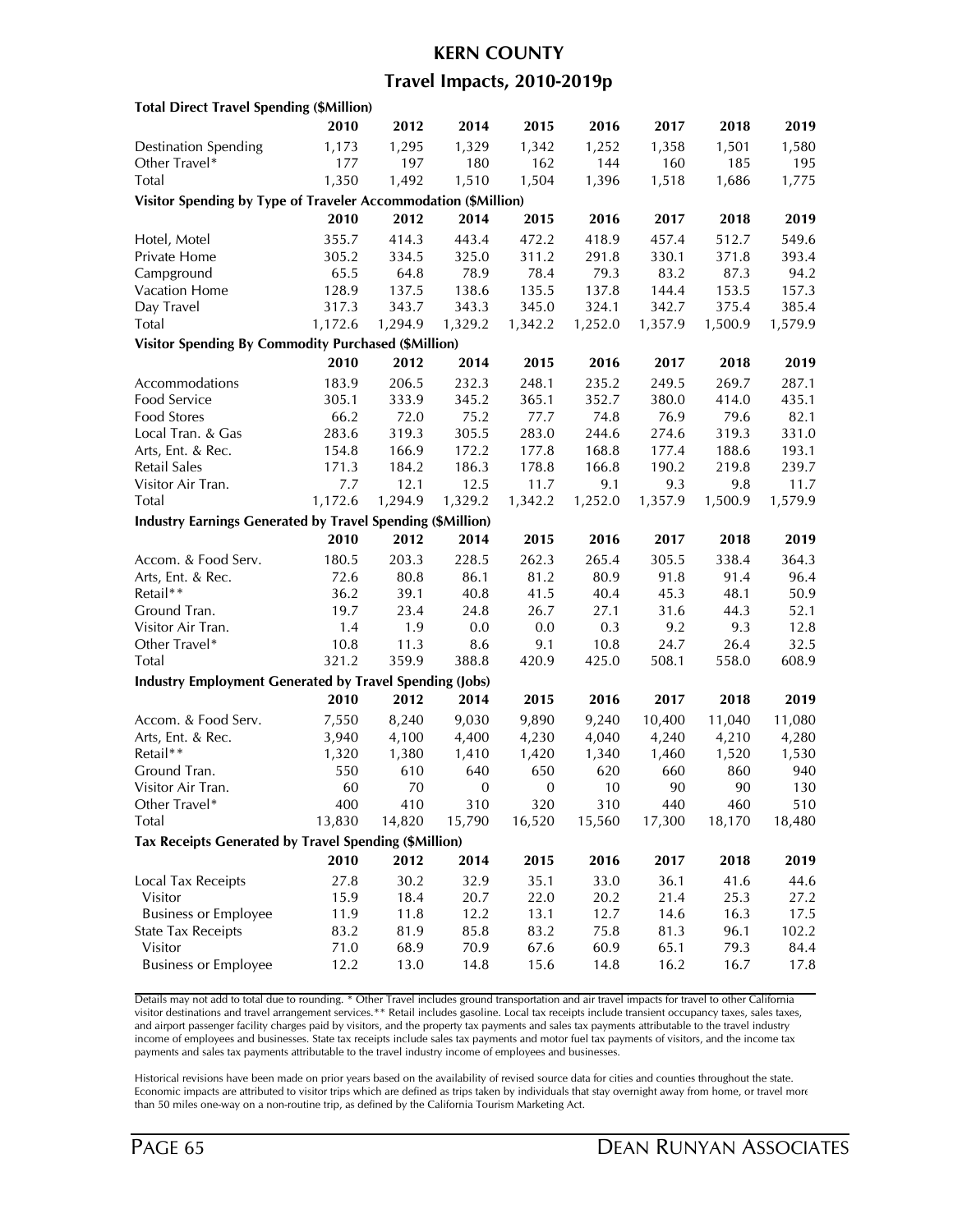#### **KINGS COUNTY**

### **Travel Impacts, 2010-2019p**

| <b>Total Direct Travel Spending (\$Million)</b>                   |                  |                  |                  |                  |              |             |                  |                  |
|-------------------------------------------------------------------|------------------|------------------|------------------|------------------|--------------|-------------|------------------|------------------|
|                                                                   | 2010             | 2012             | 2014             | 2015             | 2016         | 2017        | 2018             | 2019             |
| <b>Destination Spending</b>                                       | 128.7            | 140.7            | 140.2            | 140.3            | 138.2        | 144.3       | 158.1            | 165.3            |
| Other Travel*                                                     | 28.3             | 30.1             | 26.5             | 23.5             | 20.5         | 23.0        | 27.0             | 28.1             |
| Total                                                             | 157.0            | 170.8            | 166.7            | 163.8            | 158.7        | 167.3       | 185.0            | 193.4            |
| Visitor Spending by Type of Traveler Accommodation (\$Million)    |                  |                  |                  |                  |              |             |                  |                  |
|                                                                   | 2010             | 2012             | 2014             | 2015             | 2016         | 2017        | 2018             | 2019             |
|                                                                   | 23.0             | 26.4             | 28.7             | 32.4             | 33.1         | 30.8        | 34.9             | 36.8             |
| Hotel, Motel<br>Private Home                                      | 74.6             | 81.2             | 77.9             | 73.8             | 71.6         | 78.4        | 86.5             | 91.1             |
| Campground                                                        | 3.3              | 3.2              | 4.1              | 4.1              | 4.2          | 4.4         |                  | 4.9              |
| Vacation Home                                                     | 1.4              | 1.4              | 1.4              |                  |              |             | 4.6<br>1.7       |                  |
| Day Travel                                                        | 26.3             | 28.5             | 28.0             | 1.5<br>28.6      | 1.5<br>27.9  | 1.6<br>29.2 | 30.4             | 1.8<br>30.8      |
| Total                                                             | 128.7            | 140.7            | 140.2            | 140.3            | 138.2        | 144.3       | 158.1            | 165.3            |
|                                                                   |                  |                  |                  |                  |              |             |                  |                  |
| <b>Visitor Spending By Commodity Purchased (\$Million)</b>        |                  |                  |                  |                  |              |             |                  |                  |
|                                                                   | 2010             | 2012             | 2014             | 2015             | 2016         | 2017        | 2018             | 2019             |
| Accommodations                                                    | 9.2              | 10.3             | 11.9             | 13.5             | 14.2         | 13.5        | 15.2             | 16.1             |
| Food Service                                                      | 44.7             | 48.5             | 48.8             | 51.8             | 52.4         | 53.8        | 57.3             | 58.9             |
| <b>Food Stores</b>                                                | 11.4             | 12.5             | 12.3             | 12.8             | 12.3         | 12.4        | 12.8             | 12.8             |
| Local Tran. & Gas                                                 | 22.6             | 25.5             | 23.5             | 21.5             | 19.0         | 20.8        | 24.0             | 24.6             |
| Arts, Ent. & Rec.                                                 | 22.3             | 23.9             | 24.0             | 24.9             | 24.7         | 24.8        | 25.8             | 25.8             |
| <b>Retail Sales</b>                                               | 18.4             | 20.0             | 19.7             | 15.7             | 15.6         | 19.1        | 23.0             | 27.1             |
| Visitor Air Tran.                                                 | $0.0\,$          | 0.0              | 0.0              | 0.0              | 0.0          | $0.0\,$     | 0.0              | 0.0              |
| Total                                                             | 128.7            | 140.7            | 140.2            | 140.3            | 138.2        | 144.3       | 158.1            | 165.3            |
| <b>Industry Earnings Generated by Travel Spending (\$Million)</b> |                  |                  |                  |                  |              |             |                  |                  |
|                                                                   | 2010             | 2012             | 2014             | 2015             | 2016         | 2017        | 2018             | 2019             |
| Accom. & Food Serv.                                               | 25.0             | 28.0             | 30.4             | 35.0             | 36.9         | 37.9        | 44.6             | 47.0             |
| Arts, Ent. & Rec.                                                 | 6.4              | 7.0              | 7.0              | 8.2              | 9.0          | 8.4         | 10.1             | 10.5             |
| Retail**                                                          | 4.3              | 4.7              | 4.7              | 4.4              | 4.4          | 4.9         | 5.5              | 6.0              |
| Ground Tran.                                                      | 1.4              | 1.6              | 1.7              | 1.8              | 1.9          | 2.2         | 3.1              | 3.7              |
| Visitor Air Tran.                                                 | 0.0              | 0.0              | 0.0              | 0.0              | 0.0          | $0.0\,$     | 0.0              | 0.0              |
| Other Travel*                                                     | 1.0              | 1.0              | 0.9              | 1.0              | 1.1          | 1.0         | 1.0              | 1.1              |
| Total                                                             | 38.1             | 42.4             | 44.7             | 50.4             | 53.3         | 54.3        | 64.5             | 68.2             |
| <b>Industry Employment Generated by Travel Spending (Jobs)</b>    |                  |                  |                  |                  |              |             |                  |                  |
|                                                                   | 2010             | 2012             | 2014             | 2015             | 2016         | 2017        | 2018             | 2019             |
| Accom. & Food Serv.                                               | 1,030            | 1,130            | 1,230            | 1,340            | 1,310        | 1,300       | 1,490            | 1,490            |
| Arts, Ent. & Rec.                                                 | 470              | 470              | 420              | 450              | 460          | 420         | 510              | 500              |
| Retail**                                                          | 170              | 180              | 180              | 160              | 150          | 170         | 190              | 200              |
| Ground Tran.                                                      | 40               | 40               | 40               | 50               | 50           | 50          | 60               | 70               |
| Visitor Air Tran.                                                 | $\boldsymbol{0}$ | $\boldsymbol{0}$ | $\boldsymbol{0}$ | $\boldsymbol{0}$ | $\mathbf{0}$ | $\bf{0}$    | $\boldsymbol{0}$ | $\boldsymbol{0}$ |
| Other Travel*                                                     | 50               | 50               | 50               | 50               | 50           | 50          | 50               | 60               |
| <b>Total</b>                                                      | 1,770            | 1,880            | 1,930            | 2,050            | 2,020        | 1,990       | 2,300            | 2,310            |
| <b>Tax Receipts Generated by Travel Spending (\$Million)</b>      |                  |                  |                  |                  |              |             |                  |                  |
|                                                                   |                  |                  |                  |                  |              |             |                  |                  |
|                                                                   | 2010             | 2012             | 2014             | 2015             | 2016         | 2017        | 2018             | 2019             |
| Local Tax Receipts                                                | 2.7              | 2.8              | 2.9              | 3.2              | 3.3          | 3.2         | 3.9              | 4.1              |
| Visitor                                                           | 1.2              | 1.4              | 1.5              | 1.6              | 1.7          | 1.7         | 2.0              | 2.1              |
| <b>Business or Employee</b>                                       | 1.4              | 1.4              | 1.4              | 1.6              | 1.6          | 1.6         | 1.9              | $2.0\,$          |
| <b>State Tax Receipts</b>                                         | 10.5             | 10.1             | 10.3             | 9.9              | 9.3          | 9.6         | 11.4             | 12.1             |
| Visitor                                                           | 9.0              | 8.6              | 8.6              | 8.1              | 7.5          | 7.9         | 9.5              | 10.1             |
| <b>Business or Employee</b>                                       | 1.4              | 1.5              | 1.7              | 1.8              | 1.8          | 1.7         | 1.9              | 2.0              |

Details may not add to total due to rounding. \* Other Travel includes ground transportation and air travel impacts for travel to other California visitor destinations and travel arrangement services.\*\* Retail includes gasoline. Local tax receipts include transient occupancy taxes, sales taxes, and airport passenger facility charges paid by visitors, and the property tax payments and sales tax payments attributable to the travel industry income of employees and businesses. State tax receipts include sales tax payments and motor fuel tax payments of visitors, and the income tax payments and sales tax payments attributable to the travel industry income of employees and businesses.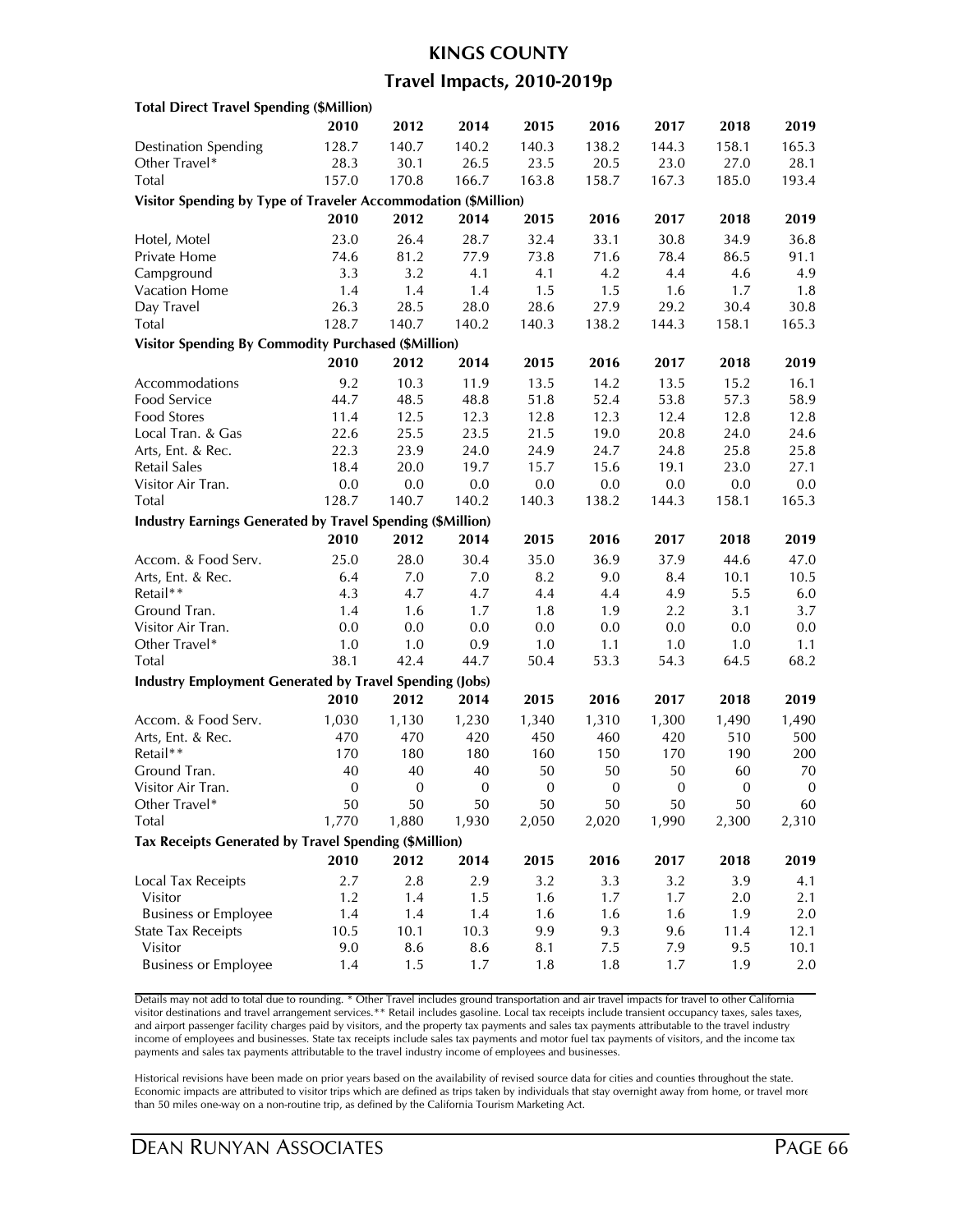## **LAKE COUNTY**

### **Travel Impacts, 2010-2019p**

| <b>Total Direct Travel Spending (\$Million)</b>                |                  |                  |                  |              |                  |                  |                  |                  |
|----------------------------------------------------------------|------------------|------------------|------------------|--------------|------------------|------------------|------------------|------------------|
|                                                                | 2010             | 2012             | 2014             | 2015         | 2016             | 2017             | 2018             | 2019             |
| <b>Destination Spending</b>                                    | 133.1            | 133.2            | 141.0            | 143.8        | 145.5            | 147.9            | 159.9            | 165.6            |
| Other Travel*                                                  | 14.0             | 14.5             | 13.5             | 12.5         | 11.5             | 12.7             | 14.5             | 15.1             |
| Total                                                          | 147.1            | 147.7            | 154.5            | 156.3        | 156.9            | 160.6            | 174.4            | 180.7            |
| Visitor Spending by Type of Traveler Accommodation (\$Million) |                  |                  |                  |              |                  |                  |                  |                  |
|                                                                | 2010             | 2012             | 2014             | 2015         | 2016             | 2017             | 2018             | 2019             |
| Hotel, Motel                                                   | 29.9             | 26.3             | 30.0             | 33.0         | 34.5             | 30.6             | 33.7             | 34.5             |
| Private Home                                                   | 32.1             | 33.6             | 34.0             | 32.0         | 31.3             | 33.8             | 37.3             | 39.2             |
| Campground                                                     |                  | 11.9             |                  |              |                  |                  | 16.9             |                  |
| Vacation Home                                                  | 11.3             |                  | 15.1<br>37.3     | 15.2<br>38.8 | 15.4<br>39.5     | 16.1<br>41.7     |                  | 18.3             |
| Day Travel                                                     | 36.5<br>23.3     | 37.7<br>23.5     | 24.6             | 24.8         | 24.8             | 25.6             | 45.5<br>26.4     | 46.6<br>27.1     |
|                                                                | 133.1            |                  | 141.0            |              |                  | 147.9            |                  | 165.6            |
| <b>Total</b>                                                   |                  | 133.2            |                  | 143.8        | 145.5            |                  | 159.9            |                  |
| <b>Visitor Spending By Commodity Purchased (\$Million)</b>     |                  |                  |                  |              |                  |                  |                  |                  |
|                                                                | 2010             | 2012             | 2014             | 2015         | 2016             | 2017             | 2018             | 2019             |
| Accommodations                                                 | 25.7             | 24.9             | 27.9             | 30.1         | 31.7             | 30.5             | 31.7             | 32.7             |
| Food Service                                                   | 41.0             | 40.8             | 43.2             | 45.4         | 47.0             | 47.2             | 49.8             | 51.5             |
| Food Stores                                                    | 8.9              | 9.4              | 10.2             | 10.5         | 10.5             | 10.4             | 10.6             | 11.0             |
| Local Tran. & Gas                                              | 20.2             | 21.4             | 21.1             | 19.2         | 17.4             | 18.7             | 21.5             | 22.3             |
| Arts, Ent. & Rec.                                              | 22.7             | 22.4             | 23.5             | 24.2         | 24.5             | 24.2             | 24.8             | 25.0             |
| Retail Sales                                                   | 14.6             | 14.3             | 15.0             | 14.3         | 14.5             | 16.9             | 21.4             | 23.2             |
| Visitor Air Tran.                                              | 0.0              | $0.0\,$          | 0.0              | $0.0\,$      | 0.0              | 0.0              | 0.0              | 0.0              |
| Total                                                          | 133.1            | 133.2            | 141.0            | 143.8        | 145.5            | 147.9            | 159.9            | 165.6            |
| Industry Earnings Generated by Travel Spending (\$Million)     |                  |                  |                  |              |                  |                  |                  |                  |
|                                                                | 2010             | 2012             | 2014             | 2015         | 2016             | 2017             | 2018             | 2019             |
| Accom. & Food Serv.                                            | 27.9             | 28.4             | 27.4             | 29.3         | 32.2             | 33.3             | 35.7             | 37.5             |
| Arts, Ent. & Rec.                                              | 5.6              | 5.7              | 4.0              | 3.9          | 3.8              | 4.1              | 4.6              | 4.8              |
| Retail**                                                       | 3.5              | 3.5              | 3.8              | 3.9          | 4.0              | 4.5              | 5.1              | 5.4              |
| Ground Tran.                                                   | 1.3              | 1.4              | 1.6              | 1.7          | 1.8              | 2.0              | 2.9              | 3.5              |
| Visitor Air Tran.                                              | 0.0              | 0.0              | 0.0              | 0.0          | 0.0              | 0.0              | 0.0              | 0.0              |
| Other Travel*                                                  | 1.2              | 1.2              | 1.3              | 1.4          | 1.6              | 1.7              | 1.8              | 1.9              |
| Total                                                          | 39.5             | 40.2             | 38.1             | 40.2         | 43.3             | 45.7             | 50.1             | 53.0             |
| <b>Industry Employment Generated by Travel Spending (Jobs)</b> |                  |                  |                  |              |                  |                  |                  |                  |
|                                                                | 2010             | 2012             | 2014             | 2015         | 2016             | 2017             | 2018             | 2019             |
|                                                                |                  |                  |                  |              |                  |                  |                  |                  |
| Accom. & Food Serv.                                            | 1,110            | 1,110            | 1,090            | 1,100        | 1,110            | 1,080            | 1,140            | 1,170            |
| Arts, Ent. & Rec.                                              | 490              | 470              | 330              | 290          | 310              | 300              | 360              | 340              |
| Retail**                                                       | 140              | 130              | 150              | 140          | 140              | 150              | 160              | 170              |
| Ground Tran.                                                   | 40               | 40               | 40               | 40           | 40               | 40               | 60               | 60               |
| Visitor Air Tran.                                              | $\boldsymbol{0}$ | $\boldsymbol{0}$ | $\boldsymbol{0}$ | $\mathbf{0}$ | $\boldsymbol{0}$ | $\boldsymbol{0}$ | $\boldsymbol{0}$ | $\boldsymbol{0}$ |
| Other Iravel*                                                  | 30               | 30               | 30               | 30           | 30               | 30               | 30               | 30               |
| Total                                                          | 1,810            | 1,780            | 1,630            | 1,590        | 1,630            | 1,620            | 1,750            | 1,770            |
| Tax Receipts Generated by Travel Spending (\$Million)          |                  |                  |                  |              |                  |                  |                  |                  |
|                                                                | 2010             | 2012             | 2014             | 2015         | 2016             | 2017             | 2018             | 2019             |
| Local Tax Receipts                                             | 3.0              | 2.8              | 2.9              | 3.1          | 3.3              | 3.2              | 3.7              | 3.8              |
| Visitor                                                        | 1.6              | 1.5              | 1.7              | 1.9          | 2.0              | 1.9              | 2.2              | 2.3              |
| <b>Business or Employee</b>                                    | 1.5              | 1.3              | 1.2              | 1.3          | 1.3              | 1.3              | 1.5              | 1.5              |
| <b>State Tax Receipts</b>                                      | $8.0\,$          | 7.3              | 7.7              | 7.5          | 7.3              | 7.4              | 8.5              | 8.9              |
| Visitor                                                        | 6.5              | 5.9              | 6.2              | 6.0          | 5.8              | 5.9              | 7.0              | 7.4              |
| <b>Business or Employee</b>                                    | 1.5              | 1.4              | 1.4              | 1.5          | 1.5              | 1.5              | 1.5              | 1.5              |
|                                                                |                  |                  |                  |              |                  |                  |                  |                  |

Details may not add to total due to rounding. \* Other Travel includes ground transportation and air travel impacts for travel to other California visitor destinations and travel arrangement services.\*\* Retail includes gasoline. Local tax receipts include transient occupancy taxes, sales taxes, and airport passenger facility charges paid by visitors, and the property tax payments and sales tax payments attributable to the travel industry income of employees and businesses. State tax receipts include sales tax payments and motor fuel tax payments of visitors, and the income tax payments and sales tax payments attributable to the travel industry income of employees and businesses.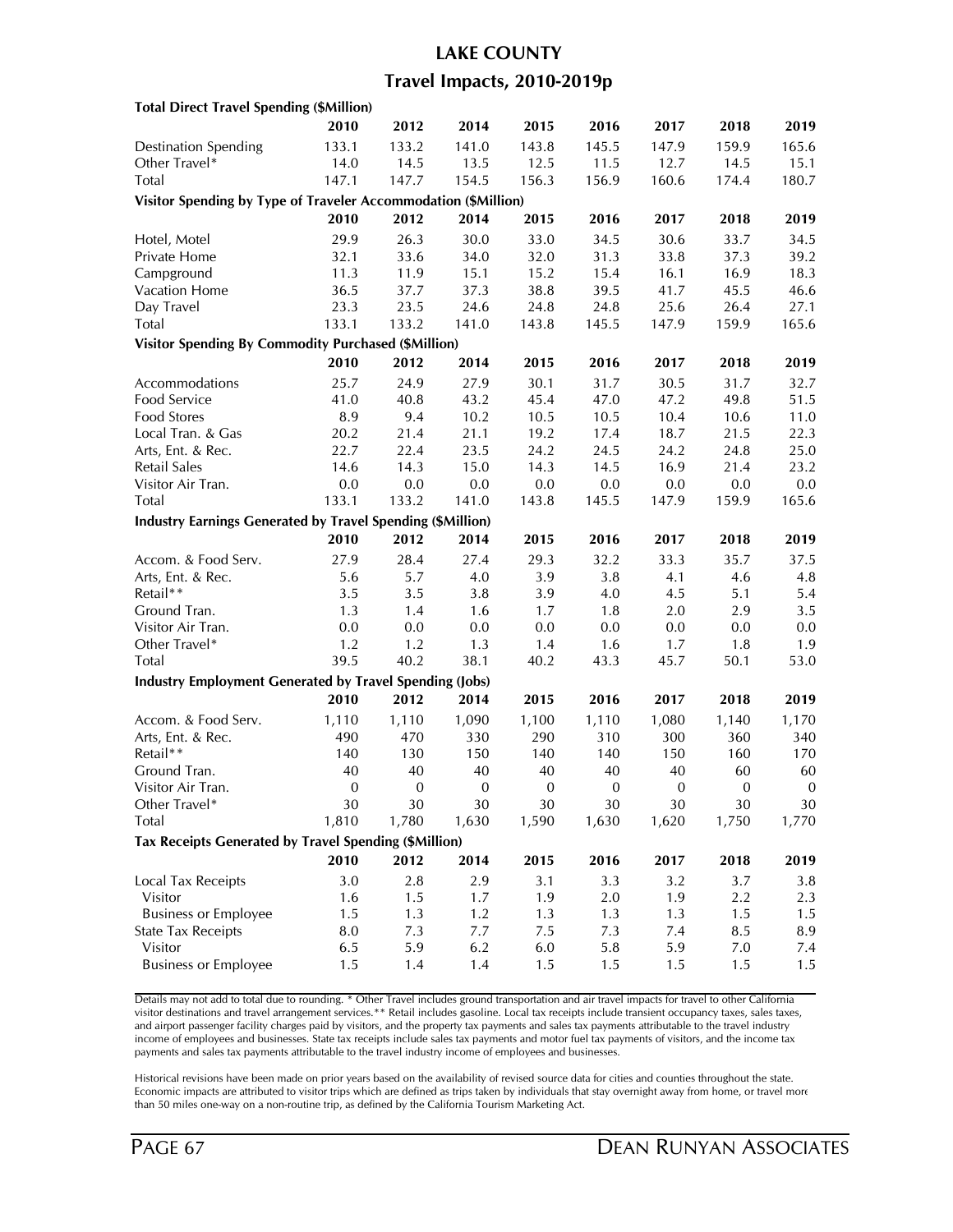# **LASSEN COUNTY Travel Impacts, 2010-2019p**

| <b>Total Direct Travel Spending (\$Million)</b>                   |                  |                  |              |             |              |              |              |                  |
|-------------------------------------------------------------------|------------------|------------------|--------------|-------------|--------------|--------------|--------------|------------------|
|                                                                   | 2010             | 2012             | 2014         | 2015        | 2016         | 2017         | 2018         | 2019             |
| <b>Destination Spending</b>                                       | 51.7             | 53.3             | 54.8         | 53.7        | 55.0         | 58.8         | 59.6         | 64.8             |
| Other Travel*                                                     | 6.4              | 6.6              | 5.6          | 4.8         | 4.2          | 4.7          | 5.4          | 5.6              |
| Total                                                             | 58.1             | 59.9             | 60.4         | 58.5        | 59.1         | 63.5         | 65.0         | 70.5             |
| Visitor Spending by Type of Traveler Accommodation (\$Million)    |                  |                  |              |             |              |              |              |                  |
|                                                                   | 2010             | 2012             | 2014         | 2015        | 2016         | 2017         | 2018         | 2019             |
| Hotel, Motel                                                      | 13.0             | 13.2             | 13.4         | 13.9        | 14.9         | 16.2         | 15.3         | 17.0             |
| Private Home                                                      | 17.7             | 18.5             | 17.1         | 15.7        | 15.6         | 17.0         | 17.6         | 19.6             |
| Campground                                                        | 3.0              | 3.3              | 5.8          | 5.8         | 5.9          | 6.1          | 6.4          | 6.9              |
| Vacation Home                                                     | 7.0              | $7.0$            | 6.5          | 6.7         | 6.8          | 7.2          | 7.9          | 8.1              |
| Day Travel                                                        | 11.0             | 11.3             | 11.9         | 11.7        | 11.8         | 12.3         | 12.4         | 13.3             |
| <b>Total</b>                                                      | 51.7             | 53.3             | 54.8         | 53.7        | 55.0         | 58.8         | 59.6         | 64.8             |
| <b>Visitor Spending By Commodity Purchased (\$Million)</b>        |                  |                  |              |             |              |              |              |                  |
|                                                                   | 2010             | 2012             | 2014         | 2015        | 2016         | 2017         | 2018         | 2019             |
| Accommodations                                                    | 7.6              | 7.7              | 8.9          | 9.3         | 9.9          | 10.6         | 10.4         | 11.4             |
| Food Service                                                      | 16.6             | 17.0             | 17.2         | 17.5        | 18.4         | 19.4         | 19.2         | 20.7             |
| Food Stores                                                       | 3.7              | 3.9              | 4.3          | 4.3         | 4.3          | 4.3          | 4.2          | 4.5              |
| Local Tran. & Gas                                                 | 8.3              | 8.9              | 8.6          | 7.7         | 7.0          | $7.8\,$      | 8.5          | 9.1              |
| Arts, Ent. & Rec.                                                 | 8.8              | 8.9              | 9.1          | 9.0         | 9.3          | 9.6          | 9.3          | 9.7              |
| <b>Retail Sales</b>                                               | 6.6              | 6.8              | 6.8          | 5.9         | 6.1          | 7.2          | 8.1          | 9.3              |
| Visitor Air Tran.                                                 | 0.0              | 0.0              | 0.0          | 0.0         | 0.0          | 0.0          | 0.0          | 0.0              |
| Total                                                             | 51.7             | 53.3             | 54.8         | 53.7        | 55.0         | 58.8         | 59.6         | 64.8             |
| <b>Industry Earnings Generated by Travel Spending (\$Million)</b> |                  |                  |              |             |              |              |              |                  |
|                                                                   | 2010             | 2012             | 2014         | 2015        | 2016         | 2017         | 2018         | 2019             |
| Accom. & Food Serv.                                               | 9.1              | 9.5              | 11.2         | 12.7        | 13.2         | 13.3         | 12.3         | 13.6             |
| Arts, Ent. & Rec.                                                 | 7.1              | 7.4              | 6.1          | 5.1         | 5.3          | 5.6          | 8.5          | 9.2              |
| Retail**                                                          | 1.6              | 1.7              | 1.8          | 1.7         | 1.8          | 1.9          | 1.9          | 2.1              |
| Ground Tran.                                                      | 0.5              | 0.6              | 0.6          | 0.7         | 0.7          | 0.9          | 1.2          | 1.4              |
| Visitor Air Tran.                                                 | 0.0              | 0.0              | 0.0          | 0.0         | 0.0          | $0.0\,$      | 0.0          | $0.0\,$          |
| Other Travel*                                                     | 0.2              | 0.2              | 0.2          | 0.2         | 0.2          | 0.2          | 0.2          | 0.2              |
| Total                                                             | 18.5             | 19.3             | 19.9         | 20.3        | 21.3         | 21.8         | 24.1         | 26.6             |
| <b>Industry Employment Generated by Travel Spending (Jobs)</b>    |                  |                  |              |             |              |              |              |                  |
|                                                                   | 2010             | 2012             | 2014         | 2015        | 2016         | 2017         | 2018         | 2019             |
| Accom. & Food Serv.                                               | 400              | 410              | 480          | 510         | 490          | 470          | 410          | 450              |
| Arts, Ent. & Rec.                                                 | 630              | 540              | 370          | 340         | 330          | 330          | 470          | 570              |
| Retail**                                                          | 60               | 60               | 60           | 60          | 60           | 60           | 60           | 60               |
| Ground Tran.                                                      | 20               | 20               | 20           | 20          | 20           | $20\,$       | 20           | 30               |
| Visitor Air Tran.                                                 | $\boldsymbol{0}$ | $\boldsymbol{0}$ | $\mathbf{0}$ | $\mathbf 0$ | $\mathbf{0}$ | $\mathbf{0}$ | $\mathbf{0}$ | $\boldsymbol{0}$ |
| Other Travel*                                                     | $10\,$           | 10               | 10           | $10$        | 10           | $10$         | $10$         | 10               |
| Total                                                             | 1,120            | 1,040            | 940          | 940         | 900          | 880          | 970          | 1,120            |
| <b>Tax Receipts Generated by Travel Spending (\$Million)</b>      |                  |                  |              |             |              |              |              |                  |
|                                                                   | 2010             | 2012             | 2014         | 2015        | 2016         | 2017         | 2018         | 2019             |
| Local Tax Receipts                                                | 1.4              | 1.3              | 1.4          | 1.5         | 1.5          | 1.6          | 1.7          | 1.9              |
| Visitor                                                           | 0.7              | 0.7              | 0.8          | 0.8         | 0.9          | 1.0          | 1.0          | 1.1              |
| <b>Business or Employee</b>                                       | 0.7              | 0.6              | 0.6          | 0.6         | 0.6          | 0.6          | 0.7          | $0.8\,$          |
| <b>State Tax Receipts</b>                                         | 3.5              | 3.3              | 3.4          | 3.2         | 3.1          | 3.2          | 3.5          | $3.8\,$          |
| Visitor                                                           | 2.9              | 2.6              | 2.7          | 2.5         | 2.4          | 2.5          | $2.8\,$      | 3.1              |
| <b>Business or Employee</b>                                       | 0.7              | 0.6              | 0.7          | 0.7         | 0.7          | 0.7          | 0.7          | 0.7              |
|                                                                   |                  |                  |              |             |              |              |              |                  |

Details may not add to total due to rounding. \* Other Travel includes ground transportation and air travel impacts for travel to other California visitor destinations and travel arrangement services.\*\* Retail includes gasoline. Local tax receipts include transient occupancy taxes, sales taxes, and airport passenger facility charges paid by visitors, and the property tax payments and sales tax payments attributable to the travel industry income of employees and businesses. State tax receipts include sales tax payments and motor fuel tax payments of visitors, and the income tax payments and sales tax payments attributable to the travel industry income of employees and businesses.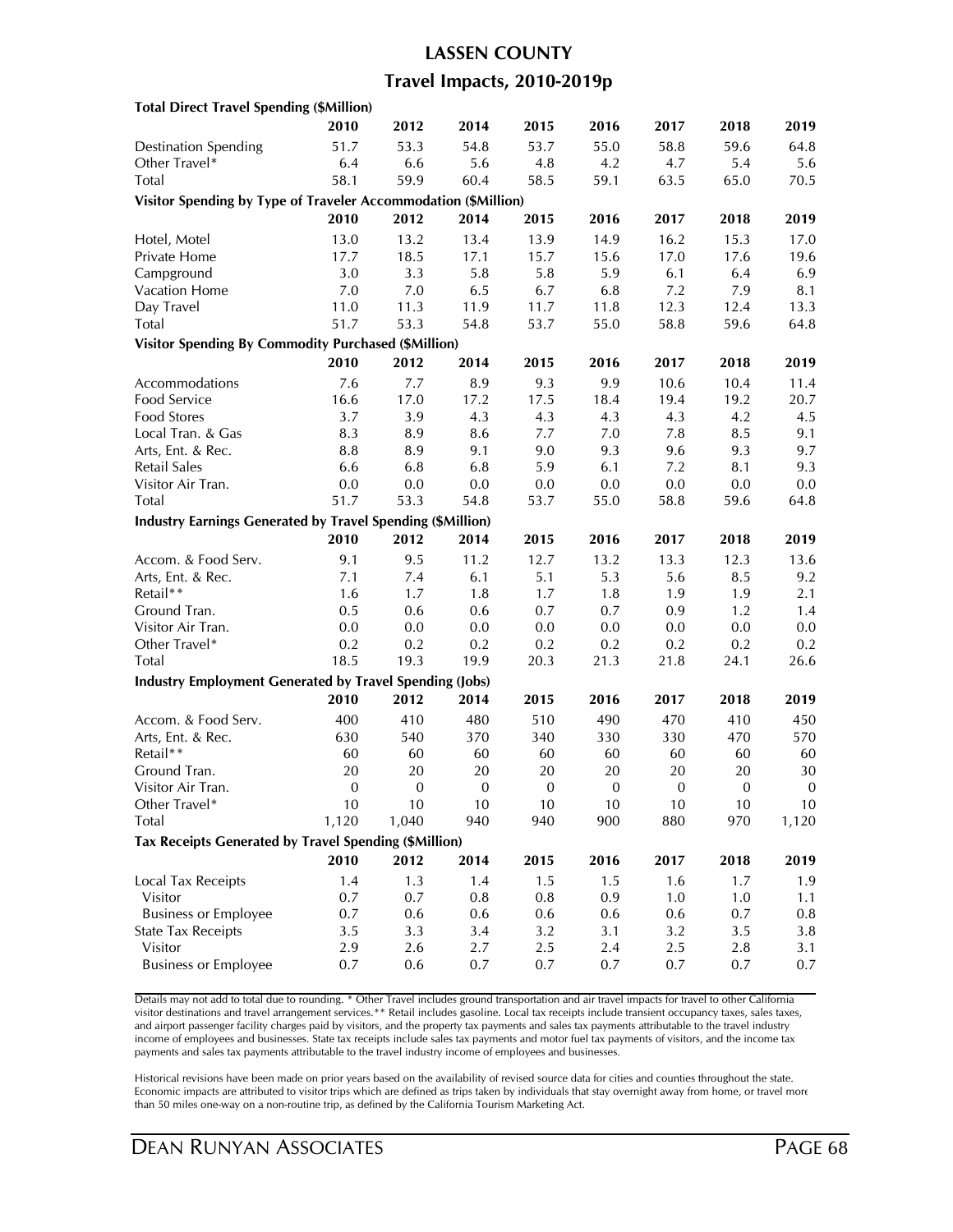#### **LOS ANGELES COUNTY**

### **Travel Impacts, 2010-2019p**

| <b>Total Direct Travel Spending (\$Million)</b>                |         |         |         |         |         |         |         |         |  |  |
|----------------------------------------------------------------|---------|---------|---------|---------|---------|---------|---------|---------|--|--|
|                                                                | 2010    | 2012    | 2014    | 2015    | 2016    | 2017    | 2018    | 2019    |  |  |
| <b>Destination Spending</b>                                    | 17,141  | 19,590  | 20,513  | 21,582  | 22,860  | 24,232  | 25,773  | 26,257  |  |  |
| Other Travel*                                                  | 4,752   | 5,063   | 5,257   | 5,246   | 5,179   | 5,622   | 6,179   | 6,418   |  |  |
| <b>Total</b>                                                   | 21,893  | 24,653  | 25,769  | 26,828  | 28,039  | 29,854  | 31,952  | 32,675  |  |  |
| Visitor Spending by Type of Traveler Accommodation (\$Million) |         |         |         |         |         |         |         |         |  |  |
|                                                                | 2010    | 2012    | 2014    | 2015    | 2016    | 2017    | 2018    | 2019    |  |  |
| Hotel, Motel                                                   | 9,364   | 11,023  | 11,938  | 12,828  | 13,940  | 14,803  | 15,729  | 15,777  |  |  |
| Private Home                                                   | 2,834   | 3,113   | 3,152   | 3,214   | 3,243   | 3,520   | 3,822   | 4,076   |  |  |
| Campground                                                     | 88      | 88      | 92      | 93      | 94      | 98      | 103     | 111     |  |  |
| Vacation Home                                                  | 156     | 166     | 165     | 162     | 164     | 173     | 186     | 191     |  |  |
| Day Travel                                                     | 4,699   | 5,200   | 5,166   | 5,285   | 5,419   | 5,638   | 5,933   | 6,102   |  |  |
| <b>Total</b>                                                   | 17,141  | 19,590  | 20,513  | 21,582  | 22,860  | 24,232  | 25,773  | 26,257  |  |  |
| <b>Visitor Spending By Commodity Purchased (\$Million)</b>     |         |         |         |         |         |         |         |         |  |  |
|                                                                | 2010    | 2012    | 2014    | 2015    | 2016    | 2017    | 2018    | 2019    |  |  |
| Accommodations                                                 | 2,830   | 3,518   | 4,099   | 4,576   | 5,126   | 5,498   | 5,694   | 5,776   |  |  |
| Food Service                                                   | 4,398   | 4,947   | 5,043   | 5,380   | 5,787   | 6,133   | 6,569   | 6,725   |  |  |
| <b>Food Stores</b>                                             | 518     | 591     | 587     | 615     | 629     | 640     | 660     | 667     |  |  |
| Local Tran. & Gas                                              | 2,782   | 3,191   | 3,125   | 3,045   | 3,024   | 3,238   | 3,575   | 3,608   |  |  |
| Arts, Ent. & Rec.                                              | 2,746   | 3,045   | 3,093   | 3,222   | 3,395   | 3,513   | 3,673   | 3,665   |  |  |
| Retail Sales                                                   | 2,421   | 2,661   | 2,659   | 2,773   | 2,882   | 3,094   | 3,334   | 3,483   |  |  |
| Visitor Air Tran.                                              | 1,446   | 1,638   | 1,906   | 1,972   | 2,017   | 2,116   | 2,267   | 2,333   |  |  |
| Total                                                          | 17,141  | 19,590  | 20,513  | 21,582  | 22,860  | 24,232  | 25,773  | 26,257  |  |  |
| Industry Earnings Generated by Travel Spending (\$Million)     |         |         |         |         |         |         |         |         |  |  |
|                                                                | 2010    | 2012    | 2014    | 2015    | 2016    | 2017    | 2018    | 2019    |  |  |
| Accom. & Food Serv.                                            | 3,013   | 3,521   | 3,949   | 4,372   | 4,932   | 5,247   | 5,692   | 5,924   |  |  |
| Arts, Ent. & Rec.                                              | 1,826   | 2,091   | 2,209   | 2,401   | 2,530   | 2,575   | 2,786   | 2,863   |  |  |
| Retail**                                                       | 393     | 442     | 451     | 484     | 512     | 529     | 560     | 570     |  |  |
| Ground Tran.                                                   | 295     | 359     | 379     | 420     | 472     | 515     | 651     | 726     |  |  |
| Visitor Air Tran.                                              | 608     | 694     | 803     | 890     | 1,273   | 1,459   | 1,538   | 2,199   |  |  |
| Other Travel*                                                  | 1,322   | 1,361   | 1,517   | 1,669   | 2,112   | 2,364   | 2,504   | 3,185   |  |  |
| Total                                                          | 7,456   | 8,469   | 9,307   | 10,236  | 11,830  | 12,689  | 13,730  | 15,468  |  |  |
| <b>Industry Employment Generated by Travel Spending (Jobs)</b> |         |         |         |         |         |         |         |         |  |  |
|                                                                | 2010    | 2012    | 2014    | 2015    | 2016    | 2017    | 2018    | 2019    |  |  |
| Accom. & Food Serv.                                            | 90,420  | 101,980 | 110,180 | 115,960 | 121,910 | 125,480 | 129,520 | 127,750 |  |  |
| Arts, Ent. & Rec.                                              | 23,680  | 24,400  | 26,740  | 29,230  | 30,580  | 30,210  | 32,160  | 32,730  |  |  |
| Retail**                                                       | 11,960  | 13,030  | 13,230  | 13,640  | 14,060  | 14,110  | 14,400  | 13,850  |  |  |
| Ground Tran.                                                   | 7,630   | 8,670   | 9,020   | 9,620   | 10,150  | 10,410  | 12,340  | 12,890  |  |  |
| Visitor Air Tran.                                              | 8,730   | 9,070   | 9,970   | 10,660  | 13,100  | 14,750  | 15,050  | 19,420  |  |  |
| Other Iravel*                                                  | 21,150  | 20,960  | 23,080  | 24,050  | 26,660  | 28,190  | 28,760  | 32,860  |  |  |
| Total                                                          | 163,570 | 178,120 | 192,230 | 203,160 | 216,460 | 223,160 | 232,230 | 239,510 |  |  |
| Tax Receipts Generated by Travel Spending (\$Million)          |         |         |         |         |         |         |         |         |  |  |
|                                                                | 2010    | 2012    | 2014    | 2015    | 2016    | 2017    | 2018    | 2019    |  |  |
| <b>Local Tax Receipts</b>                                      | 828.6   | 958.8   | 1,061.8 | 1,162.4 | 1,291.1 | 1,452.5 | 1,558.9 | 1,626.2 |  |  |
| Visitor                                                        | 522.9   | 644.0   | 726.4   | 797.0   | 884.6   | 1,016.7 | 1,086.9 | 1,106.3 |  |  |
| <b>Business or Employee</b>                                    | 305.7   | 314.8   | 335.3   | 365.4   | 406.5   | 435.8   | 471.9   | 519.9   |  |  |
| <b>State Tax Receipts</b>                                      | 1,064.4 | 1,062.9 | 1,126.5 | 1,142.0 | 1,168.1 | 1,171.2 | 1,292.6 | 1,363.8 |  |  |
| Visitor                                                        | 817.1   | 802.2   | 822.8   | 816.4   | 814.4   | 839.3   | 955.4   | 993.7   |  |  |
| <b>Business or Employee</b>                                    | 247.3   | 260.7   | 303.7   | 325.5   | 353.8   | 331.8   | 337.2   | 370.1   |  |  |
|                                                                |         |         |         |         |         |         |         |         |  |  |

Details may not add to total due to rounding. \* Other Travel includes ground transportation and air travel impacts for travel to other California visitor destinations and travel arrangement services.\*\* Retail includes gasoline. Local tax receipts include transient occupancy taxes, sales taxes, and airport passenger facility charges paid by visitors, and the property tax payments and sales tax payments attributable to the travel industry income of employees and businesses. State tax receipts include sales tax payments and motor fuel tax payments of visitors, and the income tax payments and sales tax payments attributable to the travel industry income of employees and businesses.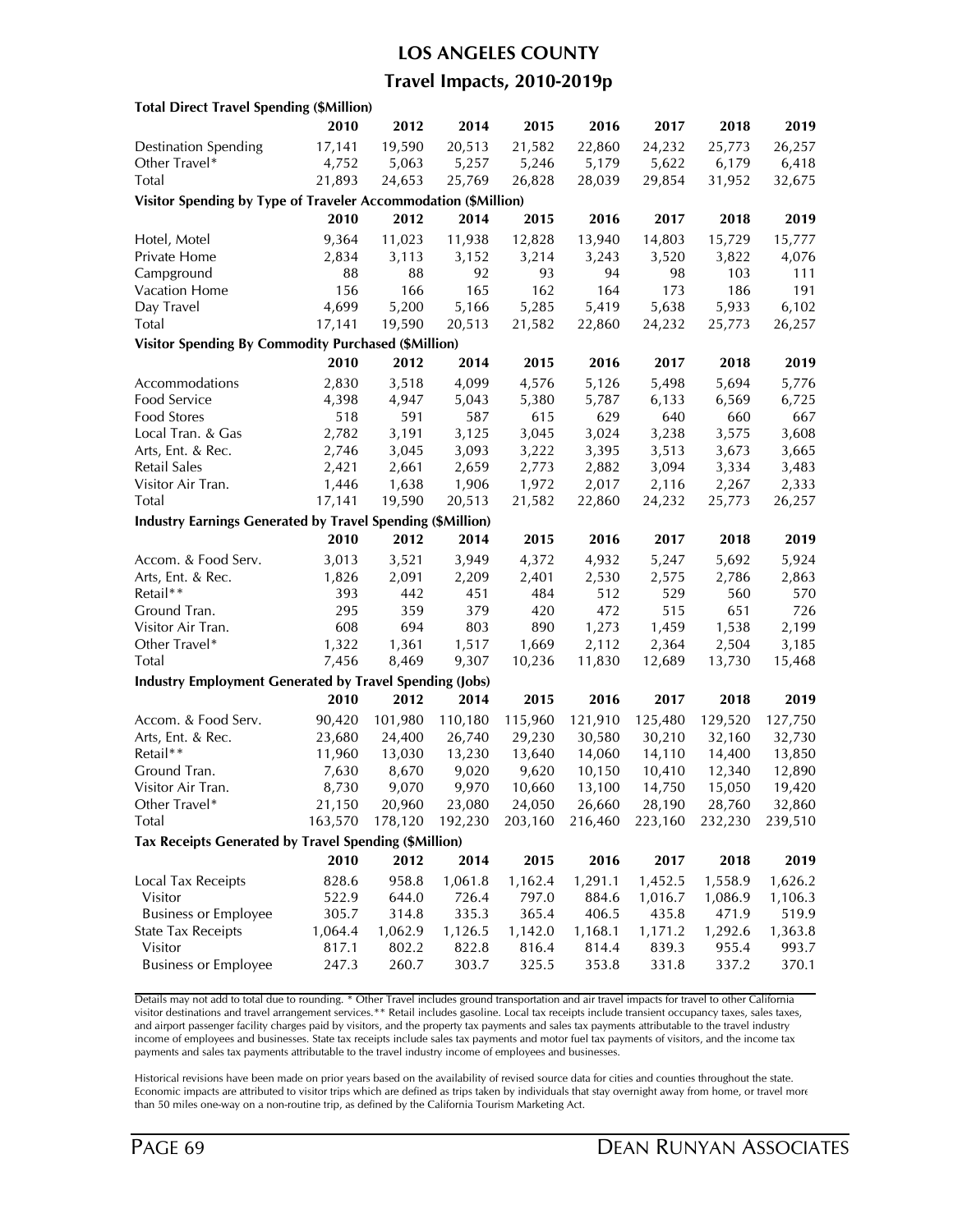#### **MADERA COUNTY**

### **Travel Impacts, 2010-2019p**

| <b>Total Direct Travel Spending (\$Million)</b>                   |                  |                  |                  |              |                         |              |                         |                         |
|-------------------------------------------------------------------|------------------|------------------|------------------|--------------|-------------------------|--------------|-------------------------|-------------------------|
|                                                                   | 2010             | 2012             | 2014             | 2015         | 2016                    | 2017         | 2018                    | 2019                    |
| <b>Destination Spending</b>                                       | 215.4            | 232.1            | 248.1            | 244.5        | 264.4                   | 286.0        | 304.6                   | 318.9                   |
| Other Travel*                                                     | 29.6             | 29.9             | 27.0             | 24.3         | 26.6                    | 30.3         | 34.7                    | 36.1                    |
| Total                                                             | 245.1            | 262.0            | 275.1            | 268.8        | 291.0                   | 316.2        | 339.3                   | 355.0                   |
| Visitor Spending by Type of Traveler Accommodation (\$Million)    |                  |                  |                  |              |                         |              |                         |                         |
|                                                                   | 2010             | 2012             | 2014             | 2015         | 2016                    | 2017         | 2018                    | 2019                    |
|                                                                   | 93.3             | 104.0            | 116.3            | 117.2        | 133.9                   | 148.0        | 156.3                   | 163.1                   |
| Hotel, Motel<br>Private Home                                      | 36.8             | 39.5             | 37.9             | 35.5         |                         | 38.7         | 42.8                    | 45.7                    |
| Campground                                                        |                  |                  | 22.2             |              | 35.6                    |              |                         | 26.4                    |
| Vacation Home                                                     | 19.5<br>17.0     | 18.8             | 18.0             | 22.0<br>17.5 | 22.2<br>17.8            | 23.3<br>18.7 | 24.5<br>19.9            | 20.4                    |
|                                                                   | 48.9             | 18.0             |                  | 52.3         |                         |              |                         |                         |
| Day Travel                                                        |                  | 51.9             | 53.6             |              | 54.8                    | 57.1         | 61.1                    | 63.4                    |
| Total                                                             | 215.4            | 232.1            | 248.1            | 244.5        | 264.4                   | 286.0        | 304.6                   | 318.9                   |
| <b>Visitor Spending By Commodity Purchased (\$Million)</b>        |                  |                  |                  |              |                         |              |                         |                         |
|                                                                   | 2010             | 2012             | 2014             | 2015         | 2016                    | 2017         | 2018                    | 2019                    |
| Accommodations                                                    | 45.1             | 48.2             | 56.4             | 58.5         | 66.8                    | 73.2         | 76.4                    | 79.7                    |
| Food Service                                                      | 56.0             | 60.7             | 65.0             | 66.2         | 73.7                    | 79.1         | 83.5                    | 87.9                    |
| <b>Food Stores</b>                                                | 12.3             | 13.1             | 14.0             | 14.1         | 14.6                    | 14.9         | 15.2                    | 15.8                    |
| Local Tran. & Gas                                                 | 42.5             | 47.0             | 45.8             | 40.8         | 39.1                    | 43.6         | 49.9                    | 52.1                    |
| Arts, Ent. & Rec.                                                 | 28.4             | 30.3             | 32.4             | 32.2         | 35.1                    | 36.8         | 38.0                    | 38.9                    |
| Retail Sales                                                      | 31.0             | 32.9             | 34.5             | 32.6         | 35.1                    | 38.4         | 41.7                    | 44.5                    |
| Visitor Air Tran.                                                 | 0.0              | 0.0              | 0.0              | 0.0          | 0.0                     | 0.0          | 0.0                     | 0.0                     |
| Total                                                             | 215.4            | 232.1            | 248.1            | 244.5        | 264.4                   | 286.0        | 304.6                   | 318.9                   |
| <b>Industry Earnings Generated by Travel Spending (\$Million)</b> |                  |                  |                  |              |                         |              |                         |                         |
|                                                                   | 2010             | 2012             | 2014             | 2015         | 2016                    | 2017         | 2018                    | 2019                    |
| Accom. & Food Serv.                                               | 45.1             | 49.0             | 55.4             | 60.0         | 69.4                    | 77.4         | 81.8                    | 87.5                    |
| Arts, Ent. & Rec.                                                 | 10.9             | 12.1             | 19.2             | 15.7         | 16.5                    | 21.4         | 22.9                    | 24.2                    |
| Retail**                                                          | 7.3              | 7.8              | 8.4              | 8.3          | 9.1                     | 9.7          | 10.3                    | 10.8                    |
| Ground Tran.                                                      | 2.9              | 3.4              | 3.7              | 3.8          | 4.5                     | 5.3          | 7.6                     | 9.1                     |
| Visitor Air Tran.                                                 | 0.0              | 0.0              | 0.0              | 0.0          | 0.0                     | 0.0          | 0.0                     | 0.0                     |
| Other Travel*                                                     | 1.4              | 0.9              | 1.0              | 1.1          | 2.3                     | 2.7          | 2.8                     | 3.0                     |
| Total                                                             | 67.6             | 73.2             | 87.7             | 88.9         | 101.8                   | 116.6        | 125.5                   | 134.6                   |
| <b>Industry Employment Generated by Travel Spending (Jobs)</b>    |                  |                  |                  |              |                         |              |                         |                         |
|                                                                   | 2010             | 2012             | 2014             | 2015         | 2016                    | 2017         | 2018                    | 2019                    |
| Accom. & Food Serv.                                               |                  |                  | 1,910            | 1,910        |                         |              |                         |                         |
|                                                                   | 1,600            | 1,750            |                  |              | 2,070                   | 2,150        | 2,200                   | 2,250                   |
| Arts, Ent. & Rec.<br>Retail**                                     | 600              | 680              | 1,200            | 890          | 990                     | 1,380<br>290 | 1,550                   | 1,510                   |
| Ground Tran.                                                      | 250<br>90        | 250<br>90        | 270<br>100       | 260<br>100   | 280                     | 110          | 300                     | 310                     |
| Visitor Air Tran.                                                 | $\boldsymbol{0}$ | $\boldsymbol{0}$ | $\boldsymbol{0}$ | $\mathbf{0}$ | 110<br>$\boldsymbol{0}$ | $\mathbf{0}$ | 150<br>$\boldsymbol{0}$ | 170<br>$\boldsymbol{0}$ |
|                                                                   |                  |                  |                  |              |                         |              |                         | 110                     |
| Other Iravel*<br>Total                                            | 50<br>2,580      | 50<br>2,820      | 50<br>3,520      | 50<br>3,210  | 90<br>3,540             | 110<br>4,050 | 110<br>4,320            |                         |
|                                                                   |                  |                  |                  |              |                         |              |                         | 4,350                   |
| Tax Receipts Generated by Travel Spending (\$Million)             |                  |                  |                  |              |                         |              |                         |                         |
|                                                                   | 2010             | 2012             | 2014             | 2015         | 2016                    | 2017         | 2018                    | 2019                    |
| Local Tax Receipts                                                | 6.9              | 7.1              | 8.3              | 8.8          | 9.9                     | 10.9         | 11.9                    | 12.5                    |
| Visitor                                                           | 4.3              | 4.6              | 5.4              | 5.9          | 6.7                     | 7.4          | 8.1                     | 8.5                     |
| <b>Business or Employee</b>                                       | 2.6              | 2.5              | 2.9              | 2.9          | 3.2                     | 3.5          | 3.8                     | 4.0                     |
| <b>State Tax Receipts</b>                                         | 14.5             | 14.0             | 15.2             | 14.3         | 14.5                    | 15.3         | 17.5                    | 18.6                    |
| Visitor                                                           | 12.1             | 11.5             | 12.1             | 11.3         | 11.3                    | 11.9         | 14.0                    | 14.9                    |
| <b>Business or Employee</b>                                       | 2.4              | 2.4              | 3.1              | 3.0          | 3.3                     | 3.4          | 3.5                     | 3.6                     |
|                                                                   |                  |                  |                  |              |                         |              |                         |                         |

Details may not add to total due to rounding. \* Other Travel includes ground transportation and air travel impacts for travel to other California visitor destinations and travel arrangement services.\*\* Retail includes gasoline. Local tax receipts include transient occupancy taxes, sales taxes, and airport passenger facility charges paid by visitors, and the property tax payments and sales tax payments attributable to the travel industry income of employees and businesses. State tax receipts include sales tax payments and motor fuel tax payments of visitors, and the income tax payments and sales tax payments attributable to the travel industry income of employees and businesses.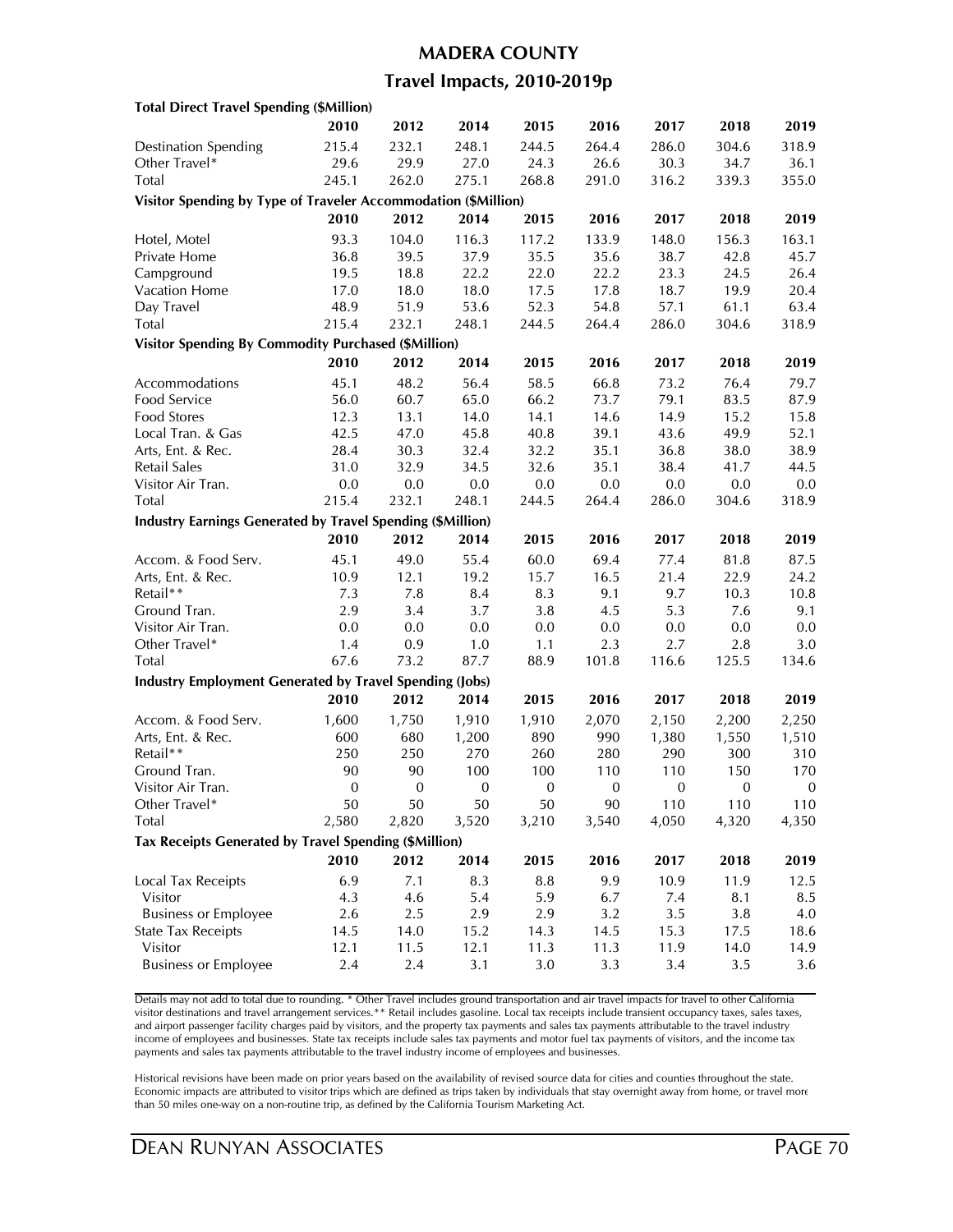### **MARIN COUNTY**

### **Travel Impacts, 2010-2019p**

| <b>Total Direct Travel Spending (\$Million)</b>                   |                  |                         |                  |              |                  |                  |                         |                         |
|-------------------------------------------------------------------|------------------|-------------------------|------------------|--------------|------------------|------------------|-------------------------|-------------------------|
|                                                                   | 2010             | 2012                    | 2014             | 2015         | 2016             | 2017             | 2018                    | 2019                    |
| <b>Destination Spending</b>                                       | 434.3            | 481.6                   | 520.6            | 543.7        | 561.2            | 566.0            | 622.0                   | 643.1                   |
| Other Travel*                                                     | 152.8            | 173.2                   | 169.6            | 171.5        | 170.0            | 164.9            | 174.4                   | 195.2                   |
| Total                                                             | 587.1            | 654.8                   | 690.2            | 715.2        | 731.1            | 730.9            | 796.4                   | 838.3                   |
| Visitor Spending by Type of Traveler Accommodation (\$Million)    |                  |                         |                  |              |                  |                  |                         |                         |
|                                                                   | 2010             | 2012                    | 2014             | 2015         | 2016             | 2017             | 2018                    | 2019                    |
|                                                                   | 211.8            | 241.1                   | 274.0            | 295.0        | 309.9            | 300.0            | 335.8                   | 345.1                   |
| Hotel, Motel<br>Private Home                                      | 75.4             | 83.0                    | 83.3             | 84.1         |                  | 92.4             | 101.9                   | 108.0                   |
|                                                                   |                  | 30.8                    |                  |              | 84.8             |                  |                         |                         |
| Campground                                                        | 29.2             |                         | 34.8             | 35.4         | 35.9             | 37.6             | 39.5                    | 42.6                    |
| Vacation Home                                                     | 29.4<br>88.5     | 31.2<br>95.4            | 31.3             | 31.1         | 31.6             | 33.6             | 37.2                    | 38.1                    |
| Day Travel<br>Total                                               | 434.3            |                         | 97.2<br>520.6    | 98.0         | 99.0             | 102.4<br>566.0   | 107.5                   | 109.3                   |
|                                                                   |                  | 481.6                   |                  | 543.7        | 561.2            |                  | 622.0                   | 643.1                   |
| <b>Visitor Spending By Commodity Purchased (\$Million)</b>        |                  |                         |                  |              |                  |                  |                         |                         |
|                                                                   | 2010             | 2012                    | 2014             | 2015         | 2016             | 2017             | 2018                    | 2019                    |
| Accommodations                                                    | 89.8             | 110.1                   | 139.0            | 154.9        | 164.3            | 158.6            | 177.4                   | 184.2                   |
| Food Service                                                      | 130.7            | 141.0                   | 147.0            | 154.2        | 161.9            | 164.3            | 177.4                   | 182.9                   |
| Food Stores                                                       | 22.9             | 25.2                    | 26.3             | 27.2         | 27.3             | 27.3             | 28.1                    | 28.9                    |
| Local Tran. & Gas                                                 | 49.1             | 54.9                    | 53.3             | 49.1         | 45.5             | 49.2             | 56.7                    | 58.5                    |
| Arts, Ent. & Rec.                                                 | 74.3             | 79.2                    | 82.2             | 84.2         | 86.7             | 86.0             | 90.7                    | 91.0                    |
| Retail Sales                                                      | 67.4             | 71.2                    | 72.8             | 74.1         | 75.4             | 80.6             | 91.7                    | 97.6                    |
| Visitor Air Tran.                                                 | 0.0              | $0.0\,$                 | 0.0              | 0.0          | 0.0              | 0.0              | $0.0\,$                 | 0.0                     |
| Total                                                             | 434.3            | 481.6                   | 520.6            | 543.7        | 561.2            | 566.0            | 622.0                   | 643.1                   |
| <b>Industry Earnings Generated by Travel Spending (\$Million)</b> |                  |                         |                  |              |                  |                  |                         |                         |
|                                                                   | 2010             | 2012                    | 2014             | 2015         | 2016             | 2017             | 2018                    | 2019                    |
| Accom. & Food Serv.                                               | 126.8            | 145.1                   | 162.1            | 170.5        | 188.5            | 197.1            | 209.6                   | 220.6                   |
| Arts, Ent. & Rec.                                                 | 40.3             | 44.3                    | 49.9             | 51.3         | 55.4             | 56.1             | 58.6                    | 60.6                    |
| Retail**                                                          | 11.7             | 12.7                    | 13.3             | 14.0         | 14.5             | 15.0             | 17.4                    | 18.0                    |
| Ground Tran.                                                      | 4.1              | 4.9                     | 5.2              | 5.5          | 6.1              | $7.0$            | 10.2                    | 12.0                    |
| Visitor Air Tran.                                                 | 0.0              | 0.0                     | 0.0              | 0.0          | 0.0              | 0.0              | 0.0                     | 0.0                     |
| Other Travel*                                                     | 33.7             | 38.0                    | 38.9             | 41.2         | 42.6             | 39.9             | 40.9                    | 46.5                    |
| Total                                                             | 216.7            | 245.0                   | 269.4            | 282.5        | 307.1            | 315.1            | 336.7                   | 357.6                   |
| <b>Industry Employment Generated by Travel Spending (Jobs)</b>    |                  |                         |                  |              |                  |                  |                         |                         |
|                                                                   | 2010             | 2012                    | 2014             | 2015         | 2016             | 2017             | 2018                    | 2019                    |
| Accom. & Food Serv.                                               |                  |                         |                  |              |                  |                  |                         |                         |
|                                                                   | 2,980            | 3,180                   | 3,390            | 3,390        | 3,450            | 3,510            | 3,620                   | 3,650                   |
| Arts, Ent. & Rec.<br>Retail**                                     | 1,090            | 1,420                   | 1,540            | 1,570        | 1,670            | 1,690            | 1,670                   | 1,720                   |
| Ground Tran.                                                      | 320<br>120       | 340                     | 350<br>140       | 340<br>140   | 350<br>150       | 350<br>150       | 380                     | 420                     |
| Visitor Air Tran.                                                 | $\boldsymbol{0}$ | 130<br>$\boldsymbol{0}$ | $\boldsymbol{0}$ | $\mathbf{0}$ | $\boldsymbol{0}$ | $\boldsymbol{0}$ | 200<br>$\boldsymbol{0}$ | 220<br>$\boldsymbol{0}$ |
|                                                                   |                  |                         |                  |              |                  |                  |                         |                         |
| Other Travel*                                                     | 480              | 520                     | 550              | 560          | 600              | 550              | 590                     | 650                     |
| Total                                                             | 4,990            | 5,600                   | 5,980            | 5,990        | 6,220            | 6,250            | 6,460                   | 6,650                   |
| Tax Receipts Generated by Travel Spending (\$Million)             |                  |                         |                  |              |                  |                  |                         |                         |
|                                                                   | 2010             | 2012                    | 2014             | 2015         | 2016             | 2017             | 2018                    | 2019                    |
| Local Tax Receipts                                                | 20.1             | 22.8                    | 27.6             | 29.8         | 31.1             | 30.8             | 34.8                    | 36.6                    |
| Visitor                                                           | 11.6             | 14.1                    | 18.1             | 19.9         | 20.8             | 20.7             | 23.8                    | 25.2                    |
| <b>Business or Employee</b>                                       | 8.5              | 8.7                     | 9.5              | 9.9          | 10.3             | 10.1             | 10.9                    | 11.4                    |
| <b>State Tax Receipts</b>                                         | 28.5             | 27.9                    | 29.7             | 29.5         | 29.2             | 29.0             | 32.3                    | 33.9                    |
| Visitor                                                           | 21.2             | 20.2                    | 21.0             | 20.5         | 20.1             | 20.4             | 23.7                    | 24.9                    |
| <b>Business or Employee</b>                                       | 7.3              | 7.7                     | 8.7              | 8.9          | 9.2              | 8.6              | 8.6                     | 9.0                     |
|                                                                   |                  |                         |                  |              |                  |                  |                         |                         |

Details may not add to total due to rounding. \* Other Travel includes ground transportation and air travel impacts for travel to other California visitor destinations and travel arrangement services.\*\* Retail includes gasoline. Local tax receipts include transient occupancy taxes, sales taxes, and airport passenger facility charges paid by visitors, and the property tax payments and sales tax payments attributable to the travel industry income of employees and businesses. State tax receipts include sales tax payments and motor fuel tax payments of visitors, and the income tax payments and sales tax payments attributable to the travel industry income of employees and businesses.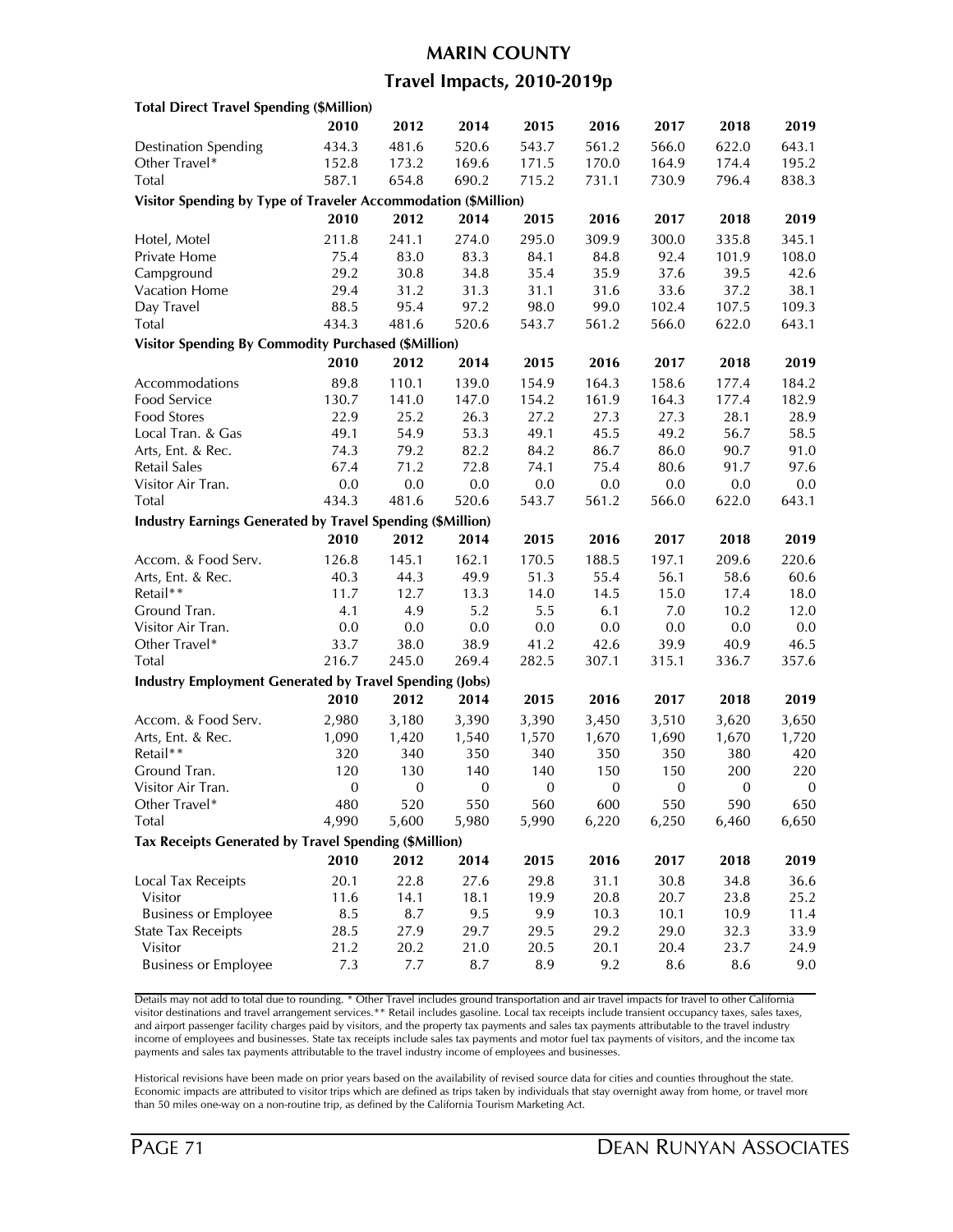#### **MARIPOSA COUNTY**

### **Travel Impacts, 2010-2019p**

| <b>Total Direct Travel Spending (\$Million)</b>                   |                  |       |                  |              |                  |              |                  |                  |
|-------------------------------------------------------------------|------------------|-------|------------------|--------------|------------------|--------------|------------------|------------------|
|                                                                   | 2010             | 2012  | 2014             | 2015         | 2016             | 2017         | 2018             | 2019             |
| <b>Destination Spending</b>                                       | 377.8            | 400.1 | 417.7            | 450.8        | 455.6            | 468.0        | 433.7            | 464.0            |
| Other Travel*                                                     | 3.6              | 3.5   | 3.1              | 2.7          | 2.4              | 2.7          | 3.1              | 3.2              |
| Total                                                             | 381.5            | 403.6 | 420.8            | 453.5        | 457.9            | 470.7        | 436.8            | 467.2            |
| Visitor Spending by Type of Traveler Accommodation (\$Million)    |                  |       |                  |              |                  |              |                  |                  |
|                                                                   | 2010             | 2012  | 2014             | 2015         | 2016             | 2017         | 2018             | 2019             |
|                                                                   | 323.7            | 343.5 | 361.0            | 392.7        | 397.6            | 407.3        | 373.9            | 400.6            |
| Hotel, Motel<br>Private Home                                      | 9.6              | 9.8   | 9.5              | 8.8          | 8.5              | 9.3          | 9.8              | 10.8             |
|                                                                   | 2.3              | 2.4   | 2.7              | 2.6          | 2.7              |              |                  |                  |
| Campground<br>Vacation Home                                       |                  | 10.2  |                  | 10.2         |                  | 2.8          | 2.9              | 3.1<br>12.4      |
|                                                                   | 10.0<br>32.3     | 34.2  | 9.9              | 36.5         | 10.4             | 11.1         | 12.1             | 37.1             |
| Day Travel                                                        |                  |       | 34.7             |              | 36.5             | 37.5         | 35.1             |                  |
| Total                                                             | 377.8            | 400.1 | 417.7            | 450.8        | 455.6            | 468.0        | 433.7            | 464.0            |
| <b>Visitor Spending By Commodity Purchased (\$Million)</b>        |                  |       |                  |              |                  |              |                  |                  |
|                                                                   | 2010             | 2012  | 2014             | 2015         | 2016             | 2017         | 2018             | 2019             |
| Accommodations                                                    | 125.4            | 130.0 | 142.5            | 157.5        | 162.5            | 168.3        | 152.6            | 165.4            |
| Food Service                                                      | 109.1            | 117.0 | 121.1            | 132.7        | 136.0            | 139.5        | 130.5            | 140.1            |
| Food Stores                                                       | 8.3              | 9.1   | 9.2              | 9.9          | 9.7              | 9.6          | 8.9              | 9.4              |
| Local Tran. & Gas                                                 | 35.2             | 39.0  | 37.4             | 36.4         | 33.3             | 35.8         | 36.2             | 38.6             |
| Arts, Ent. & Rec.                                                 | 54.9             | 58.1  | 59.9             | 64.0         | 64.3             | 64.5         | 59.0             | 61.7             |
| Retail Sales                                                      | 44.9             | 46.9  | 47.6             | 50.3         | 49.7             | 50.1         | 46.4             | 48.9             |
| Visitor Air Tran.                                                 | 0.0              | 0.0   | 0.0              | 0.0          | 0.0              | $0.0\,$      | 0.0              | 0.0              |
| Total                                                             | 377.8            | 400.1 | 417.7            | 450.8        | 455.6            | 468.0        | 433.7            | 464.0            |
| <b>Industry Earnings Generated by Travel Spending (\$Million)</b> |                  |       |                  |              |                  |              |                  |                  |
|                                                                   | 2010             | 2012  | 2014             | 2015         | 2016             | 2017         | 2018             | 2019             |
| Accom. & Food Serv.                                               | 65.5             | 68.6  | 68.7             | 77.8         | 78.2             | 84.5         | 72.8             | 80.0             |
| Arts, Ent. & Rec.                                                 | 12.0             | 13.2  | 14.2             | 16.7         | 14.3             | 13.9         | 9.6              | 10.3             |
| Retail**                                                          | 10.3             | 11.1  | 11.5             | 12.5         | 12.7             | 13.8         | 13.0             | 13.4             |
| Ground Tran.                                                      | 3.6              | 4.3   | 4.5              | 5.0          | 5.4              | 6.1          | 7.8              | 9.5              |
| Visitor Air Tran.                                                 | 0.0              | 0.0   | 0.0              | 0.0          | 0.0              | 0.0          | 0.0              | 0.0              |
| Other Travel*                                                     | 0.3              | 0.1   | 0.1              | 0.1          | 0.2              | 0.2          | 0.2              | 0.2              |
| Total                                                             | 91.7             | 97.3  | 99.1             | 112.1        | 110.7            | 118.5        | 103.3            | 113.5            |
| <b>Industry Employment Generated by Travel Spending (Jobs)</b>    |                  |       |                  |              |                  |              |                  |                  |
|                                                                   | 2010             | 2012  | 2014             | 2015         | 2016             | 2017         | 2018             | 2019             |
| Accom. & Food Serv.                                               | 2,930            | 3,010 | 2,990            | 3,120        | 2,880            | 3,080        | 2,680            | 2,850            |
| Arts, Ent. & Rec.                                                 | 640              | 780   | 840              | 900          | 860              | 760          | 580              | 690              |
| Retail**                                                          | 380              | 380   | 400              | 410          | 400              | 410          | 390              | 380              |
| Ground Tran.                                                      | 110              | 120   | 120              | 130          | 130              | 130          | 150              | 170              |
| Visitor Air Tran.                                                 | $\boldsymbol{0}$ | 0     | $\boldsymbol{0}$ | $\mathbf{0}$ | $\boldsymbol{0}$ | $\mathbf{0}$ | $\boldsymbol{0}$ | $\boldsymbol{0}$ |
| Other Iravel*                                                     | 10               | 10    | 10               | 10           | 10               | 10           | 10               | 10               |
| Total                                                             | 4,070            | 4,290 | 4,370            | 4,570        | 4,270            | 4,390        | 3,810            | 4,110            |
|                                                                   |                  |       |                  |              |                  |              |                  |                  |
| Tax Receipts Generated by Travel Spending (\$Million)             |                  |       |                  |              |                  |              |                  |                  |
|                                                                   | 2010             | 2012  | 2014             | 2015         | 2016             | 2017         | 2018             | 2019             |
| Local Tax Receipts                                                | 17.1             | 17.5  | 18.7             | 20.6         | 21.0             | 21.7         | 20.0             | 21.7             |
| Visitor                                                           | 13.5             | 14.1  | 15.4             | 16.9         | 17.5             | 18.1         | 16.8             | 18.2             |
| <b>Business or Employee</b>                                       | 3.6              | 3.4   | 3.3              | 3.7          | 3.5              | 3.6          | 3.2              | 3.4              |
| <b>State Tax Receipts</b>                                         | 13.0             | 12.5  | 13.2             | 14.0         | 13.5             | 13.4         | 12.6             | 13.5             |
| Visitor                                                           | 9.6              | 9.1   | 9.5              | 9.9          | 9.6              | 9.6          | 9.4              | 10.1             |
| <b>Business or Employee</b>                                       | 3.4              | 3.4   | 3.7              | 4.1          | 3.9              | 3.8          | 3.2              | 3.4              |
|                                                                   |                  |       |                  |              |                  |              |                  |                  |

Details may not add to total due to rounding. \* Other Travel includes ground transportation and air travel impacts for travel to other California visitor destinations and travel arrangement services.\*\* Retail includes gasoline. Local tax receipts include transient occupancy taxes, sales taxes, and airport passenger facility charges paid by visitors, and the property tax payments and sales tax payments attributable to the travel industry income of employees and businesses. State tax receipts include sales tax payments and motor fuel tax payments of visitors, and the income tax payments and sales tax payments attributable to the travel industry income of employees and businesses.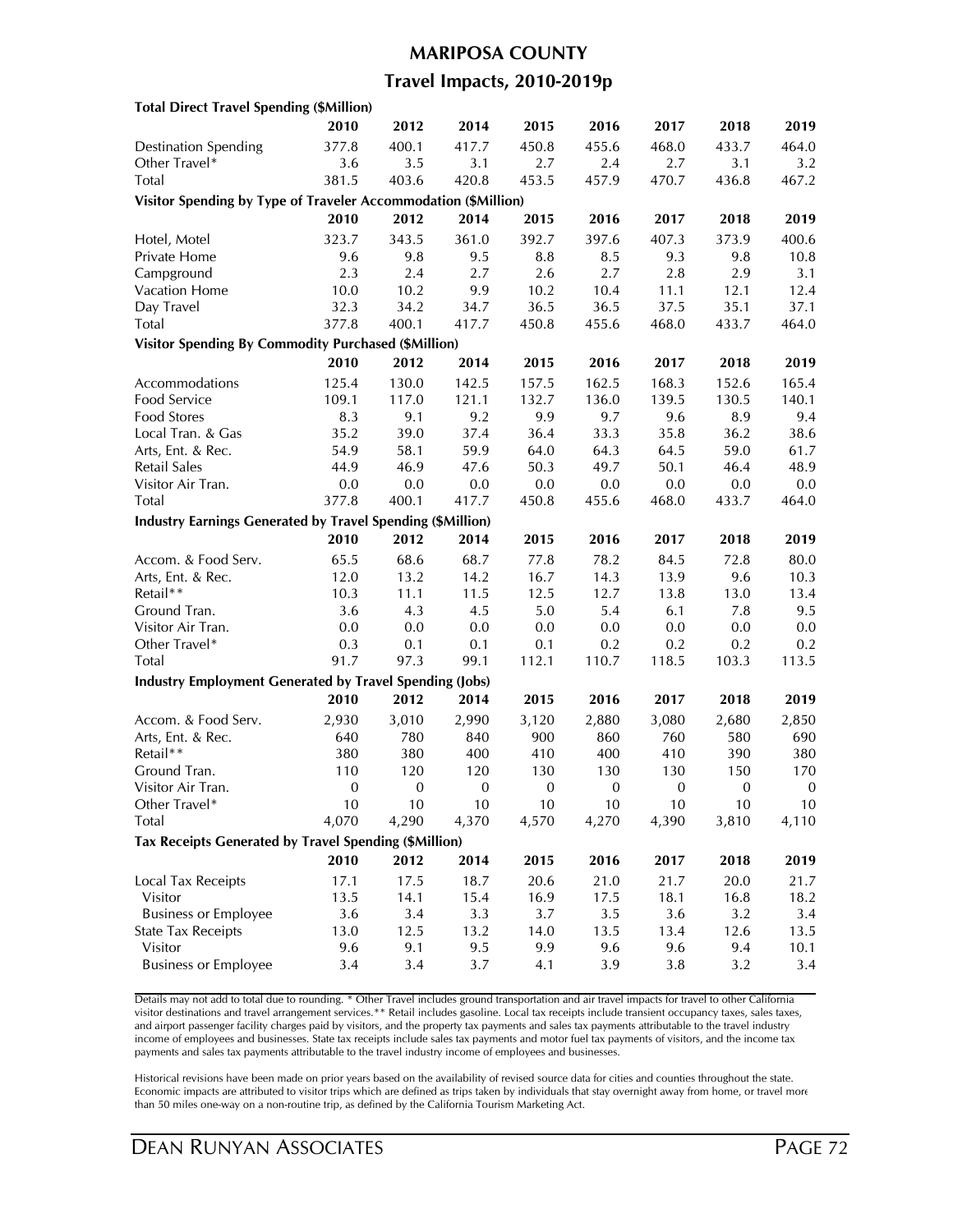#### **MENDOCINO COUNTY**

### **Travel Impacts, 2010-2019p**

| <b>Total Direct Travel Spending (\$Million)</b>                   |                  |       |                  |              |                  |              |                  |                  |
|-------------------------------------------------------------------|------------------|-------|------------------|--------------|------------------|--------------|------------------|------------------|
|                                                                   | 2010             | 2012  | 2014             | 2015         | 2016             | 2017         | 2018             | 2019             |
| <b>Destination Spending</b>                                       | 313.5            | 345.1 | 365.9            | 384.3        | 421.8            | 451.6        | 435.2            | 466.8            |
| Other Travel*                                                     | 17.7             | 17.9  | 16.2             | 14.4         | 12.8             | 14.4         | 16.5             | 17.2             |
| Total                                                             | 331.1            | 363.0 | 382.1            | 398.7        | 434.6            | 465.9        | 451.7            | 484.0            |
| Visitor Spending by Type of Traveler Accommodation (\$Million)    |                  |       |                  |              |                  |              |                  |                  |
|                                                                   | 2010             | 2012  | 2014             | 2015         | 2016             | 2017         | 2018             | 2019             |
|                                                                   | 173.7            | 193.9 | 214.6            | 233.7        | 267.2            | 289.3        | 267.4            | 286.3            |
| Hotel, Motel<br>Private Home                                      | 43.9             | 48.0  | 46.6             | 43.6         | 44.1             | 46.8         | 49.0             | 54.2             |
| Campground                                                        |                  | 40.0  |                  |              |                  |              |                  | 49.8             |
| Vacation Home                                                     | 37.1             |       | 40.8             | 41.5<br>14.1 | 41.9             | 44.0         | 46.2<br>16.6     |                  |
|                                                                   | 13.3             | 13.8  | 13.7             |              | 14.4             | 15.2         |                  | 17.0             |
| Day Travel                                                        | 45.5             | 49.4  | 50.2             | 51.4         | 54.1             | 56.2         | 56.1             | 59.5<br>466.8    |
| <b>Total</b>                                                      | 313.5            | 345.1 | 365.9            | 384.3        | 421.8            | 451.6        | 435.2            |                  |
| <b>Visitor Spending By Commodity Purchased (\$Million)</b>        |                  |       |                  |              |                  |              |                  |                  |
|                                                                   | 2010             | 2012  | 2014             | 2015         | 2016             | 2017         | 2018             | 2019             |
| Accommodations                                                    | 73.0             | 80.5  | 93.9             | 104.2        | 121.4            | 130.6        | 123.0            | 134.3            |
| Food Service                                                      | 92.2             | 101.5 | 106.9            | 114.8        | 127.7            | 136.4        | 130.1            | 139.0            |
| Food Stores                                                       | 19.2             | 21.2  | 21.4             | 22.4         | 23.0             | 23.3         | 22.8             | 24.1             |
| Local Tran. & Gas                                                 | 43.0             | 48.8  | 46.8             | 43.8         | 42.2             | 47.1         | 50.0             | 53.4             |
| Arts, Ent. & Rec.                                                 | 47.7             | 51.7  | 54.3             | 56.9         | 61.9             | 64.5         | 60.4             | 62.8             |
| Retail Sales                                                      | 38.4             | 41.4  | 42.7             | 42.1         | 45.5             | 49.6         | 48.9             | 53.2             |
| Visitor Air Tran.                                                 | 0.0              | 0.0   | 0.0              | $0.0\,$      | 0.0              | 0.0          | 0.0              | 0.0              |
| Total                                                             | 313.5            | 345.1 | 365.9            | 384.3        | 421.8            | 451.6        | 435.2            | 466.8            |
| <b>Industry Earnings Generated by Travel Spending (\$Million)</b> |                  |       |                  |              |                  |              |                  |                  |
|                                                                   | 2010             | 2012  | 2014             | 2015         | 2016             | 2017         | 2018             | 2019             |
| Accom. & Food Serv.                                               | 84.4             | 93.3  | 120.7            | 129.0        | 149.2            | 162.1        | 161.8            | 177.7            |
| Arts, Ent. & Rec.                                                 | 23.7             | 26.5  | 36.9             | 34.4         | 35.6             | 37.8         | 26.5             | 28.4             |
| Retail**                                                          | 8.6              | 9.4   | 9.9              | 10.2         | 11.1             | 11.6         | 11.3             | 12.1             |
| Ground Tran.                                                      | 3.3              | 3.9   | 4.2              | 4.6          | 5.4              | 6.4          | 8.4              | 10.2             |
| Visitor Air Tran.                                                 | 0.0              | 0.0   | 0.0              | 0.0          | 0.0              | 0.0          | 0.0              | 0.0              |
| Other Travel*                                                     | 1.2              | 0.8   | 0.8              | 0.9          | 1.0              | 1.1          | 1.2              | 1.2              |
| Total                                                             | 121.2            | 134.0 | 172.5            | 179.1        | 202.3            | 219.0        | 209.1            | 229.6            |
| <b>Industry Employment Generated by Travel Spending (Jobs)</b>    |                  |       |                  |              |                  |              |                  |                  |
|                                                                   | 2010             | 2012  | 2014             | 2015         | 2016             | 2017         | 2018             | 2019             |
|                                                                   |                  |       |                  |              |                  |              |                  |                  |
| Accom. & Food Serv.                                               | 2,880            | 3,000 | 3,560            | 3,560        | 3,880            | 4,120        | 3,920            | 4,170            |
| Arts, Ent. & Rec.                                                 | 1,840            | 1,800 | 2,670            | 2,480        | 2,680            | 2,590        | 1,740            | 1,700            |
| Retail**                                                          | 290              | 310   | 310              | 310          | 320              | 330          | 310              | 330              |
| Ground Tran.                                                      | 100              | 110   | 110              | 120          | 130              | 140          | 160              | 180              |
| Visitor Air Tran.                                                 | $\boldsymbol{0}$ | 0     | $\boldsymbol{0}$ | $\mathbf{0}$ | $\boldsymbol{0}$ | $\mathbf{0}$ | $\boldsymbol{0}$ | $\boldsymbol{0}$ |
| Other Iravel*                                                     | 40               | 30    | 30               | 30           | 30               | 30           | 30               | 30               |
| Total                                                             | 5,140            | 5,240 | 6,690            | 6,490        | 7,040            | 7,200        | 6,170            | 6,420            |
| Tax Receipts Generated by Travel Spending (\$Million)             |                  |       |                  |              |                  |              |                  |                  |
|                                                                   | 2010             | 2012  | 2014             | 2015         | 2016             | 2017         | 2018             | 2019             |
| Local Tax Receipts                                                | 12.7             | 13.7  | 16.2             | 17.5         | 18.5             | 20.1         | 22.3             | 24.1             |
| Visitor                                                           | 8.1              | 9.1   | 10.6             | 11.6         | 12.2             | 13.5         | 15.6             | 17.0             |
| <b>Business or Employee</b>                                       | 4.6              | 4.6   | 5.7              | 5.8          | 6.3              | 6.6          | 6.7              | 7.2              |
| <b>State Tax Receipts</b>                                         | 17.7             | 17.4  | 19.5             | 19.5         | 20.3             | 20.9         | 20.5             | 22.1             |
| Visitor                                                           | 13.4             | 13.0  | 13.7             | 13.6         | 14.0             | 14.6         | 15.2             | 16.4             |
| <b>Business or Employee</b>                                       | 4.2              | 4.3   | 5.8              | 5.9          | 6.3              | 6.3          | 5.3              | 5.7              |
|                                                                   |                  |       |                  |              |                  |              |                  |                  |

Details may not add to total due to rounding. \* Other Travel includes ground transportation and air travel impacts for travel to other California visitor destinations and travel arrangement services.\*\* Retail includes gasoline. Local tax receipts include transient occupancy taxes, sales taxes, and airport passenger facility charges paid by visitors, and the property tax payments and sales tax payments attributable to the travel industry income of employees and businesses. State tax receipts include sales tax payments and motor fuel tax payments of visitors, and the income tax payments and sales tax payments attributable to the travel industry income of employees and businesses.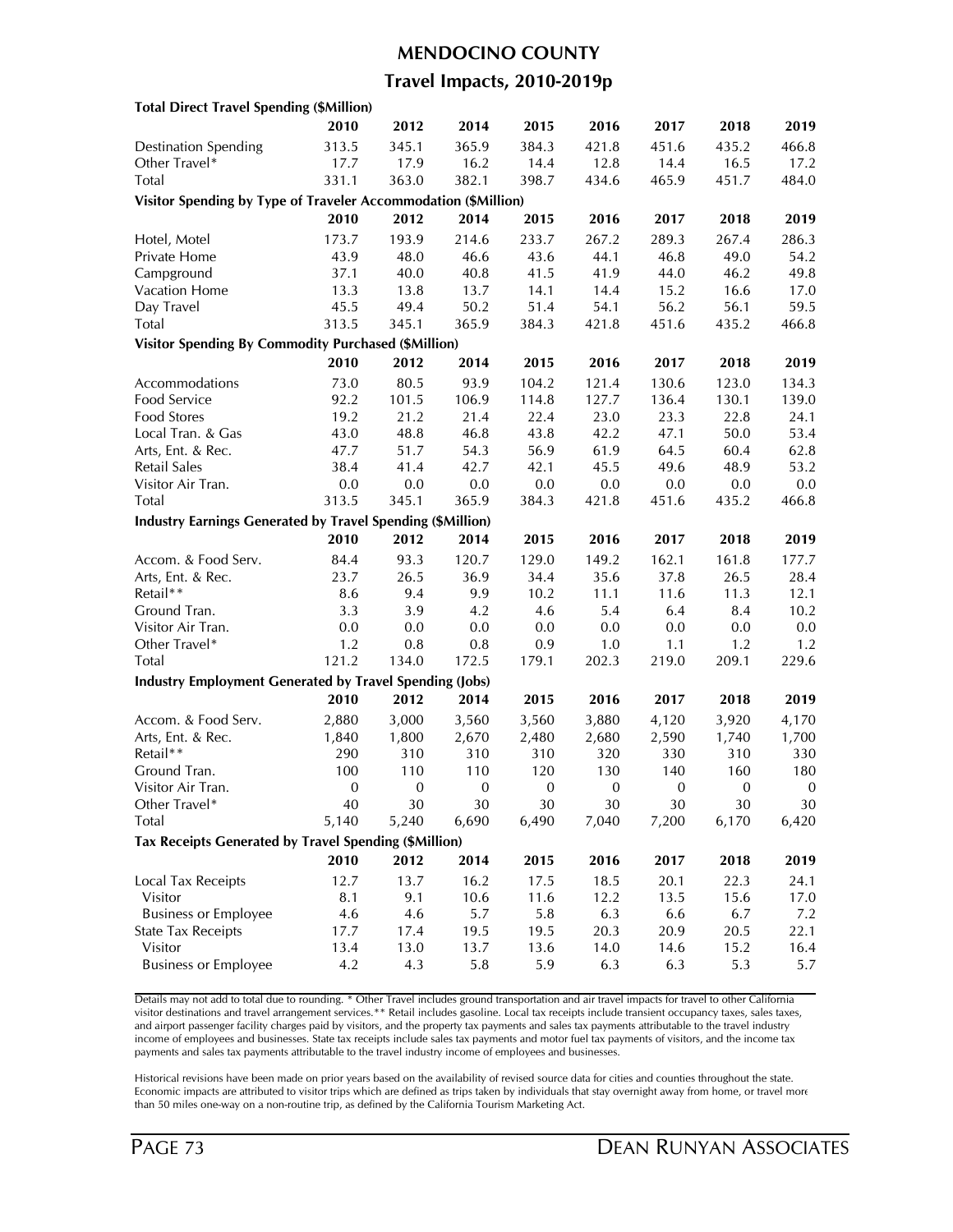#### **MERCED COUNTY**

### **Travel Impacts, 2010-2019p**

| <b>Total Direct Travel Spending (\$Million)</b>                   |                  |                  |                  |                     |                  |           |                  |       |
|-------------------------------------------------------------------|------------------|------------------|------------------|---------------------|------------------|-----------|------------------|-------|
|                                                                   | 2010             | 2012             | 2014             | 2015                | 2016             | 2017      | 2018             | 2019  |
| <b>Destination Spending</b>                                       | 178.2            | 197.8            | 217.8            | 219.4               | 209.5            | 228.7     | 246.1            | 259.9 |
| Other Travel*                                                     | 47.5             | 51.6             | 46.5             | 41.3                | 36.3             | 41.5      | 50.1             | 51.4  |
| Total                                                             | 225.7            | 249.4            | 264.3            | 260.7               | 245.8            | 270.2     | 296.2            | 311.3 |
| Visitor Spending by Type of Traveler Accommodation (\$Million)    |                  |                  |                  |                     |                  |           |                  |       |
|                                                                   | 2010             | 2012             | 2014             | 2015                | 2016             | 2017      | 2018             | 2019  |
| Hotel, Motel                                                      | 44.7             | 49.5             | 69.8             | 76.3                | 72.7             | 77.5      | 82.3             | 87.2  |
| Private Home                                                      | 71.7             | 80.5             | 78.0             | 73.8                | 69.8             | 79.7      | 88.1             | 94.3  |
| Campground                                                        | 6.2              | 6.7              | 7.2              | 7.3                 | 7.4              | 7.8       | 8.2              | 8.8   |
| Vacation Home                                                     | 14.6             | 15.6             | 15.7             | 15.3                | 15.6             | 16.4      | 17.5             | 17.9  |
| Day Travel                                                        | 41.0             | 45.4             | 47.1             | 46.7                | 44.1             | 47.3      | 50.1             | 51.8  |
| Total                                                             | 178.2            | 197.8            | 217.8            | 219.4               | 209.5            | 228.7     | 246.1            | 259.9 |
|                                                                   |                  |                  |                  |                     |                  |           |                  |       |
| <b>Visitor Spending By Commodity Purchased (\$Million)</b>        |                  |                  |                  |                     |                  |           |                  |       |
|                                                                   | 2010             | 2012             | 2014             | 2015                | 2016             | 2017      | 2018             | 2019  |
| Accommodations                                                    | 24.8             | 26.7             | 36.2             | 40.1                | 39.9             | 42.3      | 44.6             | 47.3  |
| Food Service                                                      | 47.0             | 51.7             | 58.0             | 61.2                | 60.6             | 64.6      | 67.8             | 71.2  |
| Food Stores                                                       | 10.4             | 11.7             | 12.2             | 12.5                | 12.1             | 12.5      | 12.7             | 13.0  |
| Local Tran. & Gas                                                 | 49.9             | 57.5             | 55.6             | 50.4                | 43.9             | 49.7      | 56.7             | 58.9  |
| Arts, Ent. & Rec.                                                 | 22.9             | 24.9             | 27.8             | 28.7                | 27.8             | 29.0      | 29.7             | 30.4  |
| Retail Sales                                                      | 23.2             | 25.3             | 27.9             | 26.4                | 25.3             | 29.9      | 34.1             | 38.7  |
| Visitor Air Tran.                                                 | 0.0              | 0.0              | 0.0              | 0.0                 | 0.0              | 0.7       | 0.6              | 0.3   |
| Total                                                             | 178.2            | 197.8            | 217.8            | 219.4               | 209.5            | 228.7     | 246.1            | 259.9 |
| <b>Industry Earnings Generated by Travel Spending (\$Million)</b> |                  |                  |                  |                     |                  |           |                  |       |
|                                                                   | 2010             | 2012             | 2014             | 2015                | 2016             | 2017      | 2018             | 2019  |
| Accom. & Food Serv.                                               | 25.4             | 28.3             | 38.6             | 43.2                | 44.4             | 46.6      | 49.7             | 53.4  |
| Arts, Ent. & Rec.                                                 | 10.8             | 12.1             | 19.2             | 18.7                | 18.5             | 19.7      | 20.9             | 22.0  |
| Retail**                                                          | 5.6              | 6.1              | 6.7              | 6.8                 | 6.8              | 7.4       | 7.8              | 8.4   |
| Ground Tran.                                                      | 3.0              | 3.6              | 4.0              | 4.2                 | 4.4              | 5.3       | 7.5              | 8.9   |
| Visitor Air Tran.                                                 | 0.0              | 0.0              | 0.0              | 0.0                 | 0.0              | 1.4       | 0.5              | 0.5   |
| Other Travel*                                                     | 1.7              | 1.5              | 1.5              | 1.6                 | 1.8              | 2.3       | 3.5              | 3.9   |
| Total                                                             | 46.5             | 51.7             | 70.0             | 74.5                | 75.9             | 82.7      | 89.8             | 97.1  |
| <b>Industry Employment Generated by Travel Spending (Jobs)</b>    |                  |                  |                  |                     |                  |           |                  |       |
|                                                                   | 2010             | 2012             | 2014             | 2015                | 2016             | 2017      | 2018             | 2019  |
|                                                                   |                  |                  |                  |                     |                  |           |                  |       |
| Accom. & Food Serv.                                               | 1,030            | 1,190            | 1,530            | 1,610               | 1,550            | 1,570     | 1,580            | 1,620 |
| Arts, Ent. & Rec.                                                 | 720              | 830              | 1,240            | 1,130               | 1,080            | 1,140     | 1,090            | 1,060 |
| Retail**                                                          | 210              | 220              | 250              | 240                 | 230              | 240       | 250              | 260   |
| Ground Tran.<br>Visitor Air Tran.                                 | 90               | 100              | 110              | 110<br>$\mathbf{0}$ | 110              | 110<br>10 | 150              | 160   |
|                                                                   | $\boldsymbol{0}$ | $\boldsymbol{0}$ | $\boldsymbol{0}$ |                     | $\boldsymbol{0}$ |           | $\boldsymbol{0}$ | 10    |
| Other Travel*                                                     | 70               | 60               | 60               | 60                  | 70               | 70        | 80               | 90    |
| Total                                                             | 2,120            | 2,400            | 3,190            | 3,150               | 3,030            | 3,150     | 3,150            | 3,200 |
| Tax Receipts Generated by Travel Spending (\$Million)             |                  |                  |                  |                     |                  |           |                  |       |
|                                                                   | 2010             | 2012             | 2014             | 2015                | 2016             | 2017      | 2018             | 2019  |
| Local Tax Receipts                                                | 4.2              | 4.4              | 5.8              | 6.3                 | 6.2              | 7.2       | 8.1              | 8.7   |
| Visitor                                                           | 2.4              | 2.6              | 3.6              | 3.9                 | 3.9              | 4.7       | 5.3              | 5.7   |
| <b>Business or Employee</b>                                       | 1.7              | 1.7              | 2.2              | 2.4                 | 2.3              | 2.6       | 2.8              | 3.0   |
| <b>State Tax Receipts</b>                                         | 15.7             | 15.5             | 16.9             | 16.1                | 14.7             | 15.5      | 18.6             | 19.8  |
| Visitor                                                           | 13.9             | 13.7             | 14.4             | 13.4                | 12.2             | 13.0      | 16.1             | 17.2  |
| <b>Business or Employee</b>                                       | $1.8\,$          | 1.8              | 2.6              | 2.7                 | 2.6              | 2.5       | 2.5              | 2.6   |
|                                                                   |                  |                  |                  |                     |                  |           |                  |       |

Details may not add to total due to rounding. \* Other Travel includes ground transportation and air travel impacts for travel to other California visitor destinations and travel arrangement services.\*\* Retail includes gasoline. Local tax receipts include transient occupancy taxes, sales taxes, and airport passenger facility charges paid by visitors, and the property tax payments and sales tax payments attributable to the travel industry income of employees and businesses. State tax receipts include sales tax payments and motor fuel tax payments of visitors, and the income tax payments and sales tax payments attributable to the travel industry income of employees and businesses.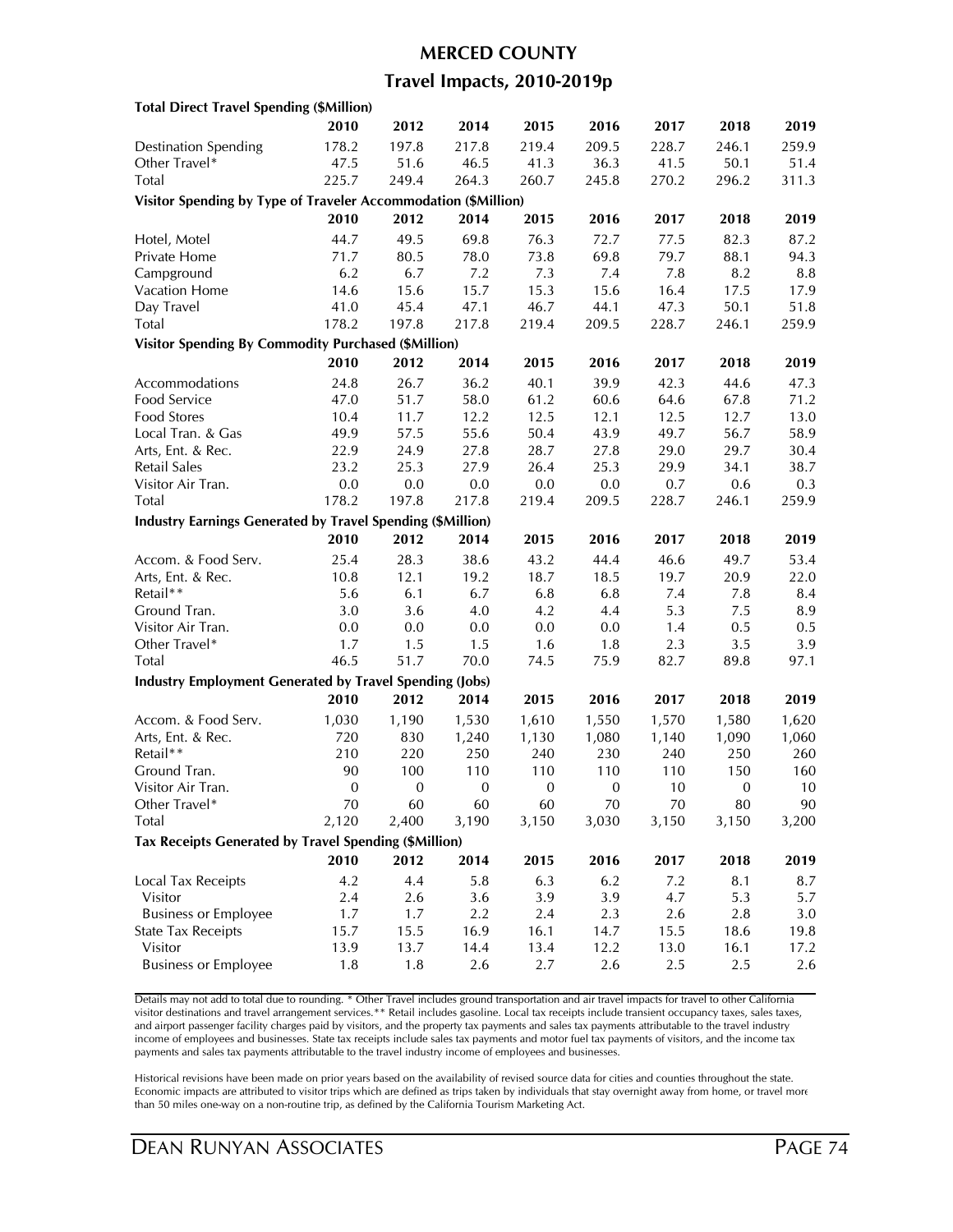# **MODOC COUNTY**

### **Travel Impacts, 2010-2019p**

| <b>Total Direct Travel Spending (\$Million)</b>                   |                  |                  |                  |              |              |              |              |                  |
|-------------------------------------------------------------------|------------------|------------------|------------------|--------------|--------------|--------------|--------------|------------------|
|                                                                   | 2010             | 2012             | 2014             | 2015         | 2016         | 2017         | 2018         | 2019             |
| <b>Destination Spending</b>                                       | 21.9             | 22.0             | 22.6             | 22.7         | 23.1         | 24.6         | 25.7         | 27.9             |
| Other Travel*                                                     | 1.8              | 1.8              | 1.6              | 1.4          | 1.2          | 1.3          | 1.5          | 1.6              |
| Total                                                             | 23.7             | 23.8             | 24.2             | 24.0         | 24.3         | 25.9         | 27.3         | 29.5             |
| Visitor Spending by Type of Traveler Accommodation (\$Million)    |                  |                  |                  |              |              |              |              |                  |
|                                                                   | 2010             | 2012             | 2014             | 2015         | 2016         | 2017         | 2018         | 2019             |
| Hotel, Motel                                                      | 6.5              | 6.3              | 6.8              | 7.3          | 7.7          | 8.2          | 8.5          | 9.5              |
| Private Home                                                      | 4.8              | 4.8              | 4.7              | 4.3          | 4.2          | 4.6          | 4.9          | 5.3              |
| Campground                                                        | 3.5              | 3.8              | 4.1              | 4.1          | 4.1          | 4.3          | 4.5          | 4.9              |
| Vacation Home                                                     | 1.4              | 1.4              | 1.3              | 1.4          | 1.4          | 1.5          | 1.6          | 1.7              |
| Day Travel                                                        | 5.7              | 5.6              | 5.7              | 5.7          | 5.7          | $6.0\,$      | 6.2          | 6.6              |
| Total                                                             | 21.9             | 22.0             | 22.6             | 22.7         | 23.1         | 24.6         | 25.7         | 27.9             |
| <b>Visitor Spending By Commodity Purchased (\$Million)</b>        |                  |                  |                  |              |              |              |              |                  |
|                                                                   |                  |                  |                  |              |              |              |              |                  |
|                                                                   | 2010             | 2012             | 2014             | 2015         | 2016         | 2017         | 2018         | 2019             |
| Accommodations                                                    | 3.5              | 3.4              | 3.8              | 4.1          | 4.4          | 4.7          | 4.9          | 5.4              |
| Food Service                                                      | 6.5              | 6.4              | 6.7              | 6.9          | 7.2          | 7.6          | 7.9          | 8.5              |
| Food Stores                                                       | 1.8              | 1.9              | 1.9              | 2.0          | 2.0          | 2.0          | 2.0          | 2.1              |
| Local Tran. & Gas                                                 | 3.7              | 3.9              | 3.7              | 3.4          | 3.1          | 3.4          | 3.9          | 4.1              |
| Arts, Ent. & Rec.                                                 | 3.5              | 3.5              | 3.6              | 3.6          | 3.7          | 3.8          | 3.9          | 4.1              |
| Retail Sales                                                      | 2.9              | 2.8              | 2.9              | 2.7          | 2.7          | 3.0          | 3.3          | 3.7              |
| Visitor Air Tran.                                                 | 0.0              | 0.0              | 0.0              | $0.0\,$      | 0.0          | 0.0          | 0.0          | 0.0              |
| Total                                                             | 21.9             | 22.0             | 22.6             | 22.7         | 23.1         | 24.6         | 25.7         | 27.9             |
| <b>Industry Earnings Generated by Travel Spending (\$Million)</b> |                  |                  |                  |              |              |              |              |                  |
|                                                                   | 2010             | 2012             | 2014             | 2015         | 2016         | 2017         | 2018         | 2019             |
| Accom. & Food Serv.                                               | 6.7              | 6.8              | 6.8              | 6.7          | 7.4          | 7.9          | 7.7          | 8.6              |
| Arts, Ent. & Rec.                                                 | 0.9              | 1.0              | 0.9              | 0.9          | 0.9          | 1.0          | 1.0          | 1.1              |
| Retail**                                                          | 0.9              | 1.0              | 1.0              | 1.0          | 1.0          | 1.0          | 1.0          | 1.1              |
| Ground Tran.                                                      | 0.2              | 0.3              | 0.3              | 0.3          | 0.3          | 0.4          | 0.6          | 0.7              |
| Visitor Air Tran.                                                 | 0.0              | 0.0              | 0.0              | 0.0          | 0.0          | 0.0          | 0.0          | 0.0              |
| Other Travel*                                                     | 0.1              | 0.1              | 0.1              | 0.1          | 0.1          | 0.1          | 0.1          | 0.1              |
| Total                                                             | 8.9              | 9.1              | 9.1              | 8.9          | 9.8          | 10.4         | 10.4         | 11.6             |
| <b>Industry Employment Generated by Travel Spending (Jobs)</b>    |                  |                  |                  |              |              |              |              |                  |
|                                                                   | 2010             | 2012             | 2014             | 2015         | 2016         | 2017         | 2018         | 2019             |
| Accom. & Food Serv.                                               | 270              | 280              | 240              | 220          | 220          | 220          | 210          | 230              |
| Arts, Ent. & Rec.                                                 | 50               | 50               | 40               | 40           | 30           | 30           | 30           | 30               |
| Retail**                                                          | 30               | 30               | 40               | $30\,$       | 30           | 30           | 30           | 30               |
| Ground Tran.                                                      | 10               | 10               | 10               | 10           | 10           | 10           | 10           | 10               |
| Visitor Air Tran.                                                 | $\boldsymbol{0}$ | $\boldsymbol{0}$ | $\boldsymbol{0}$ | $\mathbf{0}$ | $\mathbf{0}$ | $\mathbf{0}$ | $\mathbf{0}$ | $\boldsymbol{0}$ |
| Other Travel*                                                     | 0                | 0                | 0                | 0            | $\theta$     | $\theta$     | $\theta$     | $\mathbf{0}$     |
| <b>Total</b>                                                      | 370              | 370              | 320              | 290          | 290          | 300          | 290          | 310              |
| Tax Receipts Generated by Travel Spending (\$Million)             |                  |                  |                  |              |              |              |              |                  |
|                                                                   | 2010             | 2012             | 2014             | 2015         | 2016         | 2017         | 2018         | 2019             |
|                                                                   |                  |                  |                  |              |              |              |              |                  |
| <b>Local Tax Receipts</b>                                         | 0.6              | 0.6              | 0.6              | 0.6          | 0.7          | 0.7          | 0.7          | $0.8\,$          |
| Visitor                                                           | 0.3              | 0.3              | 0.3              | 0.3          | 0.4          | 0.4          | 0.4          | 0.5              |
| <b>Business or Employee</b>                                       | 0.3              | 0.3              | 0.3              | 0.3          | 0.3          | 0.3          | 0.3          | 0.3              |
| <b>State Tax Receipts</b>                                         | 1.4              | 1.3              | 1.3              | 1.3          | 1.3          | 1.3          | 1.4          | 1.5              |
| Visitor                                                           | 1.1              | 1.0              | 1.0              | 1.0          | 0.9          | 1.0          | 1.1          | 1.2              |
| <b>Business or Employee</b>                                       | 0.3              | 0.3              | 0.3              | 0.3          | 0.3          | 0.3          | 0.3          | 0.3              |

Details may not add to total due to rounding. \* Other Travel includes ground transportation and air travel impacts for travel to other California visitor destinations and travel arrangement services.\*\* Retail includes gasoline. Local tax receipts include transient occupancy taxes, sales taxes, and airport passenger facility charges paid by visitors, and the property tax payments and sales tax payments attributable to the travel industry income of employees and businesses. State tax receipts include sales tax payments and motor fuel tax payments of visitors, and the income tax payments and sales tax payments attributable to the travel industry income of employees and businesses.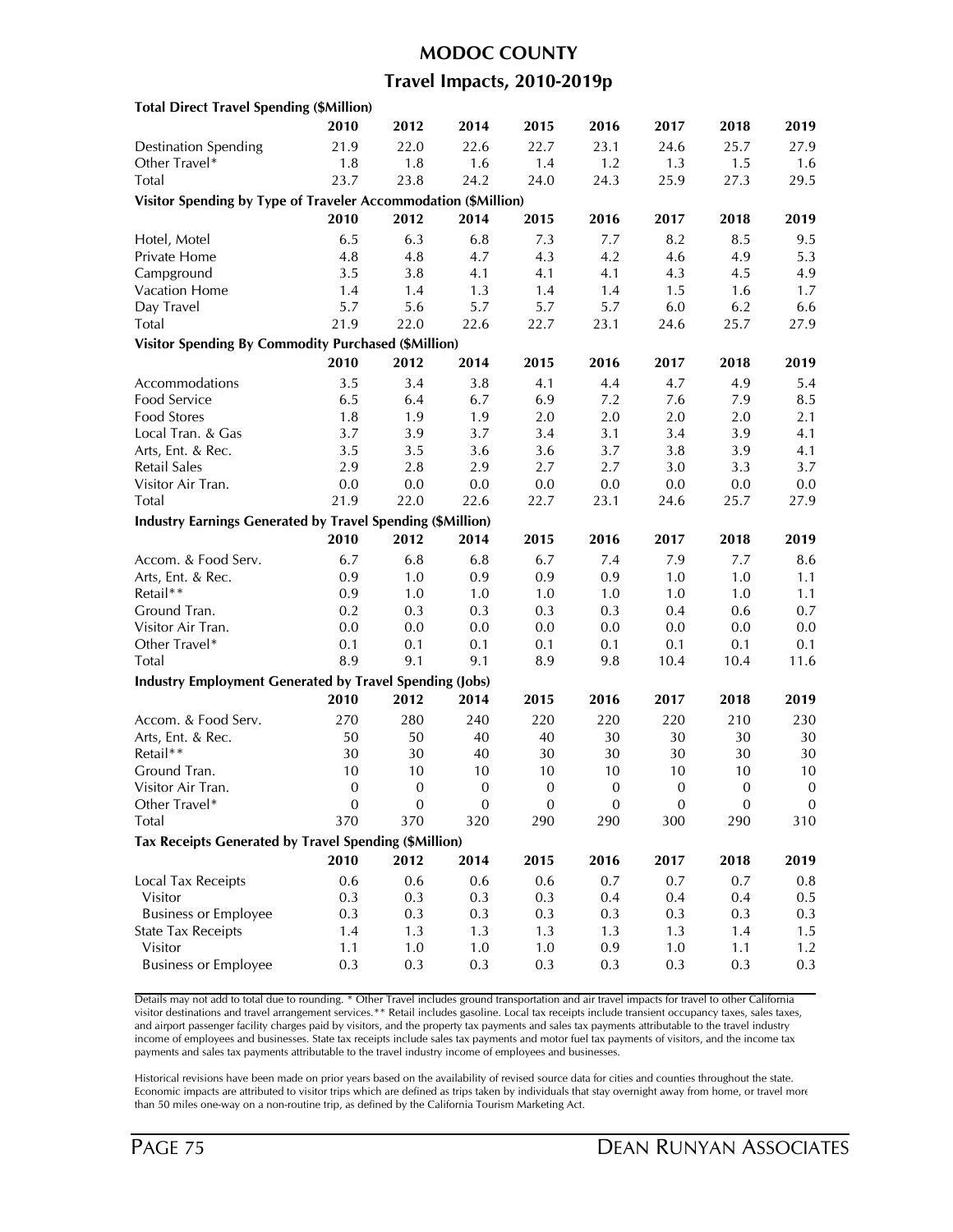#### **MONO COUNTY**

### **Travel Impacts, 2010-2019p**

| <b>Total Direct Travel Spending (\$Million)</b>                |                  |                  |                  |                  |              |       |       |       |
|----------------------------------------------------------------|------------------|------------------|------------------|------------------|--------------|-------|-------|-------|
|                                                                | 2010             | 2012             | 2014             | 2015             | 2016         | 2017  | 2018  | 2019  |
| <b>Destination Spending</b>                                    | 421.3            | 430.6            | 471.5            | 492.4            | 545.9        | 612.9 | 622.3 | 667.4 |
| Other Travel*                                                  | 2.8              | 3.2              | 2.9              | 2.6              | 2.4          | 2.9   | 3.4   | 3.6   |
| Total                                                          | 424.1            | 433.8            | 474.4            | 495.0            | 548.3        | 615.8 | 625.7 | 671.0 |
| Visitor Spending by Type of Traveler Accommodation (\$Million) |                  |                  |                  |                  |              |       |       |       |
|                                                                | 2010             | 2012             | 2014             | 2015             | 2016         | 2017  | 2018  | 2019  |
| Hotel, Motel                                                   | 309.3            | 317.5            | 359.2            | 379.7            | 429.9        | 487.5 | 490.0 | 529.3 |
| Private Home                                                   | 7.1              | 7.5              | 8.4              | 7.7              | 7.8          | 9.7   | 10.3  | 10.0  |
| Campground                                                     | 35.7             | 34.1             | 32.4             | 32.1             | 32.5         | 34.1  | 35.8  | 38.6  |
| Vacation Home                                                  | 38.6             | 40.6             | 39.3             | 40.2             | 40.9         | 43.7  | 47.7  | 48.9  |
| Day Travel                                                     | 30.5             | 30.9             | 32.2             | 32.6             | 34.8         | 37.8  | 38.5  | 40.5  |
| Total                                                          | 421.3            | 430.6            | 471.5            | 492.4            | 545.9        | 612.9 | 622.3 | 667.4 |
| <b>Visitor Spending By Commodity Purchased (\$Million)</b>     |                  |                  |                  |                  |              |       |       |       |
|                                                                | 2010             | 2012             | 2014             | 2015             | 2016         | 2017  | 2018  | 2019  |
|                                                                |                  |                  |                  |                  |              |       |       |       |
| Accommodations                                                 | 137.1            | 137.6            | 154.1            | 165.6            | 188.9        | 214.2 | 212.6 | 234.4 |
| Food Service                                                   | 116.3            | 120.5            | 133.9            | 141.8            | 159.9        | 178.1 | 181.5 | 194.5 |
| Food Stores                                                    | 16.4             | 16.7             | 17.1             | 17.6             | 18.4         | 19.3  | 19.3  | 20.4  |
| Local Tran. & Gas                                              | 46.6             | 49.5             | 49.7             | 46.4             | 46.0         | 53.3  | 58.9  | 62.6  |
| Arts, Ent. & Rec.                                              | 60.0             | 61.2             | 67.4             | 69.6             | 76.7         | 83.2  | 82.9  | 86.5  |
| Retail Sales                                                   | 44.8             | 45.1             | 49.4             | 51.3             | 56.0         | 62.2  | 64.5  | 67.4  |
| Visitor Air Tran.                                              | 0.0              | $0.0\,$          | 0.0              | $0.0\,$          | 0.0          | 2.6   | 2.6   | 1.6   |
| Total                                                          | 421.3            | 430.6            | 471.5            | 492.4            | 545.9        | 612.9 | 622.3 | 667.4 |
| Industry Earnings Generated by Travel Spending (\$Million)     |                  |                  |                  |                  |              |       |       |       |
|                                                                | 2010             | 2012             | 2014             | 2015             | 2016         | 2017  | 2018  | 2019  |
| Accom. & Food Serv.                                            | 61.5             | 61.8             | 71.1             | 75.2             | 87.9         | 106.6 | 108.3 | 119.9 |
| Arts, Ent. & Rec.                                              | 20.7             | 21.9             | 37.2             | 42.0             | 44.0         | 43.5  | 48.8  | 52.4  |
| Retail**                                                       | 9.2              | 9.4              | 10.3             | 10.9             | 12.1         | 13.4  | 13.6  | 14.1  |
| Ground Tran.                                                   | 4.3              | 4.8              | 5.4              | 5.7              | 6.8          | 8.5   | 11.8  | 14.4  |
| Visitor Air Tran.                                              | 0.0              | 0.0              | 0.0              | 0.0              | 0.0          | 5.1   | 5.2   | 6.6   |
| Other Travel*                                                  | 0.2              | 0.2              | 0.3              | 0.3              | 0.3          | 0.8   | 1.0   | 1.4   |
| Total                                                          | 95.8             | 98.1             | 124.3            | 134.1            | 151.0        | 177.8 | 188.6 | 208.7 |
| <b>Industry Employment Generated by Travel Spending (Jobs)</b> |                  |                  |                  |                  |              |       |       |       |
|                                                                | 2010             | 2012             | 2014             | 2015             | 2016         | 2017  | 2018  | 2019  |
| Accom. & Food Serv.                                            | 2,160            | 2,150            | 2,230            | 2,270            | 2,420        | 2,720 | 2,840 | 3,100 |
| Arts, Ent. & Rec.                                              | 980              | 1,110            | 1,720            | 2,160            | 2,250        | 2,250 | 2,340 | 2,280 |
| Retail**                                                       | 300              | 310              | 350              | 350              | 350          | 350   | 370   | 360   |
| Ground Tran.                                                   | 130              | 130              | 150              | 150              | 160          | 180   | 230   | 260   |
| Visitor Air Tran.                                              | $\boldsymbol{0}$ | $\boldsymbol{0}$ | $\boldsymbol{0}$ | $\boldsymbol{0}$ | $\mathbf{0}$ | 50    | 50    | 70    |
| Other Travel*                                                  | 10               | 10               | 10               | 10               | 10           | 20    | 20    | 20    |
| Total                                                          | 3,570            | 3,720            | 4,450            | 4,930            | 5,200        | 5,580 | 5,840 | 6,090 |
| Tax Receipts Generated by Travel Spending (\$Million)          |                  |                  |                  |                  |              |       |       |       |
|                                                                | 2010             | 2012             | 2014             | 2015             | 2016         | 2017  | 2018  | 2019  |
| Local Tax Receipts                                             | 19.2             | 18.9             | 26.3             | 28.7             | 32.8         | 37.0  | 37.6  | 41.3  |
| Visitor                                                        | 15.5             | 15.5             | 22.2             | 24.3             | 28.0         | 31.6  | 31.7  | 35.0  |
| <b>Business or Employee</b>                                    | 3.7              | 3.4              | 4.1              | 4.4              | 4.8          | 5.4   | 5.8   | 6.3   |
| <b>State Tax Receipts</b>                                      | 14.5             | 13.5             | 15.7             | 15.9             | 16.9         | 18.3  | 19.3  | 20.7  |
| Visitor                                                        | 11.0             | 10.1             | 11.2             | 11.1             | 11.8         | 12.8  | 13.8  | 14.8  |
| <b>Business or Employee</b>                                    | 3.6              | 3.4              | 4.5              | 4.8              | 5.1          | 5.6   | 5.5   | 5.9   |
|                                                                |                  |                  |                  |                  |              |       |       |       |

Details may not add to total due to rounding. \* Other Travel includes ground transportation and air travel impacts for travel to other California visitor destinations and travel arrangement services.\*\* Retail includes gasoline. Local tax receipts include transient occupancy taxes, sales taxes, and airport passenger facility charges paid by visitors, and the property tax payments and sales tax payments attributable to the travel industry income of employees and businesses. State tax receipts include sales tax payments and motor fuel tax payments of visitors, and the income tax payments and sales tax payments attributable to the travel industry income of employees and businesses.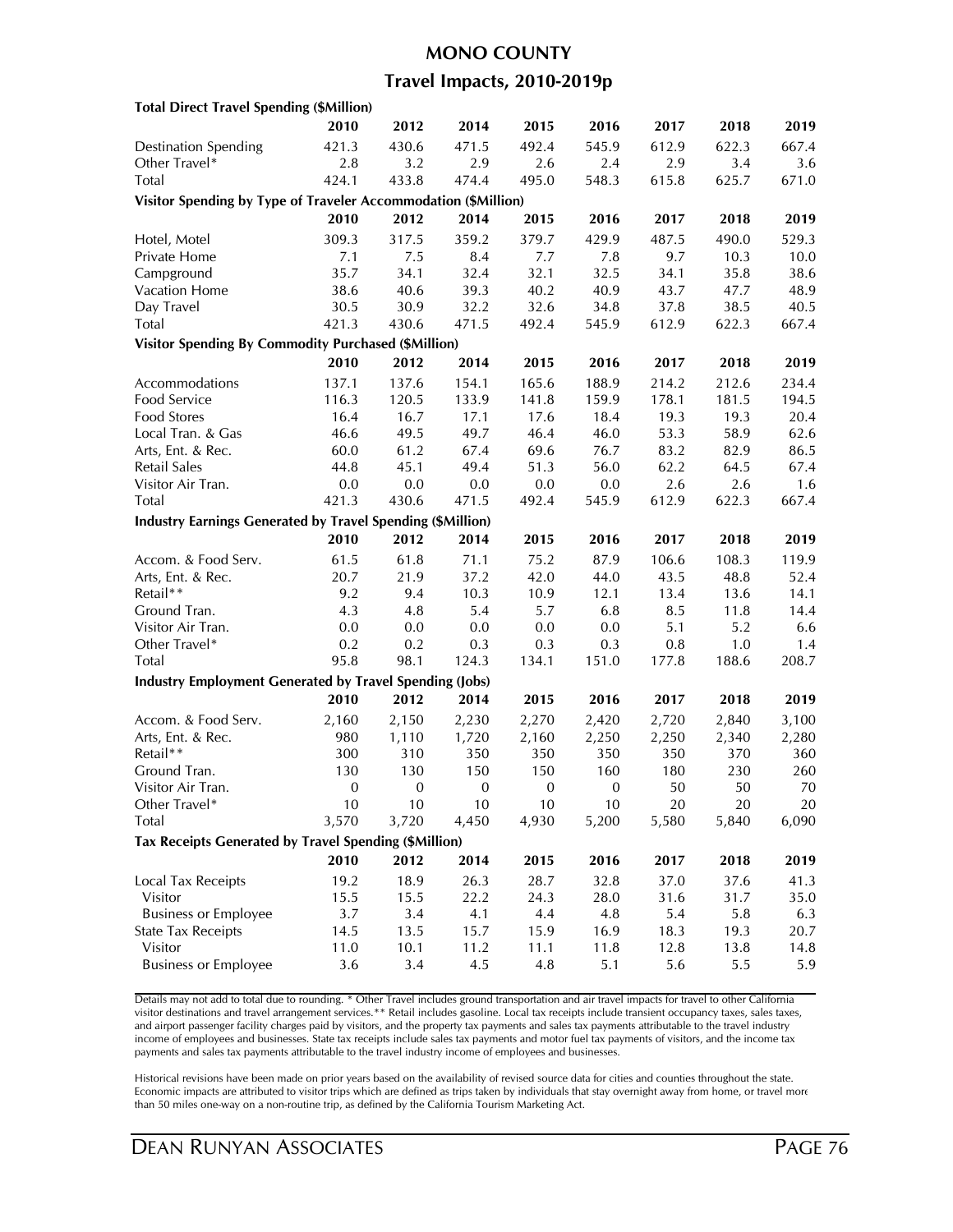#### **MONTEREY COUNTY**

### **Travel Impacts, 2010-2019p**

| <b>Total Direct Travel Spending (\$Million)</b>                   |         |         |         |         |         |         |         |         |
|-------------------------------------------------------------------|---------|---------|---------|---------|---------|---------|---------|---------|
|                                                                   | 2010    | 2012    | 2014    | 2015    | 2016    | 2017    | 2018    | 2019    |
| <b>Destination Spending</b>                                       | 1,976   | 2,319   | 2,501   | 2,610   | 2,674   | 2,726   | 3,030   | 3,128   |
| Other Travel*                                                     | 102     | 109     | 101     | 92      | 85      | 95      | 105     | 113     |
| Total                                                             | 2,078   | 2,427   | 2,602   | 2,702   | 2,759   | 2,820   | 3,136   | 3,241   |
| Visitor Spending by Type of Traveler Accommodation (\$Million)    |         |         |         |         |         |         |         |         |
|                                                                   | 2010    | 2012    | 2014    | 2015    | 2016    | 2017    | 2018    | 2019    |
| Hotel, Motel                                                      | 1,361.3 | 1,627.0 | 1,797.2 | 1,893.2 | 1,951.7 | 1,964.1 | 2,214.3 | 2,280.8 |
| Private Home                                                      | 142.4   | 159.2   | 154.3   | 157.9   | 156.8   | 172.6   | 190.6   | 205.0   |
| Campground                                                        | 33.1    | 37.0    | 40.6    | 41.3    | 41.8    | 43.9    | 46.0    | 49.6    |
| <b>Vacation Home</b>                                              | 52.9    | 57.0    | 56.5    | 57.6    | 58.5    | 63.3    | 71.6    | 73.3    |
| Day Travel                                                        | 385.9   | 438.4   | 452.4   | 459.7   | 465.0   | 481.7   | 507.8   | 518.8   |
| Total                                                             | 1,975.7 | 2,318.7 | 2,501.1 | 2,609.6 | 2,673.8 | 2,725.7 | 3,030.3 | 3,127.6 |
| <b>Visitor Spending By Commodity Purchased (\$Million)</b>        |         |         |         |         |         |         |         |         |
|                                                                   | 2010    | 2012    | 2014    | 2015    | 2016    | 2017    | 2018    | 2019    |
| Accommodations                                                    | 452.2   | 539.6   | 633.7   | 684.1   | 712.1   | 716.0   | 835.4   | 879.1   |
| Food Service                                                      | 603.1   | 708.7   | 756.8   | 799.5   | 836.8   | 858.6   | 938.7   | 966.6   |
| <b>Food Stores</b>                                                | 56.7    | 67.2    | 70.0    | 72.8    | 73.0    | 72.9    | 76.2    | 77.7    |
| Local Tran. & Gas                                                 | 204.4   | 245.4   | 240.2   | 223.8   | 207.9   | 224.0   | 260.7   | 266.7   |
| Arts, Ent. & Rec.                                                 | 280.3   | 325.2   | 346.4   | 357.5   | 366.8   | 367.8   | 392.8   | 394.0   |
| Retail Sales                                                      | 364.1   | 416.6   | 436.8   | 454.2   | 459.1   | 468.8   | 509.0   | 519.7   |
| Visitor Air Tran.                                                 | 14.9    | 16.0    | 17.1    | 17.6    | 18.0    | 17.5    | 17.5    | 23.8    |
| Total                                                             | 1,975.7 | 2,318.7 | 2,501.1 | 2,609.6 | 2,673.8 | 2,725.7 | 3,030.3 | 3,127.6 |
|                                                                   |         |         |         |         |         |         |         |         |
| <b>Industry Earnings Generated by Travel Spending (\$Million)</b> |         |         |         |         |         |         |         |         |
|                                                                   | 2010    | 2012    | 2014    | 2015    | 2016    | 2017    | 2018    | 2019    |
| Accom. & Food Serv.                                               | 426.7   | 505.0   | 559.3   | 590.4   | 636.8   | 656.4   | 743.9   | 787.9   |
| Arts, Ent. & Rec.                                                 | 276.3   | 331.1   | 365.4   | 385.8   | 387.9   | 396.7   | 438.6   | 453.0   |
| Retail**                                                          | 55.7    | 65.5    | 70.2    | 75.0    | 77.3    | 76.0    | 85.3    | 85.2    |
| Ground Tran.                                                      | 17.2    | 22.0    | 24.0    | 25.6    | 28.3    | 31.9    | 46.3    | 53.8    |
| Visitor Air Tran.                                                 | 9.5     | 11.0    | 13.4    | 15.6    | 16.2    | 16.5    | 17.6    | 20.1    |
| Other Travel*                                                     | 15.6    | 16.2    | 17.5    | 18.5    | 19.6    | 21.3    | 22.1    | 23.6    |
| Total                                                             | 801.1   | 950.9   | 1,049.8 | 1,110.9 | 1,166.1 | 1,198.8 | 1,353.8 | 1,423.6 |
| <b>Industry Employment Generated by Travel Spending (Jobs)</b>    |         |         |         |         |         |         |         |         |
|                                                                   | 2010    | 2012    | 2014    | 2015    | 2016    | 2017    | 2018    | 2019    |
| Accom. & Food Serv.                                               | 13,190  | 15,340  | 16,160  | 16,270  | 16,780  | 16,620  | 17,940  | 18,160  |
| Arts, Ent. & Rec.                                                 | 3,290   | 4,400   | 4,660   | 4,710   | 4,770   | 4,670   | 5,070   | 5,360   |
| Retail**                                                          | 1,770   | 2,040   | 2,130   | 2,170   | 2,200   | 2,090   | 2,270   | 2,180   |
| Ground Tran.                                                      | 500     | 590     | 630     | 640     | 660     | 670     | 900     | 970     |
| Visitor Air Tran.                                                 | 90      | 100     | 110     | 130     | 130     | 130     | 140     | 140     |
| Other I ravel*                                                    | 300     | 280     | 280     | 290     | 310     | 320     | 320     | 310     |
| Total                                                             | 19,140  | 22,750  | 23,970  | 24,210  | 24,860  | 24,500  | 26,630  | 27,120  |
| Tax Receipts Generated by Travel Spending (\$Million)             |         |         |         |         |         |         |         |         |
|                                                                   | 2010    | 2012    | 2014    | 2015    | 2016    | 2017    | 2018    | 2019    |
| Local Tax Receipts                                                | 82.6    | 94.2    | 106.2   | 113.3   | 117.0   | 124.7   | 146.4   | 152.7   |
| Visitor                                                           | 52.5    | 62.6    | 72.8    | 78.3    | 81.6    | 88.0    | 104.4   | 109.4   |
| <b>Business or Employee</b>                                       | 30.1    | 31.6    | 33.4    | 35.0    | 35.4    | 36.7    | 42.0    | 43.2    |
| <b>State Tax Receipts</b>                                         | 111.6   | 116.9   | 128.7   | 130.7   | 130.0   | 126.1   | 139.0   | 143.6   |
| Visitor                                                           | 83.6    | 85.3    | 91.6    | 92.3    | 91.8    | 91.6    | 102.8   | 106.5   |
| <b>Business or Employee</b>                                       | 28.0    | 31.5    | 37.1    | 38.5    | 38.2    | 34.4    | 36.2    | 37.2    |
|                                                                   |         |         |         |         |         |         |         |         |

Details may not add to total due to rounding. \* Other Travel includes ground transportation and air travel impacts for travel to other California visitor destinations and travel arrangement services.\*\* Retail includes gasoline. Local tax receipts include transient occupancy taxes, sales taxes, and airport passenger facility charges paid by visitors, and the property tax payments and sales tax payments attributable to the travel industry income of employees and businesses. State tax receipts include sales tax payments and motor fuel tax payments of visitors, and the income tax payments and sales tax payments attributable to the travel industry income of employees and businesses.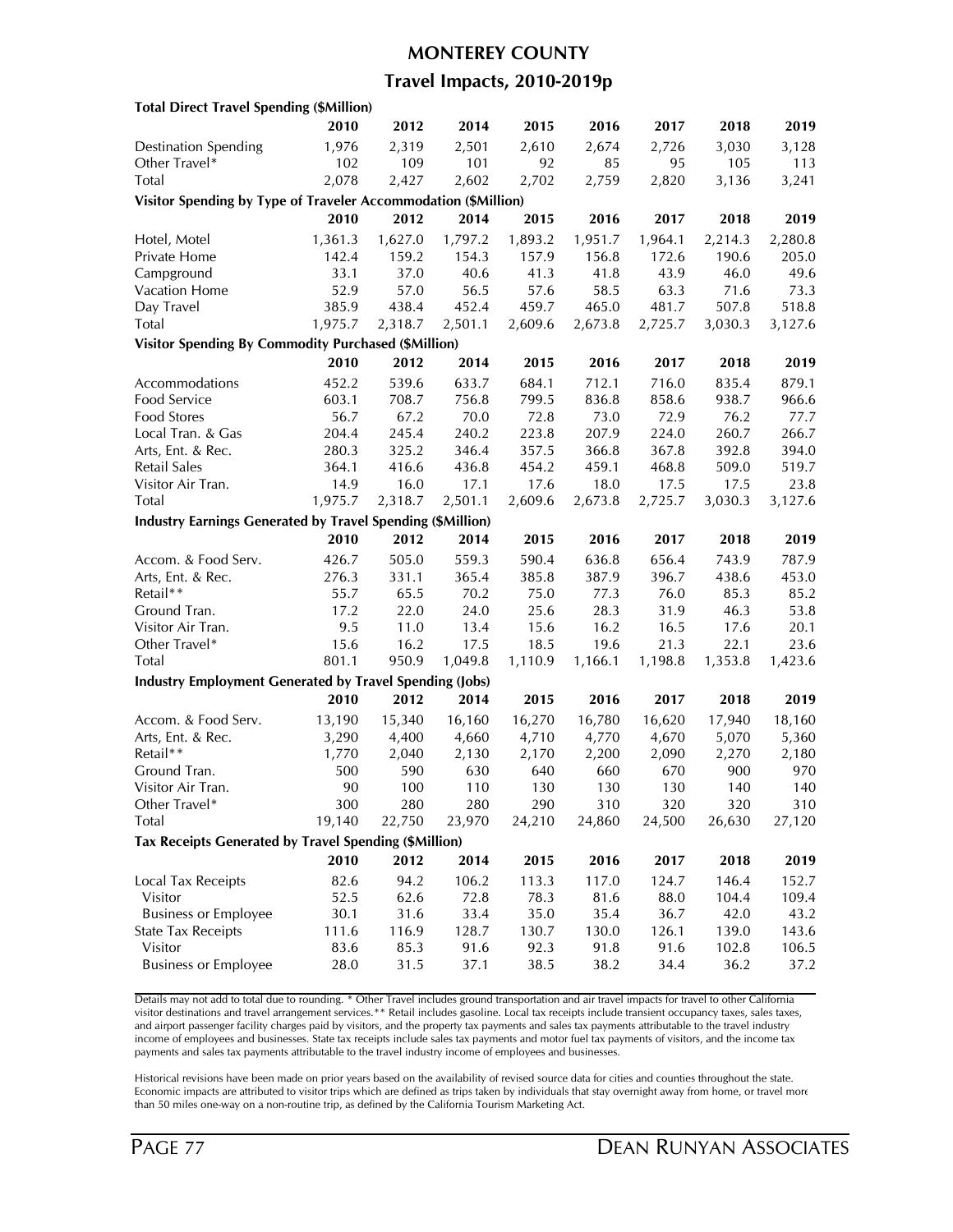### **NAPA COUNTY**

### **Travel Impacts, 2010-2019p**

| <b>Total Direct Travel Spending (\$Million)</b>                |              |                  |                  |              |              |              |                  |                  |
|----------------------------------------------------------------|--------------|------------------|------------------|--------------|--------------|--------------|------------------|------------------|
|                                                                | 2010         | 2012             | 2014             | 2015         | 2016         | 2017         | 2018             | 2019             |
| <b>Destination Spending</b>                                    | 1,037        | 1,236            | 1,367            | 1,432        | 1,568        | 1,597        | 1,722            | 1,784            |
| Other Travel*                                                  | 29           | 45               | 45               | 43           | 62           | 62           | 71               | 71               |
| Total                                                          | 1,066        | 1,281            | 1,412            | 1,475        | 1,629        | 1,659        | 1,793            | 1,855            |
| Visitor Spending by Type of Traveler Accommodation (\$Million) |              |                  |                  |              |              |              |                  |                  |
|                                                                | 2010         | 2012             | 2014             | 2015         | 2016         | 2017         | 2018             | 2019             |
| Hotel, Motel                                                   | 704.8        | 854.3            | 975.0            | 1,032.7      | 1,148.7      | 1,163.6      | 1,287.0          | 1,335.0          |
| Private Home                                                   | 29.9         | 32.5             | 31.9             | 30.4         | 30.7         | 32.4         | 34.6             | 36.8             |
| Campground                                                     | 10.0         | 16.3             | 15.6             | 15.7         | 15.9         | 16.6         | 17.5             | 18.8             |
| <b>Vacation Home</b>                                           | 18.0         | 19.1             | 19.1             | 20.8         | 21.2         | 22.5         | 25.1             | 25.7             |
| Day Travel                                                     | 273.9        | 314.0            | 325.3            | 331.9        | 351.3        | 361.8        | 358.1            | 367.8            |
| Total                                                          | 1,036.6      | 1,236.1          | 1,366.9          | 1,431.5      | 1,567.9      | 1,597.0      | 1,722.3          | 1,784.1          |
|                                                                |              |                  |                  |              |              |              |                  |                  |
| <b>Visitor Spending By Commodity Purchased (\$Million)</b>     |              |                  |                  |              |              |              |                  |                  |
|                                                                | 2010         | 2012             | 2014             | 2015         | 2016         | 2017         | 2018             | 2019             |
| Accommodations                                                 | 248.3        | 317.0            | 392.6            | 426.7        | 484.7        | 488.6        | 546.4            | 572.3            |
| Food Service                                                   | 288.7        | 338.9            | 365.1            | 385.5        | 426.1        | 440.0        | 473.3            | 494.4            |
| Food Stores                                                    | 28.8         | 35.6             | 36.9             | 38.4         | 40.3         | 40.3         | 41.4             | 42.6             |
| Local Tran. & Gas                                              | 66.7         | 80.8             | 79.9             | 75.2         | 74.0         | 79.9         | 91.3             | 94.5             |
| Arts, Ent. & Rec.                                              | 200.3        | 231.4            | 247.8            | 255.3        | 276.0        | 278.9        | 290.2            | 295.2            |
| <b>Retail Sales</b>                                            | 203.7        | 232.3            | 244.5            | 250.5        | 266.7        | 269.2        | 279.8            | 285.2            |
| Visitor Air Tran.                                              | 0.0          | 0.0              | 0.0              | 0.0          | 0.0          | 0.0          | 0.0              | 0.0              |
| Total                                                          | 1,036.6      | 1,236.1          | 1,366.9          | 1,431.5      | 1,567.9      | 1,597.0      | 1,722.3          | 1,784.1          |
| Industry Earnings Generated by Travel Spending (\$Million)     |              |                  |                  |              |              |              |                  |                  |
|                                                                | 2010         | 2012             | 2014             | 2015         | 2016         | 2017         | 2018             | 2019             |
| Accom. & Food Serv.                                            | 257.0        | 311.1            | 388.6            | 416.1        | 465.0        | 483.0        | 543.8            | 580.0            |
| Arts, Ent. & Rec.                                              | 83.6         | 99.7             | 115.5            | 111.4        | 126.5        | 148.8        | 170.0            | 178.2            |
| Retail**                                                       | 29.2         | 34.6             | 37.2             | 39.2         | 42.4         | 41.8         | 42.1             | 42.0             |
| Ground Tran.                                                   | 7.3          | 9.4              | 10.3             | 11.0         | 12.8         | 14.7         | 21.7             | 25.7             |
| Visitor Air Tran.                                              | 0.0          | 0.0              | 0.0              | 0.0          | 0.0          | 0.0          | 0.0              | 0.0              |
| Other Travel*                                                  | 2.2          | 6.3              | 7.1              | 7.6          | 14.3         | 13.9         | 15.8             | 15.7             |
| Total                                                          | 379.3        | 461.2            | 558.7            | 585.2        | 661.1        | 702.3        | 793.4            | 841.6            |
| <b>Industry Employment Generated by Travel Spending (Jobs)</b> |              |                  |                  |              |              |              |                  |                  |
|                                                                | 2010         | 2012             | 2014             | 2015         | 2016         | 2017         | 2018             | 2019             |
| Accom. & Food Serv.                                            | 6,970        | 7,990            | 9,370            | 9,500        | 9,880        | 9,910        | 10,490           | 10,650           |
| Arts, Ent. & Rec.                                              | 4,110        | 4,640            | 5,210            | 4,840        | 5,210        | 5,960        | 6,370            | 6,440            |
| Retail**                                                       | 950          | 1,000            | 1,090            | 1,080        | 1,160        | 1,120        | 1,130            | 1,090            |
| Ground Tran.                                                   | 220          | 260              | 280              | 280          | 310          | 310          | 420              | 470              |
| Visitor Air Tran.                                              | $\mathbf{0}$ | $\boldsymbol{0}$ | $\boldsymbol{0}$ | $\mathbf{0}$ | $\mathbf{0}$ | $\mathbf{0}$ | $\boldsymbol{0}$ | $\boldsymbol{0}$ |
| Other Iravel*                                                  | 60           | 130              | 160              | 150          | 210          | 210          | 200              | 200              |
| Total                                                          | 12,310       | 14,010           | 16,100           | 15,860       | 16,760       | 17,510       | 18,610           | 18,840           |
| Tax Receipts Generated by Travel Spending (\$Million)          |              |                  |                  |              |              |              |                  |                  |
|                                                                | 2010         | 2012             | 2014             | 2015         | 2016         | 2017         | 2018             | 2019             |
|                                                                |              |                  |                  |              |              |              |                  |                  |
| <b>Local Tax Receipts</b>                                      | 51.3         | 62.6             | 74.7             | 80.3         | 88.9         | 87.3         | 97.8             | 102.2            |
| Visitor                                                        | 36.4         | 46.5             | 55.9             | 60.8         | 67.7         | 65.7         | 73.1             | 76.6             |
| <b>Business or Employee</b>                                    | 14.9         | 16.1             | 18.8             | 19.5         | 21.2         | 21.6         | 24.7             | 25.6             |
| <b>State Tax Receipts</b>                                      | 50.6         | 53.3             | 60.9             | 62.0         | 65.8         | 65.1         | 69.2             | 71.9             |
| Visitor<br><b>Business or Employee</b>                         | 37.4         | 38.1             | 41.4             | 42.0         | 44.4         | 44.2         | 47.3             | 49.2             |
|                                                                | 13.2         | 15.2             | 19.4             | 19.9         | 21.4         | 20.9         | 22.0             | 22.7             |

Details may not add to total due to rounding. \* Other Travel includes ground transportation and air travel impacts for travel to other California visitor destinations and travel arrangement services.\*\* Retail includes gasoline. Local tax receipts include transient occupancy taxes, sales taxes, and airport passenger facility charges paid by visitors, and the property tax payments and sales tax payments attributable to the travel industry income of employees and businesses. State tax receipts include sales tax payments and motor fuel tax payments of visitors, and the income tax payments and sales tax payments attributable to the travel industry income of employees and businesses.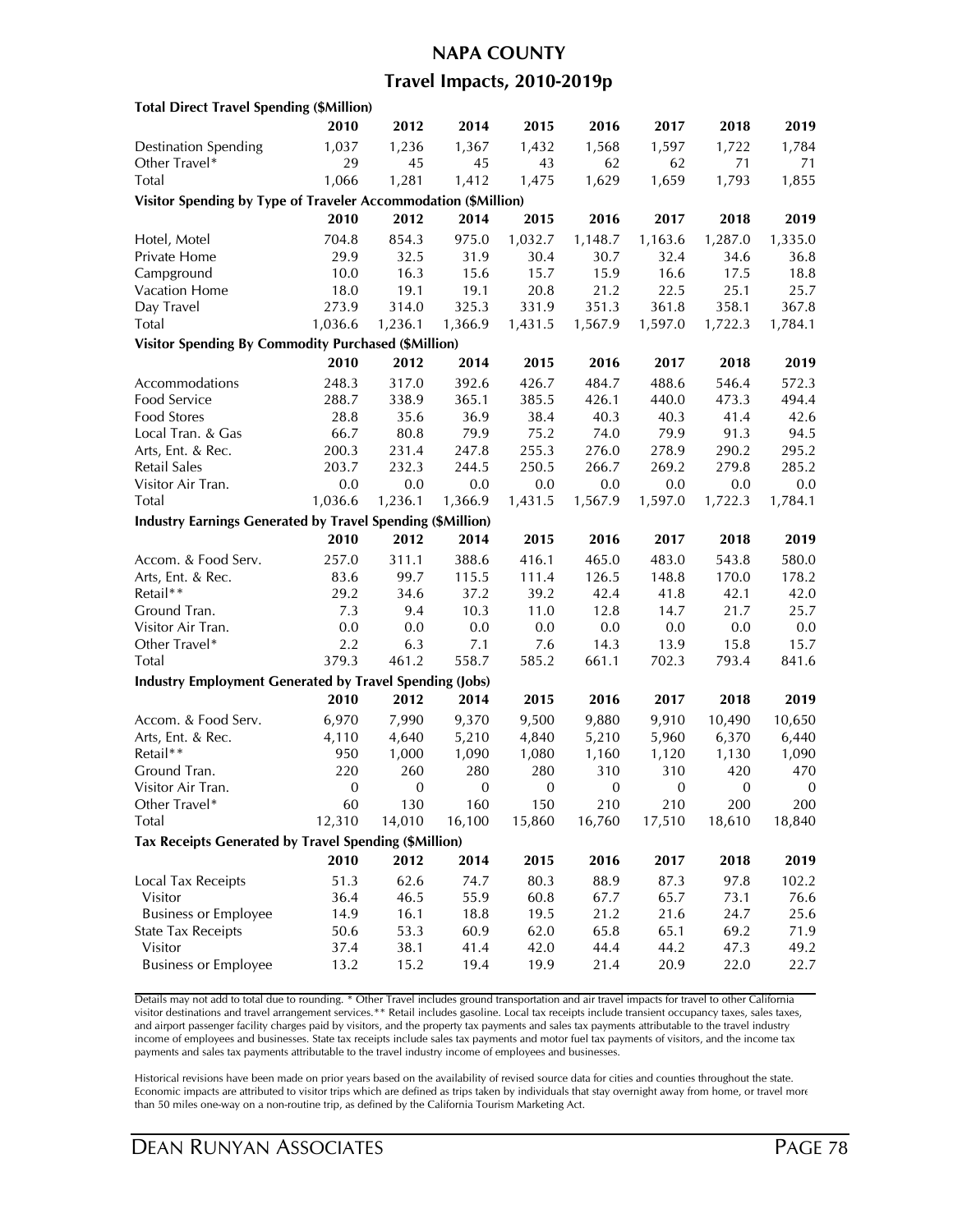#### **NEVADA COUNTY**

### **Travel Impacts, 2010-2019p**

| 2010<br>2012<br>2014<br>2015<br>2016<br>2017<br>2018<br>288.4<br>303.1<br>325.2<br><b>Destination Spending</b><br>256.1<br>272.2<br>347.6<br>370.0<br>Other Travel*<br>21.2<br>17.3<br>15.3<br>13.4<br>15.1<br>18.9<br>17.5<br>Total<br>305.7<br>318.4<br>275.1<br>293.5<br>338.6<br>362.6<br>387.6<br>Visitor Spending by Type of Traveler Accommodation (\$Million)<br>2010<br>2012<br>2014<br>2015<br>2016<br>2017<br>2018<br>83.0<br>99.7<br>115.3<br>Hotel, Motel<br>75.7<br>134.1<br>146.7<br>155.4<br>51.9<br>55.6<br>54.8<br>51.3<br>51.3<br>54.7<br>59.2<br>Private Home | 2019<br>395.8<br>18.3<br>414.1<br>2019<br>169.5<br>63.8<br>31.6<br>54.8<br>76.1 |
|-----------------------------------------------------------------------------------------------------------------------------------------------------------------------------------------------------------------------------------------------------------------------------------------------------------------------------------------------------------------------------------------------------------------------------------------------------------------------------------------------------------------------------------------------------------------------------------|---------------------------------------------------------------------------------|
|                                                                                                                                                                                                                                                                                                                                                                                                                                                                                                                                                                                   |                                                                                 |
|                                                                                                                                                                                                                                                                                                                                                                                                                                                                                                                                                                                   |                                                                                 |
|                                                                                                                                                                                                                                                                                                                                                                                                                                                                                                                                                                                   |                                                                                 |
|                                                                                                                                                                                                                                                                                                                                                                                                                                                                                                                                                                                   |                                                                                 |
|                                                                                                                                                                                                                                                                                                                                                                                                                                                                                                                                                                                   |                                                                                 |
|                                                                                                                                                                                                                                                                                                                                                                                                                                                                                                                                                                                   |                                                                                 |
|                                                                                                                                                                                                                                                                                                                                                                                                                                                                                                                                                                                   |                                                                                 |
|                                                                                                                                                                                                                                                                                                                                                                                                                                                                                                                                                                                   |                                                                                 |
| 26.3<br>26.6<br>27.9<br>29.3<br>Campground<br>26.1<br>26.7<br>26.5                                                                                                                                                                                                                                                                                                                                                                                                                                                                                                                |                                                                                 |
| Vacation Home<br>53.5<br>42.5<br>44.2<br>43.8<br>45.4<br>46.2<br>49.0                                                                                                                                                                                                                                                                                                                                                                                                                                                                                                             |                                                                                 |
| 59.9<br>62.7<br>63.5<br>64.8<br>72.6<br>Day Travel<br>67.0<br>69.1                                                                                                                                                                                                                                                                                                                                                                                                                                                                                                                |                                                                                 |
| Total<br>256.1<br>272.2<br>288.4<br>303.1<br>325.2<br>347.6<br>370.0                                                                                                                                                                                                                                                                                                                                                                                                                                                                                                              | 395.8                                                                           |
|                                                                                                                                                                                                                                                                                                                                                                                                                                                                                                                                                                                   |                                                                                 |
| <b>Visitor Spending By Commodity Purchased (\$Million)</b>                                                                                                                                                                                                                                                                                                                                                                                                                                                                                                                        |                                                                                 |
| 2010<br>2012<br>2014<br>2015<br>2016<br>2017<br>2018                                                                                                                                                                                                                                                                                                                                                                                                                                                                                                                              | 2019                                                                            |
| 49.8<br>58.2<br>65.6<br>Accommodations<br>46.8<br>74.2<br>80.5<br>83.9                                                                                                                                                                                                                                                                                                                                                                                                                                                                                                            | 91.1                                                                            |
| 88.5<br>95.8<br>105.0<br>110.8<br>Food Service<br>78.3<br>83.1<br>116.5                                                                                                                                                                                                                                                                                                                                                                                                                                                                                                           | 124.5                                                                           |
| <b>Food Stores</b><br>18.2<br>17.0<br>18.4<br>19.0<br>19.3<br>19.5<br>19.8                                                                                                                                                                                                                                                                                                                                                                                                                                                                                                        | 20.7                                                                            |
| 38.0<br>39.9<br>38.9<br>Local Tran. & Gas<br>41.7<br>37.1<br>35.1<br>44.4                                                                                                                                                                                                                                                                                                                                                                                                                                                                                                         | 47.1                                                                            |
| Arts, Ent. & Rec.<br>43.5<br>45.4<br>48.0<br>50.5<br>54.1<br>55.6<br>57.1                                                                                                                                                                                                                                                                                                                                                                                                                                                                                                         | 59.4                                                                            |
| <b>Retail Sales</b><br>32.4<br>33.9<br>35.4<br>35.1<br>37.4<br>42.3<br>48.5                                                                                                                                                                                                                                                                                                                                                                                                                                                                                                       | 53.1                                                                            |
| Visitor Air Tran.<br>0.0<br>$0.0\,$<br>0.0<br>0.0<br>0.0<br>$0.0\,$<br>0.0                                                                                                                                                                                                                                                                                                                                                                                                                                                                                                        | 0.0                                                                             |
| 256.1<br>272.2<br>Total<br>288.4<br>303.1<br>325.2<br>347.6<br>370.0                                                                                                                                                                                                                                                                                                                                                                                                                                                                                                              | 395.8                                                                           |
| <b>Industry Earnings Generated by Travel Spending (\$Million)</b>                                                                                                                                                                                                                                                                                                                                                                                                                                                                                                                 |                                                                                 |
| 2010<br>2012<br>2014<br>2015<br>2016<br>2017<br>2018                                                                                                                                                                                                                                                                                                                                                                                                                                                                                                                              | 2019                                                                            |
| 59.9<br>79.1<br>84.0<br>95.2<br>103.1<br>Accom. & Food Serv.<br>64.8<br>113.6                                                                                                                                                                                                                                                                                                                                                                                                                                                                                                     | 124.7                                                                           |
| 17.5<br>16.6<br>18.6<br>21.2<br>21.1<br>Arts, Ent. & Rec.<br>16.4<br>17.7                                                                                                                                                                                                                                                                                                                                                                                                                                                                                                         | 22.6                                                                            |
| Retail**<br>7.7<br>8.5<br>9.5<br>8.1<br>8.8<br>10.0<br>10.9                                                                                                                                                                                                                                                                                                                                                                                                                                                                                                                       | 11.6                                                                            |
| 2.5<br>3.2<br>6.8<br>Ground Tran.<br>2.9<br>3.5<br>4.0<br>4.7                                                                                                                                                                                                                                                                                                                                                                                                                                                                                                                     | 8.2                                                                             |
| 0.0<br>0.0<br>Visitor Air Tran.<br>0.0<br>0.0<br>0.0<br>0.0<br>0.0                                                                                                                                                                                                                                                                                                                                                                                                                                                                                                                | $0.0\,$                                                                         |
| Other Travel*<br>1.0<br>1.3<br>0.6<br>0.6<br>0.7<br>0.7<br>0.8                                                                                                                                                                                                                                                                                                                                                                                                                                                                                                                    | 0.8                                                                             |
| 87.5<br>113.4<br>Total<br>94.9<br>108.9<br>128.0<br>139.8<br>153.1                                                                                                                                                                                                                                                                                                                                                                                                                                                                                                                | 167.9                                                                           |
| <b>Industry Employment Generated by Travel Spending (Jobs)</b>                                                                                                                                                                                                                                                                                                                                                                                                                                                                                                                    |                                                                                 |
| 2010<br>2012<br>2014<br>2015<br>2016<br>2017<br>2018                                                                                                                                                                                                                                                                                                                                                                                                                                                                                                                              | 2019                                                                            |
| Accom. & Food Serv.<br>1,740<br>1,830<br>2,200<br>2,170<br>2,280<br>2,430<br>2,580                                                                                                                                                                                                                                                                                                                                                                                                                                                                                                | 2,690                                                                           |
| 740<br>Arts, Ent. & Rec.<br>770<br>870<br>820<br>770<br>840<br>820                                                                                                                                                                                                                                                                                                                                                                                                                                                                                                                | 850                                                                             |
| Retail**<br>250<br>260<br>270<br>270<br>290<br>280<br>310                                                                                                                                                                                                                                                                                                                                                                                                                                                                                                                         | 310                                                                             |
| Ground Tran.<br>80<br>80<br>90<br>90<br>100<br>100<br>130                                                                                                                                                                                                                                                                                                                                                                                                                                                                                                                         | 150                                                                             |
| $\boldsymbol{0}$<br>$\boldsymbol{0}$<br>$\boldsymbol{0}$<br>Visitor Air Tran.<br>$\boldsymbol{0}$<br>$\boldsymbol{0}$<br>$\mathbf{0}$<br>$\boldsymbol{0}$                                                                                                                                                                                                                                                                                                                                                                                                                         | $\boldsymbol{0}$                                                                |
| Other Travel*<br>30<br>40<br>20<br>20<br>20<br>20<br>20                                                                                                                                                                                                                                                                                                                                                                                                                                                                                                                           | 20                                                                              |
| Total<br>2,870<br>3,080<br>3,390<br>3,290<br>3,450<br>3,680<br>3,860                                                                                                                                                                                                                                                                                                                                                                                                                                                                                                              | 4,020                                                                           |
| Tax Receipts Generated by Travel Spending (\$Million)                                                                                                                                                                                                                                                                                                                                                                                                                                                                                                                             |                                                                                 |
|                                                                                                                                                                                                                                                                                                                                                                                                                                                                                                                                                                                   |                                                                                 |
| 2010<br>2012<br>2014<br>2015<br>2016<br>2017<br>2018                                                                                                                                                                                                                                                                                                                                                                                                                                                                                                                              | 2019                                                                            |
| 7.8<br>8.0<br>10.1<br>11.3<br>Local Tax Receipts<br>9.2<br>12.7<br>14.2                                                                                                                                                                                                                                                                                                                                                                                                                                                                                                           | 15.4                                                                            |
| Visitor<br>4.4<br>4.7<br>5.6<br>6.3<br>7.2<br>8.3<br>9.3                                                                                                                                                                                                                                                                                                                                                                                                                                                                                                                          | 10.1                                                                            |
| <b>Business or Employee</b><br>3.4<br>3.3<br>3.6<br>4.1<br>4.9<br>3.8<br>4.4                                                                                                                                                                                                                                                                                                                                                                                                                                                                                                      | 5.3                                                                             |
| <b>State Tax Receipts</b><br>15.2<br>14.5<br>15.7<br>15.7<br>16.1<br>16.5<br>18.4                                                                                                                                                                                                                                                                                                                                                                                                                                                                                                 | 19.8                                                                            |
| Visitor<br>12.1<br>11.4<br>12.0<br>11.9<br>12.0<br>12.5<br>14.4                                                                                                                                                                                                                                                                                                                                                                                                                                                                                                                   | 15.5                                                                            |
| <b>Business or Employee</b><br>$3.0\,$<br>3.1<br>3.7<br>3.8<br>4.0<br>4.0<br>4.0                                                                                                                                                                                                                                                                                                                                                                                                                                                                                                  | 4.3                                                                             |

Details may not add to total due to rounding. \* Other Travel includes ground transportation and air travel impacts for travel to other California visitor destinations and travel arrangement services.\*\* Retail includes gasoline. Local tax receipts include transient occupancy taxes, sales taxes, and airport passenger facility charges paid by visitors, and the property tax payments and sales tax payments attributable to the travel industry income of employees and businesses. State tax receipts include sales tax payments and motor fuel tax payments of visitors, and the income tax payments and sales tax payments attributable to the travel industry income of employees and businesses.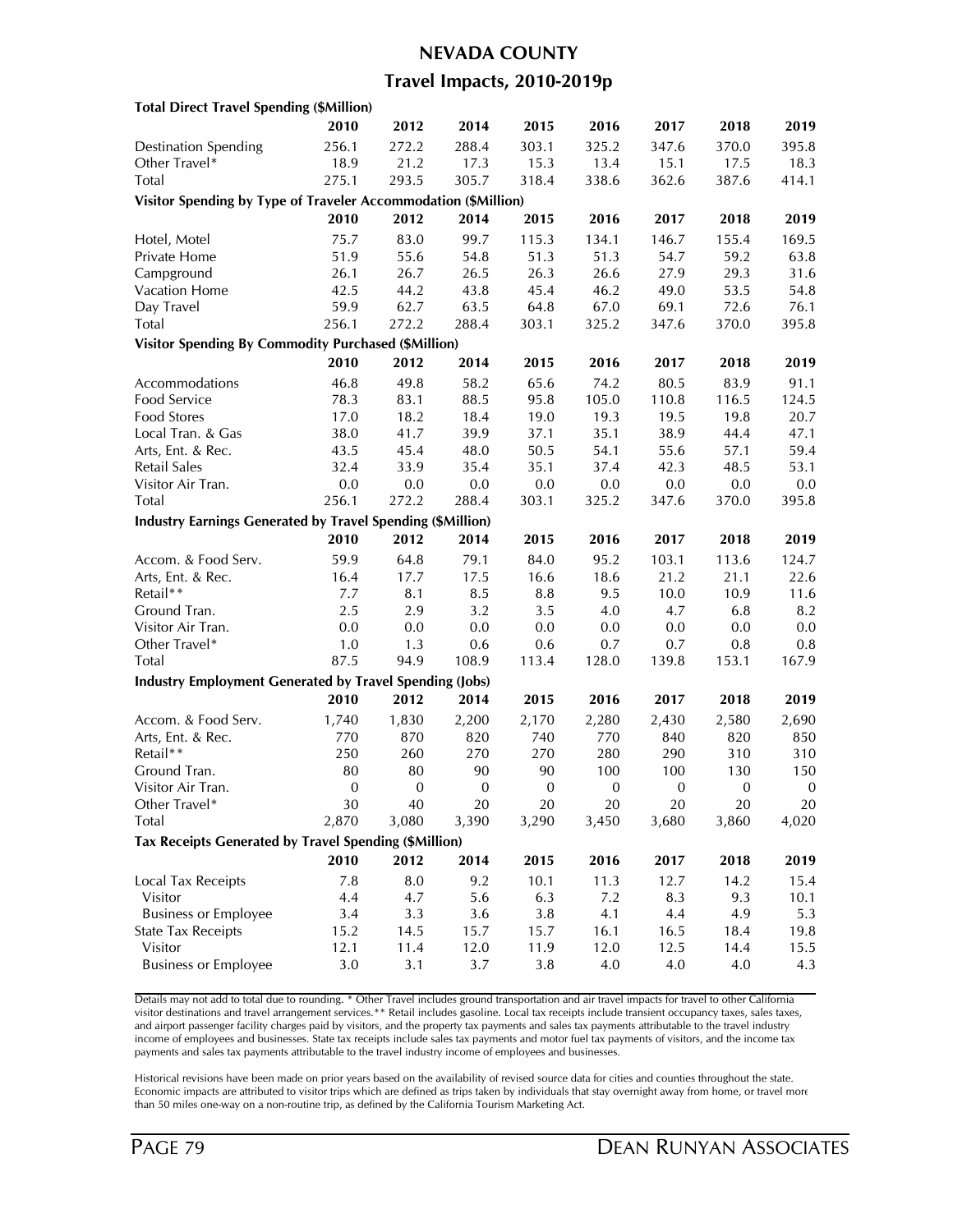#### **ORANGE COUNTY**

### **Travel Impacts, 2010-2019p**

| <b>Total Direct Travel Spending (\$Million)</b>                |         |         |         |         |         |         |         |         |
|----------------------------------------------------------------|---------|---------|---------|---------|---------|---------|---------|---------|
|                                                                | 2010    | 2012    | 2014    | 2015    | 2016    | 2017    | 2018    | 2019    |
| <b>Destination Spending</b>                                    | 7,976   | 9,003   | 10,397  | 11,229  | 11,964  | 12,252  | 12,186  | 12,673  |
| Other Travel*                                                  | 1,338   | 1,367   | 1,485   | 1,467   | 1,512   | 1,564   | 1,736   | 1,789   |
| Total                                                          | 9,314   | 10,370  | 11,883  | 12,696  | 13,477  | 13,815  | 13,922  | 14,463  |
| Visitor Spending by Type of Traveler Accommodation (\$Million) |         |         |         |         |         |         |         |         |
|                                                                | 2010    | 2012    | 2014    | 2015    | 2016    | 2017    | 2018    | 2019    |
| Hotel, Motel                                                   | 4,648   | 5,693   | 6,996   | 7,709   | 8,343   | 8,415   | 7,943   | 8,207   |
| Private Home                                                   | 1,041   | 1,173   | 1,375   | 1,452   | 1,477   | 1,641   | 1,848   | 2,013   |
| Campground                                                     | 79      | 63      | 43      | 45      | 47      | 48      | 145     | 156     |
| Vacation Home                                                  | 171     | 213     | 272     | 265     | 272     | 289     | 316     | 322     |
| Day Travel                                                     | 2,036   | 1,861   | 1,712   | 1,757   | 1,825   | 1,860   | 1,934   | 1,975   |
| Total                                                          | 7,976   | 9,003   | 10,397  | 11,229  | 11,964  | 12,252  | 12,186  | 12,673  |
| <b>Visitor Spending By Commodity Purchased (\$Million)</b>     |         |         |         |         |         |         |         |         |
|                                                                | 2010    | 2012    | 2014    | 2015    | 2016    | 2017    | 2018    | 2019    |
| Accommodations                                                 | 1,596   | 1,908   | 2,259   | 2,489   | 2,710   | 2,717   | 2,984   | 3,101   |
| Food Service                                                   | 2,149   | 2,475   | 2,872   | 3,085   | 3,342   | 3,445   | 3,248   | 3,385   |
| <b>Food Stores</b>                                             | 257     | 311     | 386     | 405     | 414     | 412     | 441     | 451     |
| Local Tran. & Gas                                              | 659     | 432     | 300     | 305     | 304     | 319     | 322     | 330     |
| Arts, Ent. & Rec.                                              | 1,859   | 2,212   | 2,627   | 2,798   | 2,957   | 2,979   | 2,794   | 2,831   |
| Retail Sales                                                   | 1,154   | 1,336   | 1,589   | 1,756   | 1,844   | 1,992   | 1,975   | 2,159   |
| Visitor Air Tran.                                              | 301     | 330     | 366     | 390     | 393     | 389     | 421     | 418     |
| Total                                                          | 7,976   | 9,003   | 10,397  | 11,229  | 11,964  | 12,252  | 12,186  | 12,673  |
|                                                                |         |         |         |         |         |         |         |         |
| Industry Earnings Generated by Travel Spending (\$Million)     |         |         | 2014    |         |         |         | 2018    |         |
|                                                                | 2010    | 2012    |         | 2015    | 2016    | 2017    |         | 2019    |
| Accom. & Food Serv.                                            | 1,528.2 | 1,787.9 | 1,983.8 | 2,175.7 | 2,422.3 | 2,510.0 | 2,594.1 | 2,755.1 |
| Arts, Ent. & Rec.                                              | 971.6   | 1,193.8 | 1,562.2 | 1,712.5 | 1,900.4 | 2,065.0 | 1,926.3 | 2,009.9 |
| Retail**                                                       | 175.5   | 202.6   | 244.9   | 275.3   | 291.7   | 301.9   | 300.7   | 316.2   |
| Ground Tran.                                                   | 66.7    | 60.7    | 51.3    | 52.7    | 60.0    | 66.3    | 78.9    | 91.9    |
| Visitor Air Tran.                                              | 20.3    | 23.7    | 27.1    | 29.9    | 39.5    | 42.9    | 45.8    | 49.9    |
| Other Travel*                                                  | 233.8   | 216.9   | 274.4   | 287.6   | 338.1   | 347.8   | 379.3   | 392.5   |
| Total                                                          | 2,996.2 | 3,485.6 | 4,143.8 | 4,533.8 | 5,052.1 | 5,333.9 | 5,325.1 | 5,615.5 |
| <b>Industry Employment Generated by Travel Spending (Jobs)</b> |         |         |         |         |         |         |         |         |
|                                                                | 2010    | 2012    | 2014    | 2015    | 2016    | 2017    | 2018    | 2019    |
| Accom. & Food Serv.                                            | 48,450  | 53,380  | 60,020  | 62,540  | 66,580  | 67,180  | 65,570  | 66,920  |
| Arts, Ent. & Rec.                                              | 28,350  | 32,870  | 41,200  | 44,990  | 47,550  | 48,110  | 48,970  | 49,410  |
| Retail**                                                       | 5,330   | 5,830   | 6,910   | 7,490   | 7,750   | 7,930   | 7,690   | 7,790   |
| Ground Tran.                                                   | 1,820   | 1,570   | 1,320   | 1,280   | 1,370   | 1,380   | 1,520   | 1,650   |
| Visitor Air Tran.                                              | 370     | 400     | 430     | 460     | 520     | 560     | 580     | 610     |
| Other Iravel*                                                  | 4,810   | 4,310   | 5,220   | 5,200   | 5,760   | 5,940   | 6,080   | 6,040   |
| Total                                                          | 89,130  | 98,350  | 115,100 | 121,960 | 129,520 | 131,090 | 130,420 | 132,420 |
| Tax Receipts Generated by Travel Spending (\$Million)          |         |         |         |         |         |         |         |         |
|                                                                | 2010    | 2012    | 2014    | 2015    | 2016    | 2017    | 2018    | 2019    |
| <b>Local Tax Receipts</b>                                      | 356.7   | 406.0   | 476.1   | 521.2   | 566.3   | 577.8   | 618.8   | 641.9   |
| Visitor                                                        | 240.0   | 284.5   | 336.9   | 370.6   | 404.8   | 414.1   | 453.2   | 471.0   |
| <b>Business or Employee</b>                                    | 116.7   | 121.6   | 139.2   | 150.6   | 161.6   | 163.7   | 165.6   | 170.9   |
| <b>State Tax Receipts</b>                                      | 417.8   | 402.1   | 467.0   | 493.6   | 513.5   | 515.4   | 504.2   | 530.4   |
| Visitor                                                        | 311.4   | 286.2   | 320.5   | 336.6   | 347.8   | 354.1   | 353.7   | 375.4   |
| <b>Business or Employee</b>                                    | 106.4   | 115.9   | 146.5   | 157.0   | 165.7   | 161.2   | 150.5   | 155.0   |
|                                                                |         |         |         |         |         |         |         |         |

Details may not add to total due to rounding. \* Other Travel includes ground transportation and air travel impacts for travel to other California visitor destinations and travel arrangement services.\*\* Retail includes gasoline. Local tax receipts include transient occupancy taxes, sales taxes, and airport passenger facility charges paid by visitors, and the property tax payments and sales tax payments attributable to the travel industry income of employees and businesses. State tax receipts include sales tax payments and motor fuel tax payments of visitors, and the income tax payments and sales tax payments attributable to the travel industry income of employees and businesses.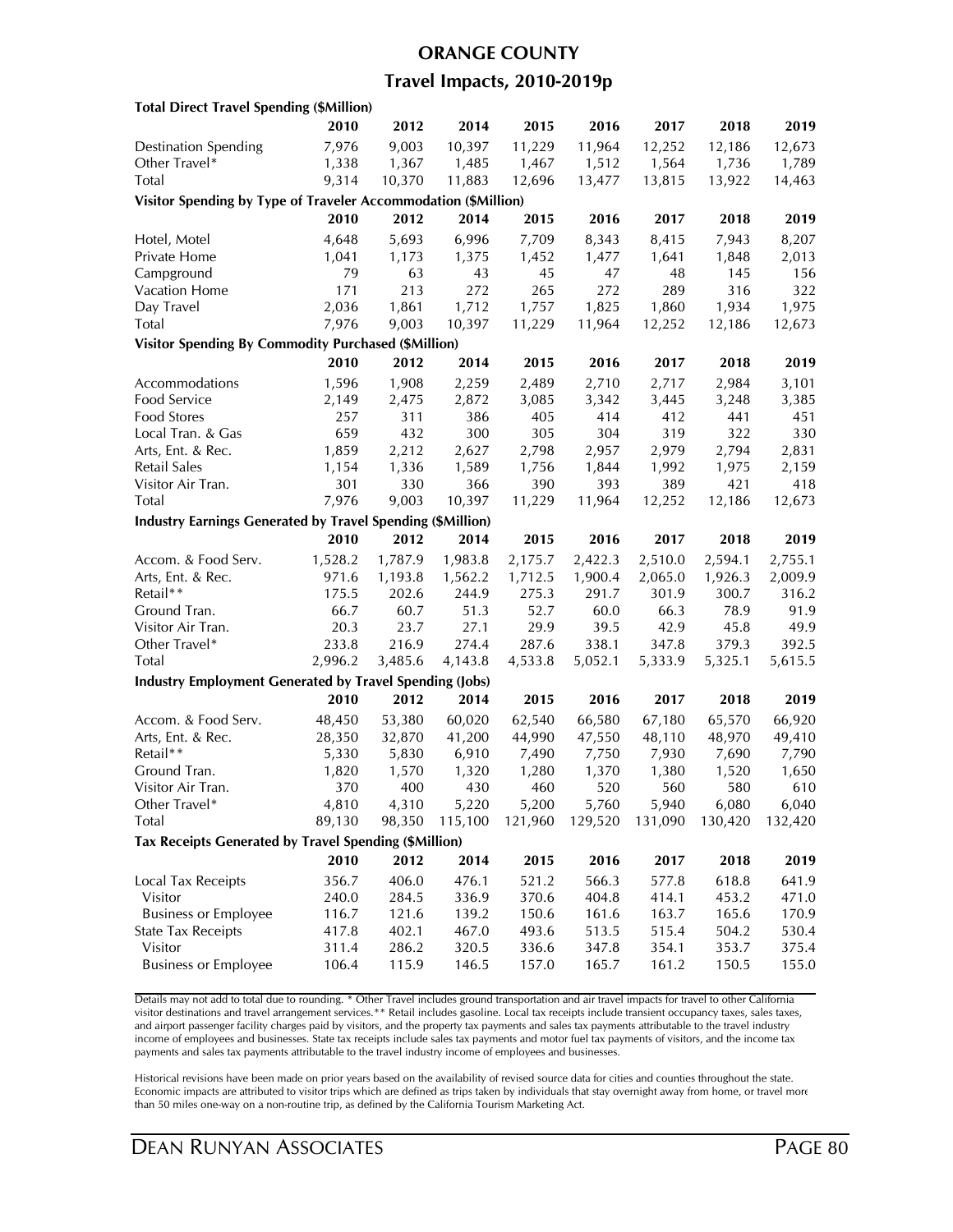### **PLACER COUNTY**

### **Travel Impacts, 2010-2019p**

| <b>Total Direct Travel Spending (\$Million)</b>                |                  |                  |                         |               |                  |                |                         |                  |
|----------------------------------------------------------------|------------------|------------------|-------------------------|---------------|------------------|----------------|-------------------------|------------------|
|                                                                | 2010             | 2012             | 2014                    | 2015          | 2016             | 2017           | 2018                    | 2019             |
| <b>Destination Spending</b>                                    | 952.9            | 948.3            | 964.5                   | 1,034.8       | 1,161.6          | 1,273.6        | 1,315.2                 | 1,397.3          |
| Other Travel*                                                  | 71.2             | 74.5             | 69.6                    | 63.7          | 62.3             | 75.4           | 87.3                    | 93.0             |
| Total                                                          | 1,024.1          | 1,022.8          | 1,034.1                 | 1,098.5       | 1,223.9          | 1,349.0        | 1,402.5                 | 1,490.3          |
| Visitor Spending by Type of Traveler Accommodation (\$Million) |                  |                  |                         |               |                  |                |                         |                  |
|                                                                | 2010             | 2012             | 2014                    | 2015          | 2016             | 2017           | 2018                    | 2019             |
| Hotel, Motel                                                   | 552.1            | 526.5            | 542.8                   | 604.6         | 718.0            | 804.1          | 813.0                   | 865.7            |
| Private Home                                                   | 145.1            | 152.1            | 152.1                   | 156.8         | 158.6            | 172.1          | 188.8                   | 205.7            |
| Campground                                                     | 26.4             | 30.6             | 29.8                    | 29.9          | 30.3             | 31.8           | 33.3                    | 36.0             |
| <b>Vacation Home</b>                                           | 101.3            | 109.3            | 110.6                   | 108.6         | 110.4            | 115.7          | 121.9                   | 124.6            |
| Day Travel                                                     | 128.0            | 129.8            | 129.2                   | 134.9         | 144.3            | 149.9          | 158.2                   | 165.3            |
| Total                                                          | 952.9            | 948.3            | 964.5                   | 1,034.8       | 1,161.6          | 1,273.6        | 1,315.2                 | 1,397.3          |
| <b>Visitor Spending By Commodity Purchased (\$Million)</b>     |                  |                  |                         |               |                  |                |                         |                  |
|                                                                | 2010             | 2012             | 2014                    | 2015          | 2016             | 2017           | 2018                    | 2019             |
| Accommodations                                                 | 210.0            | 204.5            | 222.7                   | 250.7         | 296.7            | 333.7          | 337.4                   | 362.0            |
| Food Service                                                   | 281.7            | 279.6            | 284.2                   | 312.2         | 357.1            | 387.6          | 398.2                   | 423.4            |
| Food Stores                                                    | 37.9             | 40.4             | 40.2                    | 42.7          | 45.0             | 46.3           | 46.5                    | 48.4             |
| Local Tran. & Gas                                              | 119.2            | 126.1            | 118.0                   | 112.3         | 110.0            | 123.8          | 139.0                   | 146.5            |
| Arts, Ent. & Rec.                                              | 180.5            | 178.2            | 180.7                   | 192.8         | 214.1            | 226.1          | 227.2                   | 234.6            |
| <b>Retail Sales</b>                                            | 123.5            | 119.5            | 118.9                   | 124.0         | 138.6            | 156.1          | 166.9                   | 182.4            |
| Visitor Air Tran.                                              | 0.0              | $0.0\,$          | 0.0                     | 0.0           | 0.0              | 0.0            | 0.0                     | 0.0              |
| Total                                                          | 952.9            | 948.3            | 964.5                   | 1,034.8       | 1,161.6          | 1,273.6        | 1,315.2                 | 1,397.3          |
| Industry Earnings Generated by Travel Spending (\$Million)     |                  |                  |                         |               |                  |                |                         |                  |
|                                                                | 2010             | 2012             | 2014                    | 2015          | 2016             | 2017           | 2018                    | 2019             |
|                                                                | 172.2            | 170.5            |                         | 197.4         | 244.2            |                |                         |                  |
| Accom. & Food Serv.<br>Arts, Ent. & Rec.                       | 83.7             | 85.4             | 182.6<br>93.5           | 93.9          | 95.9             | 272.5<br>112.2 | 285.3<br>116.7          | 310.2<br>124.1   |
| Retail**                                                       | 21.9             | 22.0             | 22.4                    | 24.2          | 27.2             | 29.4           | 30.7                    | 32.6             |
| Ground Tran.                                                   | 9.1              | 9.9              | 10.3                    | 11.3          | 13.6             | 16.4           | 22.9                    | 27.7             |
| Visitor Air Tran.                                              | 0.0              | 0.0              | 0.0                     | 0.0           | 0.0              | 0.0            | 0.0                     | 0.0              |
| Other Travel*                                                  | 4.4              | 3.1              | 3.6                     | 4.2           | 6.3              | 8.6            | 9.2                     | 10.5             |
| Total                                                          | 291.3            | 290.8            | 312.3                   | 330.9         | 387.1            | 439.1          | 464.8                   | 505.1            |
| <b>Industry Employment Generated by Travel Spending (Jobs)</b> |                  |                  |                         |               |                  |                |                         |                  |
|                                                                | 2010             | 2012             | 2014                    | 2015          | 2016             | 2017           | 2018                    | 2019             |
|                                                                |                  |                  |                         |               |                  |                |                         |                  |
| Accom. & Food Serv.                                            | 6,450            | 6,200            | 6,280                   | 6,440         | 7,340            | 7,880          | 7,970                   | 8,230            |
| Arts, Ent. & Rec.<br>Retail**                                  | 4,360            | 3,960            | 3,880                   | 3,820         | 4,340            | 4,910          | 4,960                   | 4,800            |
| Ground Tran.                                                   | 720<br>270       | 680<br>270       | 680                     | 710<br>290    | 790<br>320       | 830<br>350     | 840                     | 860<br>500       |
| Visitor Air Tran.                                              | $\boldsymbol{0}$ | $\boldsymbol{0}$ | 280<br>$\boldsymbol{0}$ | $\mathbf{0}$  | $\boldsymbol{0}$ | $\mathbf{0}$   | 450<br>$\boldsymbol{0}$ | $\boldsymbol{0}$ |
|                                                                |                  |                  |                         |               |                  |                |                         | 230              |
| Other Iravel*<br>Total                                         | 130<br>11,930    | 100<br>11,210    | 100<br>11,210           | 120<br>11,380 | 160<br>12,950    | 210<br>14,190  | 220<br>14,440           | 14,630           |
|                                                                |                  |                  |                         |               |                  |                |                         |                  |
| Tax Receipts Generated by Travel Spending (\$Million)          |                  |                  |                         |               |                  |                |                         |                  |
|                                                                | 2010             | 2012             | 2014                    | 2015          | 2016             | 2017           | 2018                    | 2019             |
| Local Tax Receipts                                             | 29.9             | 27.9             | 29.6                    | 32.6          | 38.1             | 42.7           | 45.3                    | 48.6             |
| Visitor                                                        | 19.0             | 18.2             | 19.7                    | 22.3          | 26.4             | 29.9           | 31.5                    | 33.9             |
| <b>Business or Employee</b>                                    | 10.9             | 9.6              | 9.9                     | 10.4          | 11.7             | 12.8           | 13.7                    | 14.6             |
| <b>State Tax Receipts</b>                                      | 52.5             | 47.9             | 50.2                    | 51.1          | 54.3             | 57.6           | 62.5                    | 67.0             |
| Visitor                                                        | 41.6             | 37.6             | 38.5                    | 38.9          | 40.8             | 43.4           | 48.6                    | 52.2             |
| <b>Business or Employee</b>                                    | 10.9             | 10.3             | 11.7                    | 12.2          | 13.5             | 14.1           | 14.0                    | 14.8             |

Details may not add to total due to rounding. \* Other Travel includes ground transportation and air travel impacts for travel to other California visitor destinations and travel arrangement services.\*\* Retail includes gasoline. Local tax receipts include transient occupancy taxes, sales taxes, and airport passenger facility charges paid by visitors, and the property tax payments and sales tax payments attributable to the travel industry income of employees and businesses. State tax receipts include sales tax payments and motor fuel tax payments of visitors, and the income tax payments and sales tax payments attributable to the travel industry income of employees and businesses.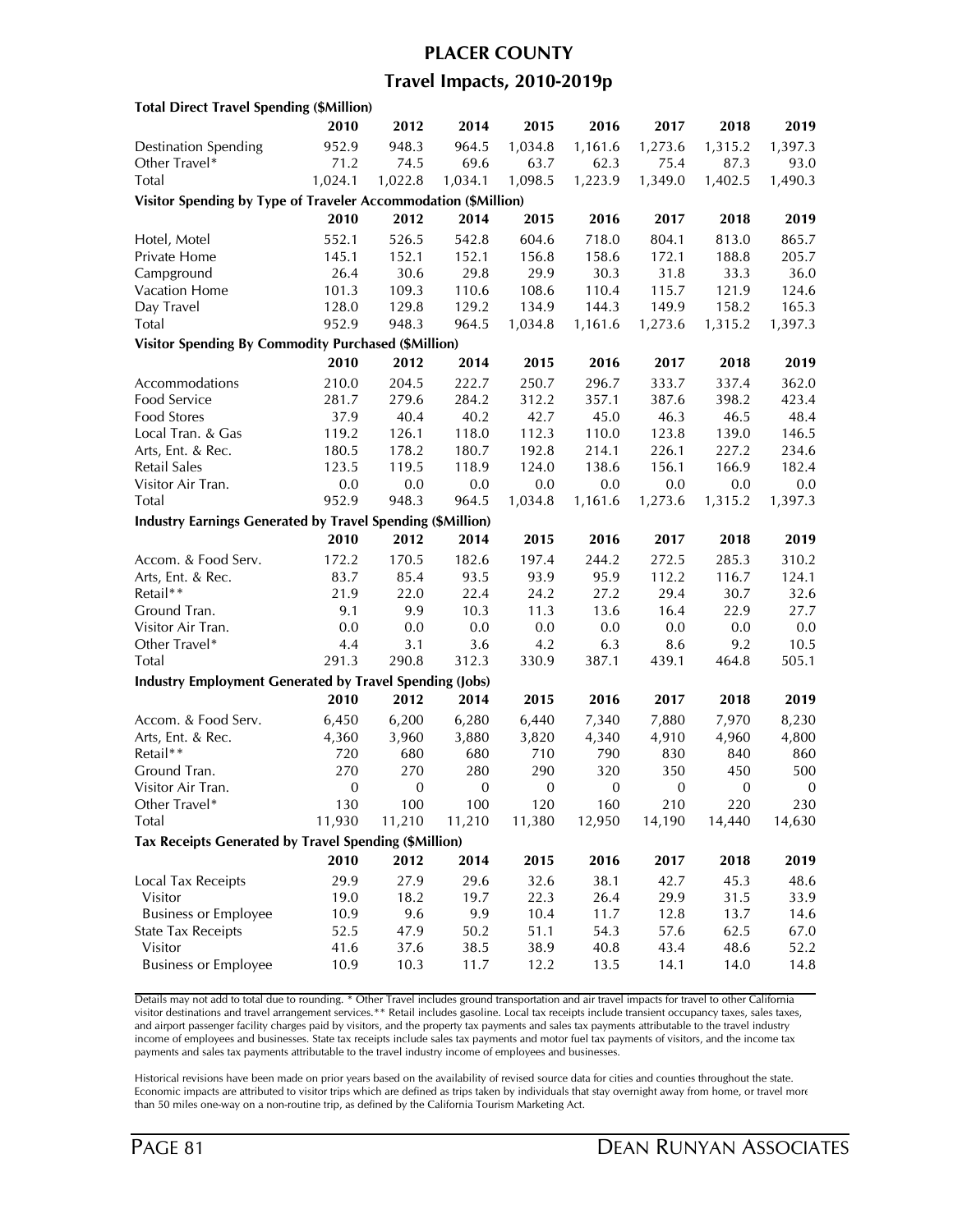# **PLUMAS COUNTY Travel Impacts, 2010-2019p**

| <b>Total Direct Travel Spending (\$Million)</b>                   |                  |                  |                  |                  |              |          |              |                  |
|-------------------------------------------------------------------|------------------|------------------|------------------|------------------|--------------|----------|--------------|------------------|
|                                                                   | 2010             | 2012             | 2014             | 2015             | 2016         | 2017     | 2018         | 2019             |
| <b>Destination Spending</b>                                       | 104.7            | 113.9            | 112.1            | 109.7            | 111.9        | 116.0    | 127.9        | 146.2            |
| Other Travel*                                                     | 3.6              | 3.8              | 3.3              | 2.8              | 2.5          | 2.8      | 3.3          | 3.4              |
| Total                                                             | 108.4            | 117.7            | 115.3            | 112.5            | 114.4        | 118.8    | 131.2        | 149.7            |
| Visitor Spending by Type of Traveler Accommodation (\$Million)    |                  |                  |                  |                  |              |          |              |                  |
|                                                                   | 2010             | 2012             | 2014             | 2015             | 2016         | 2017     | 2018         | 2019             |
| Hotel, Motel                                                      | 36.6             | 42.0             | 42.3             | 43.5             | 47.4         | 47.3     | 49.0         | 61.6             |
| Private Home                                                      | 10.4             | 11.1             | 10.2             | 9.2              | 9.4          | 10.5     | 11.3         | 12.4             |
| Campground                                                        | 18.8             | 20.3             | 20.8             | 20.6             | 20.8         | 21.8     | 22.9         | 24.7             |
| Vacation Home                                                     | 22.1             | 22.4             | 21.2             | 21.7             | 22.1         | 23.5     | 25.6         | 26.2             |
| Day Travel                                                        | 16.8             | 18.1             | 17.6             | 14.6             | 12.2         | 12.8     | 19.1         | 21.2             |
| Total                                                             | 104.7            | 113.9            | 112.1            | 109.7            | 111.9        | 116.0    | 127.9        | 146.2            |
| <b>Visitor Spending By Commodity Purchased (\$Million)</b>        |                  |                  |                  |                  |              |          |              |                  |
|                                                                   | 2010             | 2012             | 2014             | 2015             | 2016         | 2017     | 2018         | 2019             |
| Accommodations                                                    | 24.4             | 26.5             | 27.4             | 28.5             | 30.8         | 31.3     | 32.3         | 38.4             |
| Food Service                                                      | 29.5             | 32.0             | 31.5             | 31.4             | 32.7         | 33.6     | 36.8         | 42.2             |
| Food Stores                                                       | 7.5              | 8.3              | 8.2              | 8.2              | 8.3          | 8.4      | 8.7          | 9.4              |
| Local Tran. & Gas                                                 | 15.8             | 17.7             | 16.2             | 14.1             | 12.7         | 13.9     | 16.8         | 18.7             |
| Arts, Ent. & Rec.                                                 | 16.4             | 17.5             | 17.2             | 16.6             | 16.8         | 16.9     | 18.3         | 20.3             |
| <b>Retail Sales</b>                                               | 11.1             | 11.9             | 11.6             | 10.9             | 10.7         | 11.8     | 15.0         | 17.2             |
| Visitor Air Tran.                                                 | 0.0              | 0.0              | 0.0              | $0.0\,$          | 0.0          | 0.0      | $0.0\,$      | 0.0              |
| Total                                                             | 104.7            | 113.9            | 112.1            | 109.7            | 111.9        | 116.0    | 127.9        | 146.2            |
| <b>Industry Earnings Generated by Travel Spending (\$Million)</b> |                  |                  |                  |                  |              |          |              |                  |
|                                                                   | 2010             | 2012             | 2014             | 2015             | 2016         | 2017     | 2018         | 2019             |
| Accom. & Food Serv.                                               | 22.1             | 24.5             | 26.2             | 26.9             | 29.6         | 31.8     | 35.7         | 42.8             |
| Arts, Ent. & Rec.                                                 | 4.9              | 5.3              | 5.4              | 5.3              | 5.4          | 3.9      | 3.9          | 4.4              |
| Retail**                                                          | 3.0              | 3.2              | 3.2              | 3.2              | 3.2          | 3.6      | 4.1          | 4.6              |
| Ground Tran.                                                      | 1.1              | 1.3              | 1.3              | 1.3              | 1.5          | 1.7      | 2.5          | 3.3              |
| Visitor Air Tran.                                                 | 0.0              | 0.0              | 0.0              | 0.0              | 0.0          | 0.0      | 0.0          | 0.0              |
| Other Travel*                                                     | 0.1              | 0.1              | 0.1              | 0.1              | 0.1          | 0.1      | 0.2          | 0.2              |
| Total                                                             | 31.2             | 34.4             | 36.2             | 36.9             | 39.8         | 41.2     | 46.4         | 55.3             |
| <b>Industry Employment Generated by Travel Spending (Jobs)</b>    |                  |                  |                  |                  |              |          |              |                  |
|                                                                   | 2010             | 2012             | 2014             | 2015             | 2016         | 2017     | 2018         | 2019             |
| Accom. & Food Serv.                                               | 820              | 910              | 900              | 920              | 920          | 980      | 1,070        | 1,200            |
| Arts, Ent. & Rec.                                                 | 180              | 180              | 190              | 170              | 180          | 120      | 130          | 140              |
| Retail**                                                          | 130              | 130              | 120              | 120              | 130          | 130      | 150          | 160              |
| Ground Tran.                                                      | 30               | 40               | 40               | 30               | 40           | 40       | 50           | 60               |
| Visitor Air Tran.                                                 | $\boldsymbol{0}$ | $\boldsymbol{0}$ | $\boldsymbol{0}$ | $\boldsymbol{0}$ | $\mathbf{0}$ | $\bf{0}$ | $\mathbf{0}$ | $\boldsymbol{0}$ |
| Other Travel*                                                     | 10               | 10               | 10               | 10               | 10           | 10       | 10           | 10               |
| Total                                                             | 1,170            | 1,260            | 1,250            | 1,250            | 1,260        | 1,280    | 1,400        | 1,570            |
| Tax Receipts Generated by Travel Spending (\$Million)             |                  |                  |                  |                  |              |          |              |                  |
|                                                                   | 2010             | 2012             | 2014             | 2015             | 2016         | 2017     | 2018         | 2019             |
| Local Tax Receipts                                                | 2.9              | 3.1              | 3.2              | 3.3              | 3.5          | 3.5      | 4.0          | 4.8              |
| Visitor                                                           | 1.7              | 2.0              | 2.0              | 2.1              | 2.3          | 2.3      | 2.6          | 3.2              |
| <b>Business or Employee</b>                                       | 1.2              | 1.1              | 1.1              | 1.2              | 1.2          | 1.2      | 1.4          | 1.6              |
| <b>State Tax Receipts</b>                                         | 5.4              | 5.3              | 5.4              | 5.1              | $5.0\,$      | 5.1      | 5.9          | 6.7              |
| Visitor                                                           | 4.3              | 4.1              | 4.1              | 3.8              | 3.7          | 3.8      | 4.6          | 5.2              |
| <b>Business or Employee</b>                                       | 1.1              | 1.2              | 1.3              | 1.3              | 1.3          | 1.3      | 1.3          | 1.5              |

Details may not add to total due to rounding. \* Other Travel includes ground transportation and air travel impacts for travel to other California visitor destinations and travel arrangement services.\*\* Retail includes gasoline. Local tax receipts include transient occupancy taxes, sales taxes, and airport passenger facility charges paid by visitors, and the property tax payments and sales tax payments attributable to the travel industry income of employees and businesses. State tax receipts include sales tax payments and motor fuel tax payments of visitors, and the income tax payments and sales tax payments attributable to the travel industry income of employees and businesses.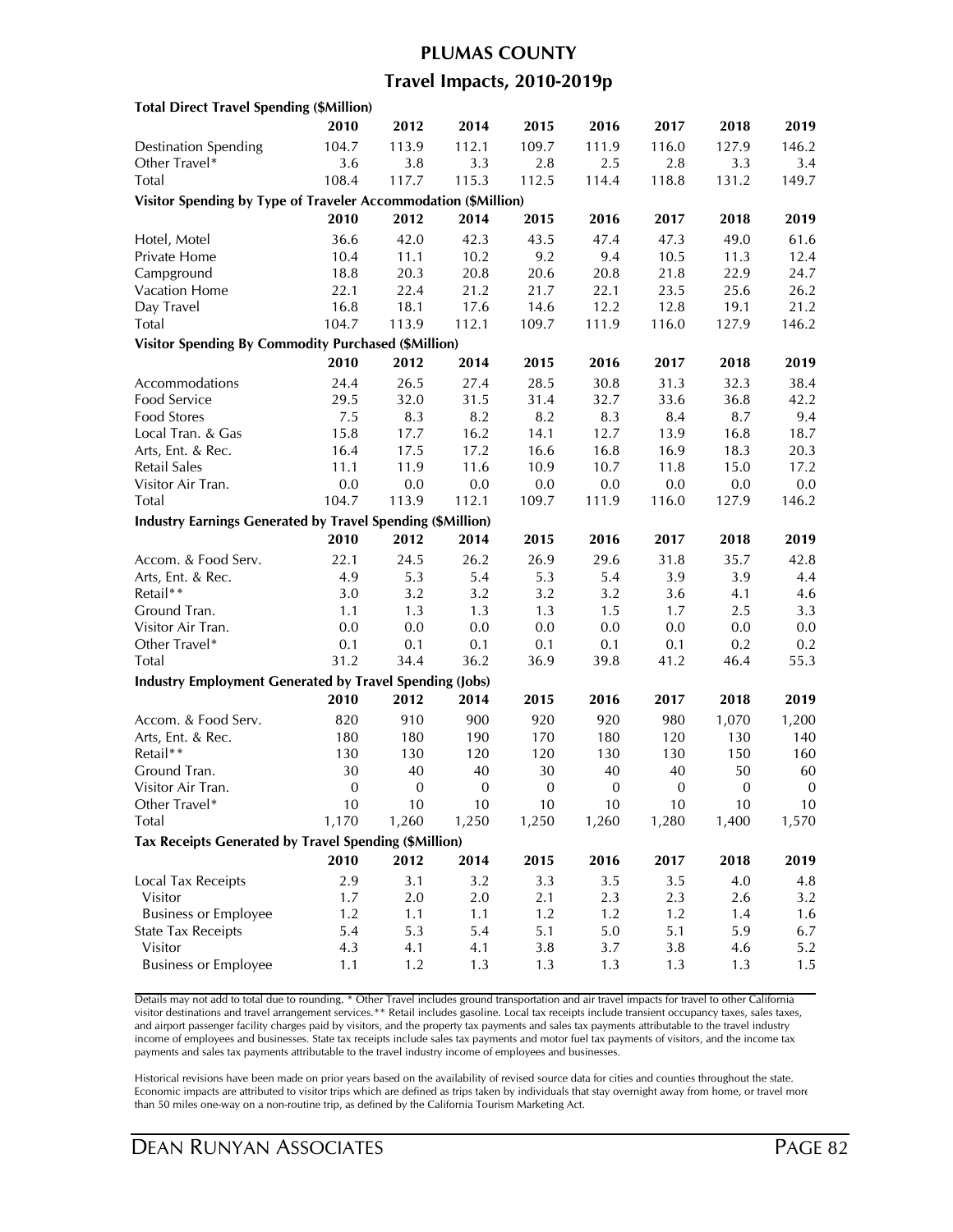#### **RIVERSIDE COUNTY**

### **Travel Impacts, 2010-2019p**

| <b>Total Direct Travel Spending (\$Million)</b>                |         |         |         |         |         |         |         |         |
|----------------------------------------------------------------|---------|---------|---------|---------|---------|---------|---------|---------|
|                                                                | 2010    | 2012    | 2014    | 2015    | 2016    | 2017    | 2018    | 2019    |
| <b>Destination Spending</b>                                    | 5,490.0 | 6,181.5 | 6,392.3 | 6,688.9 | 7,028.4 | 7,423.5 | 8,020.2 | 8,391.3 |
| Other Travel*                                                  | 546.8   | 583.9   | 559.5   | 520.4   | 504.9   | 505.4   | 583.6   | 599.3   |
| Total                                                          | 6,036.8 | 6,765.4 | 6,951.8 | 7,209.3 | 7,533.3 | 7,928.8 | 8,603.8 | 8,990.6 |
| Visitor Spending by Type of Traveler Accommodation (\$Million) |         |         |         |         |         |         |         |         |
|                                                                | 2010    | 2012    | 2014    | 2015    | 2016    | 2017    | 2018    | 2019    |
| Hotel, Motel                                                   | 1,920.1 | 2,297.0 | 2,553.6 | 2,744.5 | 2,993.4 | 3,122.9 | 3,404.3 | 3,567.2 |
| Private Home                                                   | 767.2   | 835.8   | 834.8   | 863.3   | 884.7   | 976.4   | 1,078.7 | 1,170.1 |
| Campground                                                     | 221.9   | 230.7   | 185.0   | 184.8   | 186.9   | 196.1   | 205.9   | 222.0   |
| Vacation Home                                                  | 920.8   | 992.3   | 1,004.2 | 1,038.2 | 1,058.2 | 1,132.0 | 1,233.8 | 1,263.5 |
| Day Travel                                                     | 1,660.0 | 1,825.7 | 1,814.7 | 1,858.1 | 1,905.3 | 1,996.1 | 2,097.6 | 2,168.5 |
| <b>Total</b>                                                   | 5,490.0 | 6,181.5 | 6,392.3 | 6,688.9 | 7,028.4 | 7,423.5 | 8,020.2 | 8,391.3 |
| <b>Visitor Spending By Commodity Purchased (\$Million)</b>     |         |         |         |         |         |         |         |         |
|                                                                | 2010    | 2012    | 2014    | 2015    | 2016    | 2017    | 2018    | 2019    |
| Accommodations                                                 | 880.1   | 1,017.8 | 1,148.4 | 1,244.2 | 1,371.4 | 1,427.1 | 1,530.9 | 1,583.9 |
| Food Service                                                   | 1,739.8 | 1,952.1 | 2,019.1 | 2,148.7 | 2,293.4 | 2,413.6 | 2,573.7 | 2,704.0 |
| <b>Food Stores</b>                                             | 233.9   | 262.5   | 252.6   | 263.4   | 267.4   | 271.7   | 279.0   | 288.3   |
| Local Tran. & Gas                                              | 693.0   | 804.2   | 766.6   | 725.3   | 693.1   | 756.3   | 859.9   | 897.4   |
| Arts, Ent. & Rec.                                              | 954.5   | 1,056.6 | 1,089.2 | 1,132.4 | 1,184.9 | 1,218.2 | 1,269.4 | 1,298.6 |
| Retail Sales                                                   | 912.6   | 1,005.8 | 1,018.5 | 1,075.8 | 1,113.6 | 1,224.2 | 1,383.8 | 1,473.0 |
| Visitor Air Tran.                                              | 76.0    | 82.5    | 97.8    | 99.1    | 104.5   | 112.4   | 123.5   | 146.0   |
| Total                                                          | 5,490.0 | 6,181.5 | 6,392.3 | 6,688.9 | 7,028.4 | 7,423.5 | 8,020.2 | 8,391.3 |
|                                                                |         |         |         |         |         |         |         |         |
| Industry Earnings Generated by Travel Spending (\$Million)     |         | 2012    |         |         | 2016    | 2017    |         |         |
|                                                                | 2010    |         | 2014    | 2015    |         |         | 2018    | 2019    |
| Accom. & Food Serv.                                            | 856.3   | 992.0   | 1,103.9 | 1,200.9 | 1,342.5 | 1,432.6 | 1,557.1 | 1,662.1 |
| Arts, Ent. & Rec.                                              | 373.7   | 427.3   | 496.5   | 511.6   | 556.8   | 583.9   | 629.8   | 663.6   |
| Retail**                                                       | 147.5   | 165.7   | 169.6   | 183.3   | 193.1   | 201.7   | 220.8   | 229.1   |
| Ground Tran.                                                   | 54.5    | 67.4    | 71.9    | 78.8    | 88.9    | 100.0   | 136.0   | 160.1   |
| Visitor Air Tran.                                              | 15.4    | 17.6    | 20.3    | 22.7    | 18.6    | 19.9    | 20.9    | 17.2    |
| Other Travel*                                                  | 77.4    | 72.4    | 79.3    | 83.7    | 97.9    | 73.5    | 79.3    | 77.3    |
| <b>Total</b>                                                   | 1,524.7 | 1,742.4 | 1,941.5 | 2,081.1 | 2,297.8 | 2,411.7 | 2,643.8 | 2,809.4 |
| <b>Industry Employment Generated by Travel Spending (Jobs)</b> |         |         |         |         |         |         |         |         |
|                                                                | 2010    | 2012    | 2014    | 2015    | 2016    | 2017    | 2018    | 2019    |
| Accom. & Food Serv.                                            | 35,320  | 39,740  | 43,670  | 45,450  | 47,770  | 49,180  | 51,170  | 52,470  |
| Arts, Ent. & Rec.                                              | 15,280  | 16,750  | 18,720  | 19,070  | 19,790  | 20,130  | 21,530  | 22,370  |
| Retail**                                                       | 5,290   | 5,710   | 5,770   | 5,930   | 6,060   | 6,230   | 6,630   | 6,670   |
| Ground Tran.                                                   | 1,510   | 1,740   | 1,820   | 1,900   | 2,010   | 2,080   | 2,620   | 2,870   |
| Visitor Air Tran.                                              | 280     | 290     | 320     | 350     | 280     | 290     | 290     | 260     |
| Other Iravel*                                                  | 1,800   | 1,400   | 1,550   | 1,570   | 1,990   | 1,830   | 1,950   | 1,860   |
| Total                                                          | 59,490  | 65,640  | 71,850  | 74,260  | 77,900  | 79,740  | 84,190  | 86,500  |
| Tax Receipts Generated by Travel Spending (\$Million)          |         |         |         |         |         |         |         |         |
|                                                                | 2010    | 2012    | 2014    | 2015    | 2016    | 2017    | 2018    | 2019    |
| Local Tax Receipts                                             | 152.8   | 172.7   | 195.2   | 213.0   | 236.0   | 247.9   | 279.6   | 291.7   |
| Visitor                                                        | 93.6    | 112.3   | 130.5   | 144.3   | 162.8   | 174.3   | 197.8   | 206.6   |
| <b>Business or Employee</b>                                    | 59.2    | 60.5    | 64.8    | 68.8    | 73.1    | 73.7    | 81.8    | 85.1    |
| <b>State Tax Receipts</b>                                      | 319.6   | 320.1   | 340.2   | 345.0   | 349.2   | 358.0   | 399.2   | 421.5   |
| Visitor                                                        | 263.5   | 259.6   | 269.3   | 270.7   | 271.5   | 282.5   | 321.7   | 341.1   |
| <b>Business or Employee</b>                                    | 56.1    | 60.5    | 70.9    | 74.3    | 77.6    | 75.5    | 77.5    | 80.5    |
|                                                                |         |         |         |         |         |         |         |         |

Details may not add to total due to rounding. \* Other Travel includes ground transportation and air travel impacts for travel to other California visitor destinations and travel arrangement services.\*\* Retail includes gasoline. Local tax receipts include transient occupancy taxes, sales taxes, and airport passenger facility charges paid by visitors, and the property tax payments and sales tax payments attributable to the travel industry income of employees and businesses. State tax receipts include sales tax payments and motor fuel tax payments of visitors, and the income tax payments and sales tax payments attributable to the travel industry income of employees and businesses.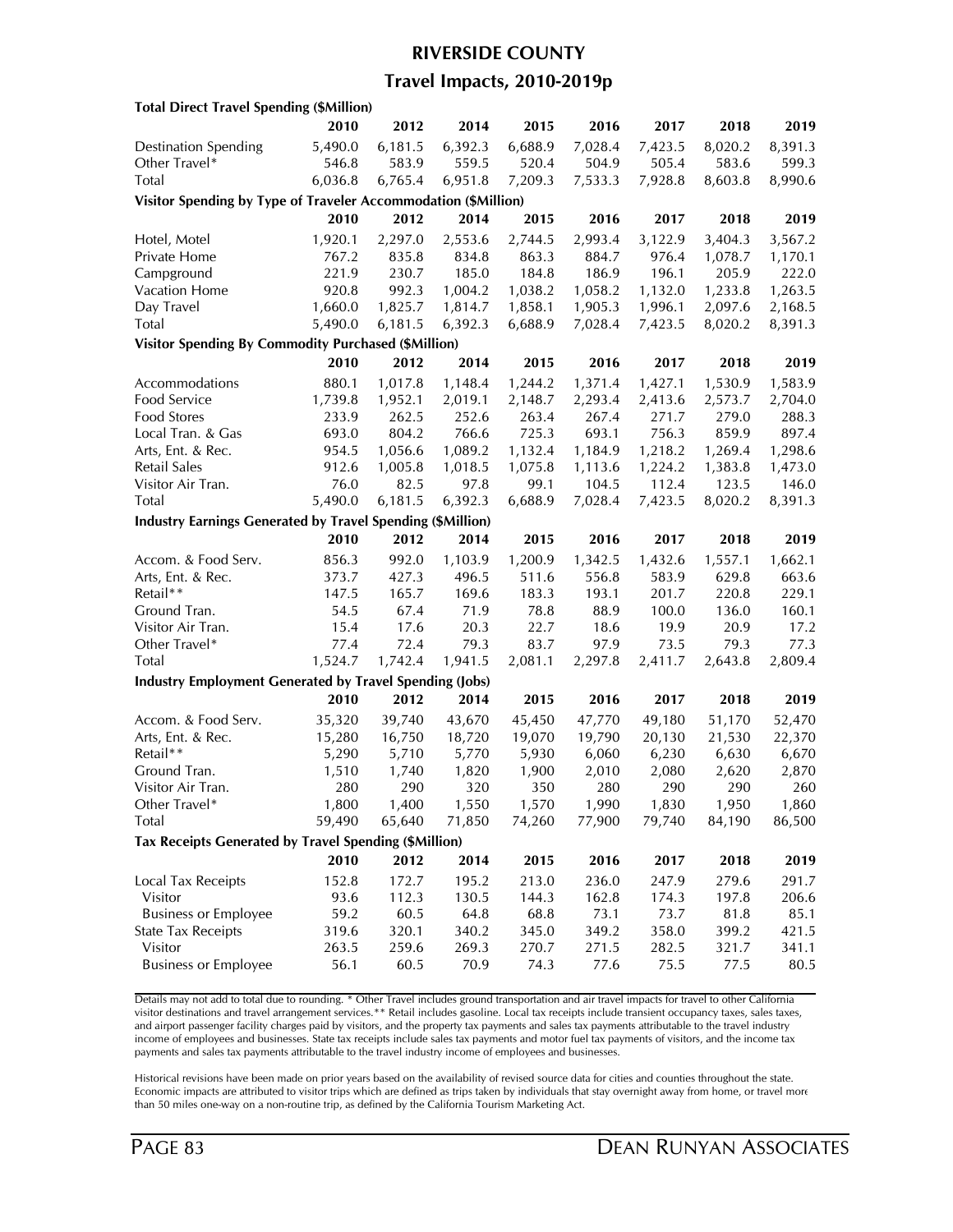#### **SACRAMENTO COUNTY**

### **Travel Impacts, 2010-2019p**

| <b>Total Direct Travel Spending (\$Million)</b>                   |         |         |         |         |         |         |         |         |
|-------------------------------------------------------------------|---------|---------|---------|---------|---------|---------|---------|---------|
|                                                                   | 2010    | 2012    | 2014    | 2015    | 2016    | 2017    | 2018    | 2019    |
| <b>Destination Spending</b>                                       | 2,416.3 | 2,564.8 | 2,727.7 | 2,813.8 | 2,869.0 | 3,044.9 | 3,296.6 | 3,480.7 |
| Other Travel*                                                     | 674.0   | 754.3   | 767.3   | 778.2   | 768.7   | 791.0   | 865.1   | 932.2   |
| Total                                                             | 3,090.2 | 3,319.2 | 3,495.0 | 3,592.0 | 3,637.7 | 3,835.9 | 4,161.7 | 4,412.9 |
| Visitor Spending by Type of Traveler Accommodation (\$Million)    |         |         |         |         |         |         |         |         |
|                                                                   | 2010    | 2012    | 2014    | 2015    | 2016    | 2017    | 2018    | 2019    |
| Hotel, Motel                                                      | 1,063.2 | 1,124.8 | 1,264.2 | 1,336.1 | 1,385.4 | 1,429.9 | 1,567.8 | 1,653.8 |
| Private Home                                                      | 658.9   | 705.9   | 712.0   | 718.5   | 721.7   | 799.4   | 875.7   | 945.9   |
| Campground                                                        | 12.7    | 13.0    | 13.1    | 13.2    | 13.3    | 14.0    | 14.7    | 15.8    |
| Vacation Home                                                     | 21.8    | 23.2    | 23.4    | 23.0    | 23.4    | 24.4    | 25.7    | 26.3    |
| Day Travel                                                        | 659.8   | 698.0   | 715.0   | 723.0   | 725.2   | 777.2   | 812.8   | 838.9   |
| <b>Total</b>                                                      | 2,416.3 | 2,564.8 | 2,727.7 | 2,813.8 | 2,869.0 | 3,044.9 | 3,296.6 | 3,480.7 |
| <b>Visitor Spending By Commodity Purchased (\$Million)</b>        |         |         |         |         |         |         |         |         |
|                                                                   | 2010    | 2012    | 2014    | 2015    | 2016    | 2017    | 2018    | 2019    |
| Accommodations                                                    | 251.3   | 267.7   | 326.0   | 358.6   | 384.2   | 412.1   | 458.9   | 482.5   |
| Food Service                                                      | 656.7   | 694.8   | 736.0   | 775.3   | 808.4   | 852.9   | 914.1   | 960.0   |
| <b>Food Stores</b>                                                | 81.4    | 88.6    | 90.6    | 94.0    | 93.8    | 96.0    | 98.9    | 101.5   |
| Local Tran. & Gas                                                 | 485.3   | 529.5   | 531.3   | 504.6   | 478.5   | 514.9   | 577.3   | 598.6   |
| Arts, Ent. & Rec.                                                 | 397.4   | 414.8   | 437.4   | 449.9   | 459.9   | 474.4   | 495.9   | 506.9   |
| Retail Sales                                                      | 319.0   | 330.4   | 343.6   | 354.3   | 357.7   | 400.1   | 444.4   | 491.2   |
| Visitor Air Tran.                                                 | 225.2   | 239.0   | 262.8   | 277.1   | 286.6   | 294.5   | 307.0   | 339.9   |
| Total                                                             | 2,416.3 | 2,564.8 | 2,727.7 | 2,813.8 | 2,869.0 | 3,044.9 | 3,296.6 | 3,480.7 |
| <b>Industry Earnings Generated by Travel Spending (\$Million)</b> |         |         |         |         |         |         |         |         |
|                                                                   | 2010    | 2012    | 2014    | 2015    | 2016    | 2017    | 2018    | 2019    |
| Accom. & Food Serv.                                               | 359.2   | 387.6   | 430.7   | 462.5   | 508.3   | 537.1   | 608.2   | 651.7   |
| Arts, Ent. & Rec.                                                 | 175.6   | 189.4   | 224.1   | 247.2   | 270.3   | 305.4   | 304.7   | 320.8   |
| Retail**                                                          | 54.9    | 58.2    | 61.5    | 65.2    | 67.5    | 72.4    | 78.2    | 83.3    |
| Ground Tran.                                                      | 43.0    | 48.9    | 53.9    | 59.1    | 63.9    | 69.1    | 88.0    | 101.3   |
| Visitor Air Tran.                                                 | 15.9    | 18.1    | 20.7    | 22.8    | 19.0    | 18.2    | 18.9    | 19.3    |
| Other Travel*                                                     | 60.0    | 72.3    | 78.1    | 87.1    | 83.7    | 77.4    | 82.0    | 85.6    |
| <b>Total</b>                                                      | 708.6   | 774.4   | 869.0   | 943.9   | 1,012.8 | 1,079.5 | 1,180.0 | 1,262.0 |
| <b>Industry Employment Generated by Travel Spending (Jobs)</b>    |         |         |         |         |         |         |         |         |
|                                                                   | 2010    | 2012    | 2014    | 2015    | 2016    | 2017    | 2018    | 2019    |
| Accom. & Food Serv.                                               | 14,650  | 15,220  | 16,480  | 16,590  | 16,980  | 17,430  | 18,810  | 19,150  |
| Arts, Ent. & Rec.                                                 | 6,340   | 7,220   | 7,070   | 7,090   | 7,310   | 7,510   | 7,830   | 8,340   |
| Retail**                                                          | 1,850   | 1,930   | 2,020   | 2,060   | 2,050   | 2,160   | 2,260   | 2,300   |
| Ground Tran.                                                      | 1,110   | 1,180   | 1,280   | 1,350   | 1,380   | 1,400   | 1,670   | 1,800   |
| Visitor Air Tran.                                                 | 310     | 320     | 350     | 370     | 330     | 310     | 310     | 340     |
| Other Travel*                                                     | 1,340   | 1,420   | 1,400   | 1,500   | 1,480   | 1,530   | 1,380   | 1,460   |
| <b>Total</b>                                                      | 25,610  | 27,300  | 28,610  | 28,970  | 29,520  | 30,340  | 32,270  | 33,390  |
| Tax Receipts Generated by Travel Spending (\$Million)             |         |         |         |         |         |         |         |         |
|                                                                   | 2010    | 2012    | 2014    | 2015    | 2016    | 2017    | 2018    | 2019    |
| Local Tax Receipts                                                | 79.9    | 82.1    | 97.2    | 105.2   | 110.5   | 117.0   | 133.1   | 140.5   |
| Visitor                                                           | 52.6    | 55.4    | 67.5    | 73.2    | 77.4    | 83.2    | 95.7    | 101.3   |
| <b>Business or Employee</b>                                       | 27.3    | 26.7    | 29.7    | 32.0    | 33.1    | 33.8    | 37.4    | 39.2    |
| <b>State Tax Receipts</b>                                         | 153.6   | 147.4   | 157.8   | 156.8   | 153.3   | 158.3   | 179.9   | 191.0   |
| Visitor                                                           | 127.1   | 120.1   | 126.5   | 123.7   | 119.7   | 125.2   | 146.0   | 155.6   |
| <b>Business or Employee</b>                                       | 26.5    | 27.3    | 31.3    | 33.1    | 33.6    | 33.2    | 33.9    | 35.4    |

Details may not add to total due to rounding. \* Other Travel includes ground transportation and air travel impacts for travel to other California visitor destinations and travel arrangement services.\*\* Retail includes gasoline. Local tax receipts include transient occupancy taxes, sales taxes, and airport passenger facility charges paid by visitors, and the property tax payments and sales tax payments attributable to the travel industry income of employees and businesses. State tax receipts include sales tax payments and motor fuel tax payments of visitors, and the income tax payments and sales tax payments attributable to the travel industry income of employees and businesses.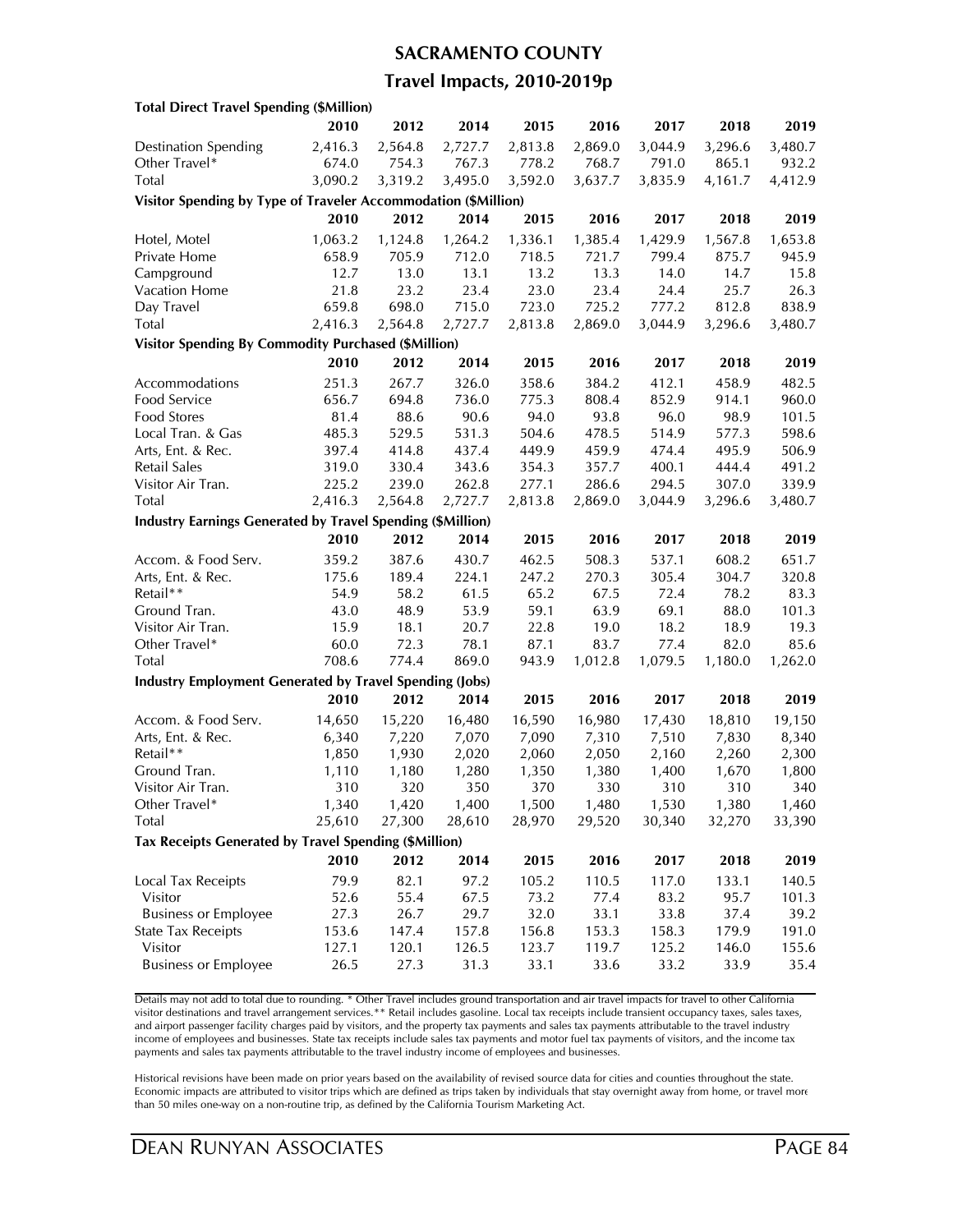### **SAN BENITO COUNTY**

### **Travel Impacts, 2010-2019p**

| <b>Total Direct Travel Spending (\$Million)</b>                   |                  |                  |                  |              |                  |                  |                  |                  |
|-------------------------------------------------------------------|------------------|------------------|------------------|--------------|------------------|------------------|------------------|------------------|
|                                                                   | 2010             | 2012             | 2014             | 2015         | 2016             | 2017             | 2018             | 2019             |
| <b>Destination Spending</b>                                       | 74.6             | 79.6             | 83.4             | 83.6         | 87.2             | 98.3             | 108.6            | 114.1            |
| Other Travel*                                                     | 10.2             | 11.2             | 10.2             | 9.0          | 8.0              | 9.1              | 10.8             | 11.3             |
| Total                                                             | 84.8             | 90.8             | 93.6             | 92.7         | 95.2             | 107.4            | 119.5            | 125.4            |
| Visitor Spending by Type of Traveler Accommodation (\$Million)    |                  |                  |                  |              |                  |                  |                  |                  |
|                                                                   | 2010             | 2012             | 2014             | 2015         | 2016             | 2017             | 2018             | 2019             |
| Hotel, Motel                                                      | 10.2             | 10.7             | 11.5             | 12.4         | 14.4             | 21.0             | 24.1             | 25.3             |
| Private Home                                                      | 27.4             | 29.9             | 29.6             | 28.1         | 28.8             | 31.2             | 34.8             | 36.4             |
| Campground                                                        | 18.0             | 18.8             | 21.5             | 21.9         | 22.1             | 23.2             | 24.3             | 26.2             |
| Vacation Home                                                     | 2.1              | 2.2              | 2.3              | 2.4          | 2.4              | 2.6              | 2.8              | 2.9              |
| Day Travel                                                        | 17.0             | 17.9             | 18.6             | 18.9         | 19.5             | 20.3             | 22.6             | 23.3             |
| <b>Total</b>                                                      | 74.6             | 79.6             | 83.4             | 83.6         | 87.2             | 98.3             | 108.6            | 114.1            |
| <b>Visitor Spending By Commodity Purchased (\$Million)</b>        |                  |                  |                  |              |                  |                  |                  |                  |
|                                                                   | 2010             | 2012             | 2014             | 2015         | 2016             | 2017             | 2018             | 2019             |
| Accommodations                                                    | 7.2              | 7.8              | 9.3              | 10.0         | 11.1             | 13.6             | 15.0             | 15.9             |
| Food Service                                                      | 22.9             | 24.2             | 25.3             | 26.7         | 28.8             | 32.0             | 34.9             | 36.3             |
| Food Stores                                                       | 8.6              | 9.2              | 9.9              | 10.3         | 10.4             | 10.7             | 11.0             | 11.4             |
| Local Tran. & Gas                                                 | 13.8             | 15.2             | 14.9             | 13.7         | 12.7             | 14.3             | 16.8             | 17.6             |
| Arts, Ent. & Rec.                                                 | 12.2             | 12.7             | 13.3             | 13.7         | 14.5             | 15.6             | 16.7             | 16.9             |
| Retail Sales                                                      | 10.0             | 10.5             | 10.8             | 9.3          | 9.8              | 12.0             | 14.3             | 16.1             |
| Visitor Air Tran.                                                 | 0.0              | $0.0\,$          | 0.0              | $0.0\,$      | 0.0              | $0.0\,$          | $0.0\,$          | 0.0              |
| Total                                                             | 74.6             | 79.6             | 83.4             | 83.6         | 87.2             | 98.3             | 108.6            | 114.1            |
| <b>Industry Earnings Generated by Travel Spending (\$Million)</b> |                  |                  |                  |              |                  |                  |                  |                  |
|                                                                   | 2010             | 2012             | 2014             | 2015         | 2016             | 2017             | 2018             | 2019             |
|                                                                   |                  |                  |                  |              |                  |                  |                  |                  |
| Accom. & Food Serv.                                               | 13.7             | 15.0             | 16.3             | 19.2         | 22.7             | 26.4             | 30.1             | 32.1             |
| Arts, Ent. & Rec.                                                 | 3.2              | 3.4              | 3.6              | 3.6          | 3.6              | 3.4              | 2.4              | 2.5              |
| Retail**                                                          | 2.5              | 2.7              | 2.9              | 2.8          | 3.0              | 1.4              | 1.4              | 1.5              |
| Ground Tran.                                                      | 0.8              | 1.0              | 1.0              | 1.1          | 1.3              | 1.5              | 2.2              | 2.7              |
| Visitor Air Tran.                                                 | 0.0              | 0.0              | 0.0              | 0.0          | 0.0              | 0.0              | 0.0              | 0.0              |
| Other Travel*                                                     | 0.3              | 0.3              | 0.3              | 0.3          | 0.4              | 0.4              | 0.4              | 0.5              |
| Total                                                             | 20.5             | 22.3             | 24.1             | 27.0         | 30.9             | 33.1             | 36.6             | 39.3             |
| <b>Industry Employment Generated by Travel Spending (Jobs)</b>    |                  |                  |                  |              |                  |                  |                  |                  |
|                                                                   | 2010             | 2012             | 2014             | 2015         | 2016             | 2017             | 2018             | 2019             |
| Accom. & Food Serv.                                               | 460              | 490              | 510              | 550          | 600              | 640              | 690              | 740              |
| Arts, Ent. & Rec.                                                 | 180              | 220              | 200              | 190          | 200              | 210              | 140              | 170              |
| Retail**                                                          | 70               | 70               | 70               | 70           | 70               | 40               | 40               | 40               |
| Ground Tran.                                                      | 20               | 30               | 30               | 30           | 30               | 30               | 40               | 50               |
| Visitor Air Tran.                                                 | $\boldsymbol{0}$ | $\boldsymbol{0}$ | $\boldsymbol{0}$ | $\mathbf{0}$ | $\boldsymbol{0}$ | $\boldsymbol{0}$ | $\boldsymbol{0}$ | $\boldsymbol{0}$ |
| Other I ravel*                                                    | 10               | 10               | 10               | 20           | 20               | 20               | 20               | 20               |
| Total                                                             | 750              | 820              | 830              | 850          | 910              | 940              | 940              | 1,020            |
| Tax Receipts Generated by Travel Spending (\$Million)             |                  |                  |                  |              |                  |                  |                  |                  |
|                                                                   | 2010             | 2012             | 2014             | 2015         | 2016             | 2017             | 2018             | 2019             |
| Local Tax Receipts                                                | 1.8              | 1.8              | 2.0              | 2.1          | 2.4              | 2.6              | 3.9              | 4.1              |
| Visitor                                                           | 1.0              | 1.0              | 1.2              | 1.2          | 1.4              | 1.6              | 2.6              | 2.8              |
| <b>Business or Employee</b>                                       | 0.8              | 0.8              | 0.8              | 0.9          | $1.0$            | 1.0              | 1.2              | 1.3              |
| <b>State Tax Receipts</b>                                         | 5.2              | 5.0              | 5.3              | 5.2          | 5.1              | 5.5              | 6.3              | 6.7              |
| Visitor                                                           | 4.5              | 4.2              | 4.5              | 4.2          | 4.1              | 4.5              | 5.4              | 5.8              |
| <b>Business or Employee</b>                                       | 0.7              | $0.8\,$          | 0.9              | 0.9          | 1.0              | 1.0              | 0.9              | 1.0              |

Details may not add to total due to rounding. \* Other Travel includes ground transportation and air travel impacts for travel to other California visitor destinations and travel arrangement services.\*\* Retail includes gasoline. Local tax receipts include transient occupancy taxes, sales taxes, and airport passenger facility charges paid by visitors, and the property tax payments and sales tax payments attributable to the travel industry income of employees and businesses. State tax receipts include sales tax payments and motor fuel tax payments of visitors, and the income tax payments and sales tax payments attributable to the travel industry income of employees and businesses.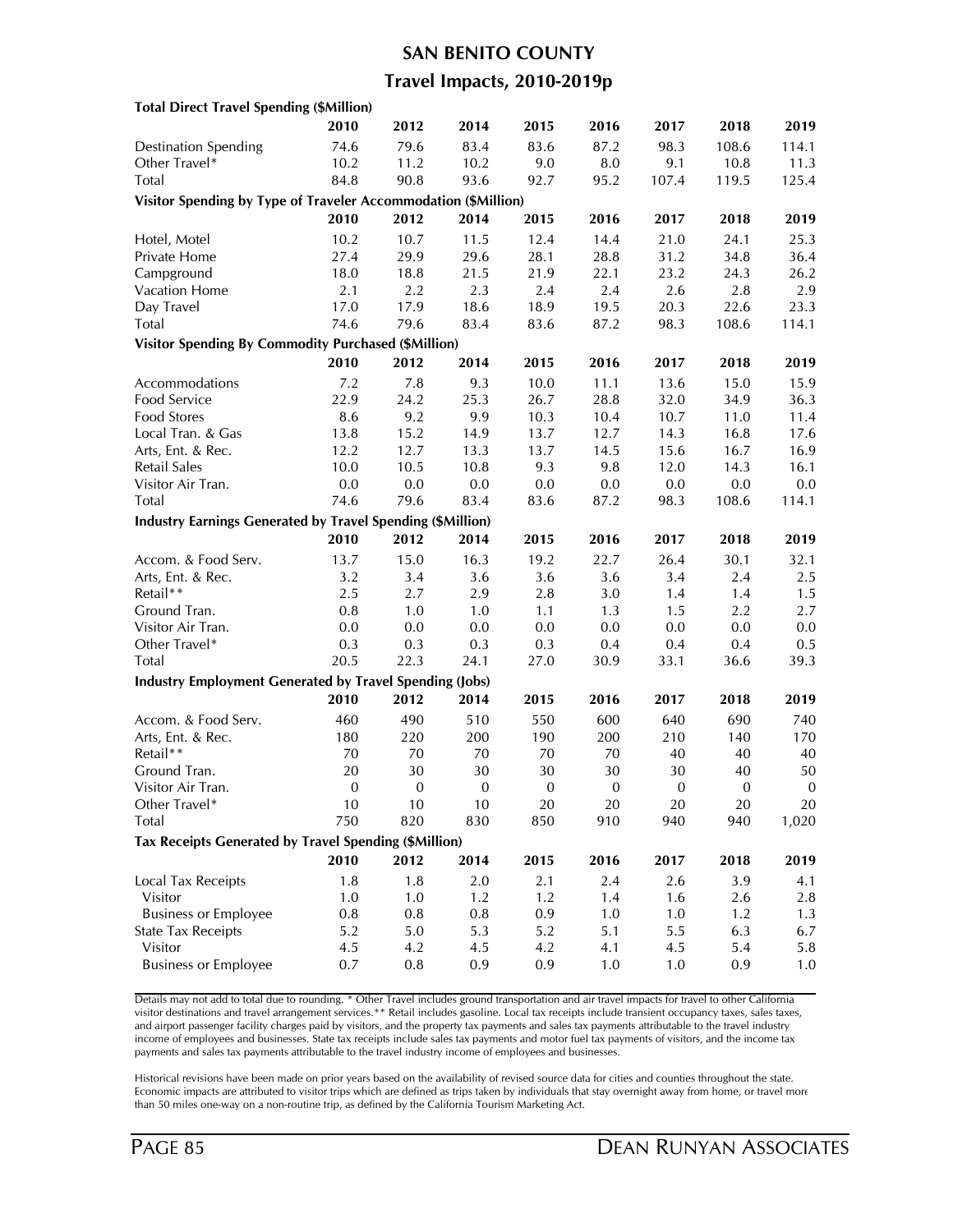#### **SAN BERNARDINO COUNTY**

### **Travel Impacts, 2010-2019p**

| <b>Total Direct Travel Spending (\$Million)</b>                |         |         |         |         |         |         |         |         |
|----------------------------------------------------------------|---------|---------|---------|---------|---------|---------|---------|---------|
|                                                                | 2010    | 2012    | 2014    | 2015    | 2016    | 2017    | 2018    | 2019    |
| <b>Destination Spending</b>                                    | 3,505   | 3,752   | 3,881   | 4,006   | 4,119   | 4,397   | 4,693   | 5,029   |
| Other Travel*                                                  | 594     | 621     | 585     | 552     | 524     | 578     | 650     | 688     |
| Total                                                          | 4,099   | 4,373   | 4,466   | 4,558   | 4,643   | 4,975   | 5,343   | 5,717   |
| Visitor Spending by Type of Traveler Accommodation (\$Million) |         |         |         |         |         |         |         |         |
|                                                                | 2010    | 2012    | 2014    | 2015    | 2016    | 2017    | 2018    | 2019    |
| Hotel, Motel                                                   | 1,055.2 | 1,138.2 | 1,250.4 | 1,335.7 | 1,418.4 | 1,532.2 | 1,606.9 | 1,771.9 |
| Private Home                                                   | 545.0   | 573.3   | 565.3   | 574.8   | 576.8   | 631.3   | 693.4   | 756.8   |
| Campground                                                     | 115.5   | 130.0   | 143.3   | 143.0   | 144.6   | 151.7   | 159.2   | 171.7   |
| Vacation Home                                                  | 776.0   | 827.3   | 827.5   | 850.7   | 867.1   | 921.4   | 1,004.3 | 1,028.4 |
| Day Travel                                                     | 1,013.8 | 1,083.5 | 1,094.8 | 1,102.2 | 1,111.7 | 1,160.4 | 1,228.9 | 1,300.4 |
| <b>Total</b>                                                   | 3,505.5 | 3,752.3 | 3,881.3 | 4,006.4 | 4,118.7 | 4,397.0 | 4,692.7 | 5,029.2 |
| <b>Visitor Spending By Commodity Purchased (\$Million)</b>     |         |         |         |         |         |         |         |         |
|                                                                | 2010    | 2012    | 2014    | 2015    | 2016    | 2017    | 2018    | 2019    |
| Accommodations                                                 | 543.4   | 589.6   | 654.4   | 708.2   | 761.2   | 812.0   | 842.4   | 914.6   |
| Food Service                                                   | 1,044.4 | 1,115.5 | 1,157.1 | 1,216.0 | 1,278.7 | 1,351.6 | 1,417.6 | 1,521.7 |
| <b>Food Stores</b>                                             | 140.4   | 155.1   | 158.7   | 163.8   | 164.7   | 167.3   | 170.1   | 178.7   |
| Local Tran. & Gas                                              | 567.4   | 630.9   | 615.7   | 576.4   | 543.7   | 595.6   | 664.7   | 710.2   |
| Arts, Ent. & Rec.                                              | 569.9   | 600.5   | 621.2   | 637.7   | 657.4   | 678.9   | 695.8   | 727.5   |
| Retail Sales                                                   | 507.9   | 532.7   | 545.8   | 573.7   | 585.9   | 659.6   | 758.6   | 827.4   |
| Visitor Air Tran.                                              | 132.2   | 128.0   | 128.4   | 130.6   | 127.1   | 132.0   | 143.5   | 149.0   |
| Total                                                          | 3,505.5 | 3,752.3 | 3,881.3 | 4,006.4 | 4,118.7 | 4,397.0 | 4,692.7 | 5,029.2 |
| Industry Earnings Generated by Travel Spending (\$Million)     |         |         |         |         |         |         |         |         |
|                                                                | 2010    | 2012    | 2014    |         |         |         | 2018    |         |
|                                                                |         |         |         | 2015    | 2016    | 2017    |         | 2019    |
| Accom. & Food Serv.                                            | 513.2   | 564.7   | 644.6   | 700.7   | 774.4   | 842.0   | 896.5   | 985.5   |
| Arts, Ent. & Rec.                                              | 277.5   | 302.1   | 312.2   | 332.3   | 356.3   | 405.3   | 407.6   | 439.0   |
| Retail**                                                       | 86.3    | 92.7    | 97.1    | 104.2   | 108.6   | 116.6   | 124.5   | 132.3   |
| Ground Tran.                                                   | 43.8    | 50.9    | 55.1    | 60.0    | 66.3    | 74.6    | 96.8    | 116.3   |
| Visitor Air Tran.                                              | 34.5    | 40.0    | 8.6     | 11.0    | 13.2    | 11.4    | 12.2    | 9.5     |
| Other Travel*                                                  | 78.8    | 84.4    | 46.8    | 52.4    | 62.8    | 66.7    | 70.7    | 72.0    |
| <b>Total</b>                                                   | 1,034.0 | 1,134.8 | 1,164.5 | 1,260.6 | 1,381.6 | 1,516.7 | 1,608.2 | 1,754.6 |
| <b>Industry Employment Generated by Travel Spending (Jobs)</b> |         |         |         |         |         |         |         |         |
|                                                                | 2010    | 2012    | 2014    | 2015    | 2016    | 2017    | 2018    | 2019    |
| Accom. & Food Serv.                                            | 22,950  | 24,530  | 26,970  | 27,880  | 28,890  | 30,240  | 30,790  | 32,200  |
| Arts, Ent. & Rec.                                              | 13,940  | 14,410  | 16,050  | 17,200  | 17,720  | 18,350  | 17,100  | 17,700  |
| Retail**                                                       | 3,070   | 3,240   | 3,340   | 3,450   | 3,450   | 3,640   | 3,770   | 3,880   |
| Ground Tran.                                                   | 1,190   | 1,290   | 1,370   | 1,420   | 1,470   | 1,540   | 1,850   | 2,080   |
| Visitor Air Tran.                                              | 570     | 600     | 150     | 190     | 210     | 200     | 200     | 170     |
| Other Iravel*                                                  | 1,780   | 1,800   | 1,220   | 1,290   | 1,440   | 1,470   | 1,500   | 1,500   |
| Total                                                          | 43,500  | 45,860  | 49,100  | 51,430  | 53,180  | 55,430  | 55,230  | 57,530  |
| Tax Receipts Generated by Travel Spending (\$Million)          |         |         |         |         |         |         |         |         |
|                                                                | 2010    | 2012    | 2014    | 2015    | 2016    | 2017    | 2018    | 2019    |
| Local Tax Receipts                                             | 91.4    | 95.4    | 102.6   | 110.8   | 117.9   | 127.0   | 140.3   | 151.8   |
| Visitor                                                        | 51.5    | 56.3    | 64.0    | 69.3    | 74.1    | 80.9    | 90.8    | 98.9    |
| <b>Business or Employee</b>                                    | 39.9    | 39.1    | 38.6    | 41.5    | 43.8    | 46.1    | 49.5    | 52.9    |
| <b>State Tax Receipts</b>                                      | 221.0   | 213.5   | 224.0   | 223.0   | 220.4   | 229.7   | 258.2   | 278.1   |
| Visitor                                                        | 183.1   | 174.3   | 181.2   | 177.9   | 173.8   | 182.3   | 211.0   | 227.8   |
| <b>Business or Employee</b>                                    | 38.0    | 39.2    | 42.8    | 45.1    | 46.6    | 47.3    | 47.2    | 50.2    |
|                                                                |         |         |         |         |         |         |         |         |

Details may not add to total due to rounding. \* Other Travel includes ground transportation and air travel impacts for travel to other California visitor destinations and travel arrangement services.\*\* Retail includes gasoline. Local tax receipts include transient occupancy taxes, sales taxes, and airport passenger facility charges paid by visitors, and the property tax payments and sales tax payments attributable to the travel industry income of employees and businesses. State tax receipts include sales tax payments and motor fuel tax payments of visitors, and the income tax payments and sales tax payments attributable to the travel industry income of employees and businesses.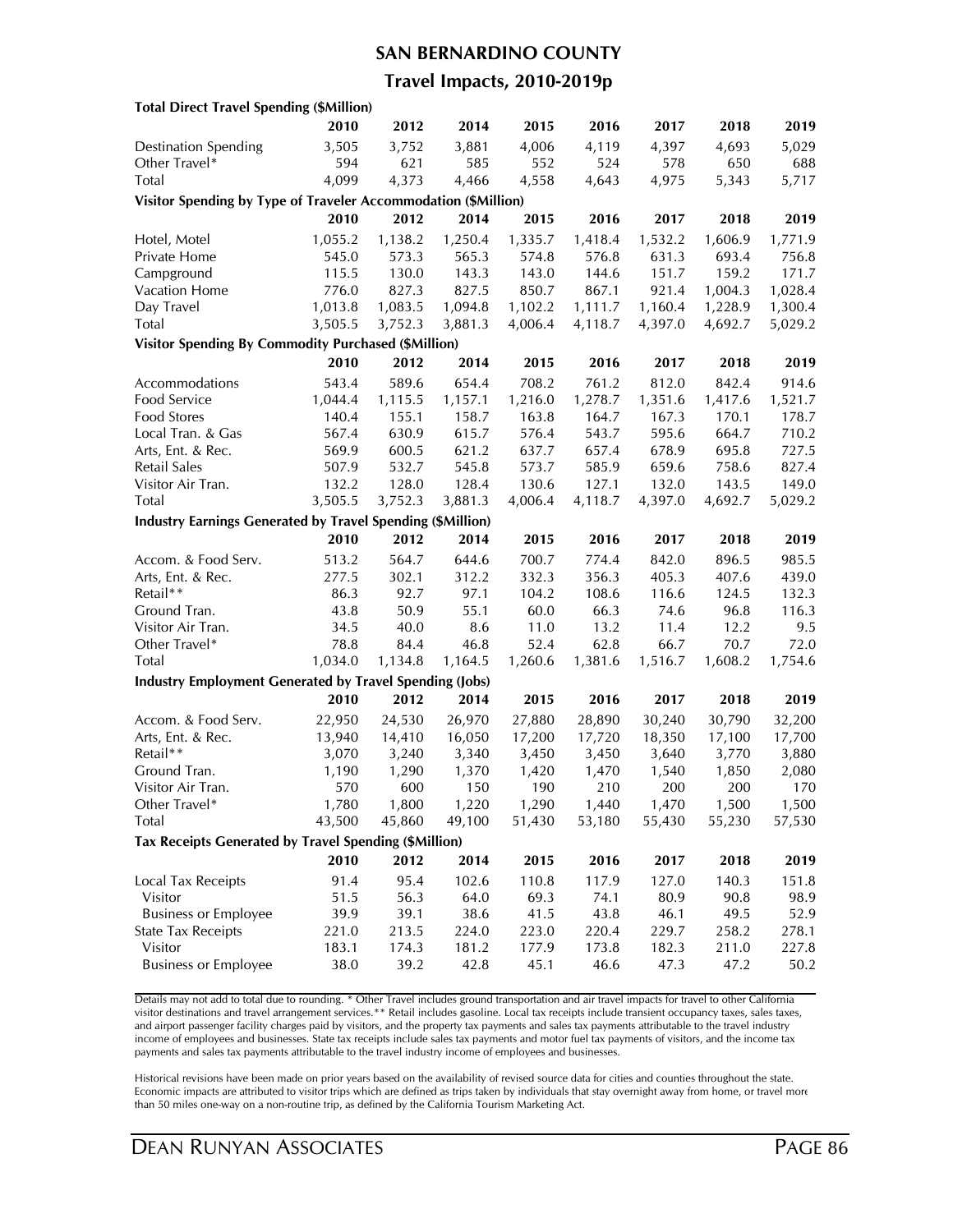#### **SAN DIEGO COUNTY**

### **Travel Impacts, 2010-2019p**

| <b>Total Direct Travel Spending (\$Million)</b>                   |         |         |          |          |          |          |          |          |
|-------------------------------------------------------------------|---------|---------|----------|----------|----------|----------|----------|----------|
|                                                                   | 2010    | 2012    | 2014     | 2015     | 2016     | 2017     | 2018     | 2019     |
| <b>Destination Spending</b>                                       | 9,841   | 9,967   | 10,542   | 10,839   | 11,466   | 12,062   | 11,854   | 11,859   |
| Other Travel*                                                     | 1,357   | 1,474   | 1,478    | 1,482    | 1,530    | 1,632    | 1,798    | 1,933    |
| Total                                                             | 11,198  | 11,441  | 12,020   | 12,321   | 12,996   | 13,694   | 13,652   | 13,792   |
| Visitor Spending by Type of Traveler Accommodation (\$Million)    |         |         |          |          |          |          |          |          |
|                                                                   | 2010    | 2012    | 2014     | 2015     | 2016     | 2017     | 2018     | 2019     |
| Hotel, Motel                                                      | 5,396.5 | 5,767.7 | 6,389.5  | 6,757.4  | 7,242.6  | 7,640.0  | 7,215.1  | 7,089.3  |
| Private Home                                                      | 1,173.4 | 1,164.4 | 1,223.3  | 1,218.1  | 1,249.3  | 1,355.9  | 1,484.8  | 1,593.8  |
| Campground                                                        | 326.5   | 290.2   | 286.2    | 282.5    | 291.5    | 301.8    | 237.0    | 254.3    |
| Vacation Home                                                     | 224.9   | 190.2   | 163.1    | 151.1    | 155.4    | 162.5    | 172.9    | 177.5    |
| Day Travel                                                        | 2,719.3 | 2,554.3 | 2,479.7  | 2,429.7  | 2,527.1  | 2,602.1  | 2,744.6  | 2,743.8  |
| Total                                                             | 9,840.6 | 9,966.8 | 10,541.8 | 10,838.7 | 11,465.9 | 12,062.3 | 11,854.4 | 11,858.7 |
| <b>Visitor Spending By Commodity Purchased (\$Million)</b>        |         |         |          |          |          |          |          |          |
|                                                                   | 2010    | 2012    | 2014     | 2015     | 2016     | 2017     | 2018     | 2019     |
| Accommodations                                                    | 1,984   | 2,272   | 2,675    | 2,908    | 3,146    | 3,288    | 3,588    | 3,472    |
| <b>Food Service</b>                                               | 2,666   | 2,716   | 2,843    | 2,907    | 3,136    | 3,330    | 3,045    | 3,080    |
| <b>Food Stores</b>                                                | 359     | 400     | 467      | 506      | 518      | 528      | 472      | 472      |
| Local Tran. & Gas                                                 | 898     | 652     | 510      | 458      | 436      | 484      | 477      | 480      |
| Arts, Ent. & Rec.                                                 | 1,757   | 1,663   | 1,613    | 1,584    | 1,672    | 1,729    | 1,610    | 1,588    |
| <b>Retail Sales</b>                                               | 1,555   | 1,598   | 1,687    | 1,686    | 1,757    | 1,873    | 1,788    | 1,837    |
| Visitor Air Tran.                                                 | 622     | 664     | 747      | 789      | 801      | 831      | 873      | 930      |
| Total                                                             | 9,841   | 9,967   | 10,542   | 10,839   | 11,466   | 12,062   | 11,854   | 11,859   |
|                                                                   |         |         |          |          |          |          |          |          |
| <b>Industry Earnings Generated by Travel Spending (\$Million)</b> |         |         |          |          |          |          |          |          |
|                                                                   | 2010    | 2012    | 2014     | 2015     | 2016     | 2017     | 2018     | 2019     |
| Accom. & Food Serv.                                               | 1,841.3 | 1,961.0 | 2,198.3  | 2,325.5  | 2,635.1  | 2,823.3  | 2,703.9  | 2,741.1  |
| Arts, Ent. & Rec.                                                 | 844.4   | 825.7   | 818.1    | 877.9    | 908.2    | 891.0    | 859.1    | 872.5    |
| Retail**                                                          | 241.1   | 251.3   | 274.7    | 287.6    | 303.6    | 312.8    | 291.1    | 290.9    |
| Ground Tran.                                                      | 76.3    | 61.5    | 47.2     | 42.8     | 48.7     | 56.3     | 66.7     | 76.0     |
| Visitor Air Tran.                                                 | 38.6    | 44.1    | 50.4     | 56.1     | 71.1     | 79.5     | 84.0     | 94.3     |
| Other Travel*                                                     | 162.6   | 171.8   | 173.9    | 195.1    | 249.1    | 269.4    | 294.6    | 331.2    |
| Total                                                             | 3,204.3 | 3,315.4 | 3,562.5  | 3,785.1  | 4,215.8  | 4,432.2  | 4,299.4  | 4,406.0  |
| <b>Industry Employment Generated by Travel Spending (Jobs)</b>    |         |         |          |          |          |          |          |          |
|                                                                   | 2010    | 2012    | 2014     | 2015     | 2016     | 2017     | 2018     | 2019     |
| Accom. & Food Serv.                                               | 59,000  | 60,370  | 64,230   | 64,410   | 68,900   | 69,940   | 64,480   | 63,490   |
| Arts, Ent. & Rec.                                                 | 26,150  | 23,580  | 23,210   | 22,690   | 24,320   | 24,830   | 22,600   | 21,490   |
| Retail**                                                          | 8,240   | 8,170   | 8,750    | 8,790    | 9,050    | 9,090    | 8,240    | 8,050    |
| Ground Tran.                                                      | 2,110   | 1,610   | 1,220    | 1,060    | 1,130    | 1,180    | 1,290    | 1,370    |
| Visitor Air Tran.                                                 | 760     | 790     | 860      | 920      | 1,170    | 1,370    | 1,400    | 1,690    |
| Other Iravel*                                                     | 3,730   | 3,570   | 3,390    | 3,640    | 4,550    | 4,830    | 4,870    | 5,300    |
| Total                                                             | 100,000 | 98,080  | 101,670  | 101,510  | 109,110  | 111,240  | 102,890  | 101,400  |
| Tax Receipts Generated by Travel Spending (\$Million)             |         |         |          |          |          |          |          |          |
|                                                                   | 2010    | 2012    | 2014     | 2015     | 2016     | 2017     | 2018     | 2019     |
| Local Tax Receipts                                                | 375.8   | 421.6   | 473.8    | 508.7    | 547.5    | 569.8    | 606.5    | 598.1    |
| Visitor                                                           | 251.0   | 306.1   | 354.5    | 383.2    | 412.9    | 434.1    | 473.2    | 464.4    |
| <b>Business or Employee</b>                                       | 124.8   | 115.5   | 119.3    | 125.5    | 134.5    | 135.7    | 133.3    | 133.7    |
| <b>State Tax Receipts</b>                                         | 507.4   | 448.4   | 478.6    | 478.6    | 492.4    | 500.6    | 482.3    | 492.8    |
| Visitor                                                           | 393.0   | 337.1   | 351.8    | 346.9    | 353.7    | 365.7    | 359.4    | 369.6    |
| <b>Business or Employee</b>                                       | 114.4   | 111.3   | 126.8    | 131.7    | 138.7    | 134.9    | 122.8    | 123.2    |
|                                                                   |         |         |          |          |          |          |          |          |

Details may not add to total due to rounding. \* Other Travel includes ground transportation and air travel impacts for travel to other California visitor destinations and travel arrangement services.\*\* Retail includes gasoline. Local tax receipts include transient occupancy taxes, sales taxes, and airport passenger facility charges paid by visitors, and the property tax payments and sales tax payments attributable to the travel industry income of employees and businesses. State tax receipts include sales tax payments and motor fuel tax payments of visitors, and the income tax payments and sales tax payments attributable to the travel industry income of employees and businesses.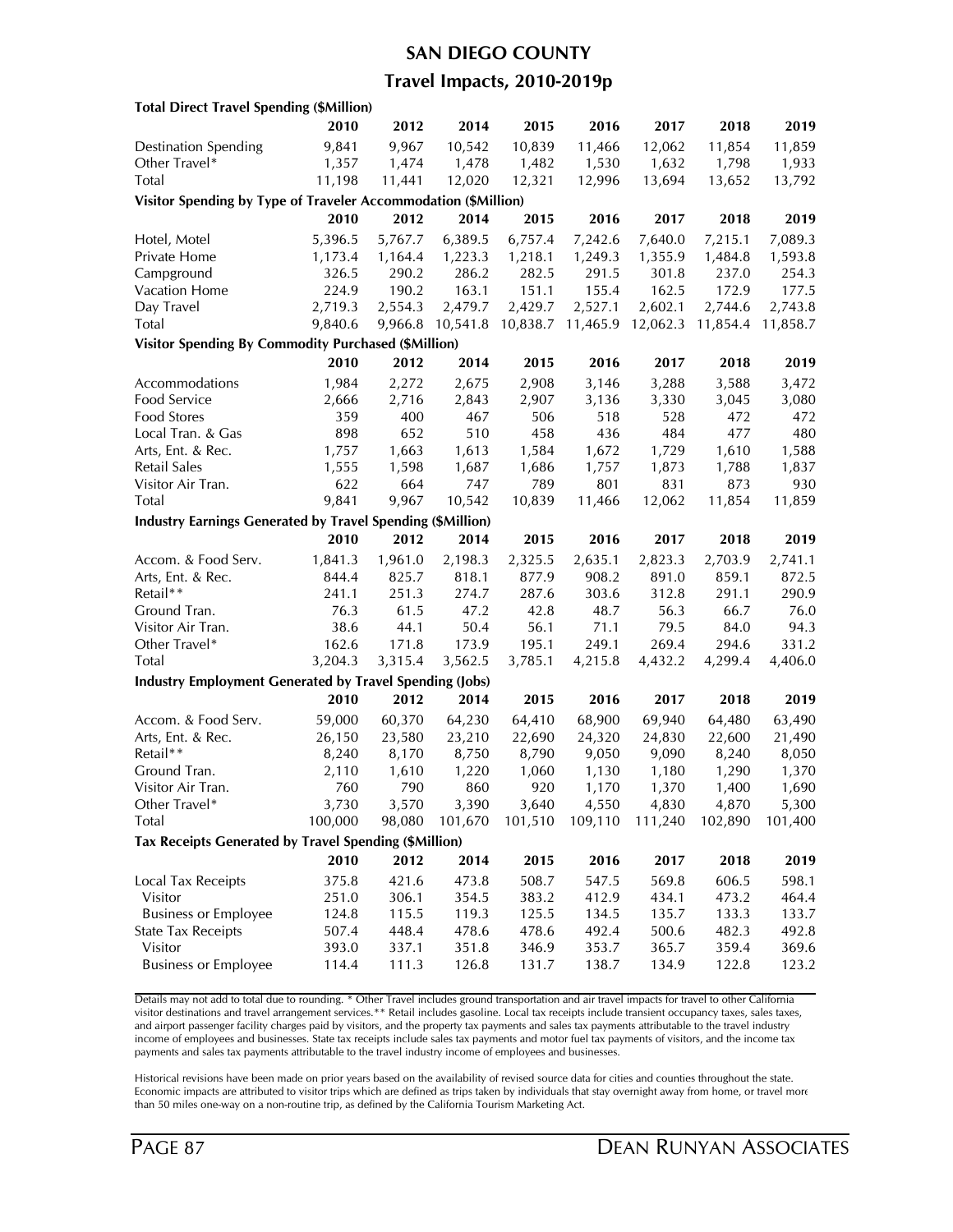#### **SAN FRANCISCO COUNTY**

### **Travel Impacts, 2010-2019p**

| <b>Total Direct Travel Spending (\$Million)</b>                   |                |         |             |          |                |          |                 |                 |
|-------------------------------------------------------------------|----------------|---------|-------------|----------|----------------|----------|-----------------|-----------------|
|                                                                   | 2010           | 2012    | 2014        | 2015     | 2016           | 2017     | 2018            | 2019            |
| <b>Destination Spending</b>                                       | 7,678          | 8,319   | 10,267      | 10,895   | 10,875         | 10,758   | 11,114          | 11,294          |
| Other Travel*                                                     | 1,223          | 1,473   | 2,001       | 2,098    | 2,318          | 2,645    | 2,792           | 2,863           |
| Total                                                             | 8,901          | 9,792   | 12,269      | 12,992   | 13,192         | 13,404   | 13,906          | 14,156          |
| Visitor Spending by Type of Traveler Accommodation (\$Million)    |                |         |             |          |                |          |                 |                 |
|                                                                   | 2010           | 2012    | 2014        | 2015     | 2016           | 2017     | 2018            | 2019            |
| Hotel, Motel                                                      | 5,727.0        | 6,201.4 | 7,895.4     | 8,462.7  | 8,460.8        | 8,291.5  | 8,590.4         | 8,702.9         |
| Private Home                                                      | 653.8          | 775.0   | 864.4       | 878.9    | 871.1          | 898.6    | 936.4           | 964.6           |
| Campground                                                        | 6.6            | 3.2     | 4.1         | 4.1      | 4.2            | 4.4      | 4.6             | 4.9             |
| Vacation Home                                                     | 34.9           | 37.8    | 38.2        | 38.4     | 39.1           | 42.2     | 46.7            | 47.8            |
| Day Travel                                                        | 1,255.4        | 1,301.0 | 1,465.2     | 1,510.4  | 1,499.6        | 1,521.9  | 1,535.9         | 1,573.3         |
| Total                                                             | 7,677.7        | 8,318.5 | 10,267.3    | 10,894.5 | 10,874.8       | 10,758.5 | 11,114.0        | 11,293.6        |
| <b>Visitor Spending By Commodity Purchased (\$Million)</b>        |                |         |             |          |                |          |                 |                 |
|                                                                   | 2010           | 2012    | 2014        | 2015     | 2016           | 2017     | 2018            | 2019            |
| Accommodations                                                    | 1,630.5        | 1,962.8 | 2,883.6     | 3,200.3  | 3,209.5        | 3,079.7  | 3,178.7         | 3,361.2         |
| <b>Food Service</b>                                               | 2,113.1        | 2,164.2 | 2,544.6     | 2,719.3  | 2,773.4        | 2,806.7  | 2,934.1         | 2,961.1         |
| <b>Food Stores</b>                                                | 174.6          | 185.0   | 209.9       | 220.8    | 216.1          | 212.2    | 214.4           | 213.7           |
| Local Tran. & Gas                                                 | 507.9          | 540.5   | 585.6       | 561.1    | 519.9          | 548.2    | 606.6           | 610.2           |
| Arts, Ent. & Rec.                                                 | 1,171.3        | 1,184.3 | 1,387.0     | 1,447.6  | 1,447.5        | 1,431.5  | 1,461.6         | 1,437.0         |
| <b>Retail Sales</b>                                               | 1,243.2        | 1,237.9 | 1,425.8     | 1,478.0  | 1,454.3        | 1,442.8  | 1,474.5         | 1,469.3         |
| Visitor Air Tran.                                                 | 837.1          | 1,043.8 | 1,230.9     | 1,267.5  | 1,254.1        | 1,237.3  | 1,244.2         | 1,241.1         |
| Total                                                             | 7,677.7        | 8,318.5 | 10,267.3    | 10,894.5 | 10,874.8       | 10,758.5 | 11,114.0        | 11,293.6        |
| <b>Industry Earnings Generated by Travel Spending (\$Million)</b> |                |         |             |          |                |          |                 |                 |
|                                                                   | 2010           | 2012    | 2014        | 2015     | 2016           | 2017     | 2018            | 2019            |
| Accom. & Food Serv.                                               | 1,285.6        | 1,401.1 | 1,800.3     | 2,045.8  | 2,167.4        | 2,242.5  | 2,364.9         | 2,469.6         |
| Arts, Ent. & Rec.                                                 | 717.5          | 749.4   | 921.3       | 1,031.4  | 1,051.9        | 937.0    | 990.2           | 1,002.7         |
| Retail**                                                          | 177.1          | 182.8   | 215.0       | 229.4    | 229.9          | 245.6    | 247.8           | 241.5           |
| Ground Tran.                                                      | 57.8           | 64.7    | 77.0        | 83.4     | 89.8           | 99.5     | 137.2           | 156.2           |
| Visitor Air Tran.                                                 | 0.0            | 0.0     | 0.0         | 0.0      | 0.0            | 0.0      | 0.0             | 0.0             |
| Other Travel*                                                     | 95.1           | 124.3   | 237.9       | 244.3    | 312.4          | 404.6    | 431.0           | 454.7           |
| <b>Total</b>                                                      | 2,333.1        | 2,522.4 | 3,251.5     | 3,634.3  | 3,851.3        | 3,929.3  | 4,171.1         | 4,324.7         |
| <b>Industry Employment Generated by Travel Spending (Jobs)</b>    |                |         |             |          |                |          |                 |                 |
|                                                                   | 2010           | 2012    | 2014        | 2015     | 2016           | 2017     | 2018            | 2019            |
| Accom. & Food Serv.                                               | 31,610         | 31,860  | 38,530      | 41,400   | 41,250         | 41,760   | 42,000          | 40,980          |
| Arts, Ent. & Rec.                                                 |                | 12,820  | 14,220      | 15,570   |                | 15,380   |                 |                 |
| Retail**                                                          | 13,900         | 3,950   | 4,510       | 4,530    | 15,540         | 4,520    | 15,170<br>4,320 | 15,420<br>3,930 |
| Ground Tran.                                                      | 4,120<br>1,660 | 1,730   | 2,020       | 2,080    | 4,610<br>2,090 | 2,100    | 2,660           | 2,820           |
| Visitor Air Tran.                                                 | 0              | 0       | $\mathbf 0$ | 0        | 0              | 0        | 0               | $\mathbf 0$     |
| Other I ravel*                                                    | 1,820          | 2,170   | 2,470       | 2,630    | 3,110          | 3,220    | 3,270           | 3,320           |
| Total                                                             | 53,110         | 52,540  | 61,750      | 66,200   | 66,600         | 66,970   | 67,420          | 66,470          |
|                                                                   |                |         |             |          |                |          |                 |                 |
| Tax Receipts Generated by Travel Spending (\$Million)             |                |         |             |          |                |          |                 |                 |
|                                                                   | 2010           | 2012    | 2014        | 2015     | 2016           | 2017     | 2018            | 2019            |
| Local Tax Receipts                                                | 374.6          | 419.1   | 571.8       | 628.8    | 633.9          | 614.3    | 649.2           | 675.7           |
| Visitor                                                           | 278.4          | 325.6   | 455.2       | 500.0    | 502.7          | 486.2    | 512.2           | 536.7           |
| <b>Business or Employee</b>                                       | 96.2           | 93.5    | 116.6       | 128.8    | 131.2          | 128.1    | 137.1           | 139.0           |
| <b>State Tax Receipts</b>                                         | 332.7          | 309.2   | 380.3       | 397.5    | 393.5          | 381.6    | 394.3           | 399.7           |
| Visitor                                                           | 253.2          | 228.0   | 269.4       | 276.8    | 272.1          | 266.7    | 280.1           | 284.0           |
| <b>Business or Employee</b>                                       | 79.5           | 81.2    | 110.9       | 120.7    | 121.4          | 115.0    | 114.2           | 115.6           |

Details may not add to total due to rounding. \* Other Travel includes ground transportation and air travel impacts for travel to other California visitor destinations and travel arrangement services.\*\* Retail includes gasoline. Local tax receipts include transient occupancy taxes, sales taxes, and airport passenger facility charges paid by visitors, and the property tax payments and sales tax payments attributable to the travel industry income of employees and businesses. State tax receipts include sales tax payments and motor fuel tax payments of visitors, and the income tax payments and sales tax payments attributable to the travel industry income of employees and businesses.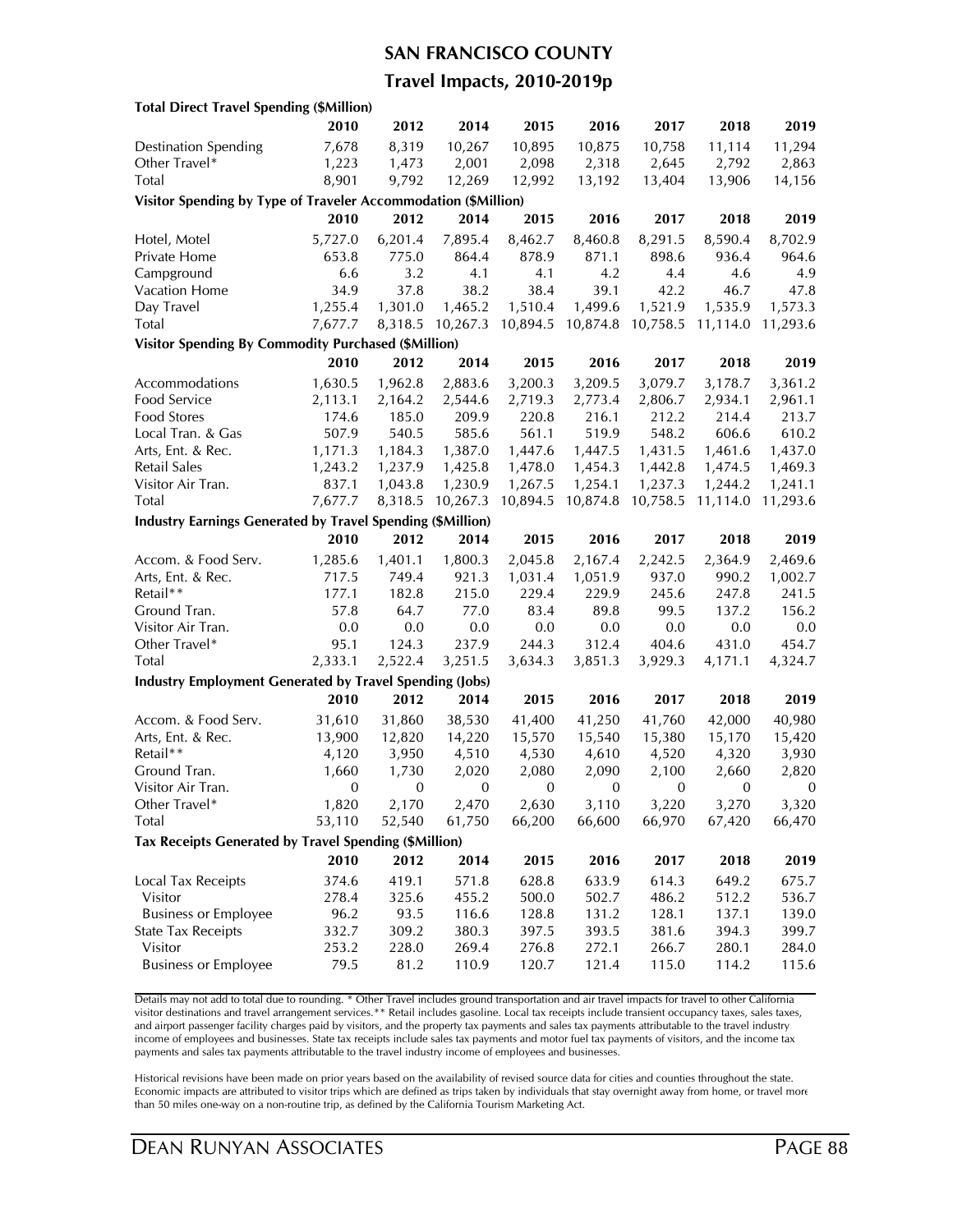### **SAN JOAQUIN COUNTY**

### **Travel Impacts, 2010-2019p**

| 2019<br>2010<br>2012<br>2014<br>2015<br>2016<br>2017<br>2018<br>582.0<br>676.4<br>690.4<br>721.1<br><b>Destination Spending</b><br>658.7<br>758.3<br>800.4<br>847.5<br>Other Travel*<br>119.4<br>145.9<br>134.1<br>144.7<br>133.0<br>106.6<br>120.0<br>140.4<br>Total<br>716.0<br>803.4<br>809.4<br>809.8<br>827.7<br>878.3<br>940.8<br>993.4<br>Visitor Spending by Type of Traveler Accommodation (\$Million)<br>2010<br>2012<br>2014<br>2015<br>2019<br>2016<br>2017<br>2018<br>168.1<br>201.8<br>228.0<br>Hotel, Motel<br>247.8<br>275.3<br>285.2<br>294.3<br>311.6<br>212.2<br>197.0<br>Private Home<br>192.4<br>204.3<br>195.7<br>214.0<br>236.2<br>255.4<br>Campground<br>6.5<br>7.4<br>8.2<br>8.3<br>8.4<br>8.8<br>9.2<br>9.9<br>Vacation Home<br>11.0<br>11.8<br>11.8<br>11.6<br>11.8<br>12.5<br>13.3<br>13.6<br>Day Travel<br>204.0<br>225.4<br>224.0<br>225.7<br>229.8<br>237.8<br>247.4<br>257.1<br><b>Total</b><br>582.0<br>658.7<br>676.4<br>690.4<br>721.1<br>758.3<br>847.5<br>800.4<br><b>Visitor Spending By Commodity Purchased (\$Million)</b><br>2010<br>2012<br>2014<br>2015<br>2016<br>2017<br>2018<br>2019<br>67.6<br>Accommodations<br>57.1<br>80.6<br>91.7<br>105.4<br>112.1<br>124.3<br>117.8<br>Food Service<br>182.8<br>190.4<br>202.2<br>232.5<br>162.9<br>217.6<br>225.0<br>246.1<br>Food Stores<br>33.1<br>35.1<br>27.8<br>31.6<br>31.8<br>33.8<br>33.7<br>34.0<br>192.6<br>Local Tran. & Gas<br>158.5<br>182.9<br>174.0<br>162.0<br>153.2<br>165.4<br>184.0<br>95.9<br>Arts, Ent. & Rec.<br>80.4<br>89.0<br>92.5<br>101.2<br>102.3<br>103.3<br>106.4<br>104.3<br>106.2<br>104.6<br>118.7<br>Retail Sales<br>94.8<br>109.1<br>127.7<br>141.9<br>1.0<br>0.8<br>0.9<br>1.0<br>1.2<br>1.1<br>Visitor Air Tran.<br>0.4<br>0.4<br>582.0<br>658.7<br>676.4<br>690.4<br>721.1<br>758.3<br>800.4<br>Total<br>847.5<br>Industry Earnings Generated by Travel Spending (\$Million)<br>2012<br>2010<br>2014<br>2015<br>2016<br>2017<br>2018<br>2019<br>103.9<br>128.8<br>146.4<br>186.5<br>Accom. & Food Serv.<br>89.8<br>117.4<br>158.6<br>172.9<br>42.0<br>51.3<br>Arts, Ent. & Rec.<br>36.7<br>49.7<br>59.6<br>61.4<br>64.1<br>68.1<br>Retail**<br>22.8<br>17.9<br>19.9<br>20.7<br>21.4<br>23.9<br>25.1<br>26.9<br>Ground Tran.<br>25.2<br>10.7<br>13.1<br>14.0<br>15.1<br>17.1<br>19.0<br>29.9<br>0.4<br>0.6<br>0.5<br>0.7<br>5.1<br>Visitor Air Tran.<br>0.3<br>4.6<br>6.6<br>Other Travel*<br>7.3<br>8.0<br>7.6<br>8.2<br>9.2<br>23.5<br>24.6<br>31.1<br>163.5<br><b>Total</b><br>186.4<br>209.9<br>225.3<br>255.9<br>291.2<br>349.0<br>317.0<br><b>Industry Employment Generated by Travel Spending (Jobs)</b><br>2010<br>2012<br>2014<br>2015<br>2016<br>2017<br>2018<br>2019<br>Accom. & Food Serv.<br>3,520<br>4,070<br>4,440<br>4,540<br>4,760<br>4,990<br>5,100<br>5,250<br>Arts, Ent. & Rec.<br>1,890<br>2,220<br>2,350<br>1,730<br>2,360<br>2,340<br>2,380<br>2,430<br>Retail**<br>720<br>660<br>690<br>720<br>740<br>760<br>760<br>780<br>370<br>Ground Tran.<br>300<br>340<br>360<br>390<br>400<br>490<br>540<br>Visitor Air Tran.<br>10<br>$\boldsymbol{0}$<br>10<br>10<br>10<br>50<br>50<br>70<br>Other Iravel*<br>270<br>220<br>230<br>240<br>250<br>400<br>400<br>480<br>Total<br>6,490<br>7,220<br>8,100<br>8,500<br>8,940<br>9,190<br>9,540<br>8,110<br>Tax Receipts Generated by Travel Spending (\$Million)<br>2010<br>2012<br>2014<br>2015<br>2016<br>2017<br>2018<br>2019<br>17.4<br>Local Tax Receipts<br>15.1<br>19.3<br>21.0<br>23.3<br>26.4<br>29.5<br>31.5<br>12.2<br>13.5<br>Visitor<br>8.9<br>10.8<br>15.0<br>17.1<br>19.3<br>20.5<br><b>Business or Employee</b><br>6.3<br>6.5<br>7.1<br>7.5<br>8.3<br>9.3<br>10.2<br>11.0<br><b>State Tax Receipts</b><br>49.3<br>51.1<br>49.5<br>48.6<br>50.2<br>58.3<br>62.5<br>49.0<br>Visitor<br>43.3<br>42.7<br>43.7<br>41.7<br>40.3<br>41.9<br>49.9<br>53.5<br><b>Business or Employee</b><br>$6.0\,$<br>6.3<br>$7.4\,$<br>8.3<br>8.3<br>8.5<br>9.0<br>7.8 | <b>Total Direct Travel Spending (\$Million)</b> |  |  |  |  |
|----------------------------------------------------------------------------------------------------------------------------------------------------------------------------------------------------------------------------------------------------------------------------------------------------------------------------------------------------------------------------------------------------------------------------------------------------------------------------------------------------------------------------------------------------------------------------------------------------------------------------------------------------------------------------------------------------------------------------------------------------------------------------------------------------------------------------------------------------------------------------------------------------------------------------------------------------------------------------------------------------------------------------------------------------------------------------------------------------------------------------------------------------------------------------------------------------------------------------------------------------------------------------------------------------------------------------------------------------------------------------------------------------------------------------------------------------------------------------------------------------------------------------------------------------------------------------------------------------------------------------------------------------------------------------------------------------------------------------------------------------------------------------------------------------------------------------------------------------------------------------------------------------------------------------------------------------------------------------------------------------------------------------------------------------------------------------------------------------------------------------------------------------------------------------------------------------------------------------------------------------------------------------------------------------------------------------------------------------------------------------------------------------------------------------------------------------------------------------------------------------------------------------------------------------------------------------------------------------------------------------------------------------------------------------------------------------------------------------------------------------------------------------------------------------------------------------------------------------------------------------------------------------------------------------------------------------------------------------------------------------------------------------------------------------------------------------------------------------------------------------------------------------------------------------------------------------------------------------------------------------------------------------------------------------------------------------------------------------------------------------------------------------------------------------------------------------------------------------------------------------------------------------------------------------------------------------------------------------------------------------------------------------------------------------------------------------------------------------------------------------------------------------------------------------------------------------------------------------------------------------------------------------------------------------------------------------------|-------------------------------------------------|--|--|--|--|
|                                                                                                                                                                                                                                                                                                                                                                                                                                                                                                                                                                                                                                                                                                                                                                                                                                                                                                                                                                                                                                                                                                                                                                                                                                                                                                                                                                                                                                                                                                                                                                                                                                                                                                                                                                                                                                                                                                                                                                                                                                                                                                                                                                                                                                                                                                                                                                                                                                                                                                                                                                                                                                                                                                                                                                                                                                                                                                                                                                                                                                                                                                                                                                                                                                                                                                                                                                                                                                                                                                                                                                                                                                                                                                                                                                                                                                                                                                                                                          |                                                 |  |  |  |  |
|                                                                                                                                                                                                                                                                                                                                                                                                                                                                                                                                                                                                                                                                                                                                                                                                                                                                                                                                                                                                                                                                                                                                                                                                                                                                                                                                                                                                                                                                                                                                                                                                                                                                                                                                                                                                                                                                                                                                                                                                                                                                                                                                                                                                                                                                                                                                                                                                                                                                                                                                                                                                                                                                                                                                                                                                                                                                                                                                                                                                                                                                                                                                                                                                                                                                                                                                                                                                                                                                                                                                                                                                                                                                                                                                                                                                                                                                                                                                                          |                                                 |  |  |  |  |
|                                                                                                                                                                                                                                                                                                                                                                                                                                                                                                                                                                                                                                                                                                                                                                                                                                                                                                                                                                                                                                                                                                                                                                                                                                                                                                                                                                                                                                                                                                                                                                                                                                                                                                                                                                                                                                                                                                                                                                                                                                                                                                                                                                                                                                                                                                                                                                                                                                                                                                                                                                                                                                                                                                                                                                                                                                                                                                                                                                                                                                                                                                                                                                                                                                                                                                                                                                                                                                                                                                                                                                                                                                                                                                                                                                                                                                                                                                                                                          |                                                 |  |  |  |  |
|                                                                                                                                                                                                                                                                                                                                                                                                                                                                                                                                                                                                                                                                                                                                                                                                                                                                                                                                                                                                                                                                                                                                                                                                                                                                                                                                                                                                                                                                                                                                                                                                                                                                                                                                                                                                                                                                                                                                                                                                                                                                                                                                                                                                                                                                                                                                                                                                                                                                                                                                                                                                                                                                                                                                                                                                                                                                                                                                                                                                                                                                                                                                                                                                                                                                                                                                                                                                                                                                                                                                                                                                                                                                                                                                                                                                                                                                                                                                                          |                                                 |  |  |  |  |
|                                                                                                                                                                                                                                                                                                                                                                                                                                                                                                                                                                                                                                                                                                                                                                                                                                                                                                                                                                                                                                                                                                                                                                                                                                                                                                                                                                                                                                                                                                                                                                                                                                                                                                                                                                                                                                                                                                                                                                                                                                                                                                                                                                                                                                                                                                                                                                                                                                                                                                                                                                                                                                                                                                                                                                                                                                                                                                                                                                                                                                                                                                                                                                                                                                                                                                                                                                                                                                                                                                                                                                                                                                                                                                                                                                                                                                                                                                                                                          |                                                 |  |  |  |  |
|                                                                                                                                                                                                                                                                                                                                                                                                                                                                                                                                                                                                                                                                                                                                                                                                                                                                                                                                                                                                                                                                                                                                                                                                                                                                                                                                                                                                                                                                                                                                                                                                                                                                                                                                                                                                                                                                                                                                                                                                                                                                                                                                                                                                                                                                                                                                                                                                                                                                                                                                                                                                                                                                                                                                                                                                                                                                                                                                                                                                                                                                                                                                                                                                                                                                                                                                                                                                                                                                                                                                                                                                                                                                                                                                                                                                                                                                                                                                                          |                                                 |  |  |  |  |
|                                                                                                                                                                                                                                                                                                                                                                                                                                                                                                                                                                                                                                                                                                                                                                                                                                                                                                                                                                                                                                                                                                                                                                                                                                                                                                                                                                                                                                                                                                                                                                                                                                                                                                                                                                                                                                                                                                                                                                                                                                                                                                                                                                                                                                                                                                                                                                                                                                                                                                                                                                                                                                                                                                                                                                                                                                                                                                                                                                                                                                                                                                                                                                                                                                                                                                                                                                                                                                                                                                                                                                                                                                                                                                                                                                                                                                                                                                                                                          |                                                 |  |  |  |  |
|                                                                                                                                                                                                                                                                                                                                                                                                                                                                                                                                                                                                                                                                                                                                                                                                                                                                                                                                                                                                                                                                                                                                                                                                                                                                                                                                                                                                                                                                                                                                                                                                                                                                                                                                                                                                                                                                                                                                                                                                                                                                                                                                                                                                                                                                                                                                                                                                                                                                                                                                                                                                                                                                                                                                                                                                                                                                                                                                                                                                                                                                                                                                                                                                                                                                                                                                                                                                                                                                                                                                                                                                                                                                                                                                                                                                                                                                                                                                                          |                                                 |  |  |  |  |
|                                                                                                                                                                                                                                                                                                                                                                                                                                                                                                                                                                                                                                                                                                                                                                                                                                                                                                                                                                                                                                                                                                                                                                                                                                                                                                                                                                                                                                                                                                                                                                                                                                                                                                                                                                                                                                                                                                                                                                                                                                                                                                                                                                                                                                                                                                                                                                                                                                                                                                                                                                                                                                                                                                                                                                                                                                                                                                                                                                                                                                                                                                                                                                                                                                                                                                                                                                                                                                                                                                                                                                                                                                                                                                                                                                                                                                                                                                                                                          |                                                 |  |  |  |  |
|                                                                                                                                                                                                                                                                                                                                                                                                                                                                                                                                                                                                                                                                                                                                                                                                                                                                                                                                                                                                                                                                                                                                                                                                                                                                                                                                                                                                                                                                                                                                                                                                                                                                                                                                                                                                                                                                                                                                                                                                                                                                                                                                                                                                                                                                                                                                                                                                                                                                                                                                                                                                                                                                                                                                                                                                                                                                                                                                                                                                                                                                                                                                                                                                                                                                                                                                                                                                                                                                                                                                                                                                                                                                                                                                                                                                                                                                                                                                                          |                                                 |  |  |  |  |
|                                                                                                                                                                                                                                                                                                                                                                                                                                                                                                                                                                                                                                                                                                                                                                                                                                                                                                                                                                                                                                                                                                                                                                                                                                                                                                                                                                                                                                                                                                                                                                                                                                                                                                                                                                                                                                                                                                                                                                                                                                                                                                                                                                                                                                                                                                                                                                                                                                                                                                                                                                                                                                                                                                                                                                                                                                                                                                                                                                                                                                                                                                                                                                                                                                                                                                                                                                                                                                                                                                                                                                                                                                                                                                                                                                                                                                                                                                                                                          |                                                 |  |  |  |  |
|                                                                                                                                                                                                                                                                                                                                                                                                                                                                                                                                                                                                                                                                                                                                                                                                                                                                                                                                                                                                                                                                                                                                                                                                                                                                                                                                                                                                                                                                                                                                                                                                                                                                                                                                                                                                                                                                                                                                                                                                                                                                                                                                                                                                                                                                                                                                                                                                                                                                                                                                                                                                                                                                                                                                                                                                                                                                                                                                                                                                                                                                                                                                                                                                                                                                                                                                                                                                                                                                                                                                                                                                                                                                                                                                                                                                                                                                                                                                                          |                                                 |  |  |  |  |
|                                                                                                                                                                                                                                                                                                                                                                                                                                                                                                                                                                                                                                                                                                                                                                                                                                                                                                                                                                                                                                                                                                                                                                                                                                                                                                                                                                                                                                                                                                                                                                                                                                                                                                                                                                                                                                                                                                                                                                                                                                                                                                                                                                                                                                                                                                                                                                                                                                                                                                                                                                                                                                                                                                                                                                                                                                                                                                                                                                                                                                                                                                                                                                                                                                                                                                                                                                                                                                                                                                                                                                                                                                                                                                                                                                                                                                                                                                                                                          |                                                 |  |  |  |  |
|                                                                                                                                                                                                                                                                                                                                                                                                                                                                                                                                                                                                                                                                                                                                                                                                                                                                                                                                                                                                                                                                                                                                                                                                                                                                                                                                                                                                                                                                                                                                                                                                                                                                                                                                                                                                                                                                                                                                                                                                                                                                                                                                                                                                                                                                                                                                                                                                                                                                                                                                                                                                                                                                                                                                                                                                                                                                                                                                                                                                                                                                                                                                                                                                                                                                                                                                                                                                                                                                                                                                                                                                                                                                                                                                                                                                                                                                                                                                                          |                                                 |  |  |  |  |
|                                                                                                                                                                                                                                                                                                                                                                                                                                                                                                                                                                                                                                                                                                                                                                                                                                                                                                                                                                                                                                                                                                                                                                                                                                                                                                                                                                                                                                                                                                                                                                                                                                                                                                                                                                                                                                                                                                                                                                                                                                                                                                                                                                                                                                                                                                                                                                                                                                                                                                                                                                                                                                                                                                                                                                                                                                                                                                                                                                                                                                                                                                                                                                                                                                                                                                                                                                                                                                                                                                                                                                                                                                                                                                                                                                                                                                                                                                                                                          |                                                 |  |  |  |  |
|                                                                                                                                                                                                                                                                                                                                                                                                                                                                                                                                                                                                                                                                                                                                                                                                                                                                                                                                                                                                                                                                                                                                                                                                                                                                                                                                                                                                                                                                                                                                                                                                                                                                                                                                                                                                                                                                                                                                                                                                                                                                                                                                                                                                                                                                                                                                                                                                                                                                                                                                                                                                                                                                                                                                                                                                                                                                                                                                                                                                                                                                                                                                                                                                                                                                                                                                                                                                                                                                                                                                                                                                                                                                                                                                                                                                                                                                                                                                                          |                                                 |  |  |  |  |
|                                                                                                                                                                                                                                                                                                                                                                                                                                                                                                                                                                                                                                                                                                                                                                                                                                                                                                                                                                                                                                                                                                                                                                                                                                                                                                                                                                                                                                                                                                                                                                                                                                                                                                                                                                                                                                                                                                                                                                                                                                                                                                                                                                                                                                                                                                                                                                                                                                                                                                                                                                                                                                                                                                                                                                                                                                                                                                                                                                                                                                                                                                                                                                                                                                                                                                                                                                                                                                                                                                                                                                                                                                                                                                                                                                                                                                                                                                                                                          |                                                 |  |  |  |  |
|                                                                                                                                                                                                                                                                                                                                                                                                                                                                                                                                                                                                                                                                                                                                                                                                                                                                                                                                                                                                                                                                                                                                                                                                                                                                                                                                                                                                                                                                                                                                                                                                                                                                                                                                                                                                                                                                                                                                                                                                                                                                                                                                                                                                                                                                                                                                                                                                                                                                                                                                                                                                                                                                                                                                                                                                                                                                                                                                                                                                                                                                                                                                                                                                                                                                                                                                                                                                                                                                                                                                                                                                                                                                                                                                                                                                                                                                                                                                                          |                                                 |  |  |  |  |
|                                                                                                                                                                                                                                                                                                                                                                                                                                                                                                                                                                                                                                                                                                                                                                                                                                                                                                                                                                                                                                                                                                                                                                                                                                                                                                                                                                                                                                                                                                                                                                                                                                                                                                                                                                                                                                                                                                                                                                                                                                                                                                                                                                                                                                                                                                                                                                                                                                                                                                                                                                                                                                                                                                                                                                                                                                                                                                                                                                                                                                                                                                                                                                                                                                                                                                                                                                                                                                                                                                                                                                                                                                                                                                                                                                                                                                                                                                                                                          |                                                 |  |  |  |  |
|                                                                                                                                                                                                                                                                                                                                                                                                                                                                                                                                                                                                                                                                                                                                                                                                                                                                                                                                                                                                                                                                                                                                                                                                                                                                                                                                                                                                                                                                                                                                                                                                                                                                                                                                                                                                                                                                                                                                                                                                                                                                                                                                                                                                                                                                                                                                                                                                                                                                                                                                                                                                                                                                                                                                                                                                                                                                                                                                                                                                                                                                                                                                                                                                                                                                                                                                                                                                                                                                                                                                                                                                                                                                                                                                                                                                                                                                                                                                                          |                                                 |  |  |  |  |
|                                                                                                                                                                                                                                                                                                                                                                                                                                                                                                                                                                                                                                                                                                                                                                                                                                                                                                                                                                                                                                                                                                                                                                                                                                                                                                                                                                                                                                                                                                                                                                                                                                                                                                                                                                                                                                                                                                                                                                                                                                                                                                                                                                                                                                                                                                                                                                                                                                                                                                                                                                                                                                                                                                                                                                                                                                                                                                                                                                                                                                                                                                                                                                                                                                                                                                                                                                                                                                                                                                                                                                                                                                                                                                                                                                                                                                                                                                                                                          |                                                 |  |  |  |  |
|                                                                                                                                                                                                                                                                                                                                                                                                                                                                                                                                                                                                                                                                                                                                                                                                                                                                                                                                                                                                                                                                                                                                                                                                                                                                                                                                                                                                                                                                                                                                                                                                                                                                                                                                                                                                                                                                                                                                                                                                                                                                                                                                                                                                                                                                                                                                                                                                                                                                                                                                                                                                                                                                                                                                                                                                                                                                                                                                                                                                                                                                                                                                                                                                                                                                                                                                                                                                                                                                                                                                                                                                                                                                                                                                                                                                                                                                                                                                                          |                                                 |  |  |  |  |
|                                                                                                                                                                                                                                                                                                                                                                                                                                                                                                                                                                                                                                                                                                                                                                                                                                                                                                                                                                                                                                                                                                                                                                                                                                                                                                                                                                                                                                                                                                                                                                                                                                                                                                                                                                                                                                                                                                                                                                                                                                                                                                                                                                                                                                                                                                                                                                                                                                                                                                                                                                                                                                                                                                                                                                                                                                                                                                                                                                                                                                                                                                                                                                                                                                                                                                                                                                                                                                                                                                                                                                                                                                                                                                                                                                                                                                                                                                                                                          |                                                 |  |  |  |  |
|                                                                                                                                                                                                                                                                                                                                                                                                                                                                                                                                                                                                                                                                                                                                                                                                                                                                                                                                                                                                                                                                                                                                                                                                                                                                                                                                                                                                                                                                                                                                                                                                                                                                                                                                                                                                                                                                                                                                                                                                                                                                                                                                                                                                                                                                                                                                                                                                                                                                                                                                                                                                                                                                                                                                                                                                                                                                                                                                                                                                                                                                                                                                                                                                                                                                                                                                                                                                                                                                                                                                                                                                                                                                                                                                                                                                                                                                                                                                                          |                                                 |  |  |  |  |
|                                                                                                                                                                                                                                                                                                                                                                                                                                                                                                                                                                                                                                                                                                                                                                                                                                                                                                                                                                                                                                                                                                                                                                                                                                                                                                                                                                                                                                                                                                                                                                                                                                                                                                                                                                                                                                                                                                                                                                                                                                                                                                                                                                                                                                                                                                                                                                                                                                                                                                                                                                                                                                                                                                                                                                                                                                                                                                                                                                                                                                                                                                                                                                                                                                                                                                                                                                                                                                                                                                                                                                                                                                                                                                                                                                                                                                                                                                                                                          |                                                 |  |  |  |  |
|                                                                                                                                                                                                                                                                                                                                                                                                                                                                                                                                                                                                                                                                                                                                                                                                                                                                                                                                                                                                                                                                                                                                                                                                                                                                                                                                                                                                                                                                                                                                                                                                                                                                                                                                                                                                                                                                                                                                                                                                                                                                                                                                                                                                                                                                                                                                                                                                                                                                                                                                                                                                                                                                                                                                                                                                                                                                                                                                                                                                                                                                                                                                                                                                                                                                                                                                                                                                                                                                                                                                                                                                                                                                                                                                                                                                                                                                                                                                                          |                                                 |  |  |  |  |
|                                                                                                                                                                                                                                                                                                                                                                                                                                                                                                                                                                                                                                                                                                                                                                                                                                                                                                                                                                                                                                                                                                                                                                                                                                                                                                                                                                                                                                                                                                                                                                                                                                                                                                                                                                                                                                                                                                                                                                                                                                                                                                                                                                                                                                                                                                                                                                                                                                                                                                                                                                                                                                                                                                                                                                                                                                                                                                                                                                                                                                                                                                                                                                                                                                                                                                                                                                                                                                                                                                                                                                                                                                                                                                                                                                                                                                                                                                                                                          |                                                 |  |  |  |  |
|                                                                                                                                                                                                                                                                                                                                                                                                                                                                                                                                                                                                                                                                                                                                                                                                                                                                                                                                                                                                                                                                                                                                                                                                                                                                                                                                                                                                                                                                                                                                                                                                                                                                                                                                                                                                                                                                                                                                                                                                                                                                                                                                                                                                                                                                                                                                                                                                                                                                                                                                                                                                                                                                                                                                                                                                                                                                                                                                                                                                                                                                                                                                                                                                                                                                                                                                                                                                                                                                                                                                                                                                                                                                                                                                                                                                                                                                                                                                                          |                                                 |  |  |  |  |
|                                                                                                                                                                                                                                                                                                                                                                                                                                                                                                                                                                                                                                                                                                                                                                                                                                                                                                                                                                                                                                                                                                                                                                                                                                                                                                                                                                                                                                                                                                                                                                                                                                                                                                                                                                                                                                                                                                                                                                                                                                                                                                                                                                                                                                                                                                                                                                                                                                                                                                                                                                                                                                                                                                                                                                                                                                                                                                                                                                                                                                                                                                                                                                                                                                                                                                                                                                                                                                                                                                                                                                                                                                                                                                                                                                                                                                                                                                                                                          |                                                 |  |  |  |  |
|                                                                                                                                                                                                                                                                                                                                                                                                                                                                                                                                                                                                                                                                                                                                                                                                                                                                                                                                                                                                                                                                                                                                                                                                                                                                                                                                                                                                                                                                                                                                                                                                                                                                                                                                                                                                                                                                                                                                                                                                                                                                                                                                                                                                                                                                                                                                                                                                                                                                                                                                                                                                                                                                                                                                                                                                                                                                                                                                                                                                                                                                                                                                                                                                                                                                                                                                                                                                                                                                                                                                                                                                                                                                                                                                                                                                                                                                                                                                                          |                                                 |  |  |  |  |
|                                                                                                                                                                                                                                                                                                                                                                                                                                                                                                                                                                                                                                                                                                                                                                                                                                                                                                                                                                                                                                                                                                                                                                                                                                                                                                                                                                                                                                                                                                                                                                                                                                                                                                                                                                                                                                                                                                                                                                                                                                                                                                                                                                                                                                                                                                                                                                                                                                                                                                                                                                                                                                                                                                                                                                                                                                                                                                                                                                                                                                                                                                                                                                                                                                                                                                                                                                                                                                                                                                                                                                                                                                                                                                                                                                                                                                                                                                                                                          |                                                 |  |  |  |  |
|                                                                                                                                                                                                                                                                                                                                                                                                                                                                                                                                                                                                                                                                                                                                                                                                                                                                                                                                                                                                                                                                                                                                                                                                                                                                                                                                                                                                                                                                                                                                                                                                                                                                                                                                                                                                                                                                                                                                                                                                                                                                                                                                                                                                                                                                                                                                                                                                                                                                                                                                                                                                                                                                                                                                                                                                                                                                                                                                                                                                                                                                                                                                                                                                                                                                                                                                                                                                                                                                                                                                                                                                                                                                                                                                                                                                                                                                                                                                                          |                                                 |  |  |  |  |
|                                                                                                                                                                                                                                                                                                                                                                                                                                                                                                                                                                                                                                                                                                                                                                                                                                                                                                                                                                                                                                                                                                                                                                                                                                                                                                                                                                                                                                                                                                                                                                                                                                                                                                                                                                                                                                                                                                                                                                                                                                                                                                                                                                                                                                                                                                                                                                                                                                                                                                                                                                                                                                                                                                                                                                                                                                                                                                                                                                                                                                                                                                                                                                                                                                                                                                                                                                                                                                                                                                                                                                                                                                                                                                                                                                                                                                                                                                                                                          |                                                 |  |  |  |  |
|                                                                                                                                                                                                                                                                                                                                                                                                                                                                                                                                                                                                                                                                                                                                                                                                                                                                                                                                                                                                                                                                                                                                                                                                                                                                                                                                                                                                                                                                                                                                                                                                                                                                                                                                                                                                                                                                                                                                                                                                                                                                                                                                                                                                                                                                                                                                                                                                                                                                                                                                                                                                                                                                                                                                                                                                                                                                                                                                                                                                                                                                                                                                                                                                                                                                                                                                                                                                                                                                                                                                                                                                                                                                                                                                                                                                                                                                                                                                                          |                                                 |  |  |  |  |
|                                                                                                                                                                                                                                                                                                                                                                                                                                                                                                                                                                                                                                                                                                                                                                                                                                                                                                                                                                                                                                                                                                                                                                                                                                                                                                                                                                                                                                                                                                                                                                                                                                                                                                                                                                                                                                                                                                                                                                                                                                                                                                                                                                                                                                                                                                                                                                                                                                                                                                                                                                                                                                                                                                                                                                                                                                                                                                                                                                                                                                                                                                                                                                                                                                                                                                                                                                                                                                                                                                                                                                                                                                                                                                                                                                                                                                                                                                                                                          |                                                 |  |  |  |  |
|                                                                                                                                                                                                                                                                                                                                                                                                                                                                                                                                                                                                                                                                                                                                                                                                                                                                                                                                                                                                                                                                                                                                                                                                                                                                                                                                                                                                                                                                                                                                                                                                                                                                                                                                                                                                                                                                                                                                                                                                                                                                                                                                                                                                                                                                                                                                                                                                                                                                                                                                                                                                                                                                                                                                                                                                                                                                                                                                                                                                                                                                                                                                                                                                                                                                                                                                                                                                                                                                                                                                                                                                                                                                                                                                                                                                                                                                                                                                                          |                                                 |  |  |  |  |
|                                                                                                                                                                                                                                                                                                                                                                                                                                                                                                                                                                                                                                                                                                                                                                                                                                                                                                                                                                                                                                                                                                                                                                                                                                                                                                                                                                                                                                                                                                                                                                                                                                                                                                                                                                                                                                                                                                                                                                                                                                                                                                                                                                                                                                                                                                                                                                                                                                                                                                                                                                                                                                                                                                                                                                                                                                                                                                                                                                                                                                                                                                                                                                                                                                                                                                                                                                                                                                                                                                                                                                                                                                                                                                                                                                                                                                                                                                                                                          |                                                 |  |  |  |  |
|                                                                                                                                                                                                                                                                                                                                                                                                                                                                                                                                                                                                                                                                                                                                                                                                                                                                                                                                                                                                                                                                                                                                                                                                                                                                                                                                                                                                                                                                                                                                                                                                                                                                                                                                                                                                                                                                                                                                                                                                                                                                                                                                                                                                                                                                                                                                                                                                                                                                                                                                                                                                                                                                                                                                                                                                                                                                                                                                                                                                                                                                                                                                                                                                                                                                                                                                                                                                                                                                                                                                                                                                                                                                                                                                                                                                                                                                                                                                                          |                                                 |  |  |  |  |
|                                                                                                                                                                                                                                                                                                                                                                                                                                                                                                                                                                                                                                                                                                                                                                                                                                                                                                                                                                                                                                                                                                                                                                                                                                                                                                                                                                                                                                                                                                                                                                                                                                                                                                                                                                                                                                                                                                                                                                                                                                                                                                                                                                                                                                                                                                                                                                                                                                                                                                                                                                                                                                                                                                                                                                                                                                                                                                                                                                                                                                                                                                                                                                                                                                                                                                                                                                                                                                                                                                                                                                                                                                                                                                                                                                                                                                                                                                                                                          |                                                 |  |  |  |  |
|                                                                                                                                                                                                                                                                                                                                                                                                                                                                                                                                                                                                                                                                                                                                                                                                                                                                                                                                                                                                                                                                                                                                                                                                                                                                                                                                                                                                                                                                                                                                                                                                                                                                                                                                                                                                                                                                                                                                                                                                                                                                                                                                                                                                                                                                                                                                                                                                                                                                                                                                                                                                                                                                                                                                                                                                                                                                                                                                                                                                                                                                                                                                                                                                                                                                                                                                                                                                                                                                                                                                                                                                                                                                                                                                                                                                                                                                                                                                                          |                                                 |  |  |  |  |
|                                                                                                                                                                                                                                                                                                                                                                                                                                                                                                                                                                                                                                                                                                                                                                                                                                                                                                                                                                                                                                                                                                                                                                                                                                                                                                                                                                                                                                                                                                                                                                                                                                                                                                                                                                                                                                                                                                                                                                                                                                                                                                                                                                                                                                                                                                                                                                                                                                                                                                                                                                                                                                                                                                                                                                                                                                                                                                                                                                                                                                                                                                                                                                                                                                                                                                                                                                                                                                                                                                                                                                                                                                                                                                                                                                                                                                                                                                                                                          |                                                 |  |  |  |  |
|                                                                                                                                                                                                                                                                                                                                                                                                                                                                                                                                                                                                                                                                                                                                                                                                                                                                                                                                                                                                                                                                                                                                                                                                                                                                                                                                                                                                                                                                                                                                                                                                                                                                                                                                                                                                                                                                                                                                                                                                                                                                                                                                                                                                                                                                                                                                                                                                                                                                                                                                                                                                                                                                                                                                                                                                                                                                                                                                                                                                                                                                                                                                                                                                                                                                                                                                                                                                                                                                                                                                                                                                                                                                                                                                                                                                                                                                                                                                                          |                                                 |  |  |  |  |
|                                                                                                                                                                                                                                                                                                                                                                                                                                                                                                                                                                                                                                                                                                                                                                                                                                                                                                                                                                                                                                                                                                                                                                                                                                                                                                                                                                                                                                                                                                                                                                                                                                                                                                                                                                                                                                                                                                                                                                                                                                                                                                                                                                                                                                                                                                                                                                                                                                                                                                                                                                                                                                                                                                                                                                                                                                                                                                                                                                                                                                                                                                                                                                                                                                                                                                                                                                                                                                                                                                                                                                                                                                                                                                                                                                                                                                                                                                                                                          |                                                 |  |  |  |  |
|                                                                                                                                                                                                                                                                                                                                                                                                                                                                                                                                                                                                                                                                                                                                                                                                                                                                                                                                                                                                                                                                                                                                                                                                                                                                                                                                                                                                                                                                                                                                                                                                                                                                                                                                                                                                                                                                                                                                                                                                                                                                                                                                                                                                                                                                                                                                                                                                                                                                                                                                                                                                                                                                                                                                                                                                                                                                                                                                                                                                                                                                                                                                                                                                                                                                                                                                                                                                                                                                                                                                                                                                                                                                                                                                                                                                                                                                                                                                                          |                                                 |  |  |  |  |
|                                                                                                                                                                                                                                                                                                                                                                                                                                                                                                                                                                                                                                                                                                                                                                                                                                                                                                                                                                                                                                                                                                                                                                                                                                                                                                                                                                                                                                                                                                                                                                                                                                                                                                                                                                                                                                                                                                                                                                                                                                                                                                                                                                                                                                                                                                                                                                                                                                                                                                                                                                                                                                                                                                                                                                                                                                                                                                                                                                                                                                                                                                                                                                                                                                                                                                                                                                                                                                                                                                                                                                                                                                                                                                                                                                                                                                                                                                                                                          |                                                 |  |  |  |  |
|                                                                                                                                                                                                                                                                                                                                                                                                                                                                                                                                                                                                                                                                                                                                                                                                                                                                                                                                                                                                                                                                                                                                                                                                                                                                                                                                                                                                                                                                                                                                                                                                                                                                                                                                                                                                                                                                                                                                                                                                                                                                                                                                                                                                                                                                                                                                                                                                                                                                                                                                                                                                                                                                                                                                                                                                                                                                                                                                                                                                                                                                                                                                                                                                                                                                                                                                                                                                                                                                                                                                                                                                                                                                                                                                                                                                                                                                                                                                                          |                                                 |  |  |  |  |
|                                                                                                                                                                                                                                                                                                                                                                                                                                                                                                                                                                                                                                                                                                                                                                                                                                                                                                                                                                                                                                                                                                                                                                                                                                                                                                                                                                                                                                                                                                                                                                                                                                                                                                                                                                                                                                                                                                                                                                                                                                                                                                                                                                                                                                                                                                                                                                                                                                                                                                                                                                                                                                                                                                                                                                                                                                                                                                                                                                                                                                                                                                                                                                                                                                                                                                                                                                                                                                                                                                                                                                                                                                                                                                                                                                                                                                                                                                                                                          |                                                 |  |  |  |  |
|                                                                                                                                                                                                                                                                                                                                                                                                                                                                                                                                                                                                                                                                                                                                                                                                                                                                                                                                                                                                                                                                                                                                                                                                                                                                                                                                                                                                                                                                                                                                                                                                                                                                                                                                                                                                                                                                                                                                                                                                                                                                                                                                                                                                                                                                                                                                                                                                                                                                                                                                                                                                                                                                                                                                                                                                                                                                                                                                                                                                                                                                                                                                                                                                                                                                                                                                                                                                                                                                                                                                                                                                                                                                                                                                                                                                                                                                                                                                                          |                                                 |  |  |  |  |
|                                                                                                                                                                                                                                                                                                                                                                                                                                                                                                                                                                                                                                                                                                                                                                                                                                                                                                                                                                                                                                                                                                                                                                                                                                                                                                                                                                                                                                                                                                                                                                                                                                                                                                                                                                                                                                                                                                                                                                                                                                                                                                                                                                                                                                                                                                                                                                                                                                                                                                                                                                                                                                                                                                                                                                                                                                                                                                                                                                                                                                                                                                                                                                                                                                                                                                                                                                                                                                                                                                                                                                                                                                                                                                                                                                                                                                                                                                                                                          |                                                 |  |  |  |  |
|                                                                                                                                                                                                                                                                                                                                                                                                                                                                                                                                                                                                                                                                                                                                                                                                                                                                                                                                                                                                                                                                                                                                                                                                                                                                                                                                                                                                                                                                                                                                                                                                                                                                                                                                                                                                                                                                                                                                                                                                                                                                                                                                                                                                                                                                                                                                                                                                                                                                                                                                                                                                                                                                                                                                                                                                                                                                                                                                                                                                                                                                                                                                                                                                                                                                                                                                                                                                                                                                                                                                                                                                                                                                                                                                                                                                                                                                                                                                                          |                                                 |  |  |  |  |

Details may not add to total due to rounding. \* Other Travel includes ground transportation and air travel impacts for travel to other California visitor destinations and travel arrangement services.\*\* Retail includes gasoline. Local tax receipts include transient occupancy taxes, sales taxes, and airport passenger facility charges paid by visitors, and the property tax payments and sales tax payments attributable to the travel industry income of employees and businesses. State tax receipts include sales tax payments and motor fuel tax payments of visitors, and the income tax payments and sales tax payments attributable to the travel industry income of employees and businesses.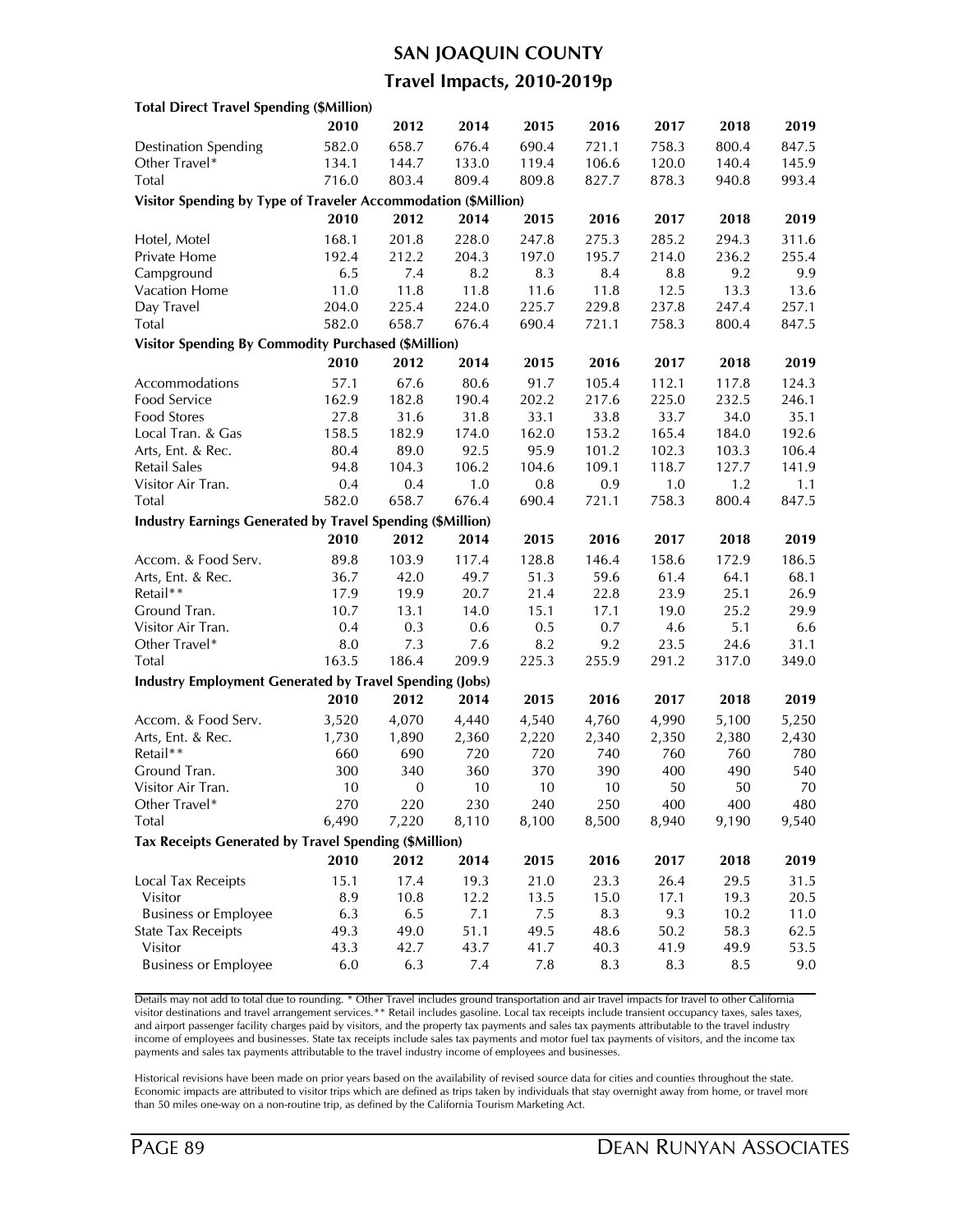#### **SAN LUIS OBISPO COUNTY**

### **Travel Impacts, 2010-2019p**

| <b>Total Direct Travel Spending (\$Million)</b>                   |               |         |         |                 |                  |                  |         |                |
|-------------------------------------------------------------------|---------------|---------|---------|-----------------|------------------|------------------|---------|----------------|
|                                                                   | 2010          | 2012    | 2014    | 2015            | 2016             | 2017             | 2018    | 2019           |
| <b>Destination Spending</b>                                       | 1,273.6       | 1,460.3 | 1,562.3 | 1,606.9         | 1,622.7          | 1,716.0          | 1,837.0 | 1,935.2        |
| Other Travel*                                                     | 74.5          | 79.8    | 67.2    | 61.8            | 57.2             | 65.8             | 77.9    | 83.3           |
| Total                                                             | 1,348.1       | 1,540.1 | 1,629.5 | 1,668.7         | 1,680.0          | 1,781.8          | 1,915.0 | 2,018.5        |
| Visitor Spending by Type of Traveler Accommodation (\$Million)    |               |         |         |                 |                  |                  |         |                |
|                                                                   | 2010          | 2012    | 2014    | 2015            | 2016             | 2017             | 2018    | 2019           |
|                                                                   | 747.1         | 880.5   | 966.5   |                 | 1,015.4          |                  |         |                |
| Hotel, Motel<br>Private Home                                      | 85.7          | 93.0    | 92.4    | 1,002.0<br>96.4 | 96.9             | 1,077.1<br>107.6 | 1,147.2 | 1,202.1        |
|                                                                   |               | 127.3   | 134.9   | 137.1           | 138.7            | 145.6            | 120.6   | 131.3<br>164.7 |
| Campground                                                        | 115.9<br>37.5 | 40.1    | 40.0    | 40.8            | 41.4             | 44.7             | 152.8   | 51.7           |
| Vacation Home                                                     | 287.4         | 319.4   |         |                 |                  |                  | 50.5    | 385.4          |
| Day Travel                                                        |               |         | 328.5   | 330.5           | 330.2<br>1,622.7 | 341.1            | 366.0   |                |
| <b>Total</b>                                                      | 1,273.6       | 1,460.3 | 1,562.3 | 1,606.9         |                  | 1,716.0          | 1,837.0 | 1,935.2        |
| <b>Visitor Spending By Commodity Purchased (\$Million)</b>        |               |         |         |                 |                  |                  |         |                |
|                                                                   | 2010          | 2012    | 2014    | 2015            | 2016             | 2017             | 2018    | 2019           |
| Accommodations                                                    | 291.4         | 345.4   | 406.7   | 435.4           | 453.1            | 477.1            | 505.7   | 528.3          |
| Food Service                                                      | 358.0         | 407.7   | 429.6   | 447.2           | 459.8            | 487.2            | 519.3   | 551.8          |
| Food Stores                                                       | 57.6          | 65.5    | 68.1    | 70.5            | 70.5             | 71.8             | 73.6    | 77.8           |
| Local Tran. & Gas                                                 | 173.1         | 202.6   | 197.0   | 181.0           | 165.1            | 182.8            | 210.0   | 222.4          |
| Arts, Ent. & Rec.                                                 | 168.4         | 189.2   | 199.0   | 202.4           | 204.1            | 211.2            | 220.1   | 227.9          |
| <b>Retail Sales</b>                                               | 218.2         | 242.3   | 250.9   | 257.8           | 256.1            | 270.0            | 289.1   | 305.2          |
| Visitor Air Tran.                                                 | 6.9           | 7.7     | 11.0    | 12.5            | 13.9             | 15.9             | 19.3    | 21.7           |
| Total                                                             | 1,273.6       | 1,460.3 | 1,562.3 | 1,606.9         | 1,622.7          | 1,716.0          | 1,837.0 | 1,935.2        |
| <b>Industry Earnings Generated by Travel Spending (\$Million)</b> |               |         |         |                 |                  |                  |         |                |
|                                                                   | 2010          | 2012    | 2014    | 2015            | 2016             | 2017             | 2018    | 2019           |
| Accom. & Food Serv.                                               | 253.4         | 294.0   | 334.9   | 356.6           | 386.2            | 439.3            | 472.4   | 508.6          |
| Arts, Ent. & Rec.                                                 | 83.0          | 96.3    | 98.0    | 105.0           | 111.2            | 123.6            | 128.5   | 137.1          |
| Retail**                                                          | 39.0          | 44.1    | 46.8    | 49.4            | 50.3             | 52.1             | 54.7    | 56.9           |
| Ground Tran.                                                      | 13.0          | 16.1    | 17.4    | 18.3            | 20.0             | 23.2             | 32.8    | 39.5           |
| Visitor Air Tran.                                                 | 2.9           | 3.4     | 4.3     | 5.2             | 4.4              | 5.8              | 6.1     | 29.4           |
| Other Travel*                                                     | 10.9          | 11.5    | 8.8     | 9.3             | 7.9              | 10.4             | 10.9    | 44.6           |
| Total                                                             | 402.1         | 465.5   | 510.1   | 543.9           | 580.0            | 654.3            | 705.5   | 816.1          |
| <b>Industry Employment Generated by Travel Spending (Jobs)</b>    |               |         |         |                 |                  |                  |         |                |
|                                                                   | 2010          | 2012    | 2014    | 2015            | 2016             | 2017             | 2018    | 2019           |
| Accom. & Food Serv.                                               | 9,150         | 10,370  | 11,010  | 11,080          | 11,460           | 12,580           | 12,910  | 13,410         |
| Arts, Ent. & Rec.                                                 | 4,520         | 5,300   | 5,410   | 5,280           | 5,300            | 5,650            | 5,910   | 6,340          |
| Retail**                                                          | 1,340         | 1,450   | 1,470   | 1,470           | 1,480            | 1,520            | 1,560   | 1,580          |
| Ground Tran.                                                      | 380           | 440     | 460     | 460             | 470              | 490              | 640     | 710            |
| Visitor Air Tran.                                                 | 50            | 50      | 60      | 70              | 70               | 100              | 100     | 300            |
| Other Travel*                                                     | 300           | 270     | 170     | 170             | 150              | 210              | 220     | 510            |
| Total                                                             | 15,740        | 17,890  | 18,580  | 18,530          | 18,930           | 20,550           | 21,340  | 22,860         |
| Tax Receipts Generated by Travel Spending (\$Million)             |               |         |         |                 |                  |                  |         |                |
|                                                                   |               |         |         |                 |                  |                  |         |                |
|                                                                   | 2010          | 2012    | 2014    | 2015            | 2016             | 2017             | 2018    | 2019           |
| Local Tax Receipts                                                | 50.3          | 57.1    | 65.6    | 69.9            | 72.4             | 76.6             | 84.2    | 90.0           |
| Visitor                                                           | 35.0          | 41.3    | 48.9    | 52.3            | 54.3             | 57.0             | 62.6    | 65.6           |
| <b>Business or Employee</b>                                       | 15.3          | 15.7    | 16.7    | 17.6            | 18.1             | 19.6             | 21.6    | 24.5           |
| <b>State Tax Receipts</b>                                         | 69.9          | 71.1    | 76.8    | 76.8            | 75.2             | 77.7             | 84.9    | 91.8           |
| Visitor                                                           | 55.4          | 55.3    | 58.6    | 57.8            | 56.1             | 57.9             | 65.1    | 69.6           |
| <b>Business or Employee</b>                                       | 14.4          | 15.8    | 18.2    | 19.0            | 19.1             | 19.8             | 19.8    | 22.2           |

Details may not add to total due to rounding. \* Other Travel includes ground transportation and air travel impacts for travel to other California visitor destinations and travel arrangement services.\*\* Retail includes gasoline. Local tax receipts include transient occupancy taxes, sales taxes, and airport passenger facility charges paid by visitors, and the property tax payments and sales tax payments attributable to the travel industry income of employees and businesses. State tax receipts include sales tax payments and motor fuel tax payments of visitors, and the income tax payments and sales tax payments attributable to the travel industry income of employees and businesses.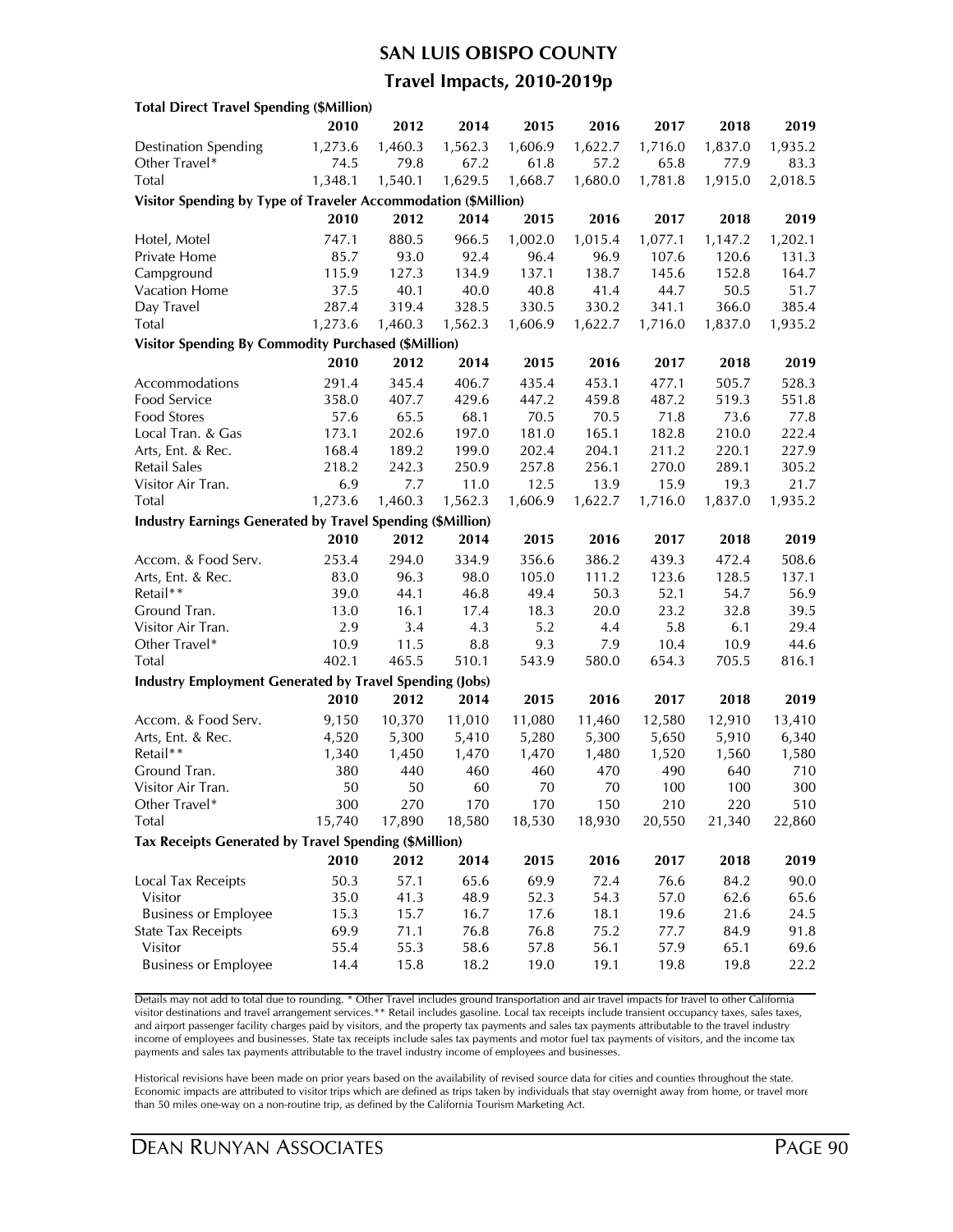### **SAN MATEO COUNTY**

### **Travel Impacts, 2010-2019p**

| <b>Total Direct Travel Spending (\$Million)</b>                   |         |         |         |         |         |         |         |         |
|-------------------------------------------------------------------|---------|---------|---------|---------|---------|---------|---------|---------|
|                                                                   | 2010    | 2012    | 2014    | 2015    | 2016    | 2017    | 2018    | 2019    |
| <b>Destination Spending</b>                                       | 2,547.7 | 2,986.4 | 3,258.4 | 3,427.2 | 3,518.1 | 3,661.8 | 3,983.5 | 4,059.1 |
| Other Travel*                                                     | 248.9   | 245.6   | 260.9   | 302.6   | 294.5   | 335.7   | 373.6   | 433.1   |
| <b>Total</b>                                                      | 2,796.6 | 3,232.0 | 3,519.3 | 3,729.8 | 3,812.5 | 3,997.5 | 4,357.1 | 4,492.2 |
| Visitor Spending by Type of Traveler Accommodation (\$Million)    |         |         |         |         |         |         |         |         |
|                                                                   | 2010    | 2012    | 2014    | 2015    | 2016    | 2017    | 2018    | 2019    |
| Hotel, Motel                                                      | 1,707   | 2,050   | 2,309   | 2,463   | 2,549   | 2,638   | 2,869   | 2,911   |
| Private Home                                                      | 279     | 308     | 309     | 314     | 316     | 347     | 382     | 406     |
| Campground                                                        | 28      | 30      | 30      | 31      | 31      | 33      | 35      | 37      |
| Vacation Home                                                     | 18      | 19      | 19      | 19      | 19      | 21      | 23      | 24      |
| Day Travel                                                        | 516     | 580     | 591     | 600     | 602     | 622     | 675     | 681     |
| <b>Total</b>                                                      | 2,548   | 2,986   | 3,258   | 3,427   | 3,518   | 3,662   | 3,984   | 4,059   |
| <b>Visitor Spending By Commodity Purchased (\$Million)</b>        |         |         |         |         |         |         |         |         |
|                                                                   | 2010    | 2012    | 2014    | 2015    | 2016    | 2017    | 2018    | 2019    |
|                                                                   |         |         |         |         |         |         |         |         |
| Accommodations                                                    | 440.9   | 600.7   | 776.7   | 873.8   | 919.7   | 948.4   | 1,050.9 | 1,079.7 |
| Food Service                                                      | 703.5   | 799.6   | 835.7   | 881.3   | 917.3   | 965.8   | 1,049.1 | 1,074.8 |
| <b>Food Stores</b>                                                | 77.1    | 88.9    | 90.3    | 93.9    | 93.5    | 94.8    | 98.9    | 99.8    |
| Local Tran. & Gas                                                 | 536.5   | 616.2   | 645.3   | 642.3   | 639.1   | 662.5   | 718.4   | 720.8   |
| Arts, Ent. & Rec.                                                 | 397.2   | 445.0   | 463.5   | 477.3   | 486.9   | 500.6   | 531.0   | 529.6   |
| Retail Sales                                                      | 392.5   | 436.0   | 446.9   | 458.8   | 461.5   | 489.8   | 535.2   | 554.4   |
| Visitor Air Tran.                                                 | 0.0     | 0.0     | 0.0     | 0.0     | 0.0     | 0.0     | 0.0     | 0.0     |
| Total                                                             | 2,547.7 | 2,986.4 | 3,258.4 | 3,427.2 | 3,518.1 | 3,661.8 | 3,983.5 | 4,059.1 |
| <b>Industry Earnings Generated by Travel Spending (\$Million)</b> |         |         |         |         |         |         |         |         |
|                                                                   | 2010    | 2012    | 2014    | 2015    | 2016    | 2017    | 2018    | 2019    |
| Accom. & Food Serv.                                               | 398     | 485     | 588     | 654     | 700     | 768     | 867     | 907     |
| Arts, Ent. & Rec.                                                 | 161     | 187     | 207     | 221     | 237     | 249     | 273     | 280     |
| Retail**                                                          | 63      | 71      | 75      | 79      | 81      | 83      | 92      | 92      |
| Ground Tran.                                                      | 70      | 86      | 93      | 104     | 111     | 116     | 135     | 147     |
| Visitor Air Tran.                                                 | 513     | 607     | 692     | 747     | 1,008   | 1,151   | 1,192   | 549     |
| Other Travel*                                                     | 533     | 586     | 674     | 783     | 1,053   | 1,229   | 1,311   | 678     |
| <b>Total</b>                                                      | 1,739   | 2,022   | 2,330   | 2,588   | 3,191   | 3,596   | 3,870   | 2,654   |
| <b>Industry Employment Generated by Travel Spending (Jobs)</b>    |         |         |         |         |         |         |         |         |
|                                                                   | 2010    | 2012    | 2014    | 2015    | 2016    | 2017    | 2018    | 2019    |
| Accom. & Food Serv.                                               | 12,510  | 14,230  | 16,030  | 16,540  | 16,580  | 17,390  | 18,600  | 18,500  |
| Arts, Ent. & Rec.                                                 | 5,870   | 7,280   | 7,560   | 7,970   | 8,250   | 8,590   | 9,020   | 8,670   |
| Retail**                                                          | 1,570   | 1,710   | 1,830   | 1,760   | 1,700   | 1,710   | 1,800   | 1,780   |
| Ground Tran.                                                      | 1,670   | 1,910   | 2,070   | 2,240   | 2,260   | 2,270   | 2,510   | 2,580   |
| Visitor Air Tran.                                                 | 7,170   | 7,720   | 8,360   | 8,710   | 9,590   | 9,860   | 9,880   | 6,200   |
| Other Travel*                                                     | 7,490   | 7,610   | 8,310   | 9,340   | 10,410  | 10,850  | 11,130  | 7,560   |
| <b>Total</b>                                                      | 36,290  | 40,460  | 44,160  | 46,560  | 48,790  | 50,680  | 52,940  | 45,290  |
| Tax Receipts Generated by Travel Spending (\$Million)             |         |         |         |         |         |         |         |         |
|                                                                   | 2010    | 2012    | 2014    | 2015    | 2016    | 2017    | 2018    | 2019    |
| Local Tax Receipts                                                | 166.6   | 193.1   | 234.4   | 255.3   | 280.4   | 294.2   | 335.3   | 294.9   |
| Visitor                                                           | 96.2    | 119.7   | 149.6   | 162.1   | 169.9   | 175.1   | 202.8   | 206.0   |
| <b>Business or Employee</b>                                       | 70.4    | 73.5    | 84.9    | 93.2    | 110.5   | 119.1   | 132.5   | 88.9    |
| <b>State Tax Receipts</b>                                         | 175.0   | 179.3   | 197.8   | 204.7   | 216.4   | 221.5   | 230.7   | 207.0   |
| Visitor                                                           | 118.3   | 117.3   | 125.0   | 125.7   | 125.1   | 127.3   | 139.7   | 143.8   |
| <b>Business or Employee</b>                                       | 56.7    | 62.0    | 72.9    | 79.0    | 91.3    | 94.2    | 91.0    | 63.1    |
|                                                                   |         |         |         |         |         |         |         |         |

Details may not add to total due to rounding. \* Other Travel includes ground transportation and air travel impacts for travel to other California visitor destinations and travel arrangement services.\*\* Retail includes gasoline. Local tax receipts include transient occupancy taxes, sales taxes, and airport passenger facility charges paid by visitors, and the property tax payments and sales tax payments attributable to the travel industry income of employees and businesses. State tax receipts include sales tax payments and motor fuel tax payments of visitors, and the income tax payments and sales tax payments attributable to the travel industry income of employees and businesses.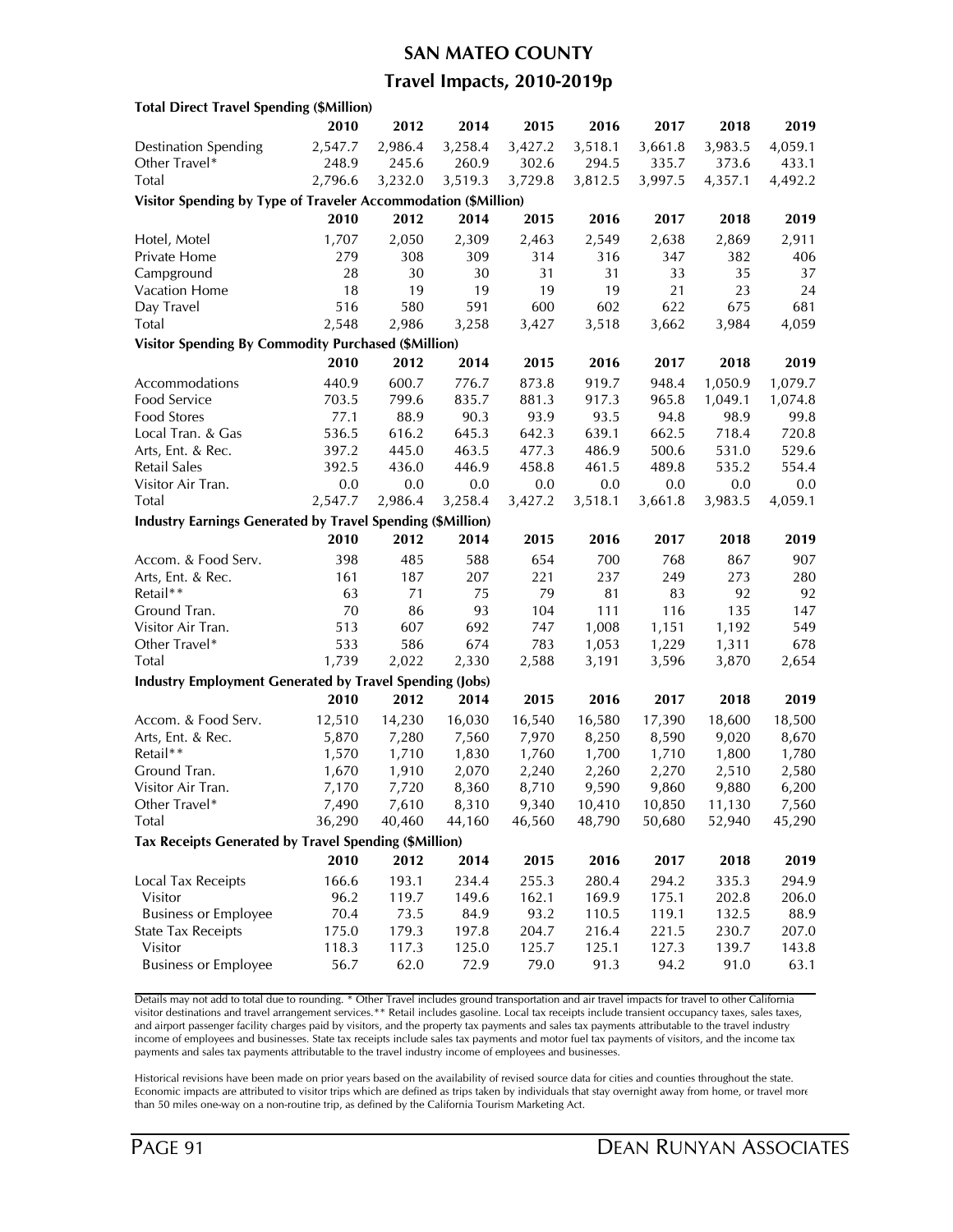#### **SANTA BARBARA COUNTY**

### **Travel Impacts, 2010-2019p**

| <b>Total Direct Travel Spending (\$Million)</b>                |         |         |         |         |         |         |         |         |
|----------------------------------------------------------------|---------|---------|---------|---------|---------|---------|---------|---------|
|                                                                | 2010    | 2012    | 2014    | 2015    | 2016    | 2017    | 2018    | 2019    |
| <b>Destination Spending</b>                                    | 1,451   | 1,577   | 1,714   | 1,774   | 1,775   | 1,818   | 1,832   | 1,977   |
| Other Travel*                                                  | 136     | 144     | 139     | 131     | 129     | 135     | 151     | 164     |
| Total                                                          | 1,588   | 1,722   | 1,853   | 1,906   | 1,904   | 1,953   | 1,983   | 2,141   |
| Visitor Spending by Type of Traveler Accommodation (\$Million) |         |         |         |         |         |         |         |         |
|                                                                | 2010    | 2012    | 2014    | 2015    | 2016    | 2017    | 2018    | 2019    |
| Hotel, Motel                                                   | 886.6   | 971.4   | 1,085.6 | 1,135.2 | 1,139.3 | 1,142.6 | 1,126.2 | 1,228.8 |
| Private Home                                                   | 139.6   | 148.6   | 151.0   | 154.6   | 152.4   | 169.9   | 187.8   | 205.7   |
| Campground                                                     | 48.1    | 53.1    | 57.5    | 59.0    | 59.7    | 62.6    | 65.7    | 70.9    |
| Vacation Home                                                  | 31.4    | 33.5    | 33.7    | 34.4    | 34.9    | 37.8    | 42.7    | 43.7    |
| Day Travel                                                     | 345.6   | 370.7   | 386.5   | 391.2   | 388.2   | 405.2   | 409.3   | 427.9   |
| <b>Total</b>                                                   | 1,451.4 | 1,577.4 | 1,714.3 | 1,774.4 | 1,774.5 | 1,818.1 | 1,831.7 | 1,976.9 |
| <b>Visitor Spending By Commodity Purchased (\$Million)</b>     |         |         |         |         |         |         |         |         |
|                                                                | 2010    | 2012    | 2014    | 2015    | 2016    | 2017    | 2018    | 2019    |
| Accommodations                                                 | 320.8   | 360.2   | 435.2   | 467.5   | 481.0   | 484.6   | 464.0   | 522.7   |
| Food Service                                                   | 410.6   | 443.0   | 473.0   | 496.7   | 506.8   | 520.0   | 528.6   | 560.9   |
| <b>Food Stores</b>                                             | 47.2    | 52.5    | 55.0    | 57.2    | 56.5    | 56.8    | 56.5    | 59.1    |
| Local Tran. & Gas                                              | 198.0   | 221.5   | 220.1   | 205.1   | 187.0   | 200.2   | 218.4   | 229.6   |
| Arts, Ent. & Rec.                                              | 193.3   | 205.8   | 219.3   | 225.0   | 225.0   | 225.8   | 224.2   | 231.7   |
| <b>Retail Sales</b>                                            | 252.0   | 265.1   | 278.1   | 290.0   | 286.0   | 295.8   | 302.5   | 321.9   |
| Visitor Air Tran.                                              | 29.5    | 29.2    | 33.8    | 32.9    | 32.1    | 35.0    | 37.5    | 50.8    |
| Total                                                          | 1,451.4 | 1,577.4 | 1,714.3 | 1,774.4 | 1,774.5 | 1,818.1 | 1,831.7 | 1,976.9 |
| Industry Earnings Generated by Travel Spending (\$Million)     |         |         |         |         |         |         |         |         |
|                                                                | 2010    | 2012    | 2014    | 2015    | 2016    | 2017    | 2018    | 2019    |
| Accom. & Food Serv.                                            | 296.3   | 324.6   | 379.6   | 415.3   | 425.7   | 457.4   | 470.2   | 521.6   |
| Arts, Ent. & Rec.                                              | 84.6    | 93.0    | 103.6   | 105.3   | 104.3   | 114.3   | 117.5   | 125.1   |
| Retail**                                                       | 39.6    | 42.8    | 46.0    | 49.2    | 49.7    | 49.6    | 50.3    | 52.3    |
| Ground Tran.                                                   | 16.2    | 19.0    | 20.8    | 22.4    | 23.9    | 26.4    | 34.5    | 41.0    |
| Visitor Air Tran.                                              | 8.1     | 9.4     | 4.2     | 5.3     | 4.0     | 4.5     | 4.7     | 5.9     |
| Other Travel*                                                  | 20.6    | 22.8    | 16.6    | 18.6    | 19.7    | 19.4    | 20.7    | 21.8    |
| Total                                                          | 465.3   | 511.7   | 570.8   | 616.1   | 627.4   | 671.5   | 697.8   | 767.8   |
| <b>Industry Employment Generated by Travel Spending (Jobs)</b> |         |         |         |         |         |         |         |         |
|                                                                | 2010    | 2012    | 2014    | 2015    | 2016    | 2017    | 2018    | 2019    |
| Accom. & Food Serv.                                            | 9,220   | 9,640   | 10,640  | 11,070  | 10,970  | 11,120  | 11,040  | 11,820  |
| Arts, Ent. & Rec.                                              | 3,730   | 4,070   | 4,330   | 4,400   | 4,330   | 4,580   | 5,230   | 5,590   |
| Retail**                                                       | 1,190   | 1,220   | 1,270   | 1,360   | 1,350   | 1,310   | 1,300   | 1,330   |
| Ground Tran.                                                   | 450     | 500     | 530     | 540     | 550     | 550     | 670     | 740     |
| Visitor Air Tran.                                              | 140     | 140     | 90      | 90      | 60      | 60      | 60      | 80      |
| Other Travel*                                                  | 410     | 420     | 340     | 360     | 360     | 340     | 350     | 370     |
| <b>Total</b>                                                   | 15,130  | 15,990  | 17,210  | 17,820  | 17,630  | 17,970  | 18,650  | 19,910  |
| Tax Receipts Generated by Travel Spending (\$Million)          |         |         |         |         |         |         |         |         |
|                                                                | 2010    | 2012    | 2014    | 2015    | 2016    | 2017    | 2018    | 2019    |
| Local Tax Receipts                                             | 59.7    | 64.2    | 73.9    | 79.4    | 81.5    | 84.7    | 85.6    | 94.8    |
| Visitor                                                        | 41.6    | 46.5    | 54.9    | 59.0    | 61.6    | 64.2    | 64.0    | 71.6    |
| <b>Business or Employee</b>                                    | 18.1    | 17.8    | 19.0    | 20.4    | 20.0    | 20.5    | 21.6    | 23.2    |
| <b>State Tax Receipts</b>                                      | 81.5    | 79.0    | 86.6    | 87.2    | 84.0    | 84.3    | 89.1    | 95.2    |
| Visitor                                                        | 65.0    | 62.0    | 66.4    | 66.0    | 63.5    | 64.1    | 69.5    | 74.1    |
| <b>Business or Employee</b>                                    | 16.5    | 17.1    | 20.2    | 21.3    | 20.5    | 20.2    | 19.6    | 21.1    |
|                                                                |         |         |         |         |         |         |         |         |

Details may not add to total due to rounding. \* Other Travel includes ground transportation and air travel impacts for travel to other California visitor destinations and travel arrangement services.\*\* Retail includes gasoline. Local tax receipts include transient occupancy taxes, sales taxes, and airport passenger facility charges paid by visitors, and the property tax payments and sales tax payments attributable to the travel industry income of employees and businesses. State tax receipts include sales tax payments and motor fuel tax payments of visitors, and the income tax payments and sales tax payments attributable to the travel industry income of employees and businesses.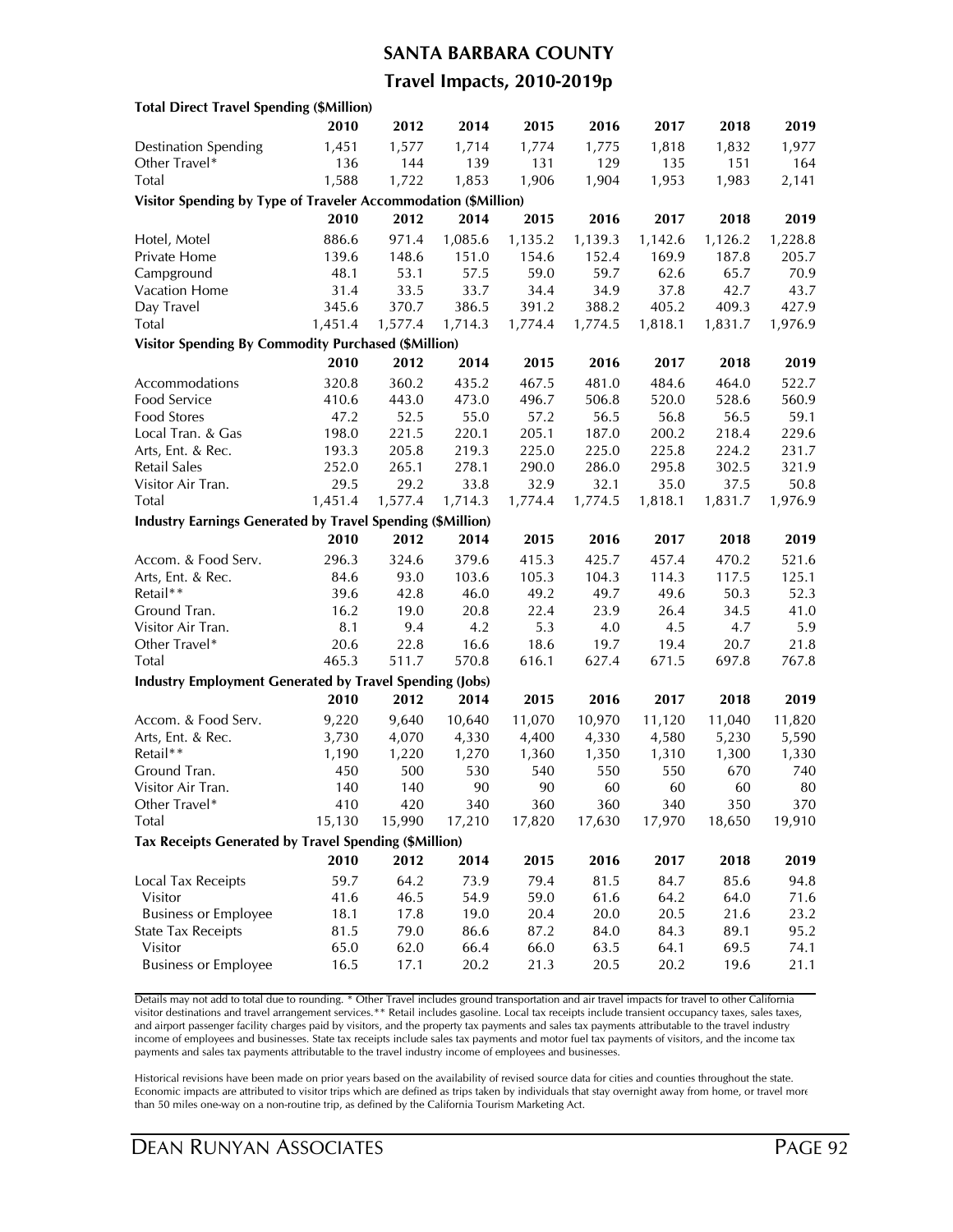### **SANTA CLARA COUNTY**

### **Travel Impacts, 2010-2019p**

| <b>Total Direct Travel Spending (\$Million)</b>                   |         |         |         |         |         |         |         |         |
|-------------------------------------------------------------------|---------|---------|---------|---------|---------|---------|---------|---------|
|                                                                   | 2010    | 2012    | 2014    | 2015    | 2016    | 2017    | 2018    | 2019    |
| <b>Destination Spending</b>                                       | 3,661   | 4,291   | 4,794   | 5,041   | 5,220   | 6,018   | 6,173   | 6,214   |
| Other Travel*                                                     | 747     | 894     | 975     | 1,049   | 1,084   | 1,203   | 1,272   | 1,414   |
| Total                                                             | 4,408   | 5,184   | 5,769   | 6,090   | 6,304   | 7,221   | 7,446   | 7,629   |
| Visitor Spending by Type of Traveler Accommodation (\$Million)    |         |         |         |         |         |         |         |         |
|                                                                   | 2010    | 2012    | 2014    | 2015    | 2016    | 2017    | 2018    | 2019    |
| Hotel, Motel                                                      | 2,298.6 | 2,779.7 | 3,236.4 | 3,479.7 | 3,651.2 | 4,339.6 | 4,366.8 | 4,304.5 |
| Private Home                                                      | 545.4   | 595.7   | 609.3   | 609.5   | 610.2   | 673.3   | 732.8   | 803.7   |
| Campground                                                        | 30.9    | 39.5    | 49.0    | 48.8    | 49.3    | 51.8    | 54.3    | 58.6    |
| Vacation Home                                                     | 22.2    | 24.0    | 24.3    | 25.0    | 25.3    | 26.9    | 29.3    | 30.0    |
| Day Travel                                                        | 763.9   | 851.6   | 875.5   | 877.7   | 883.7   | 926.5   | 990.1   | 1,017.6 |
| <b>Total</b>                                                      | 3,661.0 | 4,290.5 | 4,794.5 | 5,040.6 | 5,219.7 | 6,018.0 | 6,173.3 | 6,214.4 |
| <b>Visitor Spending By Commodity Purchased (\$Million)</b>        |         |         |         |         |         |         |         |         |
|                                                                   | 2010    | 2012    | 2014    | 2015    | 2016    | 2017    | 2018    | 2019    |
| Accommodations                                                    | 651.0   | 876.0   | 1,181.0 | 1,368.4 | 1,469.0 | 1,753.2 | 1,738.7 | 1,727.7 |
| Food Service                                                      | 1,056.6 | 1,208.7 | 1,289.2 | 1,343.1 | 1,410.2 | 1,630.6 | 1,682.0 | 1,692.5 |
| <b>Food Stores</b>                                                | 122.3   | 142.6   | 148.9   | 153.0   | 153.5   | 164.8   | 165.9   | 167.1   |
| Local Tran. & Gas                                                 | 506.0   | 587.2   | 593.6   | 560.6   | 538.0   | 620.7   | 668.5   | 671.2   |
| Arts, Ent. & Rec.                                                 | 538.4   | 606.3   | 644.0   | 655.3   | 674.2   | 757.4   | 764.5   | 750.8   |
| Retail Sales                                                      | 560.7   | 624.9   | 652.4   | 658.6   | 667.7   | 767.9   | 798.7   | 818.9   |
| Visitor Air Tran.                                                 | 226.0   | 244.8   | 285.4   | 301.6   | 307.2   | 323.3   | 355.0   | 386.2   |
| Total                                                             | 3,661.0 | 4,290.5 | 4,794.5 | 5,040.6 | 5,219.7 | 6,018.0 | 6,173.3 | 6,214.4 |
| <b>Industry Earnings Generated by Travel Spending (\$Million)</b> |         |         |         |         |         |         |         |         |
|                                                                   | 2010    | 2012    | 2014    | 2015    | 2016    | 2017    | 2018    | 2019    |
| Accom. & Food Serv.                                               | 612.6   | 745.5   | 893.8   | 970.3   | 1,082.0 | 1,143.1 | 1,173.3 | 1,199.5 |
| Arts, Ent. & Rec.                                                 | 223.5   | 260.1   | 315.2   | 322.9   | 345.5   | 378.7   | 395.6   | 400.2   |
| Retail**                                                          | 86.3    | 98.6    | 105.1   | 109.4   | 113.1   | 113.5   | 115.6   | 116.2   |
| Ground Tran.                                                      | 51.7    | 63.8    | 70.0    | 75.2    | 82.3    | 99.5    | 124.0   | 137.9   |
| Visitor Air Tran.                                                 | 19.0    | 21.4    | 24.7    | 27.4    | 26.3    | 25.4    | 26.5    | 22.4    |
| Other Travel*                                                     | 91.4    | 118.0   | 146.0   | 186.5   | 204.9   | 217.2   | 218.7   | 251.4   |
| <b>Total</b>                                                      | 1,084.5 | 1,307.4 | 1,554.7 | 1,691.8 | 1,854.3 | 1,977.4 | 2,053.7 | 2,127.5 |
| <b>Industry Employment Generated by Travel Spending (Jobs)</b>    |         |         |         |         |         |         |         |         |
|                                                                   | 2010    | 2012    | 2014    | 2015    | 2016    | 2017    | 2018    | 2019    |
| Accom. & Food Serv.                                               | 20,110  | 23,350  | 25,850  | 26,360  | 27,490  | 27,700  | 26,640  | 25,390  |
| Arts, Ent. & Rec.                                                 | 5,860   | 6,370   | 7,150   | 7,560   | 7,790   | 7,860   | 7,820   | 8,410   |
| Retail**                                                          | 2,310   | 2,480   | 2,470   | 2,420   | 2,570   | 2,490   | 2,430   | 2,420   |
| Ground Tran.                                                      | 1,370   | 1,580   | 1,710   | 1,760   | 1,810   | 2,030   | 2,370   | 2,460   |
| Visitor Air Tran.                                                 | 320     | 330     | 360     | 380     | 360     | 350     | 350     | 390     |
| Other Iravel*                                                     | 1,770   | 1,900   | 2,080   | 2,150   | 2,430   | 2,660   | 2,770   | 3,770   |
| Total                                                             | 31,750  | 36,000  | 39,610  | 40,630  | 42,450  | 43,090  | 42,380  | 42,840  |
| Tax Receipts Generated by Travel Spending (\$Million)             |         |         |         |         |         |         |         |         |
|                                                                   | 2010    | 2012    | 2014    | 2015    | 2016    | 2017    | 2018    | 2019    |
| Local Tax Receipts                                                | 141.8   | 172.2   | 215.5   | 239.2   | 261.7   | 285.0   | 319.3   | 320.5   |
| Visitor                                                           | 98.4    | 124.8   | 160.3   | 179.7   | 199.0   | 218.8   | 250.3   | 250.6   |
| <b>Business or Employee</b>                                       | 43.4    | 47.3    | 55.2    | 59.5    | 62.7    | 66.2    | 69.0    | 69.9    |
| <b>State Tax Receipts</b>                                         | 210.6   | 214.5   | 235.9   | 235.7   | 234.9   | 250.3   | 267.5   | 274.4   |
| Visitor                                                           | 172.1   | 171.3   | 182.6   | 178.9   | 176.1   | 193.7   | 212.2   | 218.3   |
| <b>Business or Employee</b>                                       | 38.5    | 43.2    | 53.3    | 56.7    | 58.8    | 56.5    | 55.2    | 56.1    |
|                                                                   |         |         |         |         |         |         |         |         |

Details may not add to total due to rounding. \* Other Travel includes ground transportation and air travel impacts for travel to other California visitor destinations and travel arrangement services.\*\* Retail includes gasoline. Local tax receipts include transient occupancy taxes, sales taxes, and airport passenger facility charges paid by visitors, and the property tax payments and sales tax payments attributable to the travel industry income of employees and businesses. State tax receipts include sales tax payments and motor fuel tax payments of visitors, and the income tax payments and sales tax payments attributable to the travel industry income of employees and businesses.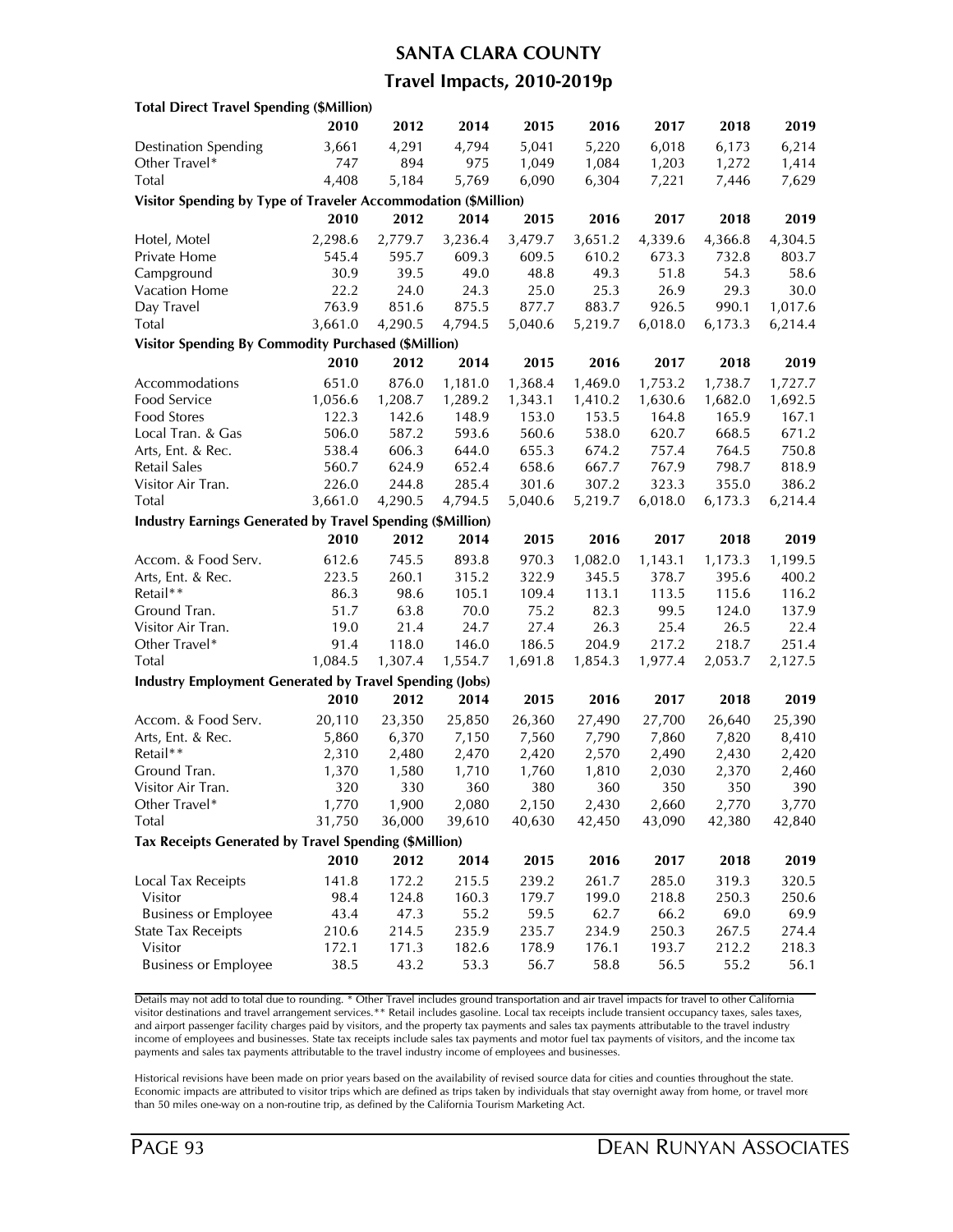#### **SANTA CRUZ COUNTY**

### **Travel Impacts, 2010-2019p**

| <b>Total Direct Travel Spending (\$Million)</b>                |                  |                  |                  |                |              |                |                  |                  |
|----------------------------------------------------------------|------------------|------------------|------------------|----------------|--------------|----------------|------------------|------------------|
|                                                                | 2010             | 2012             | 2014             | 2015           | 2016         | 2017           | 2018             | 2019             |
| <b>Destination Spending</b>                                    | 721.2            | 810.0            | 848.7            | 879.6          | 903.5        | 976.2          | 1,025.0          | 1,020.0          |
| Other Travel*                                                  | 54.1             | 58.0             | 54.9             | 48.5           | 42.3         | 46.8           | 53.2             | 55.4             |
| Total                                                          | 775.3            | 868.1            | 903.6            | 928.1          | 945.7        | 1,023.0        | 1,078.2          | 1,075.4          |
| Visitor Spending by Type of Traveler Accommodation (\$Million) |                  |                  |                  |                |              |                |                  |                  |
|                                                                | 2010             | 2012             | 2014             | 2015           | 2016         | 2017           | 2018             | 2019             |
| Hotel, Motel                                                   | 351.0            | 412.8            | 447.9            | 475.5          | 498.5        | 548.9          | 566.9            | 545.9            |
| Private Home                                                   | 66.8             | 71.6             | 69.7             | 68.7           | 67.8         | 74.6           | 81.1             | 86.2             |
| Campground                                                     | 58.2             | 62.2             | 67.4             | 69.1           | 69.9         | 73.3           | 77.0             | 83.0             |
| <b>Vacation Home</b>                                           | 85.2             | 90.5             | 90.7             | 93.0           | 94.3         | 99.7           | 108.6            | 111.3            |
| Day Travel                                                     | 160.1            | 172.9            | 173.0            | 173.3          | 172.9        | 179.6          | 191.4            | 193.6            |
| <b>Total</b>                                                   | 721.2            | 810.0            | 848.7            | 879.6          | 903.5        | 976.2          | 1,025.0          | 1,020.0          |
| <b>Visitor Spending By Commodity Purchased (\$Million)</b>     |                  |                  |                  |                |              |                |                  |                  |
|                                                                | 2010             | 2012             | 2014             | 2015           | 2016         | 2017           | 2018             | 2019             |
|                                                                |                  |                  |                  | 248.7          | 264.7        |                |                  |                  |
| Accommodations<br>Food Service                                 | 156.8            | 189.7<br>227.9   | 226.5<br>232.9   |                |              | 285.3<br>277.0 | 296.8<br>287.0   | 291.7<br>286.5   |
|                                                                | 206.7            |                  |                  | 244.1          | 256.0        |                |                  | 45.9             |
| Food Stores<br>Local Tran. & Gas                               | 36.4<br>109.3    | 40.3             | 41.4             | 43.1           | 43.3<br>97.1 | 44.4           | 44.9             |                  |
|                                                                | 106.2            | 123.1            | 116.2<br>117.5   | 106.4          | 123.7        | 108.5<br>130.4 | 123.2            | 125.5<br>128.7   |
| Arts, Ent. & Rec.<br><b>Retail Sales</b>                       | 105.8            | 115.2<br>113.8   | 114.2            | 120.3<br>117.0 | 118.6        | 130.5          | 132.1<br>141.0   | 141.8            |
| Visitor Air Tran.                                              | 0.0              | 0.0              | 0.0              | 0.0            | 0.0          | 0.0            | 0.0              | 0.0              |
| Total                                                          | 721.2            | 810.0            | 848.7            | 879.6          | 903.5        | 976.2          | 1,025.0          | 1,020.0          |
|                                                                |                  |                  |                  |                |              |                |                  |                  |
| Industry Earnings Generated by Travel Spending (\$Million)     |                  |                  |                  |                |              |                |                  |                  |
|                                                                | 2010             | 2012             | 2014             | 2015           | 2016         | 2017           | 2018             | 2019             |
| Accom. & Food Serv.                                            | 129.9            | 150.7            | 173.5            | 190.1          | 209.7        | 225.1          | 239.3            | 241.7            |
| Arts, Ent. & Rec.                                              | 49.0             | 54.9             | 60.1             | 68.4           | 75.9         | 81.6           | 85.6             | 85.9             |
| Retail**                                                       | 19.4             | 21.2             | 21.9             | 23.2           | 24.0         | 23.8           | 24.0             | 24.0             |
| Ground Tran.                                                   | 7.2              | 8.6              | 9.0              | 9.5            | 10.5         | 12.5           | 17.7             | 20.4             |
| Visitor Air Tran.                                              | 0.0              | 0.0              | 0.0              | 0.0            | 0.0          | 0.0            | 0.0              | 0.0              |
| Other Travel*                                                  | 4.6              | 4.3              | 5.3              | 4.8            | 4.5          | 4.6            | 4.6              | 4.9              |
| Total                                                          | 210.1            | 239.8            | 269.8            | 295.9          | 324.6        | 347.6          | 371.2            | 376.8            |
| <b>Industry Employment Generated by Travel Spending (Jobs)</b> |                  |                  |                  |                |              |                |                  |                  |
|                                                                | 2010             | 2012             | 2014             | 2015           | 2016         | 2017           | 2018             | 2019             |
| Accom. & Food Serv.                                            | 4,880            | 5,400            | 5,860            | 6,060          | 6,190        | 6,360          | 6,460            | 6,390            |
| Arts, Ent. & Rec.                                              | 2,450            | 2,980            | 3,100            | 3,350          | 3,410        | 3,680          | 3,670            | 3,390            |
| Retail**                                                       | 640              | 710              | 720              | 700            | 730          | 720            | 700              | 680              |
| Ground Tran.                                                   | 210              | 240              | 240              | 240            | 250          | 270            | 340              | 370              |
| Visitor Air Tran.                                              | $\boldsymbol{0}$ | $\boldsymbol{0}$ | $\boldsymbol{0}$ | $\mathbf{0}$   | $\mathbf{0}$ | $\mathbf{0}$   | $\boldsymbol{0}$ | $\boldsymbol{0}$ |
| Other Iravel*                                                  | 130              | 120              | 130              | 120            | 110          | 120            | 110              | 110              |
| Total                                                          | 8,320            | 9,450            | 10,060           | 10,470         | 10,690       | 11,140         | 11,280           | 10,940           |
| Tax Receipts Generated by Travel Spending (\$Million)          |                  |                  |                  |                |              |                |                  |                  |
|                                                                | 2010             | 2012             | 2014             | 2015           | 2016         | 2017           | 2018             | 2019             |
| <b>Local Tax Receipts</b>                                      | 24.9             | 28.4             | 32.5             | 35.5           | 39.5         | 44.5           | 47.8             | 47.2             |
| Visitor                                                        | 16.7             | 20.0             | 23.3             | 25.6           | 29.0         | 33.3           | 35.8             | 35.2             |
| <b>Business or Employee</b>                                    | 8.2              | 8.4              | 9.2              | 10.0           | 10.5         | 11.2           | 12.1             | 12.0             |
| <b>State Tax Receipts</b>                                      | 41.3             | 40.8             | 43.2             | 43.2           | 42.6         | 43.8           | 48.3             | 49.2             |
| Visitor                                                        | 33.9             | 32.9             | 33.8             | 33.1           | 32.2         | 33.9           | 38.4             | 39.3             |
| <b>Business or Employee</b>                                    | 7.4              | 7.9              | 9.4              | 10.1           | 10.4         | 9.9            | 9.9              | 9.8              |
|                                                                |                  |                  |                  |                |              |                |                  |                  |

Details may not add to total due to rounding. \* Other Travel includes ground transportation and air travel impacts for travel to other California visitor destinations and travel arrangement services.\*\* Retail includes gasoline. Local tax receipts include transient occupancy taxes, sales taxes, and airport passenger facility charges paid by visitors, and the property tax payments and sales tax payments attributable to the travel industry income of employees and businesses. State tax receipts include sales tax payments and motor fuel tax payments of visitors, and the income tax payments and sales tax payments attributable to the travel industry income of employees and businesses.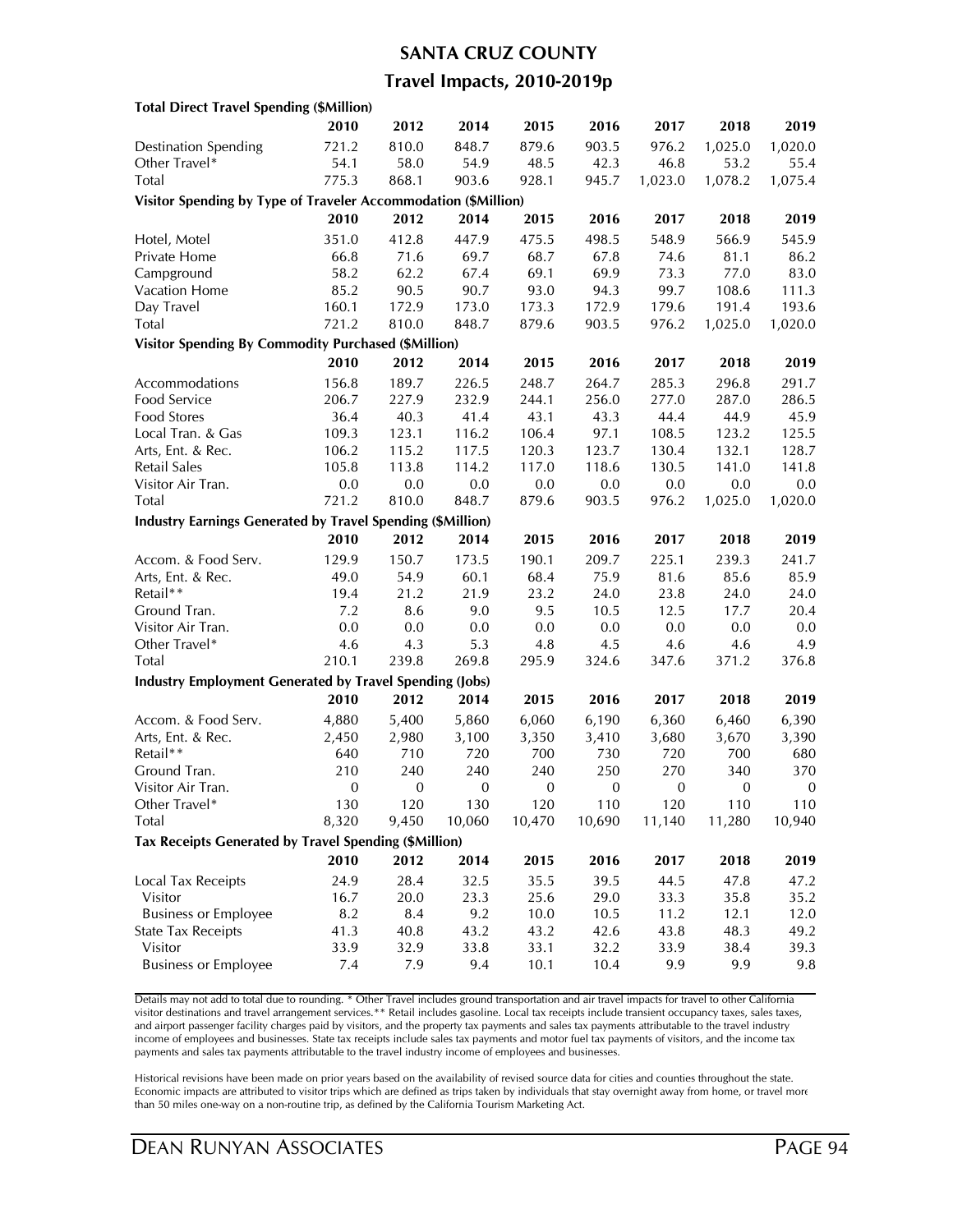#### **SHASTA COUNTY**

### **Travel Impacts, 2010-2019p**

| <b>Total Direct Travel Spending (\$Million)</b>                |             |             |       |       |             |       |             |       |
|----------------------------------------------------------------|-------------|-------------|-------|-------|-------------|-------|-------------|-------|
|                                                                | 2010        | 2012        | 2014  | 2015  | 2016        | 2017  | 2018        | 2019  |
| <b>Destination Spending</b>                                    | 356.0       | 387.7       | 395.4 | 395.9 | 409.7       | 428.4 | 472.7       | 505.0 |
| Other Travel*                                                  | 39.7        | 38.9        | 34.7  | 32.1  | 29.7        | 32.4  | 36.9        | 39.7  |
| Total                                                          | 395.6       | 426.7       | 430.1 | 428.0 | 439.4       | 460.9 | 509.7       | 544.7 |
| Visitor Spending by Type of Traveler Accommodation (\$Million) |             |             |       |       |             |       |             |       |
|                                                                | 2010        | 2012        | 2014  | 2015  | 2016        | 2017  | 2018        | 2019  |
| Hotel, Motel                                                   | 145.9       | 161.4       | 166.5 | 171.9 | 183.4       | 192.5 | 216.9       | 234.8 |
| Private Home                                                   | 44.5        | 47.4        | 45.4  | 43.1  | 42.9        | 46.2  | 51.6        | 55.6  |
| Campground                                                     | 31.9        | 34.8        | 39.4  | 39.5  | 40.0        | 41.9  | 44.0        | 47.4  |
| Vacation Home                                                  | 37.9        | 40.0        | 39.8  | 38.5  | 39.2        | 40.7  | 43.3        | 44.4  |
| Day Travel                                                     | 95.8        | 104.1       | 104.3 | 102.9 | 104.3       | 107.1 | 116.9       | 122.8 |
| Total                                                          | 356.0       | 387.7       | 395.4 | 395.9 | 409.7       | 428.4 | 472.7       | 505.0 |
| <b>Visitor Spending By Commodity Purchased (\$Million)</b>     |             |             |       |       |             |       |             |       |
|                                                                | 2010        | 2012        | 2014  | 2015  | 2016        | 2017  | 2018        | 2019  |
| Accommodations                                                 | 74.4        | 81.7        | 87.0  | 91.2  | 97.8        | 102.7 | 114.7       | 123.2 |
| Food Service                                                   | 91.6        | 100.2       | 103.3 | 106.9 | 113.9       | 118.3 | 128.8       | 138.1 |
| Food Stores                                                    | 19.9        | 22.1        | 23.0  | 23.6  | 23.9        | 24.0  | 24.8        | 26.1  |
| Local Tran. & Gas                                              | 65.0        | 73.6        | 69.8  | 63.0  | 58.3        | 63.7  | 74.6        | 79.0  |
| Arts, Ent. & Rec.                                              | 47.4        | 51.0        | 52.5  | 53.1  | 55.4        | 56.2  | 59.7        | 62.3  |
| Retail Sales                                                   |             |             | 58.0  | 55.6  |             | 60.2  |             | 71.8  |
| Visitor Air Tran.                                              | 53.7<br>3.9 | 57.4<br>1.7 | 1.9   | 2.6   | 57.3<br>3.3 | 3.3   | 67.0<br>3.1 | 4.5   |
| Total                                                          | 356.0       | 387.7       | 395.4 | 395.9 | 409.7       | 428.4 | 472.7       | 505.0 |
|                                                                |             |             |       |       |             |       |             |       |
| Industry Earnings Generated by Travel Spending (\$Million)     |             |             |       |       |             |       |             |       |
|                                                                | 2010        | 2012        | 2014  | 2015  | 2016        | 2017  | 2018        | 2019  |
| Accom. & Food Serv.                                            | 60.2        | 66.7        | 73.7  | 78.0  | 86.4        | 91.7  | 92.9        | 101.7 |
| Arts, Ent. & Rec.                                              | 21.9        | 24.3        | 23.9  | 24.3  | 26.8        | 24.7  | 26.1        | 28.0  |
| Retail**                                                       | 11.0        | 12.0        | 12.5  | 12.6  | 13.2        | 13.7  | 14.1        | 14.9  |
| Ground Tran.                                                   | 4.4         | 5.2         | 5.5   | 5.7   | 6.4         | 7.4   | 10.9        | 13.3  |
| Visitor Air Tran.                                              | 0.9         | 0.9         | 1.2   | 1.3   | 2.5         | 2.8   | 2.8         | 2.9   |
| Other Travel*                                                  | 2.8         | 2.9         | 3.0   | 3.3   | 5.1         | 5.5   | 5.8         | 5.7   |
| Total                                                          | 101.1       | 112.0       | 119.7 | 125.2 | 140.5       | 145.8 | 152.7       | 166.6 |
| <b>Industry Employment Generated by Travel Spending (Jobs)</b> |             |             |       |       |             |       |             |       |
|                                                                | 2010        | 2012        | 2014  | 2015  | 2016        | 2017  | 2018        | 2019  |
| Accom. & Food Serv.                                            | 2,400       | 2,680       | 2,840 | 2,820 | 2,900       | 2,960 | 2,870       | 2,940 |
| Arts, Ent. & Rec.                                              | 980         | 1,100       | 1,050 | 1,090 | 1,160       | 1,100 | 1,160       | 1,290 |
| Retail**                                                       | 380         | 400         | 410   | 400   | 420         | 420   | 420         | 430   |
| Ground Tran.                                                   | 130         | 140         | 150   | 150   | 150         | 160   | 210         | 240   |
| Visitor Air Tran.                                              | 10          | 10          | 20    | 20    | 30          | 40    | 40          | 40    |
| Other Travel*                                                  | 80          | 80          | 80    | 80    | 110         | 120   | 120         | 120   |
| Total                                                          | 3,990       | 4,420       | 4,550 | 4,560 | 4,770       | 4,800 | 4,820       | 5,060 |
| Tax Receipts Generated by Travel Spending (\$Million)          |             |             |       |       |             |       |             |       |
|                                                                | 2010        | 2012        | 2014  | 2015  | 2016        | 2017  | 2018        | 2019  |
| <b>Local Tax Receipts</b>                                      | 10.7        | 11.3        | 11.9  | 12.4  | 13.4        | 13.9  | 15.9        | 17.2  |
| Visitor                                                        | 6.9         | 7.6         | 8.1   | 8.5   | 9.2         | 9.7   | 11.5        | 12.4  |
| <b>Business or Employee</b>                                    | 3.8         | 3.7         | 3.8   | 3.9   | 4.2         | 4.2   | 4.5         | 4.8   |
| <b>State Tax Receipts</b>                                      | 22.0        | 21.6        | 22.6  | 21.8  | 21.6        | 21.8  | 25.1        | 26.9  |
| Visitor                                                        | 18.2        | 17.6        | 18.1  | 17.2  | 16.7        | 17.2  | 20.5        | 22.0  |
| <b>Business or Employee</b>                                    | $3.8\,$     | 4.0         | 4.5   | 4.6   | 4.8         | 4.6   | 4.6         | 4.9   |
|                                                                |             |             |       |       |             |       |             |       |

Details may not add to total due to rounding. \* Other Travel includes ground transportation and air travel impacts for travel to other California visitor destinations and travel arrangement services.\*\* Retail includes gasoline. Local tax receipts include transient occupancy taxes, sales taxes, and airport passenger facility charges paid by visitors, and the property tax payments and sales tax payments attributable to the travel industry income of employees and businesses. State tax receipts include sales tax payments and motor fuel tax payments of visitors, and the income tax payments and sales tax payments attributable to the travel industry income of employees and businesses.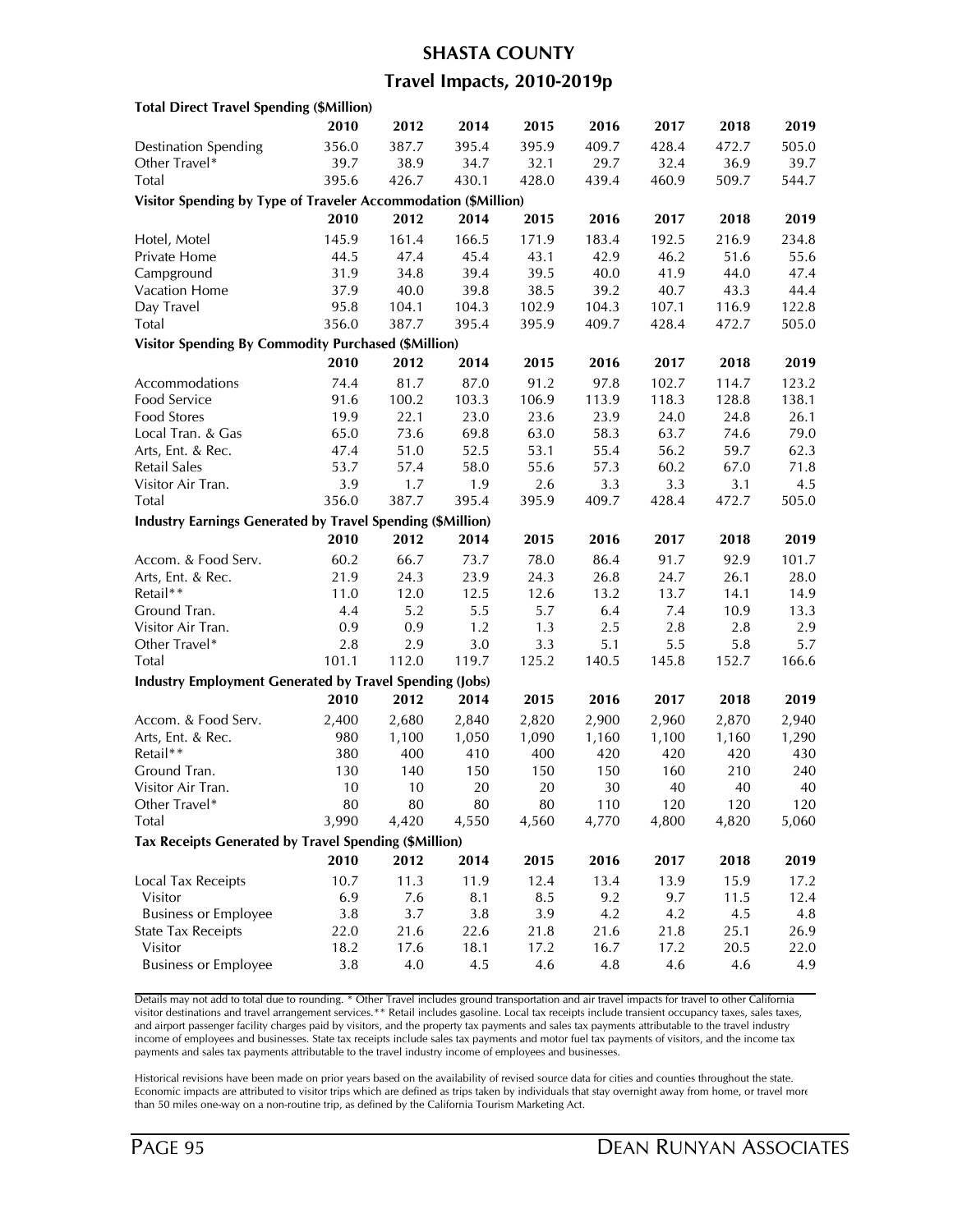### **SIERRA COUNTY**

### **Travel Impacts, 2010-2019p**

| <b>Total Direct Travel Spending (\$Million)</b>                   |                  |                  |                  |                  |                  |                  |              |                  |
|-------------------------------------------------------------------|------------------|------------------|------------------|------------------|------------------|------------------|--------------|------------------|
|                                                                   | 2010             | 2012             | 2014             | 2015             | 2016             | 2017             | 2018         | 2019             |
| <b>Destination Spending</b>                                       | 16.6             | 18.4             | 17.9             | 17.3             | 16.4             | 17.7             | 17.8         | 18.9             |
| Other Travel*                                                     | 0.6              | 0.6              | 0.5              | 0.5              | 0.4              | 0.5              | 0.5          | 0.5              |
| Total                                                             | 17.1             | 19.0             | 18.4             | 17.7             | 16.8             | 18.2             | 18.3         | 19.4             |
| Visitor Spending by Type of Traveler Accommodation (\$Million)    |                  |                  |                  |                  |                  |                  |              |                  |
|                                                                   | 2010             | 2012             | 2014             | 2015             | 2016             | 2017             | 2018         | 2019             |
|                                                                   | 9.0              | 10.5             | 10.3             | 9.8              | 9.1              | 9.8              | 9.4          | 10.1             |
| Hotel, Motel<br>Private Home                                      | 1.7              | 1.7              | 1.6              | 1.5              | 1.4              | 1.6              | 1.7          | 1.9              |
| Campground                                                        | 0.5              | 0.6              | 0.6              | 0.6              | 0.6              | 0.7              | 0.7          | 0.7              |
| Vacation Home                                                     | 2.8              | 2.8              | 2.7              | 2.8              |                  | 3.0              | 3.3          | 3.4              |
| Day Travel                                                        | 2.5              | 2.8              | 2.6              | 2.5              | 2.8<br>2.4       | 2.5              | 2.6          | 2.7              |
| Total                                                             | 16.6             | 18.4             | 17.9             | 17.3             | 16.4             | 17.7             | 17.8         | 18.9             |
|                                                                   |                  |                  |                  |                  |                  |                  |              |                  |
| <b>Visitor Spending By Commodity Purchased (\$Million)</b>        |                  |                  |                  |                  |                  |                  |              |                  |
|                                                                   | 2010             | 2012             | 2014             | 2015             | 2016             | 2017             | 2018         | 2019             |
| Accommodations                                                    | 4.3              | 4.8              | 4.9              | 4.8              | 4.6              | 4.9              | 4.7          | 5.1              |
| Food Service                                                      | 5.0              | 5.6              | 5.4              | 5.3              | 5.2              | 5.6              | 5.5          | 5.9              |
| Food Stores                                                       | 0.6              | 0.7              | 0.7              | 0.7              | 0.7              | 0.7              | 0.7          | 0.7              |
| Local Tran. & Gas                                                 | 2.0              | 2.3              | 2.0              | 1.8              | 1.6              | 1.8              | 1.9          | 2.0              |
| Arts, Ent. & Rec.                                                 | 2.7              | 2.9              | 2.8              | 2.7              | 2.6              | 2.7              | 2.7          | 2.8              |
| Retail Sales                                                      | 1.9              | 2.1              | 2.0              | 1.9              | 1.8              | 2.0              | 2.2          | 2.4              |
| Visitor Air Tran.                                                 | 0.0              | 0.0              | $0.0\,$          | 0.0              | $0.0\,$          | 0.0              | 0.0          | 0.0              |
| Total                                                             | 16.6             | 18.4             | 17.9             | 17.3             | 16.4             | 17.7             | 17.8         | 18.9             |
| <b>Industry Earnings Generated by Travel Spending (\$Million)</b> |                  |                  |                  |                  |                  |                  |              |                  |
|                                                                   | 2010             | 2012             | 2014             | 2015             | 2016             | 2017             | 2018         | 2019             |
| Accom. & Food Serv.                                               | 2.6              | 3.0              | 2.7              | 2.9              | 2.8              | 3.1              | 3.1          | 3.3              |
| Arts, Ent. & Rec.                                                 | 0.6              | 0.6              | 0.6              | 0.6              | 0.6              | 0.6              | 0.6          | 0.7              |
| Retail**                                                          | 0.3              | 0.4              | 0.4              | 0.4              | 0.3              | 0.4              | 0.4          | 0.4              |
| Ground Tran.                                                      | 0.2              | 0.2              | 0.2              | 0.2              | 0.2              | 0.2              | 0.3          | 0.4              |
| Visitor Air Tran.                                                 | 0.0              | 0.0              | 0.0              | 0.0              | 0.0              | 0.0              | 0.0          | 0.0              |
| Other Travel*                                                     | 0.0              | 0.0              | 0.0              | 0.0              | 0.0              | 0.0              | 0.0          | 0.0              |
| Total                                                             | 3.7              | 4.2              | 3.9              | 4.1              | 4.0              | 4.4              | 4.4          | 4.8              |
| <b>Industry Employment Generated by Travel Spending (Jobs)</b>    |                  |                  |                  |                  |                  |                  |              |                  |
|                                                                   | 2010             | 2012             | 2014             | 2015             | 2016             | 2017             | 2018         | 2019             |
| Accom. & Food Serv.                                               | 160              | 190              | 160              | 190              | 170              | 180              | 190          | 220              |
| Arts, Ent. & Rec.                                                 | 20               | $20\,$           | 20               | 20               | $20\,$           | 20               | 20           | 20               |
| Retail**                                                          | $20\,$           | 20               | 20               | $20\,$           | $10\,$           | 20               | 20           | 20               |
| Ground Tran.                                                      | $\mathbf{0}$     | 10               | 10               | $\mathbf 0$      | $\boldsymbol{0}$ | $\mathbf 0$      | 10           | 10               |
| Visitor Air Tran.                                                 | $\boldsymbol{0}$ | $\boldsymbol{0}$ | $\boldsymbol{0}$ | $\boldsymbol{0}$ | $\boldsymbol{0}$ | $\boldsymbol{0}$ | $\mathbf{0}$ | $\boldsymbol{0}$ |
| Other Travel*                                                     | 0                | 0                | 0                | 0                | 0                | 0                | 0            | $\mathbf{0}$     |
| Total                                                             | 210              | 230              | 200              | 240              | 210              | 220              | 240          | 260              |
|                                                                   |                  |                  |                  |                  |                  |                  |              |                  |
| Tax Receipts Generated by Travel Spending (\$Million)             |                  |                  |                  |                  |                  |                  |              |                  |
|                                                                   | 2010             | 2012             | 2014             | 2015             | 2016             | 2017             | 2018         | 2019             |
| Local Tax Receipts                                                | 0.5              | 0.5              | 0.5              | 0.5              | 0.5              | 0.5              | 0.5          | 0.6              |
| Visitor                                                           | 0.3              | 0.4              | 0.4              | 0.4              | 0.4              | 0.4              | 0.4          | 0.4              |
| <b>Business or Employee</b>                                       | 0.1              | 0.1              | 0.1              | 0.1              | 0.1              | 0.1              | 0.1          | 0.1              |
| <b>State Tax Receipts</b>                                         | 0.7              | 0.7              | 0.7              | 0.6              | 0.6              | 0.6              | 0.6          | 0.7              |
| Visitor                                                           | 0.5              | 0.5              | 0.5              | 0.5              | 0.4              | 0.5              | 0.5          | $0.5\,$          |
| <b>Business or Employee</b>                                       | 0.1              | 0.2              | 0.2              | 0.2              | 0.1              | 0.1              | 0.1          | 0.2              |

Details may not add to total due to rounding. \* Other Travel includes ground transportation and air travel impacts for travel to other California visitor destinations and travel arrangement services.\*\* Retail includes gasoline. Local tax receipts include transient occupancy taxes, sales taxes, and airport passenger facility charges paid by visitors, and the property tax payments and sales tax payments attributable to the travel industry income of employees and businesses. State tax receipts include sales tax payments and motor fuel tax payments of visitors, and the income tax payments and sales tax payments attributable to the travel industry income of employees and businesses.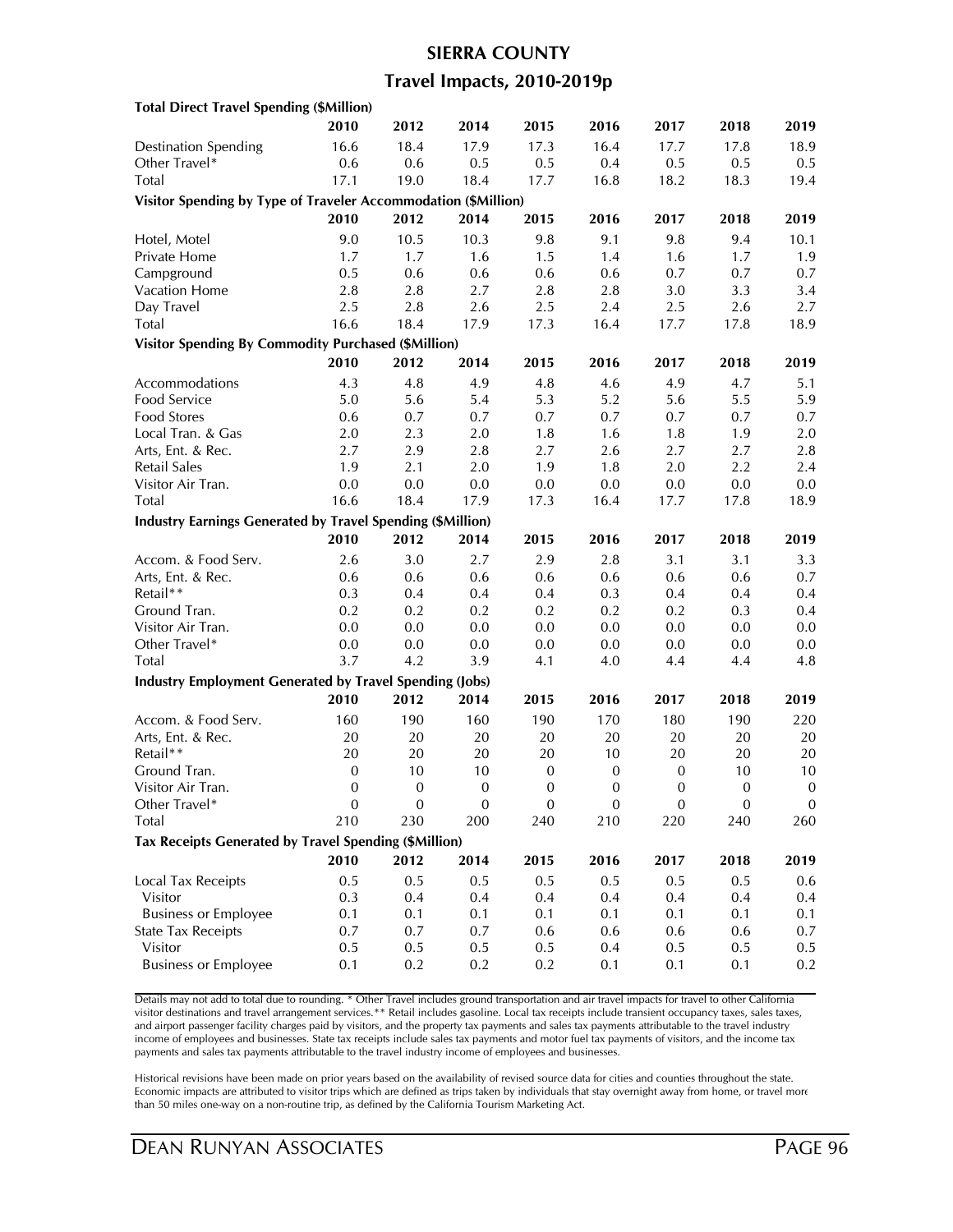#### **SISKIYOU COUNTY**

### **Travel Impacts, 2010-2019p**

| <b>Total Direct Travel Spending (\$Million)</b>                |                  |                  |                  |              |                  |              |              |                  |
|----------------------------------------------------------------|------------------|------------------|------------------|--------------|------------------|--------------|--------------|------------------|
|                                                                | 2010             | 2012             | 2014             | 2015         | 2016             | 2017         | 2018         | 2019             |
| <b>Destination Spending</b>                                    | 152.3            | 161.7            | 162.5            | 164.9        | 168.3            | 179.5        | 184.5        | 197.6            |
| Other Travel*                                                  | 8.5              | 8.9              | 7.9              | 7.0          | 6.3              | 7.0          | 8.1          | 8.4              |
| Total                                                          | 160.8            | 170.6            | 170.4            | 171.9        | 174.6            | 186.5        | 192.6        | 206.0            |
| Visitor Spending by Type of Traveler Accommodation (\$Million) |                  |                  |                  |              |                  |              |              |                  |
|                                                                | 2010             | 2012             | 2014             | 2015         | 2016             | 2017         | 2018         | 2019             |
| Hotel, Motel                                                   | 64.5             | 69.3             | 73.2             | 76.4         | 79.2             | 84.7         | 84.4         | 91.6             |
| Private Home                                                   | 23.2             | 24.8             | 23.7             | 22.1         | 22.1             | 24.1         | 25.5         | 27.9             |
|                                                                |                  | 16.7             |                  | 15.9         | 16.0             |              | 17.7         | 19.0             |
| Campground<br>Vacation Home                                    | 15.8             |                  | 16.0             | 25.9         | 26.4             | 16.8<br>28.0 | 30.5         |                  |
| Day Travel                                                     | 25.1<br>23.7     | 25.8<br>25.1     | 25.0<br>24.6     | 24.6         | 24.6             | 25.9         | 26.4         | 31.3<br>27.8     |
| Total                                                          | 152.3            | 161.7            | 162.5            | 164.9        | 168.3            | 179.5        | 184.5        | 197.6            |
|                                                                |                  |                  |                  |              |                  |              |              |                  |
| <b>Visitor Spending By Commodity Purchased (\$Million)</b>     |                  |                  |                  |              |                  |              |              |                  |
|                                                                | 2010             | 2012             | 2014             | 2015         | 2016             | 2017         | 2018         | 2019             |
| Accommodations                                                 | 34.7             | 36.6             | 39.2             | 41.5         | 43.7             | 46.4         | 46.8         | 51.1             |
| Food Service                                                   | 45.1             | 47.7             | 48.2             | 50.2         | 52.4             | 55.3         | 55.9         | 59.6             |
| Food Stores                                                    | 9.2              | 9.9              | 9.6              | 9.8          | 9.8              | 10.0         | 9.9          | 10.5             |
| Local Tran. & Gas                                              | 21.9             | 24.2             | 22.2             | 20.2         | 18.5             | 20.5         | 22.7         | 24.1             |
| Arts, Ent. & Rec.                                              | 24.2             | 25.3             | 25.4             | 25.8         | 26.4             | 27.2         | 26.9         | 27.9             |
| Retail Sales                                                   | 17.2             | 18.0             | 17.9             | 17.4         | 17.6             | 20.0         | 22.3         | 24.3             |
| Visitor Air Tran.                                              | 0.0              | $0.0\,$          | 0.0              | 0.0          | 0.0              | 0.0          | 0.0          | 0.0              |
| Total                                                          | 152.3            | 161.7            | 162.5            | 164.9        | 168.3            | 179.5        | 184.5        | 197.6            |
| Industry Earnings Generated by Travel Spending (\$Million)     |                  |                  |                  |              |                  |              |              |                  |
|                                                                | 2010             | 2012             | 2014             | 2015         | 2016             | 2017         | 2018         | 2019             |
| Accom. & Food Serv.                                            | 38.2             | 41.2             | 47.7             | 53.1         | 58.0             | 62.5         | 58.0         | 63.5             |
| Arts, Ent. & Rec.                                              | 7.9              | 8.5              | 6.3              | 5.6          | 5.7              | 7.1          | 3.9          | 4.1              |
| Retail**                                                       | 4.2              | 4.4              | 4.4              | 4.5          | 4.7              | 4.8          | 5.2          | 5.5              |
| Ground Tran.                                                   | 1.6              | 1.8              | 1.9              | 2.0          | 2.2              | 2.5          | 3.5          | 4.3              |
| Visitor Air Tran.                                              | 0.0              | 0.0              | 0.0              | 0.0          | 0.0              | 0.0          | 0.0          | 0.0              |
| Other Travel*                                                  | 0.4              | 0.4              | 0.4              | 0.4          | 0.5              | 0.5          | 0.5          | 0.5              |
| Total                                                          | 52.2             | 56.3             | 60.7             | 65.5         | 71.0             | 77.4         | 71.0         | 78.0             |
| <b>Industry Employment Generated by Travel Spending (Jobs)</b> |                  |                  |                  |              |                  |              |              |                  |
|                                                                | 2010             | 2012             | 2014             | 2015         | 2016             | 2017         | 2018         | 2019             |
| Accom. & Food Serv.                                            | 1,330            | 1,340            | 1,430            | 1,450        | 1,440            | 1,490        | 1,380        | 1,390            |
| Arts, Ent. & Rec.                                              | 540              | 530              | 360              | 280          | 290              | 340          | 200          | 190              |
| Retail**                                                       | 170              | 170              | 170              | 160          | 150              | 160          | 160          | 170              |
| Ground Tran.                                                   | 50               | 50               | 50               | 50           | 50               | 50           | 70           | 80               |
| Visitor Air Tran.                                              | $\boldsymbol{0}$ | $\boldsymbol{0}$ | $\boldsymbol{0}$ | $\mathbf{0}$ | $\boldsymbol{0}$ | $\mathbf{0}$ | $\mathbf{0}$ | $\boldsymbol{0}$ |
| Other Travel*                                                  | 20               | 20               | 20               | 20           | 20               | 20           | 20           | 20               |
| Total                                                          | 2,100            | 2,110            | 2,020            | 1,960        | 1,960            | 2,060        | 1,820        | 1,840            |
| Tax Receipts Generated by Travel Spending (\$Million)          |                  |                  |                  |              |                  |              |              |                  |
|                                                                |                  |                  |                  |              |                  |              |              |                  |
|                                                                | 2010             | 2012             | 2014             | 2015         | 2016             | 2017         | 2018         | 2019             |
| Local Tax Receipts                                             | 4.7              | 4.8              | 5.1              | 5.4          | 5.7              | 6.1          | 6.2          | $6.8\,$          |
| Visitor                                                        | $2.8\,$          | 3.0              | 3.2              | 3.4          | 3.6              | 3.9          | 4.1          | 4.5              |
| <b>Business or Employee</b>                                    | 1.9              | 1.9              | 1.9              | 2.1          | 2.1              | 2.2          | 2.1          | 2.3              |
| <b>State Tax Receipts</b>                                      | 8.5              | 8.1              | 8.5              | 8.4          | 8.3              | 8.6          | 8.9          | 9.6              |
| Visitor                                                        | 6.6              | 6.2              | 6.3              | 6.1          | 5.9              | 6.2          | 6.9          | 7.5              |
| <b>Business or Employee</b>                                    | 1.9              | 1.9              | 2.2              | 2.3          | 2.3              | 2.3          | 2.0          | 2.2              |

Details may not add to total due to rounding. \* Other Travel includes ground transportation and air travel impacts for travel to other California visitor destinations and travel arrangement services.\*\* Retail includes gasoline. Local tax receipts include transient occupancy taxes, sales taxes, and airport passenger facility charges paid by visitors, and the property tax payments and sales tax payments attributable to the travel industry income of employees and businesses. State tax receipts include sales tax payments and motor fuel tax payments of visitors, and the income tax payments and sales tax payments attributable to the travel industry income of employees and businesses.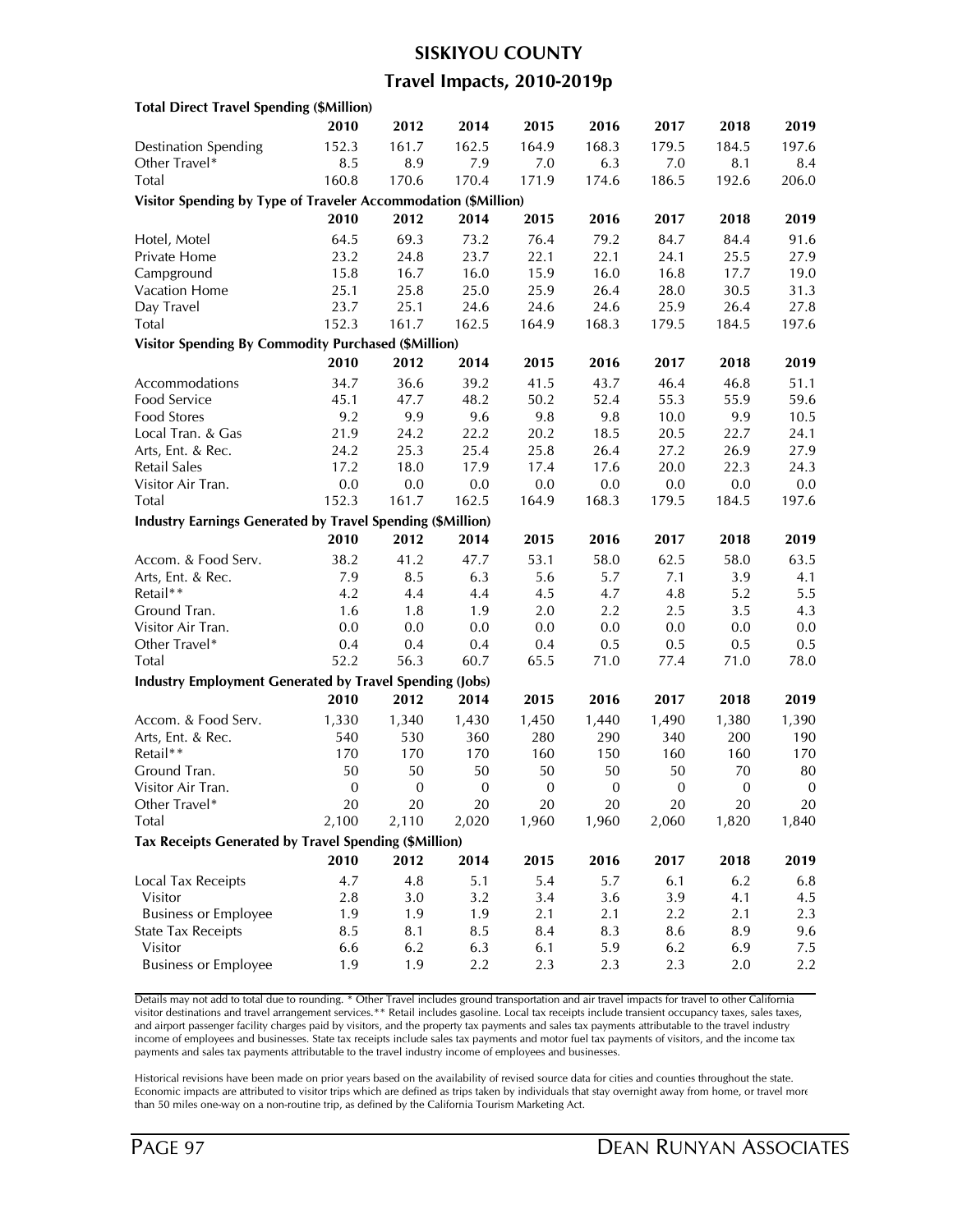#### **SOLANO COUNTY**

### **Travel Impacts, 2010-2019p**

| <b>Total Direct Travel Spending (\$Million)</b>                   |                  |                  |                  |              |                  |              |                  |                  |
|-------------------------------------------------------------------|------------------|------------------|------------------|--------------|------------------|--------------|------------------|------------------|
|                                                                   | 2010             | 2012             | 2014             | 2015         | 2016             | 2017         | 2018             | 2019             |
| <b>Destination Spending</b>                                       | 548.7            | 584.5            | 633.2            | 632.1        | 665.7            | 693.0        | 714.7            | 735.0            |
| Other Travel*                                                     | 79.9             | 84.7             | 78.0             | 72.3         | 65.1             | 73.4         | 85.1             | 88.5             |
| Total                                                             | 628.6            | 669.3            | 711.2            | 704.4        | 730.8            | 766.4        | 799.7            | 823.5            |
| Visitor Spending by Type of Traveler Accommodation (\$Million)    |                  |                  |                  |              |                  |              |                  |                  |
|                                                                   | 2010             | 2012             | 2014             | 2015         | 2016             | 2017         | 2018             | 2019             |
|                                                                   | 151.1            | 163.0            | 201.9            | 209.3        | 229.5            | 234.9        | 238.3            | 241.2            |
| Hotel, Motel<br>Private Home                                      |                  |                  | 179.0            |              |                  |              |                  |                  |
|                                                                   | 164.7            | 178.8            |                  | 171.7        | 176.8            | 191.0        | 204.5            | 218.3            |
| Campground                                                        | 6.8              | 3.6              | 4.5              | 4.5          | 4.6              | 4.8          | 5.0              | 5.4              |
| Vacation Home                                                     | 5.8              | 6.1              | 6.2              | 6.8          | 6.9              | 7.5          | 8.3              | 8.5              |
| Day Travel                                                        | 220.3            | 233.0            | 241.6            | 239.9        | 247.9            | 254.9        | 258.5            | 261.6            |
| Total                                                             | 548.7            | 584.5            | 633.2            | 632.1        | 665.7            | 693.0        | 714.7            | 735.0            |
| <b>Visitor Spending By Commodity Purchased (\$Million)</b>        |                  |                  |                  |              |                  |              |                  |                  |
|                                                                   | 2010             | 2012             | 2014             | 2015         | 2016             | 2017         | 2018             | 2019             |
| Accommodations                                                    | 51.3             | 57.5             | 76.8             | 83.4         | 94.4             | 98.0         | 100.6            | 103.9            |
| Food Service                                                      | 169.2            | 179.7            | 194.0            | 199.3        | 214.0            | 221.3        | 226.1            | 232.0            |
| Food Stores                                                       | 28.8             | 30.8             | 31.9             | 32.4         | 33.1             | 33.1         | 32.9             | 33.3             |
| Local Tran. & Gas                                                 | 73.6             | 81.0             | 78.7             | 71.0         | 66.7             | 72.8         | 80.9             | 82.8             |
| Arts, Ent. & Rec.                                                 | 117.8            | 123.4            | 132.6            | 133.1        | 140.1            | 141.6        | 141.3            | 141.2            |
| Retail Sales                                                      | 107.8            | 112.2            | 119.2            | 112.8        | 117.4            | 126.2        | 132.8            | 141.8            |
| Visitor Air Tran.                                                 | 0.0              | 0.0              | 0.0              | $0.0\,$      | 0.0              | $0.0\,$      | 0.0              | 0.0              |
| Total                                                             | 548.7            | 584.5            | 633.2            | 632.1        | 665.7            | 693.0        | 714.7            | 735.0            |
| <b>Industry Earnings Generated by Travel Spending (\$Million)</b> |                  |                  |                  |              |                  |              |                  |                  |
|                                                                   | 2010             | 2012             | 2014             | 2015         | 2016             | 2017         | 2018             | 2019             |
| Accom. & Food Serv.                                               | 97.5             | 106.9            | 122.7            | 126.9        | 142.3            | 150.8        | 163.3            | 171.0            |
| Arts, Ent. & Rec.                                                 | 56.4             | 61.0             | 69.0             | 61.0         | 67.4             | 61.3         | 66.5             | 68.5             |
| Retail**                                                          | 17.2             | 18.3             | 19.6             | 19.5         | 20.6             | 21.2         | 22.5             | 23.3             |
| Ground Tran.                                                      | 5.6              | 6.5              | 7.0              | 7.3          | 8.3              | 9.5          | 13.2             | 15.5             |
| Visitor Air Tran.                                                 | 0.0              | 0.0              | 0.0              | 0.0          | 0.0              | 0.0          | 0.0              | 0.0              |
| Other Travel*                                                     | 4.1              | 3.1              | 3.4              | 4.8          | 5.3              | 5.6          | 6.0              | 6.3              |
| Total                                                             | 180.8            | 195.7            | 221.8            | 219.4        | 244.0            | 248.5        | 271.5            | 284.6            |
| <b>Industry Employment Generated by Travel Spending (Jobs)</b>    |                  |                  |                  |              |                  |              |                  |                  |
|                                                                   | 2010             | 2012             | 2014             | 2015         | 2016             | 2017         | 2018             | 2019             |
| Accom. & Food Serv.                                               | 3,940            | 4,120            | 4,520            | 4,400        | 4,600            | 4,620        | 4,770            | 4,700            |
| Arts, Ent. & Rec.                                                 | 3,320            | 3,430            | 3,560            | 3,400        | 3,510            | 3,540        | 3,520            | 3,530            |
| Retail**                                                          | 620              | 650              | 680              | 630          | 650              | 670          | 690              | 690              |
| Ground Tran.                                                      | 170              | 180              | 190              | 190          | 200              | 200          | 260              | 280              |
| Visitor Air Tran.                                                 | $\boldsymbol{0}$ | $\boldsymbol{0}$ | $\boldsymbol{0}$ | $\mathbf{0}$ | $\boldsymbol{0}$ | $\mathbf{0}$ | $\boldsymbol{0}$ | $\boldsymbol{0}$ |
| Other Travel*                                                     | 150              | 130              | 140              | 150          | 150              | 160          | 160              | 160              |
| Total                                                             | 8,200            | 8,510            | 9,090            | 8,760        | 9,110            | 9,200        | 9,400            | 9,360            |
|                                                                   |                  |                  |                  |              |                  |              |                  |                  |
| Tax Receipts Generated by Travel Spending (\$Million)             |                  |                  |                  |              |                  |              |                  |                  |
|                                                                   | 2010             | 2012             | 2014             | 2015         | 2016             | 2017         | 2018             | 2019             |
| Local Tax Receipts                                                | 14.2             | 15.6             | 20.0             | 20.7         | 22.6             | 23.1         | 25.5             | 26.4             |
| Visitor                                                           | 7.4              | 8.9              | 12.5             | 13.3         | 14.8             | 15.4         | 17.0             | 17.6             |
| <b>Business or Employee</b>                                       | 6.8              | 6.7              | 7.5              | 7.3          | 7.9              | 7.7          | 8.5              | 8.8              |
| <b>State Tax Receipts</b>                                         | 38.2             | 36.4             | 39.3             | 37.5         | 37.5             | 38.0         | 42.0             | 43.9             |
| Visitor                                                           | 31.5             | 29.7             | 31.5             | 29.9         | 29.6             | 30.5         | 34.4             | 36.2             |
| <b>Business or Employee</b>                                       | 6.7              | 6.7              | 7.8              | 7.6          | 8.0              | 7.5          | 7.6              | 7.8              |
|                                                                   |                  |                  |                  |              |                  |              |                  |                  |

Details may not add to total due to rounding. \* Other Travel includes ground transportation and air travel impacts for travel to other California visitor destinations and travel arrangement services.\*\* Retail includes gasoline. Local tax receipts include transient occupancy taxes, sales taxes, and airport passenger facility charges paid by visitors, and the property tax payments and sales tax payments attributable to the travel industry income of employees and businesses. State tax receipts include sales tax payments and motor fuel tax payments of visitors, and the income tax payments and sales tax payments attributable to the travel industry income of employees and businesses.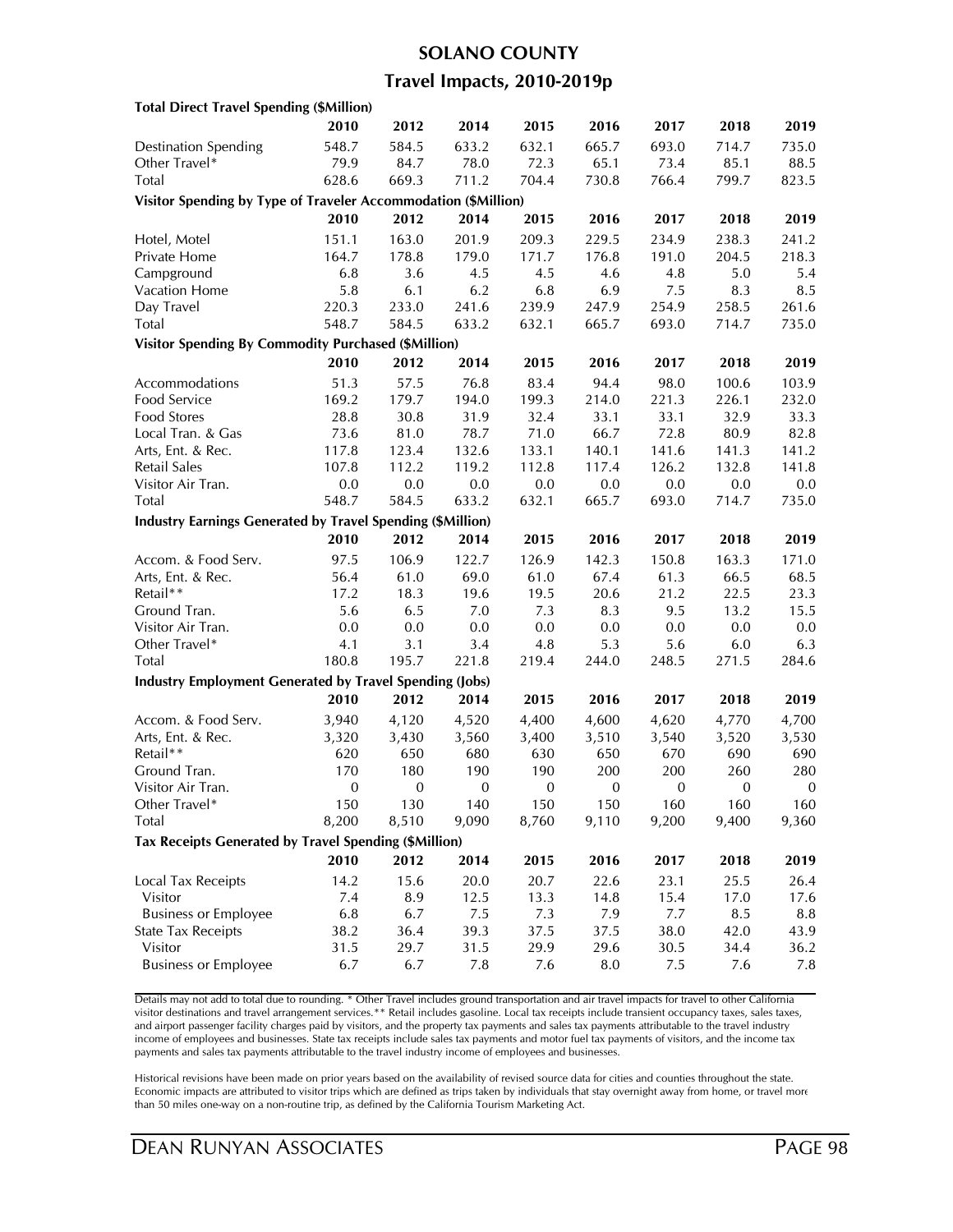#### **SONOMA COUNTY**

### **Travel Impacts, 2010-2019p**

| <b>Total Direct Travel Spending (\$Million)</b>                |                  |         |         |         |         |         |         |         |
|----------------------------------------------------------------|------------------|---------|---------|---------|---------|---------|---------|---------|
|                                                                | 2010             | 2012    | 2014    | 2015    | 2016    | 2017    | 2018    | 2019    |
| <b>Destination Spending</b>                                    | 1,347            | 1,566   | 1,698   | 1,752   | 1,832   | 1,926   | 2,024   | 2,054   |
| Other Travel*                                                  | 121              | 133     | 130     | 124     | 143     | 158     | 176     | 183     |
| Total                                                          | 1,468            | 1,699   | 1,828   | 1,876   | 1,975   | 2,084   | 2,200   | 2,237   |
| Visitor Spending by Type of Traveler Accommodation (\$Million) |                  |         |         |         |         |         |         |         |
|                                                                | 2010             | 2012    | 2014    | 2015    | 2016    | 2017    | 2018    | 2019    |
| Hotel, Motel                                                   | 632.8            | 774.3   | 885.8   | 930.7   | 984.3   | 1,054.3 | 1,111.9 | 1,112.8 |
| Private Home                                                   | 145.5            | 159.0   | 157.5   | 152.3   | 155.5   | 165.1   | 178.7   | 190.1   |
| Campground                                                     | 41.3             | 48.8    | 54.9    | 55.2    | 55.8    | 58.6    | 61.5    | 66.3    |
| <b>Vacation Home</b>                                           | 81.3             | 85.9    | 86.2    | 93.6    | 95.5    | 102.3   | 114.2   | 116.8   |
| Day Travel                                                     | 446.1            | 497.9   | 513.9   | 519.7   | 540.8   | 545.3   | 558.3   | 568.4   |
| <b>Total</b>                                                   | 1,347.0          | 1,565.8 | 1,698.3 | 1,751.6 | 1,831.9 | 1,925.6 | 2,024.5 | 2,054.4 |
| <b>Visitor Spending By Commodity Purchased (\$Million)</b>     |                  |         |         |         |         |         |         |         |
|                                                                | 2010             | 2012    | 2014    | 2015    | 2016    | 2017    | 2018    | 2019    |
| Accommodations                                                 | 242.0            | 297.4   | 367.2   | 399.5   | 435.1   | 472.7   | 510.2   | 504.7   |
| Food Service                                                   | 384.5            | 441.8   | 470.6   | 490.6   | 519.4   | 542.2   | 562.9   | 580.2   |
| Food Stores                                                    | 52.2             | 61.1    | 63.9    | 65.8    | 66.8    | 66.9    | 67.5    | 69.1    |
| Local Tran. & Gas                                              | 146.4            | 171.9   | 169.7   | 157.3   | 149.1   | 161.0   | 178.9   | 183.7   |
| Arts, Ent. & Rec.                                              | 269.7            | 304.8   | 323.3   | 329.4   | 342.8   | 348.4   | 352.9   | 354.4   |
| <b>Retail Sales</b>                                            | 252.1            | 283.7   | 297.0   | 301.6   | 310.1   | 323.4   | 339.7   | 348.2   |
| Visitor Air Tran.                                              | 0.0              | 5.1     | 6.5     | 7.4     | 8.6     | 11.0    | 12.5    | 14.1    |
| Total                                                          | 1,347.0          | 1,565.8 | 1,698.3 | 1,751.6 | 1,831.9 | 1,925.6 | 2,024.5 | 2,054.4 |
| Industry Earnings Generated by Travel Spending (\$Million)     |                  |         |         |         |         |         |         |         |
|                                                                |                  |         | 2014    |         |         |         |         |         |
|                                                                | 2010             | 2012    |         | 2015    | 2016    | 2017    | 2018    | 2019    |
| Accom. & Food Serv.                                            | 245.0            | 290.6   | 327.8   | 347.3   | 373.1   | 414.8   | 436.6   | 453.2   |
| Arts, Ent. & Rec.                                              | 130.6            | 152.4   | 161.2   | 175.7   | 184.7   | 205.3   | 215.2   | 222.6   |
| Retail**                                                       | 38.3             | 44.1    | 47.2    | 49.4    | 51.7    | 55.2    | 58.8    | 59.1    |
| Ground Tran.                                                   | 13.0             | 16.3    | 17.8    | 18.8    | 21.0    | 24.0    | 32.7    | 38.1    |
| Visitor Air Tran.                                              | 0.0              | 2.3     | 2.8     | 3.0     | 14.2    | 20.3    | 21.8    | 31.9    |
| Other Travel*                                                  | 11.8             | 14.0    | 15.7    | 17.3    | 38.9    | 47.2    | 49.4    | 59.8    |
| Total                                                          | 438.6            | 519.8   | 572.5   | 611.6   | 683.5   | 766.6   | 814.5   | 864.7   |
| <b>Industry Employment Generated by Travel Spending (Jobs)</b> |                  |         |         |         |         |         |         |         |
|                                                                | 2010             | 2012    | 2014    | 2015    | 2016    | 2017    | 2018    | 2019    |
| Accom. & Food Serv.                                            | 8,700            | 9,740   | 10,410  | 10,580  | 10,690  | 11,310  | 11,320  | 11,200  |
| Arts, Ent. & Rec.                                              | 6,420            | 6,990   | 7,190   | 7,500   | 7,580   | 8,310   | 8,000   | 7,860   |
| Retail**                                                       | 1,250            | 1,390   | 1,450   | 1,420   | 1,460   | 1,490   | 1,510   | 1,480   |
| Ground Tran.                                                   | 370              | 440     | 470     | 470     | 490     | 510     | 630     | 690     |
| Visitor Air Tran.                                              | $\boldsymbol{0}$ | 20      | 20      | 30      | 100     | 210     | 220     | 330     |
| Other Iravel*                                                  | 290              | 290     | 300     | 310     | 560     | 690     | 690     | 780     |
| Total                                                          | 17,020           | 18,870  | 19,830  | 20,300  | 20,880  | 22,510  | 22,380  | 22,340  |
| Tax Receipts Generated by Travel Spending (\$Million)          |                  |         |         |         |         |         |         |         |
|                                                                | 2010             | 2012    | 2014    | 2015    | 2016    | 2017    | 2018    | 2019    |
| Local Tax Receipts                                             | 50.9             | 61.4    | 72.5    | 77.6    | 84.0    | 97.1    | 108.4   | 109.3   |
| Visitor                                                        | 33.4             | 42.5    | 52.1    | 56.0    | 60.8    | 72.0    | 81.1    | 81.0    |
| <b>Business or Employee</b>                                    | 17.5             | 18.9    | 20.4    | 21.6    | 23.2    | 25.2    | 27.3    | 28.3    |
| <b>State Tax Receipts</b>                                      | 75.2             | 76.4    | 82.9    | 82.9    | 83.9    | 85.3    | 90.7    | 94.2    |
| Visitor                                                        | 60.1             | 59.9    | 63.9    | 63.0    | 62.9    | 64.0    | 69.9    | 72.7    |
| <b>Business or Employee</b>                                    | 15.1             | 16.5    | 19.0    | 19.8    | 21.0    | 21.3    | 20.8    | 21.6    |
|                                                                |                  |         |         |         |         |         |         |         |

Details may not add to total due to rounding. \* Other Travel includes ground transportation and air travel impacts for travel to other California visitor destinations and travel arrangement services.\*\* Retail includes gasoline. Local tax receipts include transient occupancy taxes, sales taxes, and airport passenger facility charges paid by visitors, and the property tax payments and sales tax payments attributable to the travel industry income of employees and businesses. State tax receipts include sales tax payments and motor fuel tax payments of visitors, and the income tax payments and sales tax payments attributable to the travel industry income of employees and businesses.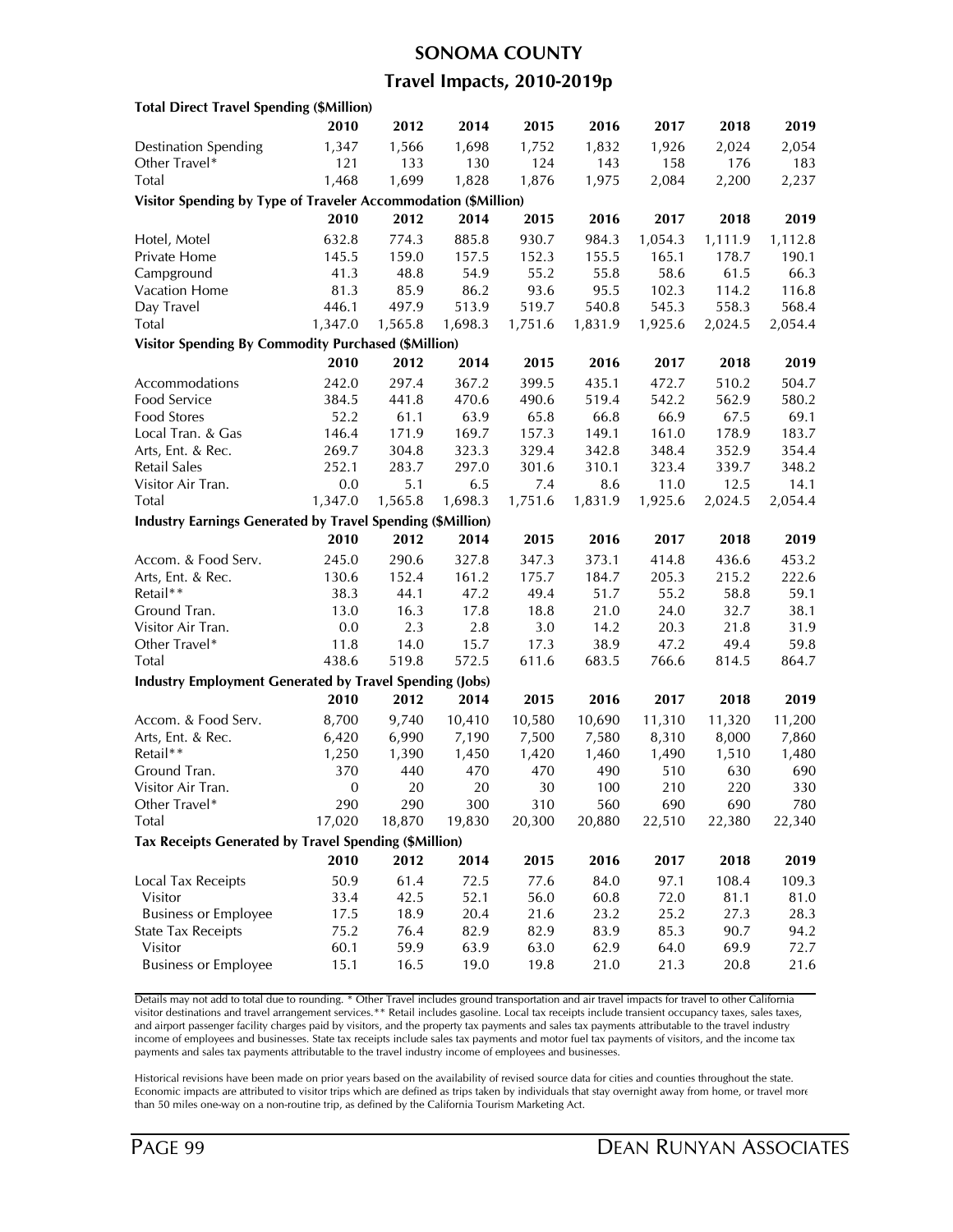#### **STANISLAUS COUNTY**

### **Travel Impacts, 2010-2019p**

| <b>Total Direct Travel Spending (\$Million)</b>                   |                 |              |             |                  |              |                  |                  |                  |
|-------------------------------------------------------------------|-----------------|--------------|-------------|------------------|--------------|------------------|------------------|------------------|
|                                                                   | 2010            | 2012         | 2014        | 2015             | 2016         | 2017             | 2018             | 2019             |
| <b>Destination Spending</b>                                       | 402.8           | 448.7        | 450.3       | 471.1            | 487.0        | 500.1            | 531.9            | 565.5            |
| Other Travel*                                                     | 110.0           | 106.8        | 96.7        | 86.3             | 77.1         | 87.1             | 101.2            | 105.3            |
| Total                                                             | 512.8           | 555.5        | 547.0       | 557.4            | 564.0        | 587.2            | 633.0            | 670.8            |
| Visitor Spending by Type of Traveler Accommodation (\$Million)    |                 |              |             |                  |              |                  |                  |                  |
|                                                                   | 2010            | 2012         | 2014        | 2015             | 2016         | 2017             | 2018             | 2019             |
| Hotel, Motel                                                      | 131.2           | 155.9        | 165.4       | 186.4            | 204.2        | 200.7            | 211.9            | 227.7            |
| Private Home                                                      | 125.7           | 137.1        | 131.7       | 128.3            | 125.5        | 136.8            | 151.1            | 162.6            |
| Campground                                                        | 6.2             | 4.0          | 4.3         | 4.3              | 4.3          | 4.6              | 4.8              | 5.2              |
| Vacation Home                                                     | 6.6             | 7.0          | 7.1         | 6.9              | 7.1          | 7.4              | 7.9              | 8.1              |
| Day Travel                                                        | 133.0           | 144.6        | 141.8       | 145.2            | 145.9        | 150.7            | 156.2            | 162.0            |
| <b>Total</b>                                                      | 402.8           | 448.7        | 450.3       | 471.1            | 487.0        | 500.1            | 531.9            | 565.5            |
| <b>Visitor Spending By Commodity Purchased (\$Million)</b>        |                 |              |             |                  |              |                  |                  |                  |
|                                                                   | 2010            | 2012         | 2014        | 2015             | 2016         | 2017             | 2018             | 2019             |
| Accommodations                                                    | 44.3            | 51.4         | 57.7        | 67.3             | 75.5         | 76.3             | 81.4             | 88.2             |
| Food Service                                                      | 112.5           | 124.8        | 127.2       | 138.5            | 147.7        | 149.6            | 155.9            | 165.2            |
| Food Stores                                                       | 19.1            | 20.8         | 20.6        | 21.9             | 22.0         | 21.8             | 22.0             | 22.7             |
| Local Tran. & Gas                                                 | 106.3           | 120.7        | 113.1       | 107.3            | 100.3        | 106.8            | 119.5            | 124.9            |
| Arts, Ent. & Rec.                                                 | 55.4            | 60.6         | 61.6        | 65.5             | 68.5         | 67.8             | 69.0             | 71.3             |
| <b>Retail Sales</b>                                               |                 |              |             | 70.6             | 72.9         |                  |                  |                  |
|                                                                   | 64.4<br>$0.8\,$ | 70.0         | 69.8<br>0.2 |                  |              | 77.8<br>0.0      | 84.0             | 93.2<br>0.0      |
| Visitor Air Tran.<br>Total                                        | 402.8           | 0.5<br>448.7 | 450.3       | 0.0<br>471.1     | 0.0<br>487.0 | 500.1            | 0.0<br>531.9     | 565.5            |
|                                                                   |                 |              |             |                  |              |                  |                  |                  |
| <b>Industry Earnings Generated by Travel Spending (\$Million)</b> |                 |              |             |                  |              |                  |                  |                  |
|                                                                   | 2010            | 2012         | 2014        | 2015             | 2016         | 2017             | 2018             | 2019             |
| Accom. & Food Serv.                                               | 59.6            | 68.2         | 77.0        | 84.0             | 95.4         | 97.8             | 104.9            | 114.0            |
| Arts, Ent. & Rec.                                                 | 25.4            | 28.8         | 31.0        | 34.6             | 38.0         | 41.3             | 40.2             | 42.7             |
| Retail**                                                          | 12.3            | 13.4         | 13.7        | 14.5             | 15.3         | 16.8             | 17.7             | 18.9             |
| Ground Tran.                                                      | 7.3             | 8.8          | 9.1         | 10.1             | 11.3         | 12.4             | 16.6             | 19.6             |
| Visitor Air Tran.                                                 | 0.8             | 1.0          | 1.3         | 0.0              | 0.0          | 0.0              | 0.0              | 0.0              |
| Other Travel*                                                     | 11.7            | 6.8          | 7.4         | 4.7              | 5.3          | 6.5              | 6.9              | 7.4              |
| Total                                                             | 117.2           | 126.9        | 139.5       | 147.9            | 165.3        | 174.8            | 186.2            | 202.6            |
| <b>Industry Employment Generated by Travel Spending (Jobs)</b>    |                 |              |             |                  |              |                  |                  |                  |
|                                                                   | 2010            | 2012         | 2014        | 2015             | 2016         | 2017             | 2018             | 2019             |
| Accom. & Food Serv.                                               | 2,560           | 2,870        | 3,170       | 3,250            | 3,400        | 3,380            | 3,480            | 3,610            |
| Arts, Ent. & Rec.                                                 | 1,470           | 1,720        | 1,790       | 1,850            | 1,890        | 2,030            | 1,990            | 2,070            |
| Retail**                                                          | 460             | 480          | 480         | 490              | 500          | 540              | 570              | 580              |
| Ground Tran.                                                      | 210             | 230          | 230         | 250              | 260          | 260              | 320              | 350              |
| Visitor Air Tran.                                                 | 10              | 20           | 20          | $\boldsymbol{0}$ | $\mathbf{0}$ | $\boldsymbol{0}$ | $\boldsymbol{0}$ | $\boldsymbol{0}$ |
| Other I ravel*                                                    | 400             | 220          | 220         | 190              | 200          | 230              | 260              | 270.             |
| Total                                                             | 5,110           | 5,530        | 5,920       | 6,030            | 6,260        | 6,440            | 6,620            | 6,880            |
| Tax Receipts Generated by Travel Spending (\$Million)             |                 |              |             |                  |              |                  |                  |                  |
|                                                                   | 2010            | 2012         | 2014        | 2015             | 2016         | 2017             | 2018             | 2019             |
| <b>Local Tax Receipts</b>                                         | 9.4             | 10.0         | 10.8        | 11.9             | 13.0         | 14.5             | 16.1             | 17.3             |
| Visitor                                                           | 5.1             | 5.9          | 6.4         | 7.2              | 8.0          | 9.2              | 10.4             | 11.2             |
| <b>Business or Employee</b>                                       | 4.3             | 4.2          | 4.4         | 4.6              | $5.0\,$      | 5.3              | 5.7              | 6.1              |
| <b>State Tax Receipts</b>                                         | 34.8            | 34.1         | 35.1        | 34.4             | 33.4         | 33.8             | 39.4             | 42.1             |
| Visitor                                                           | 30.4            | 29.6         | 29.9        | 28.9             | 27.7         | 28.4             | 34.0             | 36.4             |
| <b>Business or Employee</b>                                       | 4.4             | 4.6          | 5.3         | 5.4              | 5.7          | 5.4              | 5.4              | 5.7              |
|                                                                   |                 |              |             |                  |              |                  |                  |                  |

Details may not add to total due to rounding. \* Other Travel includes ground transportation and air travel impacts for travel to other California visitor destinations and travel arrangement services.\*\* Retail includes gasoline. Local tax receipts include transient occupancy taxes, sales taxes, and airport passenger facility charges paid by visitors, and the property tax payments and sales tax payments attributable to the travel industry income of employees and businesses. State tax receipts include sales tax payments and motor fuel tax payments of visitors, and the income tax payments and sales tax payments attributable to the travel industry income of employees and businesses.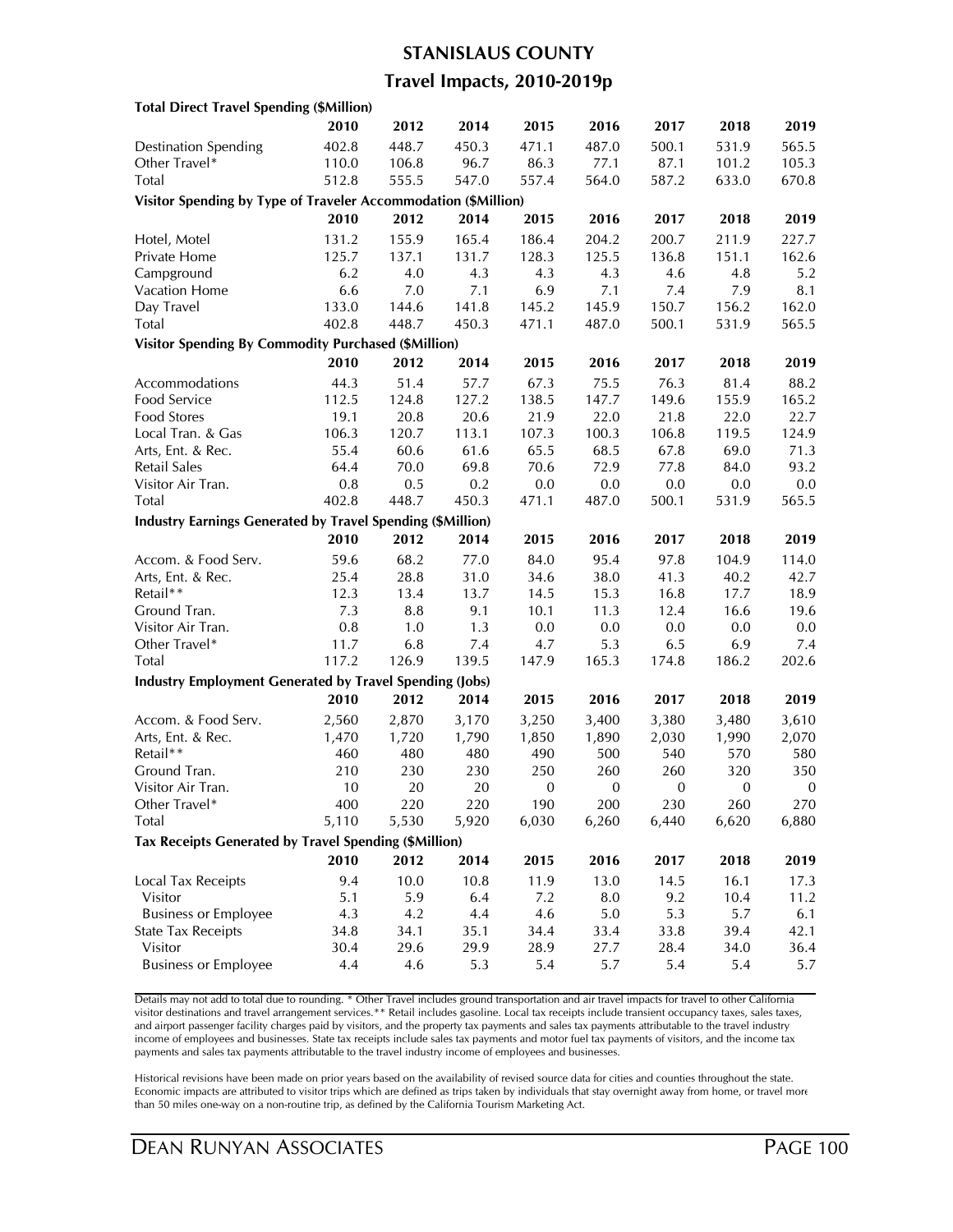#### **SUTTER COUNTY**

### **Travel Impacts, 2010-2019p**

| <b>Total Direct Travel Spending (\$Million)</b>                   |                  |                  |                  |                  |                  |                  |                  |                  |
|-------------------------------------------------------------------|------------------|------------------|------------------|------------------|------------------|------------------|------------------|------------------|
|                                                                   | 2010             | 2012             | 2014             | 2015             | 2016             | 2017             | 2018             | 2019             |
| <b>Destination Spending</b>                                       | 68.3             | 72.1             | 74.4             | 74.2             | 74.8             | 82.0             | 91.9             | 95.9             |
| Other Travel*                                                     | 17.6             | 18.8             | 17.1             | 15.2             | 13.5             | 15.1             | 17.5             | 18.3             |
| Total                                                             | 85.8             | 90.9             | 91.5             | 89.4             | 88.4             | 97.1             | 109.4            | 114.2            |
| Visitor Spending by Type of Traveler Accommodation (\$Million)    |                  |                  |                  |                  |                  |                  |                  |                  |
|                                                                   | 2010             | 2012             | 2014             | 2015             | 2016             | 2017             | 2018             | 2019             |
|                                                                   | 19.0             | 20.0             | 22.1             | 23.5             | 24.8             | 28.9             | 32.9             | 35.0             |
| Hotel, Motel<br>Private Home                                      | 22.4             | 24.0             | 23.8             | 22.4             | 21.9             | 24.0             | 26.9             | 28.3             |
|                                                                   |                  |                  |                  |                  |                  |                  |                  |                  |
| Campground<br>Vacation Home                                       | 1.6              |                  | 1.7              | 1.7              | 1.7              |                  | 1.9              | 1.9              |
| Day Travel                                                        | 25.2             | 1.7<br>26.5      | 26.8             | 26.5             | 26.4             | 1.8<br>27.4      | 30.2             | 30.7             |
| Total                                                             | 68.3             | 72.1             | 74.4             | 74.2             |                  |                  |                  | 95.9             |
|                                                                   |                  |                  |                  |                  | 74.8             | 82.0             | 91.9             |                  |
| <b>Visitor Spending By Commodity Purchased (\$Million)</b>        |                  |                  |                  |                  |                  |                  |                  |                  |
|                                                                   | 2010             | 2012             | 2014             | 2015             | 2016             | 2017             | 2018             | 2019             |
| Accommodations                                                    | 7.7              | 8.0              | 9.3              | 10.2             | 11.0             | 12.9             | 14.6             | 15.6             |
| Food Service                                                      | 19.3             | 20.2             | 21.3             | 22.1             | 23.1             | 24.8             | 27.2             | 28.3             |
| Food Stores                                                       | 3.1              | 3.4              | 3.4              | 3.5              | 3.5              | 3.6              | 3.7              | 3.8              |
| Local Tran. & Gas                                                 | 17.1             | 18.8             | 17.9             | 16.1             | 14.6             | 16.2             | 19.1             | 19.6             |
| Arts, Ent. & Rec.                                                 | 9.6              | 9.9              | 10.4             | 10.5             | 10.8             | 11.3             | 12.1             | 12.3             |
| Retail Sales                                                      | 11.5             | 11.8             | 12.1             | 11.7             | 11.8             | 13.3             | 15.2             | 16.5             |
| Visitor Air Tran.                                                 | 0.0              | $0.0\,$          | 0.0              | $0.0\,$          | 0.0              | $0.0\,$          | $0.0\,$          | 0.0              |
| Total                                                             | 68.3             | 72.1             | 74.4             | 74.2             | 74.8             | 82.0             | 91.9             | 95.9             |
| <b>Industry Earnings Generated by Travel Spending (\$Million)</b> |                  |                  |                  |                  |                  |                  |                  |                  |
|                                                                   | 2010             | 2012             | 2014             | 2015             | 2016             | 2017             | 2018             | 2019             |
| Accom. & Food Serv.                                               | 11.8             | 12.6             | 13.7             | 14.8             | 15.6             | 16.5             | 19.8             | 21.2             |
| Arts, Ent. & Rec.                                                 | 5.6              | 5.9              | 6.7              | 7.2              | 7.4              | 7.3              | 7.3              | 7.6              |
| Retail**                                                          | 2.4              | 2.5              | 2.6              | 2.6              | 2.7              | 3.0              | 3.3              | 3.4              |
| Ground Tran.                                                      | 1.0              | 1.2              | 1.3              | 1.3              | 1.5              | 1.7              | 2.5              | 3.0              |
| Visitor Air Tran.                                                 | 0.0              | 0.0              | 0.0              | 0.0              | 0.0              | 0.0              | 0.0              | 0.0              |
| Other Travel*                                                     | 0.7              | 0.6              | 0.7              | 0.8              | 0.9              | 1.0              | 1.0              | 1.1              |
| Total                                                             | 21.4             | 22.8             | 25.0             | 26.7             | 28.0             | 29.5             | 34.0             | 36.4             |
| <b>Industry Employment Generated by Travel Spending (Jobs)</b>    |                  |                  |                  |                  |                  |                  |                  |                  |
|                                                                   | 2010             | 2012             | 2014             | 2015             | 2016             | 2017             | 2018             | 2019             |
|                                                                   |                  |                  |                  |                  |                  |                  |                  |                  |
| Accom. & Food Serv.                                               | 520              | 540              | 580              | 580              | 560              | 580              | 660              | 670              |
| Arts, Ent. & Rec.                                                 | 440              | 510              | 610              | 640              | 620              | 610              | 570              | 550              |
| Retail**                                                          | 90               | 90               | 90               | 90               | 100              | 100              | 110              | 110              |
| Ground Tran.                                                      | 30               | 30               | 30               | 30               | 30               | 40               | 50               | 50               |
| Visitor Air Tran.                                                 | $\boldsymbol{0}$ | $\boldsymbol{0}$ | $\boldsymbol{0}$ | $\boldsymbol{0}$ | $\boldsymbol{0}$ | $\boldsymbol{0}$ | $\boldsymbol{0}$ | $\boldsymbol{0}$ |
| Other Travel*                                                     | 40               | 30               | 30               | 30               | 40               | 50               | 50               | 50               |
| Total                                                             | 1,110            | 1,200            | 1,350            | 1,370            | 1,350            | 1,380            | 1,440            | 1,430            |
| Tax Receipts Generated by Travel Spending (\$Million)             |                  |                  |                  |                  |                  |                  |                  |                  |
|                                                                   | 2010             | 2012             | 2014             | 2015             | 2016             | 2017             | 2018             | 2019             |
| Local Tax Receipts                                                | 1.7              | 1.7              | 1.8              | 2.0              | 2.1              | 2.3              | 2.7              | 2.9              |
| Visitor                                                           | 0.9              | 0.9              | 1.1              | 1.1              | 1.2              | 1.4              | 1.7              | 1.8              |
| <b>Business or Employee</b>                                       | 0.8              | 0.7              | 0.8              | $0.8\,$          | $0.8\,$          | 0.8              | 1.0              | 1.0              |
| <b>State Tax Receipts</b>                                         | 6.1              | 5.8              | 6.1              | 5.8              | 5.5              | 5.7              | 6.9              | 7.3              |
| Visitor                                                           | 5.3              | 5.0              | 5.1              | 4.8              | 4.5              | 4.8              | 5.9              | 6.2              |
| <b>Business or Employee</b>                                       | $0.8\,$          | 0.8              | 0.9              | 1.0              | 1.0              | 0.9              | 1.0              | 1.1              |
|                                                                   |                  |                  |                  |                  |                  |                  |                  |                  |

Details may not add to total due to rounding. \* Other Travel includes ground transportation and air travel impacts for travel to other California visitor destinations and travel arrangement services.\*\* Retail includes gasoline. Local tax receipts include transient occupancy taxes, sales taxes, and airport passenger facility charges paid by visitors, and the property tax payments and sales tax payments attributable to the travel industry income of employees and businesses. State tax receipts include sales tax payments and motor fuel tax payments of visitors, and the income tax payments and sales tax payments attributable to the travel industry income of employees and businesses.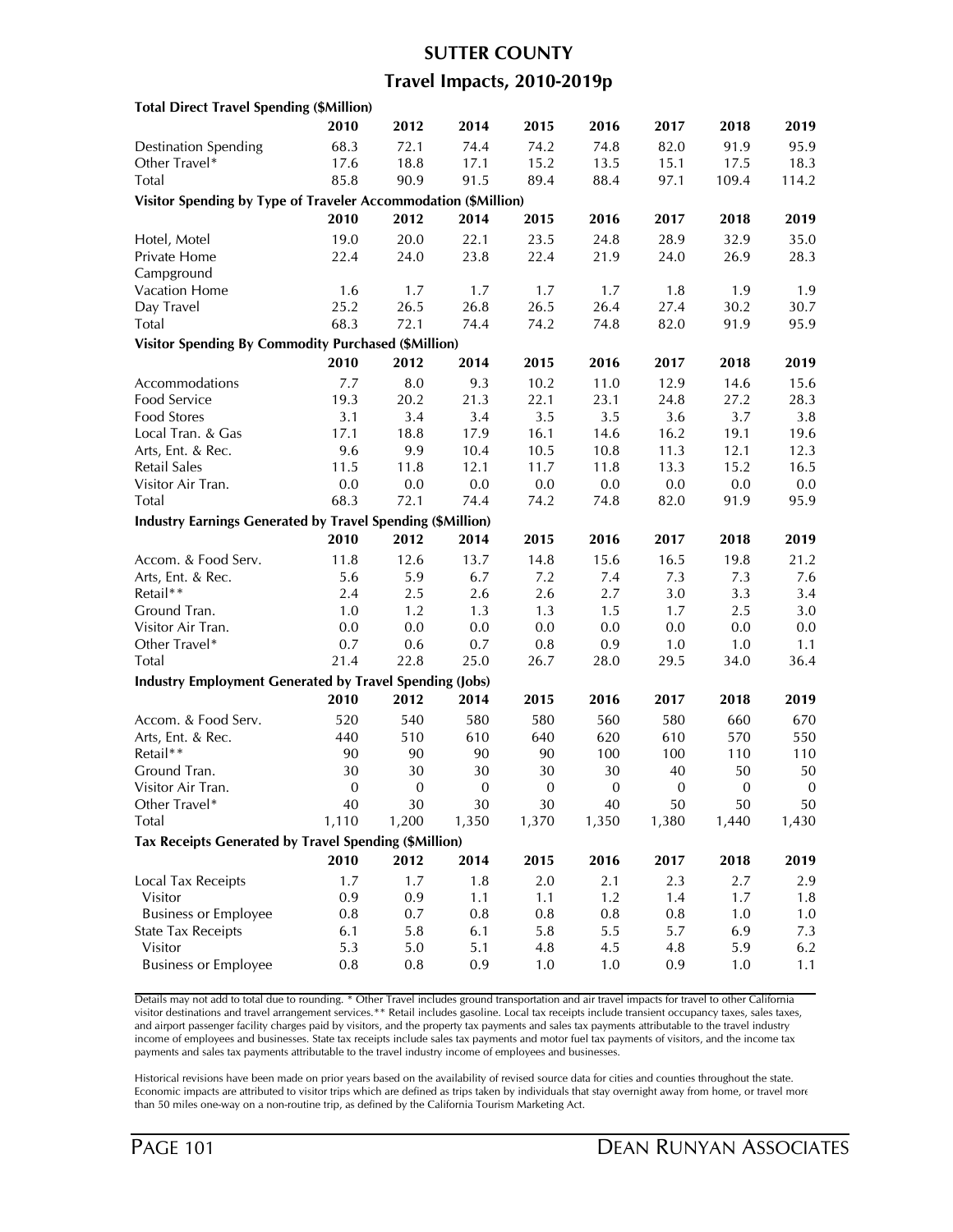### **TEHAMA COUNTY**

## **Travel Impacts, 2010-2019p**

| <b>Total Direct Travel Spending (\$Million)</b>                   |                  |                  |                  |                  |              |                  |                  |                        |
|-------------------------------------------------------------------|------------------|------------------|------------------|------------------|--------------|------------------|------------------|------------------------|
|                                                                   | 2010             | 2012             | 2014             | 2015             | 2016         | 2017             | 2018             | 2019                   |
| <b>Destination Spending</b>                                       | 98.9             | 113.6            | 116.1            | 118.7            | 120.4        | 124.5            | 137.5            | 149.0                  |
| Other Travel*                                                     | 11.6             | 12.4             | 11.0             | 9.8              | 8.5          | 9.7              | 11.2             | 11.7                   |
| Total                                                             | 110.5            | 126.0            | 127.1            | 128.5            | 129.0        | 134.2            | 148.7            | 160.7                  |
| Visitor Spending by Type of Traveler Accommodation (\$Million)    |                  |                  |                  |                  |              |                  |                  |                        |
|                                                                   | 2010             | 2012             | 2014             | 2015             | 2016         | 2017             | 2018             | 2019                   |
| Hotel, Motel                                                      | 27.6             | 30.3             | 34.2             | 38.0             | 39.8         | 38.6             | 44.4             | 50.4                   |
| Private Home                                                      | 32.5             | 34.5             | 33.4             | 31.6             | 31.1         | 33.8             | 37.4             | 39.9                   |
| Campground                                                        | 7.3              | 12.7             | 12.8             | 12.7             | 12.8         | 13.5             | 14.1             | 15.2                   |
| Vacation Home                                                     | 14.8             | 15.4             | 15.1             | 15.7             | 16.0         | 17.0             | 18.6             | 19.0                   |
| Day Travel                                                        | 16.7             | 20.8             | 20.7             | 20.8             | 20.7         | 21.7             | 23.0             | 24.5                   |
| Total                                                             | 98.9             | 113.6            | 116.1            | 118.7            | 120.4        | 124.5            | 137.5            | 149.0                  |
|                                                                   |                  |                  |                  |                  |              |                  |                  |                        |
| <b>Visitor Spending By Commodity Purchased (\$Million)</b>        |                  |                  |                  |                  |              |                  |                  |                        |
|                                                                   | 2010             | 2012             | 2014             | 2015             | 2016         | 2017             | 2018             | 2019                   |
| Accommodations                                                    | 16.4             | 18.6             | 20.7             | 22.6             | 23.9         | 23.8             | 26.5             | 29.8                   |
| Food Service                                                      | 30.9             | 34.4             | 35.5             | 37.8             | 39.4         | 40.1             | 43.3             | 46.4                   |
| Food Stores                                                       | 7.2              | 9.0              | 8.9              | 9.2              | 9.1          | 9.2              | 9.4              | 9.8                    |
| Local Tran. & Gas                                                 | 16.6             | 20.5             | 19.1             | 17.6             | 16.0         | 17.5             | 20.3             | 21.6                   |
| Arts, Ent. & Rec.                                                 | 16.2             | 18.0             | 18.4             | 19.2             | 19.6         | 19.5             | 20.5             | 21.4                   |
| Retail Sales                                                      | 11.6             | 13.2             | 13.4             | 12.2             | 12.4         | 14.3             | 17.5             | 20.0                   |
| Visitor Air Tran.                                                 | 0.0              | 0.0              | 0.0              | $0.0\,$          | 0.0          | 0.0              | 0.0              | 0.0                    |
| Total                                                             | 98.9             | 113.6            | 116.1            | 118.7            | 120.4        | 124.5            | 137.5            | 149.0                  |
| <b>Industry Earnings Generated by Travel Spending (\$Million)</b> |                  |                  |                  |                  |              |                  |                  |                        |
|                                                                   | 2010             | 2012             | 2014             | 2015             | 2016         | 2017             | 2018             | 2019                   |
| Accom. & Food Serv.                                               | 19.0             | 21.7             | 23.1             | 27.1             | 28.2         | 29.1             | 31.8             | 35.3                   |
| Arts, Ent. & Rec.                                                 | 5.7              | 6.5              | 6.7              | 7.2              | 7.3          | 7.1              | 7.0              | 7.5                    |
| Retail**                                                          | 2.7              | 3.2              | 3.3              | 3.3              | 3.4          | 3.7              | 4.1              | 4.4                    |
| Ground Tran.                                                      | 1.1              | 1.4              | 1.4              | 1.5              | 1.7          | 2.0              | 2.9              | 3.5                    |
| Visitor Air Tran.                                                 | 0.0              | 0.0              | 0.0              | 0.0              | 0.0          | 0.0              | 0.0              | 0.0                    |
| Other Travel*                                                     | 0.4              | 0.3              | 0.3              | 0.4              | 0.4          | 0.4              | 0.5              | 0.5                    |
| Total                                                             | 28.9             | 33.2             | 34.9             | 39.5             | 41.0         | 42.3             | 46.1             | 51.1                   |
| <b>Industry Employment Generated by Travel Spending (Jobs)</b>    |                  |                  |                  |                  |              |                  |                  |                        |
|                                                                   | 2010             | 2012             | 2014             | 2015             | 2016         | 2017             | 2018             | 2019                   |
| Accom. & Food Serv.                                               | 820              | 910              | 960              | 1,030            |              |                  |                  |                        |
|                                                                   | 260              |                  | 430              |                  | 1,060<br>400 | 1,120<br>390     | 1,130            | 1,150                  |
| Arts, Ent. & Rec.<br>Retail**                                     |                  | 340              |                  | 420              |              |                  | 380              | 390                    |
| Ground Tran.                                                      | 100<br>30        | 120<br>40        | 110<br>40        | 110<br>40        | 110<br>40    | 120<br>40        | 120<br>60        | 130                    |
| Visitor Air Tran.                                                 | $\boldsymbol{0}$ | $\boldsymbol{0}$ | $\boldsymbol{0}$ | $\boldsymbol{0}$ | $\mathbf{0}$ | $\boldsymbol{0}$ | $\boldsymbol{0}$ | 60<br>$\boldsymbol{0}$ |
|                                                                   |                  |                  |                  |                  |              |                  |                  |                        |
| Other Travel*<br>Total                                            | 20               | 10<br>1,420      | 20<br>1,560      | 20<br>1,610      | 20<br>1,630  | 20<br>1,680      | 20<br>1,700      | 20<br>1,750            |
|                                                                   | 1,230            |                  |                  |                  |              |                  |                  |                        |
| Tax Receipts Generated by Travel Spending (\$Million)             |                  |                  |                  |                  |              |                  |                  |                        |
|                                                                   | 2010             | 2012             | 2014             | 2015             | 2016         | 2017             | 2018             | 2019                   |
| Local Tax Receipts                                                | 2.5              | 2.7              | 2.9              | 3.2              | 3.3          | 3.3              | 3.9              | 4.4                    |
| Visitor                                                           | 1.4              | 1.6              | 1.8              | 2.0              | 2.1          | 2.1              | 2.5              | 2.9                    |
| <b>Business or Employee</b>                                       | 1.1              | 1.1              | 1.1              | 1.2              | 1.2          | 1.2              | 1.4              | 1.5                    |
| <b>State Tax Receipts</b>                                         | 6.5              | 6.6              | 6.8              | 6.7              | 6.5          | 6.6              | 7.7              | 8.3                    |
| Visitor                                                           | 5.4              | 5.4              | 5.5              | 5.3              | 5.1          | 5.3              | 6.3              | 6.8                    |
| <b>Business or Employee</b>                                       | 1.1              | 1.2              | 1.3              | 1.4              | 1.4          | 1.3              | 1.4              | 1.5                    |
|                                                                   |                  |                  |                  |                  |              |                  |                  |                        |

Details may not add to total due to rounding. \* Other Travel includes ground transportation and air travel impacts for travel to other California visitor destinations and travel arrangement services.\*\* Retail includes gasoline. Local tax receipts include transient occupancy taxes, sales taxes, and airport passenger facility charges paid by visitors, and the property tax payments and sales tax payments attributable to the travel industry income of employees and businesses. State tax receipts include sales tax payments and motor fuel tax payments of visitors, and the income tax payments and sales tax payments attributable to the travel industry income of employees and businesses.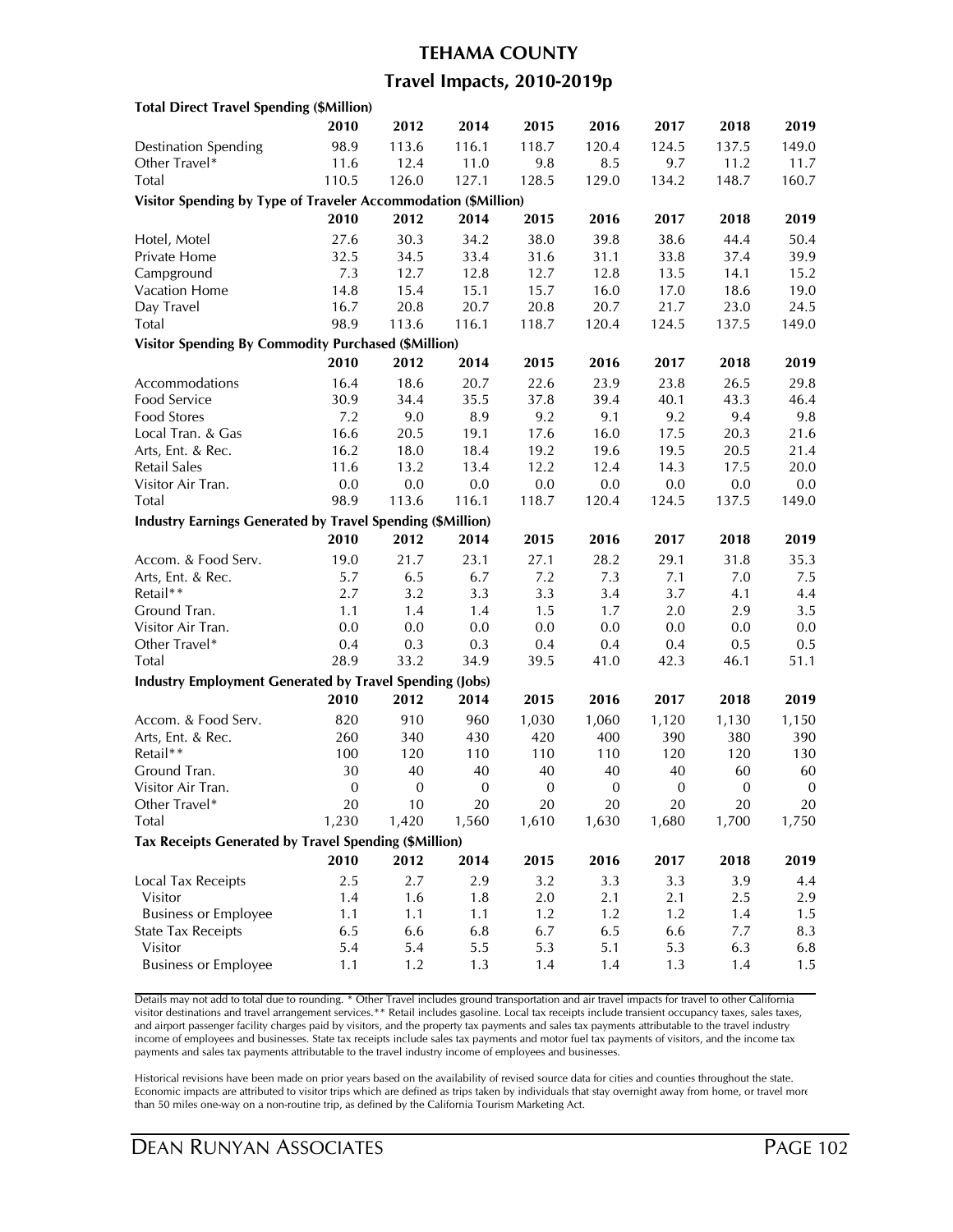# **TRINITY COUNTY**

## **Travel Impacts, 2010-2019p**

| <b>Total Direct Travel Spending (\$Million)</b>                   |                  |                  |                  |                  |                  |              |              |                  |
|-------------------------------------------------------------------|------------------|------------------|------------------|------------------|------------------|--------------|--------------|------------------|
|                                                                   | 2010             | 2012             | 2014             | 2015             | 2016             | 2017         | 2018         | 2019             |
| <b>Destination Spending</b>                                       | 48.4             | 49.6             | 49.6             | 48.0             | 51.0             | 54.0         | 54.2         | 58.4             |
| Other Travel*                                                     | 2.5              | 2.7              | 2.3              | 2.0              | 1.7              | 1.9          | 2.2          | 2.3              |
| Total                                                             | 50.9             | 52.2             | 51.9             | 50.0             | 52.8             | 55.9         | 56.4         | 60.7             |
| Visitor Spending by Type of Traveler Accommodation (\$Million)    |                  |                  |                  |                  |                  |              |              |                  |
|                                                                   | 2010             | 2012             | 2014             | 2015             | 2016             | 2017         | 2018         | 2019             |
| Hotel, Motel                                                      | 10.6             | 12.7             | 12.4             | 11.4             | 13.7             | 14.8         | 13.0         | 14.4             |
| Private Home                                                      | 7.1              | 7.6              | 7.0              | 6.4              | 6.6              | 6.9          | 7.1          | 8.0              |
| Campground                                                        | 13.0             | 11.4             | 12.8             | 12.7             | 12.8             | 13.4         | 14.1         | 15.2             |
| Vacation Home                                                     | 11.2             | 11.5             | 11.0             | 11.3             | 11.5             | 12.1         | 13.2         | 13.5             |
| Day Travel                                                        | 6.5              | 6.4              | 6.4              | 6.2              | 6.5              | 6.7          | 6.8          | 7.3              |
| Total                                                             | 48.4             | 49.6             | 49.6             | 48.0             | 51.0             | 54.0         | 54.2         | 58.4             |
| <b>Visitor Spending By Commodity Purchased (\$Million)</b>        |                  |                  |                  |                  |                  |              |              |                  |
|                                                                   | 2010             | 2012             | 2014             | 2015             | 2016             | 2017         | 2018         | 2019             |
| Accommodations                                                    | 10.2             | 10.5             |                  | 10.9             | 12.1             | 12.7         |              | 13.1             |
| Food Service                                                      | 13.2             | 13.8             | 10.9<br>13.6     | 13.6             | 14.9             | 15.5         | 12.1<br>15.2 | 16.4             |
|                                                                   |                  |                  |                  |                  |                  |              |              |                  |
| Food Stores<br>Local Tran. & Gas                                  | 4.7<br>8.3       | 4.5<br>8.5       | 4.8<br>8.1       | 4.8<br>7.1       | 4.9<br>6.7       | 5.0<br>7.4   | 4.9<br>8.1   | 5.3<br>8.7       |
| Arts, Ent. & Rec.                                                 | 7.4              |                  |                  | 7.3              | 7.8              | 7.9          |              |                  |
| Retail Sales                                                      | 4.6              | 7.5              | 7.5<br>4.7       | 4.4              | 4.7              | 5.5          | 7.6<br>6.2   | 8.0              |
| Visitor Air Tran.                                                 |                  | 4.8              | 0.0              | 0.0              | $0.0\,$          | 0.0          | $0.0\,$      | 6.9              |
|                                                                   | 0.0              | 0.0              |                  |                  |                  |              |              | 0.0              |
| Total                                                             | 48.4             | 49.6             | 49.6             | 48.0             | 51.0             | 54.0         | 54.2         | 58.4             |
| <b>Industry Earnings Generated by Travel Spending (\$Million)</b> |                  |                  |                  |                  |                  |              |              |                  |
|                                                                   | 2010             | 2012             | 2014             | 2015             | 2016             | 2017         | 2018         | 2019             |
| Accom. & Food Serv.                                               | 9.7              | 10.3             | 10.8             | 10.3             | 11.4             | 11.8         | 10.5         | 11.6             |
| Arts, Ent. & Rec.                                                 | 4.5              | 4.8              | 3.6              | 3.4              | 3.7              | 3.8          | 3.8          | 4.1              |
| Retail**                                                          | 1.6              | 1.6              | 1.6              | 1.6              | 1.8              | 1.9          | 1.4          | 1.5              |
| Ground Tran.                                                      | 0.5              | 0.6              | 0.6              | 0.6              | 0.7              | 0.8          | 1.1          | 1.4              |
| Visitor Air Tran.                                                 | 0.0              | 0.0              | 0.0              | 0.0              | 0.0              | 0.0          | 0.0          | 0.0              |
| Other Travel*                                                     | 0.1              | 0.1              | 0.1              | 0.1              | 0.1              | 0.1          | 0.1          | 0.1              |
| Total                                                             | 16.5             | 17.4             | 16.8             | 16.1             | 17.7             | 18.4         | 17.0         | 18.8             |
| <b>Industry Employment Generated by Travel Spending (Jobs)</b>    |                  |                  |                  |                  |                  |              |              |                  |
|                                                                   | 2010             | 2012             | 2014             | 2015             | 2016             | 2017         | 2018         | 2019             |
| Accom. & Food Serv.                                               | 480              | 480              | 460              | 420              | 450              | 430          | 380          | 430              |
| Arts, Ent. & Rec.                                                 | 290              | 290              | 200              | 180              | 180              | 170          | 190          | 200              |
| Retail**                                                          | 70               | 70               | 70               | 60               | 60               | 60           | 50           | 50               |
| Ground Tran.                                                      | 20               | 20               | 20               | 20               | 20               | 20           | 20           | 30               |
| Visitor Air Tran.                                                 | $\boldsymbol{0}$ | $\boldsymbol{0}$ | $\boldsymbol{0}$ | $\boldsymbol{0}$ | $\boldsymbol{0}$ | $\mathbf{0}$ | $\mathbf{0}$ | $\boldsymbol{0}$ |
| Other Travel*                                                     | 10               | $\theta$         | 0                | 0                | $\theta$         | $\theta$     | $\theta$     | $\mathbf{0}$     |
| Total                                                             | 870              | 860              | 750              | 690              | 710              | 680          | 650          | 710              |
| Tax Receipts Generated by Travel Spending (\$Million)             |                  |                  |                  |                  |                  |              |              |                  |
|                                                                   | 2010             | 2012             | 2014             | 2015             | 2016             | 2017         | 2018         | 2019             |
| Local Tax Receipts                                                | 1.0              | 1.0              | 1.0              | 0.9              | 1.0              | 1.1          | 1.1          | 1.1              |
| Visitor                                                           | 0.4              | 0.4              | 0.5              | 0.4              | 0.5              | 0.5          | 0.6          | 0.6              |
| <b>Business or Employee</b>                                       | 0.6              | 0.6              | 0.5              | 0.5              | 0.5              | 0.5          | 0.5          | $0.5\,$          |
| <b>State Tax Receipts</b>                                         | 2.4              | 2.3              | 2.3              | 2.1              | 2.1              | 2.2          | 2.3          | 2.5              |
| Visitor                                                           | 1.8              | 1.7              | 1.7              | 1.5              | 1.5              | 1.6          | 1.8          | 2.0              |
| <b>Business or Employee</b>                                       | 0.6              | 0.6              | 0.6              | 0.6              | 0.6              | 0.6          | 0.5          | 0.5              |
|                                                                   |                  |                  |                  |                  |                  |              |              |                  |

Details may not add to total due to rounding. \* Other Travel includes ground transportation and air travel impacts for travel to other California visitor destinations and travel arrangement services.\*\* Retail includes gasoline. Local tax receipts include transient occupancy taxes, sales taxes, and airport passenger facility charges paid by visitors, and the property tax payments and sales tax payments attributable to the travel industry income of employees and businesses. State tax receipts include sales tax payments and motor fuel tax payments of visitors, and the income tax payments and sales tax payments attributable to the travel industry income of employees and businesses.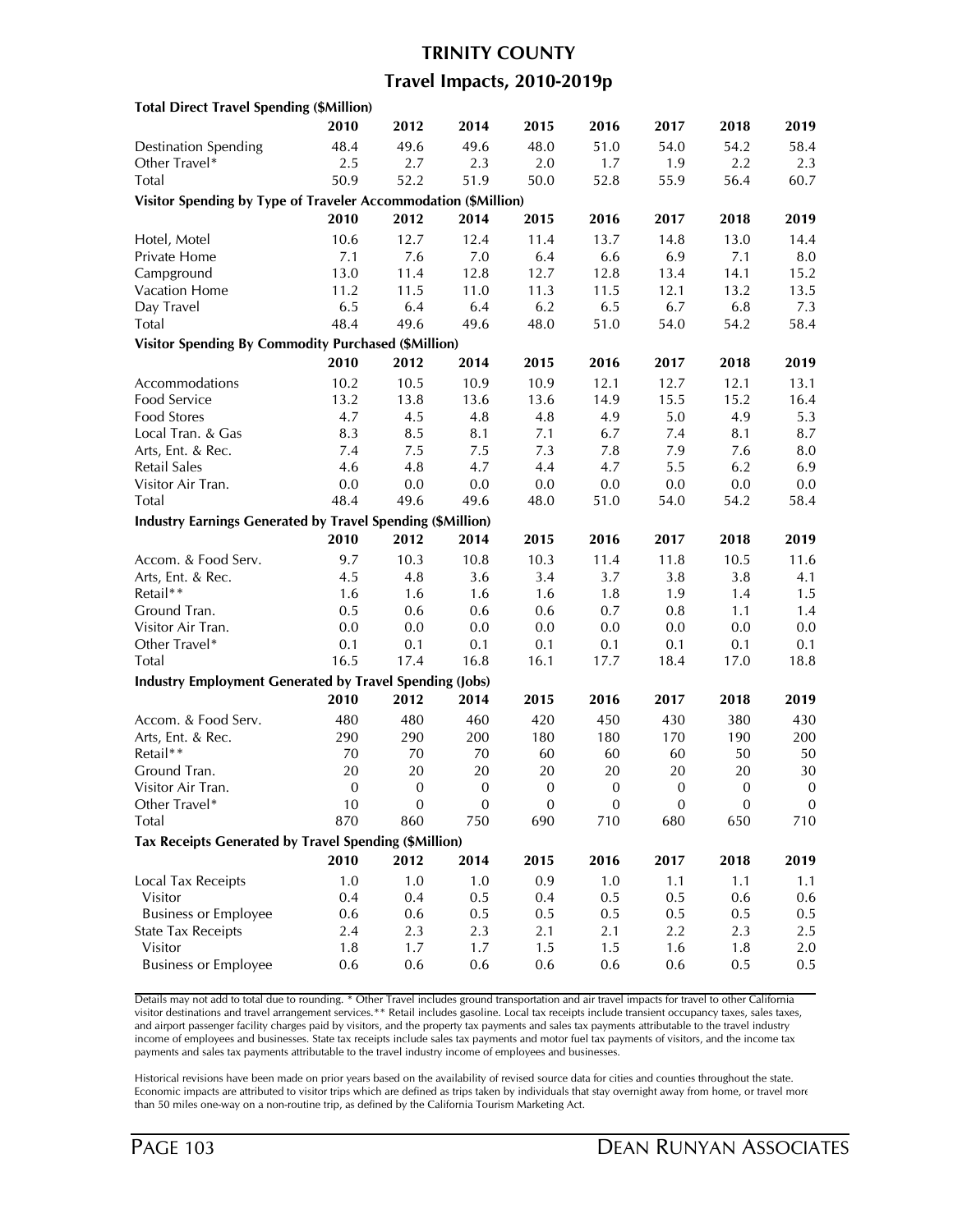## **TULARE COUNTY**

## **Travel Impacts, 2010-2019p**

| <b>Total Direct Travel Spending (\$Million)</b>                |                  |                  |                  |              |                  |                  |                  |                  |
|----------------------------------------------------------------|------------------|------------------|------------------|--------------|------------------|------------------|------------------|------------------|
|                                                                | 2010             | 2012             | 2014             | 2015         | 2016             | 2017             | 2018             | 2019             |
| <b>Destination Spending</b>                                    | 314.3            | 354.3            | 368.9            | 344.9        | 317.9            | 404.6            | 426.4            | 451.2            |
| Other Travel*                                                  | 88.2             | 91.6             | 84.3             | 74.4         | 66.0             | 74.4             | 85.7             | 89.2             |
| Total                                                          | 402.5            | 445.9            | 453.2            | 419.3        | 383.9            | 478.9            | 512.1            | 540.5            |
| Visitor Spending by Type of Traveler Accommodation (\$Million) |                  |                  |                  |              |                  |                  |                  |                  |
|                                                                | 2010             | 2012             | 2014             | 2015         | 2016             | 2017             | 2018             | 2019             |
| Hotel, Motel                                                   | 134.3            | 155.8            | 171.2            | 159.9        | 136.8            | 204.5            | 209.7            | 220.8            |
| Private Home                                                   | 96.5             | 106.8            | 102.5            | 93.8         | 91.3             | 104.7            | 113.4            | 122.6            |
| Campground                                                     | 15.6             | 17.4             | 20.8             | 20.6         | 20.9             | 21.9             | 23.0             | 24.8             |
| Vacation Home                                                  | 25.0             | 26.7             | 26.7             | 26.0         | 26.4             | 27.7             | 29.4             | 30.2             |
| Day Travel                                                     | 43.0             | 47.6             | 47.6             | 44.7         | 42.4             | 45.8             | 50.8             | 52.9             |
| Total                                                          | 314.3            | 354.3            | 368.9            | 344.9        | 317.9            | 404.6            | 426.4            | 451.2            |
| <b>Visitor Spending By Commodity Purchased (\$Million)</b>     |                  |                  |                  |              |                  |                  |                  |                  |
|                                                                | 2010             | 2012             | 2014             | 2015         | 2016             | 2017             | 2018             | 2019             |
|                                                                |                  |                  |                  |              |                  |                  |                  |                  |
| Accommodations                                                 | 63.0             | 70.8             | 81.4             | 79.4         | 72.6             | 101.2            | 104.7            | 109.7            |
| Food Service                                                   | 83.4             | 93.8             | 98.3             | 95.4         | 90.7             | 113.3            | 116.8            | 123.6            |
| Food Stores<br>Local Tran. & Gas                               | 17.4<br>70.8     | 19.7             | 20.4             | 20.1         | 19.4             | 21.2<br>69.7     | 21.2<br>78.6     | 22.1<br>82.4     |
|                                                                | 40.6             | 81.5             | 77.0<br>47.1     | 66.3         | 57.8             |                  |                  |                  |
| Arts, Ent. & Rec.<br><b>Retail Sales</b>                       |                  | 45.0<br>43.5     | 44.8             | 44.7<br>39.0 | 41.7<br>35.6     | 50.8<br>48.5     | 51.2<br>53.9     | 52.8<br>60.5     |
|                                                                | 39.1             |                  |                  |              |                  |                  |                  |                  |
| Visitor Air Tran.<br>Total                                     | 0.0<br>314.3     | $0.0\,$<br>354.3 | 0.0<br>368.9     | 0.0          | 0.0<br>317.9     | $0.0\,$          | $0.0\,$<br>426.4 | 0.0<br>451.2     |
|                                                                |                  |                  |                  | 344.9        |                  | 404.6            |                  |                  |
| Industry Earnings Generated by Travel Spending (\$Million)     |                  |                  |                  |              |                  |                  |                  |                  |
|                                                                | 2010             | 2012             | 2014             | 2015         | 2016             | 2017             | 2018             | 2019             |
| Accom. & Food Serv.                                            | 64.5             | 73.1             | 83.3             | 86.2         | 84.3             | 112.6            | 118.2            | 127.1            |
| Arts, Ent. & Rec.                                              | 15.9             | 18.2             | 16.1             | 16.3         | 14.4             | 18.9             | 20.6             | 21.9             |
| Retail**                                                       | 8.9              | 9.9              | 10.5             | 9.9          | 9.6              | 11.3             | 11.8             | 12.7             |
| Ground Tran.                                                   | 4.6              | 5.6              | 5.9              | 5.8          | 6.0              | $\rm 8.0$        | 11.2             | 13.4             |
| Visitor Air Tran.                                              | 0.0              | 0.0              | 0.0              | 0.0          | 0.0              | 0.0              | 0.0              | 0.0              |
| Other Travel*                                                  | 4.9              | 3.4              | 3.9              | 3.9          | 4.3              | 4.8              | 4.9              | 5.3              |
| Total                                                          | 98.8             | 110.3            | 119.7            | 122.0        | 118.6            | 155.5            | 166.7            | 180.4            |
| <b>Industry Employment Generated by Travel Spending (Jobs)</b> |                  |                  |                  |              |                  |                  |                  |                  |
|                                                                | 2010             | 2012             | 2014             | 2015         | 2016             | 2017             | 2018             | 2019             |
| Accom. & Food Serv.                                            | 2,410            | 2,800            | 3,090            | 3,000        | 2,770            | 3,520            | 3,540            | 3,580            |
| Arts, Ent. & Rec.                                              | 900              | 950              | 840              | 820          | 780              | 990              | 1,060            | 1,110            |
| Retail**                                                       | 340              | 380              | 400              | 380          | 350              | 390              | 400              | 420              |
| Ground Tran.                                                   | 140              | 150              | 160              | 150          | 140              | 170              | 220              | 240              |
| Visitor Air Tran.                                              | $\boldsymbol{0}$ | $\boldsymbol{0}$ | $\boldsymbol{0}$ | $\mathbf{0}$ | $\boldsymbol{0}$ | $\boldsymbol{0}$ | $\boldsymbol{0}$ | $\boldsymbol{0}$ |
| Other Iravel*                                                  | 180              | 140              | 160              | 160          | 160              | 170              | 170              | 180              |
| Total                                                          | 3,970            | 4,420            | 4,650            | 4,510        | 4,200            | 5,260            | 5,390            | 5,530            |
| Tax Receipts Generated by Travel Spending (\$Million)          |                  |                  |                  |              |                  |                  |                  |                  |
|                                                                | 2010             | 2012             | 2014             | 2015         | 2016             | 2017             | 2018             | 2019             |
| Local Tax Receipts                                             | 10.3             | 11.2             | 12.4             | 12.1         | 11.0             | 15.1             | 16.4             | 17.4             |
| Visitor                                                        | 6.5              | 7.4              | 8.4              | 8.0          | 7.2              | 10.3             | 11.2             | 11.9             |
| <b>Business or Employee</b>                                    | $3.8\,$          | 3.8              | 4.0              | 4.0          | $3.8\,$          | 4.8              | 5.2              | 5.5              |
| <b>State Tax Receipts</b>                                      | 26.1             | 25.9             | 26.9             | 24.5         | 22.0             | 25.6             | 30.0             | 32.1             |
| Visitor                                                        | 22.5             | 22.2             | 22.7             | 20.4         | 18.2             | 21.0             | 25.4             | 27.3             |
| <b>Business or Employee</b>                                    | $3.5\,$          | 3.7              | 4.2              | 4.2          | $3.8\,$          | 4.6              | 4.6              | 4.9              |
|                                                                |                  |                  |                  |              |                  |                  |                  |                  |

Details may not add to total due to rounding. \* Other Travel includes ground transportation and air travel impacts for travel to other California visitor destinations and travel arrangement services.\*\* Retail includes gasoline. Local tax receipts include transient occupancy taxes, sales taxes, and airport passenger facility charges paid by visitors, and the property tax payments and sales tax payments attributable to the travel industry income of employees and businesses. State tax receipts include sales tax payments and motor fuel tax payments of visitors, and the income tax payments and sales tax payments attributable to the travel industry income of employees and businesses.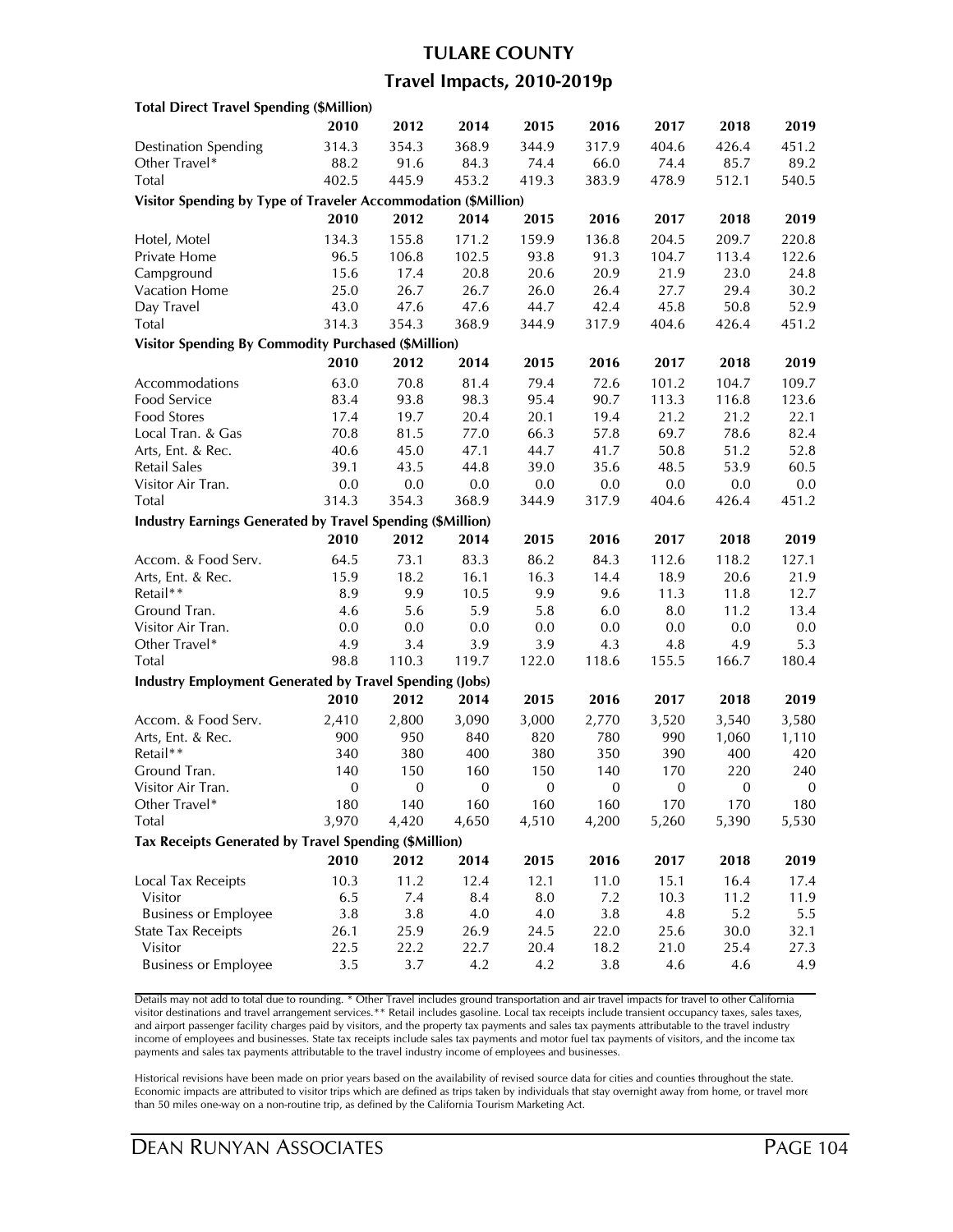## **TUOLUMNE COUNTY**

## **Travel Impacts, 2010-2019p**

| <b>Total Direct Travel Spending (\$Million)</b>                   |                  |                  |                  |              |                  |          |                  |                  |
|-------------------------------------------------------------------|------------------|------------------|------------------|--------------|------------------|----------|------------------|------------------|
|                                                                   | 2010             | 2012             | 2014             | 2015         | 2016             | 2017     | 2018             | 2019             |
| <b>Destination Spending</b>                                       | 163.9            | 186.3            | 181.6            | 196.5        | 215.5            | 241.1    | 244.5            | 262.0            |
| Other Travel*                                                     | 10.9             | 11.8             | 10.4             | 9.1          | 8.1              | 9.1      | 10.6             | 11.1             |
| Total                                                             | 174.7            | 198.1            | 192.0            | 205.6        | 223.6            | 250.3    | 255.1            | 273.1            |
| Visitor Spending by Type of Traveler Accommodation (\$Million)    |                  |                  |                  |              |                  |          |                  |                  |
|                                                                   | 2010             | 2012             | 2014             | 2015         | 2016             | 2017     | 2018             | 2019             |
|                                                                   | 62.2             | 79.9             | 77.9             | 91.8         | 108.9            | 128.9    | 124.3            | 134.8            |
| Hotel, Motel<br>Private Home                                      | 28.9             | 30.4             | 28.4             | 27.2         | 27.2             | 28.9     | 30.9             | 34.1             |
| Campground                                                        |                  | 14.4             | 15.4             | 15.4         | 15.6             |          | 17.2             |                  |
| Vacation Home                                                     | 14.2             |                  | 38.3             | 39.5         | 40.2             | 16.4     |                  | 18.5<br>47.7     |
|                                                                   | 38.1<br>20.6     | 39.1<br>22.5     |                  | 22.5         |                  | 42.7     | 46.6             |                  |
| Day Travel                                                        | 163.9            |                  | 21.6             |              | 23.6             | 24.2     | 25.5             | 26.9             |
| <b>Total</b>                                                      |                  | 186.3            | 181.6            | 196.5        | 215.5            | 241.1    | 244.5            | 262.0            |
| <b>Visitor Spending By Commodity Purchased (\$Million)</b>        |                  |                  |                  |              |                  |          |                  |                  |
|                                                                   | 2010             | 2012             | 2014             | 2015         | 2016             | 2017     | 2018             | 2019             |
| Accommodations                                                    | 39.5             | 45.9             | 47.3             | 54.2         | 63.3             | 73.8     | 72.3             | 78.3             |
| Food Service                                                      | 48.2             | 54.7             | 53.2             | 58.8         | 65.2             | 71.2     | 71.2             | 76.2             |
| Food Stores                                                       | 9.6              | 10.4             | 10.2             | 10.8         | 11.0             | 11.2     | 11.2             | 11.8             |
| Local Tran. & Gas                                                 | 23.6             | 27.1             | 24.5             | 23.4         | 22.4             | 25.4     | 27.9             | 29.7             |
| Arts, Ent. & Rec.                                                 | 26.1             | 28.9             | 28.1             | 30.2         | 32.7             | 34.7     | 34.0             | 35.4             |
| Retail Sales                                                      | 16.9             | 19.3             | 18.3             | 19.2         | 20.8             | 24.8     | 28.0             | 30.5             |
| Visitor Air Tran.                                                 | 0.0              | 0.0              | 0.0              | 0.0          | 0.0              | 0.0      | 0.0              | 0.0              |
| Total                                                             | 163.9            | 186.3            | 181.6            | 196.5        | 215.5            | 241.1    | 244.5            | 262.0            |
| <b>Industry Earnings Generated by Travel Spending (\$Million)</b> |                  |                  |                  |              |                  |          |                  |                  |
|                                                                   | 2010             | 2012             | 2014             | 2015         | 2016             | 2017     | 2018             | 2019             |
| Accom. & Food Serv.                                               | 33.4             | 38.9             | 43.2             | 47.3         | 56.1             | 65.2     | 64.1             | 70.5             |
| Arts, Ent. & Rec.                                                 | 7.0              | 8.1              | 6.6              | 6.6          | 6.9              | 7.2      | 5.7              | 6.1              |
| Retail**                                                          | 3.9              | 4.3              | 4.3              | 4.6          | 5.0              | 4.9      | 5.2              | 5.5              |
| Ground Tran.                                                      | 1.7              | 2.1              | 2.1              | 2.3          | 2.7              | 3.3      | 4.5              | 5.5              |
| Visitor Air Tran.                                                 | 0.0              | 0.0              | 0.0              | 0.0          | 0.0              | 0.0      | 0.0              | 0.0              |
| Other Travel*                                                     | 0.6              | 0.8              | 0.7              | 0.6          | 0.7              | 0.7      | 0.8              | 0.8              |
| Total                                                             | 46.6             | 54.1             | 56.8             | 61.4         | 71.4             | 81.3     | 80.3             | 88.4             |
| <b>Industry Employment Generated by Travel Spending (Jobs)</b>    |                  |                  |                  |              |                  |          |                  |                  |
|                                                                   | 2010             | 2012             | 2014             | 2015         | 2016             | 2017     | 2018             | 2019             |
|                                                                   |                  |                  |                  |              |                  |          |                  |                  |
| Accom. & Food Serv.                                               | 1,280            | 1,470            | 1,530            | 1,560        | 1,680            | 1,830    | 1,780            | 1,860            |
| Arts, Ent. & Rec.                                                 | 360              | 410              | 350              | 320          | 350              | 340      | 260              | 280              |
| Retail**                                                          | 150              | 160              | 160              | 160          | 180              | 160      | 170              | 170              |
| Ground Tran.                                                      | 50               | 60               | 60               | 60           | 60               | 70       | 90               | 100              |
| Visitor Air Tran.                                                 | $\boldsymbol{0}$ | $\boldsymbol{0}$ | $\boldsymbol{0}$ | $\mathbf{0}$ | $\boldsymbol{0}$ | $\bf{0}$ | $\boldsymbol{0}$ | $\boldsymbol{0}$ |
| Other Iravel*                                                     | 20               | 20               | 20               | 20           | 30               | 30       | 30               | 30               |
| Total                                                             | 1,870            | 2,130            | 2,120            | 2,120        | 2,290            | 2,430    | 2,320            | 2,440            |
| Tax Receipts Generated by Travel Spending (\$Million)             |                  |                  |                  |              |                  |          |                  |                  |
|                                                                   | 2010             | 2012             | 2014             | 2015         | 2016             | 2017     | 2018             | 2019             |
| <b>Local Tax Receipts</b>                                         | 4.5              | 5.4              | 5.5              | 6.3          | 7.3              | 8.6      | 8.7              | 9.5              |
| Visitor                                                           | 2.7              | 3.6              | 3.7              | 4.3          | 5.2              | 6.2      | 6.3              | 6.9              |
| <b>Business or Employee</b>                                       | 1.7              | 1.8              | 1.8              | 1.9          | 2.2              | 2.4      | 2.4              | 2.6              |
| <b>State Tax Receipts</b>                                         | 8.9              | 8.9              | 9.0              | 9.3          | 9.6              | 10.3     | 10.9             | 11.8             |
| Visitor                                                           | 7.2              | 7.1              | 7.0              | 7.1          | 7.2              | 7.8      | 8.6              | 9.3              |
| <b>Business or Employee</b>                                       | 1.7              | 1.9              | 2.1              | 2.2          | 2.4              | 2.5      | 2.3              | 2.5              |
|                                                                   |                  |                  |                  |              |                  |          |                  |                  |

Details may not add to total due to rounding. \* Other Travel includes ground transportation and air travel impacts for travel to other California visitor destinations and travel arrangement services.\*\* Retail includes gasoline. Local tax receipts include transient occupancy taxes, sales taxes, and airport passenger facility charges paid by visitors, and the property tax payments and sales tax payments attributable to the travel industry income of employees and businesses. State tax receipts include sales tax payments and motor fuel tax payments of visitors, and the income tax payments and sales tax payments attributable to the travel industry income of employees and businesses.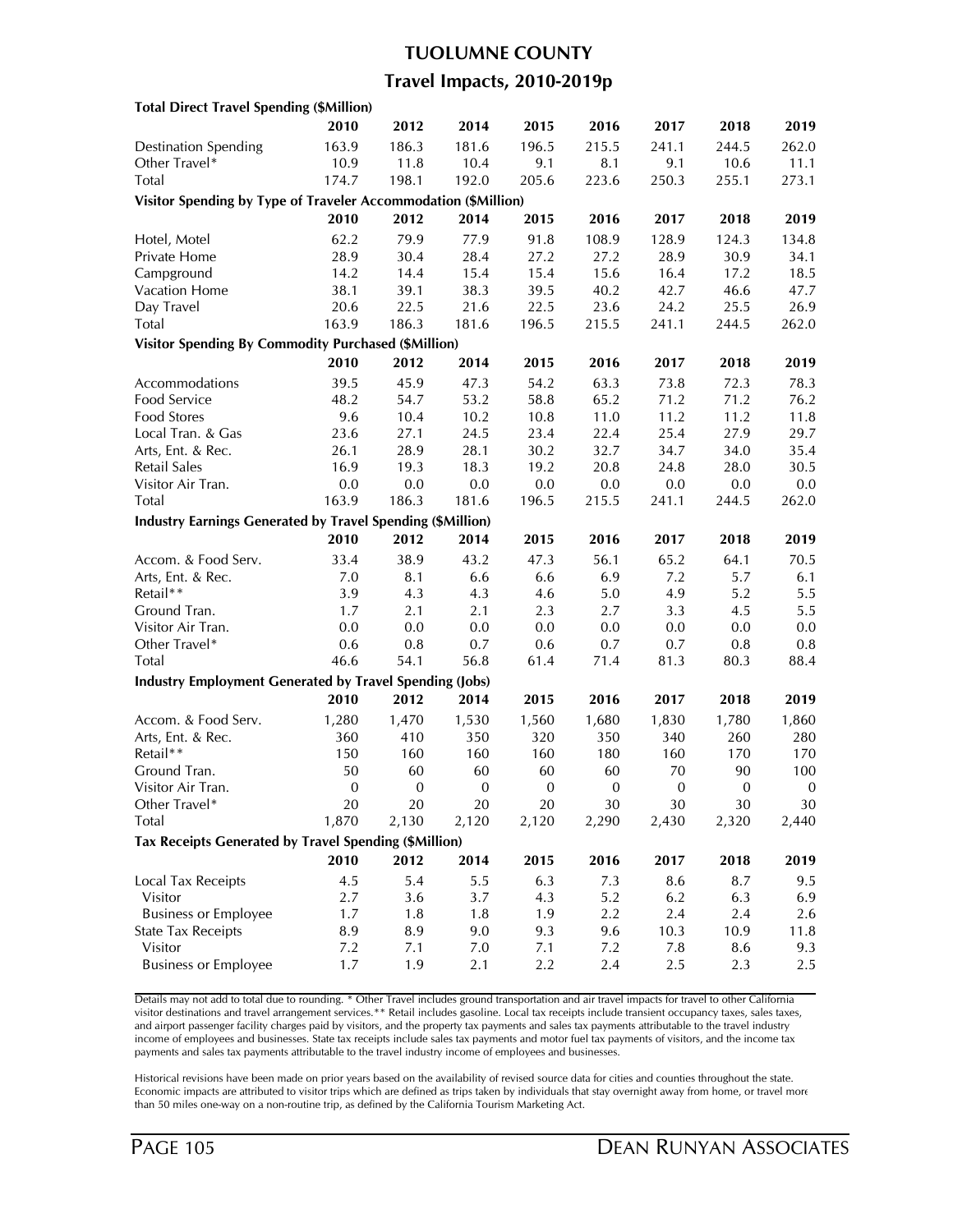#### **VENTURA COUNTY**

## **Travel Impacts, 2010-2019p**

| <b>Total Direct Travel Spending (\$Million)</b>                   |               |                  |                  |                  |                  |                |                  |                  |
|-------------------------------------------------------------------|---------------|------------------|------------------|------------------|------------------|----------------|------------------|------------------|
|                                                                   | 2010          | 2012             | 2014             | 2015             | 2016             | 2017           | 2018             | 2019             |
| <b>Destination Spending</b>                                       | 1,152.7       | 1,311.9          | 1,381.4          | 1,437.0          | 1,462.1          | 1,507.5        | 1,568.5          | 1,597.3          |
| Other Travel*                                                     | 201.6         | 222.0            | 211.8            | 197.2            | 182.9            | 199.2          | 224.3            | 229.3            |
| Total                                                             | 1,354.3       | 1,533.9          | 1,593.3          | 1,634.2          | 1,645.0          | 1,706.7        | 1,792.8          | 1,826.6          |
| Visitor Spending by Type of Traveler Accommodation (\$Million)    |               |                  |                  |                  |                  |                |                  |                  |
|                                                                   | 2010          | 2012             | 2014             | 2015             | 2016             | 2017           | 2018             | 2019             |
| Hotel, Motel                                                      | 482.7         | 579.1            | 652.0            | 693.4            | 720.4            | 727.0          | 738.5            | 730.8            |
| Private Home                                                      | 247.1         | 268.2            | 260.6            | 270.0            | 267.5            | 293.7          | 321.6            | 347.1            |
| Campground                                                        | 46.5          | 51.2             | 53.1             | 54.0             | 54.7             | 57.3           | 60.2             | 64.9             |
| <b>Vacation Home</b>                                              | 41.1          | 43.8             | 43.5             | 44.3             | 44.9             | 48.6           | 55.0             | 56.3             |
| Day Travel                                                        | 335.2         | 369.5            | 372.3            | 375.3            | 374.6            | 380.9          | 393.1            | 398.2            |
| <b>Total</b>                                                      | 1,152.7       | 1,311.9          | 1,381.4          | 1,437.0          | 1,462.1          | 1,507.5        | 1,568.5          | 1,597.3          |
| <b>Visitor Spending By Commodity Purchased (\$Million)</b>        |               |                  |                  |                  |                  |                |                  |                  |
|                                                                   | 2010          | 2012             | 2014             | 2015             | 2016             | 2017           | 2018             | 2019             |
|                                                                   |               |                  |                  |                  |                  |                |                  |                  |
| Accommodations                                                    | 179.8         | 213.6            | 255.8            | 283.3            | 306.6            | 308.4          | 317.3            | 318.8            |
| Food Service                                                      | 355.3         | 400.3            | 417.8            | 437.9            | 452.7            | 465.1          | 477.6            | 486.1            |
| <b>Food Stores</b>                                                | 47.5<br>205.5 | 54.0<br>239.9    | 54.7<br>235.0    | 56.6<br>220.0    | 56.3<br>204.4    | 56.3           | 56.5             | 57.6             |
| Local Tran. & Gas                                                 | 167.9         |                  | 194.2            |                  |                  | 216.7          | 236.0            | 238.3            |
| Arts, Ent. & Rec.<br><b>Retail Sales</b>                          |               | 186.6            |                  | 198.8            | 201.5            | 202.2<br>258.8 | 202.9            | 201.2<br>295.3   |
|                                                                   | 196.2<br>0.5  | 217.5<br>0.0     | 223.9<br>0.0     | 240.4<br>0.0     | 240.7<br>0.0     | 0.0            | 278.2<br>0.0     | 0.0              |
| Visitor Air Tran.<br>Total                                        | 1,152.7       | 1,311.9          |                  |                  |                  |                |                  |                  |
|                                                                   |               |                  | 1,381.4          | 1,437.0          | 1,462.1          | 1,507.5        | 1,568.5          | 1,597.3          |
| <b>Industry Earnings Generated by Travel Spending (\$Million)</b> |               |                  |                  |                  |                  |                |                  |                  |
|                                                                   | 2010          | 2012             | 2014             | 2015             | 2016             | 2017           | 2018             | 2019             |
| Accom. & Food Serv.                                               | 210.5         | 243.8            | 263.6            | 284.3            | 293.8            | 333.7          | 351.2            | 362.9            |
| Arts, Ent. & Rec.                                                 | 76.5          | 87.8             | 92.6             | 95.4             | 99.5             | 98.7           | 102.5            | 104.7            |
| Retail**                                                          | 32.6          | 36.7             | 38.6             | 42.0             | 43.1             | 46.5           | 48.8             | 50.3             |
| Ground Tran.                                                      | 16.3          | 20.2             | 22.0             | 23.9             | 25.8             | 27.9           | 35.1             | 39.5             |
| Visitor Air Tran.                                                 | 3.8           | 0.0              | 0.0              | 0.0              | 0.0              | 0.0            | 0.0              | 0.0              |
| Other Travel*                                                     | 34.3          | 34.0             | 37.2             | 38.7             | 40.4             | 41.8           | 44.5             | 44.4             |
| Total                                                             | 373.9         | 422.7            | 454.1            | 484.3            | 502.6            | 548.6          | 582.1            | 601.9            |
| <b>Industry Employment Generated by Travel Spending (Jobs)</b>    |               |                  |                  |                  |                  |                |                  |                  |
|                                                                   | 2010          | 2012             | 2014             | 2015             | 2016             | 2017           | 2018             | 2019             |
| Accom. & Food Serv.                                               | 8,310         | 9,240            | 9,640            | 9,870            | 9,810            | 10,610         | 10,750           | 10,660           |
| Arts, Ent. & Rec.                                                 | 3,350         | 3,690            | 3,860            | 3,860            | 3,800            | 3,430          | 3,560            | 3,420            |
| Retail**                                                          | 1,150         | 1,220            | 1,260            | 1,310            | 1,310            | 1,390          | 1,430            | 1,420            |
| Ground Tran.                                                      | 440           | 510              | 540              | 560              | 570              | 570            | 670              | 710              |
| Visitor Air Tran.                                                 | 50            | $\boldsymbol{0}$ | $\boldsymbol{0}$ | $\boldsymbol{0}$ | $\boldsymbol{0}$ | $\mathbf{0}$   | $\boldsymbol{0}$ | $\boldsymbol{0}$ |
| Other Iravel*                                                     | 800           | 770              | 800              | 800              | 820              | 800            | 820              | 840              |
| Total                                                             | 14,110        | 15,430           | 16,090           | 16,400           | 16,320           | 16,800         | 17,230           | 17,050           |
| Tax Receipts Generated by Travel Spending (\$Million)             |               |                  |                  |                  |                  |                |                  |                  |
|                                                                   | 2010          | 2012             | 2014             | 2015             | 2016             | 2017           | 2018             | 2019             |
| <b>Local Tax Receipts</b>                                         | 34.0          | 39.3             | 44.4             | 48.2             | 50.7             | 51.8           | 56.0             | 56.6             |
| Visitor                                                           | 20.1          | 25.4             | 30.1             | 33.1             | 35.6             | 35.9           | 38.8             | 39.2             |
| <b>Business or Employee</b>                                       | 13.9          | 13.9             | 14.3             | 15.1             | 15.2             | 15.9           | 17.2             | 17.4             |
| <b>State Tax Receipts</b>                                         | 81.5          | 81.7             | 86.6             | 86.1             | 83.2             | 84.8           | 93.4             | 96.8             |
| Visitor                                                           | 67.5          | 66.6             | 69.3             | 68.2             | 65.6             | 67.1           | 75.7             | 79.0             |
| <b>Business or Employee</b>                                       | 14.1          | 15.1             | 17.2             | 18.0             | 17.7             | 17.8           | 17.6             | 17.8             |
|                                                                   |               |                  |                  |                  |                  |                |                  |                  |

Details may not add to total due to rounding. \* Other Travel includes ground transportation and air travel impacts for travel to other California visitor destinations and travel arrangement services.\*\* Retail includes gasoline. Local tax receipts include transient occupancy taxes, sales taxes, and airport passenger facility charges paid by visitors, and the property tax payments and sales tax payments attributable to the travel industry income of employees and businesses. State tax receipts include sales tax payments and motor fuel tax payments of visitors, and the income tax payments and sales tax payments attributable to the travel industry income of employees and businesses.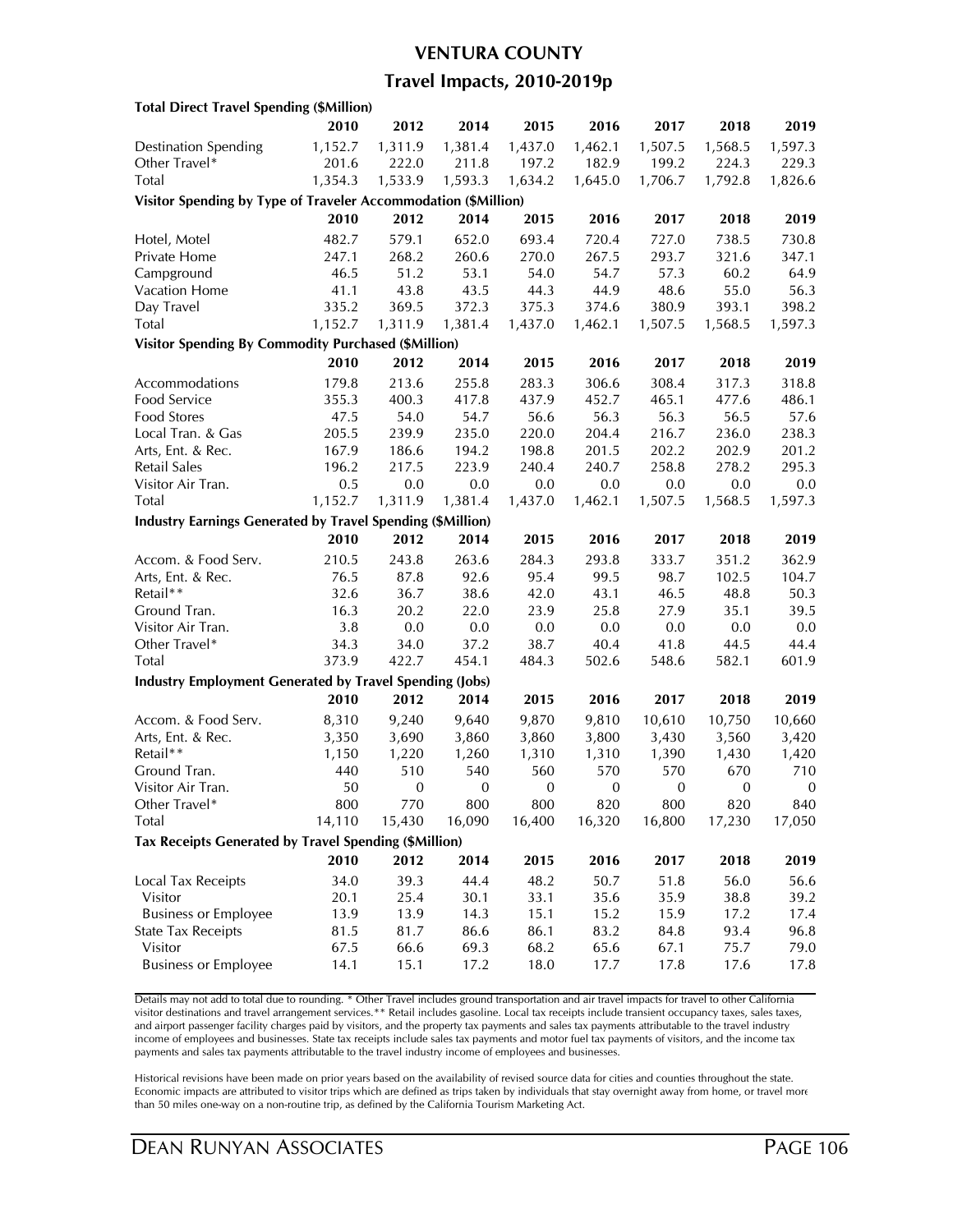## **YOLO COUNTY**

## **Travel Impacts, 2010-2019p**

| <b>Total Direct Travel Spending (\$Million)</b>                |                  |               |                  |              |                  |                |                  |                  |
|----------------------------------------------------------------|------------------|---------------|------------------|--------------|------------------|----------------|------------------|------------------|
|                                                                | 2010             | 2012          | 2014             | 2015         | 2016             | 2017           | 2018             | 2019             |
| <b>Destination Spending</b>                                    | 285.3            | 306.5         | 320.0            | 321.7        | 324.8            | 378.1          | 418.2            | 411.7            |
| Other Travel*                                                  | 38.7             | 42.9          | 39.1             | 34.7         | 30.5             | 34.7           | 40.6             | 42.7             |
| Total                                                          | 324.0            | 349.4         | 359.1            | 356.3        | 355.3            | 412.8          | 458.8            | 454.3            |
| Visitor Spending by Type of Traveler Accommodation (\$Million) |                  |               |                  |              |                  |                |                  |                  |
|                                                                | 2010             | 2012          | 2014             | 2015         | 2016             | 2017           | 2018             | 2019             |
|                                                                | 125.0            | 134.9         | 145.6            | 148.6        | 151.7            | 191.8          | 208.4            | 200.5            |
| Hotel, Motel<br>Private Home                                   | 59.4             | 64.5          | 63.5             | 62.8         | 62.7             | 70.1           | 77.6             | 80.6             |
| Campground                                                     | 6.6              | 6.5           | 8.3              | 8.2          | 8.3              | 8.7            | 9.1              |                  |
| Vacation Home                                                  | 3.3              | 3.5           | 3.5              | 3.4          | 3.5              | 3.7            |                  | 9.9              |
|                                                                | 91.1             |               | 99.2             | 98.6         | 98.5             |                | 3.9              | 4.0              |
| Day Travel                                                     | 285.3            | 97.2<br>306.5 | 320.0            | 321.7        |                  | 103.9<br>378.1 | 119.2            | 116.7<br>411.7   |
| <b>Total</b>                                                   |                  |               |                  |              | 324.8            |                | 418.2            |                  |
| <b>Visitor Spending By Commodity Purchased (\$Million)</b>     |                  |               |                  |              |                  |                |                  |                  |
|                                                                | 2010             | 2012          | 2014             | 2015         | 2016             | 2017           | 2018             | 2019             |
| Accommodations                                                 | 36.4             | 41.3          | 48.2             | 50.9         | 53.6             | 68.4           | 74.8             | 72.7             |
| Food Service                                                   | 88.7             | 94.2          | 98.7             | 101.9        | 105.6            | 121.2          | 132.7            | 130.8            |
| Food Stores                                                    | 11.3             | 12.2          | 12.8             | 13.1         | 13.0             | 13.9           | 14.6             | 14.4             |
| Local Tran. & Gas                                              | 50.2             | 55.8          | 53.4             | 48.2         | 43.9             | 50.9           | 60.5             | 59.9             |
| Arts, Ent. & Rec.                                              | 53.4             | 56.0          | 58.4             | 58.9         | 59.9             | 66.8           | 71.5             | 68.7             |
| <b>Retail Sales</b>                                            | 45.3             | 47.1          | 48.4             | 48.7         | 48.8             | 56.9           | 64.1             | 65.1             |
| Visitor Air Tran.                                              | $0.0\,$          | 0.0           | 0.0              | 0.0          | 0.0              | 0.0            | 0.0              | 0.0              |
| Total                                                          | 285.3            | 306.5         | 320.0            | 321.7        | 324.8            | 378.1          | 418.2            | 411.7            |
| Industry Earnings Generated by Travel Spending (\$Million)     |                  |               |                  |              |                  |                |                  |                  |
|                                                                | 2010             | 2012          | 2014             | 2015         | 2016             | 2017           | 2018             | 2019             |
| Accom. & Food Serv.                                            | 48.3             | 53.1          | 58.6             | 63.1         | 68.8             | 81.7           | 86.1             | 86.1             |
| Arts, Ent. & Rec.                                              | 20.8             | 22.5          | 23.7             | 24.8         | 26.4             | 30.1           | 30.7             | 30.4             |
| Retail**                                                       | 7.7              | 8.1           | 8.6              | 8.9          | 9.2              | 9.7            | 10.6             | 10.5             |
| Ground Tran.                                                   | 3.4              | 3.9           | 4.2              | 4.3          | 4.8              | 6.0            | 8.9              | 10.0             |
| Visitor Air Tran.                                              | 0.0              | 0.0           | 0.0              | 0.0          | 0.0              | 0.0            | 0.0              | 0.0              |
| Other Travel*                                                  | 1.9              | 2.1           | 2.1              | 1.9          | 1.9              | 2.1            | 2.3              | 2.6              |
| <b>Total</b>                                                   | 82.1             | 89.8          | 97.1             | 103.1        | 111.1            | 129.5          | 138.6            | 139.6            |
| <b>Industry Employment Generated by Travel Spending (Jobs)</b> |                  |               |                  |              |                  |                |                  |                  |
|                                                                | 2010             | 2012          | 2014             | 2015         | 2016             | 2017           | 2018             | 2019             |
| Accom. & Food Serv.                                            | 2,240            | 2,280         | 2,450            | 2,470        | 2,500            | 2,870          | 2,910            | 2,810            |
| Arts, Ent. & Rec.                                              | 1,240            | 1,650         | 1,500            | 1,590        | 1,560            | 1,810          | 1,820            | 1,880            |
| Retail**                                                       | 230              | 240           | 250              | 250          | 260              | 270            | 290              | 280              |
| Ground Tran.                                                   | 100              | 110           | 110              | 110          | 110              | 130            | 170              | 180              |
| Visitor Air Tran.                                              | $\boldsymbol{0}$ | 0             | $\boldsymbol{0}$ | $\mathbf{0}$ | $\boldsymbol{0}$ | $\mathbf{0}$   | $\boldsymbol{0}$ | $\boldsymbol{0}$ |
| Other Iravel*                                                  | 60               | 60            | 60               | 60           | 60               | 60             | 70               | 70               |
| Total                                                          | 3,870            | 4,330         | 4,370            | 4,470        | 4,480            | 5,140          | 5,270            | 5,220            |
| Tax Receipts Generated by Travel Spending (\$Million)          |                  |               |                  |              |                  |                |                  |                  |
|                                                                | 2010             | 2012          | 2014             | 2015         | 2016             | 2017           | 2018             | 2019             |
|                                                                |                  |               |                  |              |                  |                |                  |                  |
| Local Tax Receipts                                             | 7.6              | 8.1           | 9.0              | 9.9          | 10.7             | 13.7           | 14.9             | 14.9             |
| Visitor                                                        | 4.5              | 5.0           | 5.8              | 6.5          | 7.2              | 9.6            | 10.7             | 10.6             |
| <b>Business or Employee</b>                                    | 3.1              | 3.1           | 3.2              | 3.4          | 3.5              | 4.0            | 4.3              | 4.2              |
| <b>State Tax Receipts</b>                                      | 19.5             | 18.8          | 19.9             | 19.3         | 18.7             | 20.4           | 23.8             | 24.1             |
| Visitor                                                        | 16.5             | 15.7          | 16.3             | 15.6         | 15.0             | 16.5           | 19.8             | 20.2             |
| <b>Business or Employee</b>                                    | $3.0\,$          | 3.1           | 3.6              | 3.7          | 3.7              | 3.9            | 4.0              | 4.0              |

Details may not add to total due to rounding. \* Other Travel includes ground transportation and air travel impacts for travel to other California visitor destinations and travel arrangement services.\*\* Retail includes gasoline. Local tax receipts include transient occupancy taxes, sales taxes, and airport passenger facility charges paid by visitors, and the property tax payments and sales tax payments attributable to the travel industry income of employees and businesses. State tax receipts include sales tax payments and motor fuel tax payments of visitors, and the income tax payments and sales tax payments attributable to the travel industry income of employees and businesses.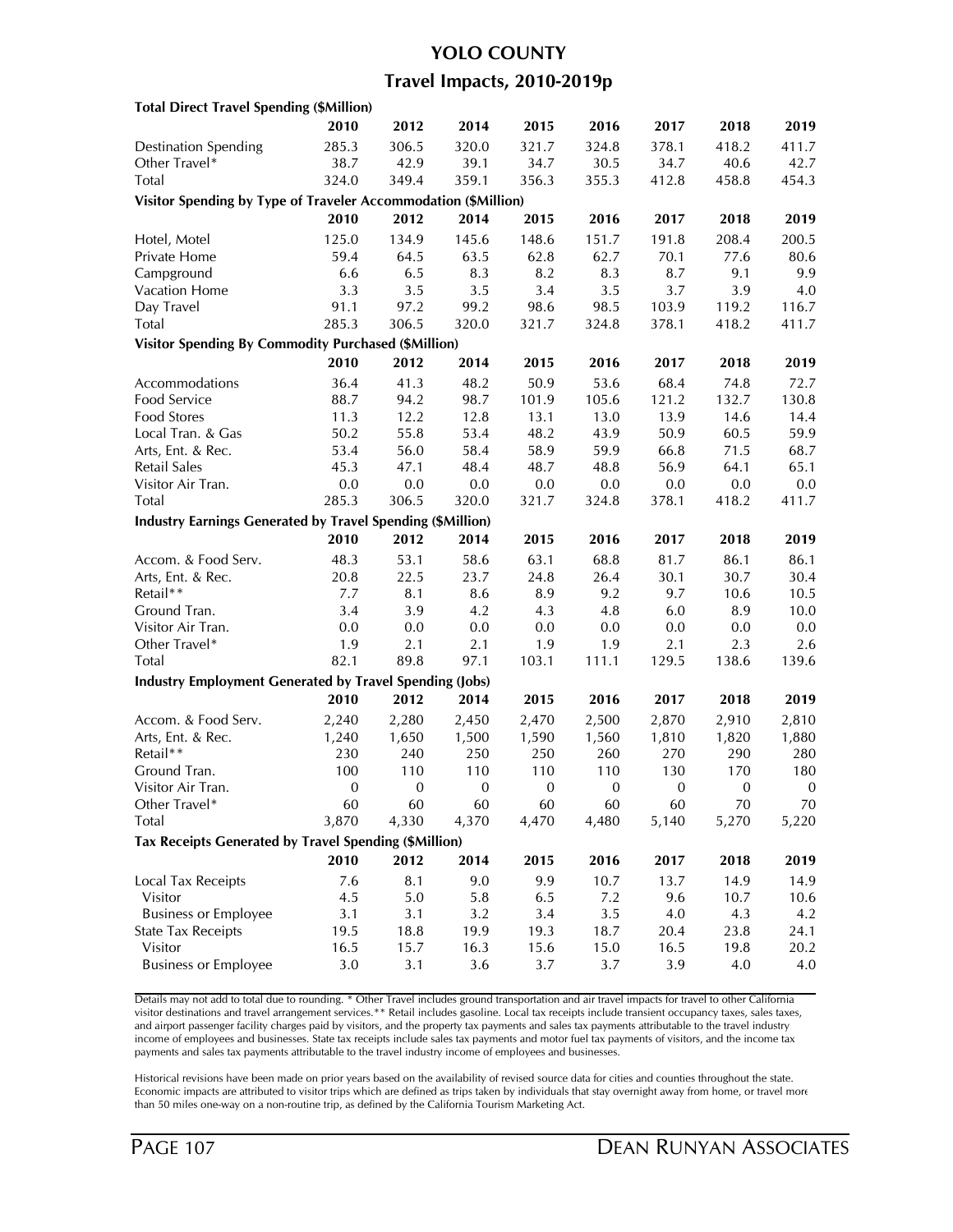# **YUBA COUNTY**

## **Travel Impacts, 2010-2019p**

| <b>Total Direct Travel Spending (\$Million)</b>                   |                  |                  |                  |                  |                  |                  |                  |                  |
|-------------------------------------------------------------------|------------------|------------------|------------------|------------------|------------------|------------------|------------------|------------------|
|                                                                   | 2010             | 2012             | 2014             | 2015             | 2016             | 2017             | 2018             | 2019             |
| <b>Destination Spending</b>                                       | 70.6             | 76.7             | 73.1             | 66.7             | 66.8             | 81.7             | 91.3             | 98.8             |
| Other Travel*                                                     | 13.2             | 14.3             | 12.9             | 11.5             | 10.2             | 11.7             | 13.7             | 14.3             |
| Total                                                             | 83.9             | 91.0             | 86.1             | 78.2             | 77.0             | 93.4             | 105.0            | 113.0            |
| Visitor Spending by Type of Traveler Accommodation (\$Million)    |                  |                  |                  |                  |                  |                  |                  |                  |
|                                                                   | 2010             | 2012             | 2014             | 2015             | 2016             | 2017             | 2018             | 2019             |
| Hotel, Motel                                                      | 9.2              | 11.3             | 6.9              | 3.1              | 2.9              | 12.0             | 13.1             | 15.6             |
| Private Home                                                      | 17.4             | 19.3             | 18.1             | 17.3             | 17.1             | 19.8             | 22.3             | 23.8             |
| Campground                                                        | 13.2             | 13.0             | 16.5             | 16.4             | 16.6             | 17.4             | 18.3             | 19.7             |
| Vacation Home                                                     | 4.1              | 4.4              | 4.4              | 4.3              | 4.3              | 4.6              | 4.9              | 5.0              |
| Day Travel                                                        | 26.7             | 28.8             | 27.3             | 25.7             | 25.9             | 27.9             | 32.7             | 34.5             |
| Total                                                             | 70.6             | 76.7             | 73.1             | 66.7             | 66.8             | 81.7             | 91.3             | 98.8             |
| <b>Visitor Spending By Commodity Purchased (\$Million)</b>        |                  |                  |                  |                  |                  |                  |                  |                  |
|                                                                   | 2010             | 2012             | 2014             | 2015             | 2016             | 2017             | 2018             | 2019             |
|                                                                   |                  |                  |                  |                  |                  |                  |                  |                  |
| Accommodations                                                    | 7.8              | 8.6              | 8.1              | 6.9              | 7.1              | 11.1             | 11.7             | 13.0             |
| Food Service                                                      | 18.4             | 20.0             | 19.0             | 18.1             | 19.0             | 22.9             | 25.3             | 27.4             |
| Food Stores<br>Local Tran. & Gas                                  | 6.0<br>17.5      | 6.3              | 6.9<br>18.0      | 7.0<br>15.7      | 7.0<br>14.3      | 7.4<br>16.9      | 7.7<br>20.2      | 8.1<br>21.5      |
|                                                                   | 9.5              | 19.5<br>10.2     | 9.7              | 9.1              | 9.3              | 10.9             |                  |                  |
| Arts, Ent. & Rec.<br>Retail Sales                                 | 11.4             | 12.1             |                  | 10.0             |                  |                  | 11.8             | 12.4             |
| Visitor Air Tran.                                                 | 0.0              | $0.0\,$          | 11.3<br>0.0      | 0.0              | 10.1<br>0.0      | 12.5             | 14.6<br>$0.0\,$  | 16.3<br>$0.0\,$  |
| Total                                                             | 70.6             | 76.7             | 73.1             | 66.7             | 66.8             | 0.0<br>81.7      |                  | 98.8             |
|                                                                   |                  |                  |                  |                  |                  |                  | 91.3             |                  |
| <b>Industry Earnings Generated by Travel Spending (\$Million)</b> |                  |                  |                  |                  |                  |                  |                  |                  |
|                                                                   | 2010             | 2012             | 2014             | 2015             | 2016             | 2017             | 2018             | 2019             |
| Accom. & Food Serv.                                               | 10.9             | 12.2             | 11.4             | 10.7             | 11.8             | 14.7             | 15.5             | 17.2             |
| Arts, Ent. & Rec.                                                 | 4.2              | 4.6              | 4.5              | 4.3              | 4.4              | 5.0              | 6.7              | 7.3              |
| Retail**                                                          | 2.7              | 2.8              | 2.9              | 2.8              | 2.9              | 3.5              | 3.8              | 4.1              |
| Ground Tran.                                                      | 1.0              | 1.2              | 1.2              | 1.2              | 1.4              | 1.7              | 2.6              | 3.2              |
| Visitor Air Tran.                                                 | 0.0              | 0.0              | 0.0              | 0.0              | 0.0              | 0.0              | 0.0              | $0.0\,$          |
| Other Travel*                                                     | 0.4              | 0.4              | 0.4              | 0.4              | 0.5              | 0.6              | 0.6              | 0.6              |
| Total                                                             | 19.2             | 21.2             | 20.5             | 19.4             | 20.9             | 25.6             | 29.1             | 32.4             |
| <b>Industry Employment Generated by Travel Spending (Jobs)</b>    |                  |                  |                  |                  |                  |                  |                  |                  |
|                                                                   | 2010             | 2012             | 2014             | 2015             | 2016             | 2017             | 2018             | 2019             |
| Accom. & Food Serv.                                               | 560              | 630              | 590              | 510              | 530              | 640              | 630              | 640              |
| Arts, Ent. & Rec.                                                 | 240              | 260              | 280              | 250              | 260              | 290              | 400              | 400              |
| Retail**                                                          | 100              | 100              | 100              | 100              | 100              | 120              | 120              | 130              |
| Ground Tran.                                                      | 30               | 30               | 30               | 30               | 30               | 40               | 50               | 60               |
| Visitor Air Tran.                                                 | $\boldsymbol{0}$ | $\boldsymbol{0}$ | $\boldsymbol{0}$ | $\boldsymbol{0}$ | $\boldsymbol{0}$ | $\boldsymbol{0}$ | $\boldsymbol{0}$ | $\boldsymbol{0}$ |
| Other Travel*                                                     | 20               | 20               | 20               | 20               | 20               | 20               | 20               | 20               |
| Total                                                             | 950              | 1,040            | 1,030            | 910              | 950              | 1,110            | 1,230            | 1,240            |
| Tax Receipts Generated by Travel Spending (\$Million)             |                  |                  |                  |                  |                  |                  |                  |                  |
|                                                                   | 2010             | 2012             | 2014             | 2015             | 2016             | 2017             | 2018             | 2019             |
| Local Tax Receipts                                                | 1.5              | 1.6              | 1.5              | 1.3              | 1.4              | 1.9              | 2.2              | 2.5              |
| Visitor                                                           | 0.8              | 0.9              | 0.9              | 0.7              | 0.7              | 1.2              | 1.4              | 1.5              |
| <b>Business or Employee</b>                                       | 0.7              | 0.7              | 0.6              | 0.6              | 0.6              | 0.7              | 0.8              | 0.9              |
| <b>State Tax Receipts</b>                                         | 5.6              | 5.5              | 5.5              | 4.9              | 4.7              | 5.3              | 6.5              | 7.1              |
| Visitor                                                           | 4.9              | 4.7              | 4.7              | 4.2              | 3.9              | 4.5              | 5.6              | 6.1              |
| <b>Business or Employee</b>                                       | 0.7              | 0.8              | 0.8              | 0.7              | 0.8              | 0.8              | 0.9              | 1.0              |
|                                                                   |                  |                  |                  |                  |                  |                  |                  |                  |

Details may not add to total due to rounding. \* Other Travel includes ground transportation and air travel impacts for travel to other California visitor destinations and travel arrangement services.\*\* Retail includes gasoline. Local tax receipts include transient occupancy taxes, sales taxes, and airport passenger facility charges paid by visitors, and the property tax payments and sales tax payments attributable to the travel industry income of employees and businesses. State tax receipts include sales tax payments and motor fuel tax payments of visitors, and the income tax payments and sales tax payments attributable to the travel industry income of employees and businesses.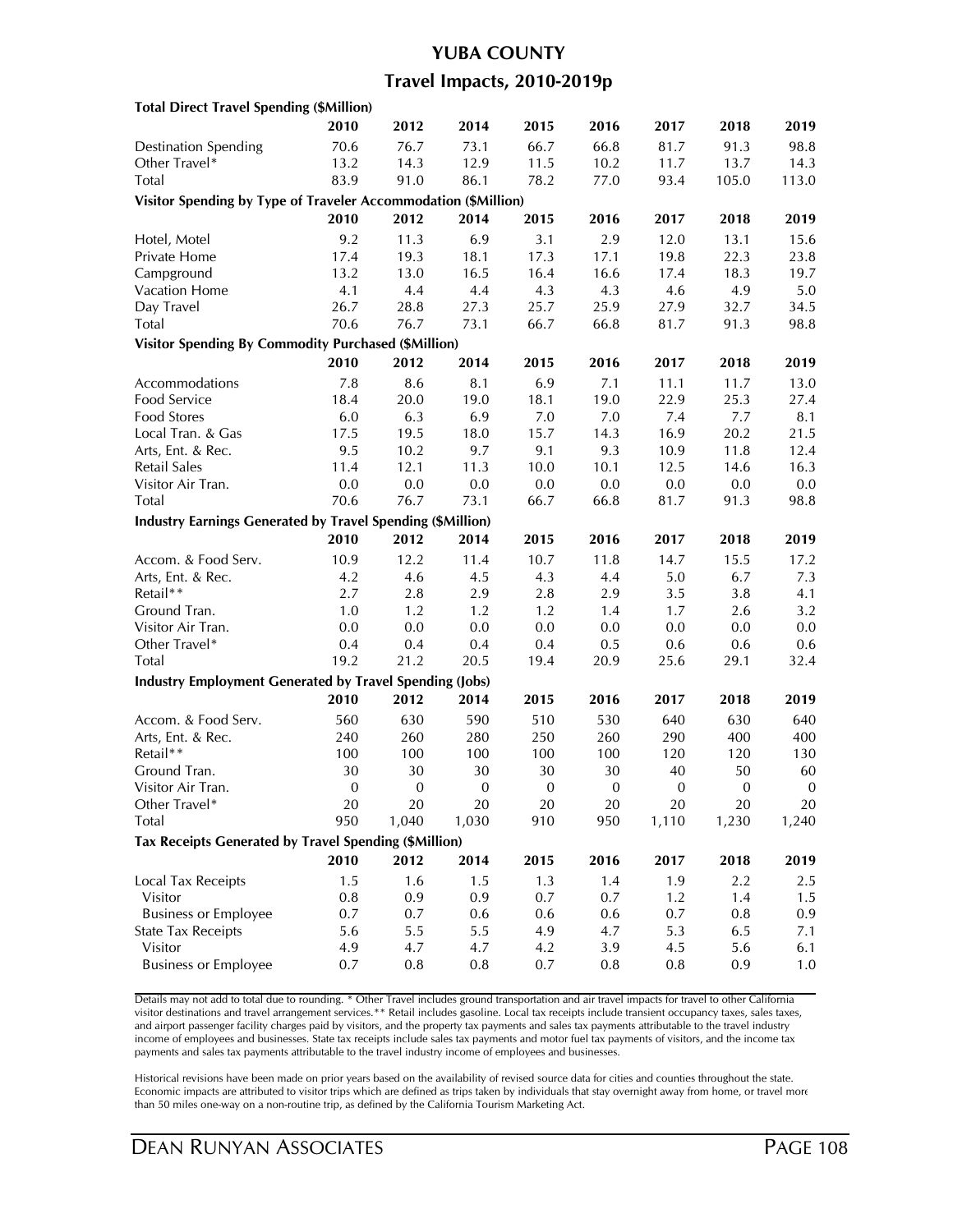# **VI. Transient Occupancy Tax Receipts**

Transient lodging taxes are one of the most direct means for jurisdictions to collect revenues from visitors. They are also a useful indicator of travel activity in the state, since almost all of these sales are made to travelers. Transient lodging tax receipts therefore provide a basis for evaluating both travel trends and the distribution of travel activity in the state.

More than 450 jurisdictions in California levy a locally administered transient lodging tax. This tax, ranging from 4 percent to 15 percent, is collected on the sale (i.e., rental) of a room at a lodging establishment such as a hotel, motel, bed & breakfast or at a campground site. (The rates reported here are for the last fiscal year.)

The tax collections and tax rates compiled by Dean Runyan Associates, Inc. in this section were reported by various taxing jurisdictions and visitor associations. The receipts are reported on a fiscal year basis. Typically, this corresponds to July 1 through June 30, although there are exceptions. The rates reported are for the most recent fiscal year shown. In many cases, these rates have changed over the reported time period. Some jurisdictions also have variable tax rates for different properties or districts.

Finally, transient lodging tax data are subject to frequent revisions. The revisions can be a result of late payments, back taxes and/or interest fees. Users of this information may therefore wish to contact specific jurisdictions to verify this data depending on the purpose of any analysis.

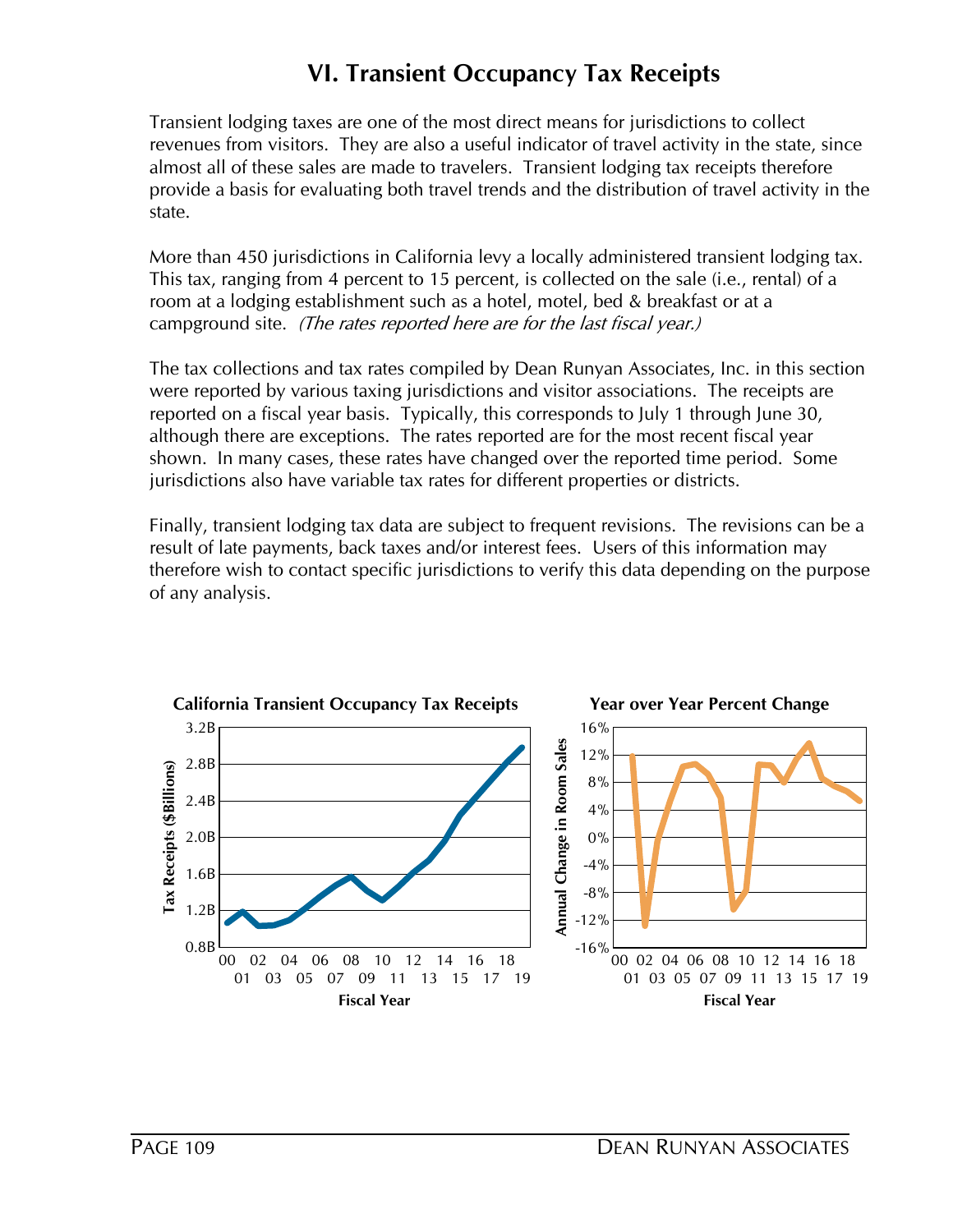# **California Transient Occupancy Tax by County**

Fiscal Year Amount in \$000

|                     | *Rate | 2012    | 2013    | 2014    | 2015   | 2016            | 2017    | 2018    | 2019    |  |
|---------------------|-------|---------|---------|---------|--------|-----------------|---------|---------|---------|--|
| <b>ALAMEDA</b>      | 11.2% | 40,480  | 46,675  | 53,748  | 63,027 | 72,227          | 77,374  | 82,012  | 85,517  |  |
| <b>ALPINE</b>       | 10.0% | 431     | 574     | 482     | 507    | 630             | 735     | 713     | 786     |  |
| AMADOR              | 10.0% | 663     | 734     | 846     | 1,016  | 1,172           | 1,273   | 1,380   | 1,520   |  |
| <b>BUTTE</b>        | 9.6%  | 2,554   | 2,709   | 2,869   | 3,071  | 3,307           | 3,631   | 3,855   | 4,754   |  |
| CALAVERAS           | 11.0% | 1,156   | 1,187   | 1,271   | 1,460  | 1,502           | 1,663   | 1,682   | 2,253   |  |
| <b>COLUSA</b>       | 9.8%  | 368     | 358     | 390     | 366    | 424             | 467     | 509     | 624     |  |
| <b>CONTRA COSTA</b> | 9.3%  | 10,876  | 12,546  | 14,072  | 15,689 | 17,385          | 18,941  | 19,654  | 20,723  |  |
| <b>DEL NORTE</b>    | 10.0% | 1,200   | 1,306   | 1,400   | 1,584  | 1,734           | 1,871   | 1,991   | 2,034   |  |
| EL DORADO           | 10.0% | 10,889  | 12,620  | 13,632  | 15,699 | 19,117          | 20,208  | 21,116  | 23,752  |  |
| <b>FRESNO</b>       | 11.7% | 10,951  | 11,496  | 12,411  | 13,586 | 14,837          | 15,863  | 16,699  | 18,486  |  |
| <b>GLENN</b>        | 11.8% | 449     | 458     | 508     | 556    | 557             | 673     | 733     | 956     |  |
| <b>HUMBOLDT</b>     | 10.0% | 4,877   | 5,217   | 5,625   | 6,183  | 6,930           | 6,800   | 7,602   | 7,346   |  |
| <b>IMPERIAL</b>     | 9.8%  | 2,172   | 2,230   | 2,394   | 2,264  | 2,277           | 2,369   | 2,535   | 2,804   |  |
| <b>INYO</b>         | 12.0% | 4,693   | 4,707   | 5,261   | 5,416  | 5,691           | 6,348   | 5,725   | 6,991   |  |
| <b>KERN</b>         | 9.7%  | 11,710  | 12,192  | 13,139  | 14,355 | 14,813          | 15,011  | 15,899  | 16,103  |  |
| <b>KINGS</b>        | 8.3%  | 723     | 732     | 760     | 922    | 1,010           | 949     | 1,020   | 1,058   |  |
| LAKE                | 9.1%  | 842     | 694     | 955     | 893    | 1,242           | 931     | 977     | 1,277   |  |
| LASSEN              | 10.0% | 431     | 409     | 430     | 470    | 480             | 535     | 557     | 574     |  |
| <b>LOS ANGELES</b>  | 12.9% | 367,512 | 406,994 | 432,562 |        | 474,746 532,220 | 628,323 | 713,433 | 722,686 |  |
| <b>MADERA</b>       | 9.1%  | 2,683   | 2,828   | 3,282   | 3,384  | 3,551           | 4,312   | 4,959   | 5,123   |  |
| <b>MARIN</b>        | 11.3% | 8,184   | 9,192   | 10,488  | 12,150 | 13,239          | 13,617  | 14,936  | 16,402  |  |
| <b>MARIPOSA</b>     | 12.0% | 11,461  | 11,438  | 11,624  | 13,523 | 14,342          | 14,883  | 14,984  | 14,824  |  |
| <b>MENDOCINO</b>    | 10.4% | 6,018   | 6,288   | 6,748   | 7,907  | 8,215           | 8,957   | 10,164  | 10,347  |  |
| <b>MERCED</b>       | 9.9%  | 1,600   | 1,691   | 1,996   | 2,944  | 2,637           | 2,820   | 3,080   | 3,181   |  |
| <b>MODOC</b>        | 7.9%  | 161     | 156     | 167     | 189    | 200             | 202     | 232     | 253     |  |
| <b>MONO</b>         | 12.8% | 12,394  | 14,126  | 13,077  | 14,018 | 18,748          | 22,306  | 21,380  | 23,734  |  |
| <b>MONTEREY</b>     | 10.5% | 46,522  | 49,995  | 53,761  | 59,484 | 63,549          | 63,159  | 69,704  | 78,365  |  |
| <b>NAPA</b>         | 12.3% | 31,403  | 34,582  | 40,555  | 44,569 | 48,876          | 49,961  | 49,301  | 55,635  |  |
| <b>NEVADA</b>       | 10.0% | 2,508   | 2,781   | 3,115   | 3,608  | 4,347           | 5,081   | 5,140   | 6,235   |  |
| ORANGE              | 12.2% | 189,382 | 208,294 | 218,396 |        | 246,618 276,623 | 300,651 | 314,523 | 324,786 |  |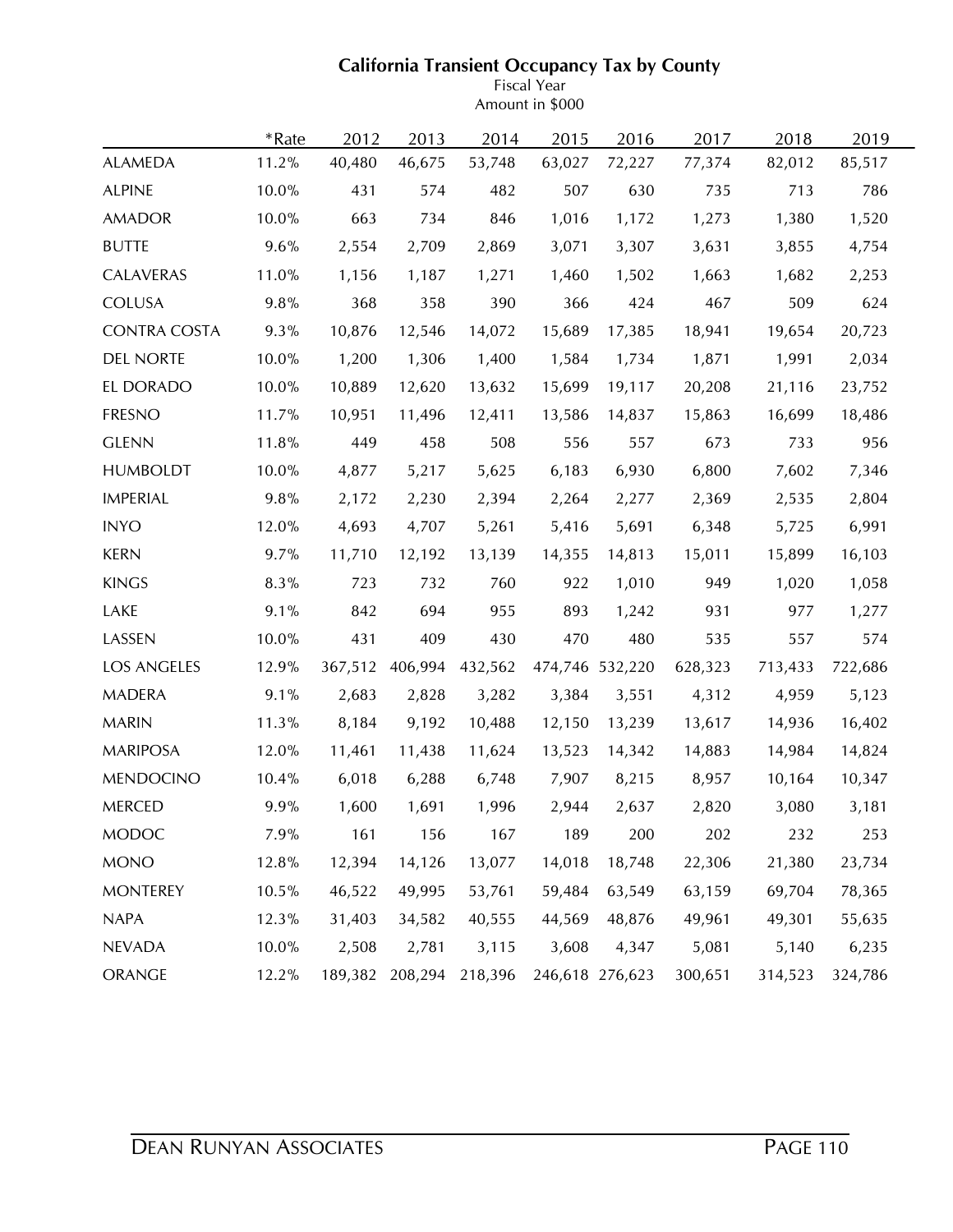# **California Transient Occupancy Tax by County**

Fiscal Year Amount in \$000

|                        | *Rate   | 2012    | 2013    | 2014    | 2015   | 2016            | 2017    | 2018    | 2019    |  |
|------------------------|---------|---------|---------|---------|--------|-----------------|---------|---------|---------|--|
| <b>PLACER</b>          | 9.0%    | 13,221  | 14,520  | 15,264  | 15,245 | 20,187          | 22,783  | 23,469  | 27,151  |  |
| <b>PLUMAS</b>          | 9.0%    | 1,180   | 1,250   | 1,269   | 1,300  | 1,408           | 1,495   | 1,593   | 1,903   |  |
| <b>RIVERSIDE</b>       | 11.4%   | 60,135  | 66,583  | 71,325  | 81,155 | 87,579          | 101,835 | 110,351 | 116,547 |  |
| SACRAMENTO             | 11.7%   | 26,294  | 27,910  | 30,257  | 33,329 | 36,719          | 40,809  | 44,638  | 48,924  |  |
| <b>SAN BENITO</b>      | 9.5%    | 247     | 282     | 297     | 332    | 385             | 536     | 696     | 836     |  |
| SAN BERNARDINO         | 9.5%    | 26,501  | 28,253  | 26,746  | 33,613 | 37,171          | 42,080  | 44,679  | 50,648  |  |
| SAN DIEGO              | 10.4%   | 189,187 | 203,924 | 223,586 |        | 247,070 267,743 | 290,573 | 306,517 | 330,717 |  |
| SAN FRANCISCO          | 14.0%   | 239,567 | 238,782 | 310,052 |        | 399,363 392,686 | 375,291 | 382,722 | 414,343 |  |
| <b>SAN JOAQUIN</b>     | 8.5%    | 4,330   | 4,859   | 4,691   | 5,909  | 6,889           | 7,552   | 8,306   | 9,101   |  |
| SAN LUIS OBISPO        | 9.7%    | 26,146  | 28,439  | 32,700  | 35,601 | 38,056          | 37,591  | 39,776  | 42,665  |  |
| SAN MATEO              | 11.9%   | 56,095  | 63,621  | 82,363  | 83,894 | 92,208          | 93,453  | 100,335 | 110,363 |  |
| SANTA BARBARA          | 11.7%   | 33,021  | 34,418  | 39,058  | 44,071 | 44,865          | 47,190  | 46,261  | 49,440  |  |
| SANTA CLARA            | 11.3%   | 74,455  | 84,382  | 98,126  |        | 121,654 136,487 | 143,137 | 154,532 | 167,093 |  |
| <b>SANTA CRUZ</b>      | 11.1%   | 11,799  | 12,802  | 15,517  | 17,915 | 18,623          | 21,006  | 22,767  | 24,705  |  |
| <b>SHASTA</b>          | 10.0%   | 4,931   | 5,310   | 5,384   | 5,714  | 6,010           | 6,230   | 6,860   | 8,533   |  |
| <b>SIERRA</b>          | 10.0%   | 324     | 343     | 349     | 339    | 325             | 305     | 364     | 321     |  |
| SISKIYOU               | 9.5%    | 2,019   | 2,153   | 2,209   | 2,442  | 2,515           | 2,748   | 2,901   | 2,939   |  |
| SOLANO                 | 9.5%    | 4,626   | 4,915   | 5,432   | 6,396  | 7,751           | 7,895   | 8,476   | 8,266   |  |
| SONOMA                 | 11.5%   | 22,196  | 24,961  | 28,407  | 31,589 | 34,406          | 41,274  | 47,227  | 48,733  |  |
| STANISLAUS             | 8.7%    | 3,618   | 3,839   | 3,998   | 4,448  | 5,440           | 5,780   | 6,305   | 6,584   |  |
| <b>SUTTER</b>          | 10.1%   | 700     | 691     | 715     | 835    | 831             | 1,007   | 1,133   | 1,411   |  |
| <b>TEHAMA</b>          | 9.9%    | 883     | 1,038   | 1,054   | 1,223  | 1,350           | 1,377   | 1,464   | 2,167   |  |
| <b>TRINITY</b>         | 5.0%    | 203     | 221     | 219     | 214    | 194             | 262     | 272     | 249     |  |
| <b>TULARE</b>          | 9.8%    | 4,629   | 5,155   | 5,402   | 6,374  | 6,291           | 7,129   | 7,549   | 8,203   |  |
| <b>TUOLUMNE</b>        | 10.0%   | 2,540   | 2,792   | 2,558   | 2,943  | 3,718           | 4,536   | 5,009   | 5,233   |  |
| <b>VENTURA</b>         | $9.8\%$ | 16,346  | 17,894  | 19,816  | 21,907 | 24,751          | 24,953  | 25,894  | 26,752  |  |
| YOLO                   | 11.5%   | 3,135   | 3,450   | 2,737   | 4,330  | 4,961           | 5,877   | 6,599   | 7,224   |  |
| <b>YUBA</b>            | 10.4%   | 399     | 341     | 379     | 459    | 478             | 374     | 495     | 570     |  |
| California (\$Million) | 10.3%   | 1,614   | 1,748   | 1,956   | 2,240  | 2,432           | 2,625   | 2,814   | 2,981   |  |

\*The reported rate represents a county-wide average for the last fiscal year.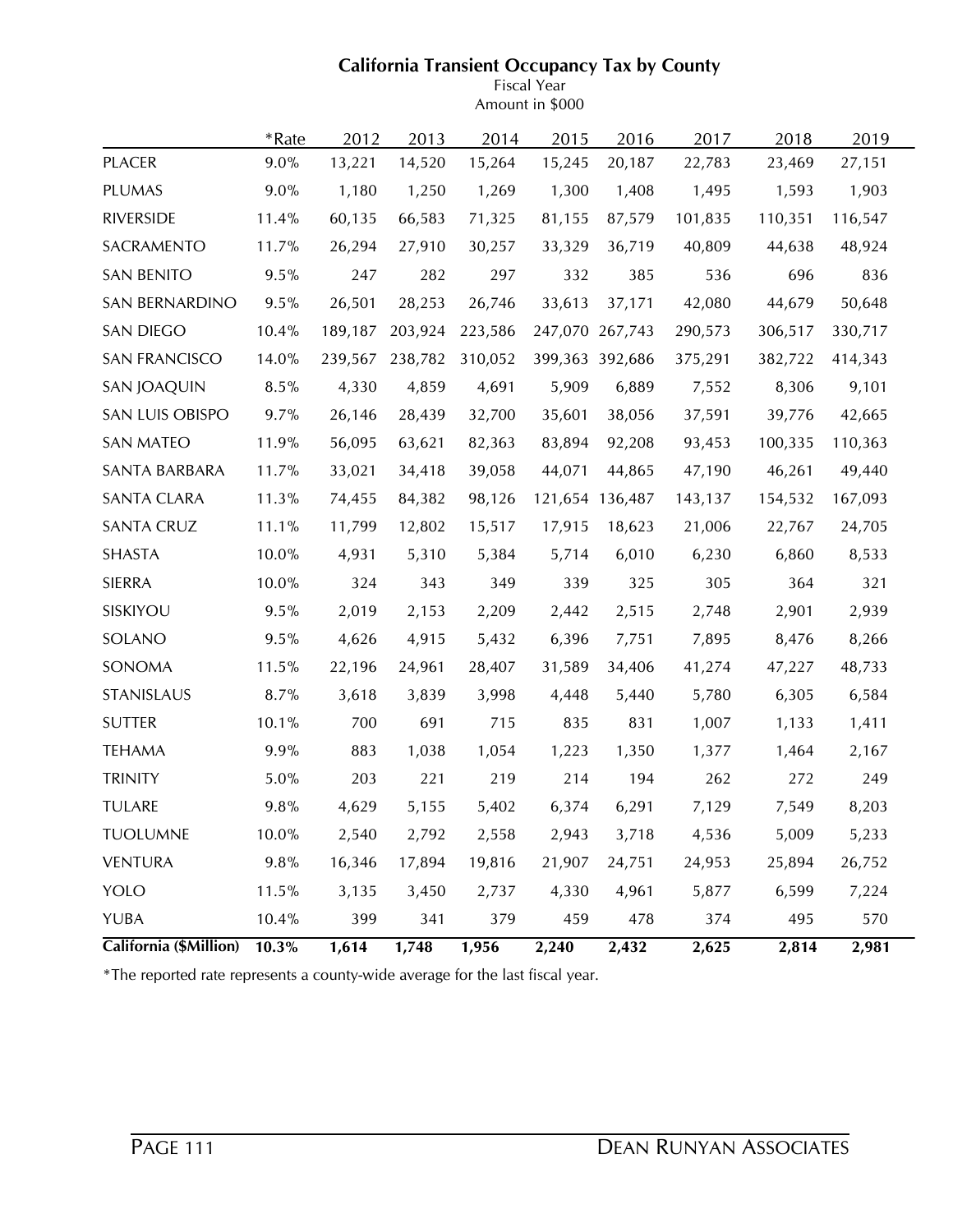|                     | <b>Current Rate</b> | 2011           | 2012   | 2013   | 2014   | 2015   | 2016           | 2017           | 2018         | 2019                       |
|---------------------|---------------------|----------------|--------|--------|--------|--------|----------------|----------------|--------------|----------------------------|
| Alameda             |                     |                |        |        |        |        |                |                |              |                            |
| Alameda             | 10.0%               | 1,119          | 1,295  | 1,396  | 1,612  | 1,929  | 2,175          | 2,127          | 2,146        | 2,267                      |
| Berkeley            | 12.0%               | 4,698          | 4,609  | 5,556  | 6,169  | 7,039  | 7,813          | 7,754          | 8,754        | 9,855                      |
| Dublin              | $8.0\%$             | 684            | 880    | 1,003  | 1,118  | 1,354  | 1,506          | 1,498          | 1,621        | 2,085                      |
| Emeryville          | 12.0%               | 3,598          | 4,233  | 4,852  | 5,277  | 5,912  | 6,895          | 7,426          | 8,322        | 8,688                      |
| Fremont             | 10.0%               | 3,476          | 4,133  | 4,872  | 5,988  | 7,818  | 8,086          | 8,391          | 8,620        | 8,292                      |
| Hayward             | 8.5%                | 1,253          | 1,466  | 1,679  | 1,918  | 2,033  | 2,591          | 2,560          | 2,808        | 2,823                      |
| Livermore           | $8.0\%$             | 1,481          | 1,754  | 2,001  | 2,570  | 2,570  | 2,784          | 3,138          | 3,554        | 3,716                      |
| Newark              | 10.0%               | 2,785          | 3,323  | 3,705  | 4,320  | 5,067  | 5,859          | 6,094          | 5,525        | 6,717                      |
| Oakland             | 14.0%               | 12,484         | 13,822 | 15,831 | 18,208 | 21,145 | 25,027         | 28,252         | 30,039       | 30,005                     |
| Pleasanton          | 8.0%                | 2,966          | 3,487  | 3,939  | 4,299  | 5,057  | 6,038          | 6,263          | 6,400        | 6,500                      |
| San Leandro         | 14.0%               | 610            | 711    | 775    | 889    | 1,017  | 1,130          | 1,341          | 1,591        | 1,820                      |
| Union City          | 12.9%               | 591            | 767    | 1,067  | 1,379  | 2,085  | 2,322          | 2,530          | 2,631        | 2,749                      |
| <b>Alpine</b>       |                     |                |        |        |        |        |                |                |              |                            |
| Unincorporated      | 10.0%               | 519            | 431    | 574    | 482    | 507    | 630            | 735            | 713          | 786                        |
| Amador              |                     |                |        |        |        |        |                |                |              |                            |
| Amador              | 7.3%                | 9              | 11     | 12     | 14     | 14     | 15             | 14             | 13           | 15                         |
| lone                | 10.0%               | $\overline{2}$ | 0.6    | 0.2    | 0.3    | 0.3    | $\overline{4}$ | $\overline{2}$ | $\mathbf{1}$ | $\boldsymbol{\mathcal{I}}$ |
| Jackson             | 10.0%               | 284            | 285    | 308    | 305    | 353    | 447            | 450            | 470          | 594                        |
| Plymouth            | 10.0%               | 85             | 95     | 142    | 194    | 221    | 253            | 296            | 350          | 334                        |
| <b>Sutter Creek</b> | 10.0%               | 169            | 175    | 170    | 157    | 225    | 230            | 279            | 275          | 280                        |
| Unincorporated      | 10.0%               | 89             | 96     | 103    | 175    | 203    | 223            | 232            | 271          | 296                        |
| <b>Butte</b>        |                     |                |        |        |        |        |                |                |              |                            |
| Chico               | 10.0%               | 1,880          | 1,970  | 2,049  | 2,211  | 2,362  | 2,522          | 2,704          | 2,876        | 3,536                      |
| Gridley             | $6.0\%$             | 22             | 21     | 21     | 22     | 25     | 27             | 22             | 17           | 40                         |
| Oroville            | 9.0%                | 347            | 364    | 421    | 428    | 469    | 524            | 677            | 700          | 994                        |
| Paradise            | 10.0%               | 162            | 171    | 190    | 186    | 198    | 214            | 211            | 241          | 114                        |
| Unincorporated      | $6.0\%$             | 29             | 28     | 27     | 21     | 18     | 20             | 18             | 21           | 69                         |
| <b>Calaveras</b>    |                     |                |        |        |        |        |                |                |              |                            |
| Angels Camp         | 10.0%               | 782            | 816    | 861    | 943    | 1,065  | 1,116          | 1,098          | 1,021        | 1,052                      |
| Unincorporated      | $6.0\%$             | 362            | 341    | 327    | 327    | 395    | 385            | 565            | 662          | 1,201                      |
| Colusa              |                     |                |        |        |        |        |                |                |              |                            |
| Colusa              | 8.0%                | 14             | 25     | 19     | 25     | 22     | 23             | 24             | 26           | 50                         |
| Williams            | 10.0%               | 296            | 344    | 339    | 365    | 345    | 401            | 443            | 483          | 573                        |

**Amounts in \$000**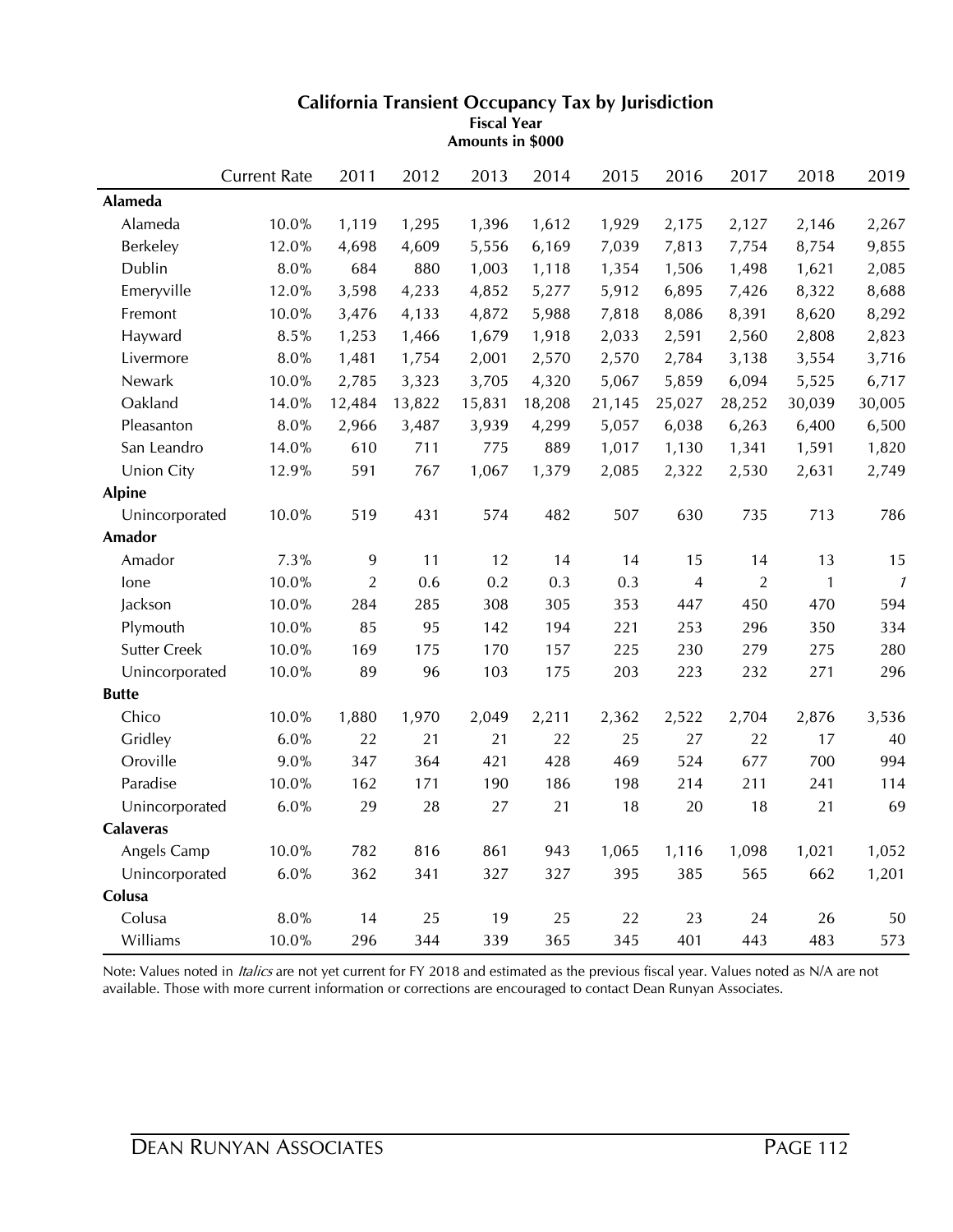|                      | <b>Current Rate</b> | 2011           | 2012  | 2013           | 2014   | 2015   | 2016           | 2017   | 2018           | 2019             |
|----------------------|---------------------|----------------|-------|----------------|--------|--------|----------------|--------|----------------|------------------|
| <b>Contra Costa</b>  |                     |                |       |                |        |        |                |        |                |                  |
| Antioch              | 10.0%               | 80             | 120   | 116            | 136    | 150    | 158            | 256    | 209            | 233              |
| <b>Brentwood</b>     | 10.0%               | 206            | 233   | 270            | 284    | 350    | 377            | 397    | 556            | 551              |
| Concord              | 10.0%               | 1,391          | 1,479 | 1,695          | 2,171  | 2,619  | 2,713          | 2,787  | 3,012          | 3,029            |
| Danville             | 6.5%                | 87             | 97    | 109            | 121    | 121    | 147            | 160    | 170            | 176              |
| El Cerrito           | 10.0%               | 86             | 98    | 103            | 131    | 115    | 139            | 134    | 180            | 188              |
| Lafayette            | 9.5%                | 451            | 523   | 562            | 631    | 702    | 746            | 733    | 733            | 778              |
| Martinez             | 10.0%               | 290            | 303   | 308            | 291    | 383    | 521            | 561    | 586            | 546              |
| Pinole               | 10.0%               | 198            | 208   | 223            | 302    | 391    | 459            | 484    | 513            | 485              |
| Pittsburg            | 10.0%               | 280            | 361   | 447            | 503    | 645    | 711            | 759    | 832            | 843              |
| Pleasant Hill        | 10.0%               | 1,235          | 1,350 | 1,573          | 1,610  | 1,930  | 2,107          | 2,223  | 2,244          | 2,544            |
| Richmond             | 10.0%               | 660            | 727   | 858            | 986    | 1,049  | 1,264          | 1,295  | 1,554          | 1,797            |
| San Pablo            | 12.0%               | 262            | 309   | 356            | 425    | 455    | 791            | 514    | 565            | 636              |
| San Ramon            | 7.3%                | 1,501          | 1,741 | 2,096          | 2,246  | 2,470  | 2,808          | 2,894  | 3,003          | 3,264            |
| Unincorporated       | 10.0%               | 1,439          | 1,836 | 2,171          | 2,500  | 2,367  | 2,367          | 3,361  | 3,354          | 3,429            |
| <b>Walnut Creek</b>  | 8.5%                | 1,345          | 1,492 | 1,659          | 1,735  | 1,942  | 2,077          | 2,382  | 2,143          | 2,225            |
| <b>Del Norte</b>     |                     |                |       |                |        |        |                |        |                |                  |
| <b>Crescent City</b> | 10.0%               | 891            | 860   | 962            | 966    | 1,150  | 1,255          | 1,385  | 1,510          | 1,437            |
| Unincorporated       | $8.0\%$             | 319            | 340   | 344            | 434    | 434    | 479            | 485    | 481            | 597              |
| El Dorado            |                     |                |       |                |        |        |                |        |                |                  |
| Placerville          | 10.0%               | 116            | 131   | 137            | 159    | 188    | 187            | 228    | 219            | 232              |
| So. Lake Tahoe       | 10.0%               | 8,670          | 8,825 | 10,298         | 11,031 | 12,708 | 15,687         | 16,279 | 16,782         | 18,205           |
| Unincorporated       | 10.0%               | 1,813          | 1,933 | 2,186          | 2,443  | 2,802  | 3,243          | 3,700  | 4,115          | 5,315            |
| Fresno               |                     |                |       |                |        |        |                |        |                |                  |
| Clovis               | 10.0%               | 1,309          | 1,441 | 1,519          | 1,683  | 1,827  | 2,007          | 2,077  | 2,182          | 2,186            |
| Coalinga             | 6.0%                | 38             | 33    | 25             | 28     | 27     | 19             | 20     | 20             | 18               |
| Firebaugh            | 6.0%                | 6              | 4     | 5              | 6      | 11     | 4              | 9      | 9              | 10               |
| Fresno               | 12.0%               | 8,458          | 9,072 | 9,508          | 10,037 | 10,987 | 12,006         | 12,919 | 13,639         | 15,429           |
| Huron                | 10.0%               | $\overline{2}$ | 4     | 4              | 4      | 4      | 3              | 2      | 3              | 3                |
| Kingsburg            | 12.0%               | 162            | 176   | 202            | 322    | 266    | 282            | 331    | 361            | 350              |
| Reedley              | $8.0\%$             | 37             | 36    | 38             | 40     | 42     | 42             | 44     | 52             | 54               |
| Sanger               | $4.0\%$             | $\, 8$         | 9     | 6              | 9      | 9      | $\overline{7}$ | 9      | $\overline{7}$ | $\boldsymbol{6}$ |
| Selma                | 12.0%               | 165            | 176   | 189            | 282    | 414    | 466            | 453    | 425            | 430              |
| Glenn                |                     |                |       |                |        |        |                |        |                |                  |
| Orland               | $10.0\%$            | 48             | 46    | 47             | $50\,$ | 53     | 54             | 85     | 87             | 83               |
| Unincorporated       | $5.0\%$             | $\overline{4}$ | 3     | $\overline{4}$ | 3      | 3      | $\overline{2}$ | 3      | $\overline{4}$ | 11               |
| Willows              | 12.0%               | 389            | 400   | 407            | 455    | 500    | 500            | 585    | 642            | 862              |

**Amounts in \$000**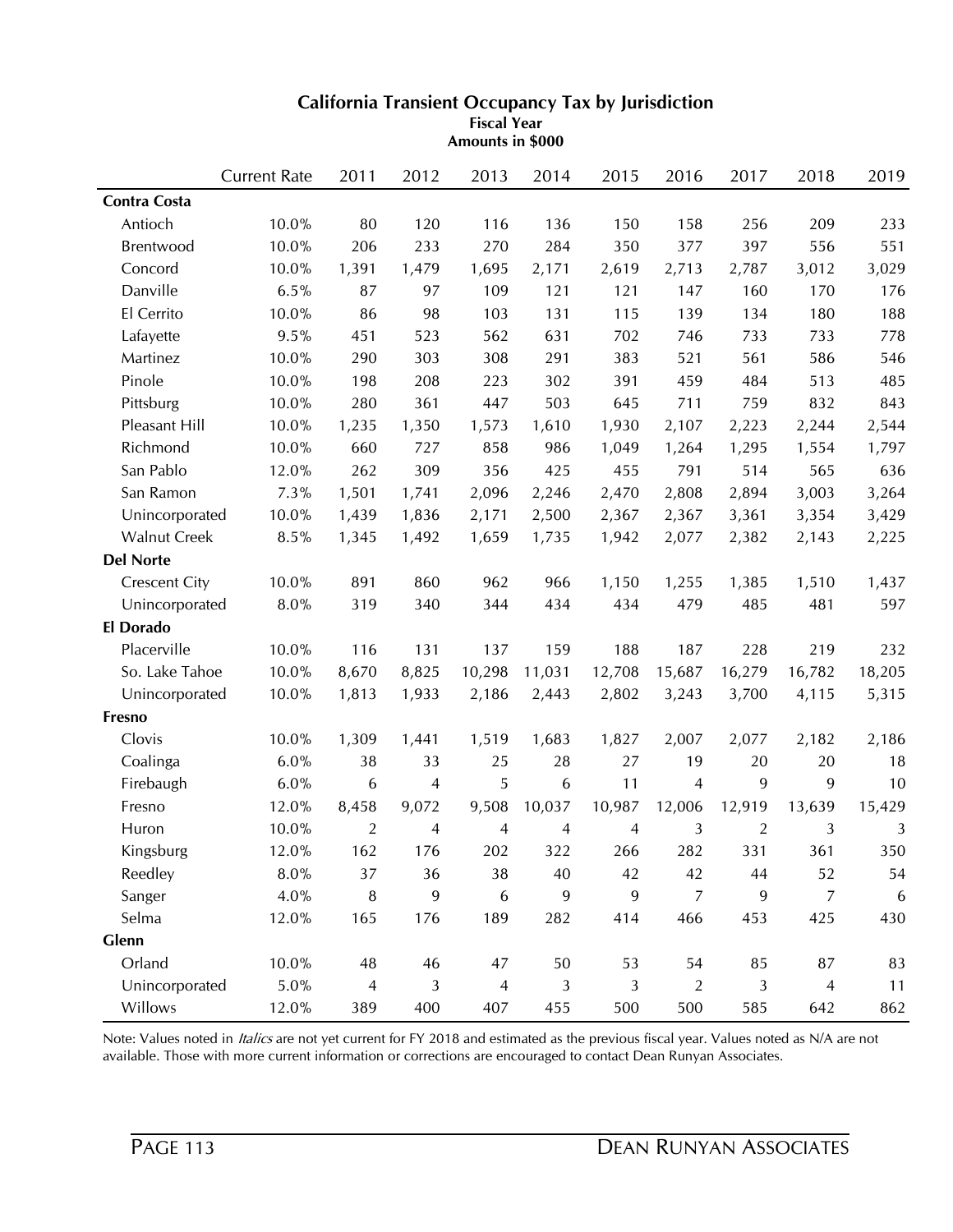|                 | <b>Current Rate</b> | 2011         | 2012         | 2013           | 2014           | 2015           | 2016             | 2017  | 2018           | 2019    |
|-----------------|---------------------|--------------|--------------|----------------|----------------|----------------|------------------|-------|----------------|---------|
| Humboldt        |                     |              |              |                |                |                |                  |       |                |         |
| Arcata          | 10.0%               | 934          | 1,038        | 1,195          | 1,296          | 1,296          | 1,365            | 1,469 | 1,613          | 1,471   |
| Eureka          | 10.0%               | 2,149        | 1,923        | 1,947          | 2,125          | 2,420          | 2,871            | 2,975 | 2,980          | 2,816   |
| Ferndale        | $10.0\%$            | 76           | 98           | 99             | 128            | 163            | 168              | 168   | 173            | 155     |
| Fortuna         | 10.0%               | 472          | 516          | 524            | 507            | 532            | 613              | 679   | 637            | 615     |
| Rio Dell        | $8.0\%$             | 12           | 12           | 10             | 12             | 10             | 11               | 12    | 16             | 13      |
| Trinidad        | 10.0%               | 72           | 96           | 132            | 133            | 167            | 176              | 165   | 136            | 140     |
| Unincorporated  | 10.0%               | 1,167        | 1,193        | 1,311          | 1,423          | 1,597          | 1,725            | 1,332 | 2,047          | 2,137   |
| Imperial        |                     |              |              |                |                |                |                  |       |                |         |
| <b>Brawley</b>  | 8.0%                | 287          | 315          | 283            | 323            | 335            | 341              | 358   | 329            | 394     |
| Calexico        | 10.0%               | 185          | 246          | 237            | 315            | 267            | 273              | 290   | 302            | 334     |
| Calipatria      | 8.0%                | 25           | 29           | 22             | 32             | 19             | 21               | 23    | 18             | 18      |
| El Centro       | 10.0%               | 1,343        | 1,561        | 1,660          | 1,667          | 1,592          | 1,592            | 1,667 | 1,862          | 2,030   |
| Holtville       | 4.0%                | $\mathbf{1}$ | $\mathbf{1}$ | $\mathbf{1}$   | $\mathbf{1}$   | 1.0            | 0.9              | 0.7   | 0.4            | 0.0     |
| Imperial        | $8.0\%$             | 17           | 18           | 21             | 31             | 26             | 28               | 27    | 20             | $20\,$  |
| Unincorporated  | $8.0\%$             | 0.8          | 3            | 6              | 26             | 23             | 22               | 3     | 3              | 9       |
| Inyo            |                     |              |              |                |                |                |                  |       |                |         |
| <b>Bishop</b>   | 12.0%               | 1,871        | 1,811        | 1,829          | 1,958          | 2,110          | 2,226            | 2,618 | 2,768          | 2,975   |
| Unincorporated  | 12.0%               | 2,667        | 2,882        | 2,878          | 3,303          | 3,306          | 3,465            | 3,730 | 2,958          | 4,016   |
| Kern            |                     |              |              |                |                |                |                  |       |                |         |
| Bakersfield     | 12.0%               | 6,852        | 7,828        | 8,274          | 8,826          | 9,488          | 9,451            | 9,578 | 9,571          | 9,943   |
| California City | 6.0%                | $\mathbf{1}$ | 16           | 50             | 60             | 62             | 68               | 77    | 85             | 86      |
| Delano          | 10.0%               | 166          | 180          | 214            | 193            | 253            | 308              | 338   | 397            | 476     |
| Maricopa        | $10.0\%$            | 20           | 27           | 22             | 21             | 24             | 21               | 19    | 23             | 18      |
| McFarland       | 6.0%                | 0.0          | 0.0          | 0.0            | 0.0            | 0.0            | 0.0              | 0.0   | 0.0            | $0.0\,$ |
| Ridgecrest      | 10.0%               | 1,144        | 1,151        | 1,095          | 1,165          | 1,218          | 1,443            | 1,584 | 1,981          | 1,458   |
| Taft            | 10.0%               | 24           | 56           | 40             | 68             | 133            | 123              | 199   | 228            | 264     |
| Tehachapi       | $8.0\%$             | 500          | 567          | 500            | 830            | 684            | 641              | 629   | 759            | 801     |
| Unincorporated  | 6.0%                | 1,658        | 1,732        | 1,845          | 1,775          | 2,270          | 2,575            | 2,403 | 2,648          | 2,844   |
| Wasco           | 10.0%               | 118          | 152          | 152            | 200            | 223            | 184              | 185   | 208            | 211     |
| <b>Kings</b>    |                     |              |              |                |                |                |                  |       |                |         |
| Avenal          | 6.0%                | $\sqrt{5}$   | 5            | $\overline{5}$ | $\overline{4}$ | $\overline{4}$ | $\boldsymbol{6}$ | 5     | $\overline{4}$ | 6       |
| Corcoran        | $8.0\%$             | 46           | 49           | 48             | 42             | 45             | 69               | 48    | 57             | 55      |
| Hanford         | $8.0\%$             | 258          | 263          | 277            | 288            | 348            | 381              | 381   | 431            | 517     |
| Lemoore         | $8.0\%$             | 112          | 126          | 124            | 127            | 210            | 260              | 229   | 229            | 256     |
| Unincorporated  | $10.0\%$            | 233          | 280          | 277            | 298            | 315            | 295              | 287   | 299            | 224     |

**Amounts in \$000**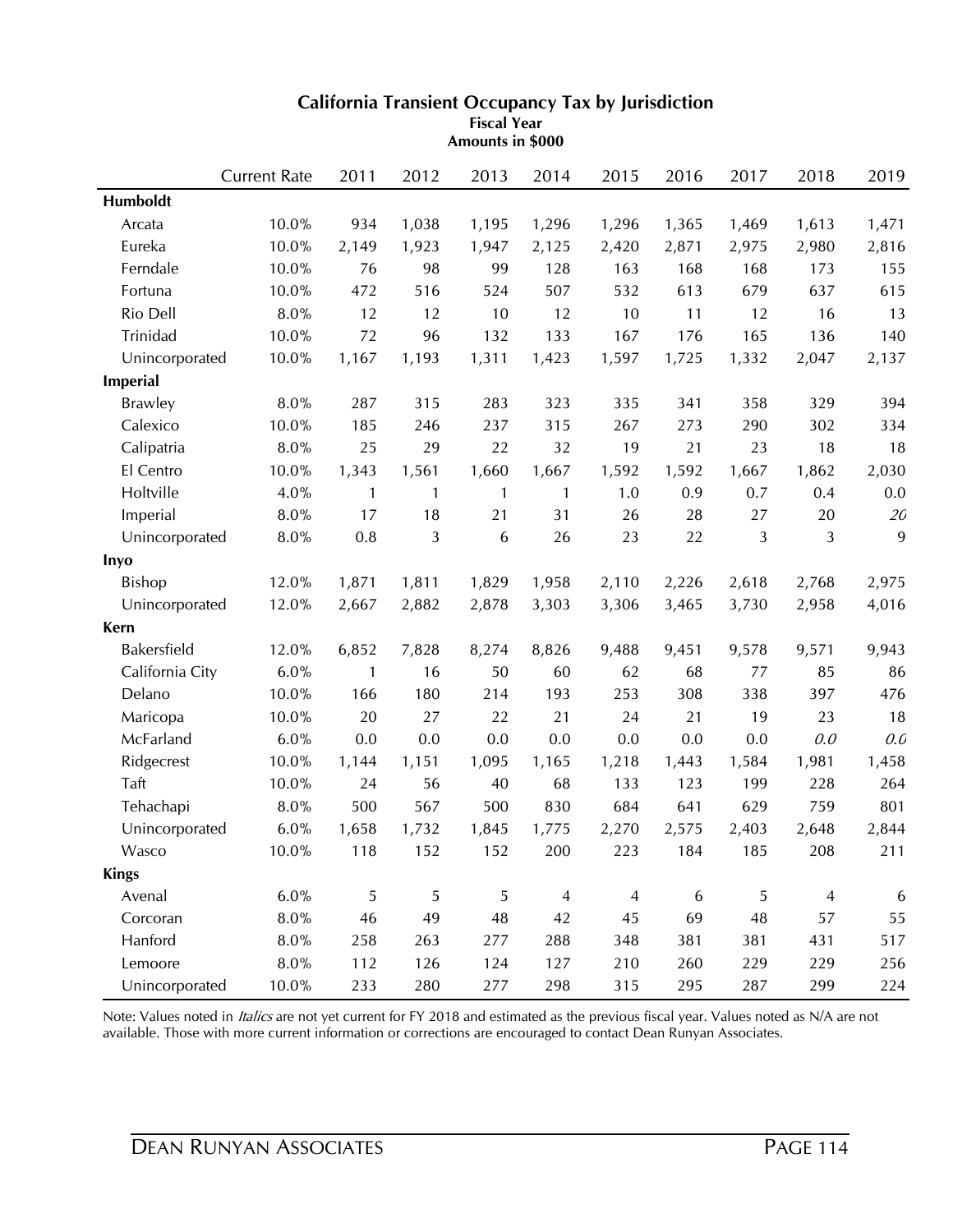|                | Current Rate | 2011 | 2012 | 2013 | 2014 | 2015 | 2016 | 2017 | 2018 | 2019 |
|----------------|--------------|------|------|------|------|------|------|------|------|------|
| Lake           |              |      |      |      |      |      |      |      |      |      |
| Clearlake      | $9.0\%$      | 160  | 159  | 168  | 200  | 207  | 350  | 340  | 292  | 395  |
| Lakeport       | $10.0\%$     | 69   | 83   | 85   | 95   | 81   | 111  | 141  | 138  | 189  |
| Unincorporated | $9.0\%$      | 590  | 601  | 441  | 660  | 605  | 781  | 449  | 547  | 693  |
| Lassen         |              |      |      |      |      |      |      |      |      |      |
| Susanville     | $10.0\%$     | 366  | 392  | 379  | 401  | 442  | 455  | 508  | 520  | 534  |
| Unincorporated | $10.0\%$     | 42   | 40   | 30   | 29   | 28   | 25   | 27   | 37   | 39   |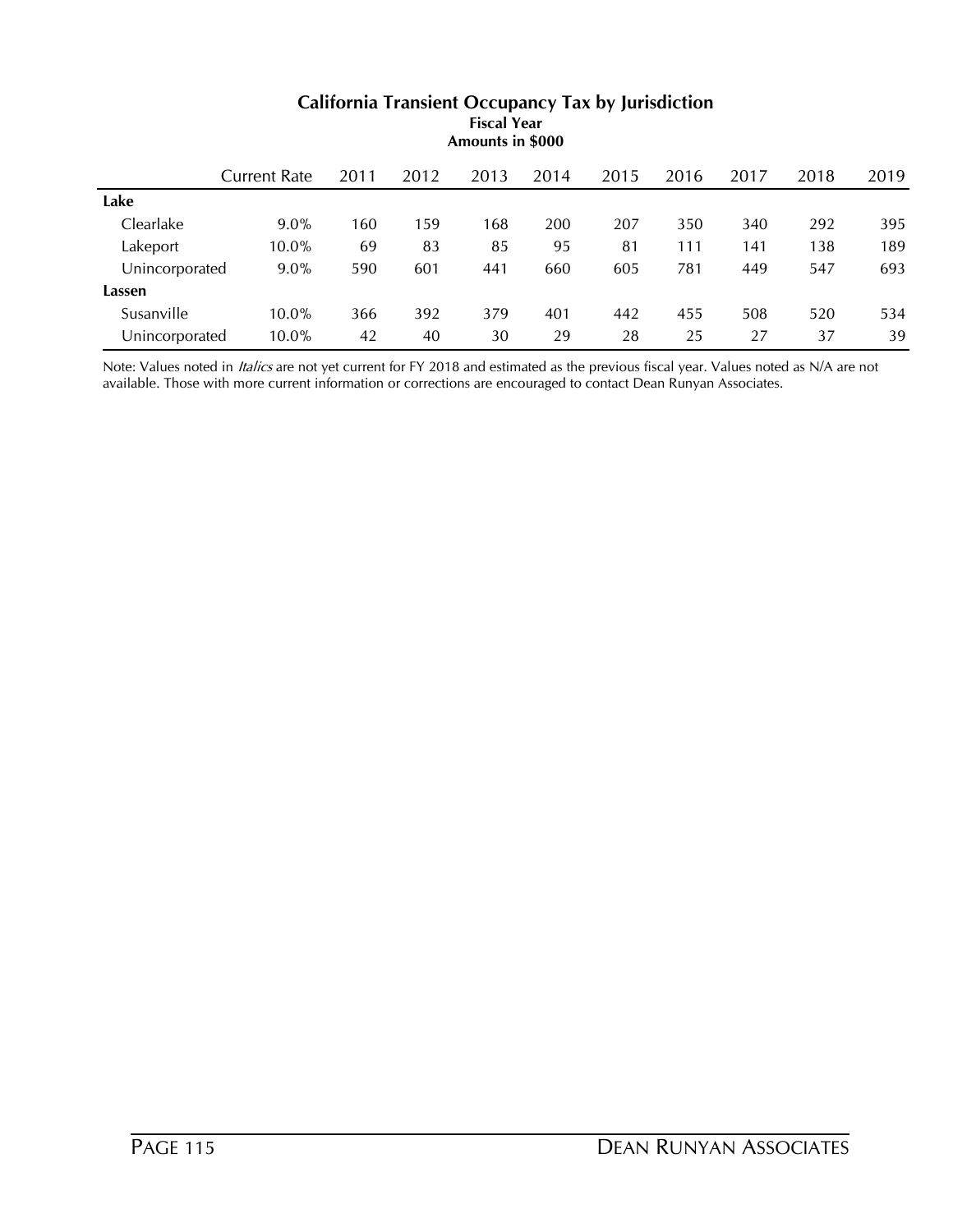|                      | <b>Current Rate</b> | 2011   | 2012                  | 2013   | 2014    | 2015                                    | 2016   | 2017   | 2018    | 2019    |
|----------------------|---------------------|--------|-----------------------|--------|---------|-----------------------------------------|--------|--------|---------|---------|
| <b>Los Angeles</b>   |                     |        |                       |        |         |                                         |        |        |         |         |
| Agoura Hills         | 12.0%               | 1,709  | 1,738                 | 1,915  | 2,131   | 2,245                                   | 2,764  | 2,671  | 2,788   | 2,808   |
| Alhambra             | 12.0%               | 148    | 176                   | 167    | 193     | 268                                     | 643    | 750    | 812     | 541     |
| Arcadia              | 10.0%               | 2,394  | 2,560                 | 2,823  | 3,215   | 3,365                                   | 3,532  | 3,544  | 3,321   | 3,447   |
| Artesia              | 10.0%               | 366    | 426                   | 450    | 443     | 535                                     | 553    | 486    | 138     | 391     |
| Avalon               | 12.0%               | 3,085  | 3,320                 | 3,516  | 4,464   | 4,983                                   | 4,938  | 5,152  | 5,359   | 5,402   |
| Azusa                | 10.0%               | 193    | 211                   | 231    | 243     | 262                                     | 348    | 366    | 717     | 861     |
| <b>Baldwin Park</b>  | 10.0%               | 217    | 216                   | 223    | 254     | 294                                     | 321    | 557    | 780     | 812     |
| Bell                 | 12.0%               | 94     | 5                     | 0.0    | $0.0\,$ | 0.0                                     | 0.0    | 0.0    | 407     | 459     |
| <b>Bell Gardens</b>  | 8.0%                | 221    | 238                   | 259    | 314     | 365                                     | 548    | 555    | 736     | 752     |
| Bellflower           | 9.0%                | 444    | 487                   | 526    | 591     | 657                                     | 730    | 757    | 762     | 794     |
| <b>Beverly Hills</b> | 14.0%               | 26,595 | 29,789                | 31,086 | 34,380  | 36,359                                  | 39,989 | 43,521 | 49,077  | 49,909  |
| <b>Burbank</b>       | 10.0%               | 5,686  | 5,943                 | 6,548  | 7,145   | 7,909                                   | 10,598 | 11,206 | 11,734  | 11,566  |
| Calabasas            | 12.0%               | 1,199  | 1,143                 | 1,265  | 1,492   | 1,683                                   | 2,261  | 1,928  | 2,004   | 2,125   |
| Carson               | 9.0%                | 1,198  | 1,308                 | 1,462  | 1,598   | 1,743                                   | 2,068  | 2,313  | 2,204   | 2,135   |
| Cerritos             | 12.0%               | 399    | 445                   | 461    | 504     | 698                                     | 1,130  | 1,187  | 1,214   | 1,045   |
| Claremont            | 10.0%               | 917    | 1,001                 | 1,077  | 1,148   | 1,284                                   | 1,334  | 1,398  | 1,459   | 1,477   |
| Compton              | 7.5%                | 150    | 152                   | 115    | 114     | 107                                     | 106    | 111    | 106     | 116     |
| Covina               | 10.0%               | 318    | 317                   | 395    | 101     | 348                                     | 483    | 328    | 218     | 241     |
| Cudahy               | 8.0%                | 66     | 53                    | 50     | 53      | 54                                      | 57     | 62     | 68      | 71      |
| <b>Culver City</b>   | 14.0%               | 3,284  | 3,781                 | 5,195  | 5,608   | 6,700                                   | 7,572  | 7,567  | 7,904   | 8,552   |
| Diamond Bar          | 10.0%               | 643    | 692                   | 783    | 851     | 935                                     | 994    | 924    | 1,020   | 1,223   |
| Downey               | 9.0%                | 991    | 1,123                 | 1,219  | 1,315   | 1,317                                   | 1,629  | 1,701  | 1,705   | 1,537   |
| Duarte               | 10.0%               | 60     | 69                    | 94     | 97      | 105                                     | 142    | 128    | 105     | 93      |
| El Monte             | 10.0%               | 266    | 278                   | 299    | 318     | 380                                     | 420    | 476    | 820     | 1,010   |
| El Segundo           | 12.0%               | 4,153  | 4,617                 | 5,156  | 5,964   | 5,400                                   | 6,400  | 12,877 | 13,885  | 13,885  |
| Gardena              | 11.0%               | 414    | 478                   | 554    | 640     | 738                                     | 1,006  | 1,295  | 1,321   | 1,465   |
| Glendale             | 12.0%               | 3,045  | 3,368                 | 3,545  | 3,979   | 4,467                                   | 6,426  | 6,600  | 6,999   | 7,544   |
| Glendora             | 6.0%                | 76     | 88                    | 130    | 134     | 137                                     | 149    | 138    | 142     | 166     |
| Hawthorne            | 12.0%               | 2,017  | 2,393                 | 2,659  | 2,765   | 3,357                                   | 4,806  | 5,200  | 5,412   | 5,971   |
| Hermosa Beach        | 12.0%               | 1,689  | 1,815                 | 1,996  | 2,204   | 2,350                                   | 2,762  | 3,237  | 3,295   | 3,251   |
| Huntington Park      | $5.0\%$             | 55     | 47                    | 48     | 50      | 50                                      | 70     | 82     | 90      | 85      |
| Industry             | 10.0%               | 747    | 793                   | 876    | 1,012   | 1,000                                   | 1,052  | 1,037  | 847     | 1,011   |
| Inglewood            | 14.0%               | 2,979  | 3,136                 | 3,456  | 4,094   | 4,860                                   | 5,218  | 5,577  | 5,470   | 5,530   |
| La Mirada            | 10.0%               | 1,022  | 973                   | 1,165  | 1,389   | 1,506                                   | 1,690  | 1,568  | 1,409   | 1,460   |
| La Puente            | 10.0%               | 137    | 153                   | 167    | 192     | 207                                     | 228    | 241    | 239     | 241     |
| Lakewood             | 8.0%                | 60     | 50                    | 46     | 46      | 48                                      | 59     | 67     | 63      | 59      |
| Lancaster            | 7.0%                | 1,300  | 1,338                 | 1,315  | 1,313   | 1,614                                   | 1,866  | 2,077  | 2,188   | 2,249   |
| Lawndale             | 9.0%                | 407    | 453                   | 490    | 507     | 600                                     | 610    | 661    | 686     | 705     |
| Lomita               | 10.0%               | 106    | 118                   | 127    | 123     | 134                                     | 150    | 178    | 186     | 186     |
| Long Beach           | 12.0%               | 13,782 | 16,791                | 18,784 | 21,265  | 23,999                                  | N/A    | 26,478 | 27,908  | 31,712  |
| Los Angeles          |                     |        | 14.0% 145,167 163,395 |        |         | 180,734 184,382 202,897 249,316 297,305 |        |        | 359,748 | 358,361 |

**Amounts in \$000**

**DEAN RUNYAN ASSOCIATES** PAGE 116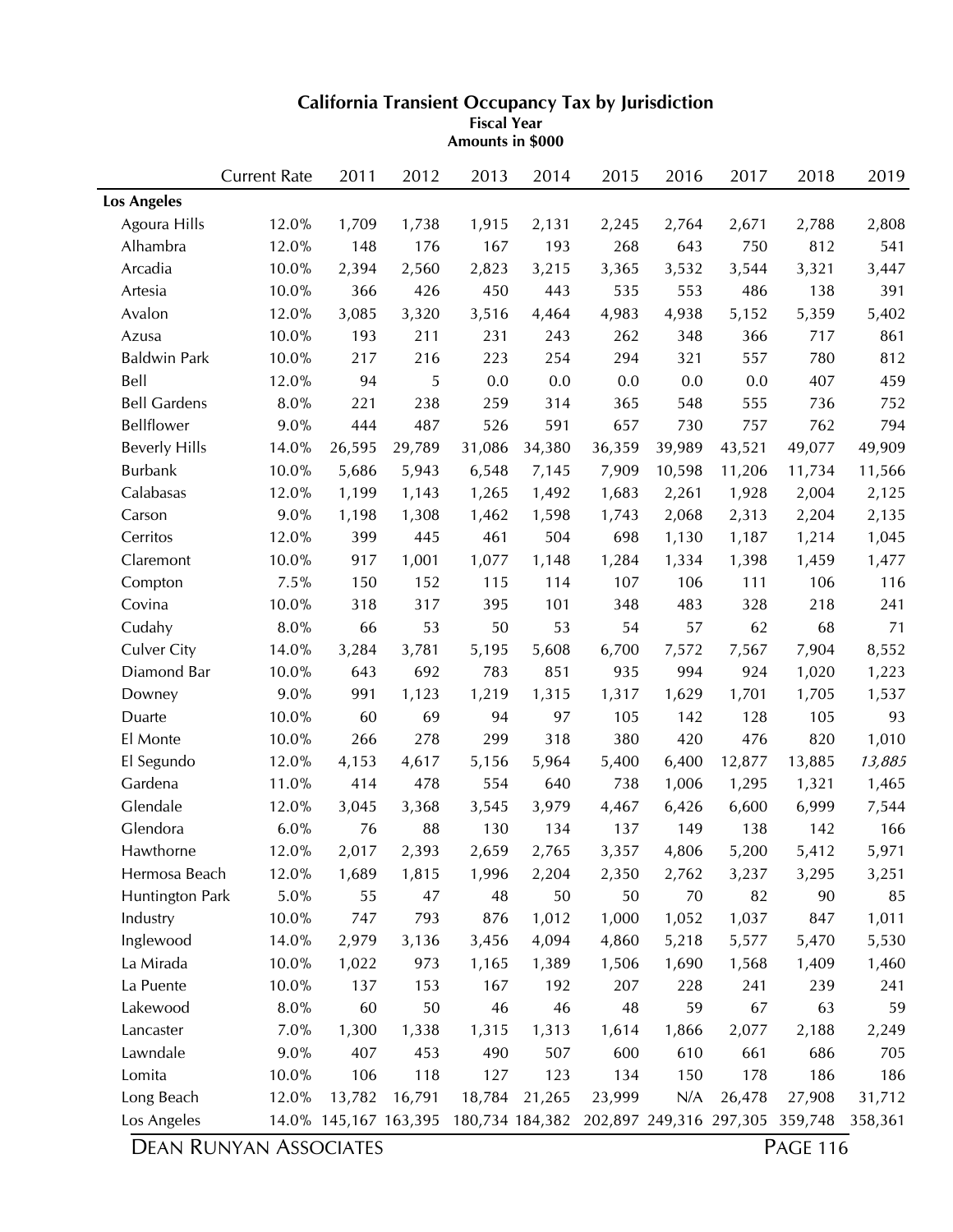|                           | <b>Current Rate</b> | 2011   | 2012   | 2013   | 2014   | 2015   | 2016   | 2017   | 2018   | 2019   |
|---------------------------|---------------------|--------|--------|--------|--------|--------|--------|--------|--------|--------|
| <b>Los Angeles</b>        |                     |        |        |        |        |        |        |        |        |        |
| Malibu                    | 12.0%               | 1,160  | 1,336  | 1,421  | 1,535  | 1,983  | 2,620  | 3,287  | 4,677  | 4,550  |
| Manhattan Beach           | 10.0%               | 3,230  | 3,240  | 3,881  | 4,167  | 4,548  | 4,987  | 5,117  | 4,426  | 5,143  |
| Maywood                   | $5.0\%$             | 34     | 11     | 39     | 46     | 47     | 61     | 55     | 56     | 64     |
| Monrovia                  | 10.0%               | 1,179  | 1,329  | 1,454  | 1,563  | 1,760  | 1,891  | 1,945  | 1,936  | 2,045  |
| Montebello                | 10.0%               | 256    | 298    | 312    | 325    | 353    | N/A    | 402    | 414    | 421    |
| Monterey Park             | 12.0%               | 757    | 876    | 957    | 1,049  | 1,159  | 1,249  | 1,262  | 1,164  | 1,064  |
| Norwalk                   | 10.0%               | 877    | 1,128  | 1,227  | 1,309  | 1,379  | 1,533  | 1,545  | 1,593  | 1,672  |
| Palmdale                  | 10.0%               | 2,633  | 2,789  | 2,908  | 2,824  | 3,090  | 3,279  | 3,671  | 4,034  | 4,790  |
| Pasadena                  | 12.1%               | 7,668  | 9,553  | 11,109 | 12,043 | 13,165 | 14,856 | 15,186 | 15,638 | 16,128 |
| Pico Rivera               | $10.0\%$            | 304    | 309    | 333    | 368    | 398    | 418    | 405    | 425    | 450    |
| Pomona                    | 10.0%               | 1,267  | 1,359  | 1,474  | 1,561  | 1,561  | 1,548  | 1,502  | 2,021  | 2,515  |
| Rancho Palos Verdes 10.0% |                     | 2,640  | 3,349  | 3,790  | 4,250  | 4,812  | 5,197  | 5,601  | 5,615  | 5,645  |
| Redondo Beach             | 12.0%               | 3,267  | 3,534  | 3,693  | 3,971  | 4,465  | 8,628  | 7,690  | 9,173  | 8,817  |
| Rosemead                  | 10.0%               | 1,170  | 1,347  | 1,450  | 1,590  | 1,575  | 1,999  | 2,209  | 2,340  | 2,315  |
| San Dimas                 | 12.0%               | 670    | 700    | 779    | 1,278  | 1,426  | 1,558  | 1,630  | 1,655  | 1,616  |
| San Gabriel               | 12.0%               | 880    | 948    | 1,168  | 1,426  | 1,454  | 1,592  | 1,603  | 2,078  | 3,043  |
| Santa Clarita             | 10.0%               | 2,107  | 2,381  | 2,557  | 2,782  | 3,125  | 3,813  | 3,639  | 3,490  | 3,664  |
| Santa Fe Springs          | 10.0%               | 145    | 120    | 113    | 117    | 144    | 165    | 174    | 162    | 146    |
| Santa Monica              | 14.0%               | 32,747 | 36,143 | 40,997 | 44,412 | 47,629 | 51,021 | 55,532 | 60,631 | 60,643 |
| Signal Hill               | 10.0%               | 136    | 150    | 156    | 169    | 149    | 163    | 220    | 218    | 254    |
| South El Monte            | $8.0\%$             | 194    | 186    | 195    | 214    | 219    | 212    | 208    | 233    | 233    |
| South Gate                | 8.0%                | 278    | 230    | 250    | 278    | 267    | 350    | 390    | 420    | 515    |
| <b>Temple City</b>        | 10.0%               | 34     | 33     | 29     | 47     | 54     | 60     | 55     | 61     | 58     |
| Torrance                  | 11.0%               | 6,959  | 7,900  | 8,636  | 9,292  | 10,529 | 11,919 | 12,015 | 11,632 | 11,600 |
| Unincorporated            | 12.0%               | 11,437 | 13,119 | 14,180 | 15,458 | 17,470 | 19,791 | 21,642 | 22,377 | 21,302 |
| West Covina               | 10.0%               | 757    | 1,052  | 1,228  | 1,238  | 1,614  | 1,841  | 1,966  | 1,900  | 1,801  |
| West Hollywood            | 12.5%               | 14,090 | 15,414 | 18,062 | 18,980 | 20,418 | 21,993 | 22,637 | 24,776 | 25,963 |
| Westlake Village          | 10.0%               | 2,394  | 2,613  | 2,623  | 2,907  | 3,218  | 3,619  | 3,602  | 3,873  | 3,883  |
| Whittier                  | 10.0%               | 560    | 586    | 564    | 730    | 779    | 890    | 832    | 1,071  | 1,098  |
| Madera                    |                     |        |        |        |        |        |        |        |        |        |
| Chowchilla                | 10.0%               | 187    | 143    | 208    | 245    | 269    | 213    | 306    | 348    | 301    |
| Madera                    | 9.0%                | 436    | 522    | 577    | 647    | 723    | 736    | 772    | 798    | 903    |
| Unincorporated            | 9.0%                | 1,965  | 2,017  | 2,044  | 2,390  | 2,392  | 2,602  | 3,234  | 3,813  | 3,919  |

**Amounts in \$000**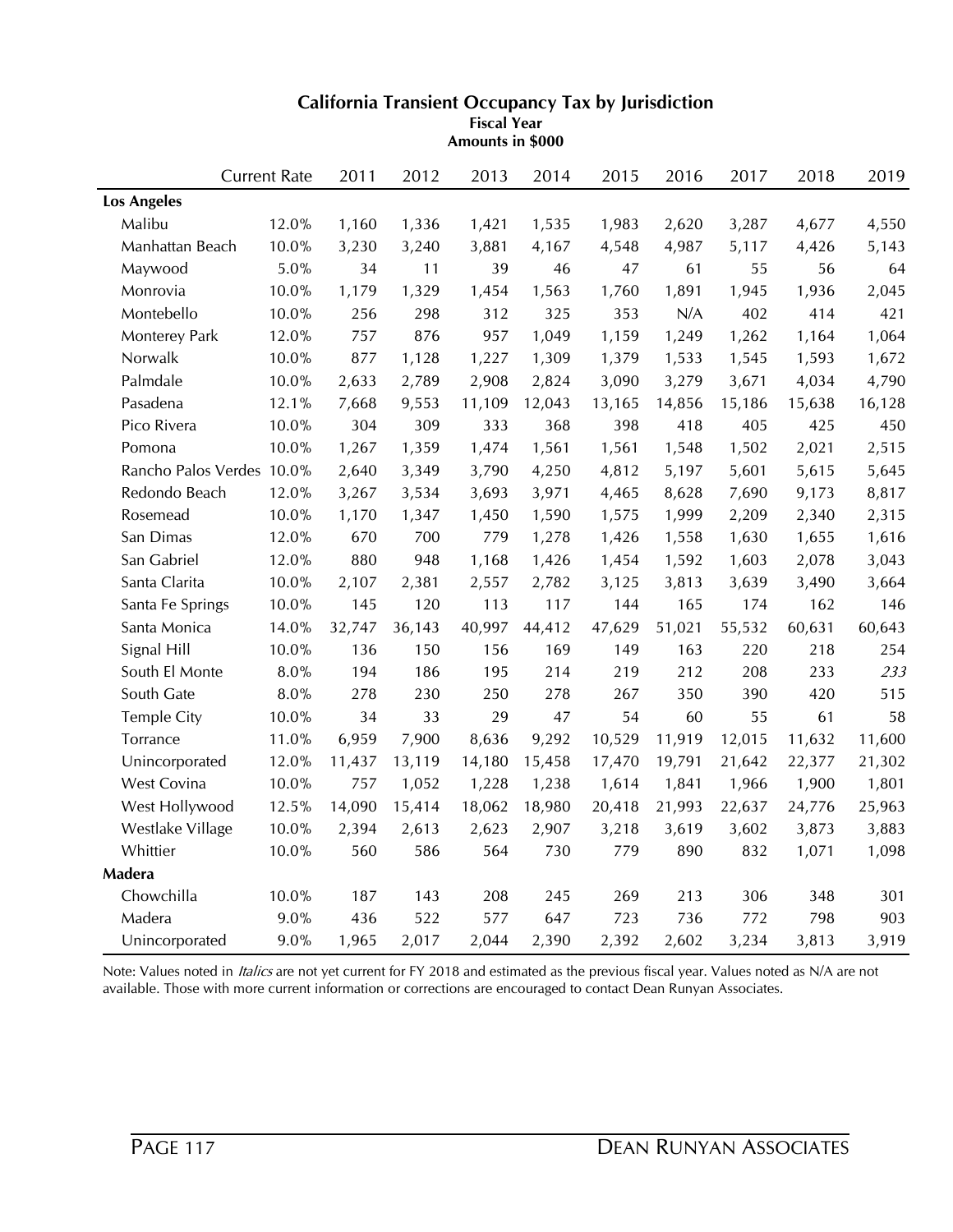|                | <b>Current Rate</b> | 2011   | 2012   | 2013   | 2014   | 2015   | 2016   | 2017   | 2018   | 2019   |
|----------------|---------------------|--------|--------|--------|--------|--------|--------|--------|--------|--------|
| Marin          |                     |        |        |        |        |        |        |        |        |        |
| Corte Madera   | 12.0%               | 571    | 685    | 729    | 862    | 964    | 1,052  | 1,003  | 1,216  | 1,218  |
| Fairfax        | 10.0%               | 18     | 19     | 30     | 26     | 28     | 28     | 21     | 19     | 21     |
| Larkspur       | 10.0%               | 507    | 567    | 648    | 703    | 812    | 888    | 977    | 909    | 939    |
| Mill Valley    | 10.0%               | 414    | 481    | 566    | 636    | 715    | 773    | 823    | 972    | 1,052  |
| Novato         | 12.0%               | 942    | 1,054  | 1,218  | 1,354  | 1,544  | 1,643  | 1,648  | 1,774  | 1,820  |
| San Rafael     | 10.0%               | 1,644  | 1,867  | 2,185  | 2,332  | 2,662  | 3,063  | 2,985  | 3,114  | 3,203  |
| Sausalito      | 12.0%               | 829    | 894    | 967    | 1,202  | 1,463  | 1,589  | 1,610  | 1,530  | 1,837  |
| Tiburon        | $10.0\%$            | 471    | 581    | 605    | 700    | 811    | 832    | 805    | 867    | 908    |
| Unincorporated | 10.0%               | 1,747  | 2,037  | 2,244  | 2,673  | 3,151  | 3,371  | 3,746  | 4,534  | 5,404  |
| Mariposa       |                     |        |        |        |        |        |        |        |        |        |
| Unincorporated | 10.0%               | 10,664 | 11,461 | 11,438 | 11,624 | 13,523 | 14,342 | 14,883 | 14,984 | 14,824 |
| Mendocino      |                     |        |        |        |        |        |        |        |        |        |
| Fort Bragg     | 12.0%               | 1,325  | 1,414  | 1,546  | 1,679  | 1,854  | 2,091  | 2,148  | 2,609  | 2,657  |
| Point Arena    | 12.0%               | 44     | 35     | 34     | 23     | 73     | 79     | 86     | 104    | 114    |
| Ukiah          | 10.0%               | 692    | 776    | 828    | 925    | 1,173  | 1,213  | 1,311  | 1,406  | 1,535  |
| Unincorporated | $10.0\%$            | 3,294  | 3,556  | 3,618  | 3,856  | 4,491  | 4,491  | 5,081  | 5,695  | 5,669  |
| Willits        | 9.0%                | 153    | 237    | 263    | 265    | 316    | 341    | 330    | 350    | 372    |
| Merced         |                     |        |        |        |        |        |        |        |        |        |
| Atwater        | $8.0\%$             | 36     | 35     | 35     | 38     | 38     | 29     | 62     | 61     | 61     |
| Gustine        | 7.0%                | 0.0    | 0.0    | 0.0    | 0.0    | 0.0    | 0.0    | 0.0    | 0.0    | 0.0    |
| Livingston     | 9.0%                | 3      | 5      | 6      | 5      | 5      | 5      | 5      | 6      | 78     |
| Los Banos      | 10.0%               | 203    | 216    | 220    | 288    | 307    | 407    | 446    | 484    | 460    |
| Merced         | 10.0%               | 718    | 803    | 883    | 990    | 1,874  | 1,519  | 1,609  | 1,724  | 1,739  |
| Unincorporated | 10.0%               | 522    | 541    | 547    | 675    | 719    | 676    | 698    | 805    | 844    |
| Modoc          |                     |        |        |        |        |        |        |        |        |        |
| Alturas        | 10.0%               | 134    | 127    | 125    | 132    | 150    | 160    | 156    | 189    | 209    |
| Unincorporated | 4.0%                | 37     | 34     | 31     | 35     | 39     | 40     | 46     | 43     | 43     |
| Mono           |                     |        |        |        |        |        |        |        |        |        |
| Mammoth Lakes  | 13.0%               | 11,196 | 9,924  | 11,712 | 10,479 | 11,309 | 15,722 | 18,985 | 17,867 | 20,211 |
| Unincorporated | 12.0%               | 2,323  | 2,470  | 2,414  | 2,598  | 2,709  | 3,026  | 3,321  | 3,512  | 3,522  |

**Amounts in \$000**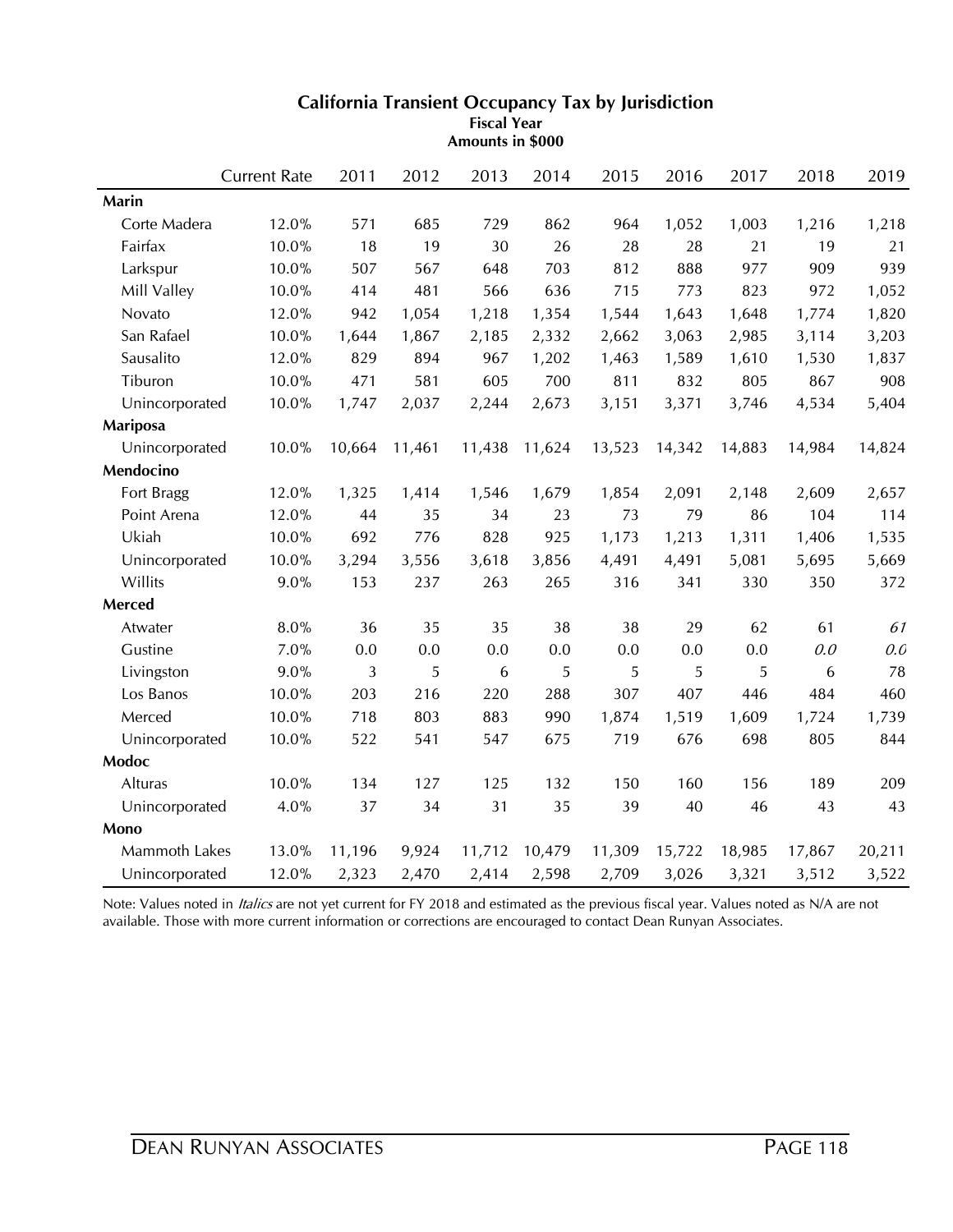|                     | <b>Current Rate</b> |       | 2011         | 2012   | 2013   | 2014   | 2015   | 2016   | 2017   | 2018   | 2019   |
|---------------------|---------------------|-------|--------------|--------|--------|--------|--------|--------|--------|--------|--------|
| Monterey            |                     |       |              |        |        |        |        |        |        |        |        |
| Carmel-By-The-Sea   |                     | 10.0% | 4,003        | 4,178  | 4,616  | 5,127  | 5,589  | 5,896  | 6,100  | 6,312  | 6,850  |
| Gonzales            |                     | 8.0%  | $\mathbf{1}$ | 2      | 2      | 2      | 2      | 2      | 2      | 2      | 3      |
| Greenfield          |                     | 8.0%  | 12           | 12     | 12     | 22     | 14     | 17     | 32     | 25     | 25     |
| King City           |                     | 10.0% | 253          | 285    | 327    | 334    | 344    | 429    | 419    | 481    | 526    |
| Marina              |                     | 12.0% | 1,458        | 1,876  | 1,932  | 2,125  | 2,395  | 2,550  | 2,686  | 3,296  | 3,962  |
| Monterey            |                     | 10.0% | 14,655       | 16,537 | 17,601 | 19,325 | 20,828 | 22,486 | 23,180 | 24,557 | 26,605 |
| Pacific Grove       |                     | 10.0% | 2,891        | 3,142  | 3,360  | 3,157  | 3,639  | 3,786  | 3,976  | 3,925  | 4,229  |
| Salinas             |                     | 10.0% | 1,604        | 1,749  | 2,037  | 1,852  | 2,432  | 2,601  | 2,772  | 3,366  | 3,435  |
| Seaside             |                     | 12.0% | 1,779        | 2,025  | 2,092  | 2,420  | 2,668  | 2,881  | 2,702  | 2,937  | 3,559  |
| Soledad             |                     | 12.0% | 72           | 71     | 71     | 73     | 78     | 88     | 113    | 147    | 301    |
| Unincorporated      |                     | 10.5% | 13,779       | 16,645 | 17,945 | 19,325 | 21,496 | 22,815 | 21,177 | 24,658 | 28,871 |
| <b>Napa</b>         |                     |       |              |        |        |        |        |        |        |        |        |
| American Canyon     |                     | 12.0% | 784          | 1,090  | 1,201  | 1,249  | 1,429  | 1,509  | 1,546  | 1,593  | 1,549  |
| Calistoga           |                     | 12.0% | 3,431        | 3,768  | 3,949  | 4,456  | 5,037  | 5,623  | 5,953  | 5,884  | 6,415  |
| Napa                |                     | 12.0% | 9,872        | 11,505 | 12,773 | 15,167 | 15,869 | 18,233 | 19,418 | 20,057 | 22,623 |
| St. Helena          |                     | 12.0% | 1,465        | 1,521  | 1,308  | 1,732  | 1,860  | 1,981  | 2,176  | 2,838  | 3,297  |
| Unincorporated      |                     | 12.0% | 8,299        | 9,227  | 9,673  | 11,689 | 13,792 | 14,722 | 13,713 | 12,592 | 14,224 |
| Yountville          |                     | 12.0% | 4,035        | 4,292  | 5,678  | 6,261  | 6,582  | 6,809  | 7,155  | 6,338  | 7,527  |
| Nevada              |                     |       |              |        |        |        |        |        |        |        |        |
| <b>Grass Valley</b> |                     | 10.0% | 583          | 657    | 516    | 692    | 816    | 826    | 828    | 842    | 916    |
| Nevada City         |                     | 10.0% | 187          | 268    | 270    | 341    | 288    | 324    | 402    | 424    | 424    |
| Truckee             |                     | 10.0% | 1,436        | 1,351  | 1,718  | 1,847  | 2,119  | 2,820  | 3,410  | 3,355  | 4,239  |
| Unincorporated      |                     | 10.0% | 257          | 233    | 277    | 236    | 384    | 377    | 441    | 519    | 655    |

**Amounts in \$000**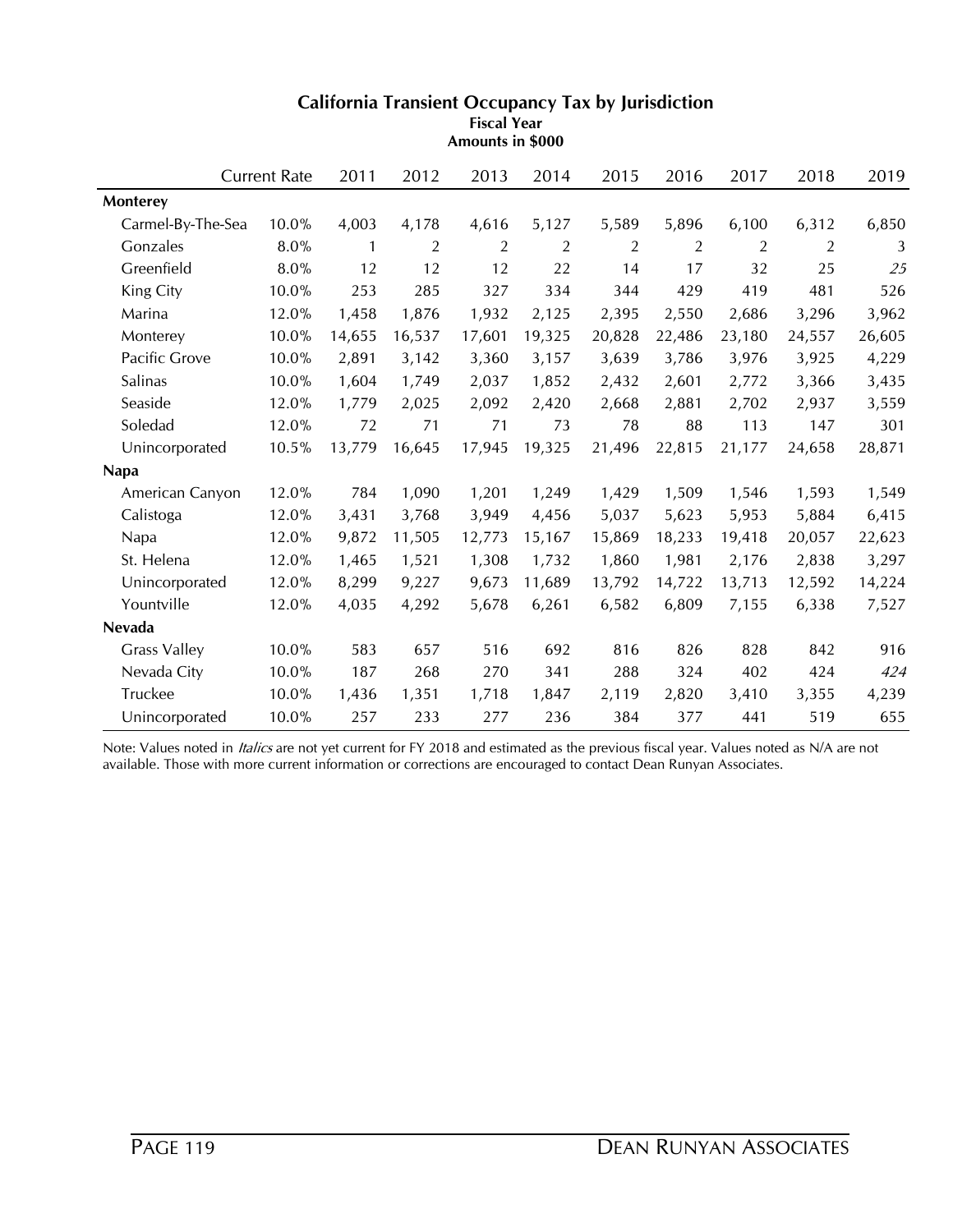|                     | <b>Current Rate</b> | 2011   | 2012   | 2013            | 2014   | 2015   | 2016                    | 2017   | 2018    | 2019    |
|---------------------|---------------------|--------|--------|-----------------|--------|--------|-------------------------|--------|---------|---------|
| Orange              |                     |        |        |                 |        |        |                         |        |         |         |
| Anaheim             | 15.0%               | 82,605 | 90,376 | 102,936 101,042 |        |        | 118,099 137,024 148,744 |        | 155,594 | 160,002 |
| <b>Brea</b>         | 10.0%               | 1,227  | 1,281  | 1,401           | 1,513  | 1,592  | 1,606                   | 1,716  | 1,787   | 1,806   |
| <b>Buena Park</b>   | 12.0%               | 3,816  | 3,920  | 4,403           | 5,002  | 5,675  | 6,435                   | 6,529  | 6,468   | 6,612   |
| Costa Mesa          | 8.0%                | 5,345  | 6,525  | 7,258           | 7,676  | 7,995  | 8,623                   | 8,925  | 8,820   | 8,595   |
| Cypress             | 10.0%               | 1,760  | 2,098  | 1,926           | 1,980  | 2,210  | 2,559                   | 2,712  | 2,837   | 2,762   |
| Dana Point          | 10.0%               | 8,338  | 9,382  | 10,086          | 11,122 | 12,467 | 12,091                  | 12,600 | 13,027  | 13,343  |
| Fountain Valley     | 9.0%                | 733    | 744    | 900             | 1,015  | 1,278  | 1,458                   | 1,454  | 1,418   | 1,442   |
| Fullerton           | 10.0%               | 1,754  | 1,898  | 2,068           | 2,249  | 2,418  | 2,680                   | 2,877  | 3,009   | 3,328   |
| Garden Grove        | 14.5%               | 11,134 | 11,648 | 13,626          | 16,353 | 17,217 | 20,897                  | 25,121 | 25,982  | 26,285  |
| Huntington Beach    | 10.0%               | 6,470  | 7,204  | 7,630           | 8,440  | 9,215  | 10,035                  | 11,364 | 12,429  | 13,971  |
| Irvine              | 8.0%                | 8,294  | 8,489  | 9,005           | 9,315  | 10,594 | 12,218                  | 12,427 | 14,833  | 16,463  |
| La Palma            | $8.0\%$             | 216    | 228    | 258             | 378    | 346    | 391                     | 378    | 392     | 398     |
| Laguna Beach        | 12.0%               | 7,073  | 7,905  | 8,537           | 9,278  | 9,979  | 10,355                  | 12,238 | 14,087  | 14,059  |
| Laguna Hills        | 10.0%               | 870    | 1,004  | 1,108           | 1,203  | 1,285  | 1,407                   | 1,437  | 1,382   | 1,311   |
| Laguna Niguel       | 8.0%                | 29     | 33     | 29              | 34     | 43     | 41                      | 45     | 48      | 47      |
| Lake Forest         | 10.0%               | 2,439  | 2,670  | 2,823           | 3,141  | 3,405  | 3,573                   | 3,775  | 3,809   | 3,671   |
| Los Alamitos        | $8.0\%$             | 80     | 88     | 104             | 113    | 132    | 156                     | 159    | 167     | 160     |
| Mission Viejo       | $8.0\%$             | 594    | 608    | 630             | 749    | 826    | 882                     | 882    | 1,062   | 1,221   |
| Newport Beach       | 10.0%               | 15,855 | 17,976 | 16,500          | 18,176 | 20,365 | 21,083                  | 22,303 | 22,858  | 24,697  |
| Orange              | 10.0%               | 3,169  | 3,440  | 3,819           | 3,849  | 4,542  | 5,169                   | 5,413  | 5,476   | 5,400   |
| Placentia           | 10.0%               | 647    | 620    | 788             | 820    | 770    | 945                     | 965    | 968     | 962     |
| San Clemente        | 10.0%               | 1,461  | 1,541  | 1,588           | 1,781  | 2,220  | 2,333                   | 2,799  | 2,806   | 2,631   |
| San Juan Capistrano | $10.0\%$            | 175    | 314    | 618             | 681    | 801    | 851                     | 855    | 907     | 924     |
| Santa Ana           | 11.0%               | 5,970  | 7,024  | 7,490           | 8,519  | 8,983  | 8,882                   | 9,768  | 9,246   | 9,415   |
| Seal Beach          | 12.0%               | 1,221  | 970    | 1,289           | 1,509  | 1,526  | 1,655                   | 1,694  | 1,663   | 1,633   |
| Stanton             | 8.0%                | 326    | 357    | 342             | 324    | 384    | 429                     | 513    | 515     | 484     |
| Tustin              | 10.0%               | 143    | 137    | 137             | 1,091  | 1,091  | 1,555                   | 1,609  | 1,576   | 1,829   |
| Unincorporated      | 10.0%               | 151    | 37     | 0.0             | 0.0    | 0.0    | 0.0                     | 0.0    | 9       | 11      |
| Westminster         | 8.0%                | 496    | 511    | 593             | 609    | 717    | 802                     | 867    | 861     | 824     |
| Yorba Linda         | 10.0%               | 318    | 355    | 400             | 435    | 443    | 488                     | 483    | 487     | 498     |
| <b>Placer</b>       |                     |        |        |                 |        |        |                         |        |         |         |
| Auburn              | $8.0\%$             | 198    | 211    | 209             | 226    | 264    | 262                     | 299    | 324     | 386     |
| Colfax              | $8.0\%$             | 17     | 19     | 21              | 18     | 14     | 18                      | 16     | 14      | 14      |
| Lincoln             | 10.0%               | 117    | 193    | 145             | 232    | 260    | 222                     | 284    | 306     | 347     |
| Loomis              | $8.0\%$             | 30     | 30     | 37              | 18     | 10     | 12                      | 11     | 17      | 15      |
| Rocklin             | 8.0%                | 384    | 396    | 403             | 474    | 486    | 564                     | 678    | 870     | 1,010   |
| Roseville           | 6.0%                | 1,759  | 1,897  | 2,079           | 2,281  | 2,067  | 3,117                   | 3,151  | 3,429   | 3,750   |
| Unincorporated      | 9.9%                | 10,645 | 10,474 | 11,626          | 12,013 | 12,145 | 15,991                  | 18,344 | 18,510  | 21,628  |

**Amounts in \$000**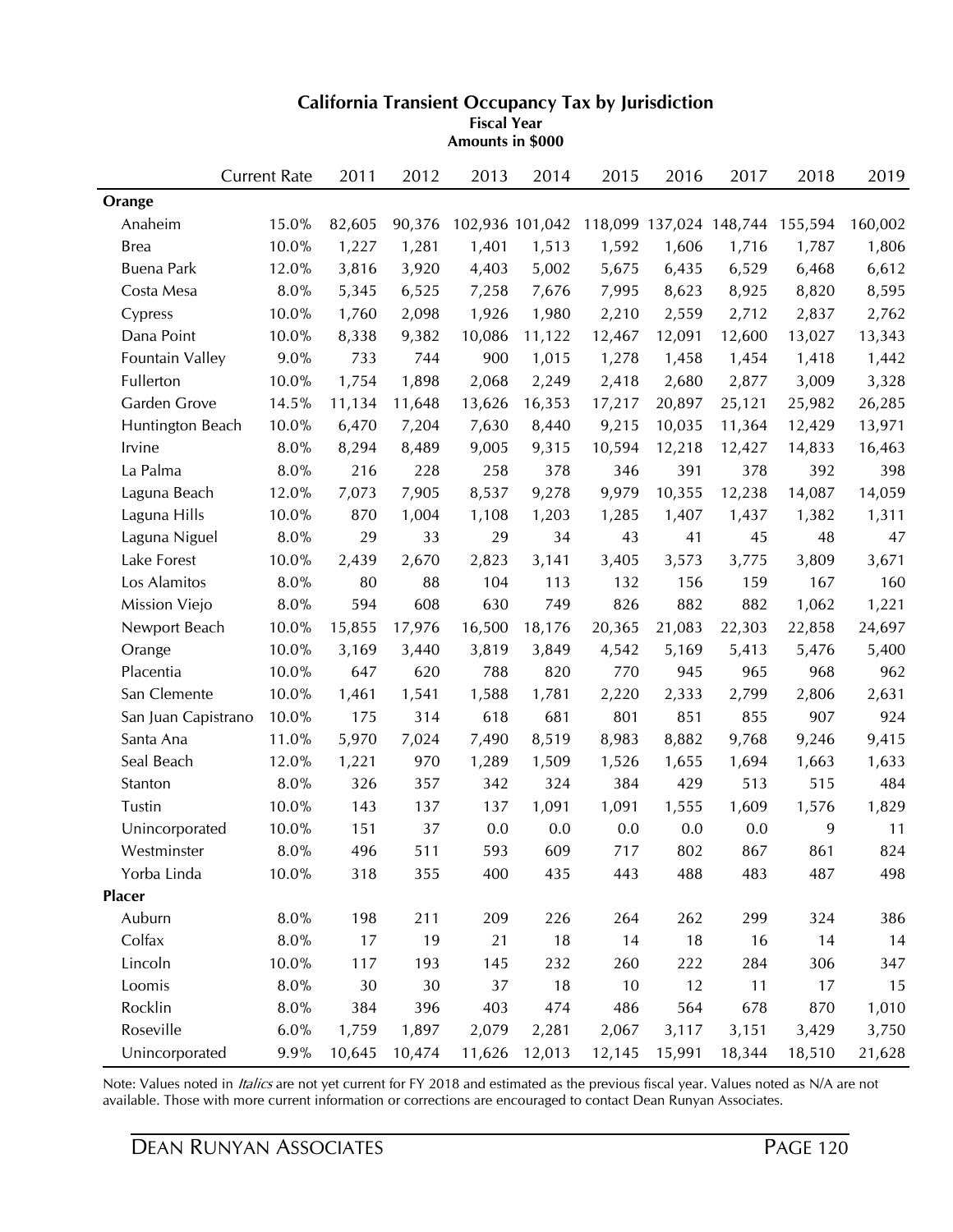|                    | <b>Current Rate</b> | 2011   | 2012   | 2013   | 2014   | 2015   | 2016   | 2017   | 2018   | 2019    |
|--------------------|---------------------|--------|--------|--------|--------|--------|--------|--------|--------|---------|
| <b>Plumas</b>      |                     |        |        |        |        |        |        |        |        |         |
| Portola            | 9.0%                | 35     | 41     | 33     | 37     | 29     | 29     | 29     | 30     | 30      |
| Unincorporated     | 9.0%                | 1,042  | 1,139  | 1,217  | 1,233  | 1,271  | 1,379  | 1,465  | 1,563  | 1,874   |
| <b>Riverside</b>   |                     |        |        |        |        |        |        |        |        |         |
| <b>Banning</b>     | 12.0%               | 505    | 573    | 626    | 674    | 726    | 790    | 861    | 856    | 896     |
| <b>Beaumont</b>    | 10.0%               | 186    | 194    | 236    | 196    | 225    | 213    | 334    | 344    | 335     |
| <b>Blythe</b>      | 10.0%               | 700    | 899    | 1,147  | 982    | 949    | 1,175  | 1,068  | 1,065  | 1,218   |
| Calimesa           | 10.0%               | 26     | 29     | 36     | 34     | 41     | 44     | 52     | 52     | 77      |
| Canyon Lake        | 10.0%               | 34     | 35     | 36     | 41     | 51     | 61     | 62     | 57     | 60      |
| Cathedral City     | 12.0%               | 999    | 1,136  | 1,114  | 1,340  | 1,447  | 1,771  | 2,503  | 3,147  | 3,627   |
| Corona             | 10.0%               | 1,184  | 1,306  | 1,599  | 1,656  | 1,787  | 2,039  | 2,487  | 2,641  | 2,725   |
| Desert Hot Springs | 12.0%               | 1,088  | 1,149  | 1,235  | 1,314  | 1,352  | 1,505  | 1,768  | 2,162  | 2,217   |
| Hemet              | 10.0%               | 603    | 557    | 626    | 643    | 727    | 854    | 963    | 1,025  | 972     |
| Indian Wells       | 11.3%               | 4,805  | 5,690  | 6,342  | 6,406  | 6,735  | 6,996  | 7,590  | 7,707  | 8,641   |
| Indio              | 10.0%               | 1,945  | 2,547  | 2,820  | 3,078  | 3,907  | 4,520  | 6,298  | 6,711  | 7,768   |
| La Quinta          | 11.0%               | 4,725  | 5,550  | 5,989  | 6,286  | 6,613  | 7,442  | 6,483  | 6,588  | 6,719   |
| Lake Elsinore      | 10.0%               | 275    | 313    | 275    | 462    | 451    | 487    | 566    | 560    | 578     |
| Moreno Valley      | 13.0%               | 693    | 747    | 832    | 991    | 1,197  | 1,416  | 1,853  | 2,344  | 2,433   |
| Norco              | 11.0%               | 190    | 224    | 257    | 296    | 427    | 520    | 562    | 586    | 609     |
| Palm Desert        | 11.0%               | 8,614  | 9,195  | 10,482 | 9,810  | 10,723 | 11,195 | 15,018 | 17,019 | 17,251  |
| Palm Springs       | 12.7%               | 15,797 | 18,106 | 19,620 | 22,297 | 25,487 | 26,996 | 30,951 | 34,241 | 36,475  |
| Perris             | 10.0%               | 60     | 121    | 72     | 66     | 137    | 158    | 160    | 121    | 28      |
| Rancho Mirage      | 10.0%               | 4,302  | 4,925  | 5,168  | 5,682  | 7,415  | 7,304  | 9,003  | 9,383  | 9,330   |
| Riverside          | 13.0%               | 2,732  | 2,995  | 3,703  | 4,189  | 5,280  | 6,093  | 6,622  | 6,793  | 7,163   |
| San Jacinto        | 8.0%                | 18     | 18     | 20     | 27     | 34     | 37     | 38     | 44     | 44      |
| Temecula           | 8.0%                | 2,169  | 2,400  | 2,505  | 2,717  | 3,008  | 3,184  | 3,322  | 3,345  | 3,410   |
| Unincorporated     | 10.0%               | 1,404  | 1,423  | 1,844  | 2,137  | 2,435  | 2,777  | 3,269  | 3,469  | 3,826   |
| <b>Sacramento</b>  |                     |        |        |        |        |        |        |        |        |         |
| Citrus Heights     | 12.0%               | 17     | 17     | 19     | 20     | 16     | 21     | 16     | 15     | 18      |
| Folsom             | 8.0%                | 1,153  | 1,235  | 1,366  | 1,462  | 1,565  | 1,845  | 2,065  | 2,166  | 2,362   |
| Galt               | 10.0%               | 131    | 139    | 143    | 214    | 215    | 261    | 272    | 290    | 265     |
| Isleton            | $8.0\%$             | 0.1    | 0.0    | 0.0    | 0.0    | 0.0    | 0.0    | 0.2    | 0.2    | $0.2\,$ |
| Rancho Cordova     | 12.0%               | 2,515  | 2,626  | 2,637  | 2,859  | 3,160  | 3,441  | 3,866  | 3,984  | 4,316   |
| Sacramento         | 12.0%               | 18,522 | 18,894 | 19,867 | 21,444 | 23,810 | 26,003 | 28,553 | 31,981 | 35,265  |
| Unincorporated     | 12.0%               | 3,953  | 3,383  | 3,878  | 4,258  | 4,563  | 5,148  | 6,037  | 6,201  | 6,699   |
| San Benito         |                     |        |        |        |        |        |        |        |        |         |
| Hollister          | 8.0%                | 105    | 123    | 128    | 152    | 178    | 171    | 218    | 416    | 437     |
| San Juan Bautista  | 12.0%               | 32     | 38     | 62     | 53     | 71     | 111    | 142    | 162    | 185     |
| Unincorporated     | $8.0\%$             | 80     | 85     | 92     | 93     | 83     | 103    | 176    | 119    | 213     |

**Amounts in \$000**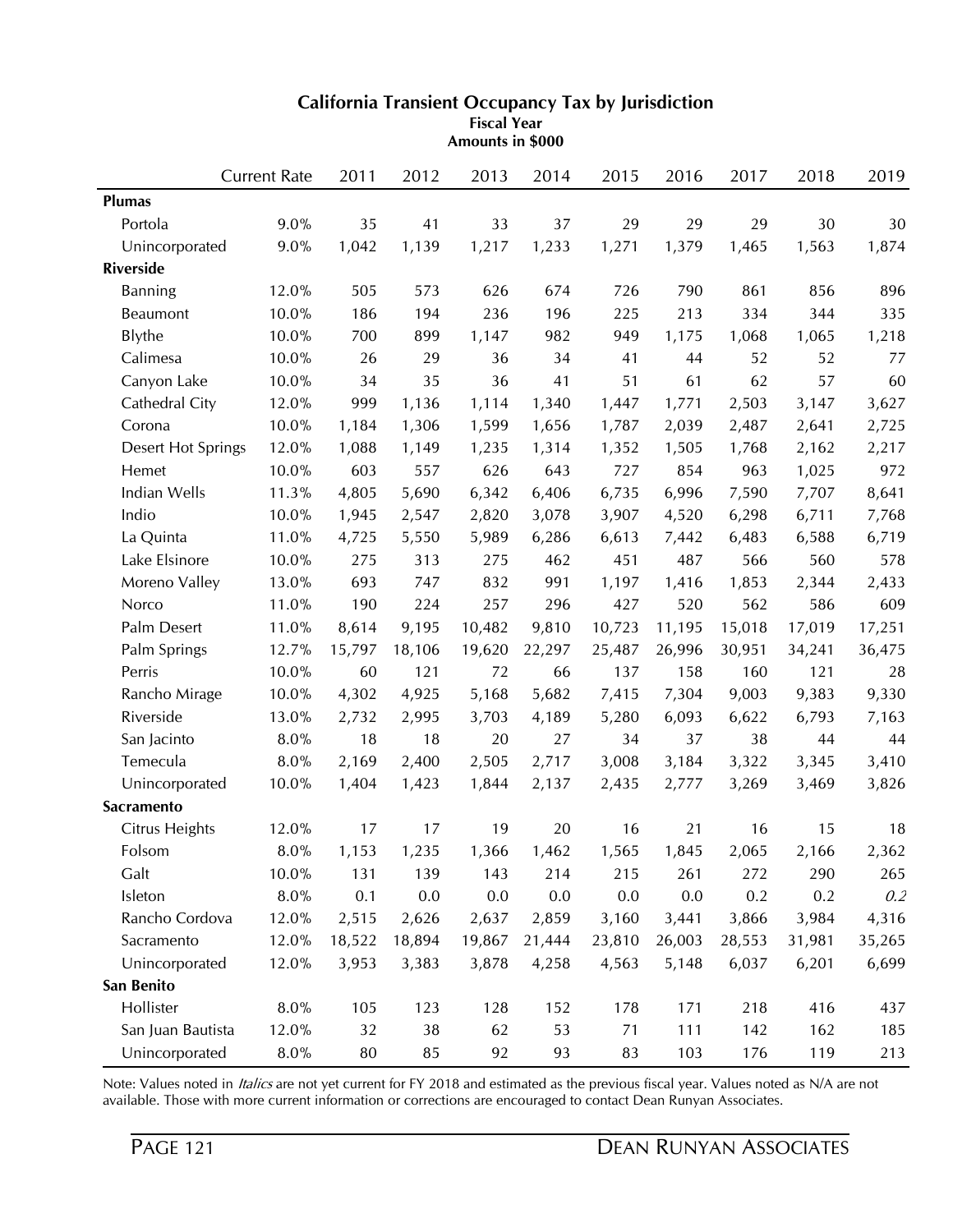|                         | <b>Current Rate</b> | 2011  | 2012  | 2013  | 2014   | 2015           | 2016   | 2017   | 2018   | 2019   |
|-------------------------|---------------------|-------|-------|-------|--------|----------------|--------|--------|--------|--------|
| San Bernardino          |                     |       |       |       |        |                |        |        |        |        |
| Adelanto                | 10.0%               | 27    | 24    | 24    | 16     | 19             | 25     | 35     | 33     | 29     |
| Apple Valley            | 7.0%                | 6     | 7     | 7     | 8      | $\overline{7}$ | 6      | 6      | 9      | 12     |
| <b>Barstow</b>          | 12.5%               | 2,542 | 2,626 | 2,650 | 2,749  | 2,892          | 2,858  | 3,097  | 3,106  | 3,321  |
| <b>Big Bear Lake</b>    | 8.0%                | 3,068 | 3,177 | 3,497 | 2,562  | 2,965          | 3,437  | 5,246  | 5,281  | 6,286  |
| Chino                   | 8.0%                | 220   | 228   | 282   | 268    | 296            | 336    | 371    | 394    | 407    |
| Colton                  | 10.0%               | 370   | 346   | 501   | 567    | 660            | 605    | 761    | 944    | 1,062  |
| Fontana                 | 8.0%                | 574   | 558   | 587   | 704    | 793            | 884    | 941    | 994    | 1,065  |
| Hesperia                | 10.0%               | 843   | 966   | 837   | 1,040  | 1,163          | 1,148  | 1,102  | 1,295  | 1,239  |
| Highland                | 7.0%                | 179   | 204   | 228   | 250    | 265            | 274    | 302    | 179    | 42     |
| Loma Linda              | 10.0%               | 57    | 53    | 41    | 32     | 49             | 271    | 335    | 465    | 671    |
| Montclair               | 10.0%               | 33    | 31    | 29    | 30     | 31             | 25     | 41     | 52     | 72     |
| <b>Needles</b>          | 10.0%               | 454   | 499   | 522   | 589    | 592            | 643    | 889    | 911    | 888    |
| Ontario                 | 11.8%               | 8,790 | 9,149 | 9,731 | 10,614 | 12,058         | 13,091 | 13,887 | 14,586 | 14,946 |
| Rancho Cucamonga        | 10.0%               | 1,827 | 1,928 | 2,057 | 2,555  | 2,729          | 3,055  | 3,282  | 3,578  | 4,054  |
| Redlands                | 10.0%               | 766   | 820   | 921   | 948    | 1,064          | 1,102  | 1,393  | 1,353  | 1,459  |
| Rialto                  | 9.0%                | 97    | 128   | 149   | 153    | 195            | 170    | 333    | 178    | 213    |
| San Bernardino          | 10.0%               | 2,507 | 2,217 | 2,689 | N/A    | 3,396          | 4,338  | 4,496  | 4,885  | 4,947  |
| <b>Twentynine Palms</b> | 9.0%                | 979   | 1,036 | 893   | 816    | 878            | 944    | 1,107  | 1,269  | 1,331  |
| Unincorporated          | 7.0%                | 1,286 | 1,501 | 1,519 | 1,697  | 2,071          | 2,449  | 2,757  | 3,162  | 6,227  |
| Upland                  | 10.0%               | 99    | 97    | 110   | 117    | 151            | 160    | 168    | 164    | 178    |
| Victorville             | 7.0%                | 723   | 705   | 817   | 881    | 1,064          | 1,074  | 1,191  | 1,240  | 1,392  |
| Yucaipa                 | 7.0%                | 14    | 12    | 16    | 18     | 23             | 23     | 23     | 23     | 23     |
| Yucca Valley            | 7.0%                | 165   | 188   | 147   | 134    | 254            | 254    | 317    | 579    | 784    |

**Amounts in \$000**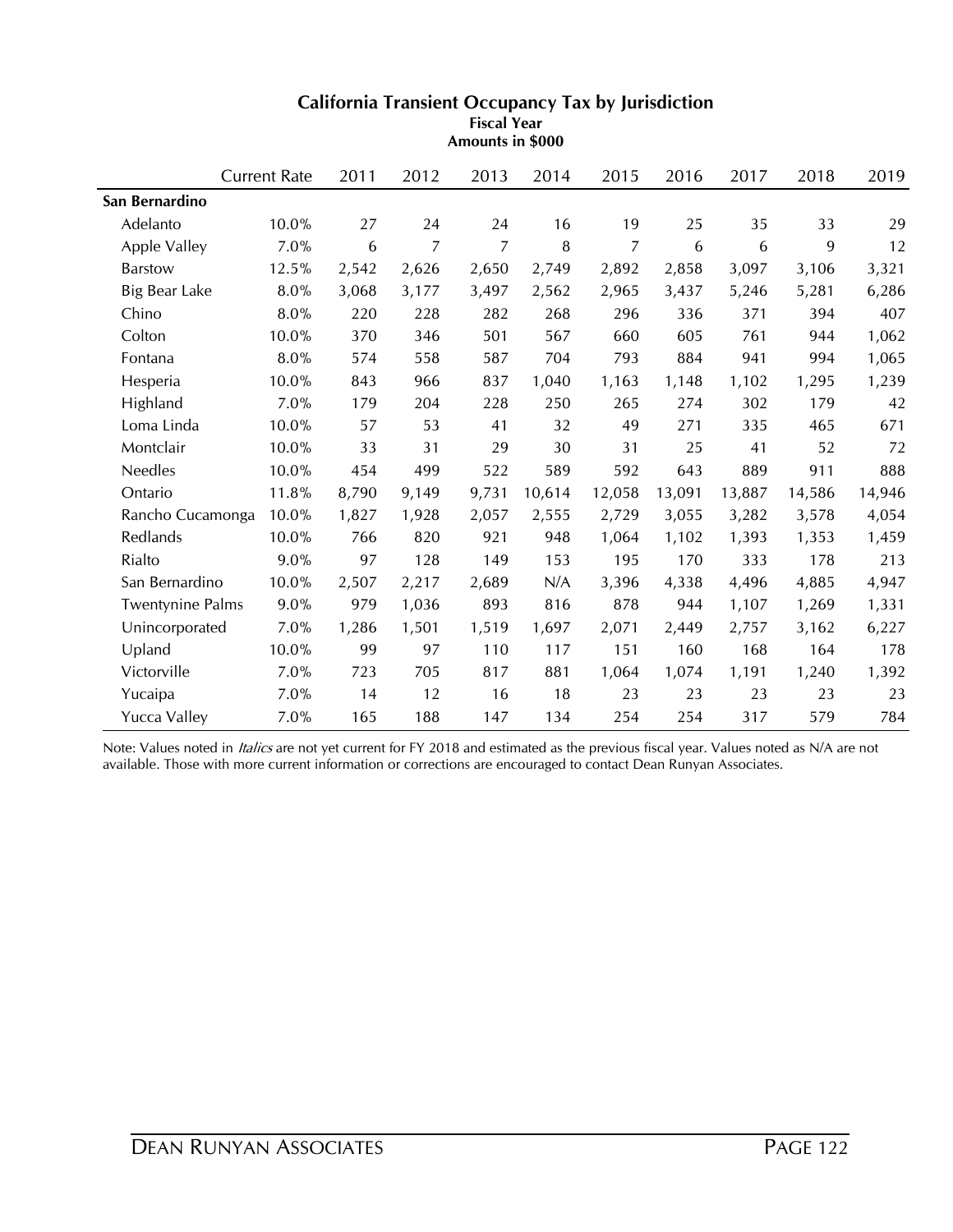|                | <b>Current Rate</b> | 2011                  | 2012            | 2013   | 2014            | 2015                                    | 2016           | 2017    | 2018    | 2019           |
|----------------|---------------------|-----------------------|-----------------|--------|-----------------|-----------------------------------------|----------------|---------|---------|----------------|
| San Diego      |                     |                       |                 |        |                 |                                         |                |         |         |                |
| Carlsbad       | 10.0%               | 11,569                | 12,872          | 14,702 | 17,284          | 19,712                                  | 20,922         | 22,263  | 24,234  | 26,321         |
| Chula Vista    | 10.0%               | 2,059                 | 2,296           | 2,471  | 2,696           | 3,137                                   | 3,827          | 3,657   | 4,098   | 4,513          |
| Coronado       | 10.0%               | 8,320                 | 8,903           | 10,366 | 12,443          | 13,764                                  | 13,819         | 14,578  | 15,264  | 15,651         |
| Del Mar        | 12.5%               | 1,705                 | 1,805           | 1,940  | 2,102           | 2,444                                   | 2,618          | 2,697   | 3,007   | 2,977          |
| El Cajon       | 10.0%               | 900                   | 1,046           | 1,057  | 1,140           | 1,324                                   | 1,378          | 1,432   | 1,609   | 2,109          |
| Encinitas      | 10.0%               | 1,280                 | 1,412           | 1,490  | 1,568           | 1,824                                   | 2,009          | 2,208   | 2,545   | 2,776          |
| Escondido      | $10.0\%$            | 1,025                 | 1,203           | 1,228  | 1,322           | 1,435                                   | 1,606          | 1,683   | 1,765   | 1,750          |
| Imperial Beach | 10.0%               | 224                   | 231             | 194    | 386             | 640                                     | 668            | 672     | 752     | 834            |
| La Mesa        | 10.0%               | 917                   | 910             | 957    | 1,038           | 1,148                                   | 1,209          | 1,250   | 1,276   | 1,304          |
| Lemon Grove    | 6.0%                | 31                    | 36              | 37     | 39              | 45                                      | 53             | 52      | 53      | 54             |
| National City  | 10.0%               | 759                   | 888             | 896    | 1,082           | 1,384                                   | 1,612          | 1,598   | 1,661   | 1,661          |
| Oceanside      | 10.0%               | 3,326                 | 3,817           | 4,239  | 4,707           | 5,323                                   | 6,382          | 6,929   | 7,748   | 8,199          |
| Poway          | 10.0%               | 434                   | 463             | 484    | 523             | 574                                     | 615            | 609     | 654     | 674            |
| San Diego      | $10.5\%$            |                       | 140,752 148,184 |        | 158,105 170,330 | 186,159                                 | 202,659        | 221,415 | 231,733 | 250,883        |
| San Marcos     | 10.0%               | 610                   | 714             | 736    | 795             | 830                                     | 874            | 978     | 1,303   | 1,377          |
| Santee         | 10.0%               | 106                   | 115             | 207    | 386             | 432                                     | 483            | 512     | 530     | 563            |
| Solana Beach   | 13.0%               | 979                   | 1,119           | 1,186  | 1,220           | 1,467                                   | 1,606          | 1,740   | 1,828   | 2,019          |
| Unincorporated | $8.0\%$             | 2,449                 | 2,579           | 2,647  | 3,404           | 4,166                                   | 4,128          | 4,889   | 5,106   | 5,784          |
| Vista          | 10.0%               | 546                   | 596             | 982    | 1,119           | 1,263                                   | 1,275          | 1,410   | 1,351   | 1,269          |
| San Francisco  |                     |                       |                 |        |                 |                                         |                |         |         |                |
| San Francisco  |                     | 14.0% 209,962 239,567 |                 |        |                 | 238,782 310,052 399,363 392,686 375,291 |                |         | 382,722 | 414,343        |
| San Joaquin    |                     |                       |                 |        |                 |                                         |                |         |         |                |
| Escalon        | 10.0%               | $\overline{2}$        | $\overline{2}$  | 3      | $\overline{2}$  | 3                                       | $\overline{4}$ | 4       | 5       | $\overline{4}$ |
| Lathrop        | 9.0%                | 231                   | 232             | 466    | 469             | 450                                     | 518            | 636     | 724     | 772            |
| Lodi           | 6.0%                | 426                   | 486             | 545    | 594             | 666                                     | 783            | 1,092   | 914     | 1,206          |
| Manteca        | 9.0%                | 483                   | 508             | 634    | 133             | 794                                     | 913            | 1,005   | 1,133   | 1,320          |
| Ripon          | 10.0%               | 84                    | 100             | 97     | 101             | 113                                     | 130            | 144     | 160     | 176            |
| Stockton       | $8.0\%$             | 1,799                 | 1,933           | 2,006  | 2,080           | 2,378                                   | 2,711          | 2,710   | 3,193   | 3,377          |
| <b>Tracy</b>   | 10.0%               | 676                   | 746             | 787    | 974             | 1,117                                   | 1,385          | 1,481   | 1,598   | 1,638          |
| Unincorporated | 8.0%                | 280                   | 323             | 320    | 338             | 387                                     | 445            | 479     | 579     | 608            |

**Amounts in \$000**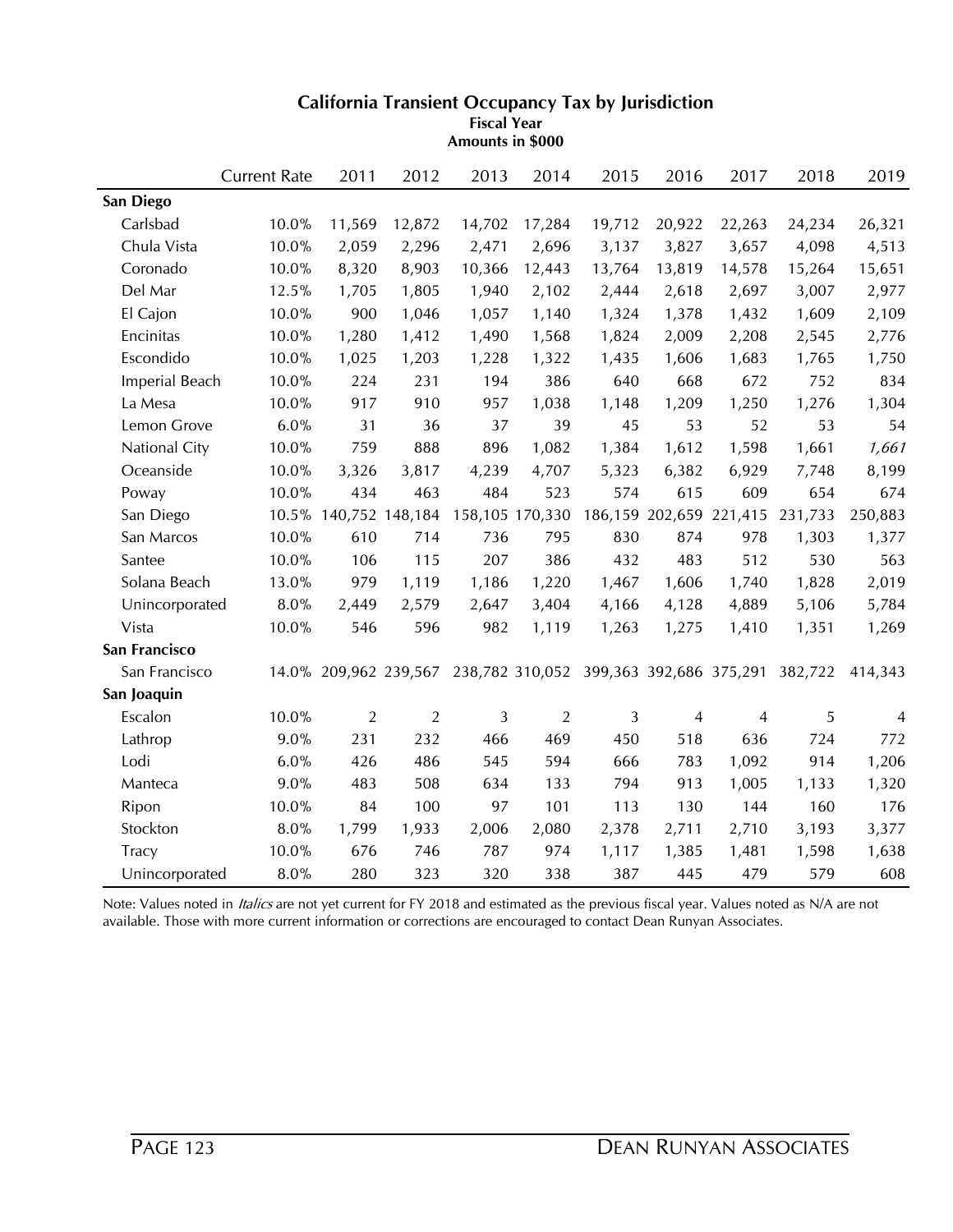|                    | <b>Current Rate</b> | 2011   | 2012   | 2013   | 2014   | 2015   | 2016   | 2017   | 2018   | 2019   |
|--------------------|---------------------|--------|--------|--------|--------|--------|--------|--------|--------|--------|
| San Luis Obispo    |                     |        |        |        |        |        |        |        |        |        |
| Arroyo Grande      | 10.0%               | 390    | 630    | 746    | 841    | 922    | 1,159  | 963    | 963    | 1,029  |
| Atascadero         | 10.0%               | 526    | 638    | 704    | 779    | 900    | 1,242  | 1,338  | 1,376  | 1,391  |
| El Paso De Robles  | 10.0%               | 2,998  | 3,230  | 3,350  | 4,174  | 4,246  | 4,279  | 5,408  | 5,735  | 6,145  |
| Grover Beach       | 10.0%               | 220    | 261    | 273    | 249    | 314    | 363    | 354    | 371    | 434    |
| Morro Bay          | 10.0%               | 2,287  | 2,784  | 2,803  | 2,542  | 2,916  | 3,143  | 3,323  | 3,415  | 3,596  |
| Pismo Beach        | $10.0\%$            | 6,270  | 6,931  | 7,280  | 7,988  | 8,680  | 9,200  | 9,346  | 10,039 | 10,382 |
| San Luis Obispo    | 10.0%               | 4,844  | 5,222  | 5,572  | 8,063  | 8,811  | 9,335  | 7,357  | 7,499  | 8,044  |
| Unincorporated     | $9.0\%$             | 6,342  | 6,450  | 7,711  | 8,063  | 8,811  | 9,335  | 9,502  | 10,377 | 11,645 |
| San Mateo          |                     |        |        |        |        |        |        |        |        |        |
| Belmont            | 10.0%               | 1,115  | 1,359  | 1,572  | 1,723  | 1,937  | 2,339  | 2,387  | 3,091  | 3,577  |
| <b>Brisbane</b>    | 12.0%               | 1,306  | 1,560  | 1,668  | 2,038  | 2,444  | 2,650  | 2,768  | 2,876  | 2,890  |
| Burlingame         | 12.0%               | 13,404 | 16,183 | 18,244 | 31,357 | 23,698 | 26,092 | 26,263 | 27,936 | 29,384 |
| Daly City          | 10.0%               | 533    | 635    | 690    | 787    | 946    | 1,028  | 1,404  | 1,127  | 1,290  |
| <b>Foster City</b> | 9.5%                | 1,341  | 1,730  | 2,016  | 2,109  | 2,581  | 2,821  | 2,915  | 3,519  | 4,390  |
| Half Moon Bay      | 12.0%               | 3,732  | 4,231  | 4,525  | 4,950  | 5,431  | 5,925  | 6,040  | 6,433  | 6,853  |
| Menlo Park         | 12.0%               | 2,454  | 2,939  | 3,468  | 4,159  | 4,720  | 6,268  | 6,663  | 7,772  | 10,305 |
| Millbrae           | 12.0%               | 3,686  | 3,928  | 4,809  | 6,137  | 7,467  | 8,210  | 8,025  | 8,483  | 8,845  |
| Pacifica           | 12.0%               | 776    | 1,118  | 1,277  | 1,485  | 1,667  | 1,713  | 1,604  | 1,549  | 1,793  |
| Redwood City       | 12.0%               | 2,994  | 3,924  | 4,526  | 5,262  | 6,032  | 6,459  | 6,553  | 7,586  | 8,628  |
| San Bruno          | 12.0%               | 1,764  | 2,184  | 2,412  | 2,790  | 3,066  | 3,317  | 3,284  | 3,418  | 3,627  |
| San Carlos         | 10.0%               | 815    | 944    | 1,121  | 1,270  | 1,397  | 1,579  | 1,571  | 1,656  | 3,123  |
| San Mateo          | 12.0%               | 4,530  | 5,635  | 6,391  | 5,728  | 8,008  | 8,887  | 8,610  | 8,750  | 8,372  |
| So. San Francisco  | 10.0%               | 7,192  | 8,619  | 9,659  | 11,174 | 12,947 | 13,430 | 13,618 | 13,979 | 15,535 |
| Unincorporated     | 10.0%               | 979    | 1,105  | 1,242  | 1,394  | 1,552  | 1,490  | 1,749  | 2,160  | 1,750  |
| Santa Barbara      |                     |        |        |        |        |        |        |        |        |        |
| <b>Buellton</b>    | 12.0%               | 1,193  | 1,240  | 1,345  | 1,611  | 1,830  | 1,783  | 1,938  | 2,832  | 3,114  |
| Carpinteria        | 12.0%               | 1,306  | 1,422  | 1,631  | 1,924  | 2,380  | 2,380  | 2,504  | 2,462  | 2,633  |
| Lompoc             | 10.0%               | 1,444  | 1,270  | 1,320  | 1,509  | 1,678  | 1,706  | 1,796  | 1,931  | 2,128  |
| Santa Barbara      | 12.0%               | 14,951 | 16,394 | 17,611 | 20,184 | 22,523 | 22,372 | 23,097 | 22,650 | 23,422 |
| Santa Maria        | 10.0%               | 2,363  | 2,441  | 2,532  | 2,844  | 3,224  | 3,395  | 3,456  | 3,524  | 3,446  |
| Solvang            | 12.0%               | 2,508  | 2,684  | 2,986  | 3,435  | 3,834  | 4,266  | 4,331  | 4,320  | 4,541  |
| Unincorporated     | 12.0%               | 6,977  | 7,570  | 6,993  | 7,551  | 8,601  | 8,963  | 10,070 | 8,541  | 10,157 |

**Amounts in \$000**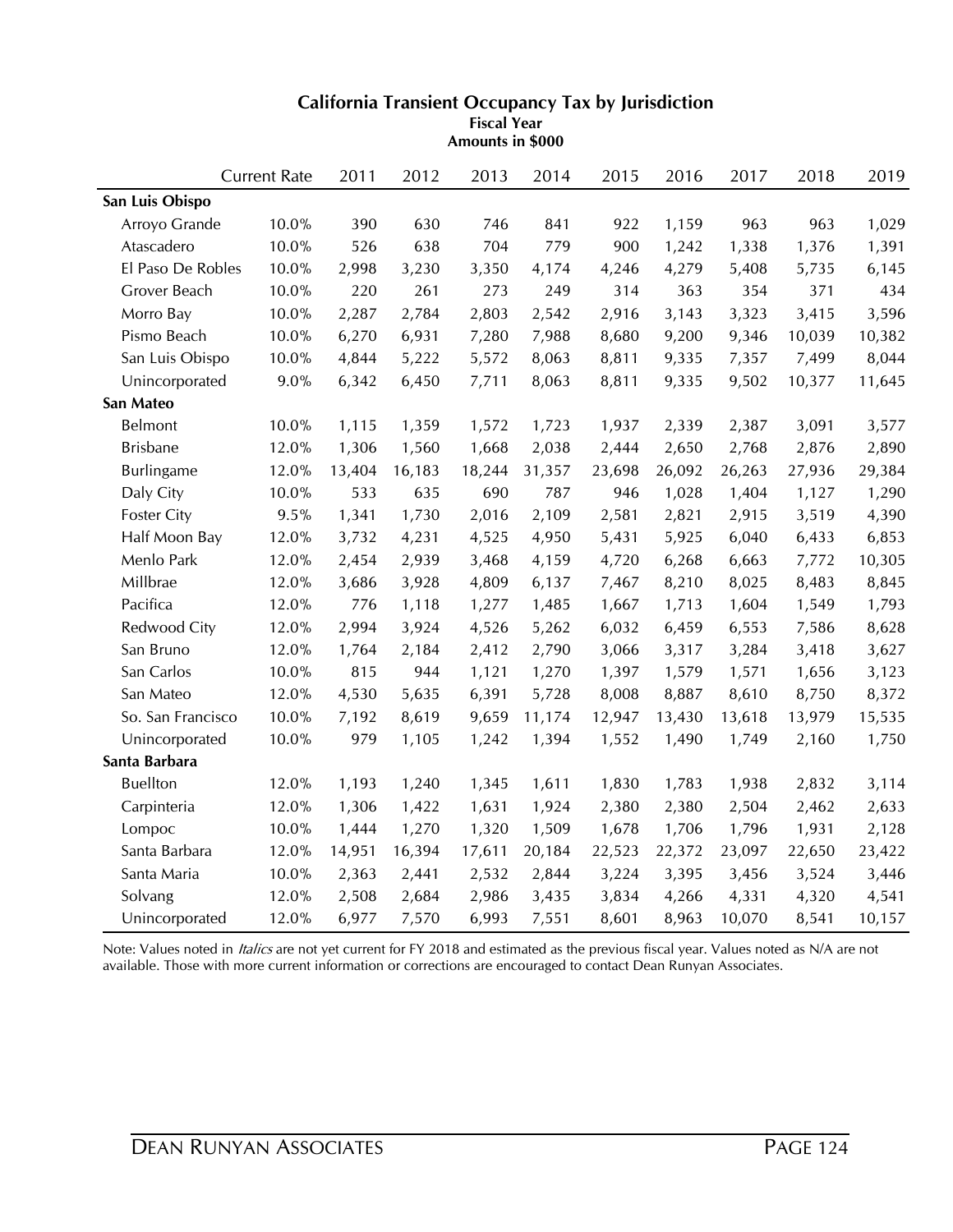|                      | <b>Current Rate</b> | 2011             | 2012             | 2013   | 2014           | 2015           | 2016   | 2017   | 2018   | 2019   |
|----------------------|---------------------|------------------|------------------|--------|----------------|----------------|--------|--------|--------|--------|
| Santa Clara          |                     |                  |                  |        |                |                |        |        |        |        |
| Campbell             | 12.0%               | 2,032            | 2,578            | 2,876  | 3,417          | 4,092          | 4,440  | 4,406  | 4,548  | 4,769  |
| Cupertino            | 12.0%               | 2,537            | 3,113            | 3,769  | 4,590          | 5,582          | 4,552  | 6,024  | 6,811  | 8,901  |
| Gilroy               | 9.0%                | 889              | 999              | 1,092  | 1,235          | 1,502          | 1,677  | 1,709  | 1,722  | 1,772  |
| Los Altos            | 11.0%               | 1,518            | 1,782            | 1,946  | 2,169          | 2,450          | 2,608  | 2,985  | 3,073  | 3,166  |
| Los Gatos            | 12.0%               | 833              | 1,174            | 1,296  | 1,513          | 1,897          | 1,943  | 2,254  | 2,629  | 2,692  |
| Milpitas             | 10.0%               | 6,124            | 7,067            | 7,933  | 9,336          | 10,827         | 11,764 | 11,702 | 11,943 | 14,503 |
| Morgan Hill          | $10.0\%$            | 938              | 1,119            | 1,411  | 1,714          | 2,062          | 2,276  | 2,654  | 2,730  | 2,874  |
| Mountain View        | 10.0%               | 3,914            | 4,397            | 4,668  | 5,645          | 6,559          | 6,591  | 6,973  | 6,995  | 6,968  |
| Palo Alto            | 14.0%               | 8,082            | 9,664            | 10,794 | 12,555         | 16,699         | 22,377 | 23,478 | 24,934 | 25,654 |
| San Jose             | 10.0%               | 18,102           | 22,451           | 25,258 | 29,362         | 36,998         | 41,114 | 43,400 | 48,854 | 51,099 |
| Santa Clara          | 9.5%                | 9,910            | 11,755           | 13,673 | 15,042         | 17,869         | 20,040 | 20,069 | 21,419 | 22,492 |
| Saratoga             | 10.0%               | 184              | 205              | 228    | 257            | 310            | 319    | 344    | 389    | 348    |
| Sunnyvale            | 10.5%               | 6,589            | 7,778            | 9,016  | 10,857         | 14,132         | 16,262 | 16,568 | 17,813 | 21,168 |
| Unincorporated       | 8.0%                | 322              | 371              | 420    | 433            | 674            | 524    | 570    | 671    | 688    |
| Santa Cruz           |                     |                  |                  |        |                |                |        |        |        |        |
| Capitola             | 10.0%               | 602              | 913              | 1,075  | 1,237          | 1,276          | 1,452  | 1,458  | 1,457  | 1,571  |
| Santa Cruz           | 11.0%               | 4,228            | 4,739            | 5,559  | 7,059          | 8,228          | 8,228  | 9,283  | 10,195 | 10,986 |
| <b>Scotts Valley</b> | 10.0%               | 570              | 713              | 781    | 926            | 1,059          | 1,011  | 1,218  | 1,588  | 1,908  |
| Unincorporated       | 11.0%               | 4,101            | 4,605            | 4,515  | 5,514          | 6,462          | 6,941  | 8,002  | 8,385  | 9,068  |
| Watsonville          | 11.0%               | 707              | 830              | 873    | 781            | 889            | 990    | 1,046  | 1,142  | 1,173  |
| <b>Shasta</b>        |                     |                  |                  |        |                |                |        |        |        |        |
| Anderson             | 10.0%               | 355              | 349              | 430    | 436            | 492            | 519    | 540    | 538    | 661    |
| Redding              | 10.0%               | 3,616            | 3,838            | 4,100  | 4,126          | 4,358          | 4,612  | 4,794  | 5,124  | 6,837  |
| Shasta Lake          | 10.0%               | 8                | 5                | 5      | 7              | 8              | 8      | 9      | 11     | $\, 8$ |
| Unincorporated       | 10.0%               | 692              | 739              | 774    | 815            | 857            | 872    | 887    | 1,187  | 1,027  |
| Sierra               |                     |                  |                  |        |                |                |        |        |        |        |
| Unincorporated       | 10.0%               | 289              | 324              | 343    | 349            | 339            | 325    | 305    | 364    | 321    |
| Siskiyou             |                     |                  |                  |        |                |                |        |        |        |        |
| Dorris               | 5.0%                | 6                | 6                | 5      | 6              | $\overline{7}$ | 10     | 12     | 10     | $\, 8$ |
| Dunsmuir             | 12.0%               | 106              | 99               | 107    | 112            | 112            | 117    | 151    | 150    | 167    |
| Etna                 | $6.0\%$             | $\boldsymbol{6}$ | $\boldsymbol{6}$ | 6      | $\overline{7}$ | 9              | $11$   | 12     | 10     | $10$   |
| Mt. Shasta           | 10.0%               | 504              | 511              | 576    | 546            | 620            | 716    | 756    | 766    | 821    |
| Unincorporated       | $8.0\%$             | 438              | 471              | 517    | 515            | 523            | 575    | 609    | 690    | 671    |
| Weed                 | 10.0%               | 306              | 300              | 298    | 311            | 361            | 344    | 411    | 409    | 438    |
| Yreka                | $10.0\%$            | 568              | 626              | 643    | 712            | 811            | 742    | 798    | 866    | 824    |

**Amounts in \$000**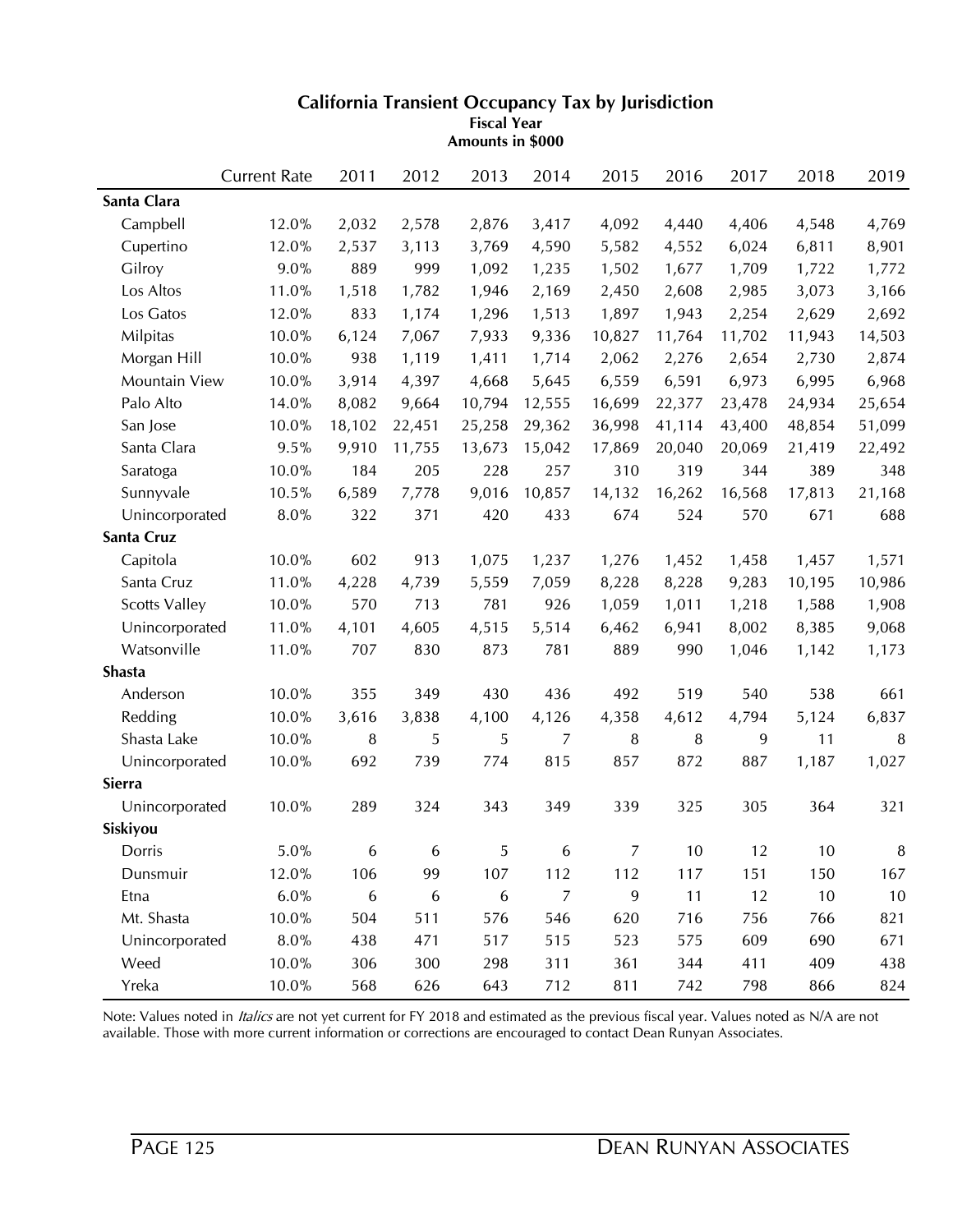|                     | <b>Current Rate</b> | 2011  | 2012  | 2013  | 2014   | 2015   | 2016   | 2017   | 2018   | 2019   |
|---------------------|---------------------|-------|-------|-------|--------|--------|--------|--------|--------|--------|
| Solano              |                     |       |       |       |        |        |        |        |        |        |
| Benecia             | 9.0%                | 229   | 297   | 260   | 386    | 425    | 483    | 507    | 507    | 511    |
| Dixon               | 9.0%                | 170   | 173   | 221   | 300    | 350    | 494    | 564    | 576    | 624    |
| Fairfield           | 10.0%               | 1,635 | 1,718 | 1,849 | 2,046  | 2,338  | 2,667  | 2,673  | 3,049  | 3,038  |
| Rio Vista           | 10.0%               | 27    | 49    | 20    | 14     | 27     | 23     | 19     | 27     | 30     |
| Vacaville           | $8.0\%$             | 1,191 | 1,232 | 1,332 | 1,205  | 1,403  | 1,705  | 1,701  | 1,786  | 1,895  |
| Vallejo             | 11.0%               | 1,088 | 1,158 | 1,234 | 1,481  | 1,852  | 2,379  | 2,432  | 2,531  | 2,168  |
| Sonoma              |                     |       |       |       |        |        |        |        |        |        |
| Cloverdale          | 10.0%               | 145   | 144   | 161   | 191    | 220    | 217    | 238    | 275    | 236    |
| Healdsburg          | 14.0%               | 1,928 | 2,209 | 2,461 | 2,637  | 2,889  | 3,058  | 3,643  | 4,280  | 5,122  |
| Petaluma            | 10.0%               | 1,342 | 1,485 | 1,681 | 1,923  | 2,065  | 2,495  | 2,651  | 3,066  | 3,360  |
| <b>Rohnert Park</b> | 12.0%               | 1,748 | 1,941 | 2,203 | 2,687  | 2,981  | 3,256  | 3,450  | 4,982  | 4,603  |
| Santa Rosa          | 9.0%                | 3,184 | 3,654 | 4,285 | 4,361  | 4,890  | 5,467  | 5,900  | 6,063  | 5,611  |
| Sebastopol          | 10.0%               | 270   | 361   | 395   | 360    | 482    | 484    | 514    | 579    | 588    |
| Sonoma              | 10.0%               | 2,113 | 2,359 | 2,645 | 3,569  | 3,564  | 3,651  | 3,563  | 3,637  | 3,988  |
| Unincorporated      | 12.0%               | 7,930 | 8,757 | 9,705 | 11,046 | 12,763 | 13,894 | 19,369 | 21,882 | 22,818 |
| Windsor             | 12.0%               | 1,191 | 1,287 | 1,426 | 1,634  | 1,735  | 1,884  | 1,944  | 2,462  | 2,408  |
| <b>Stanislaus</b>   |                     |       |       |       |        |        |        |        |        |        |
| Ceres               | 10.0%               | 59    | 61    | 70    | 76     | 84     | 101    | 228    | 242    | 250    |
| Modesto             | 9.0%                | 1,640 | 1,769 | 1,884 | 1,880  | 2,098  | 2,523  | 2,669  | 2,826  | 2,961  |
| Oakdale             | 7.0%                | 203   | 233   | 221   | 229    | 261    | 298    | 311    | 330    | 322    |
| Turlock             | $9.0\%$             | 700   | 799   | 902   | 979    | 1,100  | 1,226  | 1,455  | 1,604  | 1,660  |
| Unincorporated      | $8.0\%$             | 661   | 756   | 763   | 834    | 904    | 1,291  | 1,118  | 1,172  | 1,211  |
| <b>Sutter</b>       |                     |       |       |       |        |        |        |        |        |        |
| Unincorporated      | 10.0%               | 31    | 29    | 18    | 19     | 19     | 15     | 20     | 28     | 53     |
| Yuba City           | 10.0%               | 652   | 671   | 674   | 696    | 816    | 816    | 987    | 1,106  | 1,358  |
| Tehama              |                     |       |       |       |        |        |        |        |        |        |
| Corning             | 10.0%               | 266   | 261   | 294   | 300    | 344    | 354    | 387    | 421    | 615    |
| Red Bluff           | 10.0%               | 597   | 594   | 711   | 720    | 836    | 928    | 936    | 977    | 1,473  |
| Unincorporated      | $8.0\%$             | 32    | 28    | 33    | 34     | 43     | 68     | 54     | 67     | 78     |
| <b>Trinity</b>      |                     |       |       |       |        |        |        |        |        |        |
| Unincorporated      | 5.0%                | 191   | 203   | 221   | 219    | 214    | 194    | 262    | 272    | 249    |

**Amounts in \$000**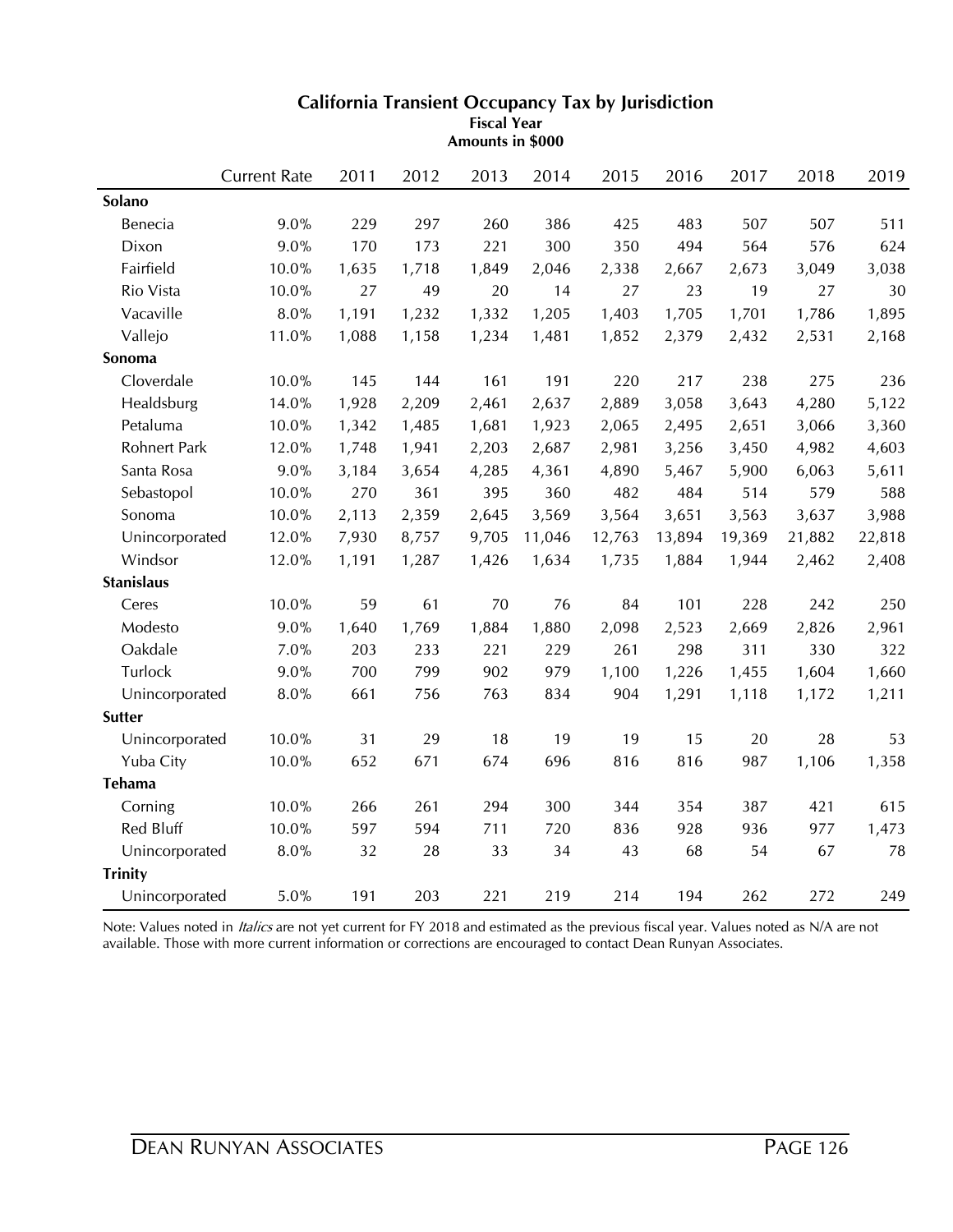|                      | <b>Current Rate</b> | 2011  | 2012  | 2013  | 2014  | 2015  | 2016  | 2017  | 2018  | 2019  |
|----------------------|---------------------|-------|-------|-------|-------|-------|-------|-------|-------|-------|
| <b>Tulare</b>        |                     |       |       |       |       |       |       |       |       |       |
| Dinuba               | 10.0%               | 145   | 134   | 172   | 184   | 227   | 249   | 263   | 291   | 289   |
| Exeter               | 8.0%                | 33    | 37    | 55    | 71    | 84    | 87    | 94    | 109   | 122   |
| Lindsay              | $8.0\%$             | 32    | 41    | 29    | 44    | 57    | 50    | 56    | 71    | 68    |
| Porterville          | 8.0%                | 301   | 310   | 335   | 371   | 447   | 491   | 551   | 559   | 539   |
| Tulare               | 10.0%               | 844   | 820   | 1,042 | 1,029 | 1,188 | 1,182 | 1,326 | 1,386 | 1,482 |
| Unincorporated       | 10.0%               | 1,200 | 1,280 | 1,366 | 1,402 | 1,749 | 1,749 | 2,082 | 2,339 | 2,621 |
| Visalia              | 10.0%               | 1,920 | 2,008 | 2,155 | 2,301 | 2,622 | 2,484 | 2,757 | 2,793 | 3,081 |
| <b>Tuolumne</b>      |                     |       |       |       |       |       |       |       |       |       |
| Sonora               | 10.0%               | 280   | 332   | 375   | 307   | 297   | 392   | 496   | 434   | 502   |
| Unincorporated       | 10.0%               | 1,823 | 2,209 | 2,417 | 2,251 | 2,645 | 3,325 | 4,040 | 4,576 | 4,730 |
| Ventura              |                     |       |       |       |       |       |       |       |       |       |
| Camarillo            | 9.0%                | 1,582 | 1,702 | 1,850 | 2,034 | 2,270 | 2,545 | 2,418 | 2,310 | 2,656 |
| Fillmore             | 10.0%               | 76    | 89    | 114   | 121   | 106   | 120   | 119   | 155   | 138   |
| Ojai                 | 10.0%               | 1,848 | 2,180 | 2,434 | 2,798 | 2,960 | 3,127 | 3,321 | 3,345 | 3,718 |
| Oxnard               | 10.0%               | 3,294 | 3,402 | 3,826 | 4,228 | 4,654 | 5,375 | 5,174 | 5,643 | 5,502 |
| Port Hueneme         | 10.0%               | 295   | 326   | 301   | 393   | 455   | 508   | 559   | 579   | 584   |
| San Buenaventura     | 10.0%               | 3,436 | 4,045 | 4,450 | 4,780 | 5,333 | 5,810 | 6,105 | 6,239 | 6,172 |
| Santa Paula          | 10.0%               | 74    | 83    | 97    | 103   | 111   | 110   | 100   | 118   | 111   |
| Simi Valley          | 10.0%               | 1,218 | 1,289 | 1,344 | 1,411 | 1,605 | 1,877 | 1,810 | 1,924 | 1,924 |
| <b>Thousand Oaks</b> | 10.0%               | 2,703 | 2,978 | 3,162 | 3,538 | 3,916 | 4,671 | 4,537 | 4,758 | 5,080 |
| Unincorporated       | 8.0%                | 230   | 251   | 317   | 410   | 496   | 608   | 808   | 822   | 869   |
| Yolo                 |                     |       |       |       |       |       |       |       |       |       |
| Davis                | 12.0%               | 958   | 1,039 | 1,129 | 1,252 | 1,320 | 1,459 | 1,780 | 2,110 | 2,220 |
| Unincorporated       | 8.0%                | 286   | 279   | 293   | 357   | 488   | 488   | 576   | 589   | 625   |
| West Sacramento      | 12.0%               | 933   | 901   | 1,019 | 1,129 | 1,290 | 1,421 | 1,581 | 1,686 | 1,897 |
| Woodland             | 12.0%               | 922   | 916   | 1,010 | N/A   | 1,233 | 1,593 | 1,940 | 2,214 | 2,481 |
| Yuba                 |                     |       |       |       |       |       |       |       |       |       |
| Marysville           | 12.0%               | 75    | 83    | 81    | 94    | 101   | 120   | 121   | 121   | 121   |
| Unincorporated       | 10.0%               | 244   | 316   | 261   | 285   | 358   | 358   | 253   | 374   | 449   |

**Amounts in \$000**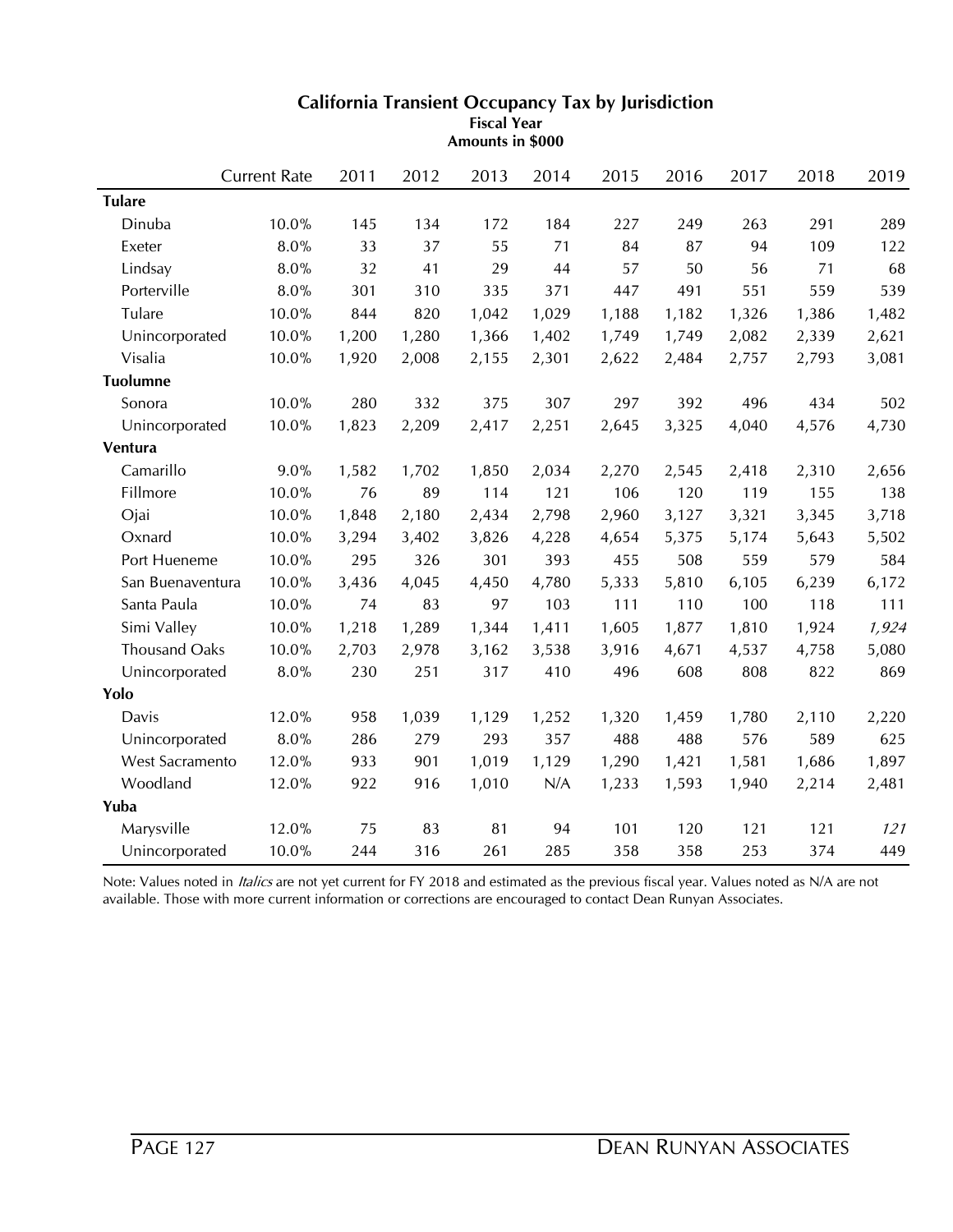# **APPENDICES**

| Appendix A | 2019 Travel Impact Estimates                          |
|------------|-------------------------------------------------------|
| Appendix B | <b>Key Terms and Definitions</b>                      |
| Appendix C | <b>Regional Travel Impact Model</b>                   |
| Appendix D | <b>Travel Industry Accounts</b>                       |
| Appendix E | California Earnings and Employment by Industry Sector |
| Appendix F | <b>Industry Groups</b>                                |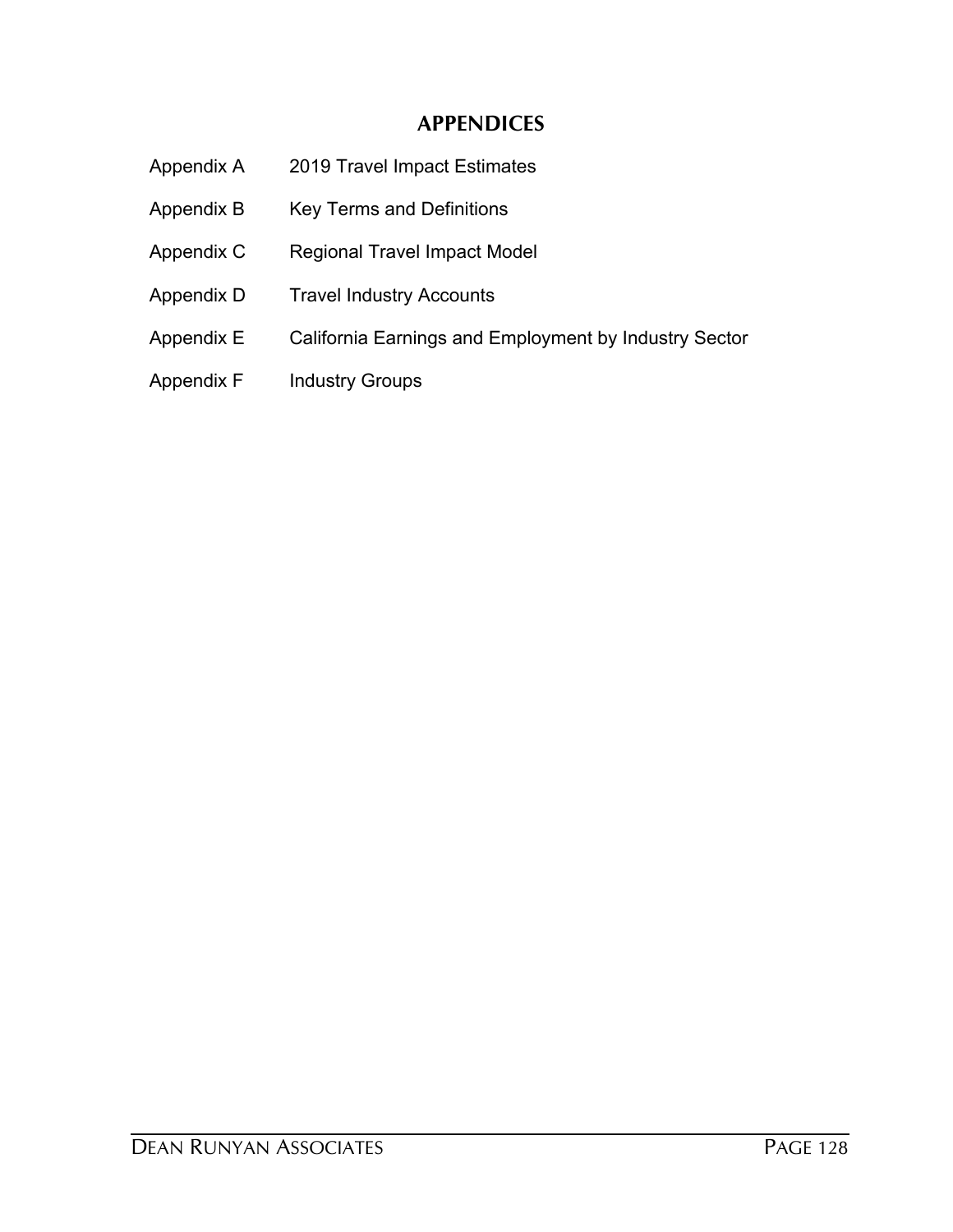# **2019 TRAVEL IMPACT ESTIMATES**

This appendix provides a brief overview of the methodology, terminology and limitations of the travel impact and visitor volume estimates.

# **DIRECT IMPACTS**

The estimates of the direct impacts associated with traveler spending in California were produced using the Regional Travel Impact Model (RTIM) developed by Dean Runyan Associates. The input data used to detail the economic impacts of the California travel industry were gathered from various local, state and federal sources.

Travel impacts consist of estimates of travel spending and the employment, earnings, and state and local taxes generated by this spending. These estimates are also broken out by type of traveler accommodation and by the type of business in which the expenditures occur.

## **PRELIMINARY ESTIMATES**

Preliminary estimates for 2019 were prepared at the state, regional and county level. These estimates take advantage of the most current available data. However, because full-year data was not available in all cases, these estimates are subject to subsequent revision as additional information relating to travel and its economic impact in 2018 becomes available.

## **TRANSPORTATION IMPACTS**

The treatment of ground transportation expenditures depends upon the level of geography (county, region or state). County and regional level estimates of destination spending include only a portion of ground transportation expenditures because some county and regional transportation expenditures are for travel to other California destinations. These expenditures are allocated to "other travel." State level estimates include all in-state expenditures for ground transportation.

# **SECONDARY (INDIRECT AND INDUCED) IMPACTS**

Direct impacts are reported for all counties within California. Secondary employment and earnings impacts over and above direct impacts are reported at the state level only for the year 2019. These indirect and induced impacts are generated from the direct impacts produced by the RTIM, discussed above, and an input-output model of the California economy prepared by the IMPLAN Group, Inc. Indirect impacts represent the purchases of goods and services from other firms by businesses that directly receive expenditures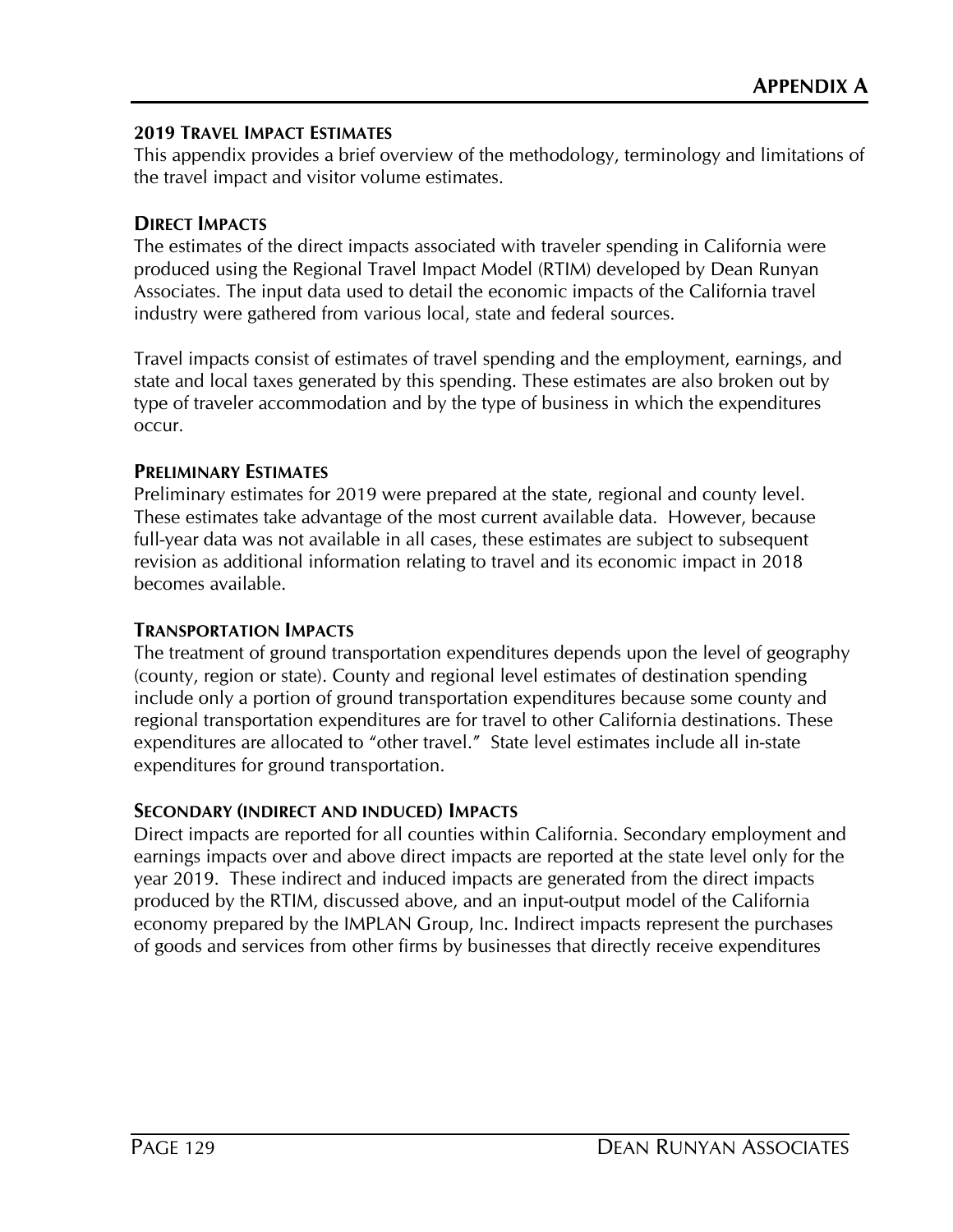ratio of the total impacts to the direct impacts for employment or earnings. equals the total impact of all spending by visitors in the state. The "multiplier" refers to the part derived from travel expenditures. The sum of the direct, indirect and induced impacts

# **GROSS DOMESTIC PRODUCT**

wholesale trade resold" are the commodities that retail establishments purchase from manufacturers or inputs are the food or accounting services that restaurants purchase from suppliers. "Goods between spending and gross domestic product is illustrated in the figure below. Examples of permits comparisons of the economic contributions of different industries.The relationship that are also necessary to produce a good or service. GDP is a useful concept because it measures only the"value added" of an industry and does not include the cost of the inputs purchased from other industries).GDP is always less than output or sales because GDP equal to gross output (sales or receipts) minus intermediate inputs (the goods and services the RTIM direct travel impacts is also provided in this report. The GDP of an industry is An estimate of the Gross Domestic Product (GDP) of the California travel industry based on



# **Relationship Between Spending and Gross Domestic Product**

It is for this reason that "travel spending" - as measured from surveys of visitors - is not the best measure of the travel industry's real economic contribution. This is because some visitor spending is actually counted as the GDP of other industries (e.g., agriculture, accounting, manufacturing). Furthermore, these other industries may or may not be located within the geographic area of interest. If the farm were located within the region of interest, then the GDP of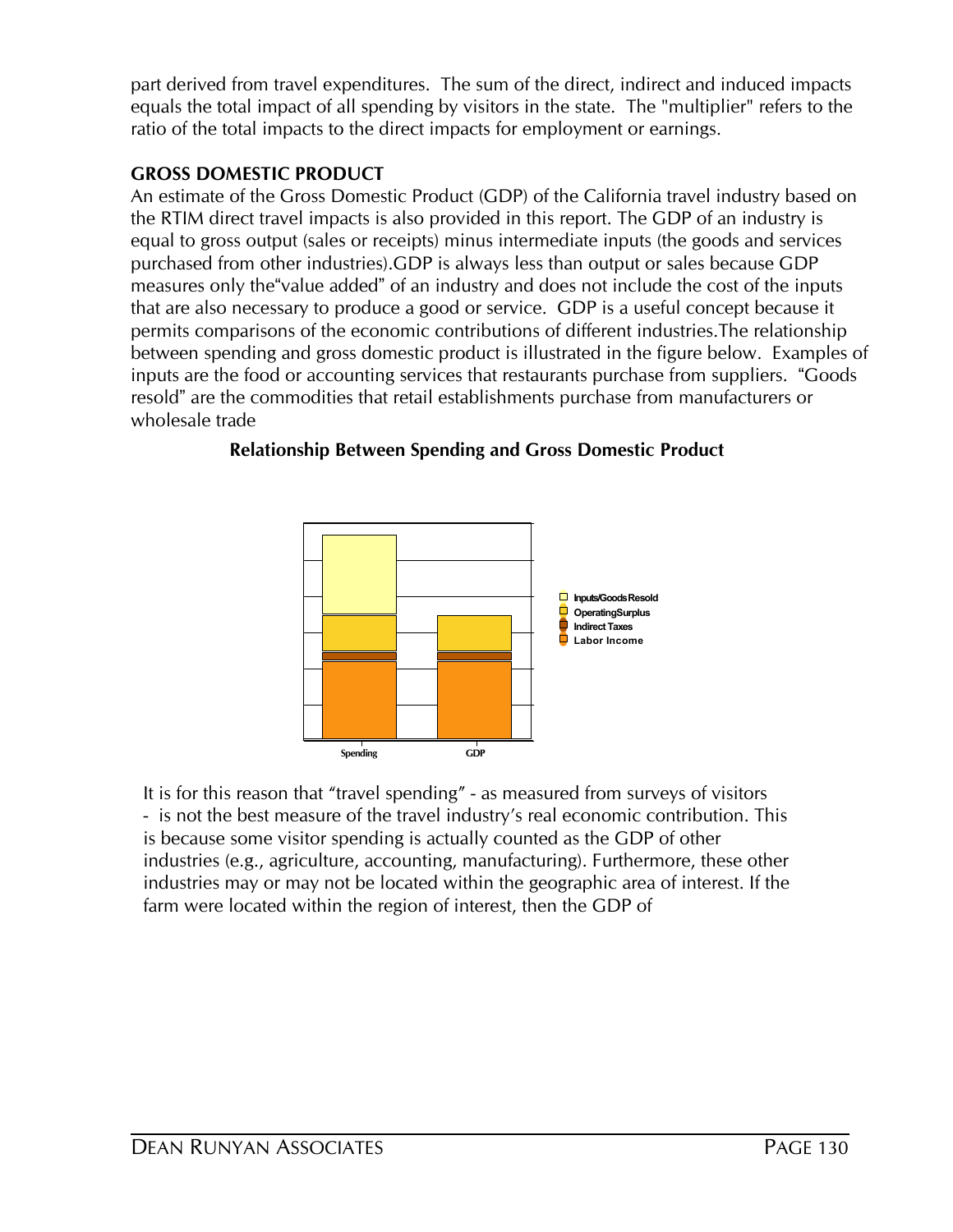the local farm would be included as an indirect or secondary effect. If not (e.g., a manufacturing firm in another state or country), then that portion of GDP is not counted.

The preceding graph also shows the three main components of GDP. For most industries, labor income (essentially equivalent to earnings in this report) is the primary component of GDP. This is true of the travel industry. A second component is the tax payments that businesses make to government, such as sales, excise and property taxes. In the case of excise taxes, businesses are essentially a collection agency for the government. The final component, operating surplus, represents the income and payments (e.g., dividends, interest) to other stakeholders of the firm.

The concept of GDP also illustrates that with small geographic units of analysis (e.g., counties), earnings, employment, and tax revenues are the best measures of the economic value of the travel industry to the local economy. Small area measures of GDP are less reliable and much of the operating surplus may leak out of the local economy anyway. Indirect effects are also generally less in smaller economies.

# **INTERPRETATION OF IMPACT ESTIMATES**

Users of this report should be aware of several issues regarding the interpretation of the impact estimates contained herein:

- The estimates contained in this report are based on the most current data available and supersede all previous estimates of travel impacts.
- The estimates in this report are expressed in *current* dollars unless otherwise noted.
- The employment estimates in this report are estimates of the total number of full and part-time jobs directly generated by travel spending, rather than the number of individuals employed. Both payroll and self-employment are included in these estimates. Caution should therefore be used in comparing these estimates with other employment data series.
- In general, estimates of small geographic areas (e.g., rural counties) are less reliable than estimates for regions or metropolitan counties. Trend analysis and comparisons of counties with relatively low levels of travel related economic activity should therefore be interpreted cautiously.
- The estimates of travel impacts published in this report will necessarily differ somewhat from estimates generated from different models, methodologies and data sources. Nonetheless, it should be emphasized that all credible estimates of direct travel impacts at the state level, including those of Dean Runyan Associates, are of similar magnitude.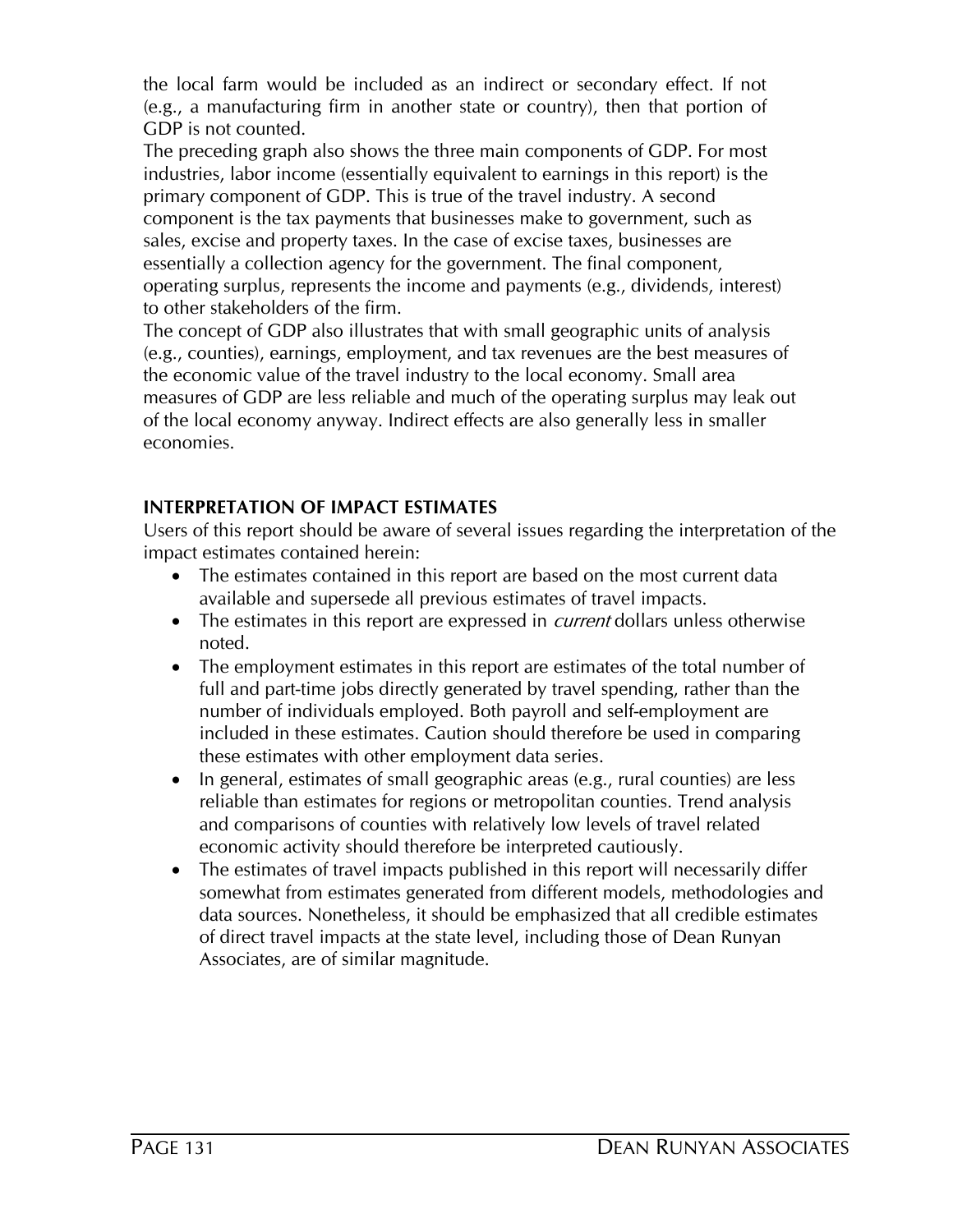## **DEFINITION OF TERMS**

**Commodity:** A classification of a product or service, such as lodging or food service. An establishment or industry may produce more than one commodity.

**Direct Impacts:** Employment, earnings and tax receipts *directly* generated by travel spending, as distinguished from secondary and total impacts.

**Earnings:** Earnings include wage and salary disbursements, other earned income or benefits, and proprietor income. Only the earnings attributable to travel expenditures are included.

**Employment:** Industry employment (jobs) associated with travel-generated *earnings*. Includes both full-time and part-time positions, and salaried or self-employed individuals. Employment is reported as an average for a time period, typically annual. (Unless otherwise noted, the employment estimates refer to establishment or industry employment at place of work, not the employment status or residence of the individual.)

**Federal Taxes:** Federal taxes include the motor fuel excise tax, airline ticket taxes, and personal income and payroll taxes.

**Industry:** A classification of business or government establishments based on their primary technological process. (See NAICS Appendix table.)

**Local Taxes:** Lodging and sales taxes imposed by cities, counties and other regional tax jurisdictions in California. These taxes are levied on sales to visitors and the spending of employees attributable to travel industry earnings. Passenger Facility Charges attributable to visitors (a fee imposed on airline tickets) are included in counties with airports. Property tax payments attributable to travel industry businesses and employees are also included.

**Other spending:** Other spending includes spending by residents on ground and air transportation for travel to other destinations, spending on travel arrangement services, and convention/ trade shows.

**Private Home:** Unpaid overnight accommodations of friends and relatives.

**Receipts:** Travel expenditures less the sales and excise taxes paid by the consumer.

**State Taxes:** Sales, motor fuel, and business and personal income taxes imposed by the state of California. These taxes are levied on sales to visitors and the spending of employees attributable to travel industry earnings.

**Total Impacts:** The sum of *Direct* and *Secondary* impacts.

**Travel spending:** The sum of visitor and other spending related to travel.

**Visitor spending:** All spending on goods & services by visitors at the destination. Also referred to as destination spending.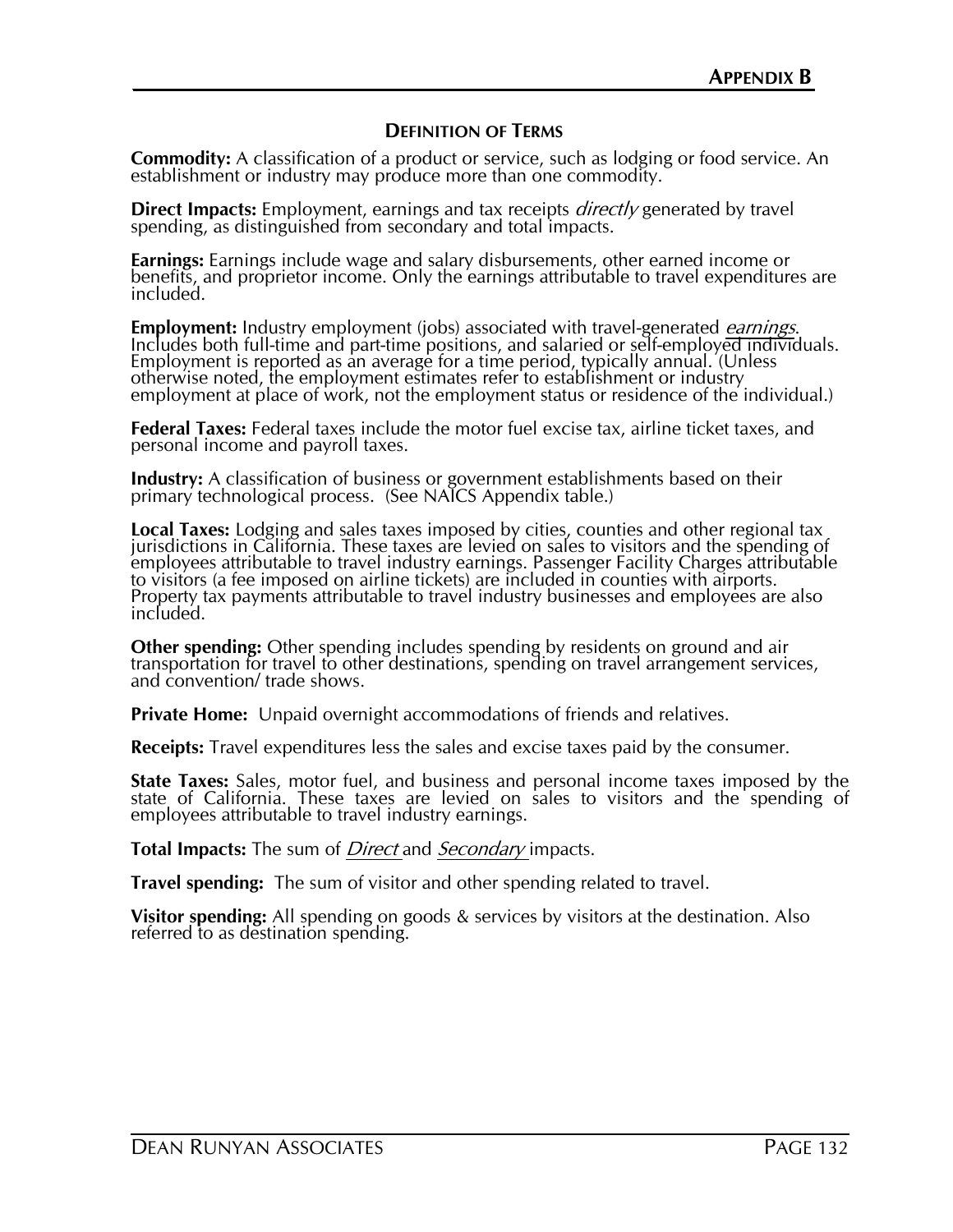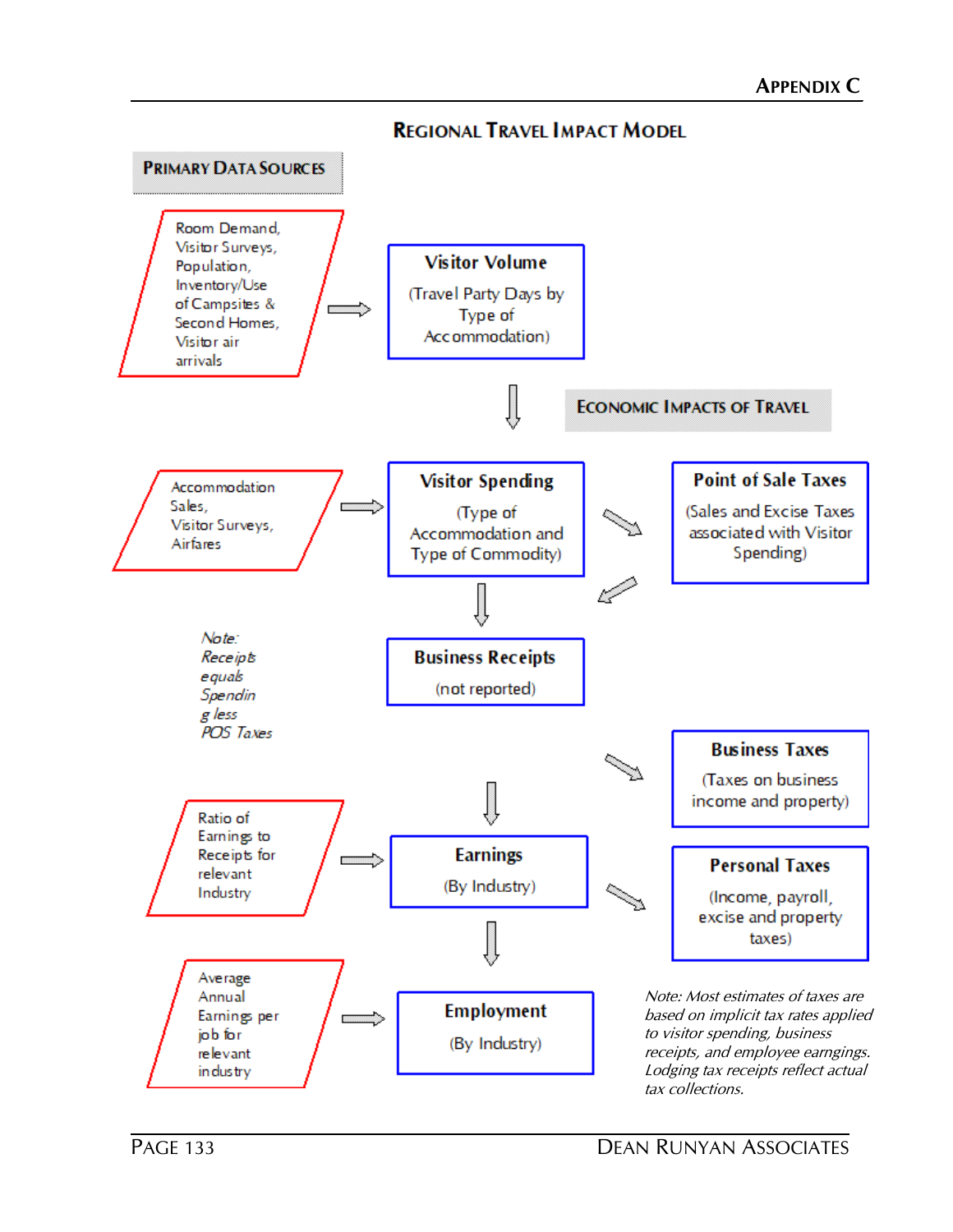# **TRAVEL INDUSTRY ACCOUNTS: A COMPARISON OF THE REGIONAL TRAVEL IMPACT MODEL AND TRAVEL & TOURISM SATELLITE ACCOUNTS**

An economic account is a method for displaying inter-related information about a set of economic activities. A travel industry account is a method to report different types of related information about the purchase of goods and services by visitors. The Bureau of Economic Analysis (BEA), which now provides annual and quarterly estimates of travel and tourism at the national level, describes a Travel and Tourism Satellite Account (TTSA) as "present(ing) a rearrangement of information from the National Income and Product Accounts, from the industry accounts, and from other sources so that travel and tourism activities can be analyzed more completely than is possible in the structure of the traditional national economic accounts."[1] Similarly, the RTIM has been developed by Dean Runyan Associates to estimate travel spending, earnings, employment, and tax receipts at the state, county, and regional levels. These initial findings can, in turn, be used as input data for deriving estimates of other economic measures, such as value-added and indirect effects.

This appendix provides an overview of the Regional Travel Impact Model (RTIM) and travel and tourism satellite accounts (TTSAs). Although there is no single or absolute form of a TTSA, the one developed by the Bureau of Economic Analysis (BEA) will be the basis of the analysis here. The definitions, framework, and estimating methods used for the U.S. BEA TTSA follow, as closely as is practicable, the guidelines for similar travel satellite accounts that were developed by the World Tourism Organization (WTO) and the Organization for Economic Co-operation and Development (OECD).

The primary focus is on the direct impacts of visitor spending. Visitors are defined as persons that stay overnight away from home, or travel more than fifty miles one- way on a non-routine trip. Only the expenditures related to specific trips are counted as visitor spending. Other travel related expenditures such as the consumption of durable goods (e.g., recreational vehicles or sporting equipment) or the purchase of vacation homes are not considered.

While such a definition of the travel industry (i.e., the trip related expenditures of visitors) is conservative, it is also in keeping with the notion of the travel industry as being an export-oriented industry for specific local communities. That is, visitors are important to regions because they inject money into the local economy. This focus on the export-oriented nature of the travel industry for local communities becomes blurred if the industry is defined so as to include non-trip related expenditures.

[1] Peter D. Kuhbach, Mark A. Planting, and Erich H. Strassner, "U.S. Travel and Tourism Satellite Accounts for 1998-2003," Survey of Current Business 84 (September 2004): 43-59.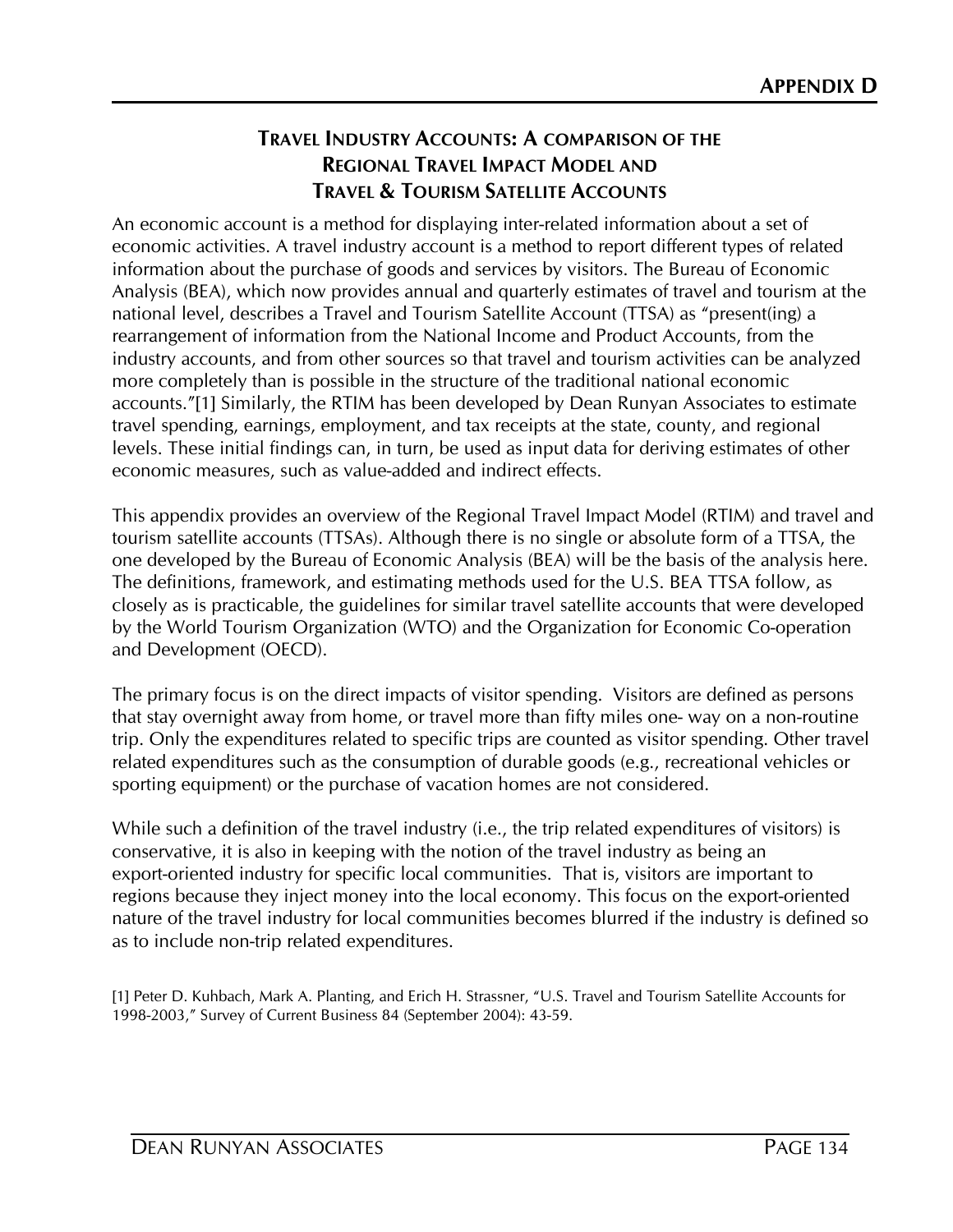# **PRIMARY CONCEPTS, CATEGORIES & DATA REQUIREMENTS**

There are three primary types of information that are measured and/or estimated in a travel industry account. The first is a measure of the *travel industry* in terms of both the characteristics of the business firms that sell travel goods and services and the characteristics of consumers that purchase travel industry goods and services. The second is a measure of the *demand segments*  that consume travel industry goods and services. For example, the distinction between business and leisure travel is a measure of demand segments. The third is a measure of the *components of economic output* associated with the travel industry. The employee earnings generated by visitor spending is one such component. Travel-generated tax receipts are another. These three categories of information represent different aspects of the accounting ledger - they represent different ways of viewing or analyzing the travel industry.

The bulk of this paper will discuss these three types of information in terms of their conceptual foundations, the data requirements, and some of the more salient issues that users of this information should be aware of. There will also be some discussion of *indirect and induced effects* in that these effects can be reasonably estimated from the direct travel industry accounts. These secondary (versus direct) effects describe the relationship of the travel industry to other sectors of the larger economy.

The intent of this discussion will be to provide a general overview of the process of constructing travel industry accounts and the underlying similarity between the RTIM and a TTSA. More technical issues are generally placed in footnotes.

# **TRAVEL INDUSTRY**

Defining the travel industry is probably the most critical and data intensive effort involved in developing a travel industry account. It is an exercise in matching supply (sellers of goods and services) with demand (the travelers that purchase those particular goods and services). It is complicated by the fact that no single industrial classification scheme provides a valid measure of the travel industry.2 There are only three significant industrial classifications (Accommodations [NAICS 721], Scheduled Passenger Air Transportation [NAICS 481111] and Travel Arrangement and Reservation Services [NAICS 5615]) that *primarily* sell travel industry goods and services.3 Firms in other industries (retail, recreation, transportation) provide goods and services to both travelers and other types of consumers.

Because of this, most satellite accounts, as well as the RTIM, incorporate at least some information about the expenditures of visitors in order to define the supply of

<sup>2</sup>The North American Industrial Classification System (NAICS) is the current standard in the United States. <sup>3</sup>Even these industries are not purely travel. For example, the accommodations industry provides services to local residents (food service and meeting rooms). Passenger airlines also ship cargo on the same planes that carry passengers. Fortunately, it is usually possible to make adjustments for these non-travel components through the use of additional data.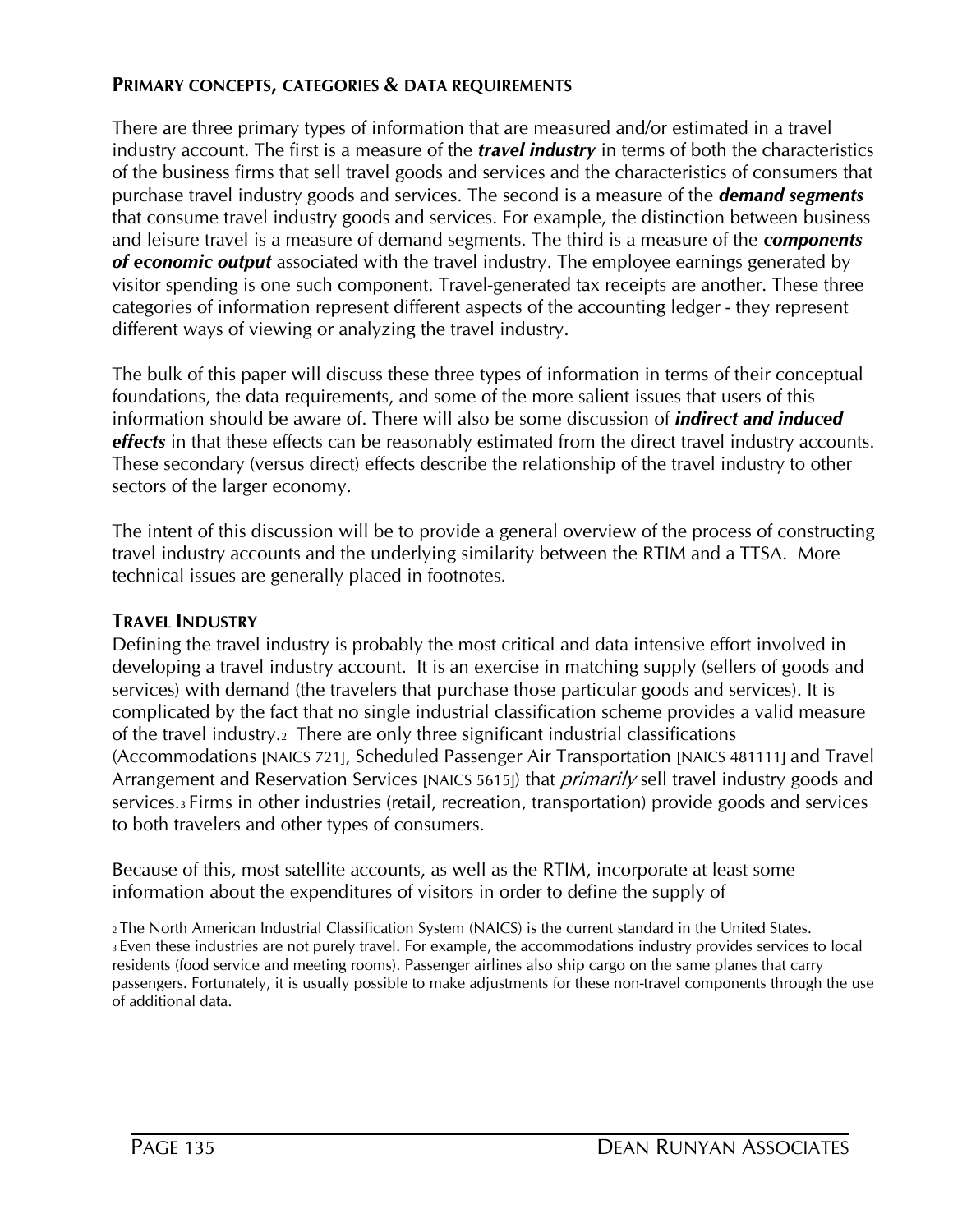visitor industry firms. For example, if there is an estimate of visitor-days and an estimate of how much the average visitor spends on food services per day, then an estimate of visitor spending on food services can be calculated. In most cases, this will be only a fraction of all food service sales in that residents are a larger market for most restaurants.<sup>4</sup>

The industry sectors that are usually matched to visitor spending in this way are: accommodations (NAICS 721), food service (722), arts, entertainment and recreation (71), and retail trade (44-45). A portion of transportation business is also part of the travel industry for obvious reasons.

In the case of the transportation sector, the definition and measurement of the travel industry component is more complicated because most transportation spending by visitors involves travel to and from the destination, rather than travel at or within the destination market. This is not an issue if the geographic scope of the travel industry market includes the origin and destination of travel. National travel industry accounts thus include all domestic passenger air transportation in the travel industry. The issue is more complicated at the state or regional level, however.

Suppose, for example, that the focus of a travel industry account is the state of California. How should the purchase of a round trip airline ticket by a Chicago resident traveling to Phoenix be treated in that only some of the economic impact of this spending will occur in California? A reasonable approach would be to allocate only a portion of this spending (and related payroll, taxes, etc.) to California and ignore the remainder for the purpose of creating a travel industry account for California. However, if this procedure were followed for every state, the sum of the state accounts would be less than the national travel account. The state accounts would be additive if outbound air travel from each state were included. However, this is methodologically inconsistent with the construction of a national account, which does not include outbound travel as a component of domestic tourism demand. The approach used in the RTIM is to make a distinction between the *visitor industry*, that includes only visitor demand, and the *travel industry*, which includes visitor demand and that portion of outbound travel that can be attributed to the resident economy. For example, the passenger air transportation employment in California can be divided between three groups of travelers: inbound, outbound, and pass-through. Only that employment attributable to inbound travel is part of the California *visitor industry*. Employment attributable to outbound and pass- through travelers is included with the larger *travel industry*.<sub>5</sub>

<sup>4</sup>The proportion can vary enormously among regions and localities, however. In many popular visitor destinations, the primary market for food service will be visitors. It should also be noted that even with reliable visitor survey data, there is still the issue of how to translate spending on food service *commodities* to the supply of food service by *industry*. As indicated in the footnote above, food service is also supplied by the accommodation industry. <sup>5</sup>The same issue arises with travel agencies and reservation services (NAICS 5615). Most of these services are probably related to outbound travel and are treated as such in the RTIM.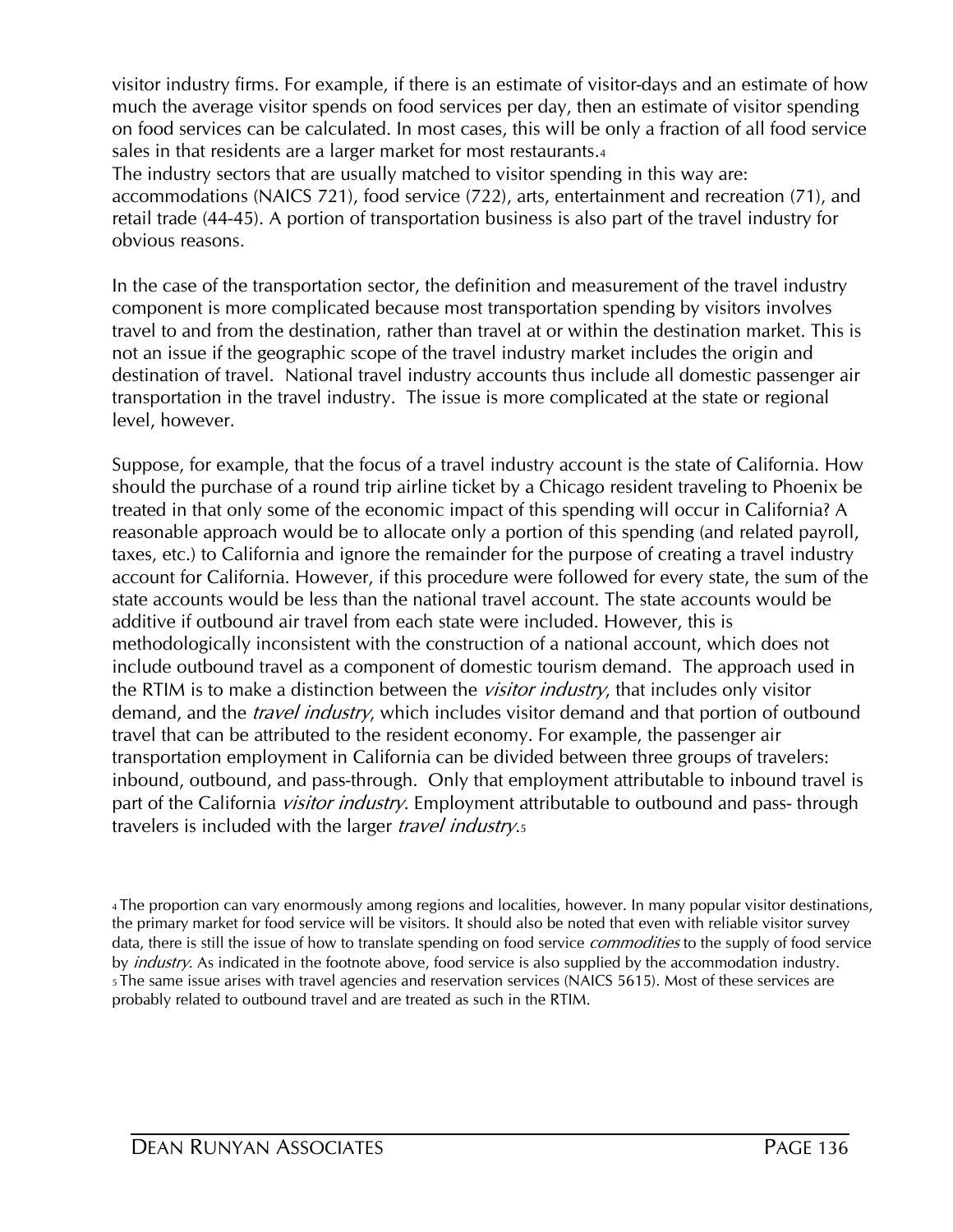The following two tables display the specific industries that are included in the travel industry for the BEA's national TTSA and the RTIM. Although not identical, the industries are equivalent with only a few exceptions.<sup>6</sup>

| <b>Accommodation &amp; Food Services</b>                | 38.1%   |  |
|---------------------------------------------------------|---------|--|
| Traveler accommodations                                 | 21.5%   |  |
| Food services and drinking places                       | 16.6%   |  |
| Transportation                                          | 23.3%   |  |
| Air transportation                                      | 15.4%   |  |
| Rail transportation                                     | $0.4\%$ |  |
| Water transportation                                    | 1.2%    |  |
| Interurban bus transportation                           | 0.3%    |  |
| Interurban charter bus transportation                   | 0.2%    |  |
| Urban transit systems & other tran.                     | 1.7%    |  |
| Taxi service                                            | 1.0%    |  |
| Automotive equipment rental & leasing                   | 2.0%    |  |
| Automotive repair services                              | 0.8%    |  |
| Parking lots and garages                                | 0.2%    |  |
| Toll highways                                           | $0.1\%$ |  |
| <b>Recreation</b>                                       | 11.2%   |  |
| Scenic and sightseeing transportation                   | $0.4\%$ |  |
| Motion pictures and performing arts                     | $1.1\%$ |  |
| Spectator sports                                        | 2.3%    |  |
| Participant sports                                      | 2.4%    |  |
| Gambling                                                | 3.0%    |  |
| All other recreation and entertainment                  | 2.0%    |  |
| <b>Retail &amp; Nondurable Goods Production</b>         | 16.2%   |  |
| Petroleum refineries                                    | 0.6%    |  |
| Industries producing nondurable PCE                     |         |  |
| commodities, excluding petroleum refineries             | 4.4%    |  |
| Wholesale trade & tran. services                        | 4.2%    |  |
| Gasoline service stations                               | 1.3%    |  |
| Retail trade services, excluding                        |         |  |
| gasoline service stations                               | 5.8%    |  |
| <b>Travel Arrangement</b>                               | 7.3%    |  |
| All other industries                                    | 2.2%    |  |
| $T_{\text{old}}$ $T_{\text{equation}}$ $C_{\text{old}}$ | 100.00/ |  |

# **Bureau of Economic Analysis Tourism Industries Distribution of Travel-Generated Compensation**

**Total Tourism Compensation 100.0%** Source: Adapted from Eric S. Griffith and Steven L. Zemanek, "U.S. Travel and Tourism Satellite Accounts for 2005-2008," Survey of Current Business (June 2009): 37, table 6.

<sup>6</sup>The major exception is that the BEA includes the production of consumer non-durables that are sold through retail outlets. This is not a major component and would be even less so at the level of the state.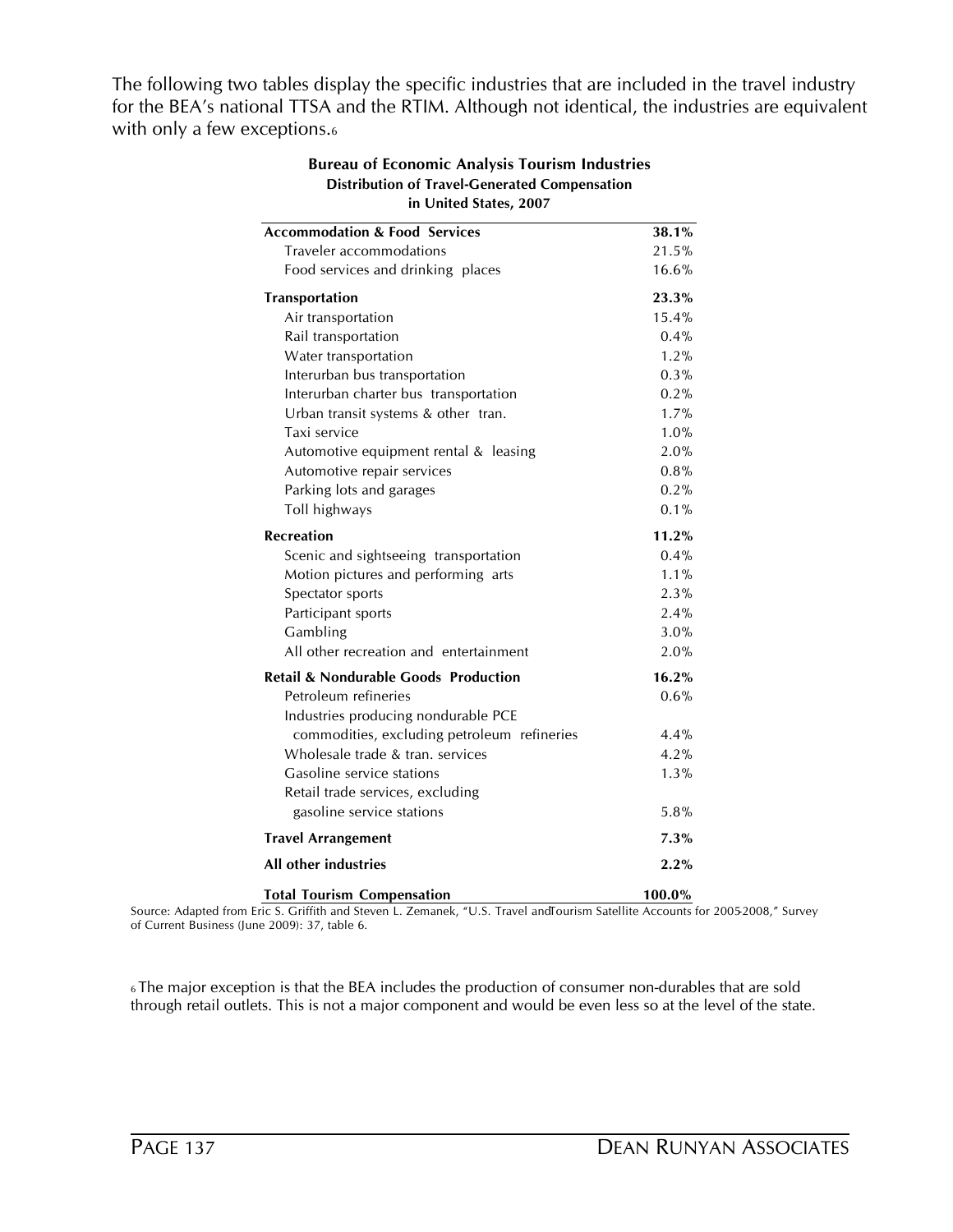| <b>Travel Impact Industry</b>            | <b>NAICS Industry (code)</b>                             |
|------------------------------------------|----------------------------------------------------------|
| <b>Accommodation &amp; Food Services</b> |                                                          |
|                                          | Accommodation (721)                                      |
|                                          | Food Services and Drinking Places (722)                  |
|                                          |                                                          |
| Arts, Entertainment & Recreation         |                                                          |
|                                          | Performing Arts, Spectator Sports (711)<br>Museums (712) |
|                                          | Amusement, Gambling (713)                                |
|                                          | Scenic and Sightseeing Transportation (487)              |
| Retail                                   |                                                          |
|                                          | Food & Beverage Stores (445)                             |
|                                          | Gasoline Stations (447)                                  |
|                                          | Clothing and Clothing Accessories Stores (448)           |
|                                          | Sporting Goods, Hobby, Book, and Music Stores (451)      |
|                                          | General Merchandise Stores (452)                         |
|                                          | Miscellaneous Store Retailers (453)                      |
|                                          |                                                          |
| <b>Ground Transportation</b>             |                                                          |
|                                          | Interurban and rural bus transportation (4852)           |
|                                          | Taxi and Limousine Service (4853)                        |
|                                          | Charter Bus Industry (4855)                              |
|                                          | Passenger Car Rental (532111)                            |
|                                          | Parking Lots and Garages (812930)                        |
| <b>Air Transportation</b>                |                                                          |
|                                          | Scheduled Air Passenger Transportation (481111)          |
|                                          | Support Activities for Air Transportation (4881)         |
| <b>Administrative/Support Services</b>   |                                                          |
|                                          | Travel Arrangement and Reservation Services (5615)       |
|                                          | Convention and Trade Show Organizers (56192)             |
|                                          |                                                          |

# **RTIM Travel Impact Industries Matched to NAICS**

Source: Dean Runyan Associates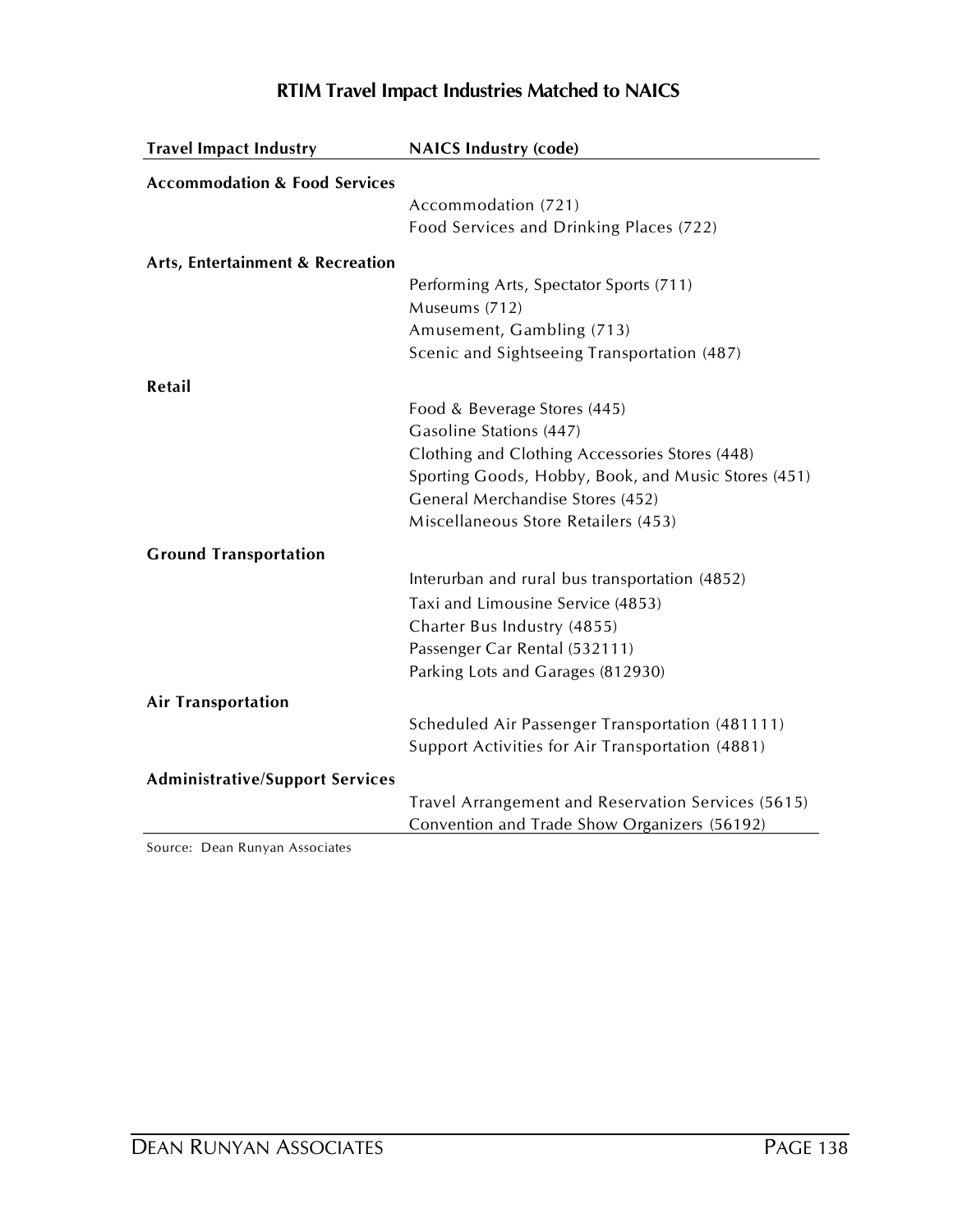# **DEMAND SEGMENTS**

The distinction between inbound and outbound travel has already been discussed in the previous section and in terms of the concepts of the *visitor industry* and the *travel industry*. Three other types of demand segments that are related exclusively to the *visitor industry* will be discussed here. The first two demand categories are reported by the BEA in their national TTSA. They are: *leisure versus business travel*, and *resident versus non-resident travel*. The third demand category is typically reported in the RTIM: *type of traveler accommodation*. These three demand categories will be discussed in turn.

The distinction between *leisure versus business travel* is useful for several reasons. Economists like to distinguish between personal consumption expenditures on the one hand and business expenditures on the other. Indeed, this distinction is central for the National Income and Product Accounts (NIPAs). Those in the travel industry are more likely to be interested in this distinction because leisure travelers represent a more "marketable" segment because their travel choices are less determined by economic and business factors. Futhermore, business and leisure travelers tend to have different spending profiles. The availability of this information in either a state or regional TTSA or RTIM is essentially dependent on the availability of survey data (as it is at the national level). It should be noted, however, that such estimates are considerably less reliable for smaller geographic areas because of the limitations of survey data. Even at the state level, year-to-year changes in the composition of this demand segment should be interpreted in conjunction with other data.

The distinction between *resident versus non-resident travel* is fundamental to a national TTSA because it mirrors the distinction between the domestic economy and international transactions. Non-resident travel in the United States is considered an export in the official international transaction accounts.<sub>7</sub> The distinction is obviously also important because it is based on different political, legal, and currency regimes - factors that in themselves influence travel behavior. At the level of the state or region, the distinction between resident and nonresident travel is less important, although it is often reported.8 There are at least two reasons why this distinction is less useful at state and regional levels.

First, there is considerably less of an economic rationale for distinguishing resident and non-resident travel at the level of the state, or any other political jurisdiction within the United States, than there is at the national level. States do not maintain interstate trade balance sheets that chart the flow of goods and services across state boundaries. From an economic point of view, the administration of the tax system is the primary, if only, reason for this distinction. In the case of travel and tourism,

<sup>7</sup>Conversely, the spending of U.S. visitors in other countries is treated as an import in the international transaction accounts.

<sup>8</sup> The issues discussed with regard to the reliability of survey data for leisure versus business travel also applies to this category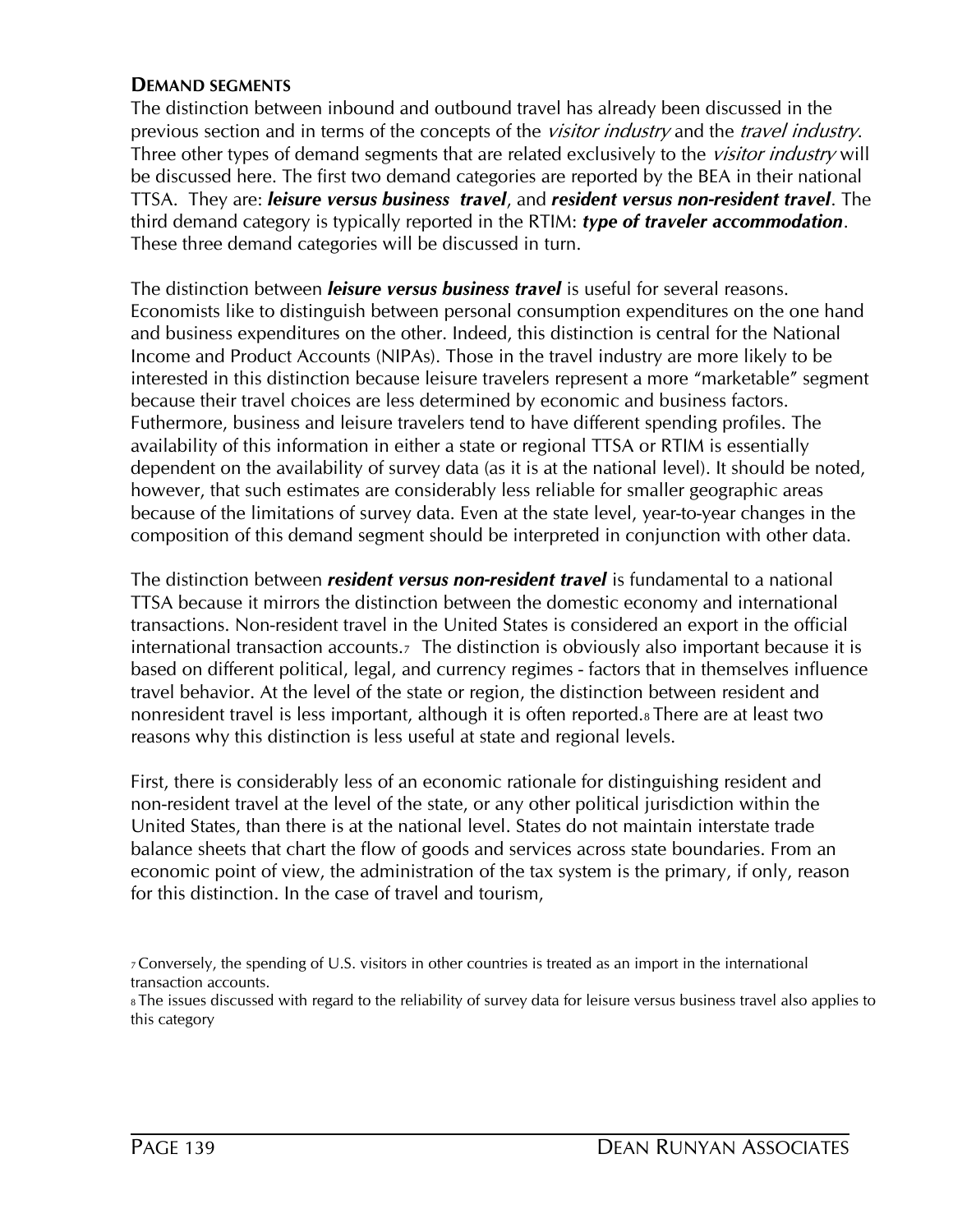# **COMPONENTS OF INDUSTRY OUTPUT**

Because both the RTIM and the TTSA are empirically linked to NAICS industry accounts, it is possible to provide estimates of different components of economic output. The major economic components most often estimated are:<sup>11</sup>

- Travel spending (Gross Output)
- Value-added (Gross Product)
- Earnings (labor income)
- Indirect business taxes (sales, excise, property taxes & fees).

The relationship of these components is shown below. As indicated, the value- added of a particular industry (the bar on the right) is equal to gross output (travel spending) minus the intermediate inputs used by travel industry businesses to produce the good or service. Restaurants, for example, prepare and serve the food products that are purchased from suppliers. Airlines purchase or lease airplanes from other firms. These intermediate inputs are not counted as part of the value- added of the travel industry. They are counted as value-added in other industries (e.g., agriculture, aerospace manufacturing).

# **Components of Industry Output**



The distinction between gross output and value-added is probably even more important at the state or regional level. This is because the intermediate inputs that are purchased from other industries are even more likely to be purchased from businesses located in different regions or states. For example, the economic impact

<sup>11</sup>There are some small differences between the BEA TTSA and the RTIM in what these components include. The BEA allocates proprietor income to Operating Surplus, the RTIM allocates it to Labor Income. The RTIM does not have an estimate of property taxes in indirect taxes. Overall, property taxes on businesses are a relatively small proportion of indirect taxes.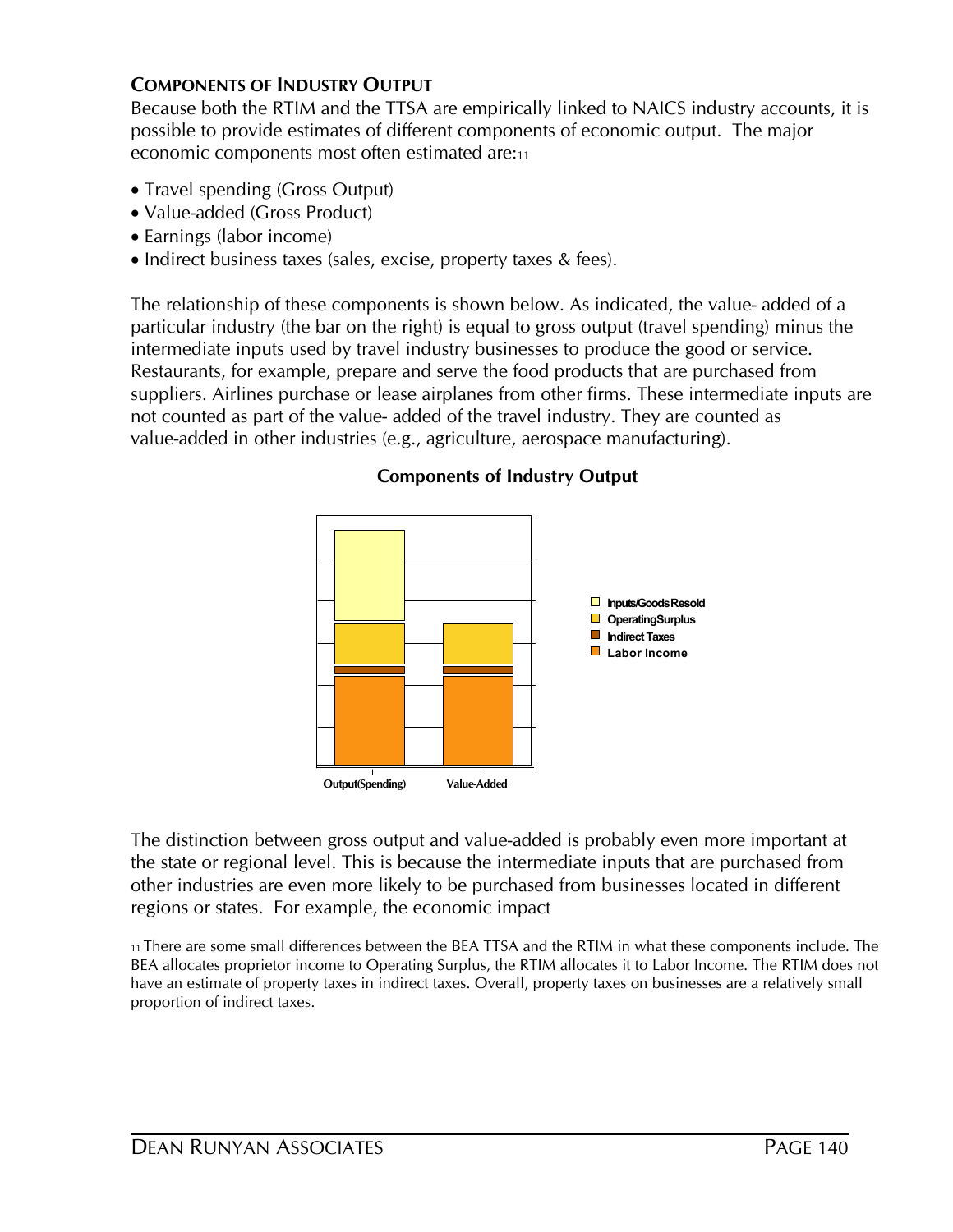of air passenger travel in the state of Hawaii should not include the purchase of airplanes manufactured in other parts of the world. Travel industry value-added is a more meaningful measure of the true economic impact of visitor spending in Hawaii because a portion of the economic impact of visitor spending in the state will actually occur elsewhere.<sup>12</sup> Value-added can also be viewed in terms of the distribution or payout of industry receipts, exclusive of those paid to other firms for intermediate inputs. Some of the receipts are distributed to labor as wages, benefits, and proprietor income. Some receipts are paid to government as indirect taxes. These taxes are called "indirect" because most of them are actually paid by consumers in the form of sales or excise taxes.13 The remainder leaves gross operating surplus. Out of gross operating surplus various payments are made in the form of dividends, interest, and other payments, or retained by the firm. The sum of these three broad categories of payments is equal to travel industry value-added. To summarize:

Value-added = Spending *less* intermediate goods  $\&$  services, or Value-added = Labor Income *plus* indirect business taxes *plus* gross operating surplus.

The RTIM is similar to the TTSA in that it also provides estimates of these components of economic output. Travel spending, earnings, and tax impacts are generally provided at the state or regional level. Value-added is generally reported at the state-level only (sometimes referred to as Travel Industry Gross State Product). At the level of the state, travel industry value-added or GSP is an important measure -- more economically meaningful than travel spending.14 For smaller geographic areas, however, the rationale for reporting value-added is less clear. First, there are real data limitations and data costs in deriving these estimates. Second, *the most important components of value added for the travel industry are earnings and tax receipts*. Because the travel industry is relatively labor intensive and because a large proportion of travel industry goods and services are subject to excise and sales taxes, these two components of value-added (labor income and indirect taxes) are relatively high for the travel industry. The local effects of gross operating surplus are generally less important and certainly much more difficult to assess than are earnings and tax impacts. The relevance of earnings and tax receipts is also in keeping the export-oriented emphasis of the travel industry: earnings and tax receipts are more likely to stay in the local economy than is operating surplus.

<sup>12</sup>It should also be noted the value of the intermediate inputs used by travel industry firms will not necessarily disappear if the travel industry stops buying them. Aerospace firms will shift their production to other users (e.g., military). Agriculture will seek new markets for their products.

<sup>13</sup>Other taxes included here are property taxes, business franchise taxes, and other fees. Income taxes are not included, because they are paid out of operating surplus.

<sup>14</sup>It is also possible to compare different industries with respect to their value-added. It is more difficult and less useful to compare industries on the basis of sales.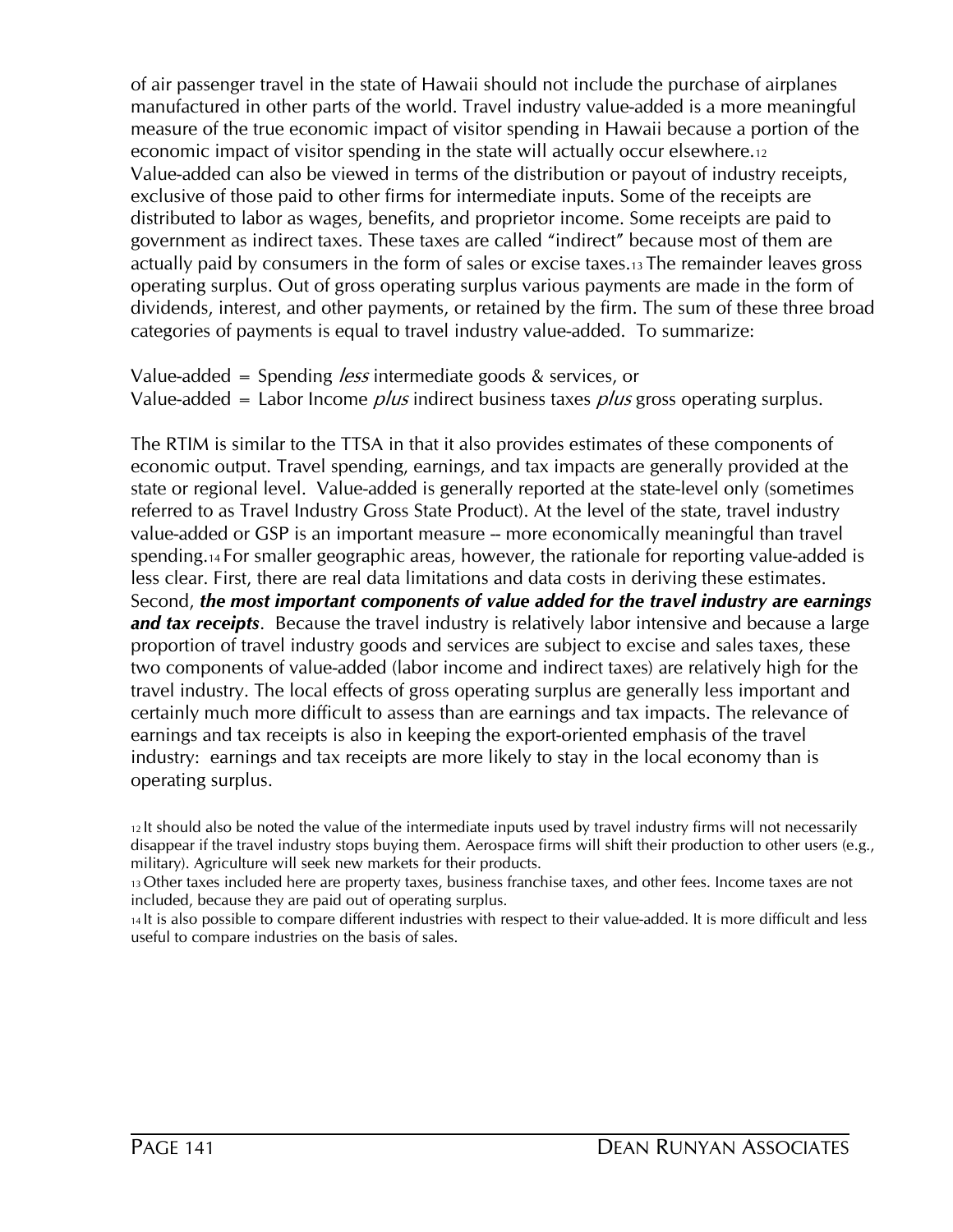# **INDIRECT, INDUCED AND SECONDARY EFFECTS**

To this point, the discussion of travel industry accounts has referred only to the direct output components. That is, the ripple effects of the re-spending of travel industry receipts throughout the larger economy have not been analyzed. The structure of both the TTSA and the RTIM permit such analysis.

· **Indirect** effects refer to the intermediate inputs used to produce the final product or service, providing that those inputs are themselves produced within the designated geographic area.

• **Induced** effects refer to the purchase of goods and services by *employees* that are attributable to direct and indirect impacts. These induced impacts are derived from economic data that describe the purchasing patterns of households. For example, employees of all the designated export-oriented industries will spend their income on food, household durables, health care, and so on.

· The sum of indirect and induced impacts is sometimes referred to as the **secondary** effect. These secondary impacts may be as great or greater than the direct impact alone.

• The ratio of the total effects (direct plus either indirect, induced, or secondary) to the direct effects is the **multiplier**.

The BEA reports the **indirect** components of economic output. This is equivalent to domestic travel spending less the goods and services imported from abroad to meet domestic demand. For travel, these imports would include souvenirs manufactured in China and petroleum extracted in Saudi Arabia. The indirect output multiplier for 2002 was 1.76. The ratio of domestic travel spending to travel industry value-added was 1.88. The difference reflects the intermediate inputs for travel imported from abroad.

At the state level, these indirect output multipliers are typically lower because relatively more of the intermediate inputs are purchased from outside of the state. At the county or metropolitan level, the multipliers are generally even lower for the same reason. Furthermore, the estimates are usually less reliable because of the data limitations of the regional input-output model used to estimate the indirect effects.

The BEA does not report **induced** effects - the effect of household spending of the direct and indirect labor income. Typically, these induced effects will be larger than the indirect effects at the state or regional level, in part because they are based on both the direct and indirect components.15 As with indirect effects, the induced effects will also tend to be lower for smaller economic areas and the reliability of the estimates will be less.

<sup>15</sup>The induced effects can be estimated with the Implan model maintained by the Minnesota Implan Group.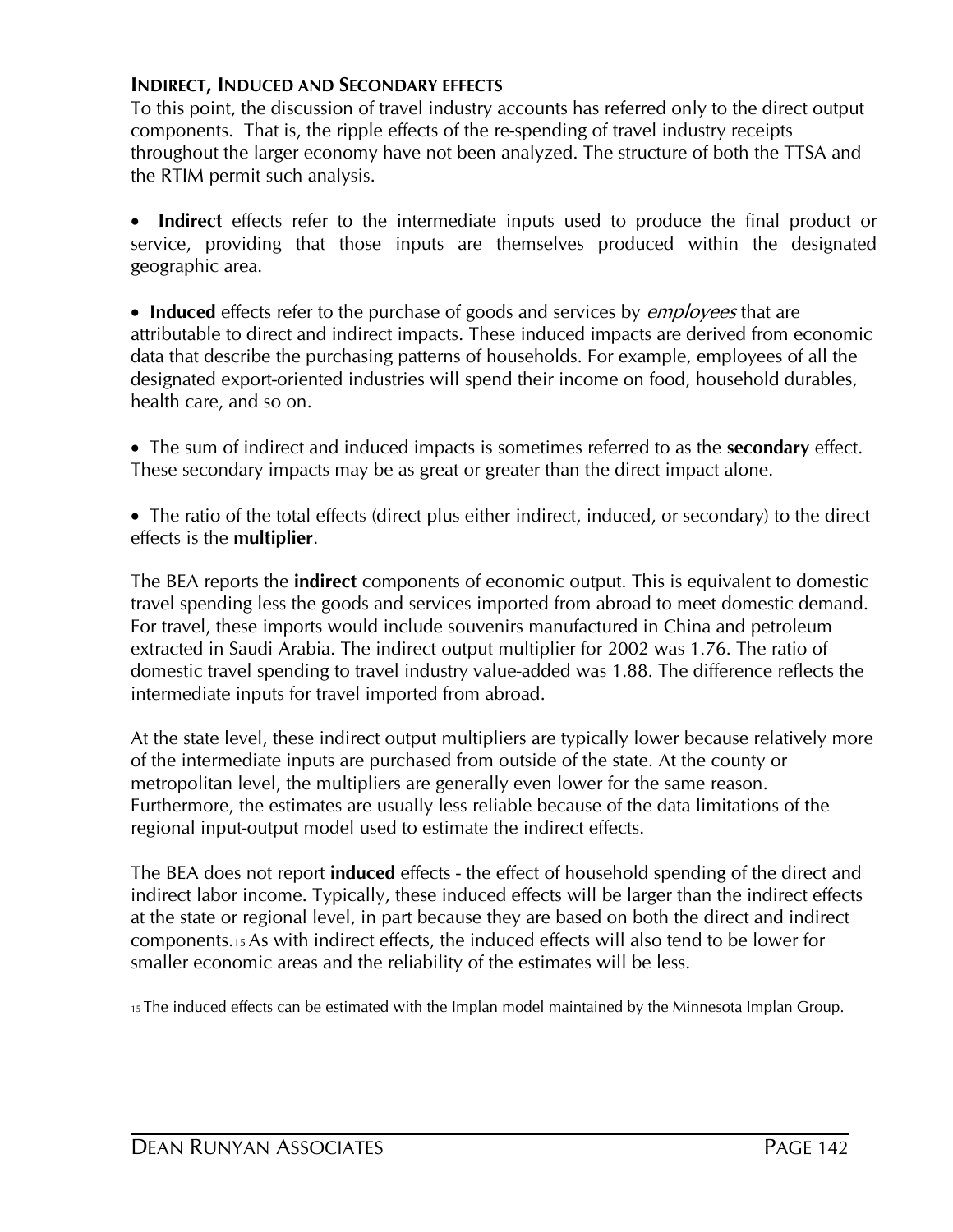Secondary effects should be interpreted cautiously. These effects describe the relationship of economic transactions at a point in time. These relationships will not necessarily remain constant with a change in direct economic output. This is because all economic resources have alternative uses. Because of this, it is often difficult to determine the effect of an increase or decrease in visitor spending on the larger economic system over time.

# **THE REGIONAL TRAVEL IMPACT MODEL AND TRAVEL & TOURISM SATELLITE ACCOUNTS COMPARED**

This appendix has provided an overview of Dean Runyan Associates RTIM and the Bureau of Economic Analysis' domestic TTSA. These travel industry accounts are similar in terms of how they define the travel industry and the measures of the industry that are reported. The differences stem largely from their different levels of analysis - the BEA provides estimates at the national level only, while the RTIM's are typically constructed on a state or regional level. Because of this geographic focus, the RTIM provides a distinction between the visitor industry and the travel industry. The RTIM also provides measures of all of the components of economic output and secondary effects at the state or large region level. At smaller units of analysis, however, the emphasis is on earnings and tax receipts generated by travel spending as these are the most reliable and meaningful measures of the economic impact of travel at the local level.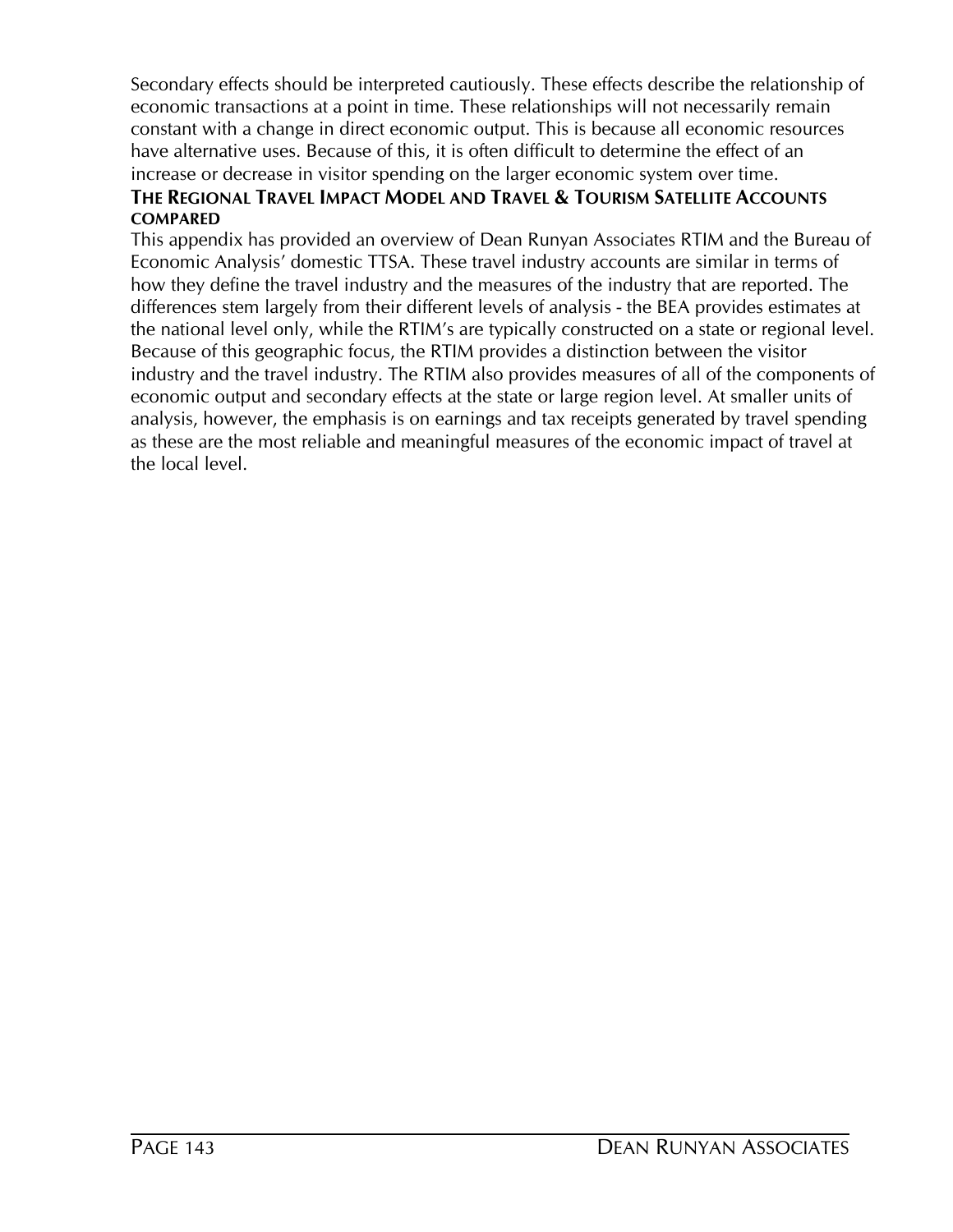|                                              | <b>Earnings</b> | <b>Percent Employment</b> |            | <b>Percent</b> |
|----------------------------------------------|-----------------|---------------------------|------------|----------------|
| <b>Industry Sector</b>                       | (\$Billion)     | of Total                  | (Thousand) | of Total       |
| <b>Primarily Export-Oriented</b>             | 175.6           | 11.1%                     | 1,961      | 8.4%           |
| Agriculture, Forestry, Fishing and related   | 26.0            | 1.6%                      | 489        | 2.1%           |
| Mining                                       | 4.2             | 0.3%                      | 59         | $0.3\%$        |
| Manufacturing                                | 145.3           | 9.2%                      | 1,412      | 6.1%           |
| **Travel                                     | 46.1            | 2.9%                      | 1,109      | 4.8%           |
| <b>Primarily Non Export-Oriented</b>         | 728.1           | 45.9%                     | 11,257     | 48.4%          |
| Construction                                 | 84.0            | 5.3%                      | 1,103      | 4.7%           |
| <b>Utilities</b>                             | 10.6            | 0.7%                      | 63         | 0.3%           |
| Wholesale trade                              | 70.5            | 4.4%                      | 875        | 3.8%           |
| Retail trade                                 | 87.5            | 5.5%                      | 2,106      | 9.1%           |
| Real estate and rental and leasing           | 50.4            | 3.2%                      | 1,175      | 5.0%           |
| Management of companies and enterprises      | 33.8            | 2.1%                      | 251        | $1.1\%$        |
| Administrative and waste services            | 63.5            | 4.0%                      | 1,484      | 6.4%           |
| Other services, except public administration | 57.3            | 3.6%                      | 1,450      | 6.2%           |
| Government and government enterprises        | 270.4           | 17.1%                     | 2,751      | 11.8%          |
| <b>Mixed</b>                                 | 681.2           | 43.0%                     | 10,047     | 43.2%          |
| Transportation and warehousing               | 47.8            | 3.0%                      | 881        | 3.8%           |
| Information                                  | 103.0           | 6.5%                      | 612        | 2.6%           |
| Finance and insurance                        | 80.6            | 5.1%                      | 1,026      | 4.4%           |
| Professional and technical services          | 193.1           | 12.2%                     | 2,007      | 8.6%           |
| <b>Educational services</b>                  | 23.9            | 1.5%                      | 536        | 2.3%           |
| Health care and social assistance            | 150.1           | 9.5%                      | 2,599      | 11.2%          |
| Leisure and Hospitality                      | 82.6            | 5.2%                      | 2,386      | 10.3%          |
| California Total**                           | 1,584.9         | 100.0%                    | 23,265     | 100.0%         |

# **California Earnings and Employment by Industry Sector, 2016**

and hospitality, transportation, and retail trade). \*\*Travel is not included in the sub and grand totals because it is also represented in other sectors (primarily leisure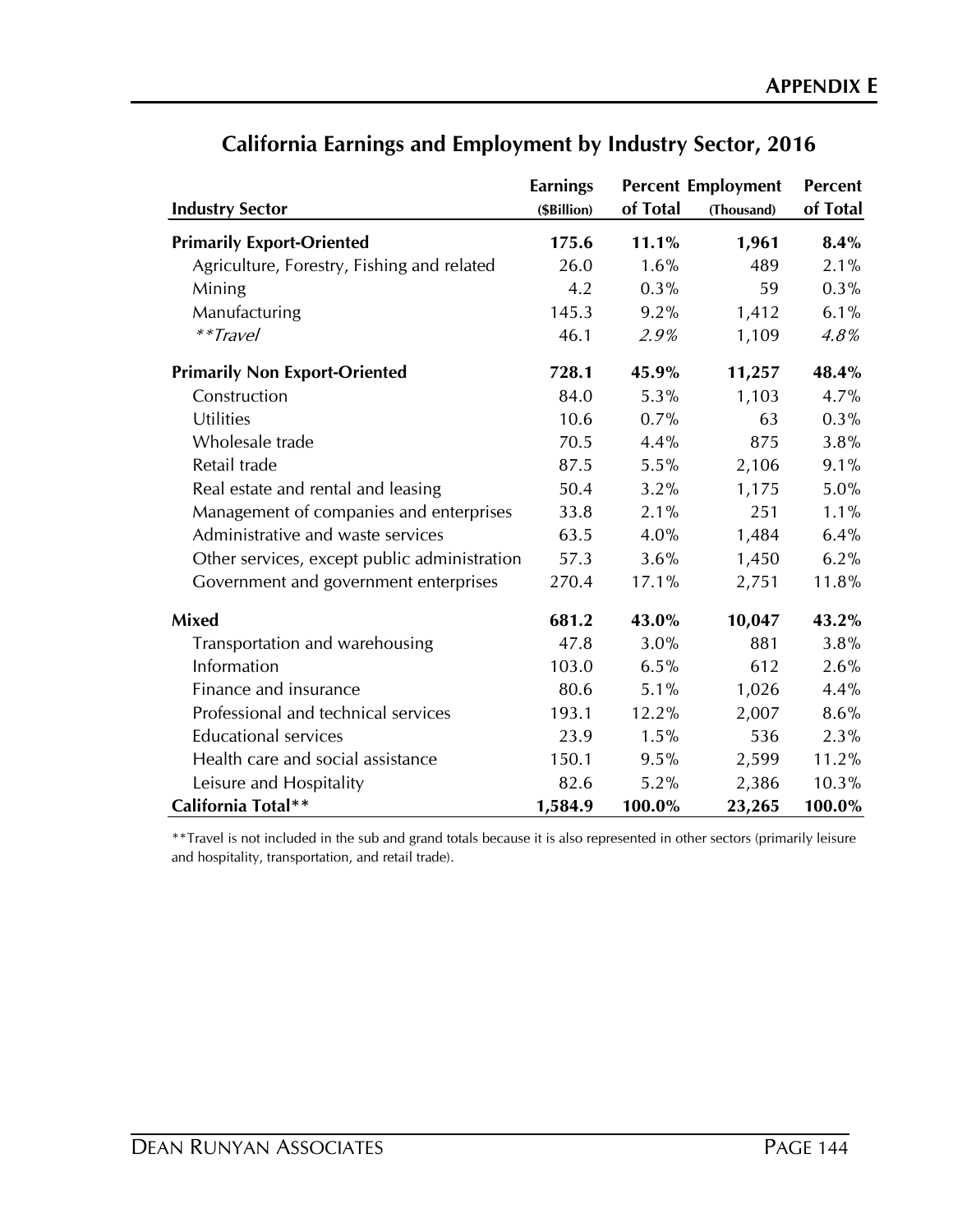# **Industry Groups**

## **Accommodation & Food Services**

Food services and drinking places Hotels and motels, including casino hotels Other accommodations

## **Arts, Entertainment & Recreation**

Amusement parks, arcades, and gambling industries Bowling centers Fitness and recreational sports centers Independent artists, writers, and performers Museums, historical sites, zoos, and parks Other amusement and recreation industries Performing arts companies Promoters of performing arts and sports and agents for public figures

Spectator sports companies

## **Construction**

Construction of new nonresidential commercial and health care structures Construction of new nonresidential manufacturing structures Construction of new residential permanent site single- and multi-family structures Construction of other new nonresidential structures Construction of other new residential structures Maintenance and repair construction of nonresidential structures Maintenance and repair construction of residential structures

# **Education and Health Services**

Child day care services Community food, housing, and other relief services, including rehabilitation services Home health care services Individual and family services Medical and diagnostic labs and outpatient and other ambulatory care services Nursing and residential care facilities Offices of physicians, dentists, and other health practitioners Other private educational services Private elementary and secondary schools Private hospitals Private junior colleges, colleges, universities, and professional schools

#### **Financial Activities**

Commercial and industrial machinery and equipment rental and leasing Funds, trusts, and other financial vehicles General and consumer goods rental except video tapes and discs Imputed rental activity for owner-occupied dwellings Insurance agencies, brokerages, and related activities Insurance carriers Lessors of nonfinancial intangible assets Monetary authorities and depository credit intermediation activities Nondepository credit intermediation and related activities Real estate establishments Securities, commodity contracts, investments, and related activities Video tape and disc rental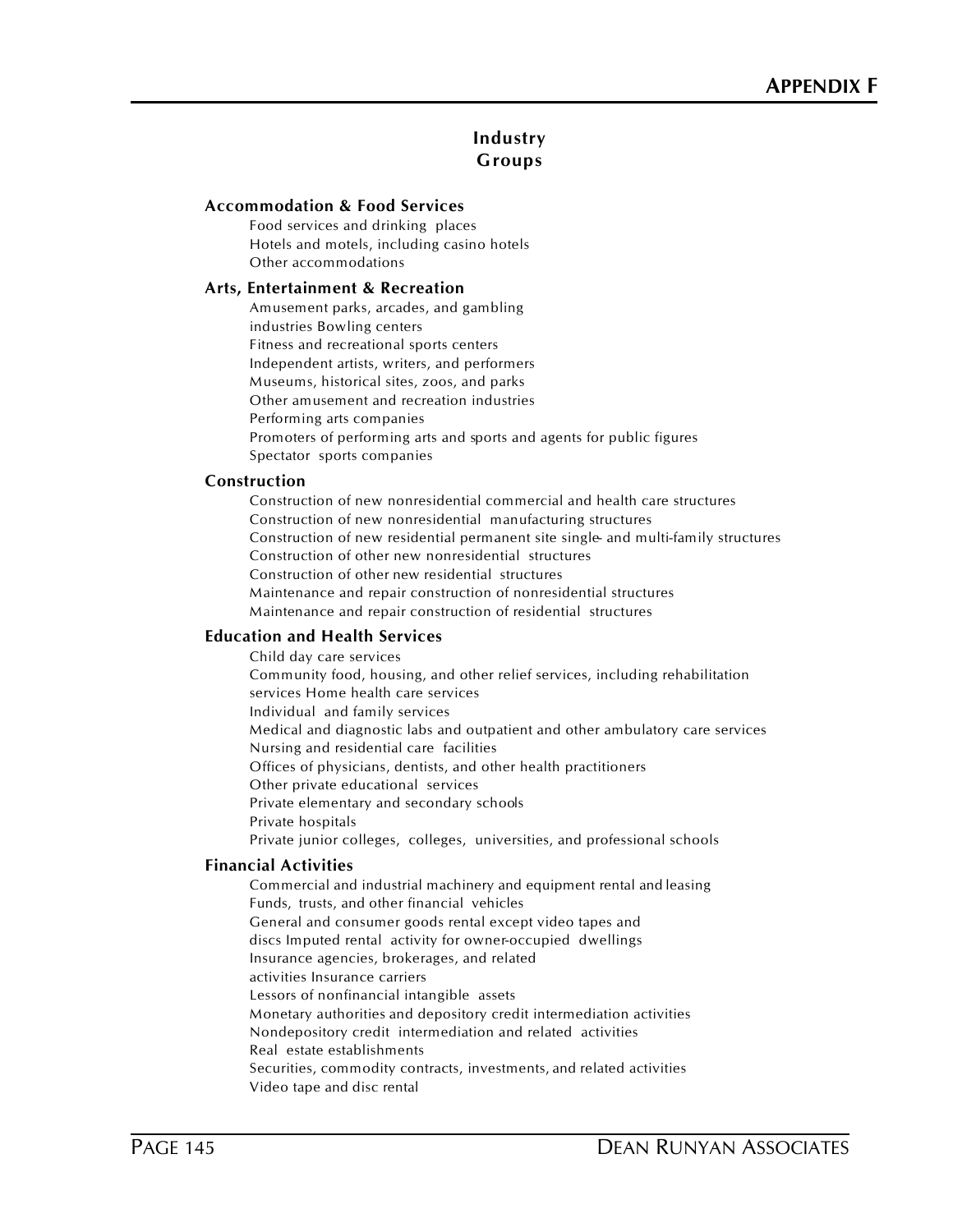## **Information**

Book publishers Cable and other subscription programming Data processing, hosting, ISP, web search portals and related services Directory, mailing list, and other publishers Internet publishing and broadcasting Motion picture and video industries Newspaper publishers Other information services Periodical publishers Radio and television broadcasting Software publishers Sound recording industries Telecommunications

#### **Manufacturing & Utilities**

(280 industries)

#### **Natural Resources and Mining**

All other crop farming Animal production, except cattle and poultry and eggs Cattle ranching and farming Commercial Fishing Commercial hunting and trapping Commercial logging Cotton farming Dairy cattle and milk production Drilling oil and gas wells Extraction of oil and natural gas Forestry, forest products, and timber tract production Fruit farming Grain farming Greenhouse, nursery, and floriculture production Mining and quarrying other nonmetallic minerals Mining and quarrying sand, gravel, clay, and ceramic and refractory minerals Mining and quarrying stone Mining coal Mining copper, nickel, lead, and zinc Mining gold, silver, and other metal ore Mining iron ore Oilseed farming Poultry and egg production Sugarcane and sugar beet farming Support activities for agriculture and forestry Support activities for oil and gas operations Support activities for other mining Tobacco farming Tree nut farming Vegetable and melon farming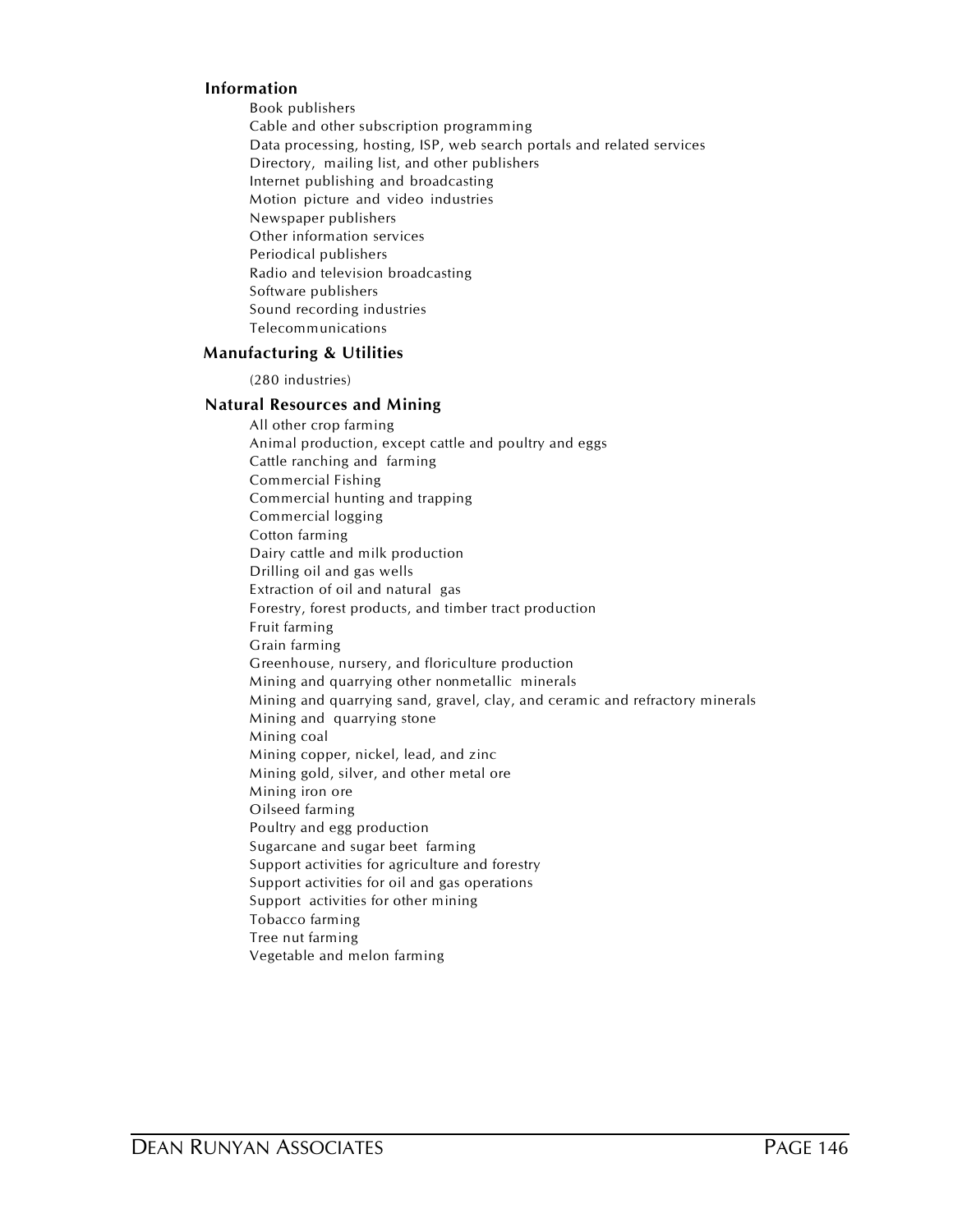# **Other Services**

Automotive repair and maintenance, except car washes Car washes Civic, social, professional, and similar organizations Commercial and industrial machinery and equipment repair and maintenance Death care services Dry-cleaning and laundry services Electronic and precision equipment repair and maintenance Grantmaking, giving, and social advocacy organizations Other personal services Personal and household goods repair and maintenance Personal care services Private household operations Religious organizations

## **Professional and Business Services**

Accounting, tax preparation, bookkeeping, and payroll services Advertising and related services All other miscellaneous professional, scientific, and technical services Architectural, engineering, and related services Business support services Computer systems design services Custom computer programming services Employment services Environmental and other technical consulting services Facilities support services Investigation and security services Legal services Management of companies and enterprises Management, scientific, and technical consulting services Office administrative services Other computer related services, including facilities management Other support services Photographic services Scientific research and development services Services to buildings and dwellings Specialized design services Travel arrangement and reservation services Veterinary services Waste management and remediation services

#### **Public Administration**

Federal electric utilities Other Federal Government enterprises Other state and local government enterprises State and local government electric utilities State and local government passenger transit US Postal Service